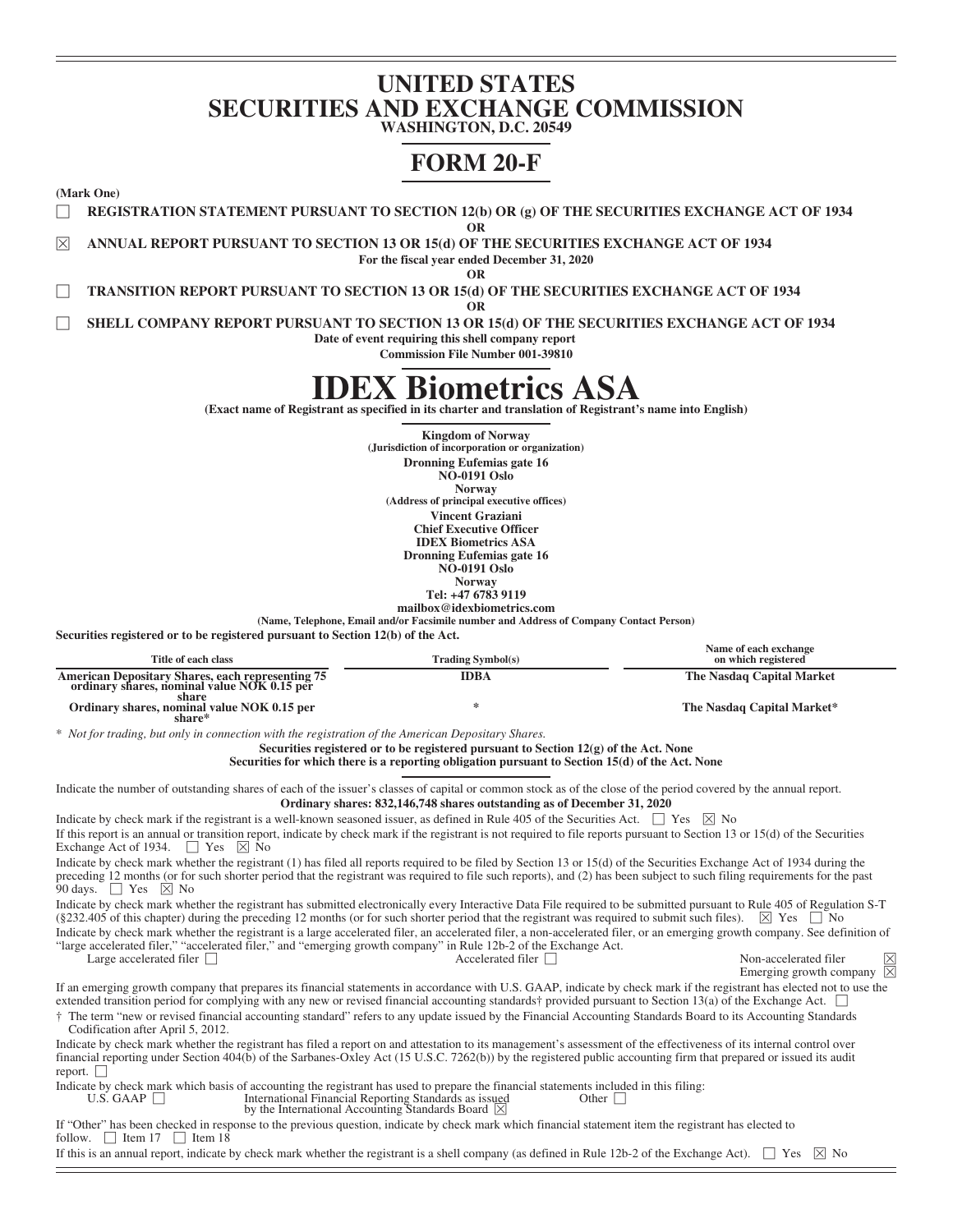|                     |                                                                               | Page           |
|---------------------|-------------------------------------------------------------------------------|----------------|
| <b>INTRODUCTION</b> |                                                                               | 3              |
|                     | SPECIAL NOTE REGARDING FORWARD-LOOKING STATEMENTS                             | $\overline{4}$ |
|                     |                                                                               | 5              |
| Item 1.             |                                                                               | 5              |
| Item 2.             |                                                                               | 5              |
| Item 3.             |                                                                               | 5              |
| Item 4.             |                                                                               | 31             |
| Item 4A.            |                                                                               | 48             |
| Item $5$ .          | Operating and Financial Review and Prospects                                  | 48             |
| Item 6.             |                                                                               | 60             |
| Item 7.             |                                                                               | 73             |
| Item 8.             |                                                                               | 79             |
| Item 9.             |                                                                               | 80             |
| Item $10$ .         |                                                                               | 80             |
| Item 11.            | Quantitative and Qualitative Disclosures About Market Risk.                   | 90             |
| Item 12.            | Description of Securities Other than Equity Securities.                       | 91             |
| <b>PART II</b>      |                                                                               | $II-1$         |
| Item $13$ .         | Defaults, Dividend Arrearages and Delinquencies                               | $II-1$         |
| Item 14.            | Material Modifications to the Rights of Security Holders and Use of Proceeds. | $II-1$         |
| Item $15$ .         |                                                                               | $II-1$         |
| Item 16A.           |                                                                               | $II-1$         |
| Item 16B.           |                                                                               | $II-2$         |
| Item $16C$ .        |                                                                               | $II-2$         |
| Item 16D.           |                                                                               | $II-2$         |
| Item 16E.           | Purchases of Equity Securities by the Issuer and Affiliated Purchasers.       | $II-2$         |
| Item 16F.           |                                                                               | $II-2$         |
| Item 16G.           |                                                                               | $II-2$         |
| Item 16H.           |                                                                               | $II-3$         |
| <b>PART III</b>     |                                                                               | $III-1$        |
| Item 17.            |                                                                               | $III-1$        |
| Item 18.            |                                                                               | $III-1$        |
| Item $19$ .         |                                                                               | $III-1$        |
|                     |                                                                               |                |
|                     |                                                                               |                |
|                     | REPORT OF INDEPENDENT REGISTERED PUBLIC ACCOUNTING FIRM                       | $F-2$          |

# **TABLE OF CONTENTS**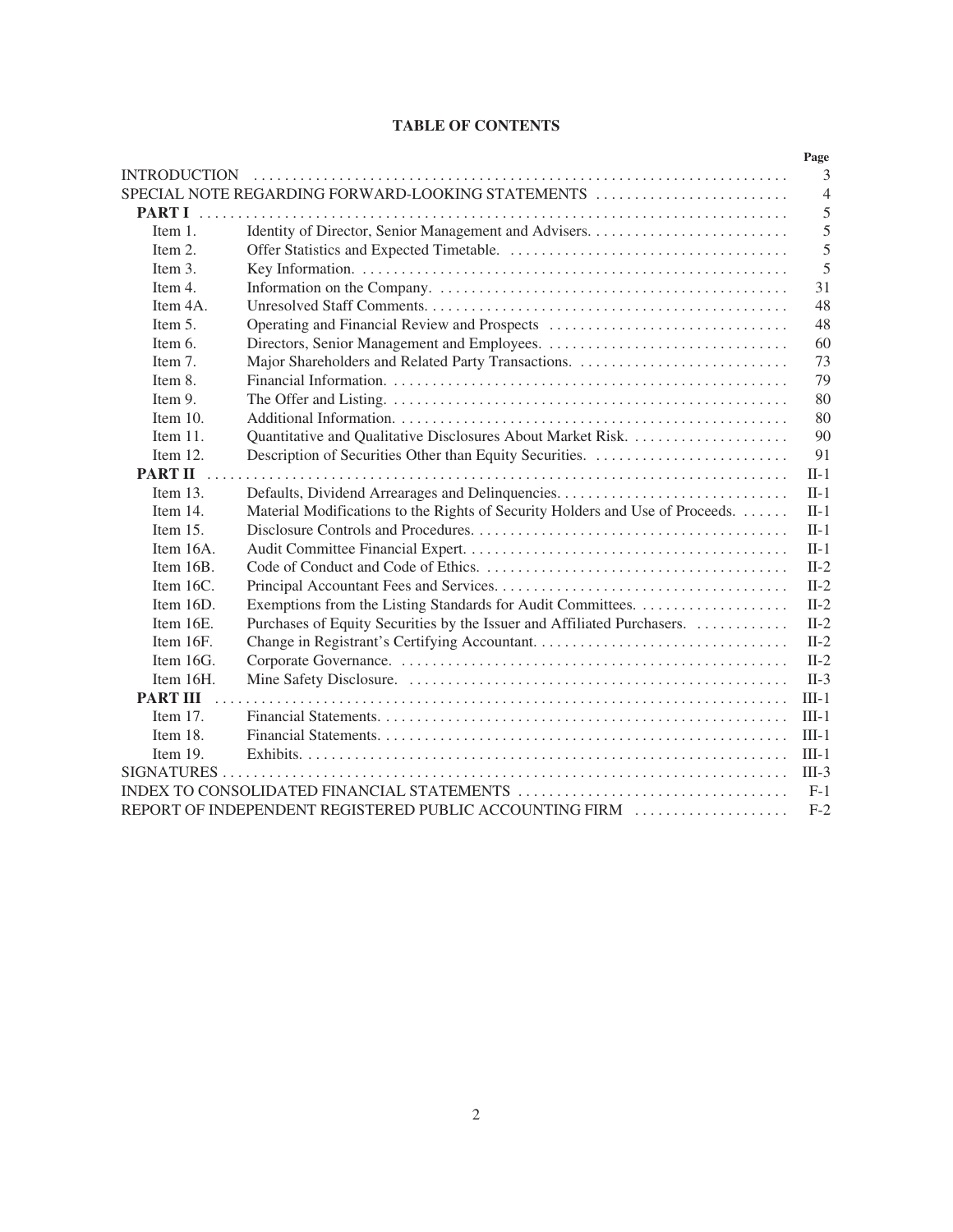#### **INTRODUCTION**

Unless otherwise indicated, "IDEX," "IDEX Biometrics," "IDEX Biometrics ASA," "the company," "our company," "we," "us" and "our" refer to IDEX Biometrics ASA.

"IDEX," "TrustedBio" and the IDEX logo and other trademarks or service marks of IDEX Biometrics ASA appearing in this Annual Report on Form 20-F are the property of IDEX Biometrics ASA. Solely for convenience, the trademarks, service marks and trade names referred to in this annual report are listed without the ® and ™ symbols, but such references should not be construed as any indicator that their respective owners will not assert, to the fullest extent under applicable law, their right thereto. All other trademarks, trade names and service marks appearing in this annual report are the property of their respective owners. We do not intend to use or display other companies' trademarks and trade names to imply any relationship with, or endorsement or sponsorship of us by, any other companies.

Our audited consolidated financial statements have been prepared in accordance with International Financial Reporting Standards, or IFRS, as issued by the International Accounting Standards Board, or IASB, and IFRS as adopted by the European Union. Our financial statements included in this annual report are presented in U.S. dollars and, unless otherwise specified, all monetary amounts are in U.S. dollars. All references in this annual report to "\$," "US\$," "U.S.\$," "U.S. dollars," "dollars" and "USD" mean U.S. dollars and all references to "NOK" mean Norwegian krone, the currency of our home country. Throughout this annual report, references to "ADSs" mean American Depositary Shares, or ADSs, or ordinary shares represented by such ADSs, as the case may be.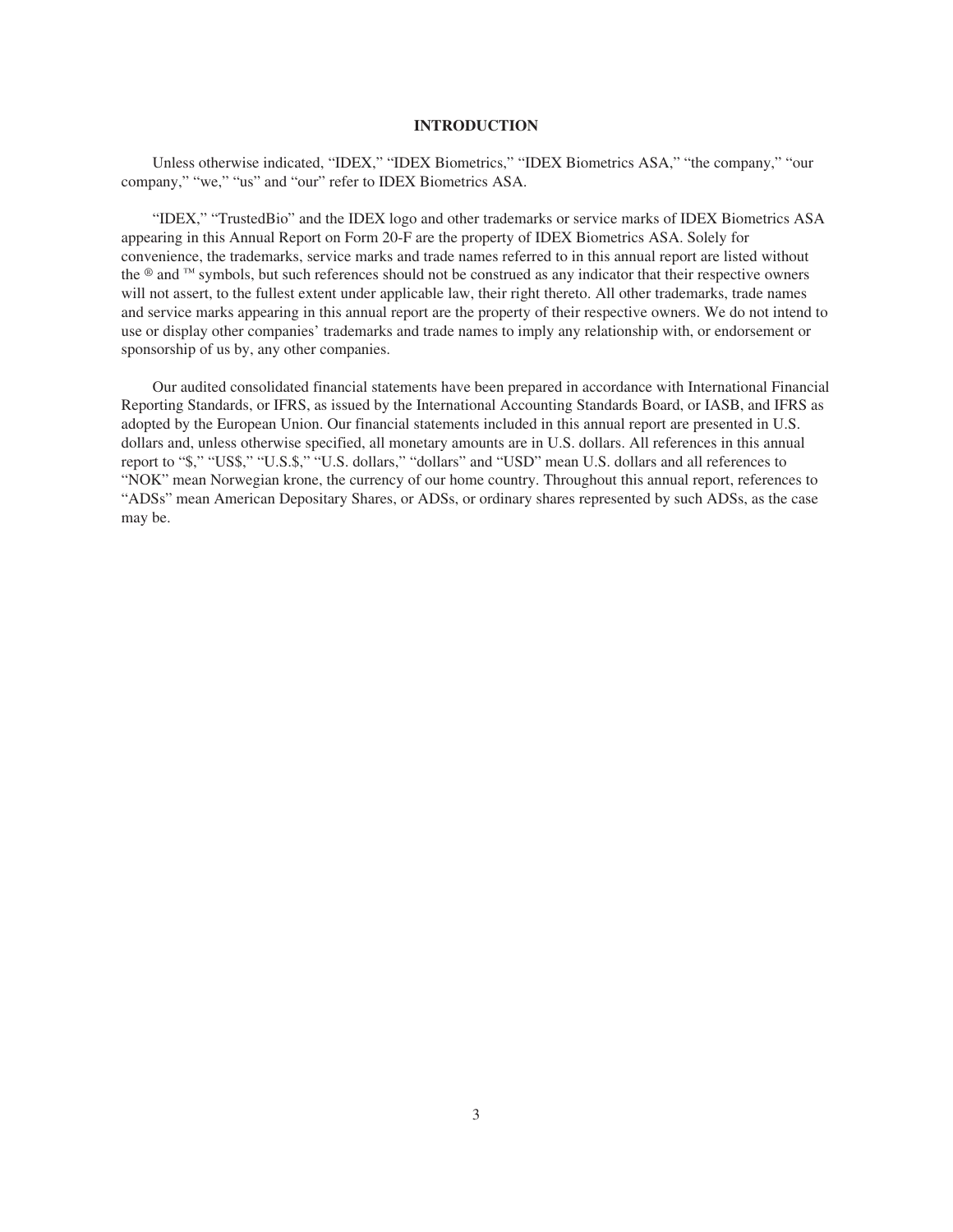#### **SPECIAL NOTE REGARDING FORWARD-LOOKING STATEMENTS**

This Annual Report on Form 20-F, or annual report, contains forward-looking statements within the meaning of Section 27A of the Securities Act of 1933, as amended, and Section 21E of the Securities Exchange Act of 1934, as amended, that are based on our management's beliefs and assumptions and on information currently available to our management. All statements other than present and historical facts and conditions contained in this annual report, including statements regarding our future results of operations and financial positions, business strategy, plans and our objectives for future operations, are forward-looking statements. When used in this annual report, the words "anticipate," "believe," "can," "could," "estimate," "expect," "intend," "is designed to," "may," "might," "plan," "potential," "predict," "objective," "should," or the negative of these and similar expressions identify forward-looking statements. Forward-looking statements include, but are not limited to, statements about:

- our expectations regarding our revenue, expenses and other operating results;
- our ability to achieve or maintain market acceptable for our biometric technology and products;
- our ability to generate revenue and/or achieve or sustain profitability;
- the impact on our growth trends and the macroeconomic environment of COVID-19;
- future investments in our business, our anticipated capital expenditures and our estimates regarding our capital requirements;
- our reliance on key personnel and our ability to identify, recruit and retain skilled personnel;
- our ability to effectively manage our growth, including any additional international expansion;
- our ability to protect our intellectual property rights and any costs associated therewith;
- our ability to compete effectively with existing competitors and new market entrants;
- the growth rates of the markets in which we compete;
- regulatory developments in Norway, the United States, the United Kingdom, China and other jurisdictions; and
- other risks and uncertainties, including those listed in this annual report under the caption "Risk Factors."

You should refer to the section of this annual report titled "Item 3.D-Risk Factors" for a discussion of important factors that may cause our actual results to differ materially from those expressed or implied by our forward-looking statements. As a result of these factors, we cannot assure you that the forward-looking statements in this annual report will prove to be accurate. Furthermore, if our forward-looking statements prove to be inaccurate, the inaccuracy may be material. In light of the significant uncertainties in these forward-looking statements, you should not regard these statements as a representation or warranty by us or any other person that we will achieve our objectives and plans in any specified time frame or at all. We undertake no obligation to publicly update any forward-looking statements, whether as a result of new information, future events or otherwise, except as required by law.

You should read this annual report and the documents that we reference in this annual report and have filed as exhibits to this annual report completely and with the understanding that our actual future results may be materially different from what we expect. We qualify all of our forward-looking statements by these cautionary statements.

This annual report contains market data and industry forecasts that were obtained from industry publications. These data involve a number of assumptions and limitations, and you are cautioned not to give undue weight to such estimates. We have not independently verified any third-party information. While we believe the market position, market opportunity and market size information included in this annual report is generally reliable, such information is inherently imprecise.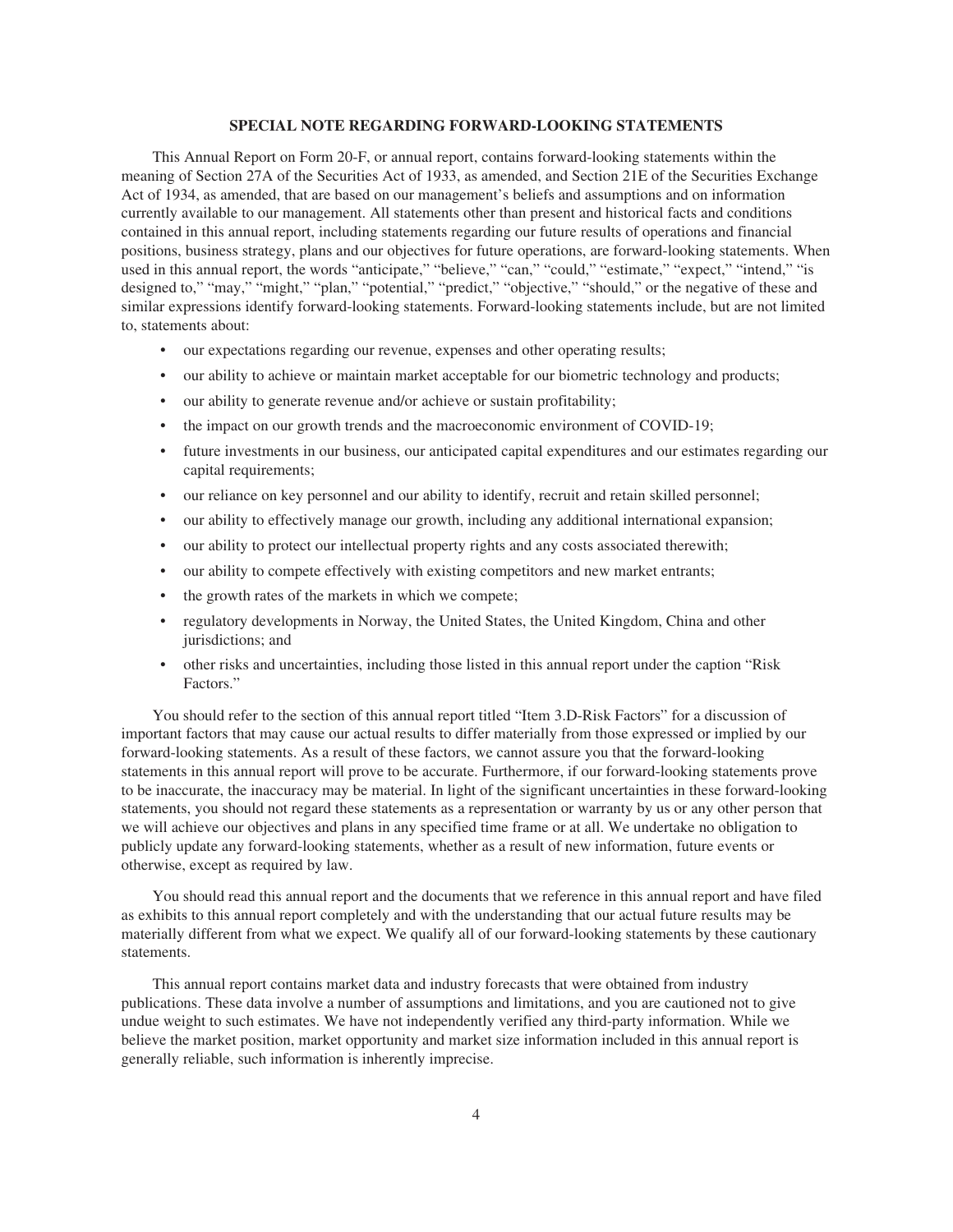#### **PART I**

#### **Item 1. Identity of Director, Senior Management and Advisers.**

Not applicable.

# **Item 2. Offer Statistics and Expected Timetable.**

Not applicable.

#### **Item 3. Key Information.**

#### **A. Selected Financial Data**

We have elected to voluntarily comply with Item 3.A., as effective February 10, 2021 and are omitting this disclosure in reliance thereon.

#### **B. Capitalization and Indebtedness**

Not applicable.

#### **C. Reasons for the Offer and Use of Proceeds**

Not applicable.

#### **D. Risk Factors**

Our business faces significant risks. You should carefully consider all of the information set forth in this annual report and in our other filings with the United States Securities and Exchange Commission, or the SEC, including the following risk factors which we face and which are faced by our industry. Our business, financial condition or results of operations could be materially adversely affected by any of these risks. This report also contains forward-looking statements that involve risks and uncertainties. Our results could materially differ from those anticipated in these forward-looking statements, as a result of certain factors including the risks described below and elsewhere in this annual report and our other SEC filings. See "Special Note Regarding Forward-Looking Statements" above. These important risks include, but are not limited to, the following summary risk factors:

- Our largest potential market, the biometric payment card market, is an undeveloped and emerging market and it is difficult to predict how large this market could be;
- Our biometric technology has not yet gained, and may never gain, widespread market acceptance;
- If the estimates and assumptions we have used to calculate the size of our target markets are inaccurate, our future growth rate may be limited.
- We have a history of operating losses and may not achieve or sustain profitability in the future;
- We will require additional funding to finance our operations, and if we are unable to raise capital when needed, we could be forced to delay, reduce or terminate certain of our development activities or other operations;
- We expect fluctuations in our financial results, making it difficult to project future results, and if we fail to meet the expectations of securities analysts or investors with respect to our results of operations, our stock price could decline;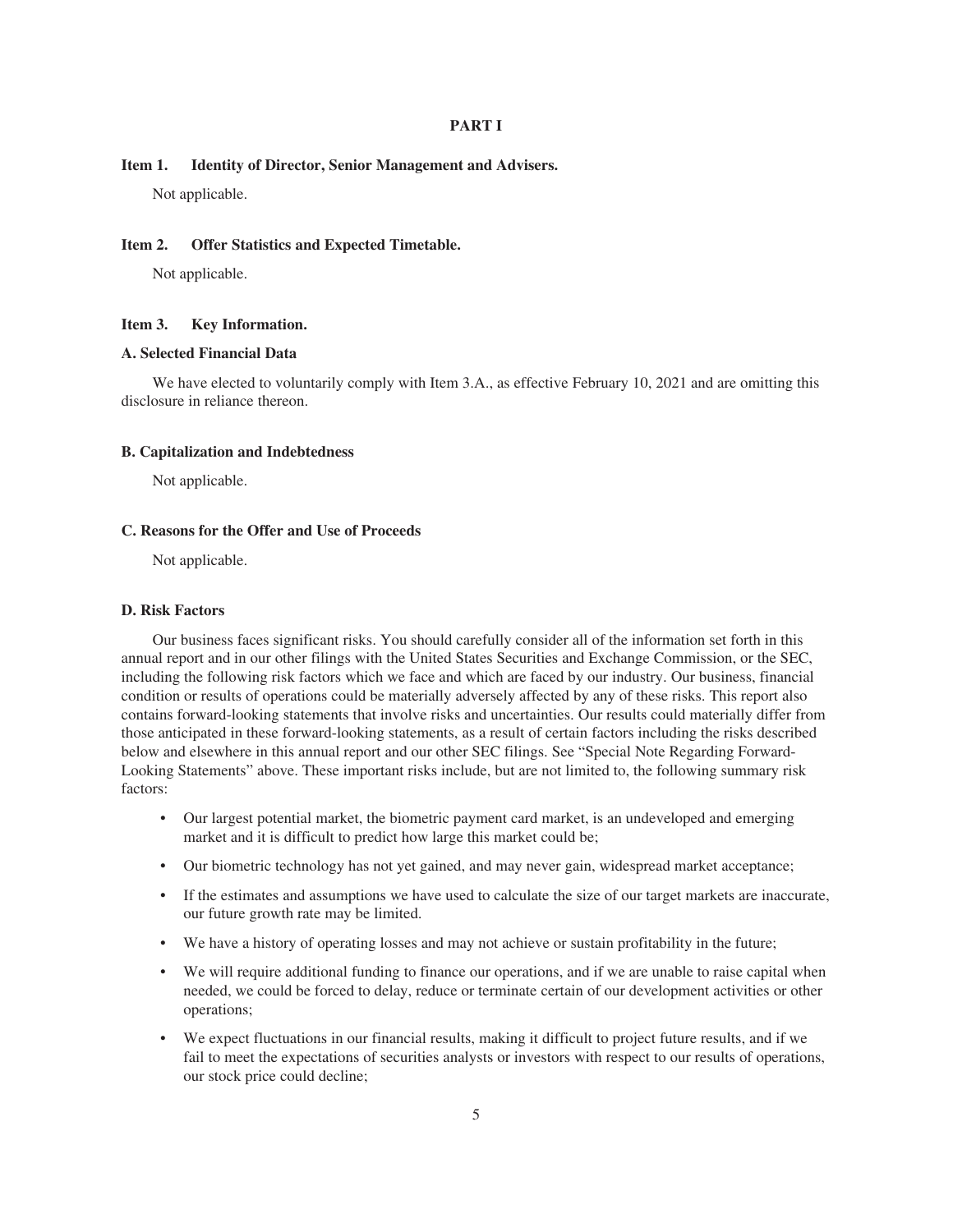- The markets in which we operate are highly competitive, and if we do not compete effectively, our business, financial condition, and results of operations could be harmed; and
- If we fail to innovate in response to changing customer needs and new technologies and other market requirements, our business, financial condition, and results of operations could be harmed;
- Even though we have not experienced significant delays in development activities to date, the COVID-19 pandemic could have an adverse impact on our business, operations, and the markets and communities in which we, our partners, and customers operate.

#### **Risks Related to Our Financial Condition, Business and Industry**

#### *Since our inception, we have only generated limited revenue and we have incurred significant operating losses and negative cash flows.*

We have only generated limited revenue and have incurred significant operating losses and negative cash flows since our inception. We generated net losses of \$26.8 million, \$32.4 million and \$30.2 million for the years ended December 31, 2020, 2019 and 2018, respectively. As of December 31, 2020, we had an accumulated deficit of \$14.7 million. We are not certain whether or when we will obtain a high enough volume of sales in the future to generate significant revenue, grow our business or achieve or maintain profitability. We also expect our costs and expenses to increase in future periods, which could negatively affect our future results of operations even if we are able to significantly increase our revenue. In particular, we intend to continue to expend significant funds to develop future generations of our products and software solutions, including by introducing new products and functionality, and to expand use cases and integrations. We will also face increased compliance costs associated with growth, the expansion of our customer base, and as a result of the fact that we are publicly listed in both Norway and the United States. Our efforts to grow our business may be costlier than we expect, or the rate of our growth in revenue may be slower than we expect, and we may not be able to increase our revenue enough to offset our operating expenses. We may incur significant losses in the future for a number of reasons, including the other risks described herein, and unforeseen expenses, difficulties, complications or delays, and other unknown events. If we are unable to generate significant revenue and/or achieve and sustain profitability, the value of our business and ordinary shares may significantly decrease.

#### *We will require additional funding to finance our operations. If we are unable to raise capital when needed, we could be forced to delay, reduce or terminate certain of our development activities or other operations.*

We cannot be certain when, or if, our operations will generate sufficient cash to fully fund our ongoing operations or the growth of our business. We intend to continue to make investments to support our business, which may require us to engage in equity or debt financings to secure additional funds. We continue to review all strategic options to fund ongoing operations, research and development projects and working capital needs. While we have been able to raise funds in the past through private placements of our shares, additional financing may not be available on terms favorable to us, if at all. If adequate funds are not available on acceptable terms, we may be unable to invest in future growth opportunities, which could harm our business, operating results, and financial condition. Because our decision to issue securities in the future will depend on numerous considerations, including factors beyond our control, we cannot predict or estimate the amount, timing, or nature of any future issuances of debt or equity securities, and if we are unable to raise sufficient funds we may be unable to maintain or expand our operations.

# *Our largest potential market is the biometric payment card market. The market for biometric payment cards is an undeveloped and emerging market and it is difficult to predict how large this market could be. In addition, our biometric technology has not yet gained, and may never gain, widespread market acceptance.*

We primarily market and sell biometric products and software solutions to the payment card and access control markets. The market for biometric payment cards is an undeveloped and emerging market and it is difficult to predict how large this market could be. Our technology represents a novel security solution and we have not yet generated significant sales. Although recent security concerns relating to identification of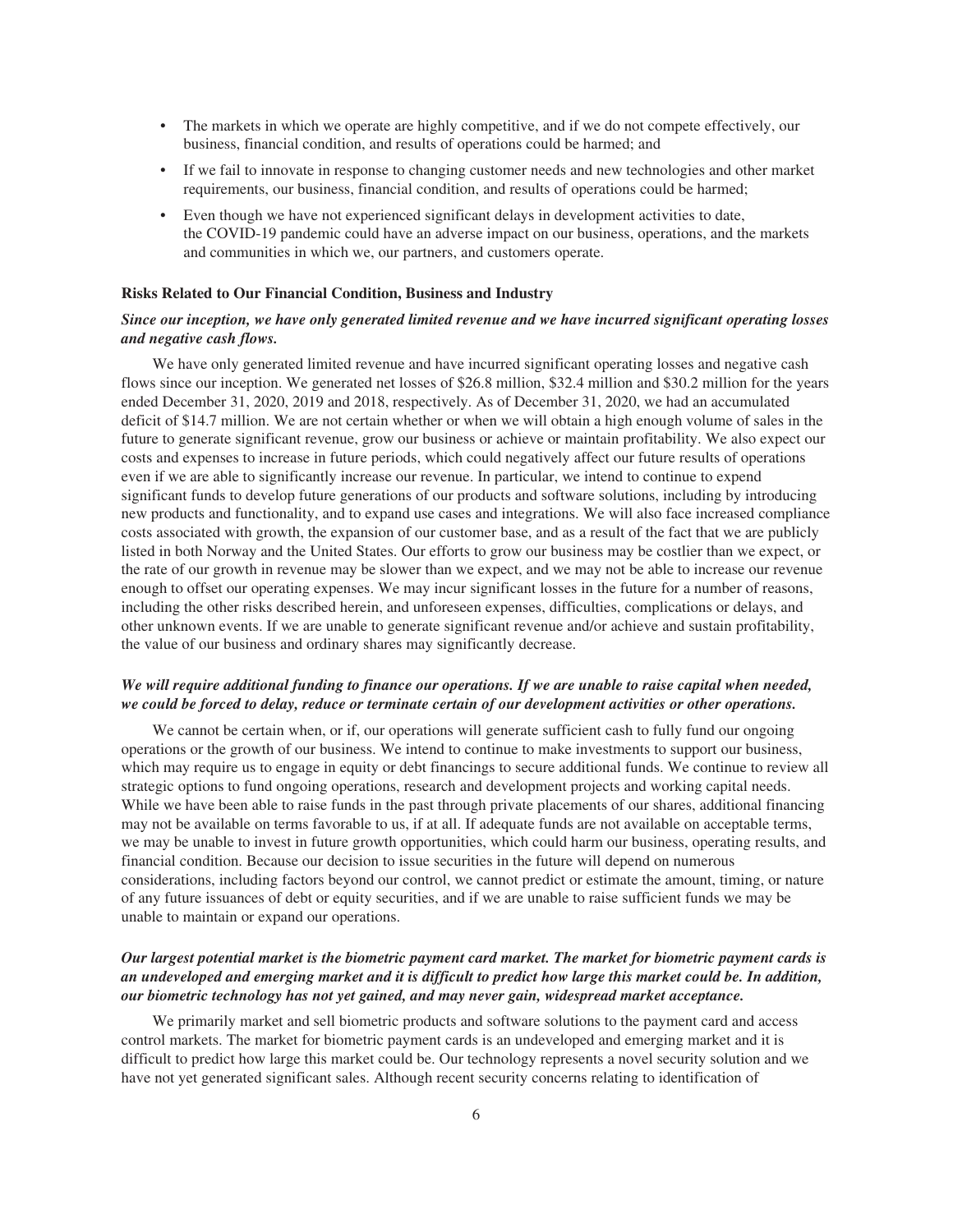individuals and appearance of biometric readers on popular consumer products, including the smart phones, have increased interest in biometrics generally, it remains an undeveloped and emerging market. Biometric based solutions compete with more traditional security methods including keys, cards, personal identification numbers and security personnel. In addition, our biometric technology has not yet gained, and may never gain, widespread market acceptance. Acceptance of biometrics and our technology as an alternative to such traditional methods depends upon a number of factors including:

- national or international events, such as the ongoing COVID-19 pandemic, which may affect the need for or interest in biometric solutions;
- the performance and reliability of biometric solutions;
- marketing efforts and publicity regarding these solutions;
- public perception regarding privacy concerns;
- costs involved in adopting and integrating biometric solutions;
- proposed or enacted legislation related to privacy of information; and
- competition from non-biometric technologies that provide more affordable, but less robust, authentication.

For these reasons, we are uncertain whether our biometric technology will gain widespread acceptance in any commercial markets or that demand will be sufficient to create a market large enough to produce significant revenue or earnings. Our future success depends, in part, upon business customers adopting biometrics generally, and our solutions specifically.

# *If the estimates and assumptions we have used to calculate the size of our target markets are inaccurate, our future growth rate may be limited.*

Our projections, assumptions and estimates of future opportunities within our target markets are necessarily subject to a high degree of uncertainty and risk due to a variety of factors, including those described in this report. If third-party or internally generated data prove to be inaccurate or we make errors in our assumptions based on that data, our future growth rate may be limited. In addition, these inaccuracies or errors may cause us to misallocate capital and other business resources, which could harm our business. Even if our target markets meet our size estimates and experiences the forecasted growth, we may not grow our business at similar rates, or at all. Our growth is subject to many factors, including our success in implementing our business strategy, which is subject to many risks and uncertainties. Accordingly, the expectations of market growth included in this report should not be taken as indicative of our future growth.

# *We are subject to lengthy development periods and product acceptance cycles, which can result in development and engineering costs without any future revenue.*

We provide fingerprint sensors and related software solutions that are incorporated by card manufacturers into the products they sell. They make the determination during their product development programs whether to incorporate our solutions or pursue other alternatives. This process requires us to make significant investments of time and resources in the design of fingerprint sensors and related software solutions for our products well before our customers introduce their products incorporating our solutions into the market, and before we can be sure that we will generate any significant sales to our customers or even recover our investment. During a customer's entire product development process, we face the risk that our solutions will fail to meet our customer's technical, performance, or cost requirements, or that our products will be replaced by competitive products or alternative technological solutions. Even if we complete our design process in a manner satisfactory to our customer, the customer may delay or terminate its product development efforts. The occurrence of any of these events could cause sales to not materialize, be deferred, or be cancelled, which could adversely affect our operating results.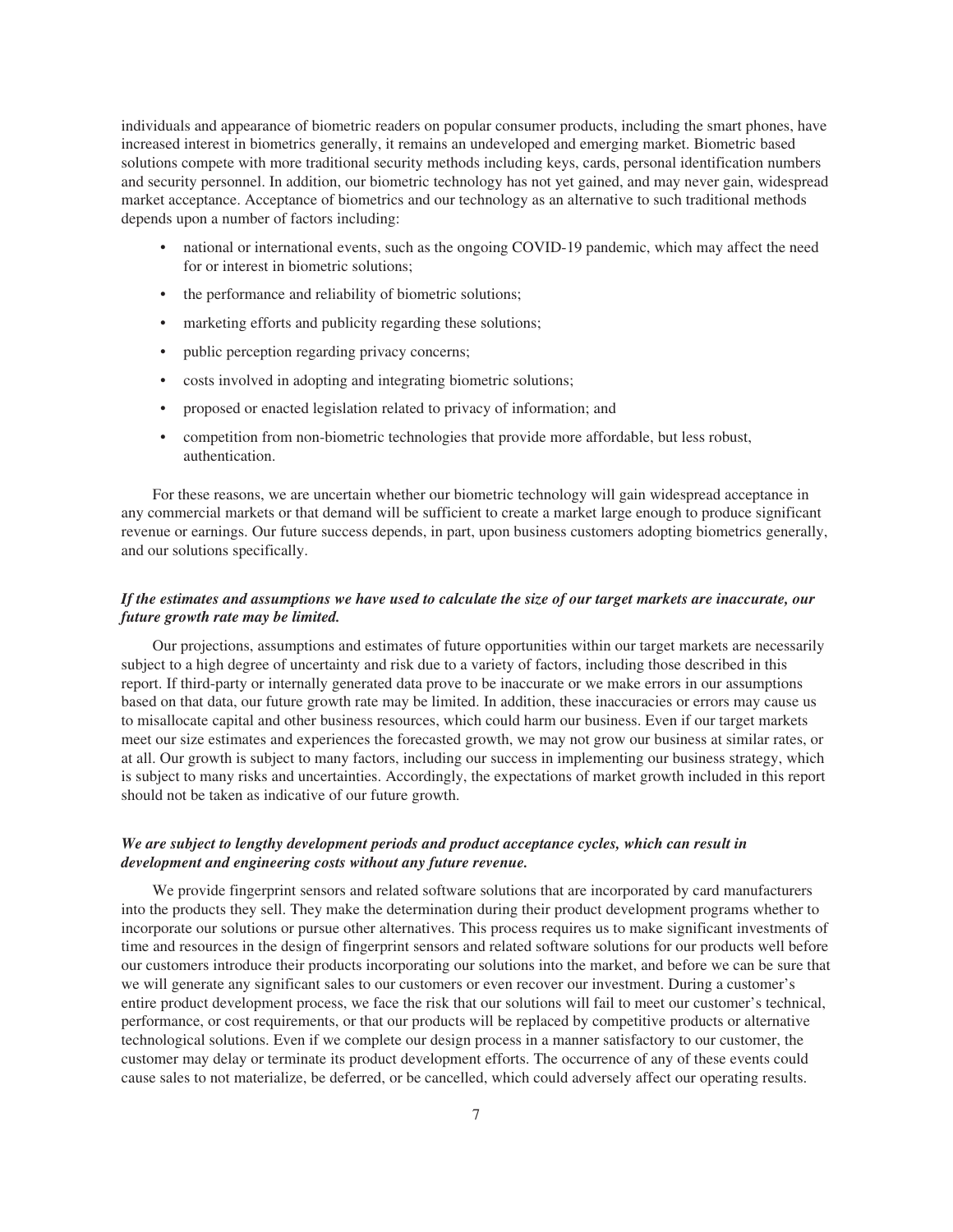#### *A significant portion of our sales comes from one or more large customers, the loss of which could harm our business, financial condition, and operating results.*

We have historically generated limited revenue, and most of our revenue we have generated has come from a limited number of customers. During 2020, one customer, a leading global provider of financial news and services, accounted for approximately 88% of our revenue. During 2019, two customers accounted for approximately 69% and 10% of our revenue, respectively. During 2018, three customers accounted for approximately 39%, 36% and 13% of our revenue, respectively. While we work to maintain our relationships with our current customers and seek out new business, we may continue to face challenges in diversifying our customer base. The loss of major customers, or a decrease in demand for our products by these customers within a short period of time, could adversely affect our current and future revenue, financial condition and business. The adverse effect could be more substantial if our other customers do not increase their orders or if we are unsuccessful in generating orders for our solutions with new customers. Many of these card manufacturers sell to the same card issuers, and therefore we may be reliant on certain card manufacturers. Concentration in our customer base and partner relationship, now and in the future, may make fluctuations in revenue and earnings more severe and make business planning more difficult.

# *If we are unable to attract new customers and to retain our existing customers, our growth prospects will be adversely affected.*

Our ability to grow our business depends on retaining and expanding our customer base. We must convince prospective customers of the benefits of our services and our existing customers of the continuing value of our services. Our ability to attract new customers and retain existing customers depends in large part on our ability to continue to offer competitive technologies and products. As consumer preferences and technological changes shift market dynamics, we will need to enhance and improve our existing products, introduce new products, and maintain our competitive position with additional technological advances. If we fail to keep pace with technological advances or fail to offer compelling product offerings to meet consumer demands, our ability to grow or sustain the reach of our services, attract and retain customers may be adversely affected.

# *Our products and software solutions may contain defects, which will make it more difficult for us to establish and maintain customers.*

Although we have completed the development of multiple generations of our core biometric technology, it has only been used by a limited number of business customers. Despite extensive testing during development and certifications by third-party testing facilities, our products and software solutions may contain undetected design faults and errors that are discovered only after it has been installed and used by a greater number of customers. Any such defect or error in new or existing products or software solutions could cause delays in delivering our technology or require design modifications. These could adversely affect our competitive position and cause us to lose potential customers or opportunities. Errors or defects in our software or products could lead to mismatches in fingerprint scans. Since our technologies are intended to be utilized to secure payments and physical and electronic information access, the effect of any such bugs or delays will likely have a detrimental impact on us. In addition, given that biometric technology generally, and our biometric technology specifically, to certain extent, has yet to gain widespread market acceptance, any delays would likely have a more detrimental impact on our business than if we were a more established company.

# *Potential strategic alliances may not achieve their objectives, and the failure to do so could impede our growth.*

We have entered, and we anticipate that we will continue to enter, into strategic alliances. We continually explore strategic alliances designed to enhance or complement our technology or to work in conjunction with our technology; to provide necessary know-how, components, or supplies, and to develop, introduce, and distribute products utilizing our technology. Certain strategic alliances may not achieve their intended objectives, and parties to our strategic alliances may not perform as contemplated. The failure of these alliances to achieve their objectives may impede our ability to introduce new products and enter new markets.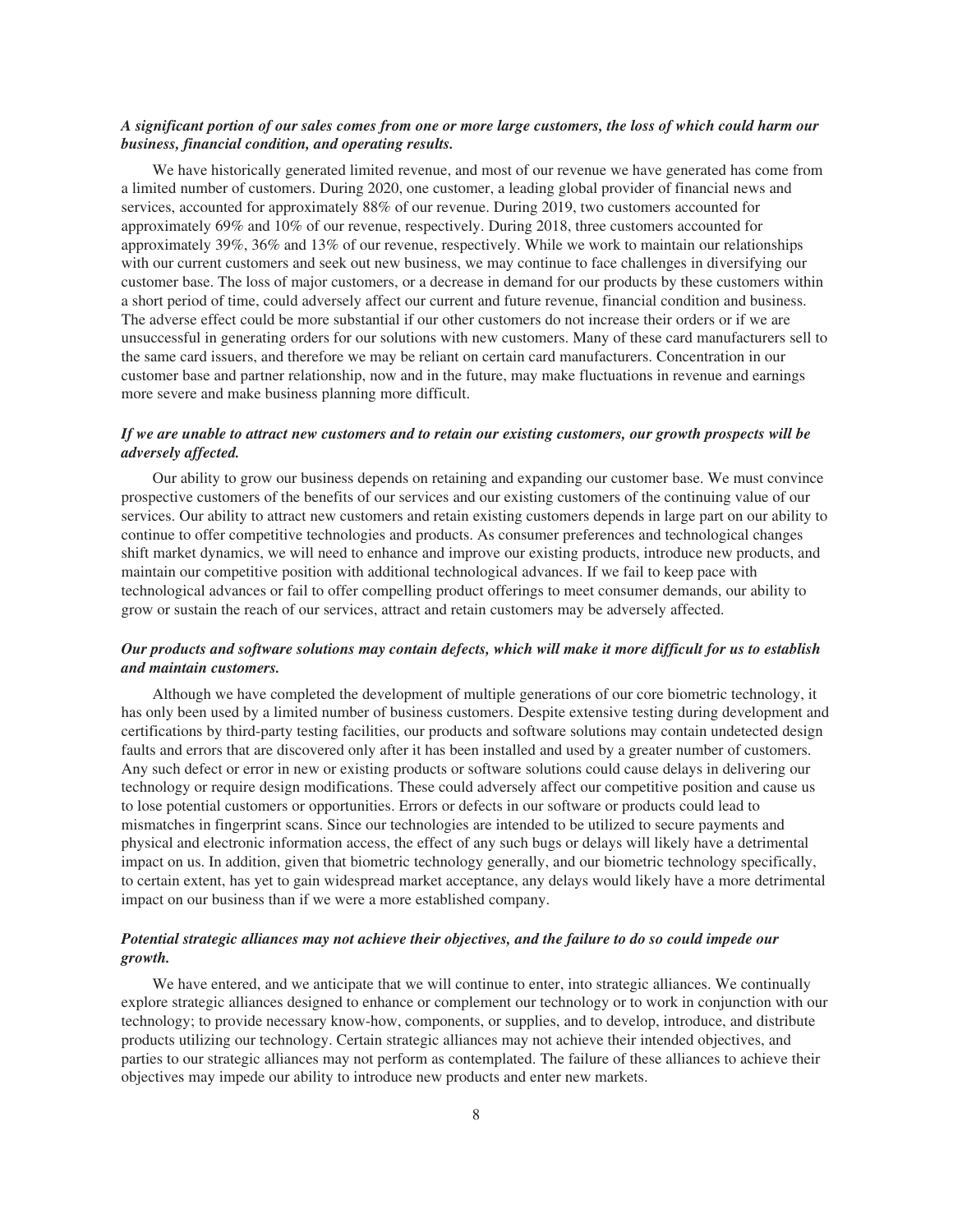#### *We face intense competition.*

We compete with both established companies and startup enterprises that provide biometric solutions, as well as providers of more traditional security methods. Our competitors include, among others, Fingerprint Cards AB and NEXT Biometrics ASA. Some of our competitors have substantially greater financial and marketing resources than we do, and may independently develop superior technologies, which may result in our technology becoming less competitive or obsolete. If we are unable to develop new applications or enhance our existing technology in a timely manner in response to technological changes, we will be unable to compete in our chosen markets. Our actual and potential competitors may also have greater name recognition and more extensive customer bases. In addition, if one or more other biometric technologies such as voice, face, iris, hand geometry or blood vessel recognition are widely adopted, it would significantly reduce the potential market for our fingerprint identification technology in certain industries.

Our ability to compete successfully depends on a number of factors, which may be outside our control. These factors include the following:

- our success in designing and introducing new fingerprint sensors and related software solutions, including those implementing new technologies;
- our ability to predict the evolving needs of our customers and to assist them in incorporating our technologies into their new and existing products;
- our ability to meet our customers' requirements for ease of use, reliability and durability;
- our ability to meet our customers' price and performance requirements;
- the quality of our customer service and support;
- the rate at which customers incorporate our fingerprint sensors and related software solutions into their own products;
- product or technology introductions by our competitors; and
- currency fluctuations, which may cause a competitor's products to be priced significantly lower than our products.

Moreover, additional competitors may enter the biometrics market and become significant long-term competitors. In the future, we may encounter competition from other larger, well-established and well-financed entities that may continue to acquire, invest in or form joint ventures with providers of fingerprint recognition technology, and existing providers may elect to consolidate. Our position in the existing markets could be eroded rapidly by product or technology enhancements or the development of new, superior products and technology by competitors. Increased competition could result in price reductions, fewer customer orders, reduced gross margins and lower market prices of our ordinary shares.

#### *The effects of national and global epidemics, including the recent COVID-19 pandemic, could have an adverse impact on our business, operations, and the markets and communities in which we operate.*

In March 2020, the World Health Organization declared the outbreak of COVID-19 a pandemic. Our business and operations could be adversely affected by national and global epidemics, including the ongoing COVID-19 pandemic, impacting the markets and communities in which we operate.

In response to the COVID-19 pandemic, many state, local, and national governments have put in place, and others in the future may put in place, quarantines, executive orders, shelter-in-place orders, and similar government orders and restrictions in order to control the spread of the disease. Although there have not been significant delays in our development activities to date, such orders or restrictions, or the perception that such orders or restrictions could occur, have resulted in business closures, work stoppages, slowdowns and delays, work-from-home policies, and travel restrictions, among other effects that could negatively impact productivity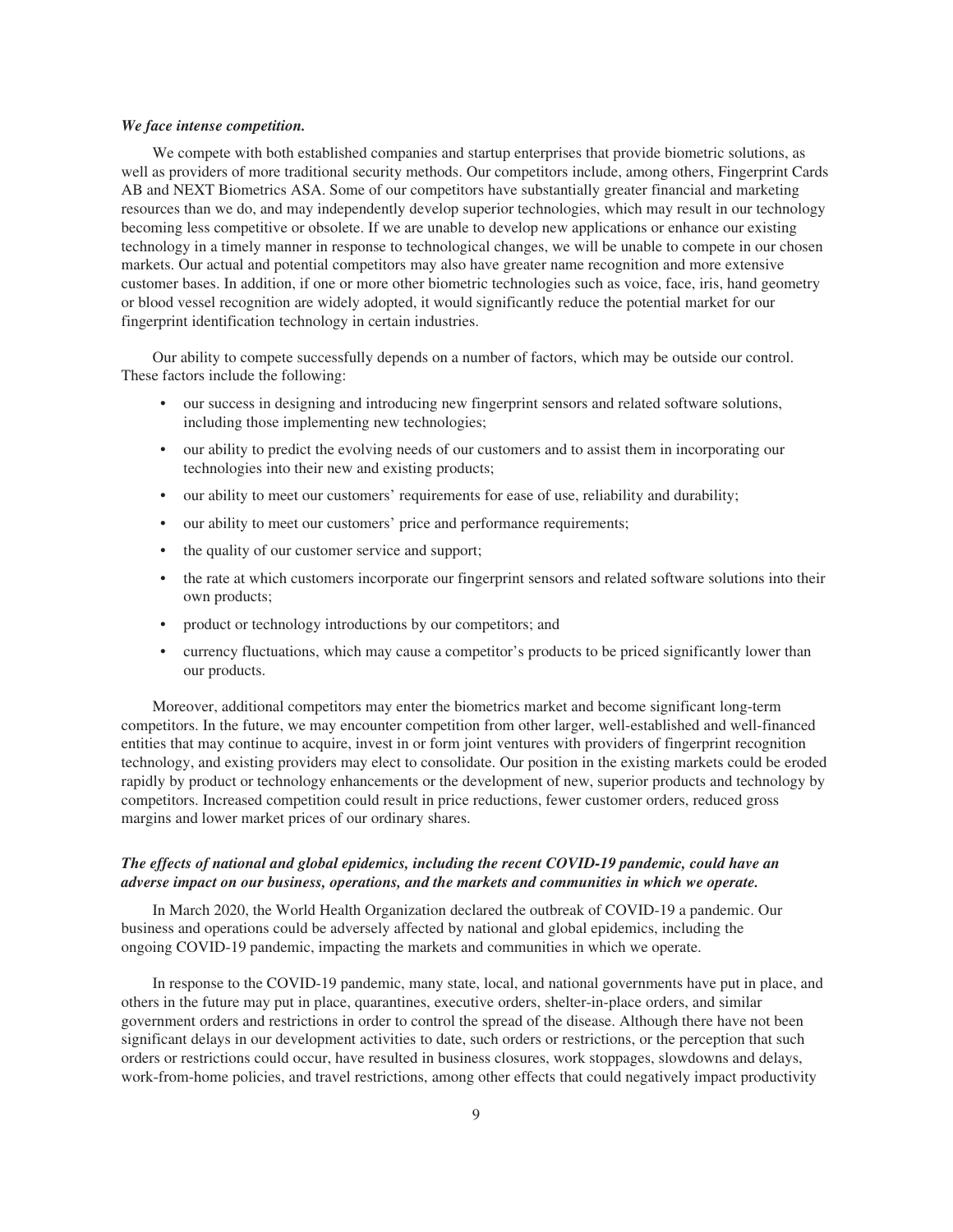and disrupt our operations. We have implemented a work-from-home policy for employees and are evaluating hybrid working models for our operations on a go-forward basis. We will continue to monitor federal, state, and local regulations and the recommendations of public health professionals as we determine which actions are in the best interests of our employees and shareholders.

In addition, while the potential impact and duration of the COVID-19 pandemic on the global economy and our business in particular may be difficult to assess or predict, the pandemic has resulted in, and may continue to result in, significant disruption of global financial markets, potentially reducing our ability to access capital, which could in the future negatively affect our liquidity. The COVID-19 pandemic also could reduce the demand for our customers' products and services, which could negatively impact our customers' willingness to renew or enter into contracts with us or our ability to collect accounts receivable on a timely basis, which, if significant, could materially and adversely affect our business, results of operations, and financial condition. For example, while many of our business partners in Asia impacted by the COVID-19 pandemic in the first quarter of 2020 have since returned to operations, there is considerable uncertainty surrounding the timing, duration, or impact of any future disruptions.

The global pandemic of COVID-19 continues to rapidly evolve, and we will continue to monitor the COVID-19 situation closely. While the pandemic may increase end-user awareness of the benefits of contactless payment solutions such as the ones we offer, and therefore may increase the demand for our products, the ultimate impact of the COVID-19 pandemic or a similar health epidemic is highly uncertain and subject to change. We do not yet know the full extent of potential delays or impacts on our business, operations, or the global economy as a whole, which makes our future results difficult to predict.

#### *Unfavorable conditions in the global economy or the vertical markets we serve could limit our ability to grow our business and negatively affect our operating results.*

General worldwide economic conditions have experienced significant instability due to the global economic uncertainty and financial market conditions caused by the COVID-19 pandemic. These conditions make it extremely difficult for customers and us to accurately forecast and plan future business activities and could cause customers to reduce or delay their spending. At this time, the potential impact on customer spend from the COVID-19 pandemic is difficult to predict and, therefore, it is not possible to fully determine the impact on our future results. Historically, economic downturns have resulted in overall reductions in spending. If macroeconomic conditions deteriorate or are characterized by uncertainty or volatility, customers may curtail or freeze spending in general and for biometric products such as ours specifically, which could have an adverse impact on our business, financial condition, and operating results.

We target generating revenue from customers in the payment cards and access control verticals. While these verticals were not affected as severely by weak economic conditions caused by COVID-19 as the retail, hospitality, and entertainment industries, we cannot assure these verticals will not suffer more severe losses in the future as they are in turn impacted by consumer demand and the performance of the retail, hospitality and entertainment industries. Furthermore, we cannot predict the timing, strength, or duration of any economic slowdown or recovery. In addition, even if the overall economy is robust, we cannot assure the market for services such as ours will experience growth or that we will experience growth. Additionally, the increased use of digital payments and virtual credit cards by consumers could pose an obstacle to the growth of our business.

# *War, terrorism, other acts of violence or natural or manmade disasters such as a global pandemic may affect the markets in which we operate, our customers, our delivery of products and customer service, and could have a material adverse impact on our business, results of operations, or financial condition.*

Our business may be adversely affected by instability, disruption or destruction in a geographic region in which we operate, regardless of cause, including war, terrorism, riot, civil insurrection or social unrest, and natural or manmade disasters, including famine, food, fire, earthquake, storm or pandemic events, including COVID-19.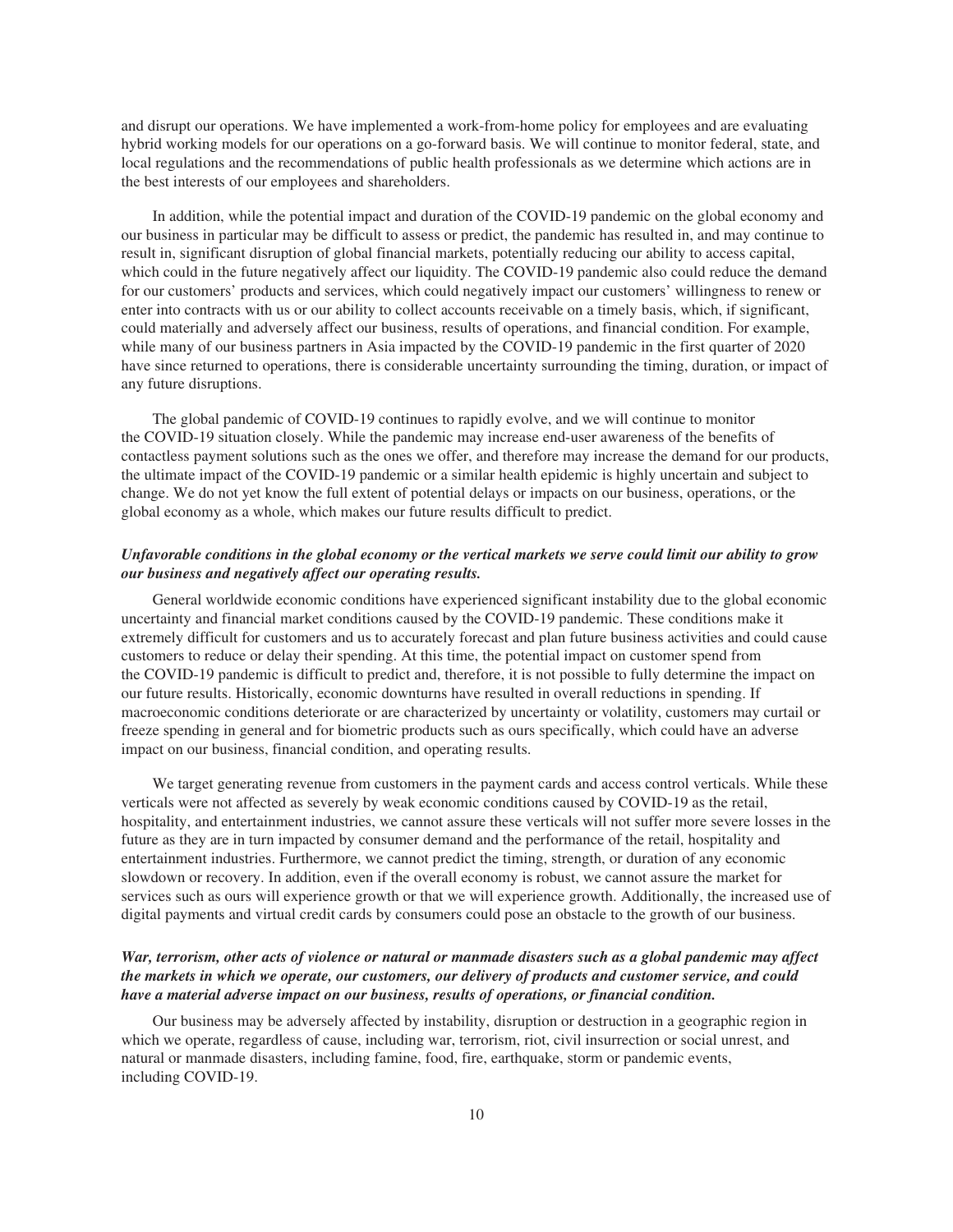Such events may cause customers to suspend or delay their decisions on using our products and services, make it difficult or impossible to access some of our inventory, and give rise to sudden significant changes in regional and global economic conditions and cycles that could interfere with purchases of goods or services. These events also pose significant risks to our personnel and to physical facilities, which could materially adversely affect our financial results.

# *We rely on the performance of highly skilled personnel, including senior management and our engineering, professional services, sales and technology professionals; if we are unable to retain or motivate key personnel or hire, retain and motivate qualified personnel, our business would be harmed.*

We believe our success has depended, and continues to depend, on the efforts and talents of our senior management team and our highly skilled team members, including our sales personnel, engineering and support personnel. From time to time, there may be changes in our senior management team resulting from the termination or departure of our executive officers and key employees. Our senior management and key employees are employed on an at-will basis, which means that they could terminate their employment with us at any time. Many of our executive officers and key employees receive equity compensation as a portion of their overall compensation package. A substantial decrease in the market price of our ordinary shares would effectively reduce the compensation of such persons and could increase the risk that they depart from our company. The loss of any of our senior management or key employees could adversely affect our ability to build on the efforts they have undertaken and to execute our business plan, and we may not be able to find adequate replacements. We cannot ensure that we will be able to retain the services of any members of our senior management or other key employees.

Our ability to successfully pursue our growth strategy also depends on our ability to attract, motivate and retain our personnel. Competition for well-qualified employees in all aspects of our business, including sales personnel, professional services personnel, and engineering and support personnel, is intense. Our continued ability to compete effectively depends on our ability to attract new employees and to retain and motivate existing employees. If we do not succeed in attracting well-qualified employees or retaining and motivating existing employees, our business would be adversely affected.

# *Because many rapidly growing markets for our products are international, our business is susceptible to risks associated with international operations.*

Biometric products including ours are often marketed and sold globally. We currently have offices in Norway, the United States, the UK and China, which focus on selling and implementing our fingerprint sensors and related software solutions in those regions. In the future, we may expand within these countries or to other international locations. This reliance on international sales and marketing subjects us to the risks of conducting business internationally, including risks associated with political and economic instability, global health conditions, currency controls, exchange rate fluctuations and changes in import/export regulations, and tariff and freight rates. For example, the political or economic instability in a given region may have an adverse impact on the financial position of end users in the region, which could affect future orders and harm our results of operations. Our international sales operations involve a number of other risks including, but not limited to:

- longer sales and payment cycles;
- changes to countries' banking and credit requirements;
- unexpected changes in government regulatory requirements;
- sales, value added tax, or other indirect tax regulations and treaties and potential changes in regulations and treaties in the Kingdom of Norway, the United States, the United Kingdom, China and in and between countries in which we market or sell our products;
- different, complex and changing laws governing intellectual property rights, which in certain countries sometimes afford reduced protection of intellectual property rights;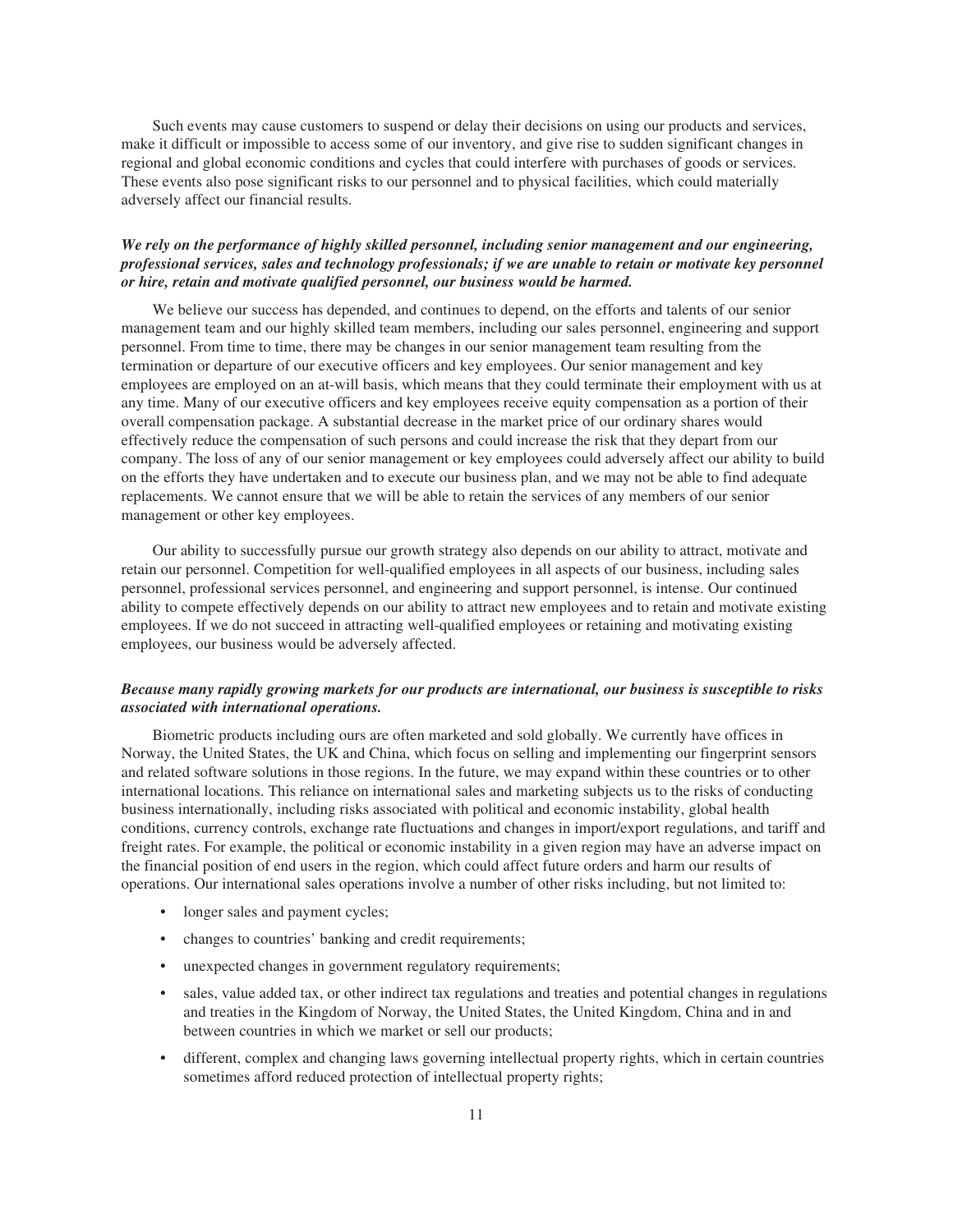- any changes in international trade policies, including potential adoption and expansion of trade restrictions, higher tariffs, or cross border taxation that might impact overall customer demand for our products or affect our ability to manufacture and/or sell our products overseas;
- changes to economic, social, or political conditions in countries where we have significant operations;
- operating in countries with a higher incidence of corruption and fraudulent business practices;
- challenges in providing solutions across a significant distance in different languages and among different cultures;
- the burdens of complying with a variety of various country laws in which we operate;
- difficulties in staffing and managing international operations; and
- rapid changes in government, economic and political policies and conditions, political or civil unrest or instability, terrorism or pandemics (including but not limited to the COVID-19 pandemic) and other similar outbreaks or events.

We cannot guarantee that any potential future expansion efforts that we may undertake will be successful. If we invest substantial time and resources to expand our international operations and are unable to do so successfully and in a timely manner, our business and operating results will suffer.

# *If currency exchange rates fluctuate substantially in the future, our financial results, which are reported in U.S. Dollars, could be adversely affected.*

We price our products and bill virtually all of our customer revenue in U.S. Dollars, and outsourced product manufacturing is priced and billed in U.S. Dollars. However, we incur expenses for employee compensation, property leases, and other operating expenses in the local currencies of the jurisdictions in which we operate. Fluctuations in the exchange rates between the U.S. Dollar and other currencies may impact expenses as well as revenue, and consequently have an impact on margin and the reported operating results. This could have a negative impact on our reported operating results. To date, we have not engaged in any hedging strategies, and any such strategies, such as forward contracts, options and foreign exchange swaps related to transaction exposures that we may implement to mitigate this risk may not eliminate our exposure to foreign exchange fluctuations.

# *We may pursue strategic acquisitions, including acquiring other biometric companies, as part of our growth strategy and that may disrupt our business.*

We may pursue strategic acquisitions in the future. Risks in acquisition transactions include difficulties in the integration of acquired businesses into our operations and control environment, difficulties in assimilating and retaining employees and intermediaries, difficulties in retaining the existing customers of the acquired entities, assumed or unforeseen liabilities that arise in connection with the acquired businesses, the failure of counterparties to satisfy any obligations to indemnify us against liabilities arising from the acquired businesses, and unfavorable market conditions that could negatively impact our growth expectations for the acquired businesses. Fully integrating an acquired company or business into our operations may take a significant amount of time. We cannot assure you that we will be successful in overcoming these risks or any other problems encountered with acquisitions and other strategic transactions. These risks may prevent us from realizing the expected benefits from acquisitions and could result in the failure to realize the full economic value of a strategic transaction or the impairment of goodwill and/or intangible assets recognized at the time of an acquisition. These risks could be heightened if we complete a large acquisition or multiple acquisitions within a short period of time. Additional risks may include:

- difficulties in integrating operations, technologies, services and personnel;
- the diversion of financial and management resources from existing operations;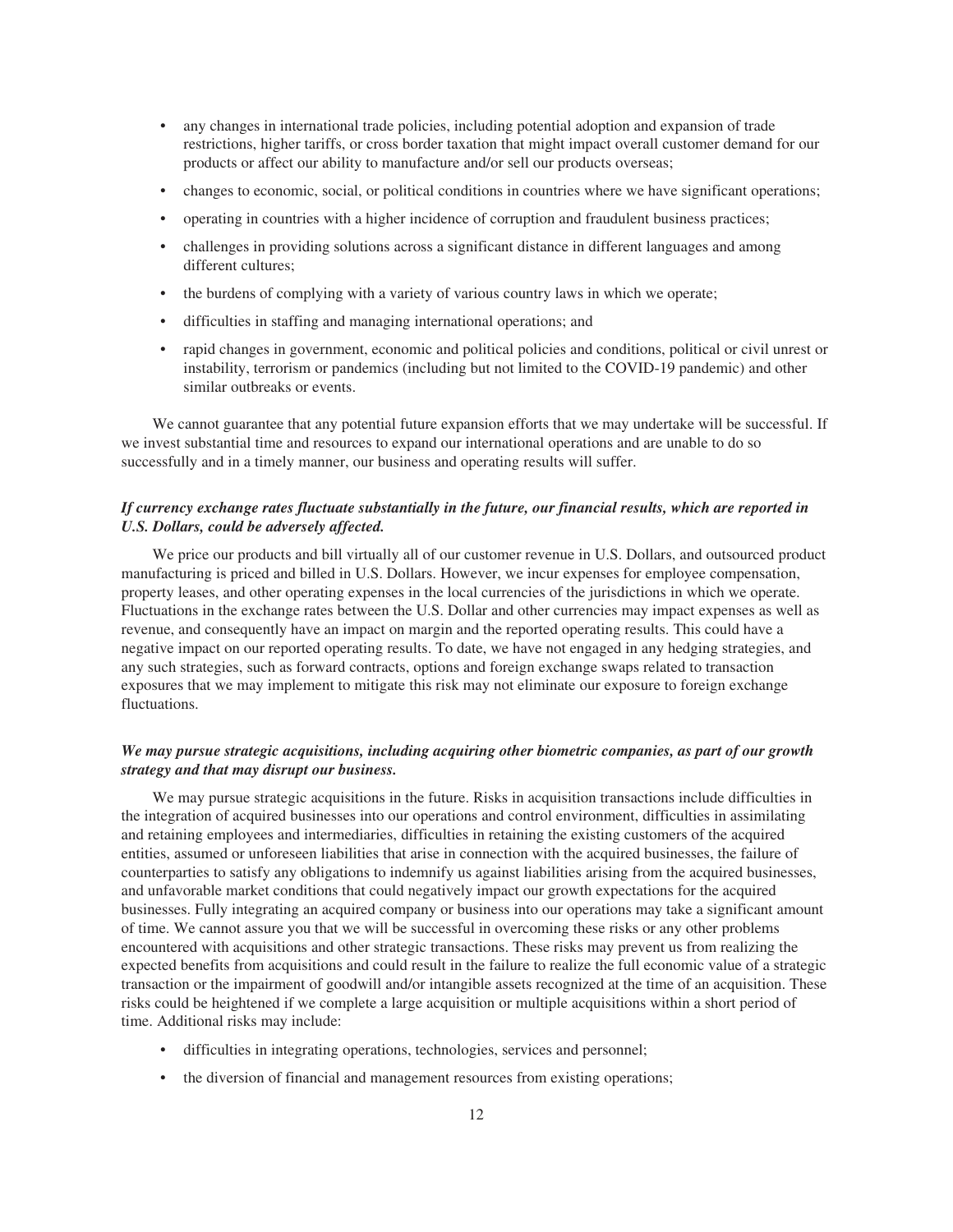- the risk of entering new markets;
- the potential loss of existing customers following an acquisition;
- the potential loss of key employees and the associated risk of competitive efforts from such departed personnel; and
- the inability to generate sufficient revenue to offset acquisition or investment costs.

As a result, if we fail to properly evaluate and execute any acquisitions or investments, our business and prospects may be seriously harmed.

#### **Risks Related to Government Regulation, Data Collection, Intellectual Property and Litigation**

# *Our business is subject to a variety of laws around the world. Any changes in government regulations relating to our business or other unfavorable developments may adversely affect our business, operating results, and financial condition.*

We are an international company that is registered under the laws of the Kingdom of Norway, with offices and/or operations in the United States, the UK and China. As a result of this organizational structure and the scope of our operations, we are subject to a variety of laws in different countries. The scope and interpretation of the laws that are or may be applicable to us are often uncertain and may be conflicting. It is also likely that if our business grows and evolves and our solutions are used more globally, we will become subject to laws and regulations in additional jurisdictions. It is difficult to predict how existing laws will be applied to our business and the new laws to which we may become subject.

We are subject to various business regulations and laws. Such laws and regulations include, but are not limited to, labor, advertising and marketing, real estate, taxation, user privacy, data collection and protection, intellectual property, anti-corruption, anti-money laundering, tariffs and customs regulations, export controls, sanctions, foreign exchange controls, antitrust and competition, electronic contracts, telecommunications, sales procedures, credit card processing procedures and consumer protections. We cannot guarantee that we have been or will be fully compliant in every jurisdiction in which we are subject to regulation, as existing laws and regulations governing issues such as intellectual property, privacy, taxation, and consumer protection, among others, are constantly changing. The adoption or modification of laws or regulations relating to our product development or other areas of our business could limit or otherwise adversely affect the manner in which we currently conduct our business. Further, compliance with laws, regulations, and other requirements imposed upon our business may be onerous and expensive, and they may be inconsistent from jurisdiction to jurisdiction, further increasing the cost of compliance and doing business.

Noncompliance with applicable regulations or requirements could subject us to investigations, sanctions, mandatory product recalls, enforcement actions, disgorgement of profits, fines, damages, civil and criminal penalties, injunctions or other collateral consequences. If any governmental sanctions are imposed, or if we do not prevail in any possible civil or criminal litigation, our business, results of operations, and financial condition could be materially adversely affected. In addition, responding to any action will likely result in a significant diversion of management's attention and resources and an increase in professional fees. Enforcement actions and sanctions could harm our business, reputation, results of operations and financial condition.

#### *Because our products could be used to collect and store personal information, domestic and international privacy concerns could result in additional costs and liabilities to us or inhibit sales of our products.*

Personal privacy has become a significant issue in the United States and in many other countries where we offer our products and related software solutions. The regulatory framework for privacy issues worldwide is rapidly evolving and is likely to remain uncertain for the foreseeable future. Many federal, state and national government bodies and agencies have adopted or are considering adopting laws and regulations regarding the collection, use, storage and disclosure of personal information and breach notification procedures. Interpretation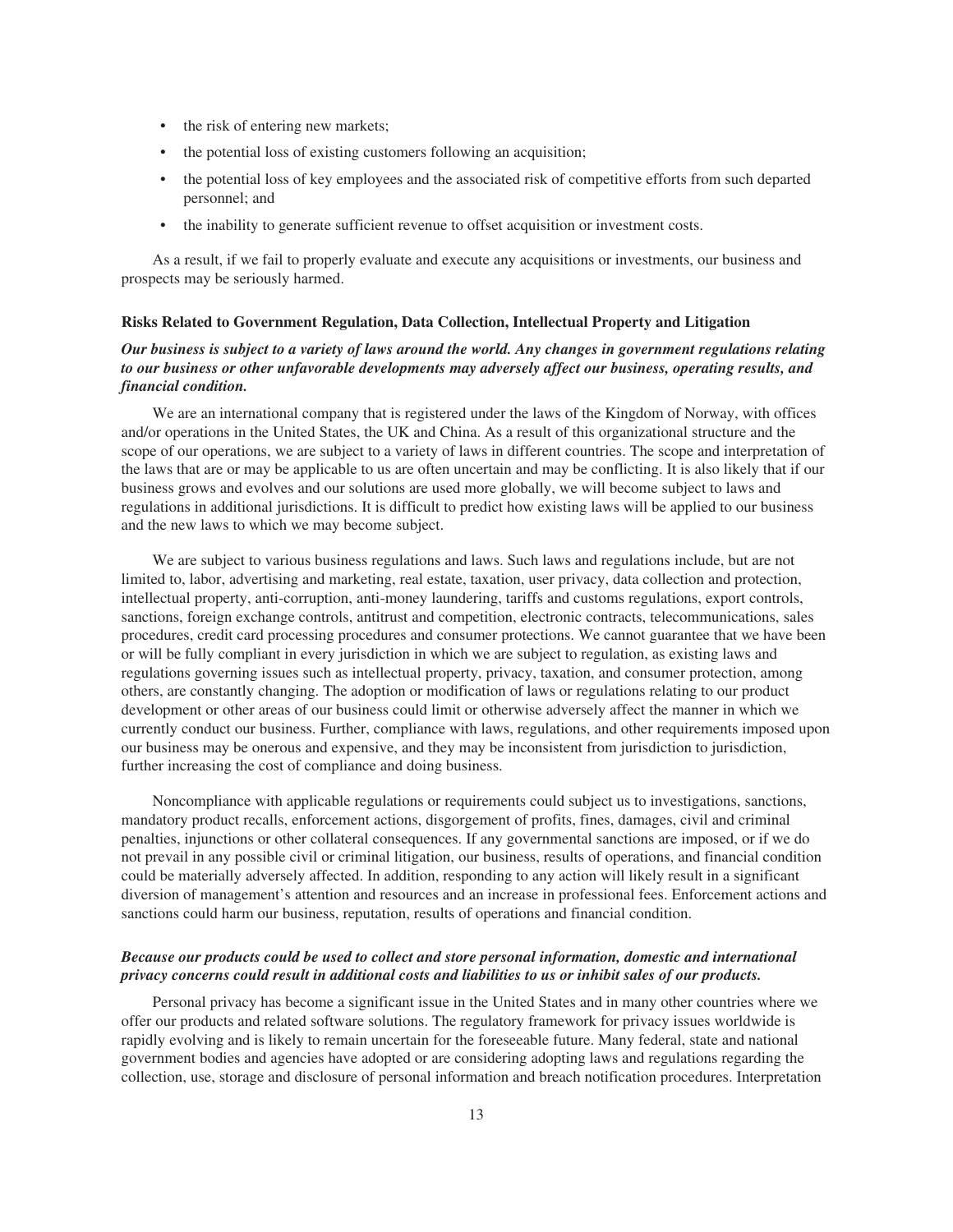of these laws, rules and regulations and their application to our products and professional services in Norway, the United States and other foreign jurisdictions is ongoing and cannot be fully determined at this time.

In the United States, these include rules and regulations promulgated under the authority of the Federal Trade Commission, the Electronic Communications Privacy Act, Computer Fraud and Abuse Act, the Health Insurance Portability and Accountability Act of 1996, the Gramm Leach Bliley Act, the California Consumer Privacy Act, or the CCPA, and other state laws relating to privacy and data security. The CCPA, which became effective on January 1, 2020, drastically changes the ability for individuals to control the use of their personal data. It contains detailed requirements regarding collecting and processing personal information, imposes certain limitations on how such information may be used, and provides rights to consumers that have never before been available in the past, all of which may be imposed on us by our customers and/or end users. This could increase our costs of doing business. Some observers have noted that the CCPA could mark the beginning of a trend toward more stringent privacy legislation in the United States, which could increase our potential liability and adversely affect our business.

Virtually every jurisdiction in which we operate has established its own data security and privacy legal framework with which we or our customers must comply, including but not limited to the EU. The EU's data protection landscape is currently unstable, resulting in possible significant operational costs for internal compliance and risk to our business. The EU has adopted the GDPR, which went into effect in May 2018 and contains numerous requirements and changes from previously existing EU law, including more robust obligations on data processors and heavier documentation requirements for data protection compliance programs by companies. Among other requirements, the GDPR regulates transfers of personal data subject to the GDPR to third countries that have not been found to provide adequate protection to such personal data, including the United States. The GDPR also introduced numerous privacy-related changes for companies operating in the EU, including greater control for data subjects (including, for example, the "right to be forgotten"), increased data portability for EU consumers, data breach notification requirements and increased fines. In particular, under the GDPR, fines of up to 20 million euros or up to 4% of the annual global revenue of the noncompliant company, whichever is greater, could be imposed for violations of certain of the GDPR's requirements. Such penalties are in addition to any civil litigation claims by customers and data subjects. The GDPR requirements apply not only to third-party transactions, but also to transfers of information between us and our subsidiaries, including employee information.

In addition to the GDPR, the European Commission has another draft regulation in the approval process that focuses on a person's right to conduct a private life (in contrast to the GDPR, which focuses on protection of personal data). The proposed legislation, known as the Regulation on Privacy and Electronic Communications, or ePrivacy Regulation, would replace the current ePrivacy Directive. Originally planned to be adopted and implemented at the same time as the GDPR, the ePrivacy Regulation continues to be delayed. While the new legislation contains protections for those using communications services (for example, protections against online tracking technologies), the timing of its proposed enactment following the GDPR means that additional time and effort may need to be spent addressing differences between the ePrivacy Regulation and the GDPR. New rules related to the ePrivacy Regulation are likely to include enhanced consent requirements in order to use communications content and communications metadata, which may negatively impact our products and our relationships with our customers.

Complying with the GDPR and the ePrivacy Regulation, when it becomes effective, may cause us to incur substantial operational costs or require us to change our business practices. We may not be successful in our efforts to achieve compliance either due to internal or external factors such as resource allocation limitations or a lack of vendor cooperation. Non-compliance could result in proceedings against us by governmental entities, customers, data subjects or others. We may also experience difficulty retaining or obtaining new European or multi-national customers due to the legal requirements, compliance cost, potential risk exposure, and uncertainty for these entities, and we may experience significantly increased liability with respect to these customers pursuant to the terms set forth in our engagements with them.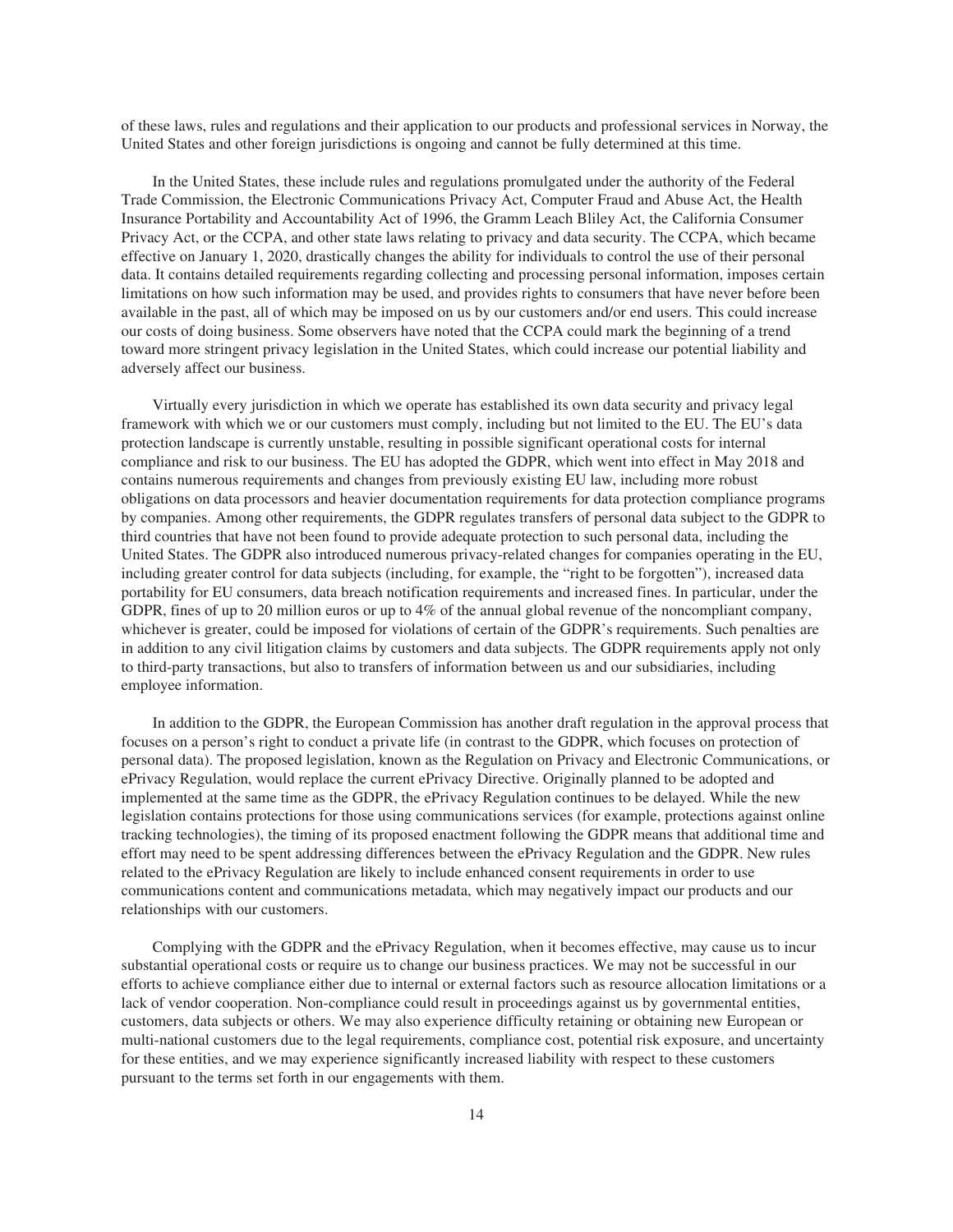In addition to government regulation, privacy advocates and industry groups may propose new and different self-regulatory standards that may apply to us. Because the interpretation and application of privacy and data protection laws are still uncertain, it is possible that these laws and other actual or alleged legal obligations, such as contractual or self-regulatory obligations, may be interpreted and applied in a manner that is inconsistent with our existing data management practices or the features of our products and software solutions. If so, in addition to the possibility of fines, lawsuits and other claims, we could be required to fundamentally change our business activities and practices or modify our products and software solutions, which could have an adverse effect on our business. Any inability to adequately address privacy concerns, even if unfounded, or comply with applicable privacy or data protection laws, regulations and policies, could result in additional cost and liability to us, damage our reputation, inhibit sales and adversely affect our business.

Furthermore, the costs of compliance with, and other burdens imposed by, the laws, regulations, and policies that are applicable to the businesses of our customers may limit the use and adoption of, and reduce the overall demand for, our products. Privacy concerns, whether valid or not valid, may inhibit market adoption of our products and software solutions particularly in certain industries and foreign countries.

#### *We face risks associated with security breaches, cyber-attacks and hacking.*

We face risks associated with security breaches, cyber-attacks and hacking of our computer systems or those of our third-party representatives, vendors, and service providers. Although we have implemented security procedures and controls to address these threats, our systems may still be vulnerable to data theft, computer viruses, programming errors, attacks by third parties, or similar disruptive problems. If our systems, or systems owned by third parties affiliated with our company, were breached or attacked, the proprietary and confidential information of our company, our employees and our customers could be disclosed and we may be required to incur substantial costs and liabilities, including the following: liability for stolen assets or information; fines imposed on us by governmental authorities for failure to comply with privacy laws or for disclosure of any personally identifiable information as a part of such attack; costs of repairing damage to our systems; lost revenue and income resulting from any system downtime caused by such breach or attack; loss of competitive advantage if our proprietary information is obtained by competitors as a result of such breach or attack; increased costs of cyber security protection; costs of incentives we may be required to offer to our customers or business partners to retain their business; damage to our reputation; and expenses to rectify the consequences of the security breach or cyber-attack. In addition, any compromise of security from a security breach or cyber-attack could deter customers or business partners from entering into transactions that involve providing confidential information to us. As a result, any compromise to the security of our systems could have a material adverse effect on our business, reputation, financial condition, and operating results.

#### *Any failure to protect our proprietary technology and intellectual property rights could substantially harm our business and operating results.*

We protect our proprietary technology and confidential information through the use of patents, trade secrets, trademarks, confidentiality agreements and other contractual provisions. The process of seeking patent protection is lengthy and expensive. Further, there can be no assurance that even if a patent is issued, that it will not be challenged, invalidated or circumvented, or that the rights granted under the patents will provide us with meaningful protection or any commercial advantage.

Our intellectual property rights cover individual inventions and complete biometric systems ranging from measurement principles, algorithms, sensor design and system solutions. We have filed applications to protect our intellectual property rights in a wide range of countries including the United States, the United Kingdom, Norway and several other countries. As of December 31, 2020, we have been granted 127 patents and have 97 pending patent applications. The wordmark 'IDEX' and the IDEX logo are registered trademarks of IDEX Biometrics ASA and are owned by IDEX.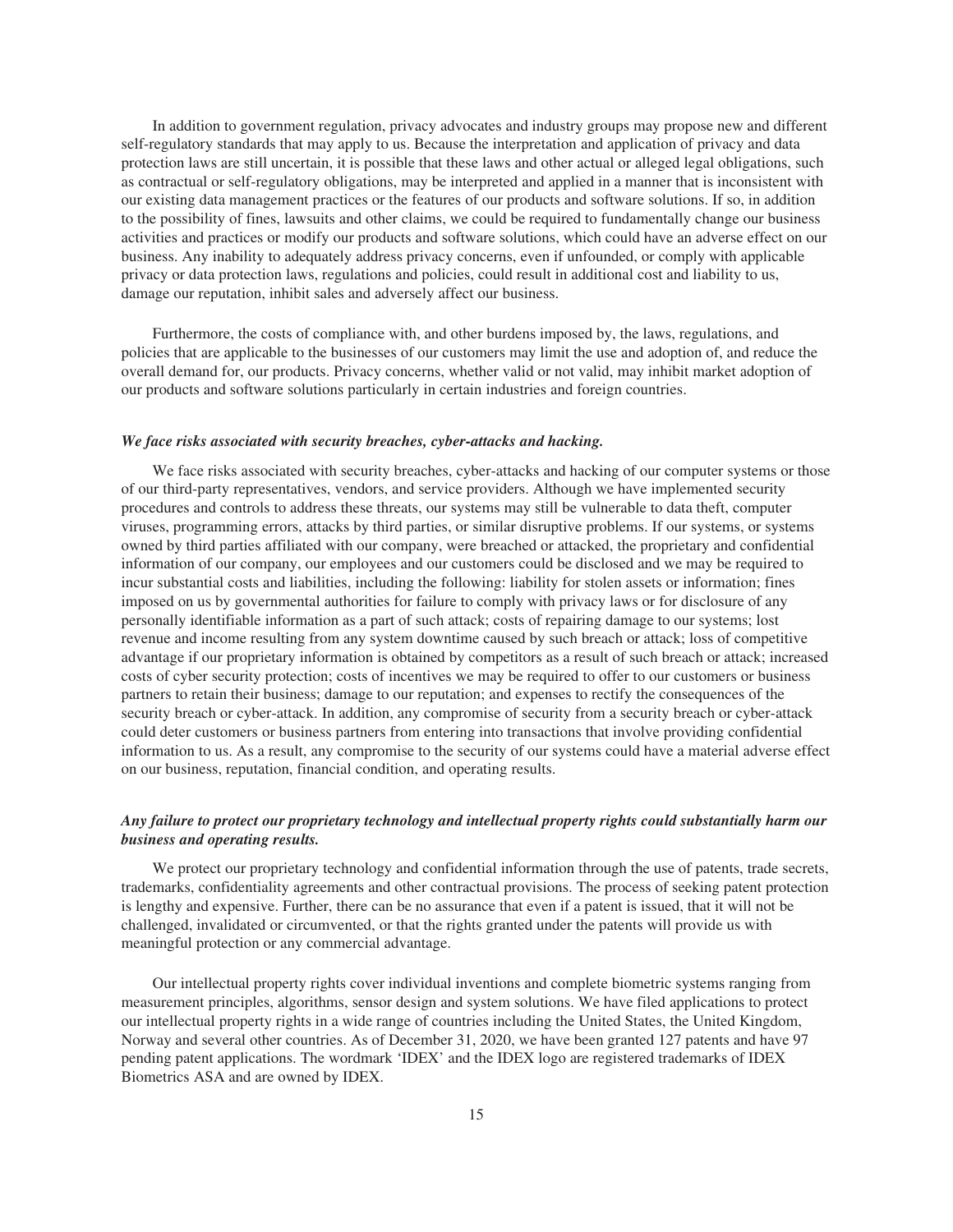There can be no assurance that we will obtain registrations of principal or other trademarks in key markets. Failure to obtain registrations could compromise our ability to fully protect our trademarks and brands, and could increase the risk of challenge from third parties to our use of our trademarks and brands. Effective intellectual property protection may be unavailable or limited in some foreign countries in which we operate. For example, the validity, enforceability and scope of protection of intellectual property in China, where we operate, are still evolving and historically, have not protected and may not protect in the future, intellectual property rights to the same extent as laws developed in certain other countries.

We rely upon written agreements with our customers, suppliers, manufacturers, and other recipients of our technologies and products. However, such confidentiality and non-disclosure agreements may not be adequate to protect our proprietary technologies or may be breached by other parties. Additionally, our customers, suppliers, manufacturers, and other recipients of our technologies and products may seek to use our technologies and products without appropriate limitations. Unauthorized parties may attempt to copy or otherwise use aspects of our technologies and products that we regard as proprietary. Other companies, including our competitors, may independently develop technologies that are similar or superior to our technologies, duplicate our technologies, or design around our patents. If our intellectual property protection is insufficient to protect our intellectual property rights, we could face increased competition in the markets for our technologies and products.

We may pursue, and from time to time defend litigation to enforce our intellectual property rights, to protect our trade secrets, and to determine the validity and scope of the proprietary rights of others. These litigations, whether successful or unsuccessful, could result in substantial costs and diversion of resources, which could have a material adverse effect on our business, financial condition, and operating results.

#### *Any claims that our technologies infringe the intellectual property rights of third parties could result in significant costs and have a material adverse effect on our business.*

We cannot be certain that our technologies and products do not and will not infringe issued patents or other third party proprietary rights. Any claims, with or without merit, could result in significant litigation costs and diversion of resources, including the attention of management, and could require us to enter into royalty or licensing agreements, any of which could have a material adverse effect on our business. There can be no assurance that such licenses could be obtained on commercially reasonable terms, if at all, or that the terms of any offered licenses would be acceptable to us. We may also have to pay substantial damages to third parties, or indemnify customers or licensees for damages they suffer if the products they purchase from us or the technology they license from us violates any third party intellectual property rights. An adverse determination in a judicial or administrative proceeding, or a failure to obtain necessary licenses to use such third-party technology could prevent us from manufacturing, using, or selling certain of our products, and there is no guarantee that we will be able to develop or acquire alternate non-infringing technology.

In addition, we may license certain technology used in and for our products from third parties. These thirdparty licenses may be granted with restrictions, and there can be no assurances that such third-party technology will be available to us on commercially acceptable terms.

If we are unable to license technology for our products from third parties on commercially acceptable terms, or if any third party initiates litigation against us for alleged infringement of their proprietary rights, we may not be able to sell certain of our products and we could incur significant costs in defending against litigation or attempting to develop or acquire alternate non-infringing products, which would have an adverse effect on our operating results.

#### *Our patents may not provide us with competitive advantages.*

We hold numerous patents in the United States and in other countries, which cover multiple aspects of our technology. There can be no assurance that we will continue to develop proprietary products or technologies that are patentable, that any issued patent will provide us with any competitive advantages or will not be challenged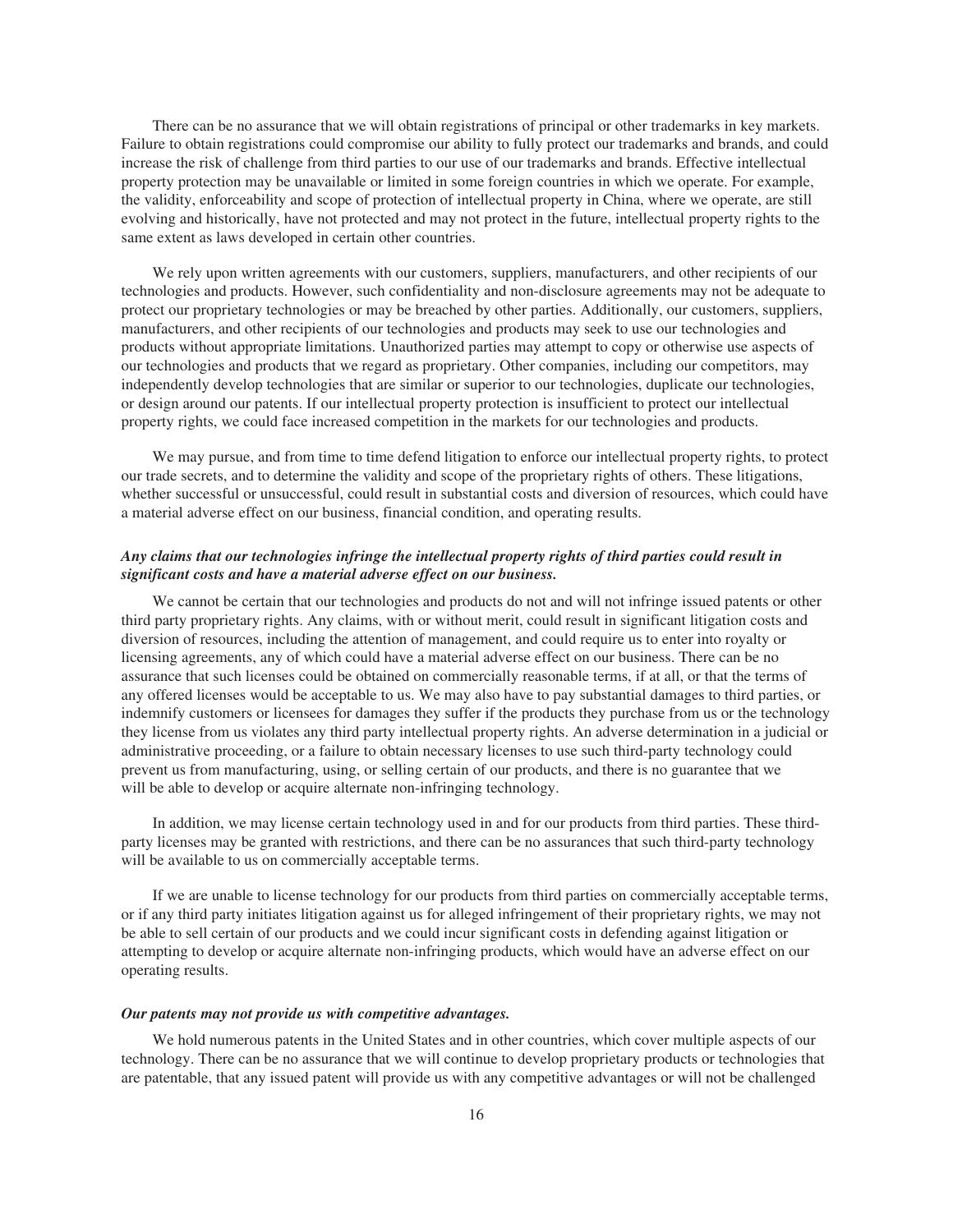by third parties, or that patents of others will not hinder our competitive advantage. Although certain of our technologies are patented, there are other organizations that offer products with comparable functionality that employ different technological solutions and compete with us for market share.

#### *We are a multinational organization faced with increasingly complex tax issues in many jurisdictions, and we could be obligated to pay additional taxes in various jurisdictions.*

As a multinational organization, we may be subject to taxation in several jurisdictions around the world with increasingly complex tax laws and the amount of taxes we pay in these jurisdictions could increase substantially as a result of changes in the applicable tax principles, including increased tax rates, new tax laws or revised interpretations of existing tax laws and precedents, which could have a material adverse effect on our liquidity and operating results. Moreover, we generally conduct our international operations through wholly-owned subsidiaries and report our taxable income in various jurisdictions worldwide based upon our business operations in those jurisdictions. Our intercompany relationships are and will continue to be subject to complex transfer pricing regulations administered by taxing authorities in various jurisdictions.

As of December 31, 2020, we had an accumulated unrecognized deferred tax asset in the amount of \$48.2 million related to loss carryforwards in Norway. While there are no restrictions as to how long tax losses may be carried forward in Norway, we cannot guarantee that we will generate sufficient taxable profit in future periods that will enable us to realize the benefit of such carryforwards.

The relevant taxing authorities in these jurisdictions could review our tax returns and impose additional tax, interest and penalties, and the authorities could claim that various withholding requirements apply to us or our subsidiaries or assert that benefits of tax treaties are not available to us or our subsidiaries, any of which could have a material impact on us and the results of our operations.

#### *Forecasting our estimated annual effective tax rate for financial accounting purposes is complex and subject to uncertainty, and there may be material differences between our forecasted and actual tax rates.*

Forecasts of our income tax position and effective tax rate for financial accounting purposes are complex and subject to uncertainty because our income tax position for each year combines the effects of a mix of profits earned and losses incurred by us in various tax jurisdictions with a broad range of income tax rates, as well as changes in the valuation of deferred tax assets and liabilities, the impact of various accounting rules and changes to these rules and tax laws, the results of examinations by various tax authorities, and the impact of any acquisition, business combination or other reorganization or financing transaction. To forecast our global tax rate, we estimate our pre-tax profits and losses by jurisdiction and forecast our tax expense by jurisdiction. If the mix of profits and losses, our ability to use tax credits, or effective tax rates by jurisdiction is different than those estimated, our actual tax rate could be materially different than forecasted, which could have a material impact on our results of business, financial condition and results of operations.

The countries in which we operate may have broad authority to issue regulations and interpretative guidance that may significantly impact how we will apply the law and impact our results of operations in the period issued. As additional regulatory guidance is issued by the applicable taxing authorities, as accounting treatment is clarified, as we perform additional analysis on the application of the law, and as we refine estimates in calculating the effect, our final analysis, which will be recorded in the period completed, may be different from our current provisional amounts, which could materially affect our tax obligations and effective tax rate.

# *We are subject to anti-corruption, anti-bribery, anti-money laundering, and similar laws, and non-compliance with such laws can subject us to criminal or civil liability and harm our business, financial condition and results of operations.*

We are subject to the U.S. Foreign Corrupt Practices Act of 1977, as amended, or the FCPA, the U.S. domestic bribery statute contained in 18 U.S.C. § 201, the U.S. Travel Act, the United Kingdom Bribery Act 2010, and other anti-corruption laws in countries in which we conduct activities. Anti-corruption laws are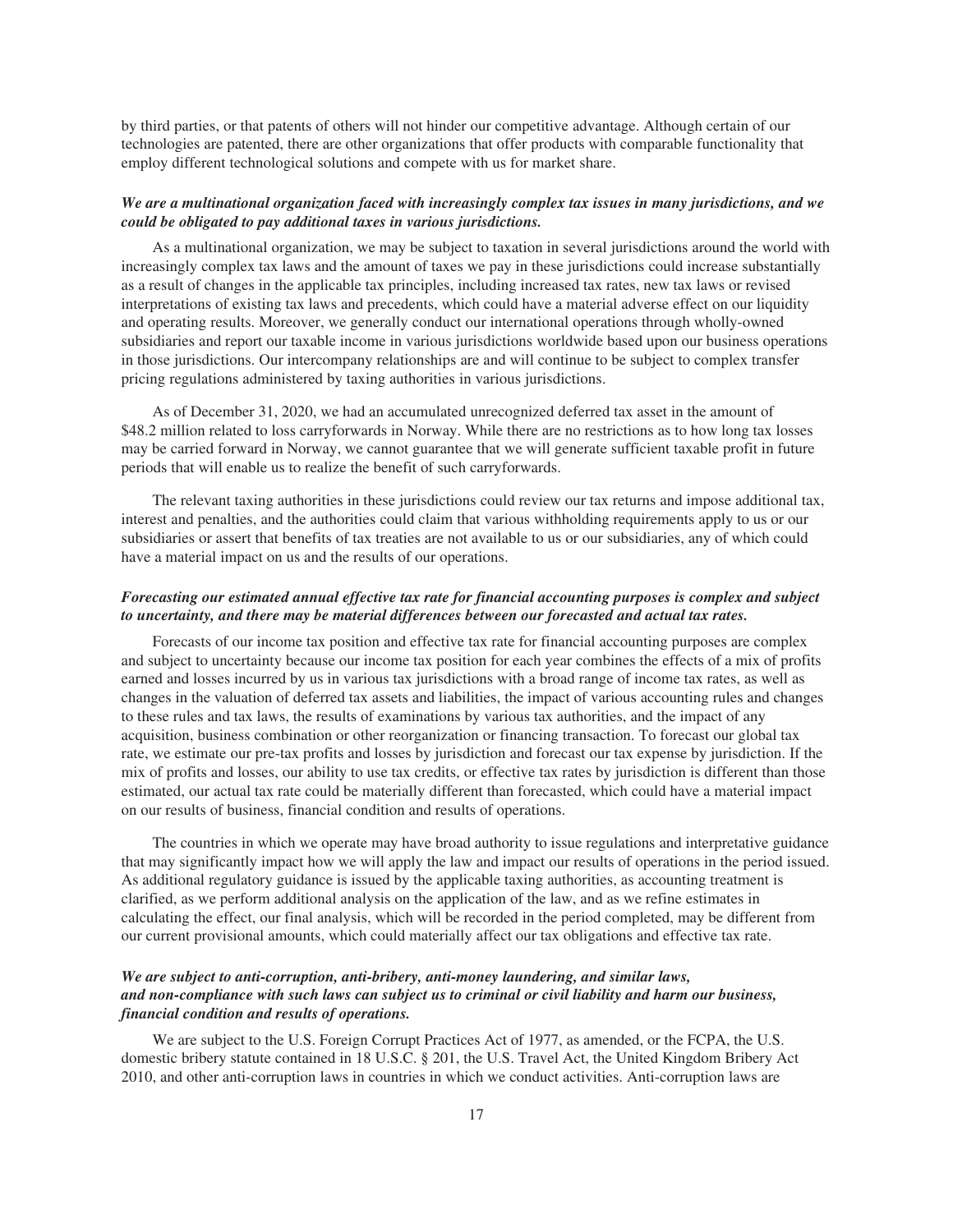interpreted broadly and prohibit our company from authorizing, offering, or providing, directly or indirectly, improper payments or benefits to recipients in the public or private sector. We use third-party law firms, accountants, and other representatives for regulatory compliance, sales, and other purposes in different countries. We can be held liable for the corrupt or other illegal activities of these third-party representatives, our employees, contractors, and other agents, even if we do not explicitly authorize such activities. In addition, although we have implemented policies and procedures to ensure compliance with anti-corruption laws, there can be no assurance that all of our employees, representatives, contractors, or agents will comply with these laws at all times.

Noncompliance with these laws could subject us to whistleblower complaints, investigations, sanctions, settlements, prosecution, other enforcement actions, disgorgement of profits, significant fines, damages, other civil and criminal penalties or injunctions, suspension and/or debarment from contracting with certain persons, the loss of export privileges, reputational harm, adverse media coverage, and other collateral consequences. If any subpoenas or investigations are launched, or governmental or other sanctions are imposed, or if we do not prevail in any possible civil or criminal litigation, our business, results of operations and financial condition could be materially harmed. In addition, responding to any action will likely result in a materially significant diversion of management's attention and resources and significant defense costs and other professional fees. Enforcement actions and sanctions could further harm our business, results of operations, and financial condition. Moreover, as an issuer of securities, we also are subject to the accounting and internal controls provisions of the FCPA. These provisions require us to maintain accurate books and records and a system of internal controls sufficient to detect and prevent corrupt conduct. Failure to abide by these provisions may have an adverse effect on our business, operations or financial condition.

# *We are subject to governmental export and import controls that could impair our ability to compete in international markets due to licensing requirements and subject us to liability if we are not in compliance with applicable laws.*

Our products and solutions are subject to export control and import laws and regulations, including the U.S. Export Administration Regulations, U.S. Customs regulations, and the economic and trade sanctions regulations administered by the U.S. Treasury Department's Office of Foreign Assets Controls. Exports of our products and technology must be made in compliance with these laws and regulations. If we fail to comply with these laws and regulations, we and certain of our employees could be subject to substantial civil or criminal penalties, including the possible loss of export or import privileges.

In addition, changes in our products or solutions or changes in applicable export or import laws and regulations may create delays in the introduction and sale of our products and solutions in international markets, prevent our customers from deploying our products and solutions or, in some cases, prevent the export or import of our products and solutions to certain countries, governments or persons altogether. Any change in export or import laws and regulations, shift in the enforcement or scope of existing laws and regulations, or change in the countries, governments, persons or technologies targeted by such laws and regulations, could also result in decreased use of our products and solutions, or in our decreased ability to export or sell our products and solutions to existing or potential customers. Any decreased use of our products and solutions or limitation on our ability to export or sell our products and solutions would likely adversely affect our business, financial condition and results of operations.

#### *We face product liability or other liability risks that could result in large claims against us.*

We have risk of exposure to product liability and other liability claims resulting from the use of our products, especially to the extent customers may depend on our products in public safety situations that may involve physical harm or even death to individuals, as well as exposure to potential loss or damage to property. Despite quality control systems and inspection, there remains an ever-present risk of an accident resulting from a faulty manufacture or maintenance of products, or an act of an agent outside of our or our business partners' control. Even if our products perform properly, we may become subject to claims and costly litigation due to the catastrophic nature of the potential injury and loss. A product liability claim, or other legal claims based on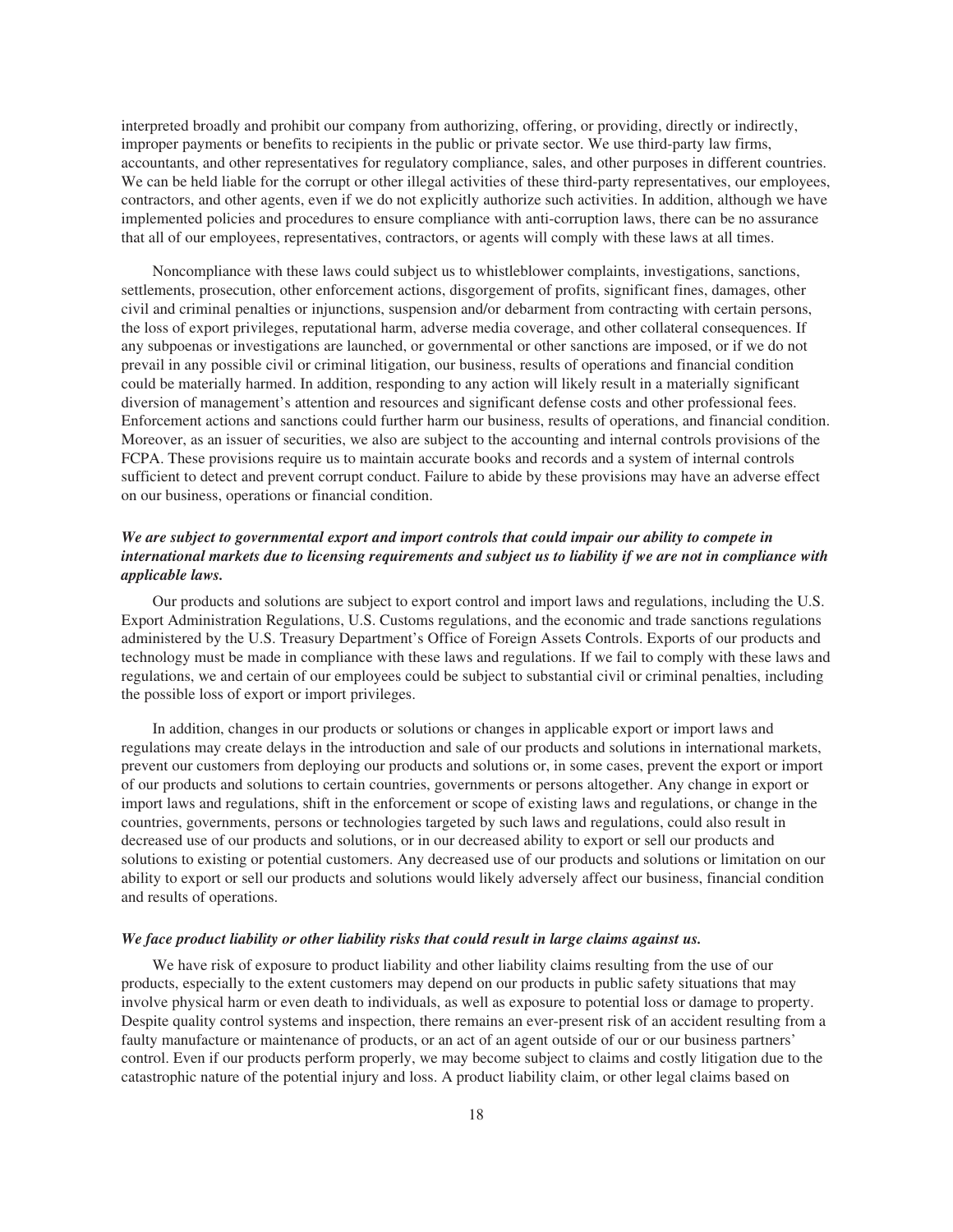theories including personal injury or wrongful death, made against us could adversely affect operations and financial condition. Although we may have insurance to cover product liability claims, the amount of coverage may not be sufficient.

#### **Risks Related to Our ADSs and Shares**

# *An active trading market for our ADSs may not be sustained and you may not be able to resell your ADSs at or above the price you pay for them, if at all. If such a market is sustained, we cannot predict its effect on the trading price of our ordinary shares on the Oslo Børs.*

While our ordinary shares have been traded on Oslo Børs since 2010, no public market existed for our ADSs or ordinary shares in the United States prior to the listing of our ADSs on Nasdaq. There can be no assurance that an active trading market for the ADSs will be sustained now that our ADSs are listed on Nasdaq. The lack of an active trading market would reduce the value of the ADSs. In addition, we cannot predict how a sustained market for our ADSs on Nasdaq will affect the market price for our ordinary shares on Oslo Børs. The price at which ADSs representing our ordinary shares trade on Nasdaq may or may not be correlated to the price at which our ordinary shares trade on Oslo Børs.

# *The trading price of our ADSs and ordinary shares may be volatile, and you could lose all or part of your investment.*

The trading price of our ordinary shares on Oslo Børs or the trading price of our ADSs on Nasdaq may be highly volatile and could be subject to wide fluctuations in response to various factors, some of which are beyond our control, including limited trading volume. In addition to the factors discussed in this "Risk Factors" section and elsewhere in this report, these factors include:

- actual or anticipated fluctuations in our financial condition and operating results;
- variance in our financial performance from expectations of securities analysts;
- changes in the prices of our products and software solutions;
- changes in our projected operating and financial results;
- changes in laws or regulations applicable to our products and software solutions;
- announcements by us or our competitors of significant business developments, acquisitions or new offerings;
- our involvement in any litigation;
- our sale of our ordinary shares or other securities in the future;
- changes in senior management or key personnel;
- the trading volume of our ordinary shares;
- coordinated buying and/or selling activity in our ordinary shares and/or ADSs, including market manipulation;
- publication of information in the media, including online blogs and social media, about our company by third parties;
- changes in the anticipated future size and growth rate of our market; and
- general economic, regulatory and market conditions.

These and other market and industry factors may cause the market price and demand for our ordinary shares or ADSs to fluctuate substantially, regardless of our actual operating performance, which may limit or prevent investors from selling their ordinary shares or ADSs at or above the price paid for such securities and may otherwise negatively affect the liquidity of our ordinary shares or ADSs. In addition, the stock market in general,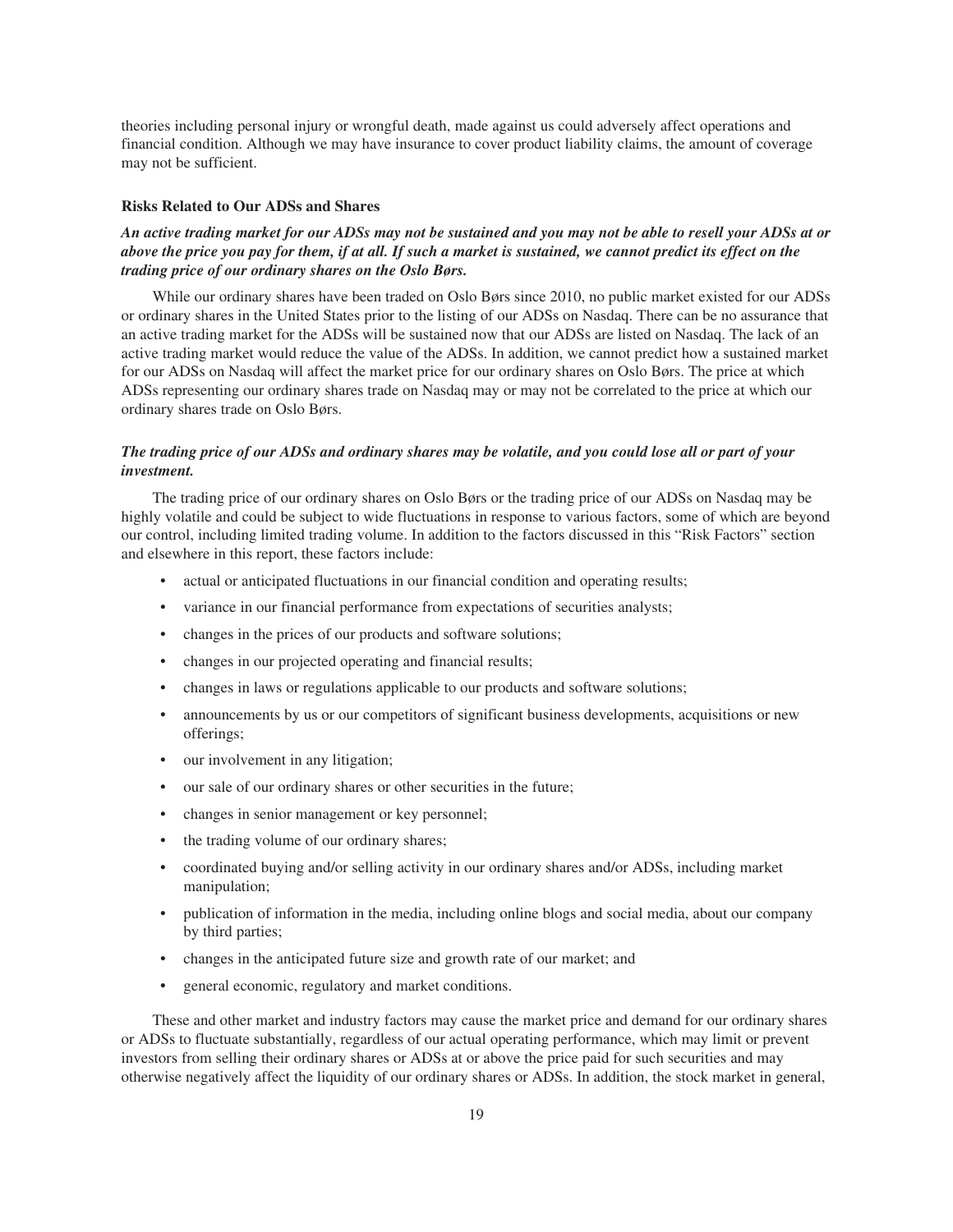and biometric companies in particular, have experienced extreme price and volume fluctuations that have often been unrelated or disproportionate to the operating performance of these companies.

Some companies that have experienced volatility in the trading price of their shares have been the subject of securities class action litigation. Any lawsuit to which we are a party, with or without merit, may result in an unfavorable judgment. We also may decide to settle lawsuits on unfavorable terms.

Any such negative outcome could result in payments of substantial damages or fines, damage to our reputation or adverse changes to our business practices. Defending against litigation is costly and timeconsuming, and could divert our management's attention and our resources. Furthermore, during the course of litigation, there could be negative public announcements of the results of hearings, motions or other interim proceedings or developments, which could have a negative effect on the market price of our ordinary shares or ADSs.

# *The dual-listing of ordinary shares and ADSs may adversely affect the liquidity and value of our ordinary shares and ADSs.*

Our ordinary shares trade on Oslo Børs and we list our ADSs on Nasdaq. We cannot predict the effect of this dual listing on the value of our ADSs and ordinary shares. However, the dual listing of ADSs and ordinary shares may dilute the liquidity of these securities in one or both markets and may adversely affect the development of an active trading market for our ADSs. The price of our ADSs could also be adversely affected by trading in ordinary shares on Oslo Børs.

# *We incur increased costs as a result of operating as a company that is both publicly listed on Oslo Børs in the Kingdom of Norway and in the United States, and our senior management are required to devote substantial time to new compliance initiatives and corporate governance practices.*

As a company publicly listed in the United States, and particularly after we no longer qualify as an "emerging growth company", or EGC, we incur significant legal, accounting and other expenses that we did not incur previously. The Sarbanes-Oxley Act of 2002, the Dodd-Frank Wall Street Reform and Consumer Protection Act, the listing requirements of Nasdaq and other applicable securities rules and regulations impose various requirements on non-U.S. reporting public companies, including the establishment and maintenance of effective disclosure and financial controls and corporate governance practices. Our senior management and other personnel devote a substantial amount of time to these compliance initiatives. Moreover, these rules and regulations have increased our legal and financial compliance costs and have made some activities more timeconsuming and costly. For example, we expect that these rules and regulations may make it more difficult and more expensive for us to obtain director and officer liability insurance, which in turn could make it more difficult for us to attract and retain qualified senior management personnel or members for our board of directors.

Pursuant to Section 404 of the Sarbanes-Oxley Act of 2002, or Section 404, we are required to furnish a report by our senior management on our internal control over financial reporting beginning with our second annual report to be filed with the SEC. However, while we remain an EGC we are not be required to include an attestation report on internal control over financial reporting issued by our independent registered public accounting firm. To prepare for eventual compliance with Section 404, once we no longer qualify as an EGC, we are engaged in a process to document and evaluate our internal control over financial reporting, which is both costly and challenging. In this regard, we need to continue to dedicate internal resources, potentially engage outside consultants, adopt a detailed work plan to assess and document the adequacy of internal control over financial reporting, continue steps to improve control processes as appropriate, validate through testing that controls are functioning as documented, and implement a continuous reporting and improvement process for internal control over financial reporting. Despite our efforts, there is a risk that we will not be able to conclude, within the prescribed timeframe or at all, that our internal control over financial reporting is effective as required by Section 404. If we identify one or more material weaknesses, it could result in an adverse reaction in the financial markets due to a loss of confidence in the reliability of our financial statements.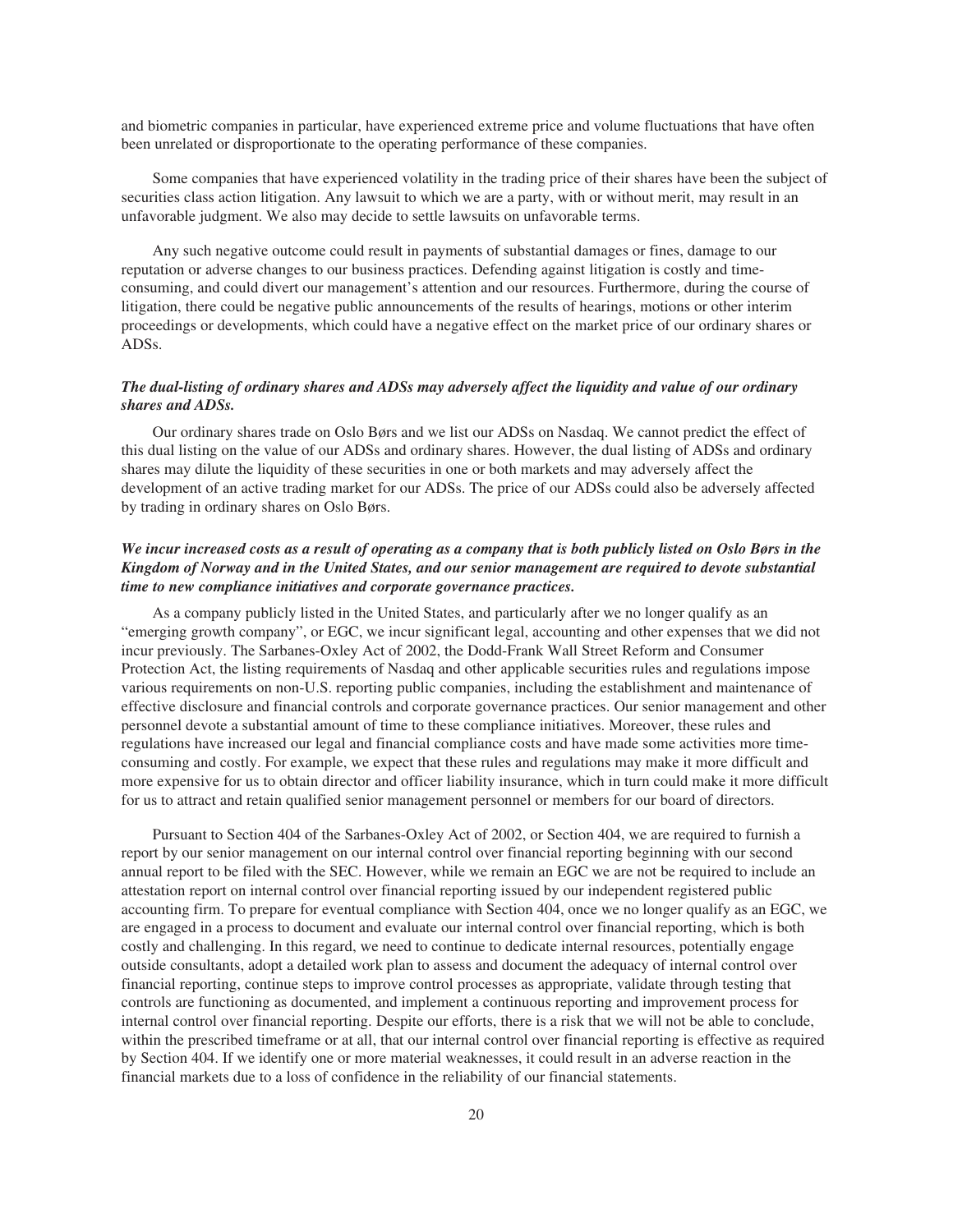Further, being a U.S. listed company and a Norwegian public company with ordinary shares admitted to trading on Oslo Børs impacts the disclosure of information and requires compliance with two sets of applicable rules. From time to time, this may result in uncertainty regarding compliance matters and result in higher costs necessitated by legal analysis of dual legal regimes, ongoing revisions to disclosure and adherence to heightened governance practices. As a result of the enhanced disclosure requirements of the U.S. securities laws, business and financial information that we report is broadly disseminated and highly visible to investors, which we believe may increase the likelihood of threatened or actual litigation, including by competitors and other third parties, which could, even if unsuccessful, divert financial resources and the attention of our management from our operations.

# *We are an "emerging growth company" and as a result of the reduced disclosure and governance requirements applicable to emerging growth companies, the ordinary shares or ADSs may be less attractive to investors.*

We are an "emerging growth company" as defined in the Jumpstart Our Business Startups Act of 2012, or the JOBS Act. For as long as we continue to be an emerging growth company, we may take advantage of exemptions from various reporting requirements that are applicable to other public companies that are not emerging growth companies, including not being required to comply with the auditor attestation requirements of Section 404 of the Sarbanes-Oxley Act of 2002, and, to the extent we no longer qualify as a foreign private issuer, exemptions from the requirements of holding a nonbinding advisory vote on executive compensation and shareholder approval of any golden parachute payments not previously approved. We may take advantage of these exemptions until we are no longer an emerging growth company. We will remain an emerging growth company until the earliest of (1) the last day of the fiscal year in which we have total annual gross revenue of \$1.07 billion or more; (2) December 31, 2026; (3) the date on which we have issued more than \$1.0 billion in nonconvertible debt during the previous three years; and (4) the date on which we are deemed to be a large accelerated filer under the rules of the SEC. We cannot predict if investors will find the ordinary shares or ADSs less attractive because we may rely on these exemptions. If some investors find the ordinary shares or ADSs less attractive as a result, there may be a less active trading market for the ordinary shares or ADSs and the price of the ordinary shares or ADSs may be more volatile.

# *We are obligated to develop and maintain proper and effective internal controls over financial reporting and any failure to maintain the adequacy of these internal controls may adversely affect investor confidence in our company and, as a result, the value of our ordinary shares.*

We will be required, pursuant to Section 404, to furnish a report by management on, among other things, the effectiveness of our internal control over financial reporting for the year ending December 31, 2021. This assessment will need to include disclosure of any material weaknesses identified by our management in our internal control over financial reporting. Our independent registered public accounting firm is not required to attest to the effectiveness of our internal control over financial reporting until our first annual report required to be filed with the SEC following the date we are no longer an "emerging growth company," as defined in the Securities Act of 1933.

If we identify future material weaknesses in our internal control over financial reporting or fail to meet our obligations as a public company, including the requirements of Section 404, we may be unable to accurately report our financial results, or report them within the timeframes required by law or stock exchange regulations, and we could lose investor confidence in the accuracy and completeness of our financial reports, which would cause the price of our ordinary shares to decline. Under Section 404, we are required to evaluate and determine the effectiveness of our internal control over financial reporting and provide a management report as to internal control over financial reporting. Failure to maintain effective internal control over financial reporting also could potentially subject us to sanctions or investigations by the SEC, Nasdaq, or other regulatory authorities, or shareholder lawsuits, which could require additional financial and management resources. We cannot assure you that additional material weaknesses will not occur in the future, which could materially adversely affect our business, operating results, and financial condition.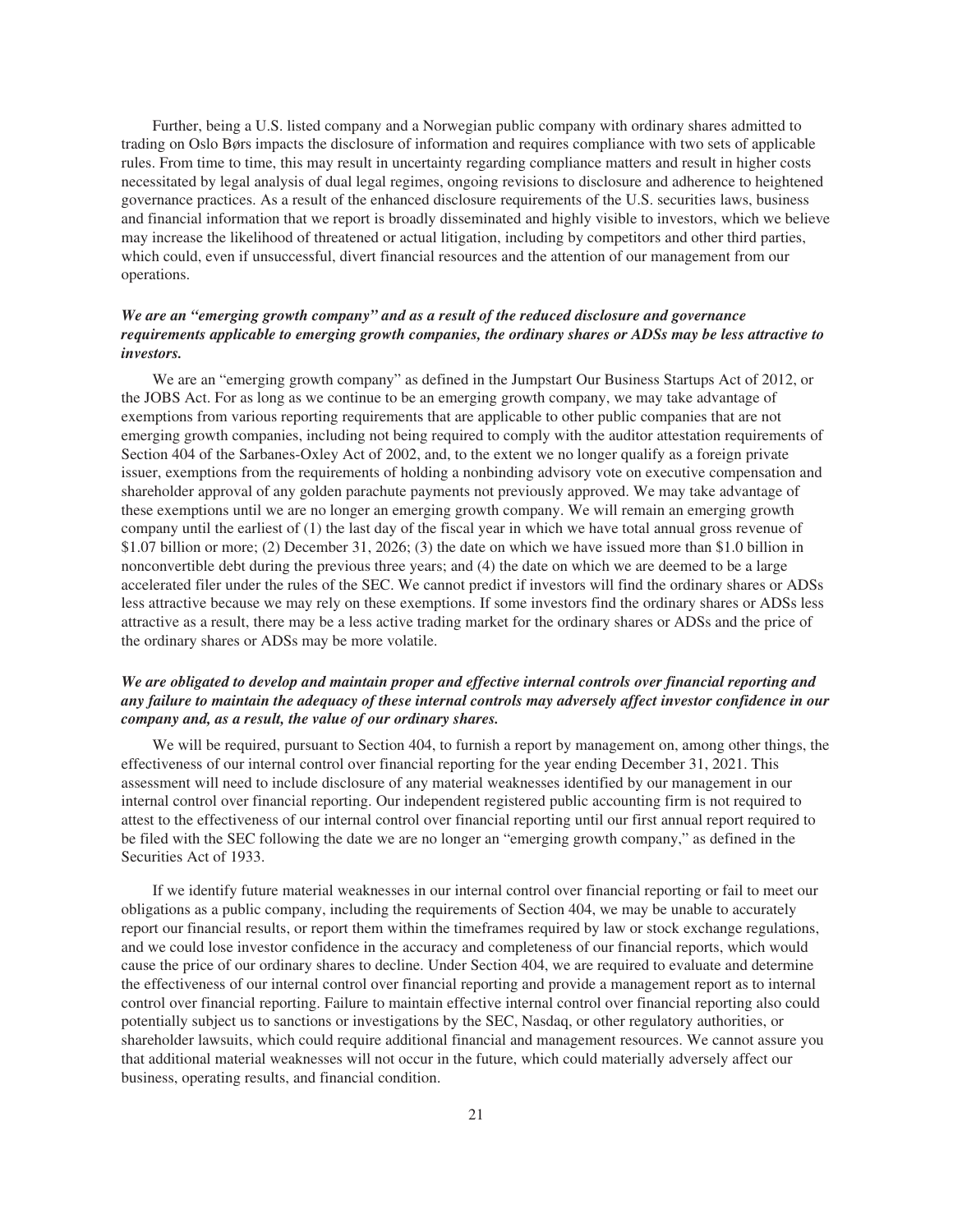#### *Fluctuations in the exchange rate between the U.S. dollar and the Norwegian krone may increase the risk of holding ADSs and ordinary shares.*

The share price of our ordinary shares is quoted on Oslo Børs in Norwegian krone, while our ADSs trade on Nasdaq in U.S. dollars. Fluctuations in the exchange rate between the U.S. dollar and the Norwegian krone may result in differences between the value of our ADSs and the value of our ordinary shares, which may result in heavy trading by investors seeking to exploit such differences. In addition, as a result of fluctuations in the exchange rate between the U.S. dollar and the Norwegian krone, the U.S. dollar equivalent of the proceeds that a holder of the ADSs would receive upon the sale in the Kingdom of Norway of any ordinary shares withdrawn from the depositary, and the U.S. dollar equivalent of any cash dividends paid in Norwegian krone on ordinary shares represented by the ADSs, could also decline.

#### *Raising additional capital may cause dilution to our holders, including holders of our ADSs, restrict our operations or require us to relinquish rights to our technologies.*

We expect that significant additional capital may be needed in the future to continue our planned operations, including sales and marketing efforts, expanded research and development activities and costs associated with operating a publicly listed company in both Norway and the United States. Until such time, if ever, as we can generate substantial product revenues, we expect to finance our cash needs through any or a combination of securities offerings, debt financings, supplier and licensing agreements and research grants. If we raise capital through securities offerings, such sales may also result in material dilution to our existing shareholders, and new investors could gain rights, preferences and privileges senior to the holders of our ADSs or ordinary shares.

To the extent that we raise additional capital through the sale of equity or convertible debt securities, your ownership interest will be diluted, and the terms of these securities may include liquidation or other preferences that adversely affect your rights as a shareholder. Debt financing and preferred equity financing, if available, could result in fixed payment obligations, and we may be required to accept terms that restrict our ability to incur additional indebtedness, force us to maintain specified liquidity or other ratios or restrict our ability to pay dividends or make acquisitions.

If we raise additional funds through collaborations, strategic alliances or marketing, distribution or licensing arrangements with third parties, we may be required to relinquish valuable rights to our technologies, future revenue streams, and development activities or to grant licenses on terms that may not be favorable to us. In addition, we could also be required to seek funds through arrangements with collaborators or others at an earlier stage than otherwise would be desirable. If we raise funds through research grants, we may be subject to certain requirements, which may limit our ability to use the funds or require us to share information from our research and development. If we are unable to raise additional funds through equity or debt financings when needed, we may be required to delay, limit, reduce or terminate our product development or future sales and marketing efforts or grant rights to a third party to develop and market products or software solutions that we would otherwise prefer to develop and market ourselves. Raising additional capital through any of these or other means could adversely affect our business and the holdings or rights of our shareholders, and may cause the market price of our ADSs to decline.

# *The rights of our shareholders may differ from the rights typically offered to shareholders of a U.S. corporation.*

We are incorporated under Norwegian law. The rights of holders of ordinary shares and, therefore, certain of the rights of holders of our ADSs, are governed by Norwegian law, including the provisions of the Companies Act, and by our articles of association. These rights differ in certain respects from the rights of shareholders in typical U.S. corporations.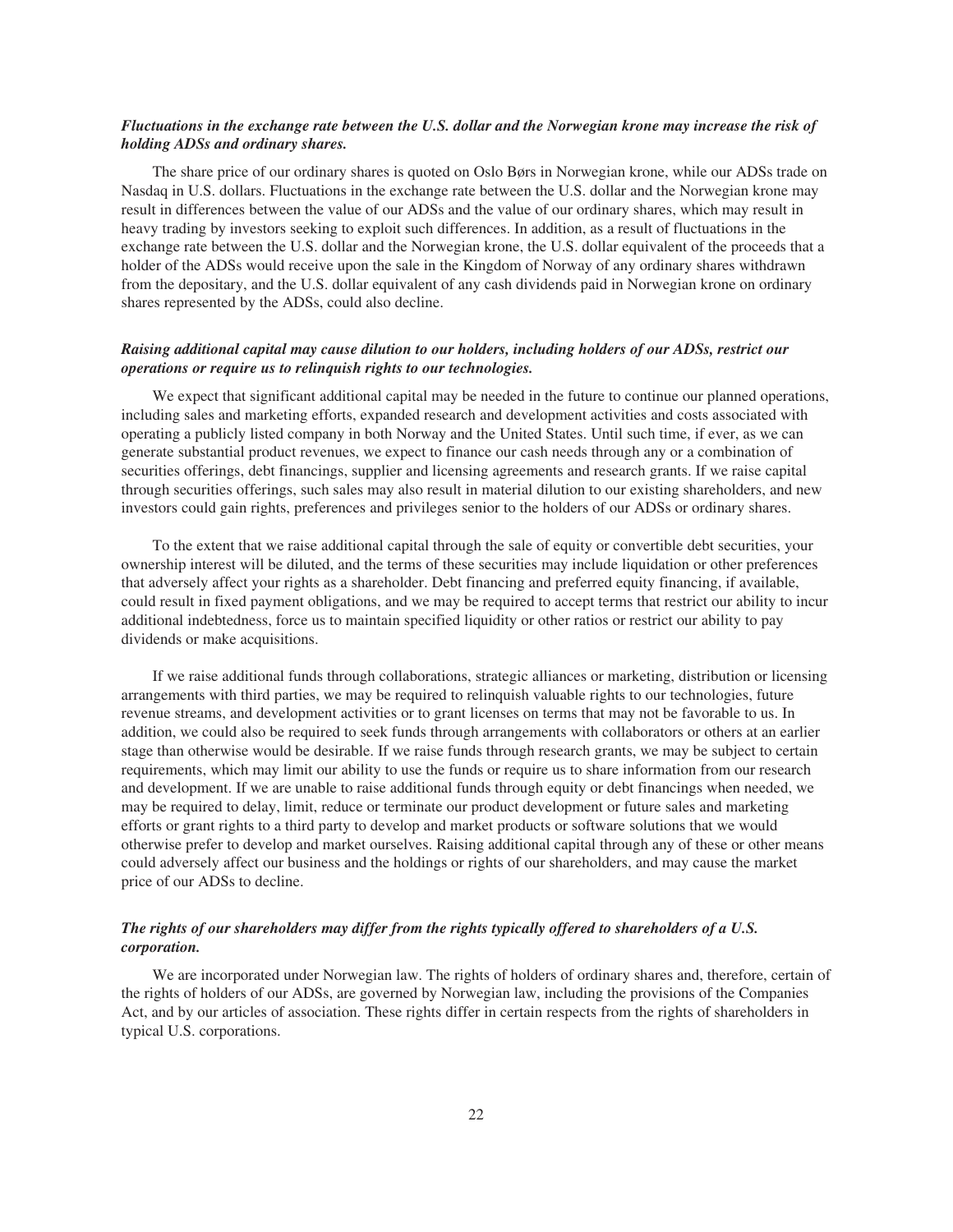# *Investors should be aware that the rights provided to our shareholders and holders of ADSs under Norwegian corporate law and our articles of association differ in certain respects from the rights that you would typically enjoy as a shareholder of a U.S. company under applicable U.S. federal and state laws.*

Under Norwegian corporate law, a shareholder may, at the general meeting of shareholders, require that the Board and the Chief Executive Officer make available information about (i) matters that may affect the consideration of the annual financial statements and report; (ii) any matters that have been submitted to the shareholders for decision; (iii) the company's financial position and (iv) any other matters which the general meeting is to deal with. Other than the foregoing or in respect of a formal investigation *of* the company, as approved by at least 10% of the share capital represented at a general meeting, our shareholders may not ask for an inspection of our corporate records. Under Delaware corporate law any shareholder, irrespective of the size of such shareholder's shareholdings, may do so. An individual shareholder of a Norwegian limited liability company is, as a starting point, also unable to initiate a derivative action, a remedy typically available to shareholders of U.S. companies, in order to enforce a right of our company, in case we fail to enforce such right ourselves, other than in certain cases of board member/management liability under limited circumstances. Additionally, distribution of dividends from Norwegian companies to foreign companies and individuals may be subject to Norwegian non-refundable withholding tax, and not all receiving countries allow for deduction for the Norwegian withholding tax. See "E. Taxation—Material Norwegian Income Tax Considerations for U.S. Holders" for a more detailed description of the withholding tax. Also, the rights as a creditor may not be as strong under Norwegian insolvency law as under U.S. law or other insolvency law, and consequently creditors may recover less in the event our company is subject to insolvency compared to a similar case including a U.S. debtor. In addition, the use of the tax asset consisting of the accumulated tax losses requires that we are able to generate positive taxable income and the use of tax losses carried forward to offset against future income is subject to certain restrictions and can be restricted further by future amendments to Norwegian tax law. Finally, Norwegian corporate law may not provide appraisal rights in the case of a business combination equivalent to those generally afforded a shareholder of a U.S. company under applicable U.S. laws. For additional information on these and other aspects of Norwegian corporate law and our articles of association, see Exhibits 2.4 (Description of Share Capital and Articles of Association) filed herewith. As a result of these differences between Norwegian corporate law and our articles of association, on the one hand, and U.S. federal and state laws, on the other hand, in certain instances, you could receive less protection as an equity holder of our company than you would as a shareholder of a U.S. company.

# *Holders of ADSs have fewer rights than our shareholders and must withdraw shares from depositary and temporarily register its ownership to the underlying shares with Norwegian registries to exercise their voting rights.*

Holders of our ADSs do not have the same rights as our shareholders who hold our ordinary shares directly and may only exercise their voting rights with respect to the underlying ordinary shares in accordance with the provisions of the deposit agreement. ADS holders cannot vote deposited shares underlying ADSs at our general meeting of shareholders, unless those deposited shares are registered in our VPS registry and with the Norwegian Foreign Registrar in the name of the beneficial owner of those ADSs. Under the deposit agreement, ADS holders may instruct the depositary how to vote the number of deposited shares their ADSs represent. In order to carry out voting instruction received from ADSs holders in accordance with current Norwegian law, the depositary will temporarily re-register deposited shares in the names of the beneficial owners of those ADSs, vote those shares as proxy for those beneficial owners as instructed by the holders of those ADSs and then cause the deposited shares to be re-registered in its name or the name of its nominee immediately after the meeting. If giving voting instructions to the depositary as provided in the deposit agreement, ADS holders may be required to agree to temporary blocking of transfer of their ADSs until after the shareholders' meeting and disclose the identity of the beneficial owner of the ADSs. When a general meeting is convened, if you hold ADSs, you may not receive sufficient notice of a shareholders' meeting to permit you to give the depositary instructions in time so it can take the actions required for it to carry out your instructions, which may include instructing the custodian to temporarily re-register the underlying ordinary shares on our share register in Norway. We will make all commercially reasonable efforts to cause the depositary to extend voting rights to you in a timely manner, but we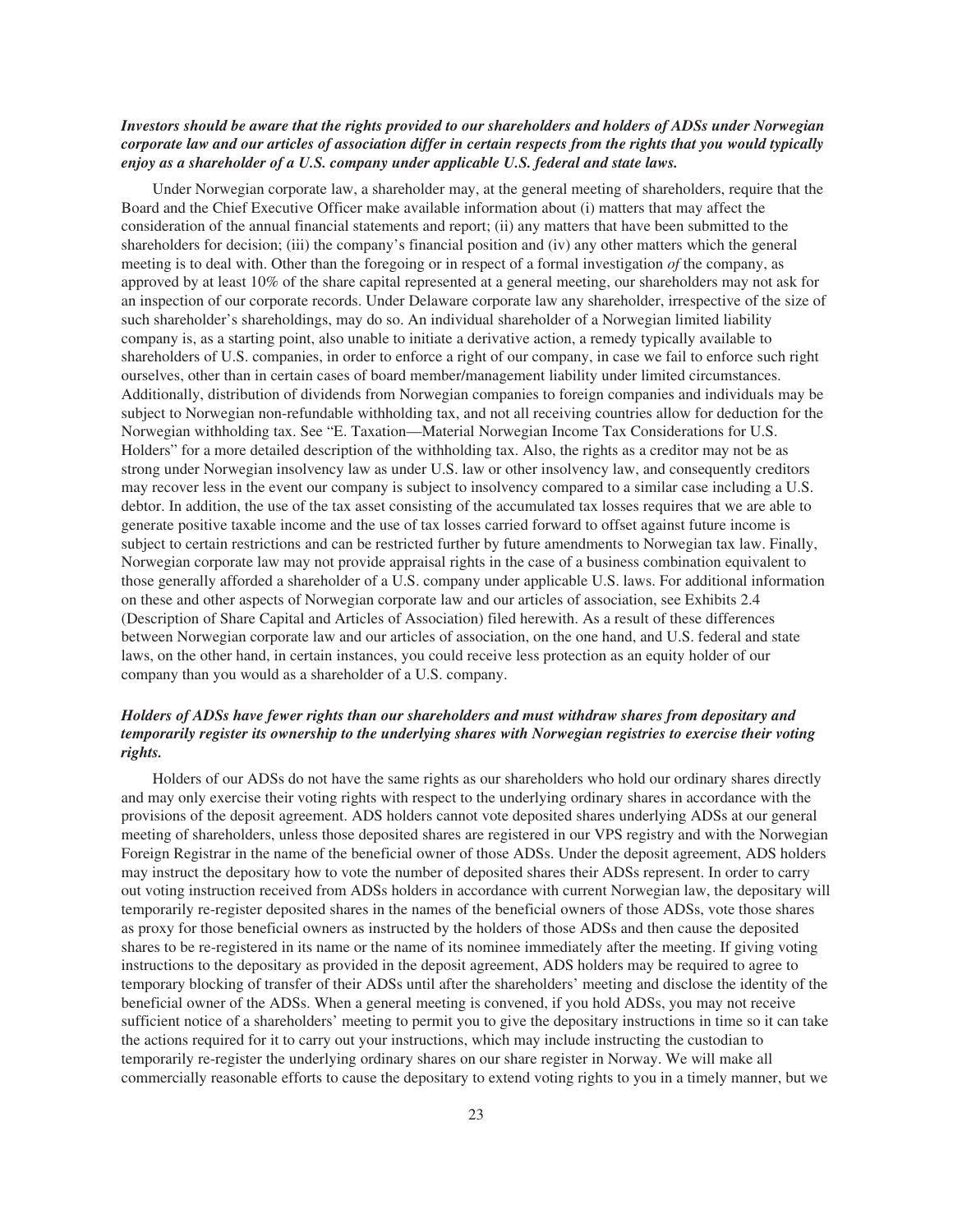cannot assure you that you will receive voting materials in time to instruct the depositary to vote, and it is possible that you, or persons who hold their ADSs through brokers, dealers or other third parties, will not have the opportunity to exercise a right to vote. Furthermore, the depositary will not be liable for any failure to carry out any instructions to vote, for the manner in which any vote is cast or for the effect of any such vote. As a result, you may not be able to exercise your right to vote and you may lack recourse if your ADSs are not voted as you request. In addition, in your capacity as an ADS holder, you will not be able to call a shareholders' meeting.

#### *The depositary is entitled to charge holders fees for various services, including annual service fees.*

The depositary is entitled to charge holders fees for various services including for the issuance of ADSs upon deposit of ordinary shares, cancellation of ADSs, distributions of cash dividends or other cash distributions, distributions of ADSs pursuant to share dividends or other free share distributions, distributions of securities other than ADSs and annual service fees. In the case of ADSs held through The Depository Trust Company, or DTC, the fees will be charged by the DTC participant to the account of the applicable beneficial owner in accordance with the procedures and practices of the DTC participant as in effect at the time.

# *Concentration of ownership of our ordinary shares (including ordinary shares represented by ADSs) among our existing senior management, directors and principal shareholders may prevent new investors from influencing significant corporate decisions and matters submitted to shareholders for approval.*

Members of our senior management, directors and beneficial owners of 5% or more of our ordinary shares, in the aggregate, beneficially own approximately 43.7% of our issued and outstanding ordinary shares, based on the number of ordinary shares issued and outstanding as of December 31, 2020. As a result, depending on the level of attendance at general meetings of our shareholders, these persons, acting together, would be able to significantly influence all matters requiring shareholder approval, including the election, re-election and removal of directors, any merger, scheme of arrangement, or sale of all or substantially all of our assets, or other significant corporate transactions, and amendments to our articles of association. In addition, these persons, acting together, may have the ability to control the management and affairs of our company. Accordingly, this concentration of ownership may harm the market price of our ADSs by:

- delaying, deferring, or preventing a change in control;
- entrenching our management and/or the board of directors;
- impeding a merger, scheme of arrangement, takeover, or other business combination involving us; or
- discouraging a potential acquirer from making a tender offer or otherwise attempting to obtain control of us.

In addition, some of these persons or entities may have interests different than yours. For example, because many of these shareholders have held their shares for a longer period, they may be more interested in selling our company to an acquirer than other investors, or they may want us to pursue strategies that deviate from the interests of other shareholders.

#### *You may not receive distributions on our ordinary shares represented by the ADSs or any value for them if it is illegal or impractical to make them available to holders of ADSs.*

Although we do not have any present plans to declare or pay any dividends, in the event we declare and pay any dividend, the depositary has agreed to pay to you the cash dividends or other distributions it or the custodian receives on our ordinary shares or other deposited securities after deducting its fees and expenses. You will receive these distributions in proportion to the number of our ordinary shares your ADSs represent. However, in accordance with the limitations set forth in the deposit agreement, it may be unlawful or impractical to make a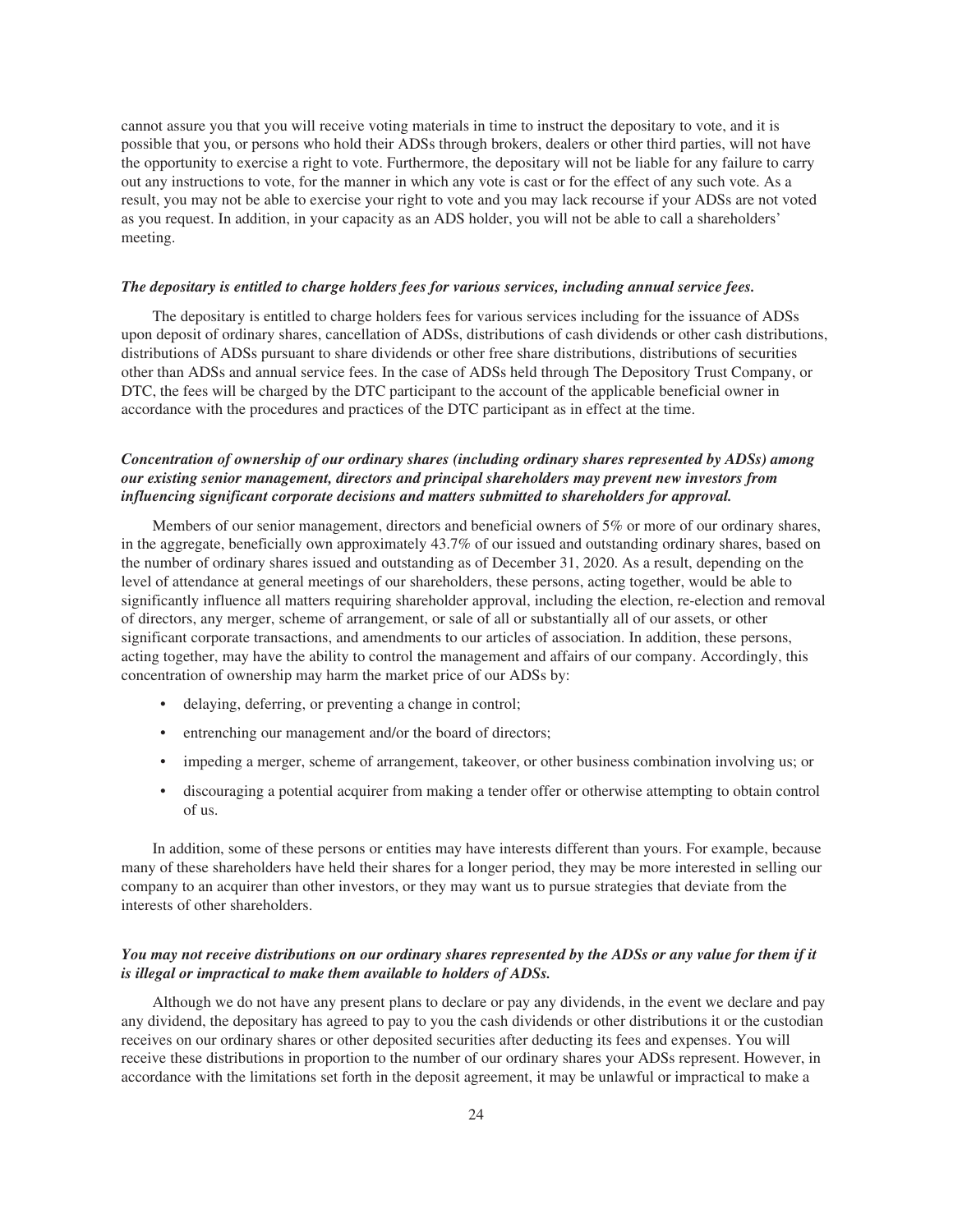distribution available to holders of ADSs. We have no obligation to register under U.S. securities laws any offering of ADSs, ordinary shares or other securities received through such distributions. We also have no obligation to take any other action to permit distribution on the ADSs, ordinary shares, rights or anything else to holders of the ADSs. This means that you may not receive the distributions we make on our ordinary shares or any value from them if it is unlawful or impractical to make them available to you. These restrictions may have an adverse effect on the value of your ADSs.

#### *Holders of the ADSs may not be able to exercise the pre-emptive subscription rights related to the shares that they represent, and may suffer dilution of their equity holding in the event of future issuances of our shares.*

Under the Companies Act, our shareholders benefit from a pre-emptive subscription right on the issuance of shares for cash consideration only and not in the event of issuance of shares against non-cash contribution or debt conversion. Shareholders' pre-emptive subscription rights, in the event of issuances of shares against cash payment, may be disapplied by a resolution of the shareholders at a general meeting of our shareholders with a majority of two-thirds of the votes cast and the share capital represented at the general meeting and/or the shares may be issued on the basis of an authorization granted to the board of directors pursuant to which the board may disapply the shareholders' pre-emptive subscription rights. At the extraordinary general meeting held on December 15, 2020, our shareholders agreed to waive their pre-emptive subscription rights with respect to the proposed authorization to our board of directors to effect share capital increases in connection with private placement of shares, such authorization maximized to 10% of the registered share capital at the time of the authorization. The authorization to issue shares was used by our board of directors on February 15, 2021, when resolving a private placement of 83,214,674 shares, and no authorization to our board of directors to issue shares is currently issued and outstanding.

Furthermore, the ADS holders would not necessarily be entitled, even if such rights accrued to our shareholders in any given instance, to receive such pre-emptive subscription rights related to the shares that they represent. Rather, the depositary has the option, to the extent permitted by law and practical, to, if requested by us, grant ADS holders rights to instruct the depositary to purchase the securities to which the rights relate and deliver those securities or ADSs to you, or, if requested by us, deliver such rights to you, or sell such rights to the extent practicable and distribute the net proceeds thereof to you pro rata. If any such pre-emptive rights are not so exercised, delivered or disposed of, the depositary is required to permit the rights to lapse unexercised.

# *Because we do not anticipate paying any cash dividends on our ordinary shares (including ordinary shares represented by ADSs) in the foreseeable future, capital appreciation, if any, will be your sole source of gains and you may never receive a return on your investment.*

You should not rely on an investment in our ADSs to provide dividend income. Under current Norwegian law, a public limited liability company may only distribute dividends to the extent it will have net assets covering the company's share capital and other restricted equity after the distribution has been made. In the amount that may be distributed, a deduction shall be made for (i) the aggregate nominal value of treasury shares held by the company, (ii) certain credits and collateral as defined by law and (iii) other dispositions after the balance day which pursuant to law shall lie within the scope of the funds that the company may use to distribute dividend. Even if all other requirements are fulfilled, the company may only distribute dividend to the extent that it maintains a sound equity and liquidity following the distribution. We have never declared or paid a dividend on our ordinary shares in the past, and we currently intend to retain our future earnings, if any, to fund the development and growth of our business. As a result, capital appreciation, if any, on our ADSs will be your sole source of gains for the foreseeable future. Investors seeking cash dividends should not purchase our ADSs.

#### *If we are a passive foreign investment company, there could be adverse U.S. federal income tax consequences to U.S. Holders.*

Under the Internal Revenue Code of 1986, as amended, or the Code, we will be a passive foreign investment company, or PFIC, for any taxable year in which (1) 75% or more of our gross income consists of passive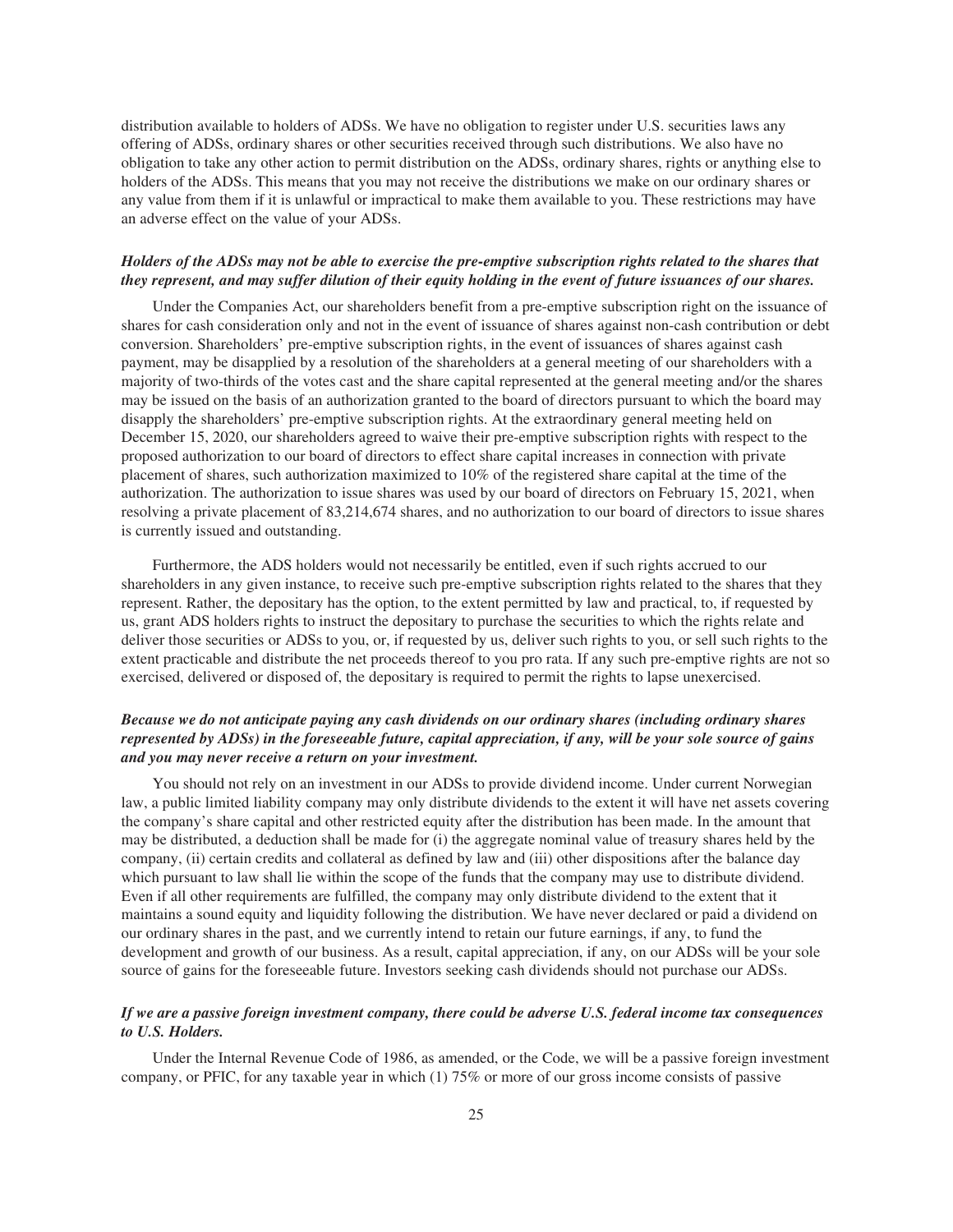income or (2) 50% or more of the of the gross value our assets (determined on the basis of a weighted quarterly average) consists of assets that produce, or are held for the production of, passive income (including cash). For purposes of these tests, passive income includes dividends, interest, gains from the sale or exchange of investment property and certain rents and royalties. In addition, for purposes of the above calculations, a non-U.S. corporation that directly or indirectly owns at least 25% by value of the shares of another corporation is treated as if it held its proportionate share of the assets and received directly its proportionate share of the income of such other corporation. If we are a PFIC for any taxable year during which a U.S. Holder (as defined below under "E. Taxation—Material U.S. Federal Income Tax Considerations for U.S. Holders") holds our ADSs, the U.S. Holder may be subject to adverse tax consequences regardless of whether we continue to qualify as a PFIC, including ineligibility for any preferred tax rates on capital gains or on actual or deemed dividends, interest charges on certain taxes treated as deferred, and additional reporting requirements.

Based on our analysis of our income, assets, activities, and market capitalization, we do not believe we were a PFIC for our taxable year ended December 31, 2020. However, no assurances regarding our PFIC status can be provided for any past, current or future taxable years. The determination of whether we are a PFIC is a factintensive determination made on an annual basis and the applicable law is subject to varying interpretation. In particular, the characterization of our assets as active or passive may depend in part on our current and intended future business plans, which are subject to change. In addition, for our current and future taxable years, the total value of our assets for PFIC testing purposes may be determined in part by reference to the market price of our ordinary shares or ADSs from time to time, which may fluctuate considerably. Under the income test, our status as a PFIC depends on the composition of our income which will depend on the transactions we enter into in the future and our corporate structure. The composition of our income and assets is also affected by how, and how quickly, we spend the cash we raise in any offering. If we are a PFIC, U.S. holders of our ADSs would be subject to adverse U.S. federal income tax consequences, such as ineligibility for any preferred tax rates on capital gains or on actual or deemed dividends, interest charges on certain taxes treated as deferred, and additional reporting requirements under U.S. federal income tax laws and regulations. For further discussion of the PFIC rules and the adverse U.S. federal income tax consequences in the event we are classified as a PFIC, see the section titled ''E. Taxation—Material U.S. Federal Income Tax Considerations for U.S. Holders" in this report.

#### *Changes and uncertainties in the tax system in the countries in which we have operations, could materially adversely affect our financial condition and results of operations, and reduce net returns to our shareholders.*

We conduct business globally and file income tax returns in multiple jurisdictions. Our consolidated effective income tax rate could be materially adversely affected by several factors, including: changing tax laws, regulations and treaties, or the interpretation thereof; tax policy initiatives and reforms under consideration (such as those related to the Organisation for Economic Co-Operation and Development's, or OECD, Base Erosion and Profit Shifting, or BEPS, Project, the European Commission's state aid investigations and other initiatives); the practices of tax authorities in jurisdictions in which we operate; the resolution of issues arising from tax audits or examinations and any related interest or penalties. Such changes may include (but are not limited to) the taxation of operating income, investment income, dividends received or (in the specific context of withholding tax) dividends paid.

# *Tax authorities may disagree with our positions and conclusions regarding certain tax positions, or may apply existing rules in an unforeseen manner, resulting in unanticipated costs, taxes or non-realization of expected benefits.*

A tax authority may disagree with tax positions that we have taken, which could result in increased tax liabilities. For example, the U.S. Internal Revenue Service or another tax authority could challenge our allocation of income by tax jurisdiction and the amounts paid between our affiliated companies pursuant to our intercompany arrangements and transfer pricing policies, including amounts paid with respect to our intellectual property development. Similarly, a tax authority could assert that we are subject to tax in a jurisdiction where we believe we have not established a taxable connection, often referred to as a ''permanent establishment'' under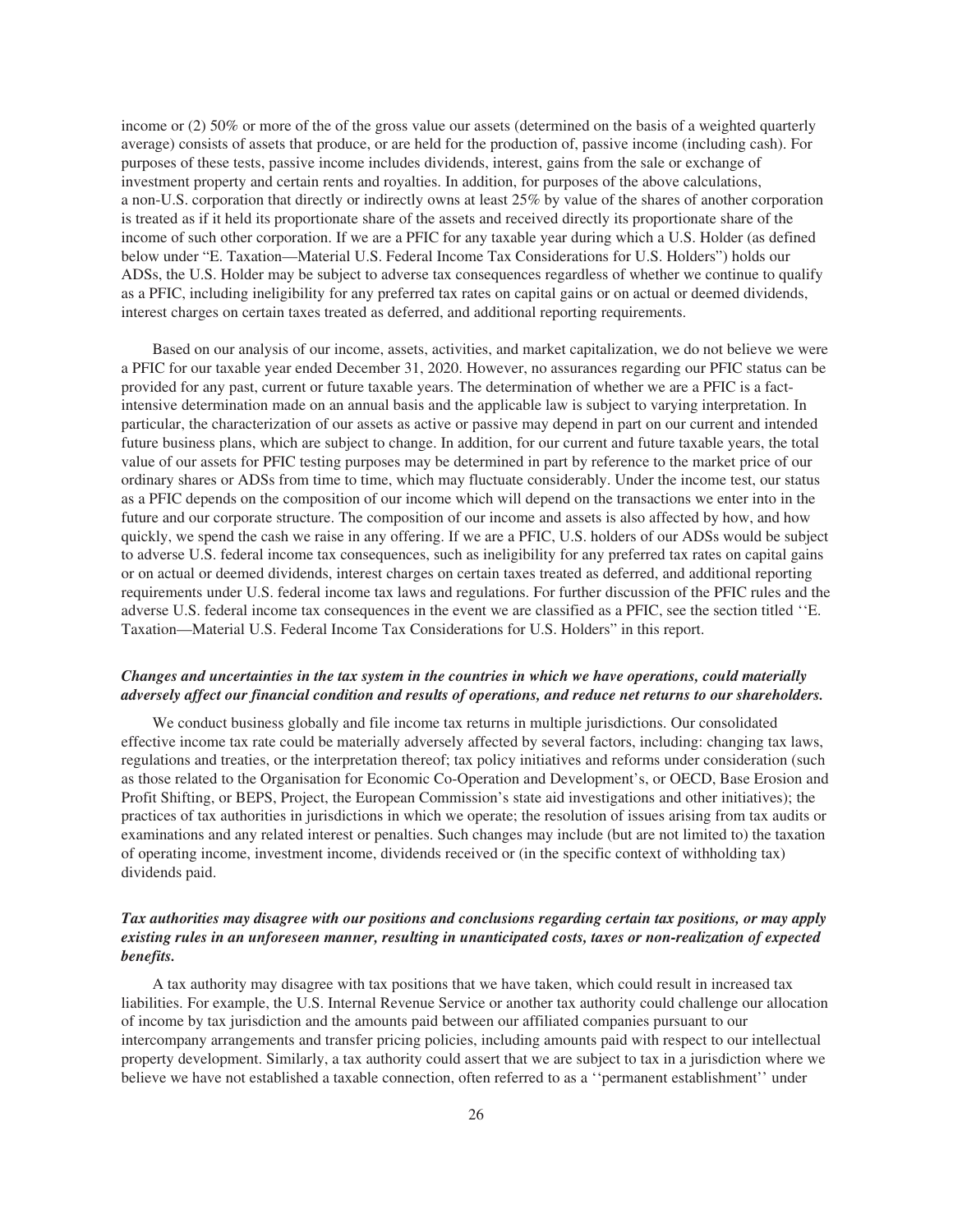international tax treaties, and such an assertion, if successful, could increase our expected tax liability in one or more jurisdictions.

A tax authority may take the position that material income tax liabilities, interest and penalties are payable by us, for example where there has been a technical violation of contradictory laws and regulations that are relatively new and have not been subject to extensive review or interpretation, in which case we expect that we might contest such assessment. High-profile companies can be particularly vulnerable to aggressive application of unclear requirements. Many companies must negotiate their tax bills with tax inspectors who may demand higher taxes than applicable law appears to provide. Contesting such an assessment may be lengthy and costly and if we were unsuccessful in disputing the assessment, the implications could increase our anticipated effective tax rate, where applicable.

# *Provisions found in the Norwegian Securities Trading Act may delay or discourage a takeover attempt, including attempts that may be beneficial to holders of our ADSs.*

The Norwegian Securities Trading Act, or the STA, applies, amongst other things, to an offer for a public company whose registered office is in Norway and whose securities are admitted to trading on a regulated market place in Norway. We are therefore currently subject to the STA.

The STA provides a framework within which takeovers of certain companies organized in Norway are regulated and conducted. The following is a brief summary of some of the most important rules of the relevant sections of the STA:

- The STA requires any person, entity or consolidated group that becomes the owner of shares representing more than one-third of the voting rights of a Norwegian company whose shares are listed on a Norwegian regulated market to, within four (4) weeks, make an unconditional general offer for the purchase of the remaining shares in that company. A mandatory offer obligation may also be imposed by Oslo Børs when a party acquires the right to become the owner of shares that, together with the party's own shareholding, represent more than one-third of the voting rights in the company and Oslo Børs decides that this is regarded as an effective acquisition of the shares in question. The mandatory offer obligation ceases to apply if the person, entity or consolidated group sells the portion of the shares that exceeds the relevant threshold within four (4) weeks of the date on which the mandatory offer obligation was triggered.
- When a mandatory offer obligation is triggered, the person subject to the obligation is required to immediately notify Oslo Børs and the company in question accordingly. The notification shall state whether an offer will be made to acquire the remaining shares in the company or whether a sale will take place. A notification informing about a disposal can be altered to a notice of making an offer within the four-week period, while a notification stating that the shareholder will make an offer cannot be retracted and is thus binding.
- The offer price per share must be at least as high as the highest price paid or agreed by the offeror for the shares in the six-month period prior to the date the threshold was exceeded. If the acquirer acquires or agrees to acquire additional shares at a higher price prior to the expiration of the mandatory offer period, the acquirer is obligated to restate its offer at such higher price. A mandatory offer must be settled in cash or contain a cash alternative at least equivalent to any other consideration offered.
- In case of failure to make a mandatory offer or to sell the portion of the shares that exceeds the relevant threshold within four (4) weeks, the Oslo Børs may force the acquirer to sell the shares exceeding the threshold by public auction. Moreover, a shareholder who fails to make an offer may not, as long as the mandatory offer obligation remains in force, exercise rights in the company, such as voting in a general meeting, without the consent of a majority of the remaining shareholders. The shareholder may, however, exercise his/her/its rights to dividends and pre-emption rights in the event of a share capital increase. If the shareholder neglects his/her/its duty to make a mandatory offer, Oslo Børs may impose a cumulative daily fine that runs until the circumstance has been rectified.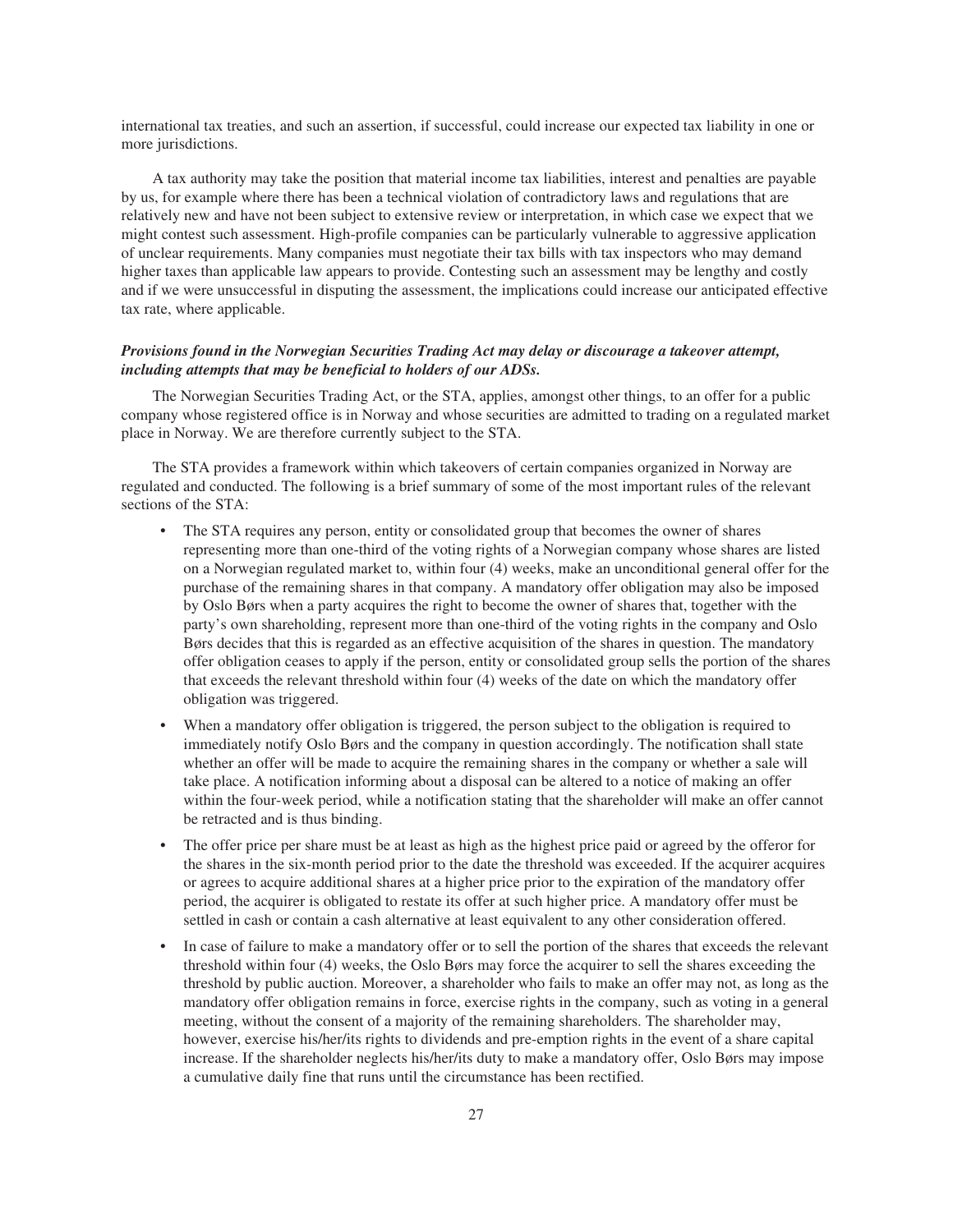- Any person, entity or consolidated group that owns shares representing more than one-third of the votes in a Norwegian company listed on a Norwegian regulated market is obliged to make an offer to purchase the remaining shares of the company (repeated offer obligation) if the person, entity or consolidated group through acquisition becomes the owner of shares representing 40% or more of the votes in the company. The same applies correspondingly if the person, entity or consolidated group through acquisition becomes the owner of shares representing 50% or more of the votes in the company. The mandatory offer obligation ceases to apply if the person, entity or consolidated group sells the portion of the shares which exceeds the relevant threshold within four (4) weeks of the date on which the mandatory offer obligation was triggered.
- Any person, entity or consolidated group that has passed any of the above mentioned thresholds in such a way as not to trigger the mandatory bid obligation, and has therefore not previously made an offer for the remaining shares in the company in accordance with the mandatory offer rules is, as a main rule, obliged to make a mandatory offer in the event of a subsequent acquisition of shares that increases the shareholder's voting rights in the company.

#### *Claims of U.S. civil liabilities may not be enforceable against us.*

We are incorporated under Norwegian law. Certain members of our board of directors and senior management are non-residents of the United States, and all or a substantial portion of our assets and the assets of such persons are located outside the United States. As a result, it may not be possible to serve process on such persons or us in the United States or to enforce judgments obtained in U.S. courts against them or us based on civil liability provisions of the securities laws of the United States. As a result, it may not be possible for investors to effect service of process within the United States upon such persons or to enforce judgments obtained in U.S. courts against them or us, including judgments predicated upon the civil liability provisions of the U.S. federal securities laws.

The United States and the Kingdom of Norway do not currently have a treaty providing for recognition and enforcement of judgments (other than arbitration awards) in civil and commercial matters. Consequently, a final judgment for payment given by a court in the United States, whether or not predicated solely upon U.S. securities laws, may not automatically be recognized or enforceable in Norway. In addition, uncertainty exists as to whether the courts in Norway would entertain original actions brought in Norway against us or our directors or senior management predicated upon the securities laws of the United States or any state in the United States. Any final and conclusive monetary judgment for a definite sum obtained against us in U.S. courts would not be automatically recognized by Norwegian courts, unless (i) the relevant parties have agreed to such court's jurisdiction in writing and for a specific legal action or for legal actions that arise out of a particular legal relationship; and (ii) the judgment is not in conflict with Norwegian public policy rules (*ordre public*) or internationally mandatory provisions. Instead, new proceedings would need to be initiated before the competent court in Norway. However, a judgment obtained in the U.S may still have a strong evidentiary weight in the Norwegian proceedings, depending on the circumstances and the assessment of the court. If the conditions for recognition of a U.S. judgement are satisfied or a Norwegian court gives judgment for the sum payable under a U.S. judgment, the U.S. judgement or the Norwegian judgment (as the case may be) will be enforceable by methods generally available for this purpose. These methods generally permit the Norwegian court discretion to prescribe the manner of enforcement. In addition, it may not be possible to obtain a Norwegian judgment or to enforce that judgment if the judgment debtor is or becomes subject to any insolvency or similar proceedings, or if the judgment debtor has any set-off or counterclaim against the judgment creditor. Also note that, in any enforcement proceedings, the judgment debtor may raise any counterclaim that could have been brought if the action had been originally brought in Norway. As a result, U.S. investors may not be able to enforce against us or certain of our directors any judgments obtained in U.S. courts in civil and commercial matters, including judgments under the U.S. federal securities laws.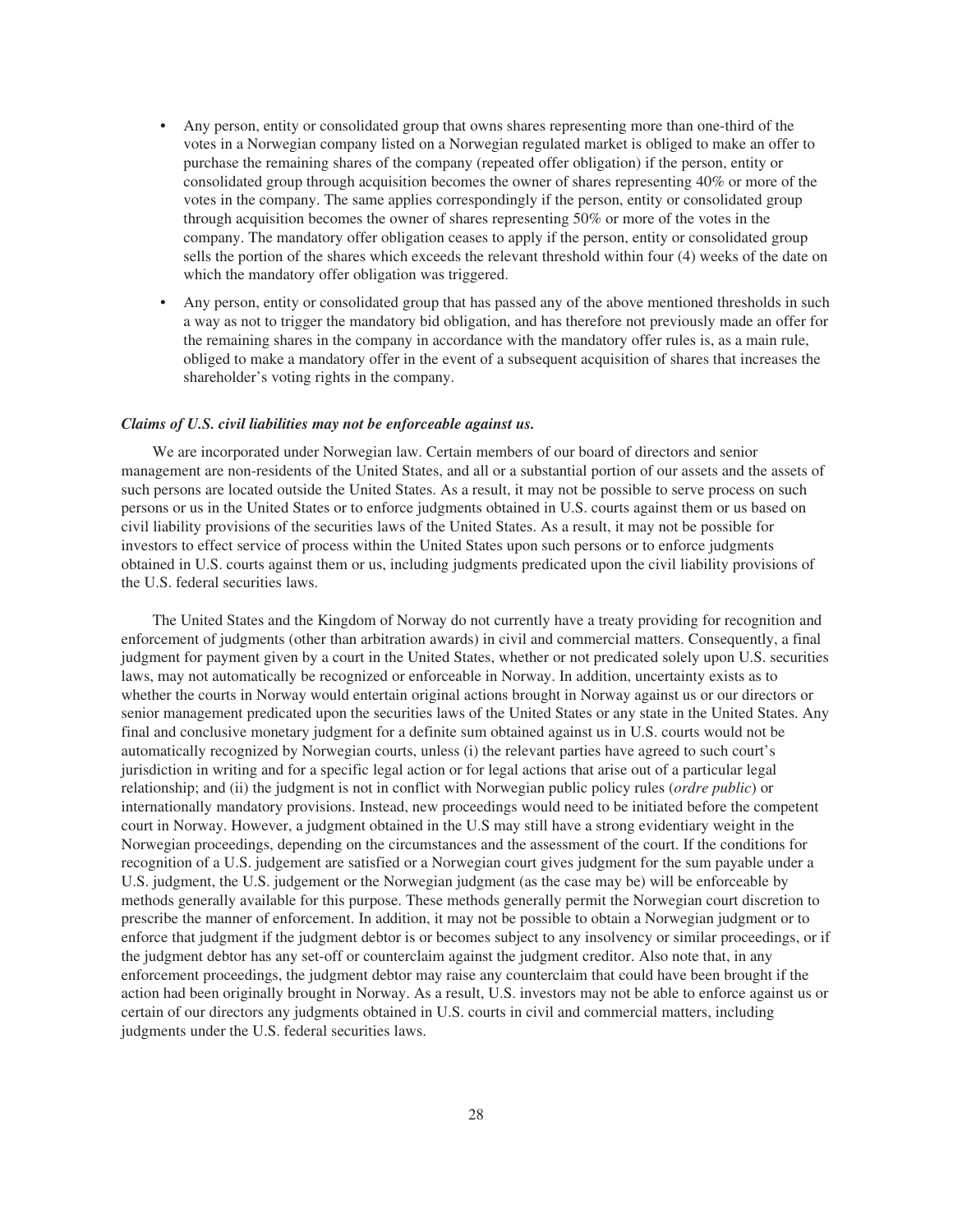# *We qualify as a foreign private issuer and, as a result, we will not be subject to U.S. proxy rules and will be subject to Exchange Act reporting obligations that, to some extent, are more lenient and less frequent than those of a U.S. domestic public company.*

We report under the Securities Exchange Act of 1934, as amended, or the Exchange Act, as a non-U.S. company with foreign private issuer status. Because we qualify as a foreign private issuer under the Exchange Act, we are exempt from certain provisions of the Exchange Act that are applicable to U.S. domestic public companies, including (i) the sections of the Exchange Act regulating the solicitation of proxies, consents or authorizations in respect of a security registered under the Exchange Act; (ii) the sections of the Exchange Act requiring insiders to file public reports of their share ownership and trading activities and liability for insiders who profit from trades made in a short period of time; and (iii) the rules under the Exchange Act requiring the filing with the SEC of quarterly reports on Form 10-Q containing unaudited financial and other specified information, or current reports on Form 8-K upon the occurrence of specified significant events. In addition, foreign private issuers are not required to file their annual report on Form 20-F until 120 days after the end of each fiscal year, while U.S. domestic issuers that are accelerated filers are required to file their annual report on Form 10-K within 75 days after the end of each fiscal year. Foreign private issuers also are exempt from Regulation Fair Disclosure, aimed at preventing issuers from making selective disclosures of material information. As a result of the above, you may not have the same protections afforded to shareholders of companies that are not foreign private issuers.

# *As a foreign private issuer, we are permitted to adopt certain home country practices in relation to corporate governance matters that differ significantly from Nasdaq corporate governance listing standards. These practices may afford less protection to shareholders than they would enjoy if we complied fully with Nasdaq corporate governance listing standards.*

As a foreign private issuer listed on Nasdaq, we are subject to corporate governance listing standards. However, Nasdaq rules permit a foreign private issuer like us to follow the corporate governance practices of its home country in lieu of certain Nasdaq corporate governance listing standards. Certain corporate governance practices in the Kingdom of Norway, which is our home country, may differ significantly from Nasdaq corporate governance listing standards. For example, the independence requirements for our board of directors are less stringent than the requirements that would have followed under the Nasdaq rules had we not been a foreign private issuer. In Norway, we are required to follow, and comply with, the Oslo Børs Issuer Rules published by Oslo Børs ASA and have adopted the Corporate Governance Code published by the Norwegian Corporate Governance Board (NUES). It is a requirement in the Oslo Børs Issuer Rules that at least two of the shareholder elected members of the board of directors shall be independent of the company's executive management, material business contacts and the company's larger shareholders. Further, our board of directors shall not include representatives of the company's executive management. The Corporate Governance Code states that the majority of the shareholder-elected members of the board should be independent of the company's executive personnel and material business contacts and that at least two of the shareholder-elected board members should be independent of the company's main shareholder(s). Subject to these requirements, our board of directors may contain non-independent directors. Therefore, our shareholders may be afforded less protection than they otherwise would have under Nasdaq corporate governance listing standards applicable to U.S. domestic issuers. See "Item 6. Directors, Senior Management and Employees—C. Board Practices—Corporate Governance Practices" for the exemptions to the Nasdaq corporate governance rules applicable to foreign private issuers.

# *We may lose our foreign private issuer status, which would then require us to comply with the Exchange Act's domestic reporting regime and cause us to incur significant legal, accounting and other expenses.*

As a foreign private issuer, we are not required to comply with all of the periodic disclosure and current reporting requirements of the Exchange Act applicable to U.S. domestic issuers. Although we do not expect this to occur in the near term, we may no longer qualify a foreign private issuer as early as June 30, 2021, which would require us to comply with all of the periodic disclosure and current reporting requirements of the Exchange Act applicable to U.S. domestic issuers as of January 1, 2022. In order to maintain our current status as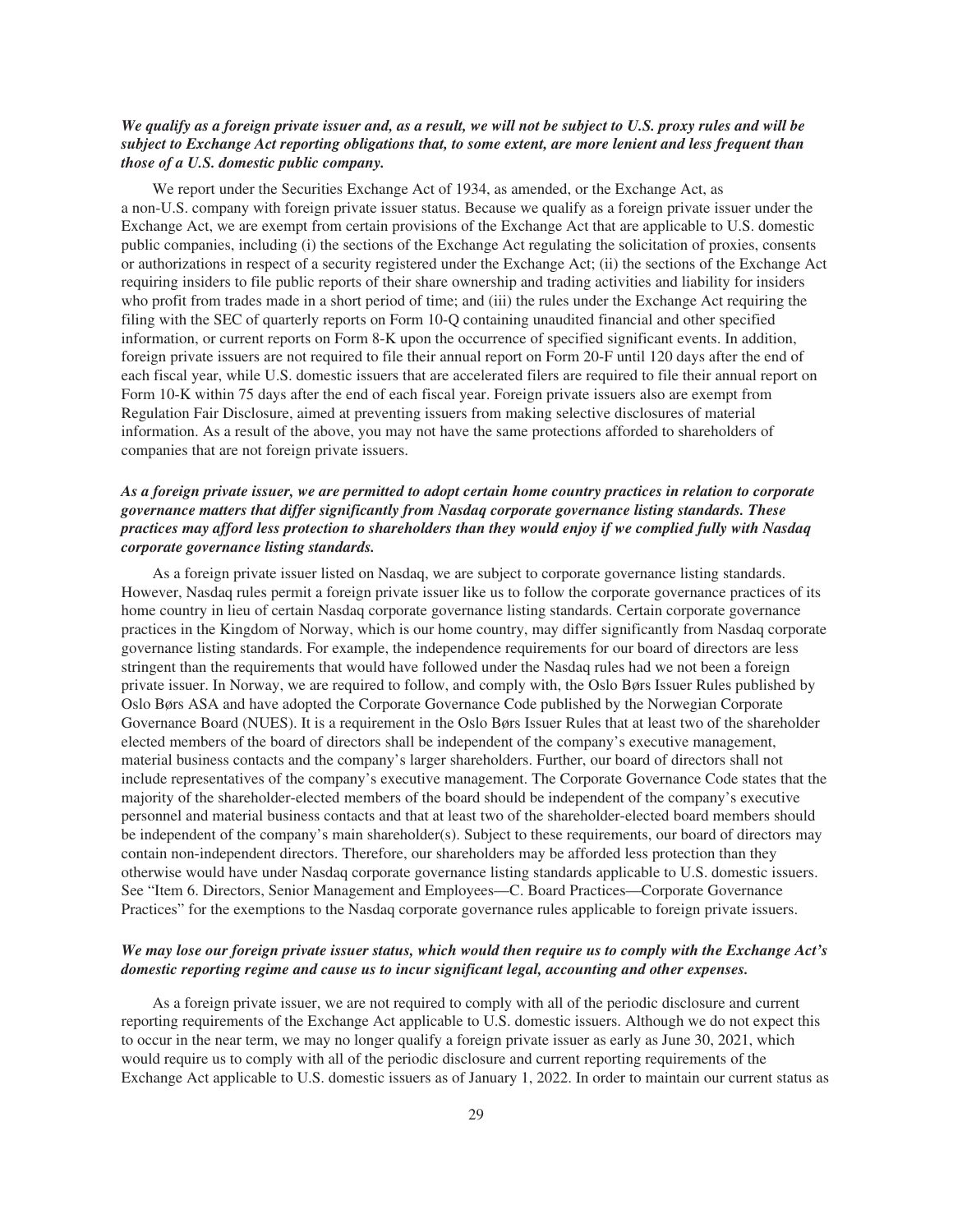a foreign private issuer, either (a) a majority of our voting securities must be either directly or indirectly owned of record by non-residents of the United States or (b)(i) a majority of our executive officers or directors cannot be U.S. citizens or residents, (ii) more than 50% of our assets must be located outside the United States and (iii) our business must be administered principally outside the United States. If we lose our status as a foreign private issuer, we would be required to comply with the Exchange Act reporting and other requirements applicable to U.S. domestic issuers, which are more detailed and extensive than the requirements for foreign private issuers. We may also be required to make changes in our corporate governance practices in accordance with various SEC and Nasdaq rules. The regulatory and compliance costs to us under U.S. securities laws if we are required to comply with the reporting requirements applicable to a U.S. domestic issuer may be significantly higher than the cost we would incur as a foreign private issuer. As a result, we expect that a loss of foreign private issuer status would increase our legal and financial compliance costs and would make some activities highly time consuming and costly. We also expect that if we were required to comply with the rules and regulations applicable to U.S. domestic issuers, it would make it more difficult and expensive for us to obtain director and officer liability insurance, and we may be required to accept reduced coverage or incur substantially higher costs to obtain coverage. These rules and regulations could also make it more difficult for us to attract and retain qualified members of our board of directors.

# *If equity research analysts do not publish research or reports, or publish unfavorable research or reports, about us, our business or our market, the price and trading volume of our ADSs could decline.*

The trading market for our ADSs is influenced by the research and reports that equity research analysts publish about us and our business. Equity research analysts may elect not to provide research coverage of our ADSs, and such lack of research coverage may adversely affect the market price of our ADSs. We do not have any control over the analysts, or the content and opinions included in their reports. The price of our ADSs could decline if one or more equity research analysts downgrade our ADSs or issue other unfavorable commentary or research about us. If one or more equity research analysts ceases coverage of us or fails to publish reports on us regularly, demand for our ADSs could decrease, which in turn could cause the trading price or trading volume of our ADSs to decline.

## *You may be subject to limitations on transfers of your ADSs or the right to surrender ADSs for the purpose of withdrawal of ordinary shares.*

Your ADSs are transferable on the books of the depositary. However, the depositary may close its transfer books at any time or from time to time when deemed necessary or advisable by it in good faith in connection with the performance of its duties or at our reasonable written request, subject in all cases to compliance with applicable U.S. securities laws. In addition, the depositary may refuse to deliver, transfer or register transfers of ADSs generally when our books or the books of the depositary are closed, or at any time if we or the depositary deems it advisable to do so because of any requirement of law or of any government or governmental body, or under any provision of the deposit agreement, or for any other reason, subject to certain rights to cancel ADSs and withdraw the underlying ordinary shares. Temporary delays in the cancellation of ADSs and withdrawal of the underlying ordinary shares may arise because the depositary has closed its transfer books or we have closed our transfer books, the transfer of ordinary shares is blocked to permit voting at a shareholders' meeting, or because we are paying a dividend on our ordinary shares or similar corporate actions.

In addition, holders of ADSs may not be able to cancel their ADSs and withdraw the underlying ordinary shares when they owe money for fees, taxes and similar charges and when it is necessary to prohibit withdrawals in order to comply with any laws or governmental regulations that apply to the ADSs or to the withdrawal of our ordinary shares or other deposited securities.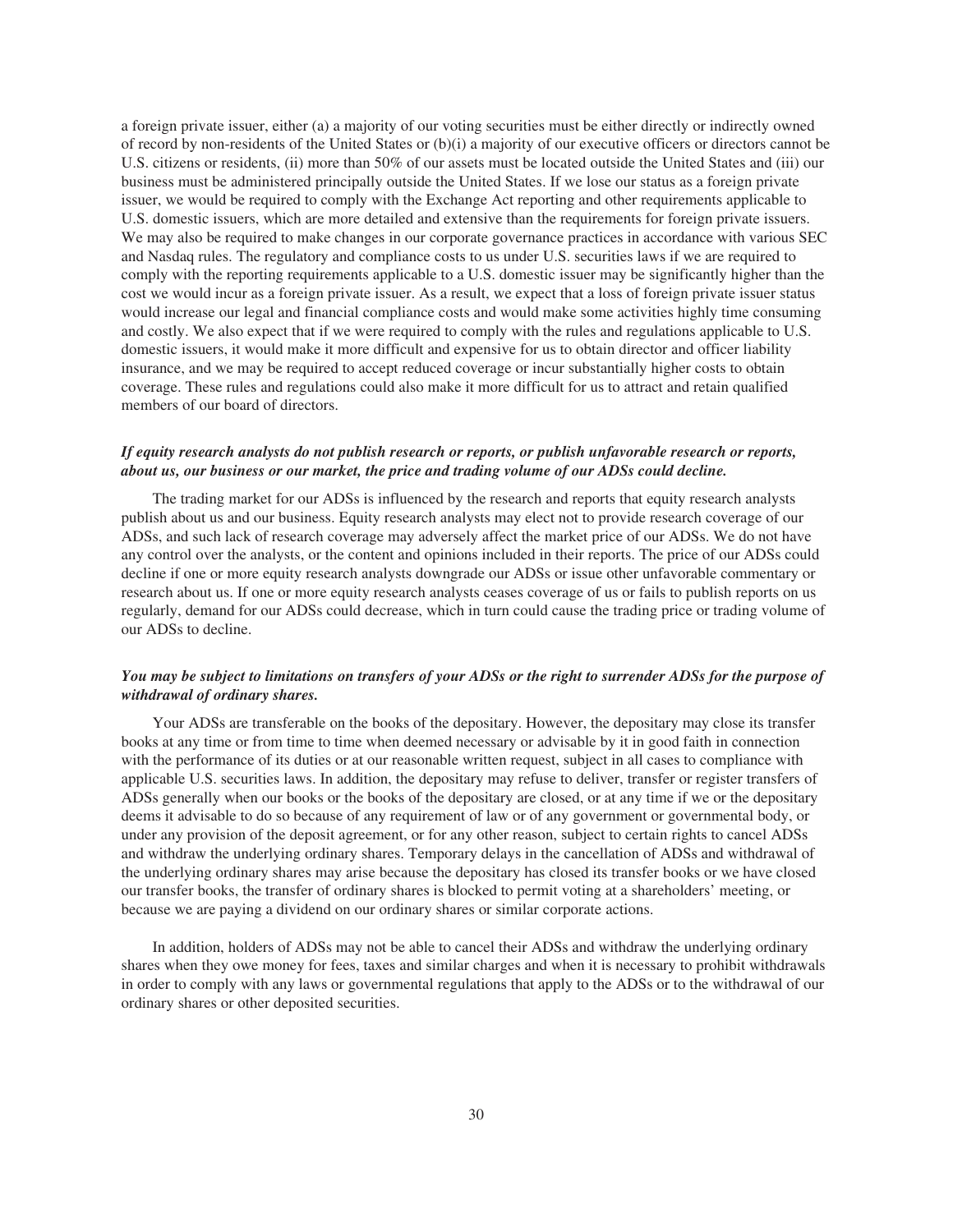#### *ADS holders may not be entitled to a jury trial with respect to claims arising under the deposit agreement, which could result in less favorable results to the plaintiff(s) in any such action.*

The deposit agreement governing the ADSs provides that owners and holders of ADSs irrevocably waive the right to a trial by jury in any legal proceeding arising out of or relating to the deposit agreement or the ADSs, including claims under U.S. federal securities laws, against us or the depositary to the fullest extent permitted by applicable law. If this jury trial waiver provision is prohibited by applicable law, an action could nevertheless proceed under the terms of the deposit agreement with a jury trial. Although we are not aware of a specific federal decision that addresses the enforceability of a jury trial waiver in the context of U.S. federal securities laws, it is our understanding that jury trial waivers are generally enforceable. Moreover, insofar as the deposit agreement is governed by the laws of the State of New York, New York laws similarly recognize the validity of jury trial waivers in appropriate circumstances. In determining whether to enforce a jury trial waiver provision, New York courts and federal courts will consider whether the visibility of the jury trial waiver provision within the agreement is sufficiently prominent such that a party has knowingly waived any right to trial by jury. We believe that this is the case with respect to the deposit agreement and the ADSs.

In addition, New York courts will not enforce a jury trial waiver provision in order to bar a viable setoff or counterclaim of fraud or one which is based upon a creditor's negligence in failing to liquidate collateral upon a guarantor's demand, or in the case of an intentional tort claim (as opposed to a contract dispute). No condition, stipulation or provision of the deposit agreement or ADSs serves as a waiver by any holder or beneficial owner of ADSs or by us or the depositary of compliance with any provision of U.S. federal securities laws and the rules and regulations promulgated thereunder.

If any owner or holder of ADSs brings a claim against us or the depositary in connection with matters arising under the deposit agreement or the ADSs, including claims under U.S. federal securities laws, such owner or holder may not be entitled to a jury trial with respect to such claims, which may have the effect of limiting and discouraging lawsuits against us or the depositary. If a lawsuit is brought against us or the depositary under the deposit agreement, it may be heard only by a judge or justice of the applicable trial court, which would be conducted according to different civil procedures and may result in different results than a trial by jury would have had, including results that could be less favorable to the plaintiff(s) in any such action, depending on, among other things, the nature of the claims, the judge or justice hearing such claims, and the venue of the hearing.

#### **Item 4. Information on the Company.**

#### **A. History and Development of the Company**

We were incorporated as a public limited company under the laws of Kingdom of Norway on July 24, 1996. Our ordinary shares have been listed for trading on the Oslo Børs under the symbol "IDEX" since March 12, 2010. In March 2021, we completed the listing of our ADSs on the Nasdaq Capital Market under the symbol "IDBA." Our principal executive offices are located at Dronning Eufemias gate 16, NO-0191 Oslo, Norway, which is also our registered office address, and our telephone number is +47 6783 9119. Our agent for service of process in the United States is IDEX America Inc., with a registered address at 187 Ballardvale Street, Suite B211, Wilmington, MA 01887.

Our actual capital expenditures for the years ended December 31, 2020, 2019 and 2018 amounted to \$0.3 million, \$0.9 million and \$1.1 million, respectively. The major item in 2020 was a chip design block. In 2019 and 2018 the capital expenditures primarily consisted of purchases of laboratory and production equipment related to product development and commercialization

The SEC maintains an Internet site that contains reports, proxy information statements and other information regarding issuers that file electronically with the SEC. The address of that site is http://www.sec.gov. Our website address is *www.idexbiometrics.com*. The reference to our website is an inactive textual reference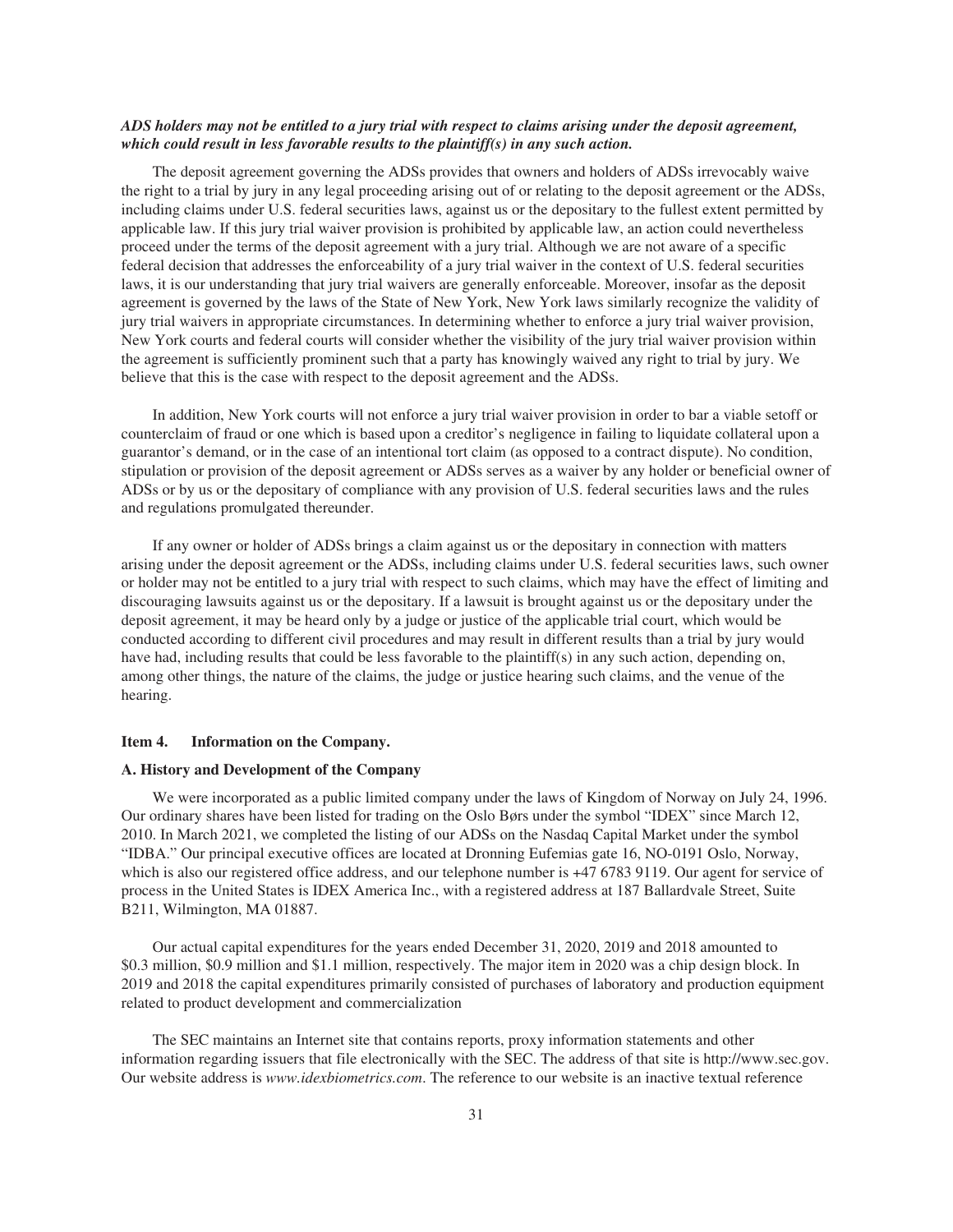only and information contained in, or that can be accessed through, our website or any other website cited in this annual report is not part of this annual report.

#### **B. Business Overview**

#### **Overview**

We are a biometrics company specializing in the design, development and sale of fingerprint identification and authentication solutions. Our fingerprint sensors and biometric solutions are used in dual interface and contactless or touch-free smart cards, including payment cards, and a range of electronic devices.

We offer fingerprint sensors and biometric solutions to smart card manufacturers and other integrators of biometric fingerprint sensor technology in a broad range of markets, including payments, identification, access control, healthcare and the Internet of Things, or IoT. Based on an analysis by Zion Market Research in February 2020, the size of the global fingerprint sensor market is estimated to be \$3.6 billion in 2020 and is projected to expand at a compound annual growth rate, or CAGR, of nearly 15% to \$6.7 billion by 2025.

Our largest market opportunity is the biometric payment card market and more specifically our addressable market includes chip enabled cards which also include contactless payment cards. According to EMVCo, the industry standard organization, there are more than 8.2 billion chip-enabled consumer cards—credit and debit now in use across the world. We believe the addition of a biometric sensor to the payment cards will significantly reduce the opportunity for fraud while making the transaction more convenient while using existing point of sale infrastructure. We believe the continue migration towards contactless payment cards will provide additional opportunities for our technologies. A report, Contactless Payment Market Global Forecast to 2025, published by Markets and Markets indicates that the global contactless credit/debit card payment market size is expected to grow from \$10.3 billion in 2020 to \$18.0 billion by 2025. This represents a CAGR of 11.7% during the forecast period. The major advantage offered by contactless payments is that customers can instantly complete transactions with the tap of a card. This increases the speed of transactions, making contactless payments even more efficient stated the Markets and Markets report.

In addition, following the COVID-19 outbreak, we believe consumers increasingly are motivated to go cashless. With many businesses discouraging the use of cash, in part due to hygiene questions linked to handling money, the prevalence of contactless payments increased significantly in 2020. For example, a survey in March of 2020 in 19 countries around the world indicated a 25% increase in contactless payments (out of all credit card payments) compared to March 2019, and approximately 79% of consumers worldwide are now using tap and go payments. In an increasingly cashless and contactless society, there is a growing risk of card fraud. We believe that this could have a positive impact on the sale of biometric solutions going forward.

Our patent-protected fingerprint sensors can be integrated on the front side of a payment card, thereby enabling the card to use biometric fingerprint recognition instead of a personal identification number, or PIN, to authenticate the cardholder. To use this feature the cardholder first enrolls their fingerprint. A biometric template, which is representative of the fingerprint, is created and securely stored on the card. When the cardholder uses the card to make a payment, he or she places his or her finger on the card's sensor. Through fingerprint sensing and biometric authentication, the card can determine if the person using the card is the enrolled user or not.

Our portfolio of products includes fingerprint sensors, fingerprint modules with software and algorithms and remote enrollment devices. Our fingerprint sensors can be used in dual interface, contactless-only and contactonly payment cards. Our fingerprint modules offer a complete biometric solution that integrates fingerprint sensing with additional biometric processing and system power management functions. Additionally, with our remote enrollment solutions, cardholders can easily enroll their fingerprints at home and without the need to visit a bank branch.

Our sensors use a patented off-chip design, which separates the fingerprint sensor into two key components: the sensor array and the silicon chip (Application Specific Integrated Circuit, or ASIC). This off-chip design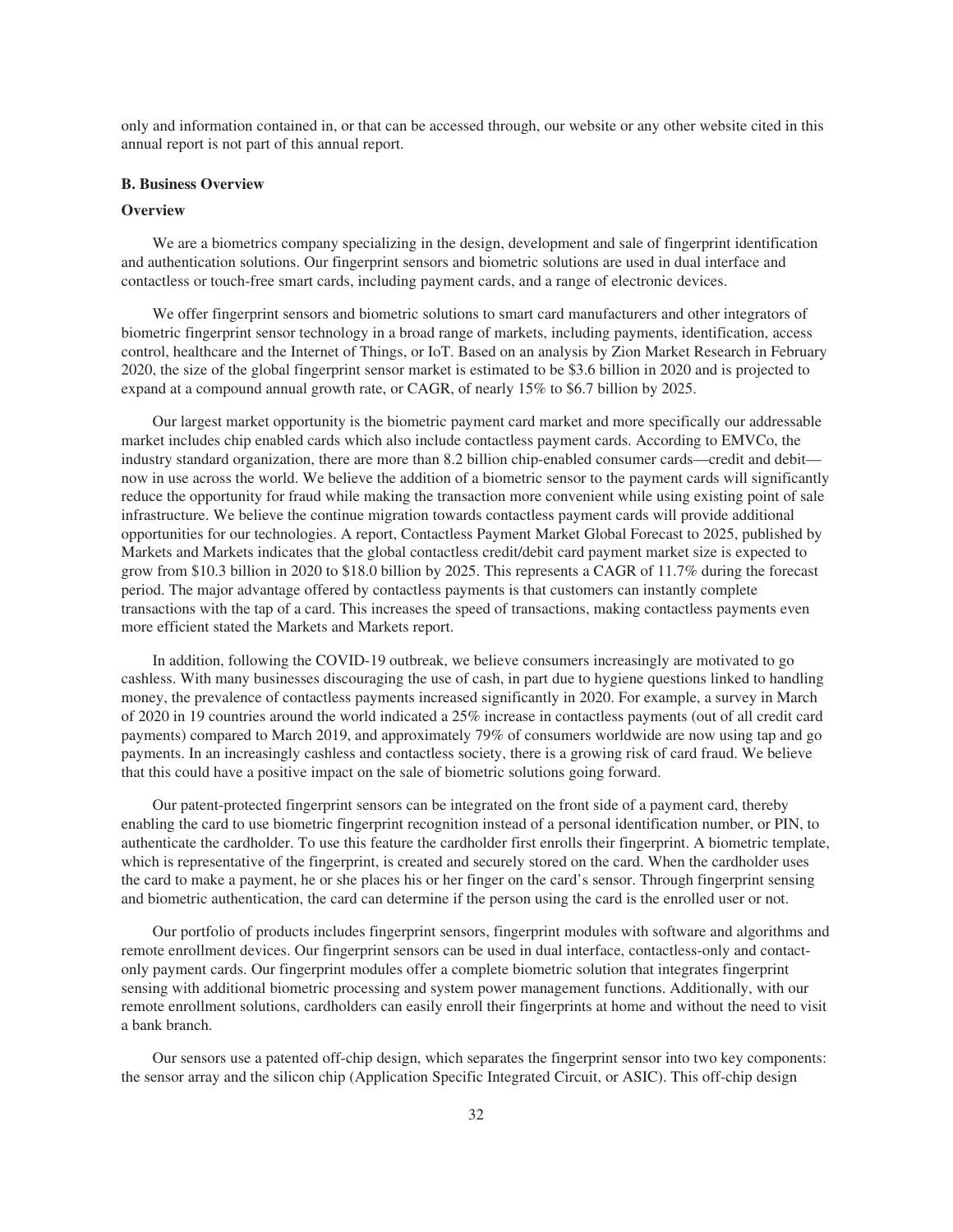architecture allows the sensor array to be made from a flexible and cost-efficient polymer substrate while minimizing the silicon area needed for the ASIC. Compared to conventional silicon sensors, for which the sensor array is made of silicon, the off-chip design allows for a larger sensing area, better matching reliability and lower costs. We believe that we are the only provider supplying capacitive off-chip sensors and biometric algorithms optimized for integration with payment cards. In 2020, we launched TrustedBio, our next generation of dual interface products and solutions designed to reduce biometric smart card cost while improving both performance and security. TrustedBio utilizes advanced semiconductor technology to transform the sensor ASIC into a complete biometric system on chip, while maintaining all the benefits of the capacitive off-chip sensor architecture.

Our current generation products are commercially available, and we have begun to ship samples of our products on our TrustedBio platform. To date, product revenue has not been material; however, we have seen an increase in product revenues. For the years ended December 31, 2020, 2019, and 2018, product revenues were \$1.0 million, \$0.2 million and \$0.2 million, respectively.

We market our products and solutions to smart card manufacturers and other integrators of biometric sensor technology, such as keyboards, dongles and other information and physical access control devices. We do not own or operate industrial manufacturing facilities, which could be potentially costly. Instead, we work closely with our customers on manufacturing and alongside other component suppliers within the card ecosystem. We have also established partnerships with secure element, or SE, producers, card inlay providers and card networks to help bring biometric smart cards to market. Our strategic rationale is to ensure that all the crucial components, within the biometric smart card ecosystem, are compatible and ready for mass production and to enhance our ability to offer comprehensive solutions to the market.

Over the past three years, we have built a research and development, or R&D, team with deep industry expertise, comprised of systems and technology engineers, software engineers, silicon engineers, sensor engineers and packaging technologists. We are an integrated systems company and we maintain in-house design, testing and supply chain management functions. Manufacturing is outsourced to large and established semiconductor fabrication companies as well as other providers of components and manufacturing services.

During 2020, we raised \$18.0 million through private placements. During 2019, we raised a total of \$34.2 million in capital. Additionally, in February 2021, we raised an additional \$27.2 million through a private placement. For further financial information, see the section titled "Operating and Financial Review and Prospects."

While we are preparing to fully commercialize our products and services, we have begun to generate revenue through the sale of biometric sensors and system solutions that incorporate our technology. In 2020, we generated revenue of \$1.1 million, \$1.0 million of which was related to product sales and \$0.1 million of which was related to engineering services. In 2019, we generated revenue of \$0.4 million, \$0.2 million of which related to product sales and \$0.2 million of which related to engineering services. In 2018, we generated revenue of \$0.4 million, \$0.2 million of which related to product sales and \$0.2 million of which related to engineering services. We have also secured in excess of \$7.0 million of business under contract (consisting of current order backlog and committed purchases not yet entered) expected to ship within the next 12 to 24 months, including a \$6.0 million minimum commitment to supply fingerprint sensors and software to a major global financial news and IT services company. We had a net loss of \$26.8 million, \$32.4 million, and \$30.2 million in 2020, 2019 and 2018, respectively.

We were incorporated in Norway in 1996, and currently have operations in the United Kingdom, the United States and China.

#### **Industry Background**

A fingerprint sensor is a biometric security device that combines hardware and software to recognize the fingerprint scans of an individual and in turn to identify and authenticate an individual in order to grant or deny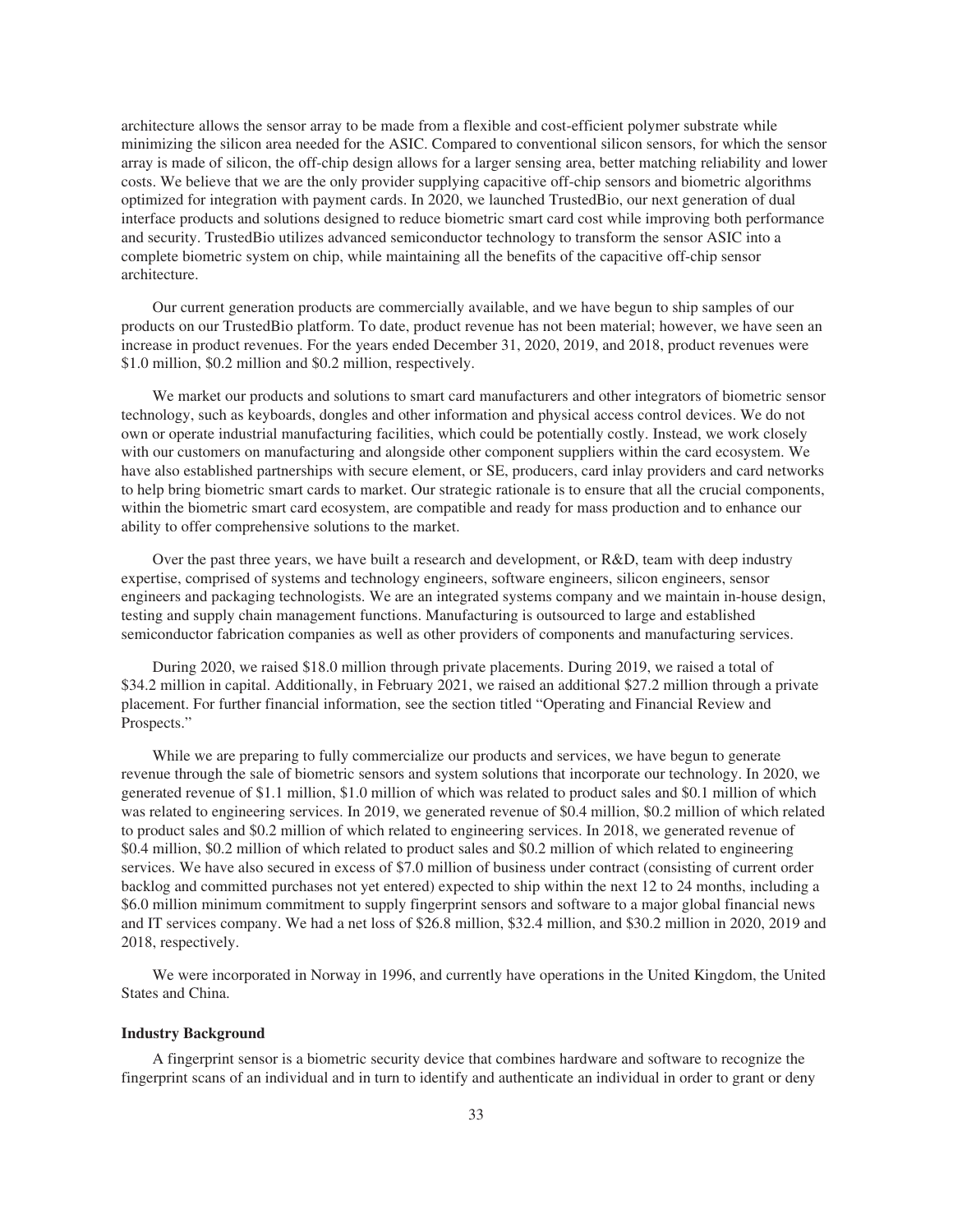access to an electronic device, secure information or a physical facility. It is used in a broad range of applications, including payments, identification, access control, healthcare and IoT. The size of the global fingerprint sensor market is estimated at \$3.6 billion in 2020 and is projected to expand at a CAGR of nearly 15% to \$6.7 billion by 2025.

#### *Total Addressable Market*

Based on an analysis by Zion Market Research, the global demand for biometric payments in 2019 was approximately \$5.0 billion and is anticipated to reach around \$19.0 billion by 2026. The anticipated CAGR for the market is around 19% through 2026.

Our largest market opportunity is the biometric payment card market and more specifically our addressable market includes chip enabled cards which also include contactless payment cards. According to EMVCo, the industry standard organization, there are more than 8.2 billion chip-enabled consumer cards—credit and debit now in use across the world. We believe the addition of a biometric sensor to the payment cards will significantly reduce the opportunity for fraud while making the transaction more convenient while using existing point of sale infrastructure. We believe the continue migration towards contactless payment cards will provide additional opportunities for our technologies. A report, Contactless Payment Market Global Forecast to 2025, published by Markets and Markets indicates that the global contactless credit/debit card payment market size is expected to grow from \$10.3 billion in 2020 to \$18.0 billion by 2025. This represents a CAGR of 11.7% during the forecast period. The major advantage offered by contactless payments is that customers can instantly complete transactions with the tap of a card. This increases the speed of transactions, making contactless payments even more efficient stated the Markets and Markets report.

We believe that the rapid growth of this market is attributable to an ever-increasing need for highly secure yet safe, fast and convenient identification and authentication solutions. According to the findings of a survey commissioned by Visa, for example, consumers are ready to leave the password behind. 70% of the consumers surveyed believe that biometrics are always more convenient as they do not involve memorizing passwords. More than 65% of consumers are already familiar with biometrics, while 86% are interested in using biometrics to verify the identity or to make payments.

For this reason, the market for mobile devices equipped with fingerprint sensors has grown dramatically in recent years. Led by industry giants, such as Apple and Samsung, an increasing number of smartphone manufacturers have integrated fingerprint sensors in their devices. In 2012, only 2.5 million smartphones were shipped with fingerprint sensors, whereas fingerprint sensors were used in an estimated 797 million smartphones in 2016. In 2017, fifty-five percent of smartphones shipped globally had a fingerprint sensor and according to a publicly available report by Credit Suisse, the shipment of smartphones with fingerprint sensors worldwide stood at 1.1 billion units in 2018.

The rising penetration of biometric solutions and fingerprint sensors in mobile devices has paved the way for the inclusion of such technology into payment cards. Nowadays, cards are routinely used as a payment device in lieu of cash or checks. We believe that the integration of a fingerprint sensor into payment cards will not only enhance security, but also enable financial institutions and other participants in the payments and disbursements ecosystem to pursue new market opportunities.

As the global pandemic of COVID-19 continues to rapidly evolve, we do not yet know the full extent of its potential impacts on our addressable market, business, operations, or the global economy as a whole. While we believe that the pandemic may increase end-user awareness of the benefits of contactless payment solutions such as the ones we offer, and therefore may increase the demand for our products as discussed below, the ultimate impact of the COVID-19 pandemic or a similar health epidemic is highly uncertain and subject to change.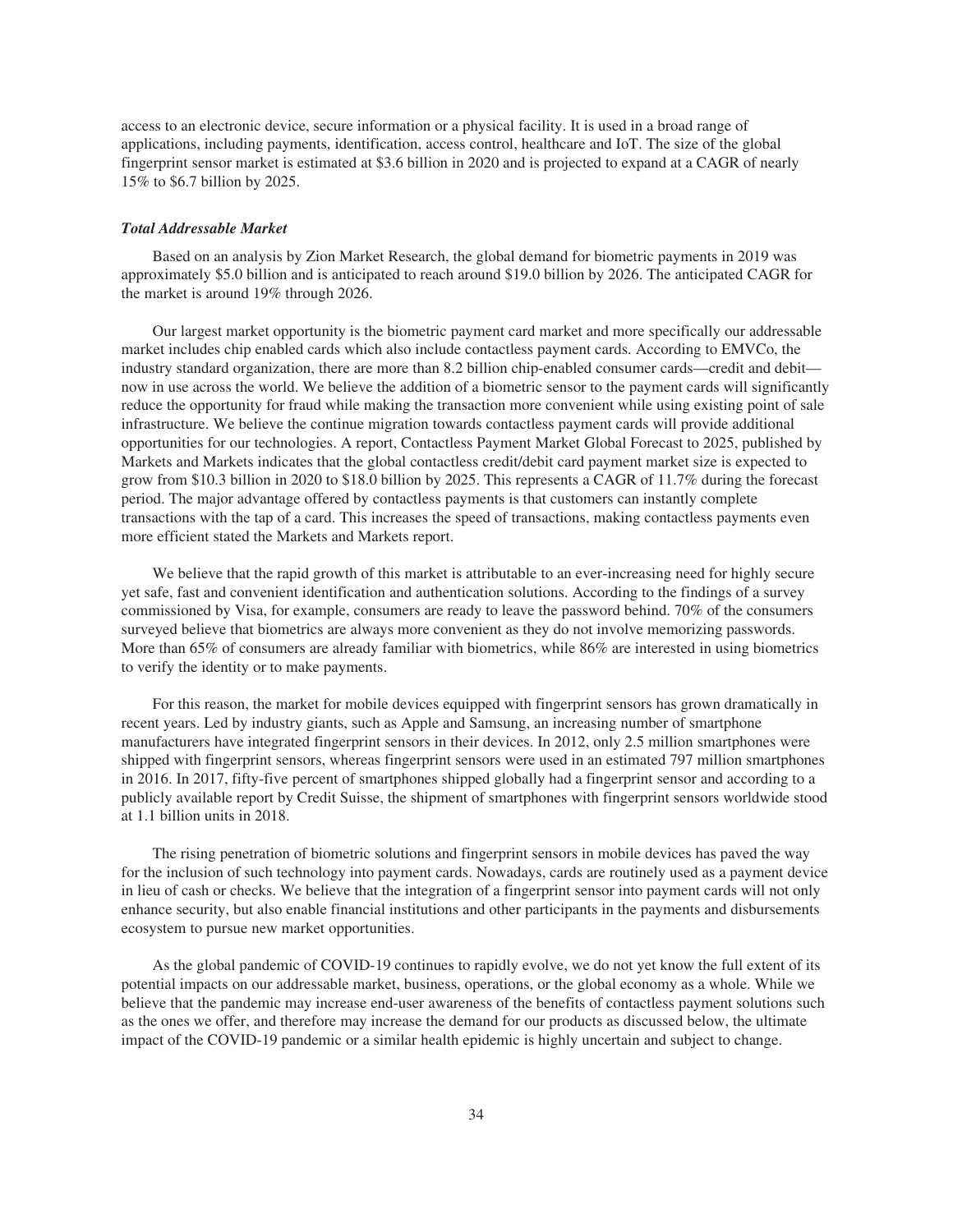#### *Market Opportunities*

Our largest target market is the biometric payment card market. We also offer our products and solutions for the access control market, as well as other adjacent verticals including, government and identification, healthcare and IoT.

We believe that the need for biometric payment cards is driven by consumers' desire for a completely contactless or touch-free secure payment transaction. Consumers want a fast and frictionless transaction process but with a feeling of enhanced security. In addition, card issuers view innovation as important to remain relevant and "top of wallet*"* with their customers.

As of December 2018, there were 22 billion payment cards in circulation globally. This number is projected to further grow to 29 billion by 2023. Most of these cards are smart cards, i.e., cards with a chip. Our payment card total addressable market or TAM includes all cards with a chip. According to EMVCo, the industry standard organization, there are more than 8.2 billion chip-enabled consumer cards—credit and debit—now in use across the world.

Touch-free or contactless payment cards are expected to drive significant growth for our products. The global touch-free card transaction value is expected to increase by 300% from \$2 trillion to \$6 trillion between 2020 and 2024. Touch-free payments have accelerated significantly, and contactless limits have been increased due to the global COVID-19 pandemic driven by concerns for safety. However, these trends increase the risk of fraud and we believe that adding a biometric fingerprint sensor meets the needs of a touch-free payment environment while providing a high level of security.

We expect demand for a contactless, safe and secure payment solution, that a biometric payment card offers, to grow in the near future. We expect to see banks launching more pilots and soft launches in 2021. We also believe our TrustedBio solution offers compelling performance, security, manufacturability and cost benefits which will allow for the large-scale adoption of biometric payment cards beginning in 2022. Also, industry analysts and observers project significant and steep growth in fingerprint biometrics in payment cards. Estimates for biometric payment card shipments in 2021 are several thousand units for pilots, with smaller scale soft launches later in the year and in 2022. Independent third-party research projects that 2021 to 2025 will show significant growth in shipments to as many as 350 million units.



*Projected number of biometric payment card shipments (millions of units)*

We are already engaged with leading payment card manufacturers and have design wins and supply agreements with some of the industry leaders. In addition, we have formed partnerships with key members of the biometric card ecosystem including SE providers. We expect to continue to establish new partnerships and customers.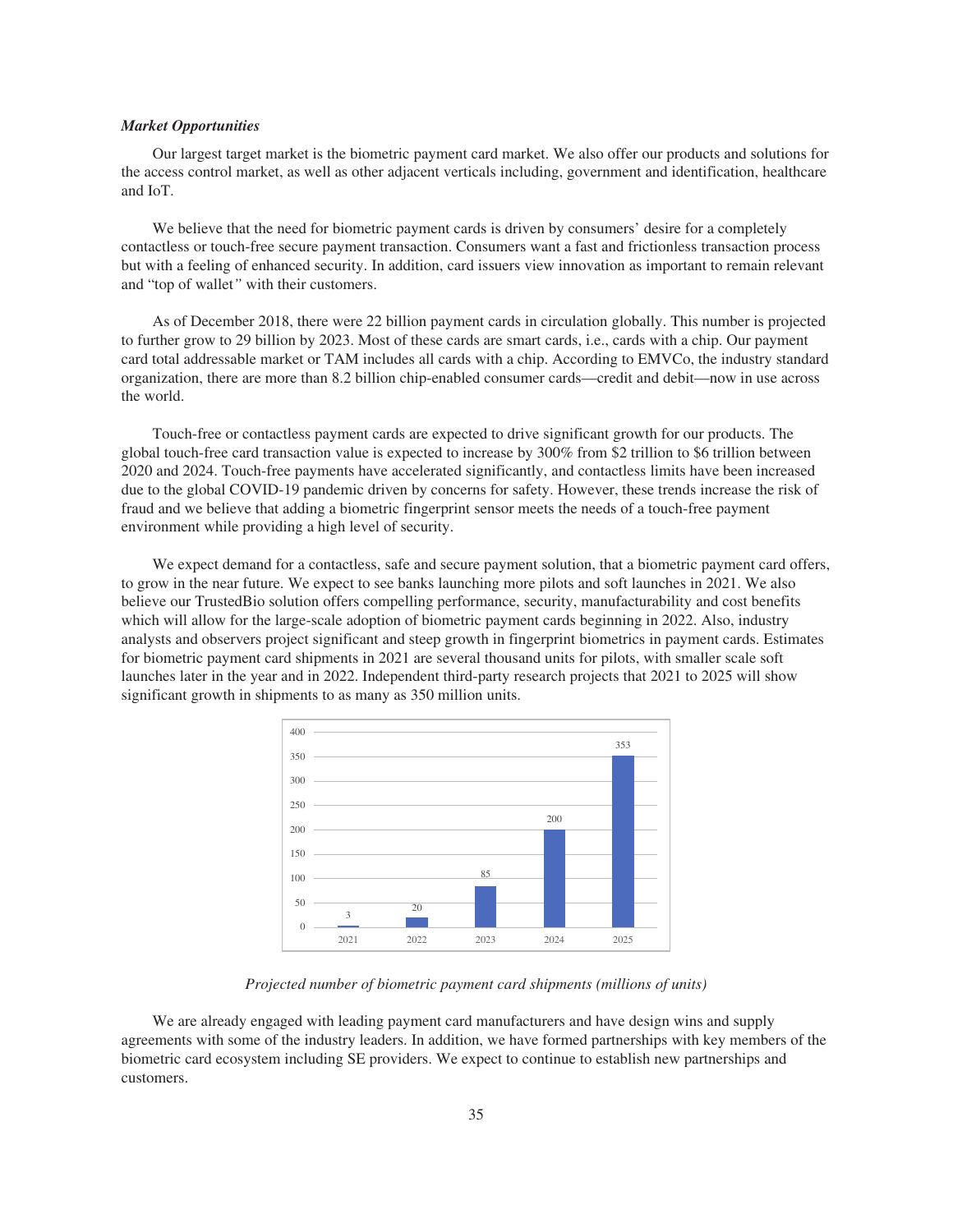Before a payment card can be actively offered to consumers, it must first be certified by the payment network. In the last year several of the largest payment networks, including China UnionPay, or CUP, Mastercard and Visa, have all published their certification processes for biometric smart cards. Certification involves a rigorous multi-step process carried out by third-party testing institutions along with the card network. The process includes testing of biometric performance, such as the fingerprint sensor and the ASIC, and the software and security testing. The card's physical aspects are also tested, for torsion endurance, scratch resistance and structural strength. Certification represents a high barrier to entry for both new entrants to the market and our existing competitors. All three major global payment networks now have certified biometric payment cards.

During the second quarter of 2020 our technology was certified by two major global payment networks: CUP and a large US-based payment network. The two networks combined issue 70% of global branded payment cards. We were the first fingerprint sensor company to have achieved certification for its system solution with two global payment networks. Certification enables the transition from the pilot phase to commercialization and therefore broader market adoption of biometric payment cards.

In 2020, our fingerprint sensors were selected by IDEMIA France SAS, or IDEMIA, the global leader in augmented identity and a leading global payment card manufacturer. We expect products using our TrustedBio technology to be in the market in the fourth quarter of 2021.

We continue to see card manufacturers and other suppliers in the ecosystem invest significantly in biometric payments technology.

#### *Impact of COVID-19*

In the first quarter of 2020, the World Health Organization declared COVID-19 a global pandemic. We quickly adopted the guidelines, outlined by the relevant governments where our company operates, to ensure the health of our employees and their families.

We established an internal virus response team. Effective March 16, 2020, all travel and face-to-face meetings were stopped and we asked most staff to work from home. Staff with specific roles who need to work at one of our facilities are being supported in line with local government guidelines. Our management and board of directors continue to monitor the situation closely and will take further action as appropriate.

There have not been any significant delays in development projects, and we have not incurred any significant additional costs due to the actions taken. The pandemic did cause some short-term delays in early adoption activities, including temporary delays for pilots.

On the other hand, we believe that the pandemic has increased end-user awareness of the benefits of contactless payments. Following the outbreak, consumers are motivated to go cashless more than ever before. With many businesses discouraging the use of cash, because of hygiene questions that surround handling money, contactless payments are front of mind to avoid touching pin pads. In an increasingly cashless ecosystem, there is a growing threat of card fraud from the lack of authentication. Contactless payments need to be made more secure in order to ensure transactions are hygienic, convenient and free from the risk of fraud.

We, and other industry participants, believe this attention to hygienic aspects could have a positive impact on business going forward.

#### **The Importance of Our Solution to the Payment Card Market**

The integration of fingerprint sensor into payment cards provides the following benefits:

• **Higher Level of Security**: Payment card fraud is estimated to be a \$28 billion problem, globally. Unlike a password, PIN or swipe card, biometrics cannot be lost, stolen, forgotten or easily forged. The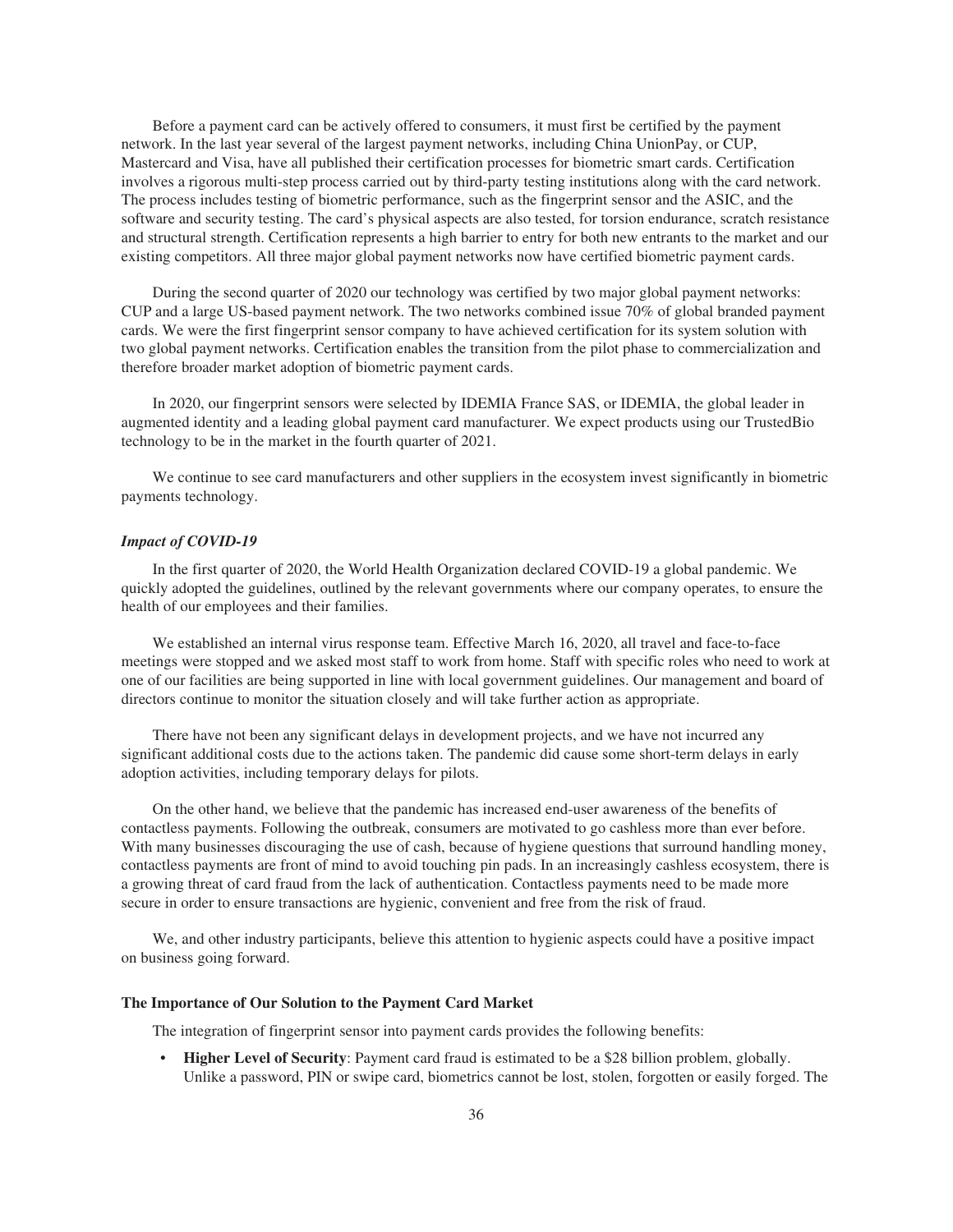addition of a fingerprint sensor onto payment cards adds an additional security layer via a multi-factor authentication **approach**. It improves and hardens the security mechanisms already well adopted and established in the payment card market, enabling Stronger Customer Authentication, which is a key requirement outlined in the European Union's, or EU's, Second Payment Services Directive, or PSD2.

- **Frictionless Transaction Experience**: Thanks to the proliferation of smartphones embedded with fingerprint sensing technology, consumers nowadays are generally familiar with biometrics and its application to consumer devices. The combination of biometrics with payment cards eliminates the need to remember passwords and simplifies the enrollment and transaction processes. Tap and go contactless transaction is then done with no procedural changes now with biometric identification.
- **Increased Market Competitiveness for Card Issuers**: The average number of payment cards held per consumer is increasing, which means increased competition among card issuers. There needs to be a compelling reason for a user to choose one card over another. The integration of technology, such as fingerprint sensors, **transforms** payment cards from a static, generic solution, to one that is more personalized and tailored to users, potentially creating card differentiation and brand stickiness.
- **Lower Cost of Card Ownership**: Traditional payment cards typically have a life span of three years, due to the need to update the card's physical features periodically. As banks and other financial institutions adopt **fingerprint** sensing technology and look toward technology that extends the life of a card, the costs associated with the manufacturing, issuance and shipping of replacement cards presumptively will decrease.

## **Our Competitive Strengths**

We believe the following strengths will enable us to maintain and extend our position in the global fingerprint sensor and biometric technology market.

- **Patented Sensor Design**: Our fingerprint sensors use a patented off-chip design, which separates the sensor into two key components: the sensor array and the silicon chip (i.e., ASIC). This off-chip design architecture allows the sensor array to be made from a flexible and cost-efficient polymer substrate while minimizing the silicon area needed for the ASIC. Compared to conventional silicon sensors, where the sensor array is implemented directly on silicon, the off-chip design allows for a larger **sensing** area, better matching reliability and lower costs. We believe that we are the only provider supplying capacitive off-chip sensors and biometric algorithms optimized for integration with payment cards.
- **Full System Approach**: We understand that building a biometric smart card can be challenging as the interaction between the fingerprint sensor and its environment is complex, particularly when there are limitations on power, processing capacity and physical space, while having to satisfy stringent requirements for response time and biometric reliability. We are therefore committed to offering a full system approach to our customers and card manufacturers. We develop and provide system-level reference designs and software, in addition to fingerprint sensors. Our reference design is a technical blueprint of a **system** that our customers can use as-is or customize to their own requirements. Our reference design provides a faster path for device manufacturers to embed our fingerprint sensors in their products. It typically consists of a complete solution to implement a biometric system including antenna, power management, key external component selection (if any), system software, biometric matching algorithms and enrollment solutions.
- **Clear Focus on Cost-Efficiency**: Card cost and manufacturing complexity has been a barrier to mass adoption of biometric smart cards. Now, due to the integration levels of our recently launched TrustedBio solutions, we believe that the cost of building a biometric smart card product will be dramatically reduced, which will accelerate market adoption. We have built on our off-chip sensor technology with new biometric-system-on-chip based products. This system-on-chip approach lowers the cost of materials required to build a biometric smart card, while providing major enhancements to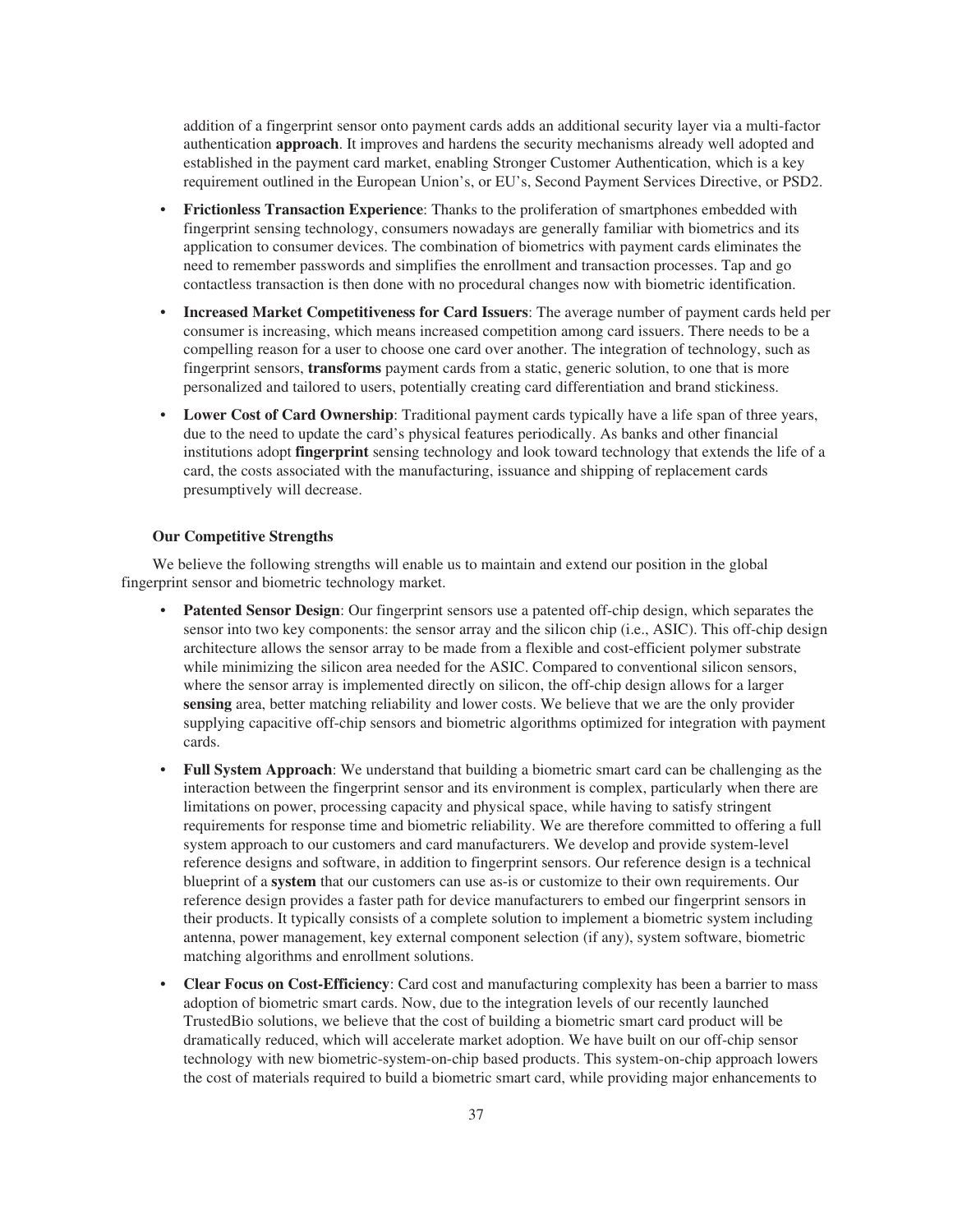both performance and security. Unlike existing sensors, this new generation of products removes the need to have any electronic components laminated within the card's inlay. We believe that this will lead to an improvement in manufacturing processes and yields, while substantially reducing the overall time to market.

- **Market Readiness**: We were the first fingerprint sensor company to have achieved certification for fingerprint sensors and biometric solutions with two global payment networks. Our technology is included in the first biometric payment card certified on the CUP payment network. In addition, our technology is used in a biometric card certified by one of the world's largest and most recognized payment networks. We are also the first biometric sensor company to have passed a development site EMVCo® Security Evaluation. We continue to work with our customers to prepare them for the various card network certification processes that are essential for them to take their smart cards to market.
- **Robust Intellectual Property Portfolio**: Our technology is based on a robust portfolio of proprietary technologies. We hold over 200 patents and patent applications. Our intellectual property rights cover our complete biometric system ranging from measurement principles, algorithms, sensor design to system solutions.
- **Customer Collaboration**: We continuously work with our partners and customers to ensure we have and maintain a **deep** understanding of market needs. This continuous approach provides us with deep current and future insights in our customers and the market as a whole. In turn we can use this insight to develop and deliver products and solutions that meet our customers' demands and anticipate market developments.
- **Strong management and engineering teams with significant industry expertise**: We have deliberately built our management and engineering teams, to include personnel with extensive industry experience and with **technical** experience in systems and technology engineering, software engineering, silicon engineering, sensor engineering and packaging technology. As of December 31, 2020, we had an engineering and research team of 72 employees and contractors, representing 74% of our workforce. Our company culture encourages all employees to work in a collaborative way to develop innovative solutions for our customers.

# **Our Growth Strategy**

We intend to implement the following strategies to further expand our business:

- **Continue Advancing Technologies and Products**: We are dedicated to enhancing our technologies and products, including end-to-end architectures and match-on-SE algorithms, in order to ensure a continuing high level of security. We plan to achieve further improvements in terms of usability, convenience and performance in our products through next-generation silicon, sensor and algorithm designs, while maintaining cost-efficiency through optimized packaging and integration architectures.
- **Maximize Efficiency and Cost Competitiveness**: We are focused on continuing to maximize efficiency and cost competitiveness by designing our products using industry standard design processes, incorporating verified high-volume components and materials and utilizing established manufacturing **processes**.
- **Mass Production Readiness**: In 2019, payment card manufacturers worked on overcoming the complexities associated with the introduction of a fingerprint sensor into payment cards. Several of our customers are now ready and capable of mass production of biometric payment cards, using both hot and cold lamination processes, for embedding the sensor and electronics within the card. We believe that our innovative technology and approach will enable us to achieve mass production. We are also actively working with other participants in the payment card ecosystem to accelerate high-volume manufacturing of biometric cards.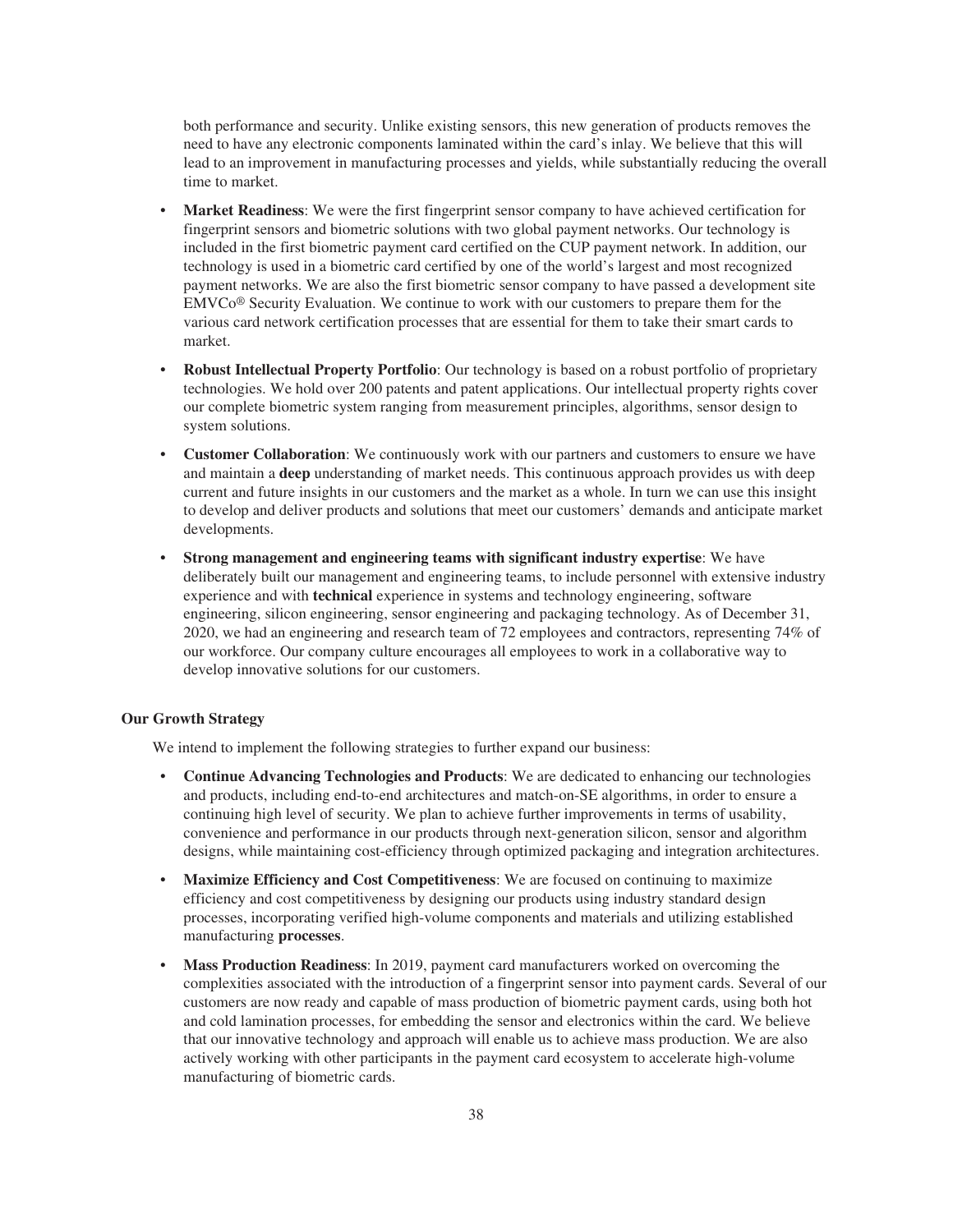- **Form Strategic and Global Partnerships**: As part of our strategy to facilitate the mass production of biometric payment cards, we have partnered with smart card manufacturers in multiple regions who specialize in the development, design, manufacturing of and sale of dual interface cards. **These** partnerships allow us to ensure that crucial components within biometric payment cards are compatible and ready for mass production. We have also established other strategic partnerships such as the one with Feitian, a manufacturer of smart card pre-laminated card inserts, in order to include our sensors as part of a mass-produced, low-cost and end-to-end solution for card manufacturers.
- **Address Additional Growing Markets**: In addition to the biometric payment card market, we also offer our products and solutions to other growing markets such as the markets for access control and IoT. The access control market is estimated at 250 million units annually and growing at 5%. In access control, we have secured a \$6.0 million minimum commitment to supply fingerprint sensors and software to a major global financial news and IT services company. We were chosen based on our ability to implement the customer's security requirements and to bring the fingerprint sensor into the system's chain of trust. We also have had additional design wins in Asia for access control applications.

### **Our Products**

The products we market are fingerprint sensors and fingerprint modules and solutions which include proprietary software algorithms and remote enrollment technology.

## *Fingerprint Sensors*

We currently market and sell our IDX3200 and IDX3205 fingerprint sensors. These can be used in dual interface, contactless-only as well as contact-only payment cards. The fingerprint sensor is the front end of the fingerprint solution which captures the fingerprint image from which the biometric template is extracted.

In 2017, we launched an ASIC platform for off-chip sensors. The platform delivered both enhanced performance and reduced power consumption at a lower price compared to our previous generation ASIC. The ASIC was designed to be used across multiple product applications in our target markets, including the biometric payment card market, access control market, identification market and IoT market. The chip's low power consumption increased its compatibility with contactless card applications. Additionally, the ASIC featured increased processing power and enhanced security features. Products designed on this ASIC platform began to ship in volume in 2020.

In February 2020, we launched TrustedBio, our next generation of dual-interface products and solutions designed to reduce biometric smart card cost while improving both performance and security. The TrustedBio sensor utilizes leading semiconductor technology to implement a biometric-system-on-chip in the ASIC while maintaining all the benefits of the capacitive off-chip sensor architecture. Unlike existing sensors, this new generation of products removes the need to have any electronic components laminated within the card's inlay. This is expected to lead to an improvement in manufacturing processes and yields, substantially reducing the time to market and cost of the card. We completed the first shipment of TrustedBio in August 2020. We expect to release the first member of the TrustedBio family in the fourth quarter of 2021, in support of customer pilots, and to eventually achieve commercial deployment in the first half of 2022.

## *Fingerprint Modules*

A fingerprint module consists of the fingerprint sensor, together with ancillary components, such as the microprocessor unit and power management needed for a complete solution. In addition to the fingerprint sensor, which comes with the image-capturing ASIC, our fingerprint modules also include circuitry for power harvesting from the card terminal and power management circuitry, microcontroller with software for image processing and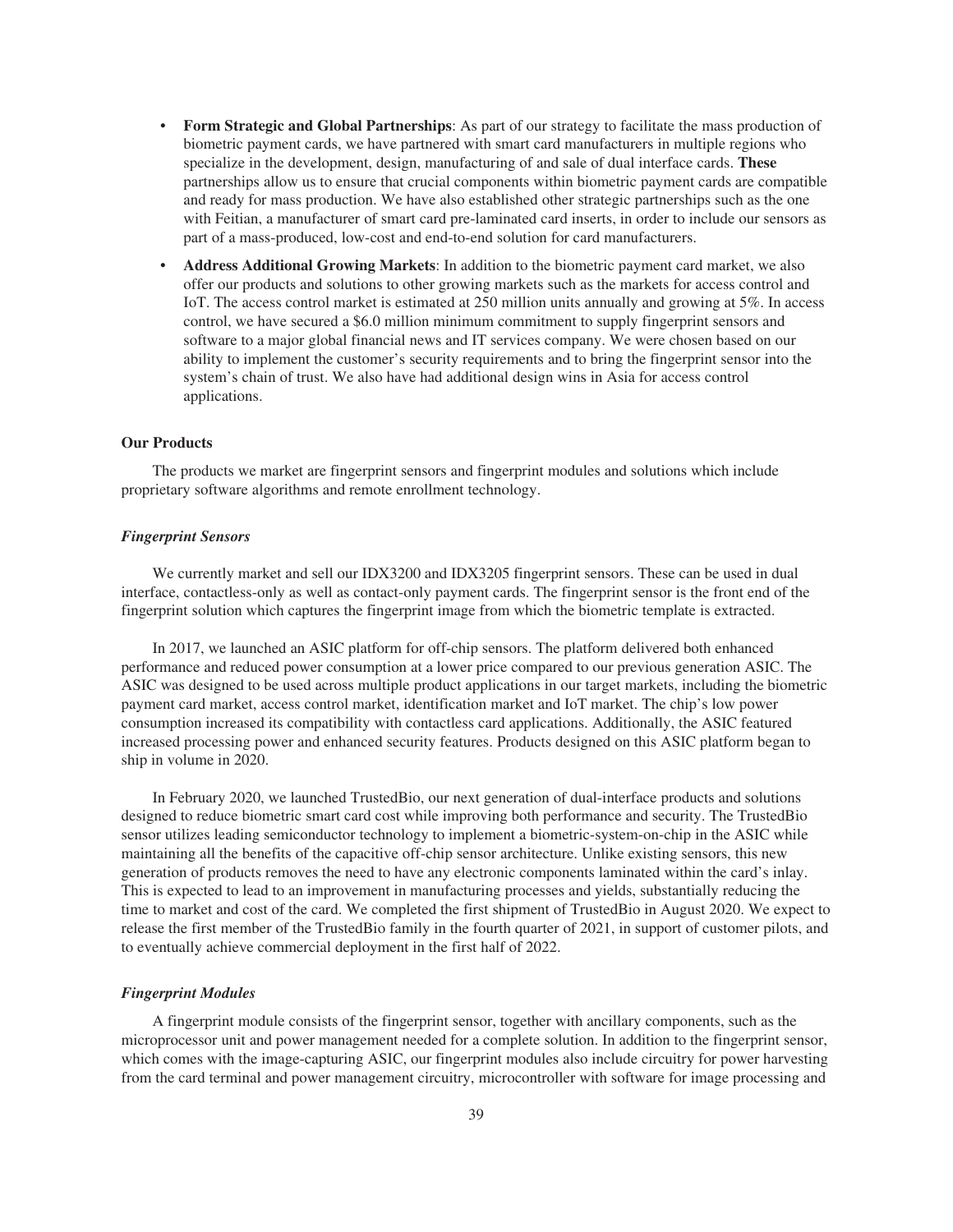template creation in addition to secure channel communication with the SE. In a payment card, the matching typically takes place in the SE, however for applications which do not require a SE matching can also occur in the module.

Our fingerprint modules offer a turn-key solution for customers to develop, prototype and manufacture their own end-product.

## *On-Card Enrollment Solutions*

We design, develop and license our remote enrollment devices, which enable cardholders to enroll their fingerprints on a payment card. Our on-card enrollment solutions can be used for contactless-only, contact-based as well as dual interface smart card applications. We believe that a low-cost, simple, convenient and secure end-user registration process is the key to accelerating adoption of biometric payment cards by issuers and consumers alike.

Using our device, the enrollment can be completed in less than a minute. A user can simply follow the instructions indicated on the device, further guided by flashing LED light indicators.



Our seamless end-to-end solution allows card users to securely enroll themselves without visiting a bank branch or ATM. Enrollment takes place entirely inside the smart card using its standard secure EMV® chip. There is no need to connect the enrollment device or smart card to a computer, smartphone or any other connected device, which prevents tampering or external interference during the enrollment process and eliminates the need for card suppliers and issuers to provide and maintain mobile devices or desktop applications for enrollment purposes.

## **Our Technology**

#### **Off-chip Capacitive Fingerprint Sensing**

A fingerprint sensor captures a high-resolution image of a finger for use in biometric identification and authentication applications. Our sensors use an off-chip capacitive sensing approach to measure tiny differences in the three-dimensional ridge and valley profiles that make up a person's fingerprint.

Our off-chip sensor product is made up of two key elements: the sensor array and the silicon chip. The sensor array contains a high-density matrix of electrodes embedded within a low-cost, multilayer polymer substrate. The silicon chip (also referred to as the ASIC) drives and measures electrical signals onto these sensor electrodes to measure ridge-valley capacitances and form an overall image of the fingerprint. The ASIC is mounted to the underside of the substrate, whereas the topside of the substrate is covered in a hard-black coating and exposed to the finger.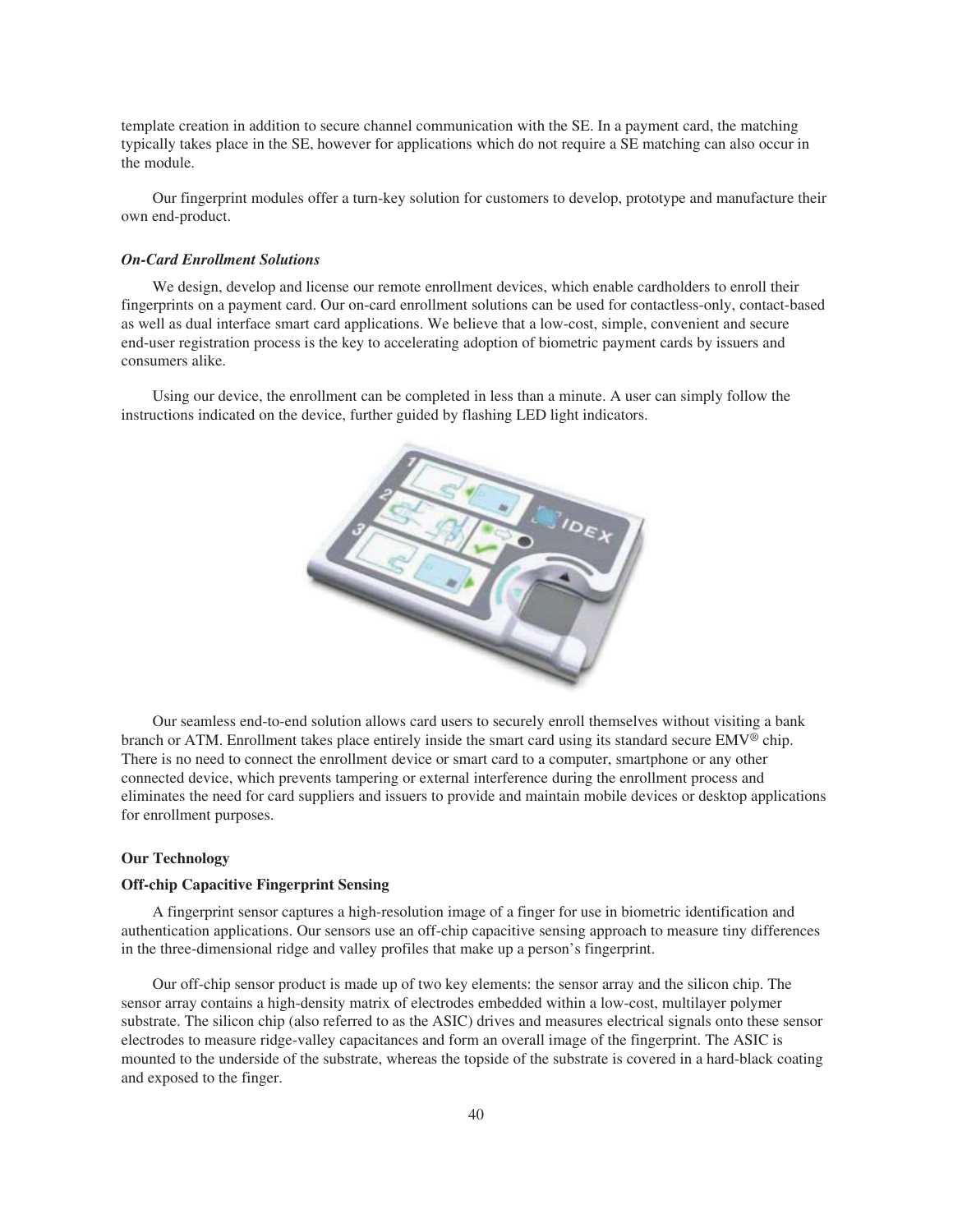

This off-chip sensor approach, which separates the sensor array from the ASIC, is patented and differs in both design and construction from conventional silicon sensors. In a conventional silicon sensor, the sensor's pixel array is implemented within the silicon ASIC itself, requiring direct finger contact to the coated surface of the silicon chip and a large silicon area. By leveraging the off-chip sensor architecture the sensor array can be implemented in a low-cost polymer substrate and the total silicon content can be minimized. Since polymer is less expensive than silicon, the overall sensor cost is reduced compared to conventional silicon sensors of the same size. This also offers the possibility of enlarging the off-chip sensing area, whereby a larger portion of the fingerprint is captured, thus improving both usability and security at a lower price.

Since the off-chip sensor array is made from a bendable polymer substrate, rather than stiff and brittle silicon, our sensor is inherently mechanically bendable, yet robust. We believe that our fingerprint sensors are particularly suited to integration within smart cards, which must satisfy stringent bending and twisting requirements in order to be compliant with the International Organization for Standardization, or ISO, requirements for smart cards.

Furthermore, since the off-chip sensor decouples the sensor array from the ASIC, it becomes possible to utilize advanced semiconductor lithographies within the smaller silicon ASIC. By using advanced semiconductor lithographies the off-chip sensor can integrate more features and functionality without adding significant system cost. As a result, our off-chip sensor product can become more than just a fingerprint sensing front-end, it can be transformed into a complete biometric-system-on-chip. The following graphic demonstrates the conventional structure on a biometric smart card *(left)* and a biometric smart card with integration of discrete components on onto our ASIC *(right)*:



This biometric integration facilitates cost reduction and reduces the manufacturing complexity of biometric smart cards by allowing the elimination of additional discrete components that would otherwise be required to build an overall biometric system.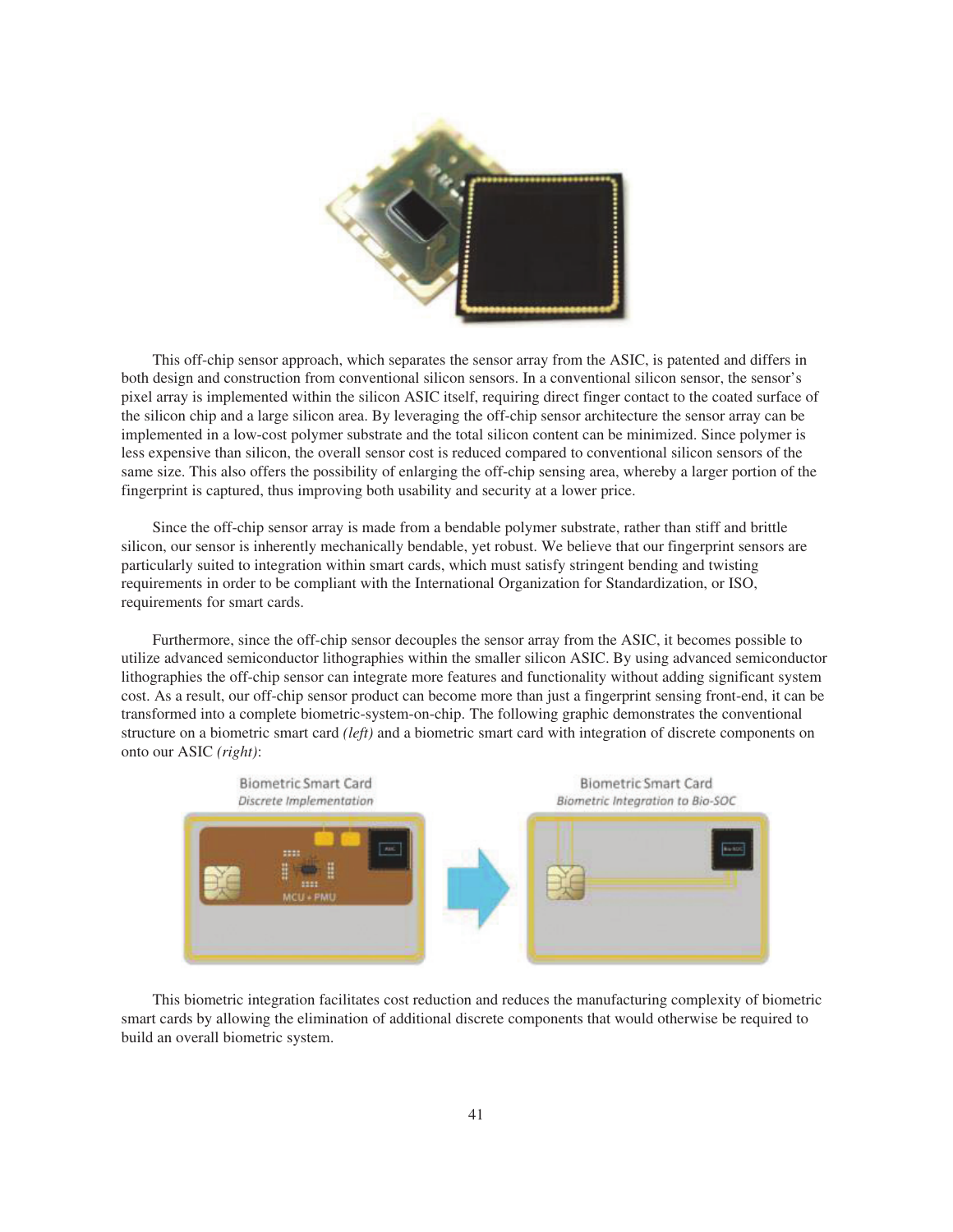## *Biometric Software and Algorithms*

Both software and algorithms are required to make fingerprint sensors and modules operate and communicate with their host device. We develop software components, ranging from elements such as on-sensor firmware to enrollment software, and extract-and-match algorithms.

We have a range of high-performance embedded ridge-matching algorithms which extract biometric features from sensor images and then perform a proprietary matching process against a reference set of biometric features. These algorithms have been developed for security, performance and convenience in highly resource constrained environments. Our distributed matcher algorithms use a unique partitioning approach to perform processing in both secure and non-secure domains and optimize system performance while meeting the strict security requirements of the payment card schemes.

In 2017, we launched our third-generation system software that is optimized for dual interface biometric cards. The software is designed to be power and memory efficient. In the same year, we introduced a proprietary matcher algorithm for biometric cards. This patented algorithm is rotation insensitive and accepts partial touches. It is designed for use in both smart card and IoT applications.

In the past two years, we released security-enhanced versions of our matcher. The version released in 2019 moves the critical matcher function and template information onto the SE, while the less secure on-card biometric processor performs feature extract functions that do not need to be secured. This distributed matcher architecture meets the biometric performance and security guidelines of multiple global payment schemes. Recently, we became the first and only biometric sensor company to achieve a development site EMVCo® Security Evaluation.

## **Enrollment Solutions**

Before using a fingerprint based biometric authentication system for the first time, the user's fingers need to be registered and enrolled. This involves going through a process to securely capture a number of fingerprint images and then using a biometric algorithm to extract a set of unique features from the images. These unique features are then stored securely as biometric reference templates for future comparison or matching. Our on-card enrollment devices are secure and low-cost, enabling users to enroll from the comfort of their own home, they leverage the large sensing area of the off-chip sensor to enable a highly effective yet simple remote enrollment process.

## **Full Systems Approach**

The biometric smart card represents a highly challenging and resource constrained environment. The traditional fingerprint sensor captures an image of the fingerprint; however, this image also needs to be processed by a biometric authentication algorithm. This combination of sensor and algorithm form a biometric system which needs to operate seamlessly with the card's payment chip, the SE, and the associated payment terminal. The resources of the SE also need to be leveraged carefully for control of the biometric system, secure storage of biometric templates and part-execution of the biometric algorithm. The electrical power to operate the biometric system can be supplied by the host device. For example, smart cards can be powered when inserted into a payment terminal. Alternatively, power can be harvested from a magnetic field in the case where a smart card is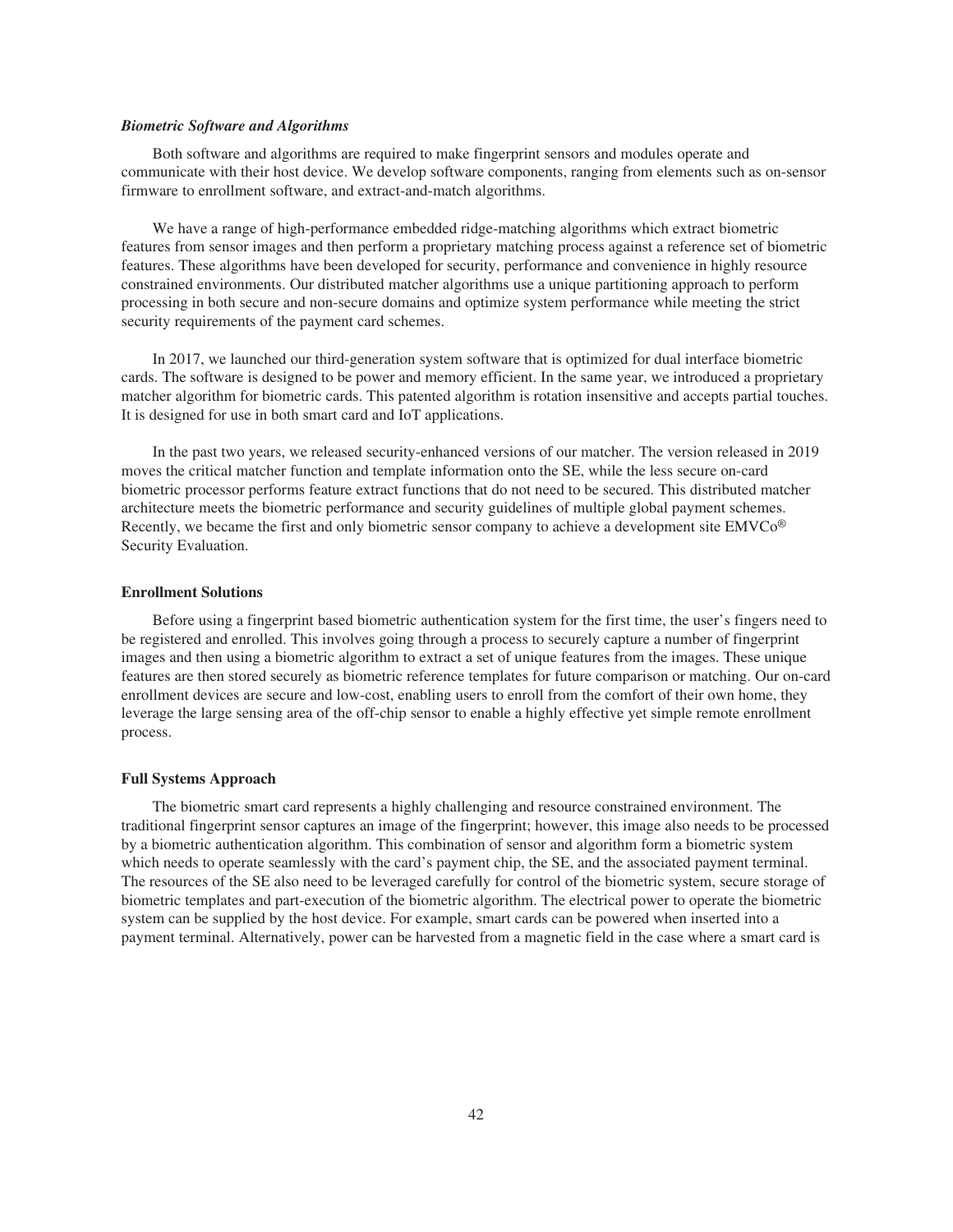being tapped on a contactless payment terminal. The following graphic depicts the system design within a biometric payment card:



The interaction between the fingerprint sensor and its environment is complex, particularly when there are limitations on power, processing capacity and physical space, while having to satisfy stringent requirements for response time and biometric reliability. Therefore, we use a full system approach that includes developing and providing system-level reference designs and software, in addition to our standalone fingerprint sensors. A reference design is a technical blueprint of a system that our customers can use as-is or customize to their own requirements. Our reference design provides a faster path for device manufacturers to imbed our sensors in their products. It typically consists of a complete solution to implement a biometric system including antenna, power management, key external component selection (if any), system software, biometric matching algorithms and enrollment solutions.

## **Research and Development**

Our R&D activities are primarily performed in the United States and the United Kingdom.

The R&D activities include: (i) design and developments relating to our ASIC; (ii) system engineering and software development to create a full biometric system; (iii) activities to extend our existing products and create new intellectual property and know-how related to fingerprint sensors; (iv) industrialization activities including support to our production partners; and (v) activities to enhance our biometric algorithms for improved matching and enrollment, particularly in power-constrained environments.

Innovation through research and development is critical for us to remain competitive and to help our customers maintain cost and performance leadership. Our technology roadmap focuses on:

- significant reductions in system costs through optimized architecture and integration;
- improvements in usability, convenience and performance through next;
- generation ASIC, sensor and algorithm design;
- enhancements to security through secure end to end architectures, and advanced match on secure element algorithms; and
- Developing advanced solutions for in-display sensor integration.

We have built an engineering team with significant industry experience capable of supporting our customers in the integration of complex components within a smart card or other devices. As of December 31, 2020, we had an engineering and research team of 72 employees and contractors, most of whom were based in Europe and the United States, representing 74% of our workforce. The team is comprised of systems and technology engineers, software engineers, silicon engineers, sensor engineers and packaging technologists.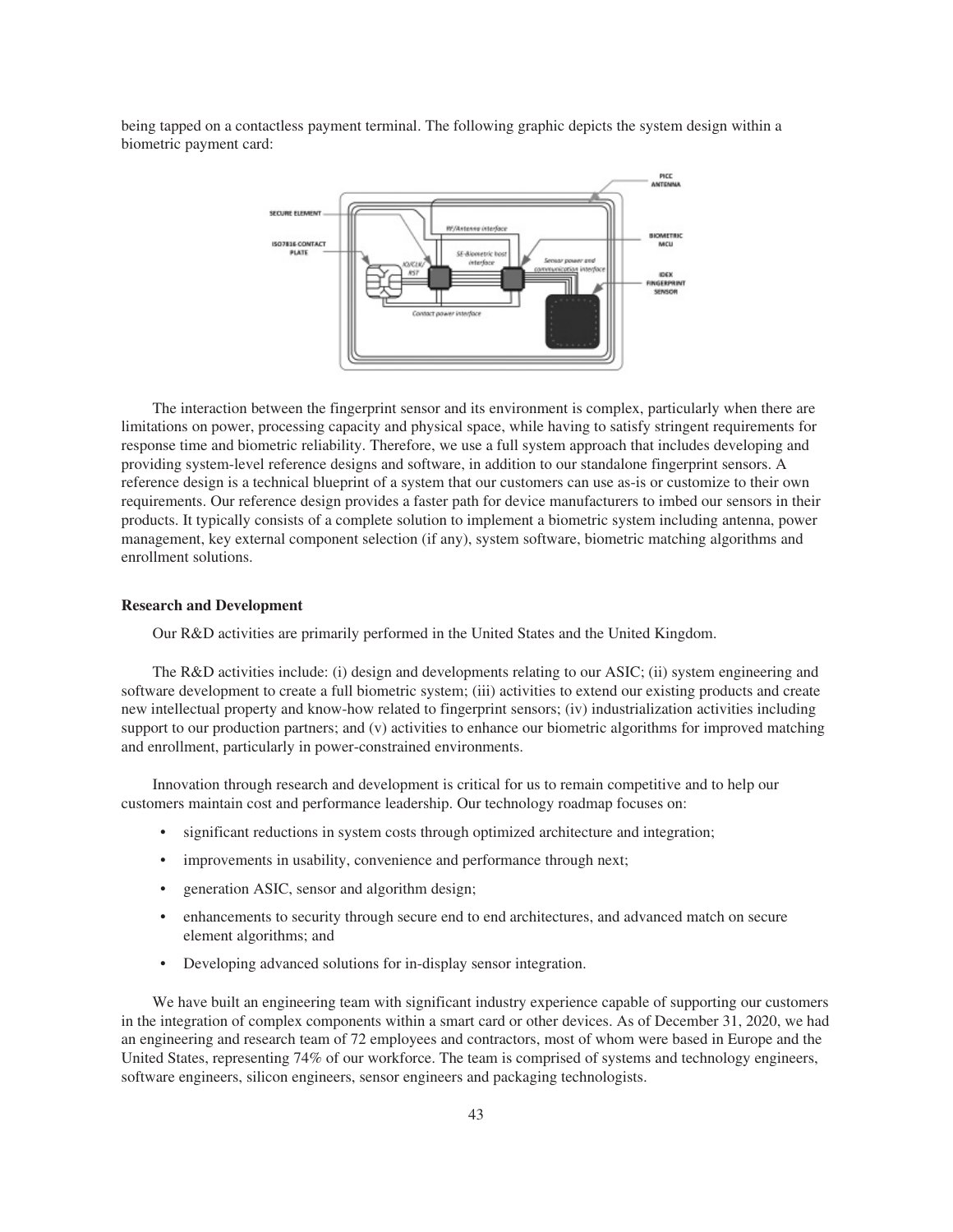## **Manufacturing and Supply Chain**

Our operations strategy is to maximize efficiency and cost competitiveness by designing our products using industry standard design processes, incorporating verified high-volume components and materials, and utilizing established manufacturing processes. In support of the anticipated demand for biometric smart card solutions, we have established a supply chain capable of satisfying expected future market demand. We currently utilize external manufacturing partners for the fabrication, assembly and testing of our products. Our strategy, which is referred to as fabless, is to design and develop our ASIC and outsource the manufacturing to large established semiconductor fabrication foundries. We believe this strategy provides the best combination of performance, cost and feature attributes necessary for our products.

We develop the production test solutions for use by our manufacturing partners. In addition, to accelerate the development of mass production test solutions for our biometric sensor products, we have invested in highvolume test equipment at our facility in Rochester, New York. Production test deployments with the OSAT partners are fully verified in house prior to installation on the production line, reducing cycle time, production engineering support and costs.

Our selected manufacturing partners for sensor production are Amkor Technology, Inc. and Silicon Precision Industries Limited, both of which are leaders in outsourced semiconductor assembly and test, or OSAT, production. We have partnered with Taiwan Semiconductor Manufacturing Corporation, or TSMC, one of the leading semiconductor manufacturers in the world, for volume manufacturing of our ASICs. The TSMC relationship gives us access to the newest and most competitive silicon manufacturing processes and geometries, and provides the capacity and cost structure to serve high volume opportunities.

We select our manufacturing partners based on a supplier capability analysis in order to meet the high quality and reliability standards required of our products. Our engineers and supply chain personnel work closely with manufacturing partners to increase yield, reduce manufacturing costs, improve product quality and ensure that component sourcing strategies are in place to support our manufacturing needs.

We believe our outsourced manufacturing model enables us to focus our resources and expertise on the design, development, sales, marketing and support of our products to best meet customer requirements. We also believe that this manufacturing model provides us with the flexibility required to respond to new market opportunities and changes in customer demand, simplifies the scope of our operations and administrative processes and significantly reduces our working capital requirements, while providing the ability to scale production rapidly.

## **Intellectual Property**

Our intellectual property rights cover individual inventions and complete biometric systems ranging from measurement principles, algorithms, sensor design and system solutions. We have filed applications to protect our intellectual property rights in a wide range of countries including the United States, the United Kingdom, Norway and several other countries. We continue to seek patent protection for aspects of our technology that provide significant competitive advantage.

Our success and ability to compete depend substantially upon our core technology and intellectual property rights. We rely on patent, trademark and copyright laws, trade secret protection and confidentiality agreements to protect our intellectual property rights. In addition, we require employees and consultants to execute appropriate non-disclosure and proprietary rights agreements. These agreements acknowledge our exclusive ownership of intellectual property developed for and by us and require that all proprietary information remain confidential.

We maintain a program designed to identify technology that is appropriate for patent and trade secret protection, and we file patent applications in the United States and certain other countries for inventions that we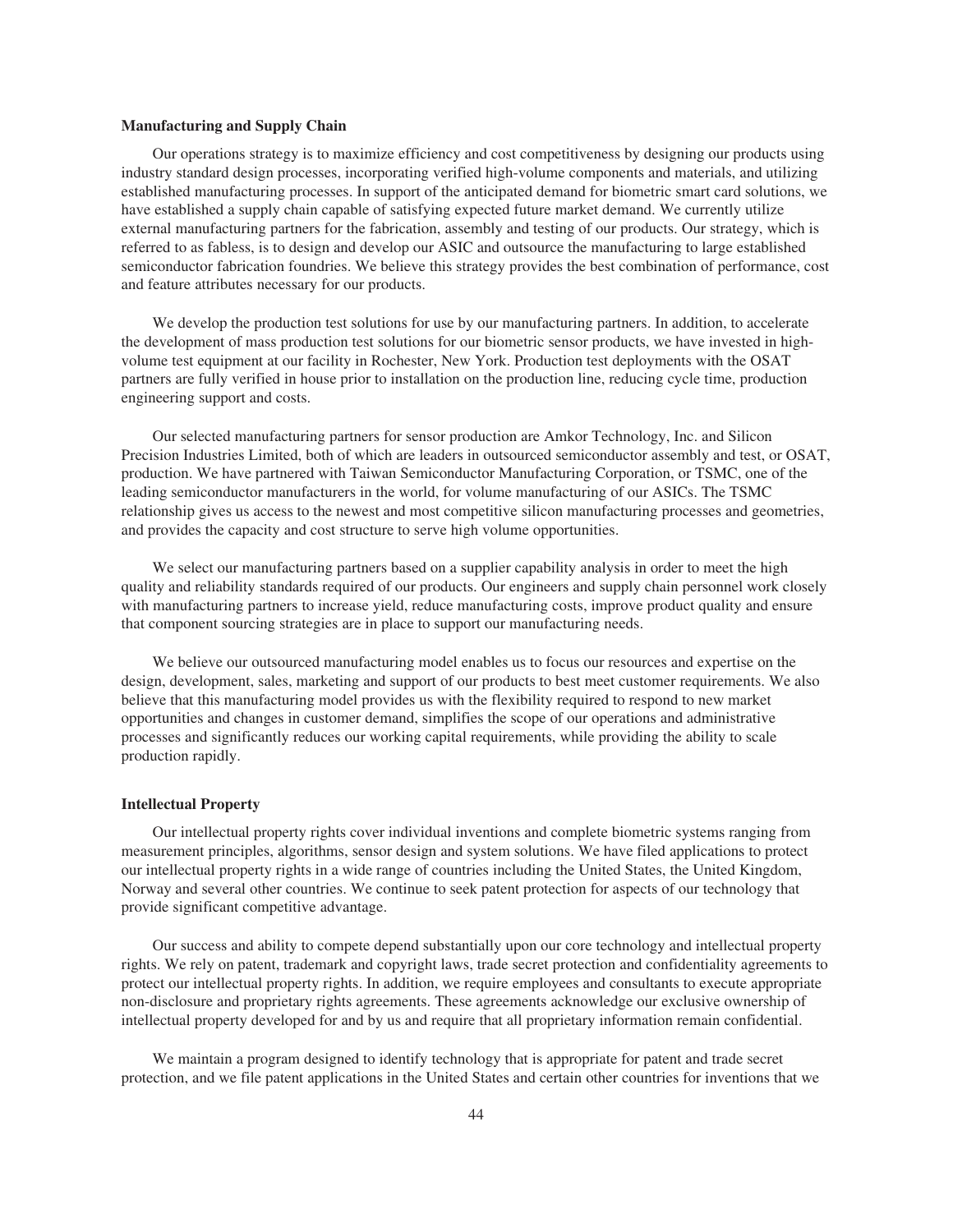consider significant. As of December 31, 2020, we have been granted 127 patents and have 97 pending patent applications. The wordmark 'IDEX' and the IDEX logo are registered trademarks of IDEX Biometrics ASA and are owned by IDEX.

Although our business is not materially dependent upon any one intellectual property right, our intellectual property rights and the products made and sold under them, taken as a whole, are a significant element of our business. In addition to patents, we also possess other forms of intellectual property rights, including trademarks, know-how, trade secrets, design rights and copyrights. We control access to and use of our software, technology and other proprietary information through internal and external controls, including contractual protections with employees, contractors, customers and partners. Our software is protected by EU, the United States and other international copyright, patent and trade secret laws. Despite our efforts to protect our software, technology and other proprietary information, unauthorized parties may still copy or otherwise obtain and use our software, technology and other proprietary information. In addition, as we further expand our international operations and markets, effective patent, copyright, trademark and trade secret protection may not be available, may be limited, or may not be enforceable in certain foreign countries.

Companies in the markets in which we operate frequently are sued or receive informal claims of patent infringement or infringement of other intellectual property rights. As we become more successful, we believe that competitors will be more likely to try to develop products that are similar to ours and that may infringe our intellectual property rights. It is also possible that competitors or other third parties will claim that our products infringe their intellectual property rights. Successful adjudication of claims of infringement by a third party, could result in injunctions that could prevent us from selling some of our products in certain markets, penalties, settlements or judgements that require payment of royalties or damages, or require us to expend time and money to develop non-infringing products. We cannot assure you that we will not in the future be accused of infringe any third-party intellectual property rights.

## **Sales and Marketing**

We sell our products and solutions through a direct sales force. Our sales staff provides product education, application advisory services to and maintain close relationships with our customers. We also have sales and business development personnel located close to major customers across Europe, the United States and Asia. Our sales and business development teams work closely with our product line management personnel to support strategic sales activities. A broad range of marketing communications activities have also helped us to promote the benefits of our fingerprint sensors and biometric solutions to all members of the value chain. We have invested significant time and resources to meet with card and device manufacturers to understand their requirements and performance issues. These efforts have provided us with a deep understanding of the challenges faced by card manufactures and issuers which, in turn, enabled us to focus our product and technology development efforts to address our customers' challenges. As an example, we understand that several of our customers are looking to offer a digital currency biometric card, we are therefore developing products to satisfy these requirements.

As a result of this direct approach, we have achieved improved visibility into the sales channel as well as valuable real-time customer feedback which directs our on-going technology development and manufacturability improvements.

Our products typically have a long sales cycle, requiring discussions with prospective customers in order to better understand their application and system level requirements and technology roadmaps. Our customers are predominantly smart card manufacturers, and we have discussions with them regarding the requirements of their end customers, which provides our sales force with insight into how our products will be deployed. We develop strong customer relationships to ensure technical and business alignment. The period of time from our initial contact with a prospective or current customer to the receipt of an actual purchase order is frequently a year or more. Prospective customers perform system and card level testing before the cards are certified and then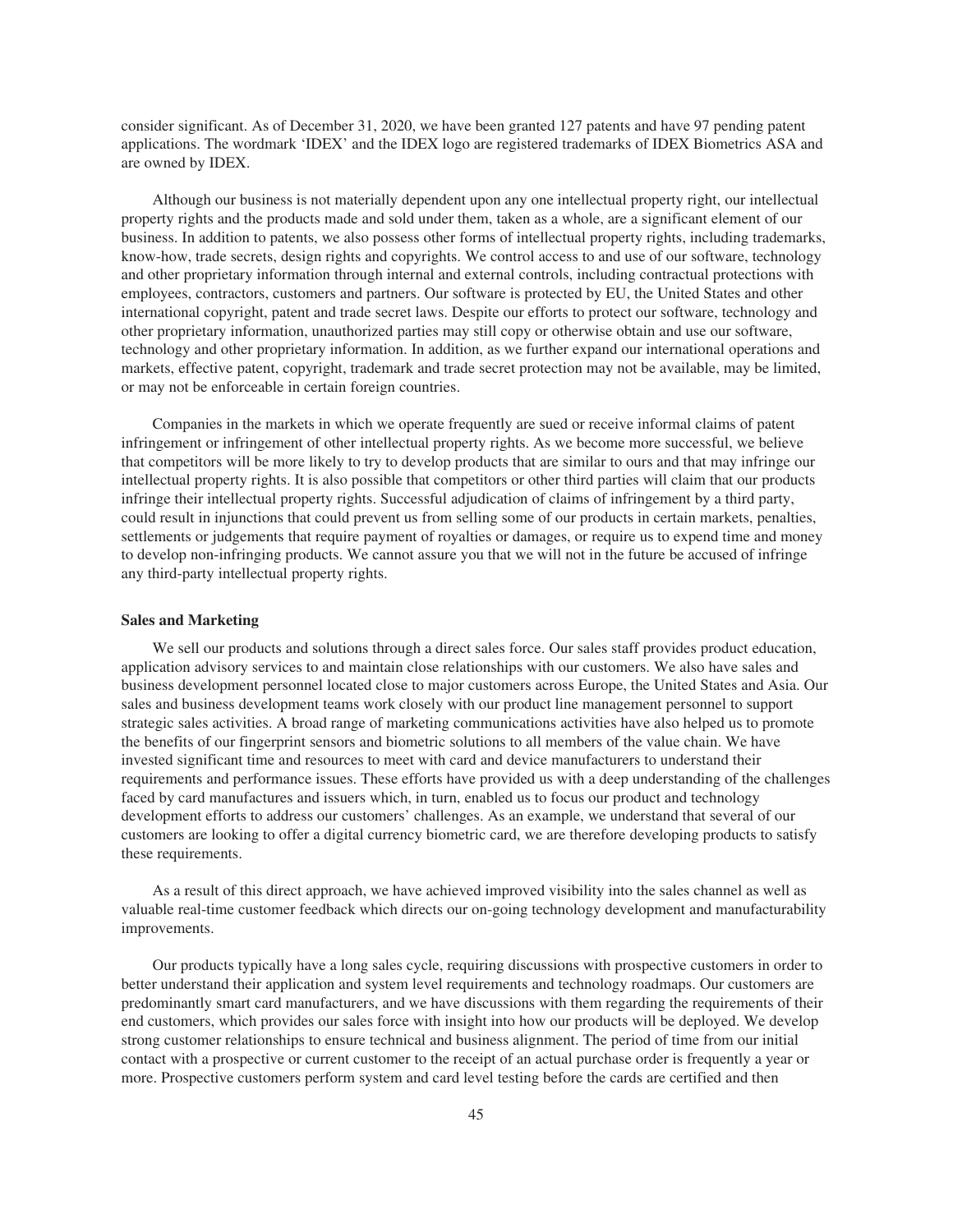deployed by the card network and card issuers. Customers require us to perform extensive verification testing and qualification based on industry standards. This phase of our sales cycle can take several months.

Our in-house sales personnel also assist customers with forecasts, orders, delivery requirements and other administrative functions. Our technical support engineers respond to technical and product-related questions and provide application support to customers.

## **The Ecosystem of Payment Card Market**

The payment card ecosystem is complex and involves many different companies working together to bring biometric payment cards to the addressable markets. The biometric payment card value-chain is shown below:



We are a supplier at the starting point of this value-chain and sell our products and solutions to smart card manufacturers. We also work closely with our customers on manufacturing methodologies and improvements, and alongside other component suppliers within the card ecosystem. For example, we have established partnerships with suppliers of other components of a payment card, including SE producers, card inlay providers and card networks, to help bring biometric smart cards to market. Our strategic rationale is to ensure that crucial components within the biometric smart card ecosystem are compatible and ready for mass production and to enhance our ability to offer comprehensive solutions to our customers.

### **Our Customers**

Our target customers are primarily manufacturers of smart cards, and other electronic devices located in Europe, the United States and Asia. The number of customers who have purchased our products has increased from 7 in 2016 to 23 in 2020.

The largest 3 payment card manufacturers or tier one card manufacturers comprise approximately 60% of EMVCo certified payment cards manufactured. We also serve a number of small or tier two card manufacturers, including Chutian Dragon, Eastcompeace, Feitian Technologies, Goldpac Group, Hengbao, IDEMIA and Quest Payment Systems. At times we also charge a fee for engineering services we provide to our customers in connection with the integration and manufacturing of our fingerprint sensors and software programs.

We have historically generated the majority of our revenue from a few larger customers. In 2020, 2019 and 2018, our five largest customers in each period (which differed by period) collectively accounted for 98%, 91%, and 96% of our revenue, respectively. During 2020, one customer, a leading global provider of financial news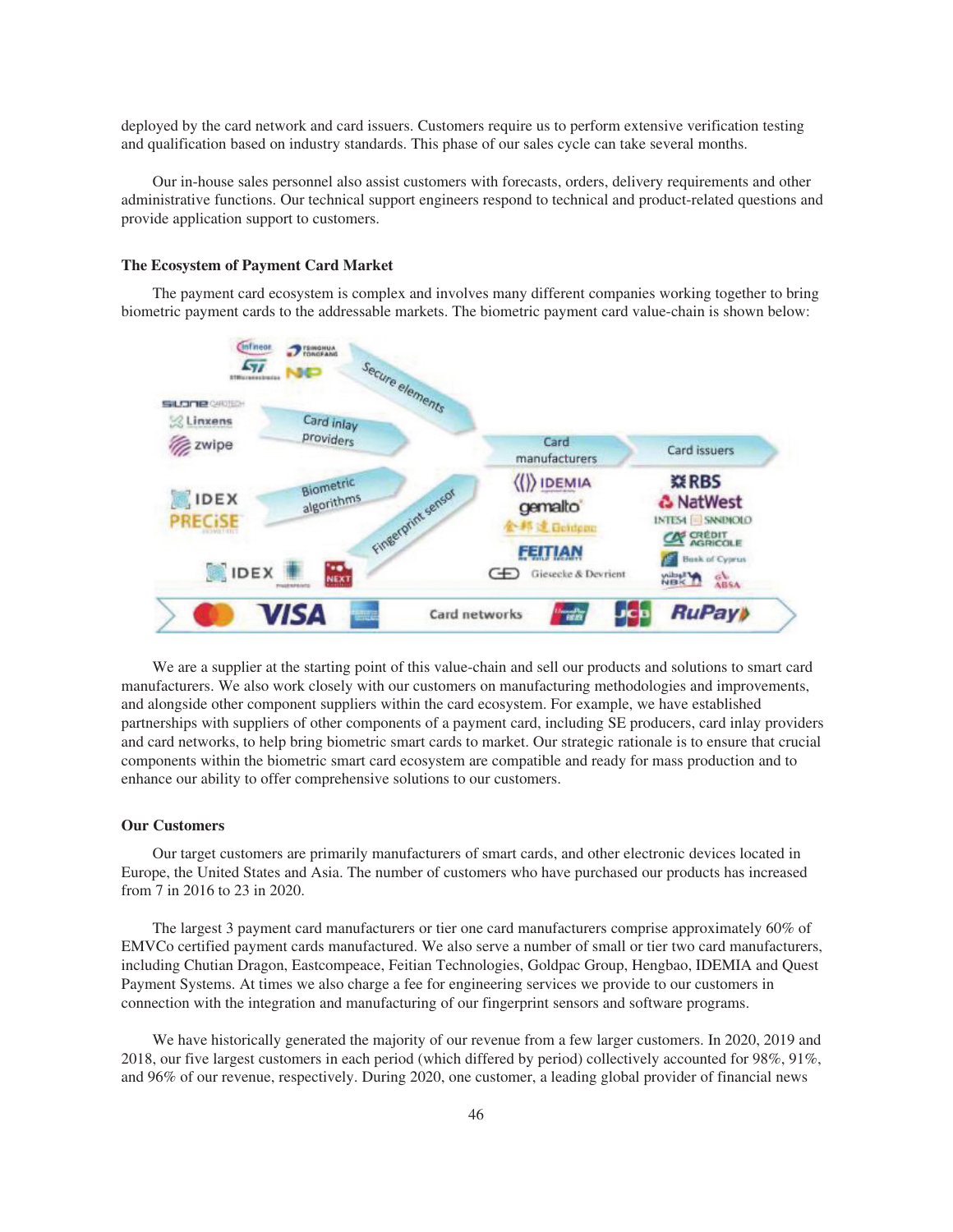and services, accounted for approximately 88% of our revenue. During 2019, two customers accounted for approximately 69% and 10% of our revenue, respectively. During 2018, three customers accounted for approximately 39%, 36% and 13% of our revenue, respectively.

## **Orders and Backlog**

As of December 31, 2020, we had an order backlog of \$1.7 million, a substantial portion of which is for an information access control customer. We define backlog as non-cancellable orders scheduled to be delivered within 12 months and items in deferred revenue.

## **Competition**

The biometrics market is highly competitive and rapidly evolving. We compete with both U.S. and international companies, some of which have substantially greater financial and other resources than we do. We encounter multiple competitors in most of our markets, although we believe no one competitor competes with us across our full suite of solutions and markets. We compete against other companies that provide biometric sensors and modules and related software, algorithms and enrollment solutions. Our principal competitors include companies such as Fingerprint Cards AB and NEXT Biometrics ASA.

The principal competitive factors upon which we compete include performance, low power consumption, rapid innovation, breadth of product line, availability, product reliability, multi-sourcing and selling price. We believe that we compete effectively by offering high levels of customer value through high speed, high density, low power consumption, broad integration of photonic functions, software intelligence for configuration, control and monitoring, cost-efficiency, ease of deployment and collaborative product design. We cannot be certain we will continue to compete effectively.

We also may face competition from companies that may expand into our industry and introduce additional competitive products. Existing and potential customers and partners are also potential competitors. These customers may internally develop or acquire additional competitive products or technologies, which may cause them to reduce or cease their purchases from us.

#### **Government Regulation**

Regulation related to the provision of services over the internet is evolving, as federal, state and foreign governments continue to adopt new, or modify existing, laws and regulations addressing data privacy and the collection, processing, storage, transfer and use of data. In some cases, data privacy laws and regulations, such as the European Union's General Data Protection Regulation, or GDPR, that took effect in May 2018, impose new obligations on us as a participant in the technology sector, as well as on our customers. In addition, domestic data privacy laws in the United States, such as the California Consumer Privacy Act, or CCPA, which took effect in January 2020, continue to evolve and could expose us to further regulatory burdens. Further, laws such as the EU's proposed e-Privacy Regulation are increasingly aimed at the use of personal information for marketing purposes, and the tracking of individuals' online activities.

Although we monitor the regulatory environment and have invested in addressing these developments, these laws may require us to make additional changes to our services to enable us or our customers to meet the new legal requirements, and may also increase our potential liability exposure through higher potential penalties for non-compliance. These new or proposed laws and regulations are subject to differing interpretations and may be inconsistent among jurisdictions. These and other requirements could interrupt our operations, require us to take on more onerous obligations in our contracts, restrict our ability to store, transfer and process data or, in some cases, impact our ability or our customers' ability to offer our services in certain locations, to deploy our solutions, to reach current and prospective customers, or to derive insights from customer data globally. The costs of compliance with, and other burdens imposed by, privacy laws, regulations and standards may limit the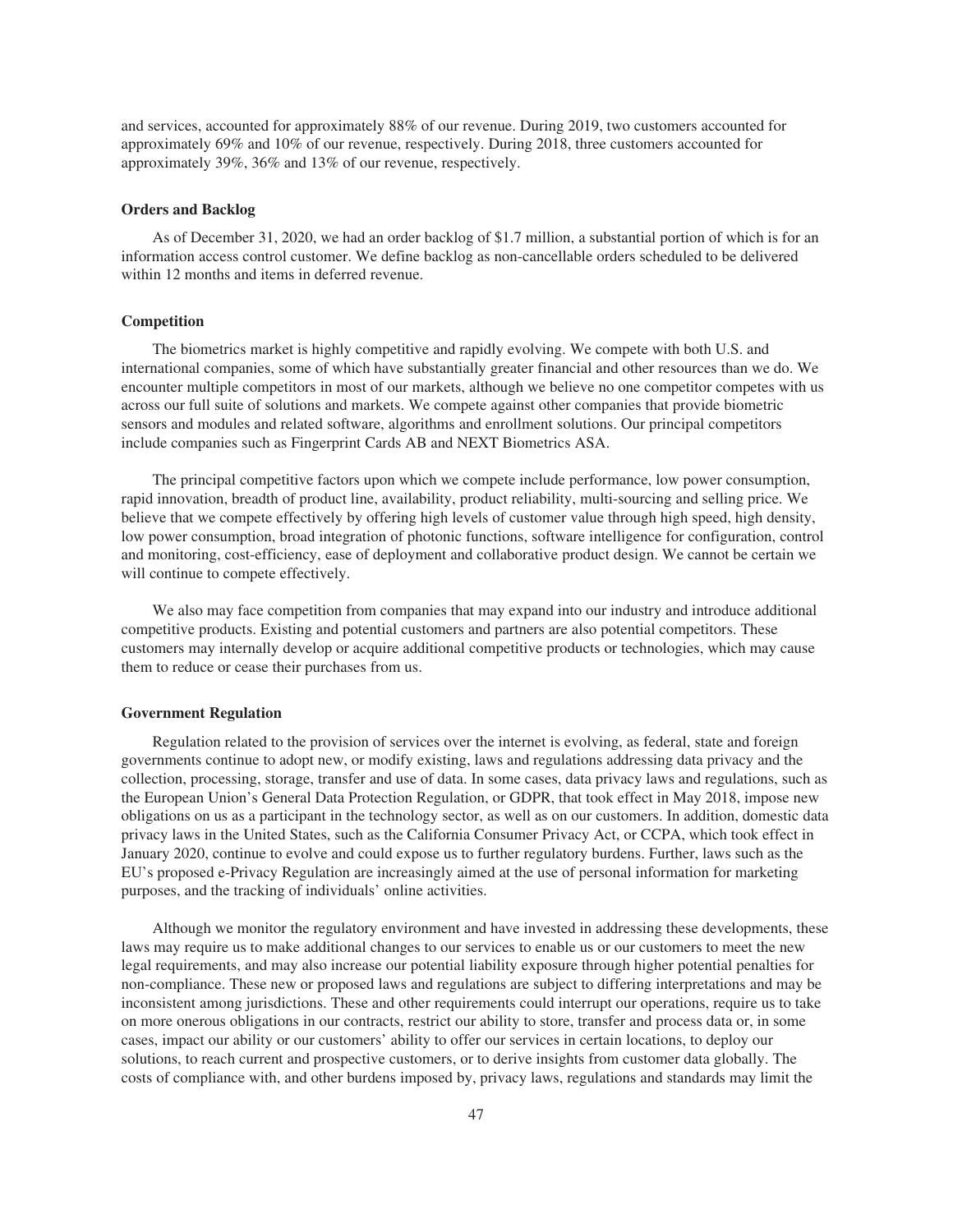use and adoption of our solutions and services, reduce overall demand for our solutions and services, make it more difficult to meet expectations from or commitments to customers, lead to significant fines, penalties or liabilities for noncompliance or impact our reputation, any of which could harm our business.

## **C. Organizational Structure**

The organization structure of our company is as shown in the figure below. All entities are 100% owned.



### **D. Property, Plants and Equipment**

We lease office space in Oslo, Norway for our corporate headquarters under a lease with a rolling threemonth term. We also lease laboratory space and regional offices on 3-5 year fixed-term agreements in Wilmington, Massachusetts and Rochester, New York, United States, Farnborough, United Kingdom, and Shanghai, China. We believe our existing facilities meet our current needs.

We do not own or operate industrial manufacturing facilities. Our philosophy is to design our products based on proven standard manufacturing techniques. The different components and processing work are outsourced from leading industry contract manufacturers in various countries.

## **Item 4A. Unresolved Staff Comments.**

Not applicable.

# **Item 5. Operating and Financial Review and Prospects.**

*You should read the following discussion of our operating and financial review and prospects in conjunction with our audited financial statements and the related notes thereto included elsewhere in this Annual Report. In addition to historical information, the following discussion and analysis contains forward looking statements that reflect our plans, estimates and beliefs. Our actual results and the timing of events could differ materially from those anticipated in the forward looking statements. Factors that could cause or contribute to these differences include those discussed below and elsewhere in this Annual Report, particularly in sections titled "Risk Factors" and "Special Note Regarding Forward Looking Statements." The audited financial statements as of and for the years ended December 31, 2020, 2019 and 2018 were prepared in accordance with International Financial Reporting Standards, or IFRS, as issued by the International Accounting Standards Board, or IASB, and adopted by the European Union.*

## **Overview**

We are a biometrics company specializing in the design, development and sale of fingerprint identification and authentication solutions. Our fingerprint sensors and biometric solutions are used in dual interface and contactless or touch-free smart cards, including payment cards, and a range of electronic devices.

We offer fingerprint sensors and biometric solutions to smart card manufacturers and other integrators of biometric fingerprint sensor technology in a broad range of markets, including payments, identification, access control, healthcare and the Internet of Things, or IoT. Our patent-protected fingerprint sensors can be integrated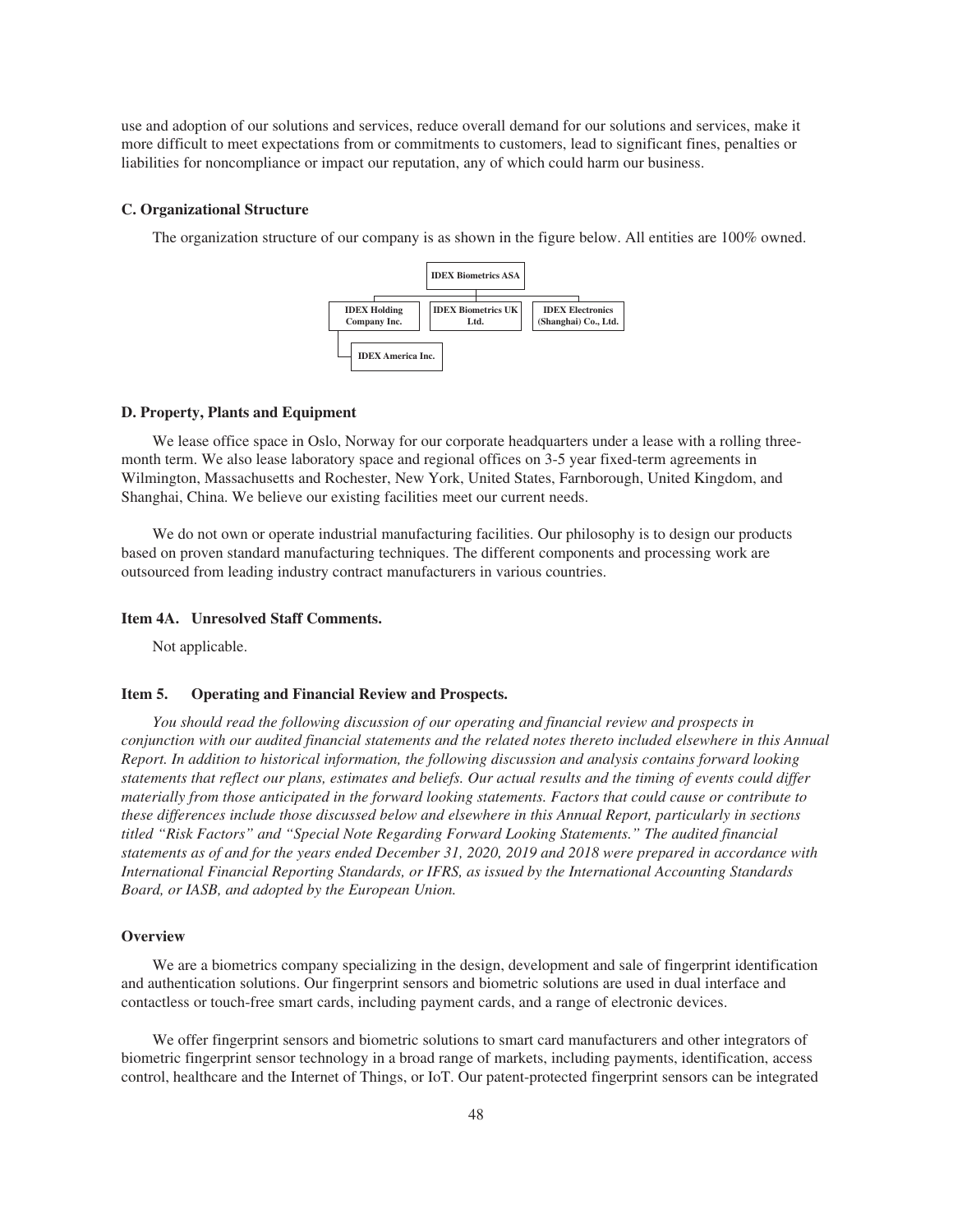on the front side of a payment card, thereby enabling the card to use biometric fingerprint recognition instead of a personal identification number, or PIN, to authenticate the cardholder. To use this feature the cardholder first enrolls their fingerprint. A biometric template, which is representative of the fingerprint, is created and securely stored on the card. When the cardholder uses the card to make a payment, he or she places his or her finger on the card's sensor. Through fingerprint sensing and biometric authentication, the card can determine if the person using the card is the enrolled user or not.

Our portfolio of products includes fingerprint sensors, fingerprint modules with software and algorithms and remote enrollment devices. Our fingerprint sensors can be used in dual interface, contactless-only and contactonly payment cards. Our fingerprint modules offer a complete biometric solution that integrates fingerprint sensing with additional biometric processing and system power management functions. Additionally, with our remote enrollment solutions, cardholders can easily enroll their fingerprints at home and without the need to visit a bank branch.

Our sensors use a patented off-chip design, which separates the fingerprint sensor into two key components: the sensor array and the silicon chip (Application Specific Integrated Circuit, or ASIC). This off-chip design architecture allows the sensor array to be made from a flexible and cost-efficient polymer substrate while minimizing the silicon area needed for the ASIC. Compared to conventional silicon sensors, for which the sensor array is made of silicon, the off-chip design allows for a larger sensing area, better matching reliability and lower costs. We believe that we are the only provider supplying capacitive off-chip sensors and biometric algorithms optimized for integration with payment cards. This year, we launched TrustedBio, our next generation of dual interface products and solutions designed to reduce biometric smart card cost while improving both performance and security. TrustedBio utilizes advanced semiconductor technology to transform the sensor ASIC into a complete biometric system on chip, while maintaining all the benefits of the capacitive off-chip sensor architecture.

Our current generation products are commercially available, and we have begun to ship samples of our products on our TrustedBio platform. To date, product revenue has not been material; however, we have seen an increase in product revenues. For the years ended December 31, 2020, 2019, and 2018, product revenues were \$1.0 million, \$0.2 million, and \$0.3 million, respectively.

We do not have a history of generating significant revenue. We generated net losses of \$26.8 million, \$32.4 million and \$30.2 million for the years ended December 31, 2020, 2019 and 2018, respectively. As of December 31, 2020, we had an accumulated deficit of \$14.7 million. Our ability to generate revenue sufficient to achieve profitability will depend on our successful development and continuing commercialization of our products and software solutions.

We expect to incur significant expenses and operating losses for the foreseeable future as we further develop our products and software solutions, including introducing new designs and functionality, and as we further expand our business development, sales and customer support teams to drive new customer adoption, expand use cases and integrations, and support international expansion. We will also face increased compliance costs associated with growth and the expansion of our customer base. Furthermore, we expect to continue to incur additional costs associated with operating as a foreign private issuer with ADSs listed on Nasdaq as well as ordinary shares listed on the Oslo Bors, including significant additional legal, accounting, investor relations and other expenses that we did not previously incur prior to the listing of our ADSs on Nasdaq.

As a result of these anticipated expenditures, we will need additional financing to support our continuing operations. Until such time as we can generate significant revenue from product sales and services, if ever, we expect to finance our operations through a combination of public or private equity or debt financings or other sources, which may include collaborations with third parties. Adequate additional financing may not be available to us on acceptable terms, or at all. Our inability to raise capital as and when needed would have a negative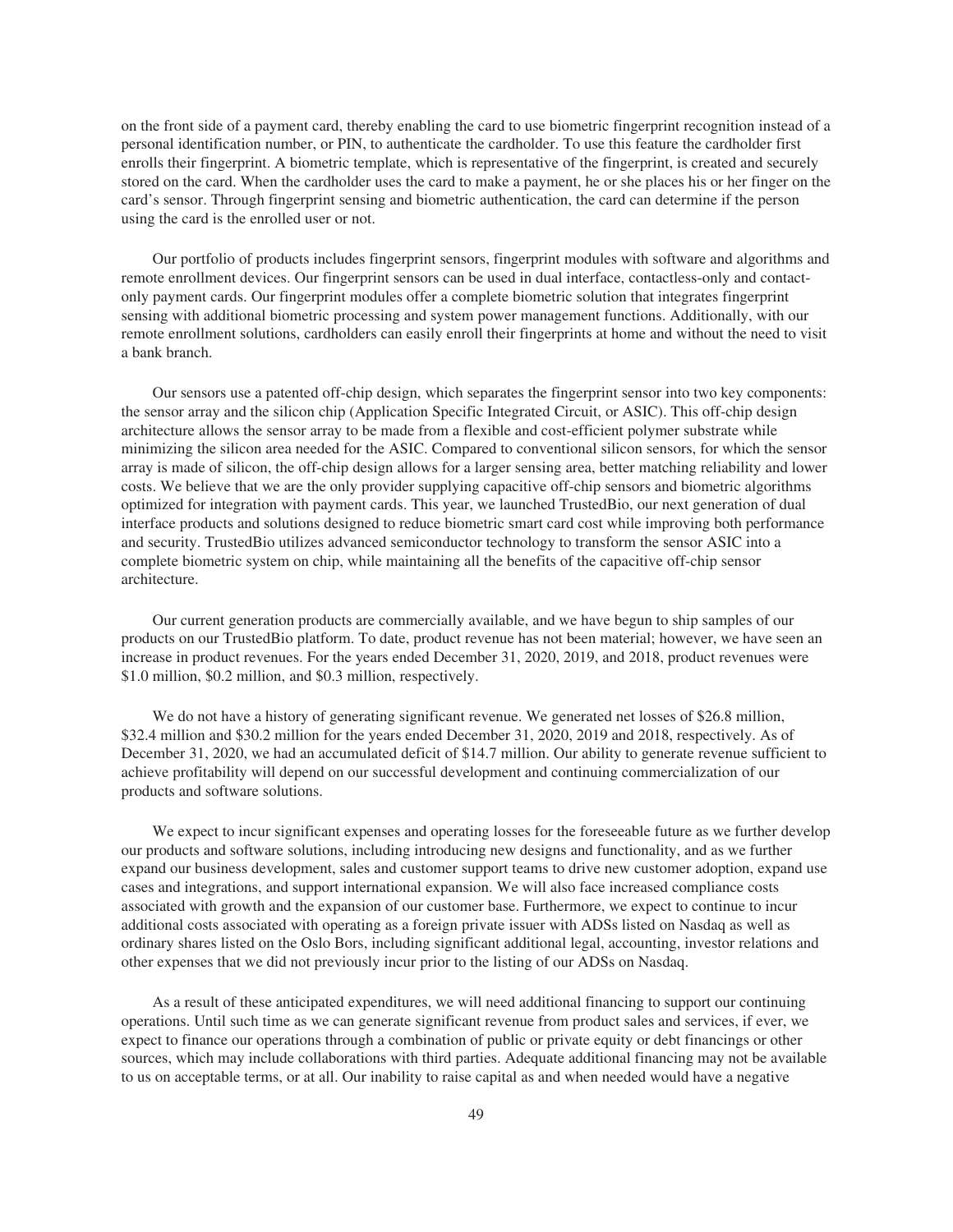impact on our financial condition and our ability to pursue our business strategy. We will need to generate significant revenue to achieve profitability, and we may never do so.

## **Impact of COVID-19**

In December 2019, a novel strain of coronavirus, since named SARS-CoV-2, causing the disease known as COVID-19, was reported in China. Since then, COVID-19 has spread globally, including throughout Europe and the United States. In March 2020, the World Health Organization declared the outbreak of COVID-19 as a "pandemic," or worldwide spread of a new disease. In response, many countries around the world, including European countries and the United States, have imposed quarantines and restrictions on travel and mass gatherings to slow the spread of the virus, and have closed non-essential businesses.

We could be materially and adversely affected by the risks, or the public perception of the risks, related to an epidemic, pandemic, outbreak, or other public health crisis, such as the recent outbreak of COVID-19. For example, while many of our business partners in Asia impacted by the COVID-19 pandemic in the first quarter of 2020 have since returned to operations, there is considerable uncertainty surrounding the timing, duration or impact of any future disruptions. We have implemented a work-from-home policy for employees and are evaluating hybrid working models for our operations on a go-forward basis. We will continue to monitor federal, state, and local regulations and the recommendations of public health professionals as we determine which actions are in the best interests of our employees and shareholders. To date, there have not been any significant delays in development projects, and we have not incurred any significant additional costs due to the actions taken. The pandemic did cause some short-term delays in early adoption activities including temporary delays for pilots. The pandemic did not have a material impact on our revenue as our revenue has not been material to date.

We did initiate certain cost reduction actions as a result of the pandemic beginning in March of 2020 including temporary salary reductions and travel restrictions. These actions have resulted in lower operating expenses, and therefore lower net loss, during the second quarter of 2020. Salaries were restored in June; however, travel restrictions were still in place. As a result, we expect that operating expenses could increase in future periods if and when certain restrictions are lifted.

We did not experience a material change in liquidity or cash flows as a result of the pandemic.

On the other hand, we believe that the pandemic has increased end-user awareness of the benefits of contactless payments. Following the outbreak, consumers are motivated to go cashless more than ever before. With many businesses discouraging the use of cash, because of hygiene questions that surround handling money, contactless payments are front of mind to avoid touching pin pads. In an increasingly cashless ecosystem, there is a growing threat of card fraud from the lack of authentication. Contactless payments need to be made more secure in order to ensure transactions are hygienic, convenient and protected from the risk of fraud. We believe these trends could have a positive impact on our revenue in future periods, but it is difficult to predict the impact with any certainty.

The ultimate extent of the impact of any epidemic, pandemic, outbreak, or other public health crisis on our business, financial condition and results of operations will depend on future developments, which are highly uncertain and cannot be predicted, including new information that may emerge concerning the severity of such epidemic, pandemic, outbreak, or other public health crisis and actions taken to contain or prevent the further spread, among others. Accordingly, we cannot predict the extent to which our business, financial condition and results of operations will be affected. We remain focused on maintaining liquidity and financial flexibility and continue to monitor developments as we deal with the disruptions and uncertainties from a business and financial perspective relating to COVID-19.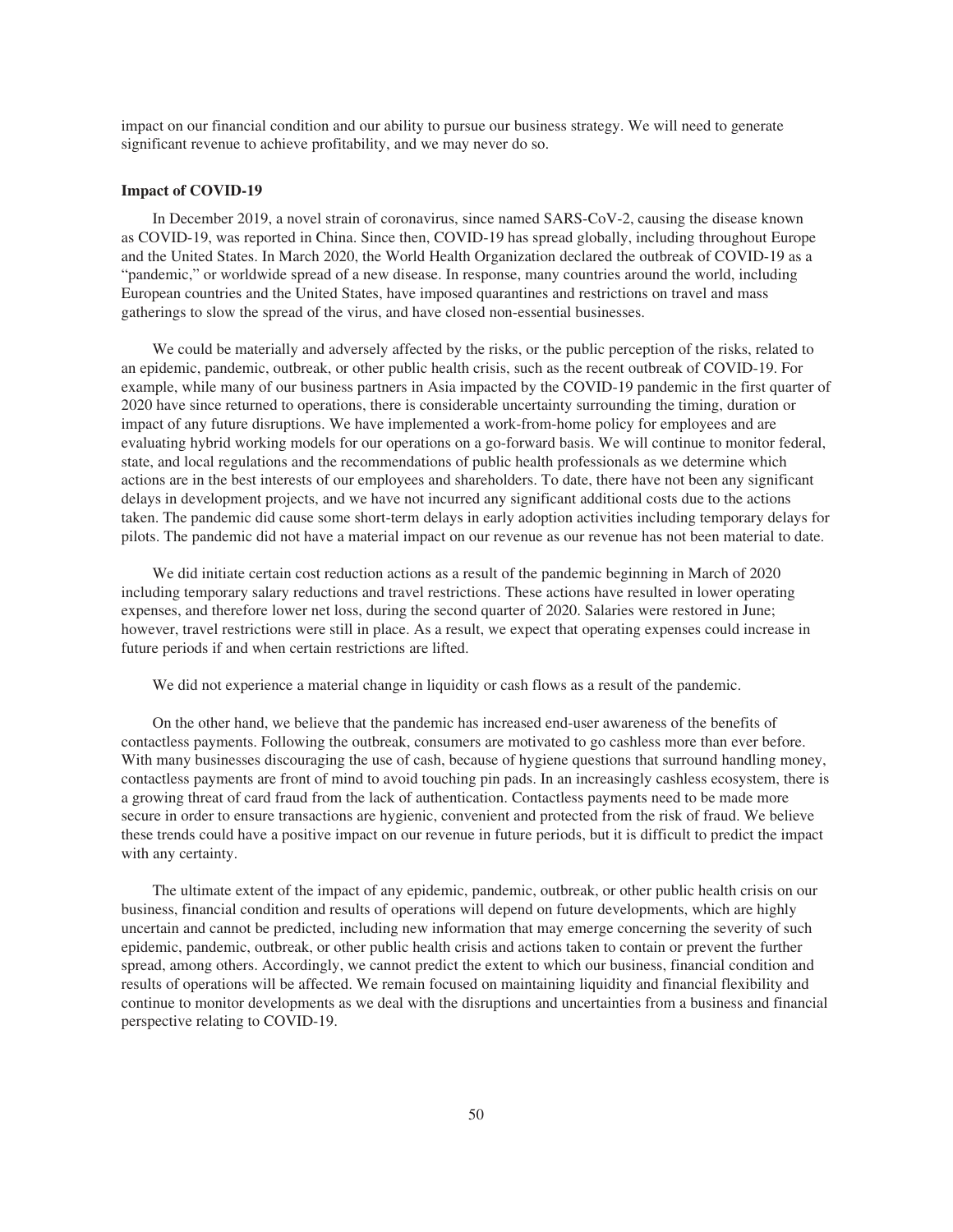## **Financial Operations Overview**

## *Components of Results of Operations*

# *Revenue*

We have not generated significant revenue since our inception. We maintain in-house design, testing and supply chain management functions. Manufacturing is outsourced to large and established semiconductor fabrication companies as well as other providers of components and manufacturing services. We generate revenue through the sale of fingerprint sensors and solutions and engineering services.

Revenue from product sales is recognized at the point in time in which the customer obtains control of the products, which normally is when title passes at the point of delivery, based on the contractual terms of the agreements. Revenue from services is recognized over time pursuant to the terms and conditions in the agreements.

## *Operating Expenses*

Our operating expenses consist of purchases, net of inventory variation, payroll, research and development, sales and marketing, and general and administrative expenses. Personnel and payroll costs are the most significant component of operating expenses. Operating expenses also include overhead costs for facilities, including depreciation expense.

## *Purchases, net of inventory variation*

Purchases, net of inventory variation, primarily consist of materials, contract manufacturing, and transportation related costs. Purchases excludes payroll, allocated overhead, depreciation and amortization.

We intend to continue to invest additional resources in our engineering, supply chain and customer support teams to expand the adoption of our products and services and ensure that our customers are realizing the full benefit thereof. The level, timing and relative investment in our infrastructure and personnel could affect our cost of purchases in the future.

### *Payroll*

Payroll expense consists of salaries, benefits, bonuses, share-based compensation expense and sales commissions. We expect that our payroll expense will increase and continue to be our largest operating expense for the foreseeable future as we expand our business.

## *Research and Development*

Research and development expenses consist primarily of consumed materials costs and certain outsourced development costs related to the creation and improvements of our technology. We currently have multiple research and development projects in process. Research costs are expensed as incurred. Development expenses are capitalized when the criteria for recognition is met. Development costs that do not meet the criteria of capitalization are expensed as incurred. The assets are amortized over their expected useful life once the asset is available for use. Maintenance and training costs are expensed as incurred. Grants to research and development are credited against costs. We expect that our research and development expense will increase as our business grows, particularly as we incur additional costs related to continued investments in our products and technology.

## *Other Operating Expenses*

Other operating expense primarily consist of sales and marketing and general and administrative expenses, including costs of marketing activities, contractor fees for administrative functions and other non-personnel costs, such as legal, accounting and other professional fees, hardware and software costs, certain tax, license and insurance-related expenses and allocated overhead costs.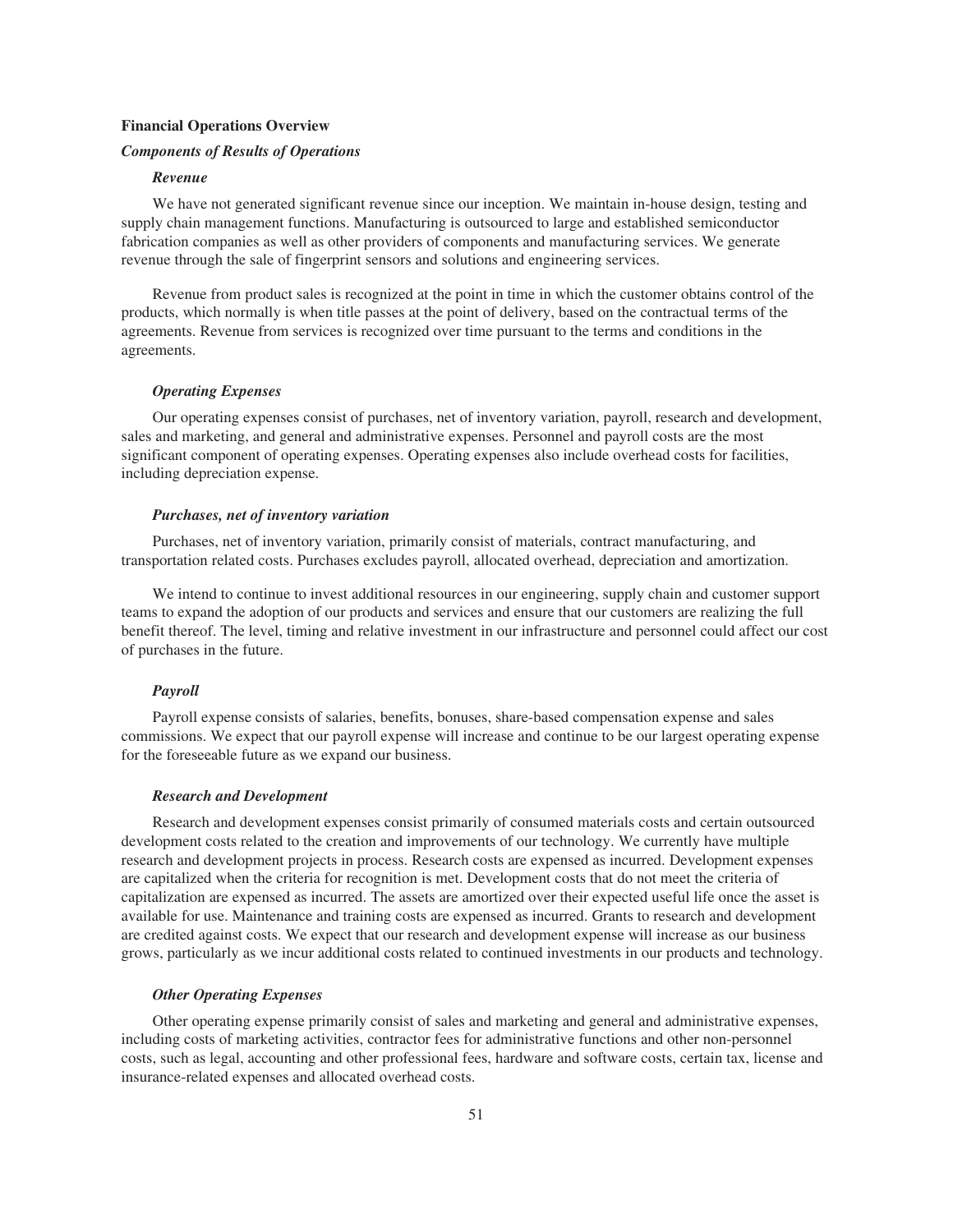We expect to incur additional expenses as a result of being listed in the United States in addition to Norway, including costs to comply with the rules and regulations applicable to companies listed on a U.S. securities exchange, costs related to compliance and reporting obligations, and increased expenses for insurance, investor relations and professional services. We expect that our general and administrative expense will increase in absolute dollars as our business grows. However, we expect that our general and administrative expense will decrease as a percentage of our revenue as our revenue grows over the longer term.

#### *Taxation*

## *General*

Income tax on results for the year, which is comprised of current tax and changes in deferred tax, is recognized in the consolidated statements of profit and loss, whereas the portion attributable to entries on equity is recognized directly in equity.

Current tax liabilities and current tax receivables are recognized in the consolidated statements of financial position as tax calculated on the taxable income for the year adjusted for tax on previous years' taxable income and taxes paid on account/prepaid.

Deferred tax is measured according to the statement of financial position liability method in respect of temporary differences between the carrying amount and the tax base of assets and liabilities. Deferred tax liabilities are generally recognized for all taxable temporary differences and deferred tax assets are recognized to the extent that it is probable that taxable profits will be available against which deductible temporary differences can be utilized. Such deferred tax assets and liabilities are not recognized if the temporary difference arises from the initial recognition (other than in a business combination) of other assets and liabilities in a transaction that affects neither the taxable profit nor the accounting profit. In addition, deferred tax liabilities are not recognized if the temporary difference arises from the initial recognition of goodwill.

Deferred tax liabilities are recognized for taxable temporary differences arising on investments in subsidiaries, except where we are able to control the reversal of the temporary difference and it is probable that the temporary difference will not reverse in the foreseeable future. Deferred tax assets arising from deductible temporary differences associated with such investments and interests are only recognized to the extent that it is probable that there will be sufficient taxable profits against which to utilize the benefits of the temporary differences and they are expected to reverse in the foreseeable future.

The carrying amount of deferred tax assets is reviewed at each balance sheet date and reduced to the extent that it is no longer probable that sufficient taxable profits will be available to allow all or part of the asset to be recovered.

This judgment is made on an ongoing basis and is based on the factor that recent historical loss carries more weight than factors such as budgets and business plans for the coming years, including planned commercial initiatives. The creation and development of biometric products within emerging industries such as payments and access control is subject to considerable risks and uncertainties. So far, we have reported significant losses, and as a consequence, we have unused tax losses. Management has concluded that deferred tax assets should not be recognized at December 31, 2018, 2019, and 2020. The tax assets are currently not deemed to meet the criteria for recognition as management determined that it was not probable that future taxable profit will be available against which the deferred tax assets can be utilized.

Deferred tax is calculated at the tax rates that are expected to apply in the period when the liability is settled or the asset is realized based on tax laws and rates that have been enacted or substantively enacted at the balance sheet date.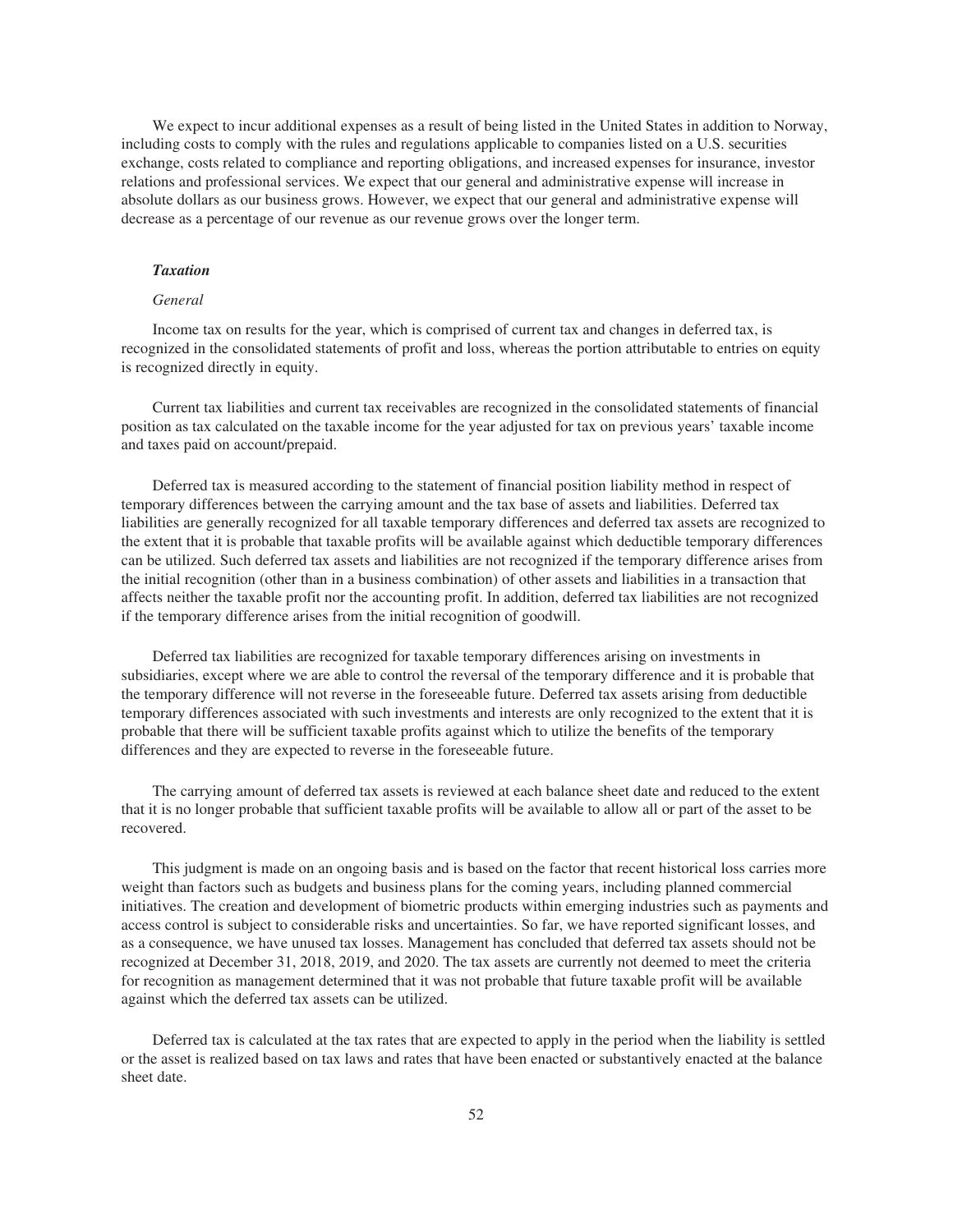# *Income Tax*

As a Company headquartered in Norway, our parent company, IDEX Biometrics ASA, is subject to tax under the corporate tax laws of Norway. As our Norwegian operations have been in a loss position since inception, there has been no corporate income taxes paid in Norway.

Pursuant to Norwegian tax legislation for companies incurring research and development costs, we have for several years conducted projects that have qualified us to receive a cash tax credit. We recorded a cash tax credit of \$0.5 million, \$0.6 million, and \$0.6 million relating to research and development costs in each of 2020, 2019, and 2018, respectively. These amounts have been credited to research and development expenses.

We also have operations in the United States, United Kingdom and China, through wholly owned subsidiaries in each respective country, and are subject to corporate income taxes in those countries pursuant to the tax laws in each jurisdiction. All income taxes and tax credits mentioned are specific to the country to which they relate.

The accumulated unrecognized deferred tax assets amounting to \$51.3 million, \$42.8 million and \$36.4 million at December 31, 2020, 2019 and 2018, respectively, are related primarily to the tax losses carryforward in Norway and the United Kingdom. At December 31, 2020, there was not sufficiently convincing evidence that sufficient taxable profit will be generated, against which the unused tax losses could be applied. Consequently, no deferred tax asset has been recognized.

## **Critical Accounting Policies, Judgments and Estimates**

In the application of our accounting policies, we are required to make judgments, estimates, and assumptions about the value of assets and liabilities for which there is no definitive third-party reference. The estimates and associated assumptions are based on historical experience and other factors that are considered to be relevant. Actual results may differ from these estimates. We review our estimates and assumptions on an ongoing basis. Revisions to accounting estimates are recognized in the period in which the estimate is revised if the revision affects only that period or in the period of the revisions and future periods if the revision affects both current and future periods.

The following are our critical judgments that we have made in the process of applying our accounting policies and that have the most significant effect on the amounts recognized in our consolidated financial statements included elsewhere in this report.

#### *Intangible assets*

Research costs are expensed as incurred. Our patents and other intellectual property rights created by us are capitalized and held in the consolidated statements of financial position only when they satisfy the criteria for capitalization. No development costs have been capitalized in 2020, 2019 or 2018, thus all development costs and internal costs related to the creation of intellectual property have been expensed when incurred. Acquired intangible assets are capitalized at the price allocated to the various assets based on estimated fair value. Intangible assets are amortized over their useful lives.

## *Inventory*

Raw materials, which are part of the trade or manufacturing flow in the sense that the item is embedded in or otherwise becomes a part of the physical delivery to the customer (work in process and finished goods), are inventoried if we are in the position to take orders on the related product. Materials and components for research or development are expensed at the time of purchase and not included in inventory. Inventory is held at the lower of cost and net realizable value, less impairment, if any. The determination of net realizable value is subject to judgment, as reselling components may not be easily achieved, and our finished goods are part of a newer market with varying margins.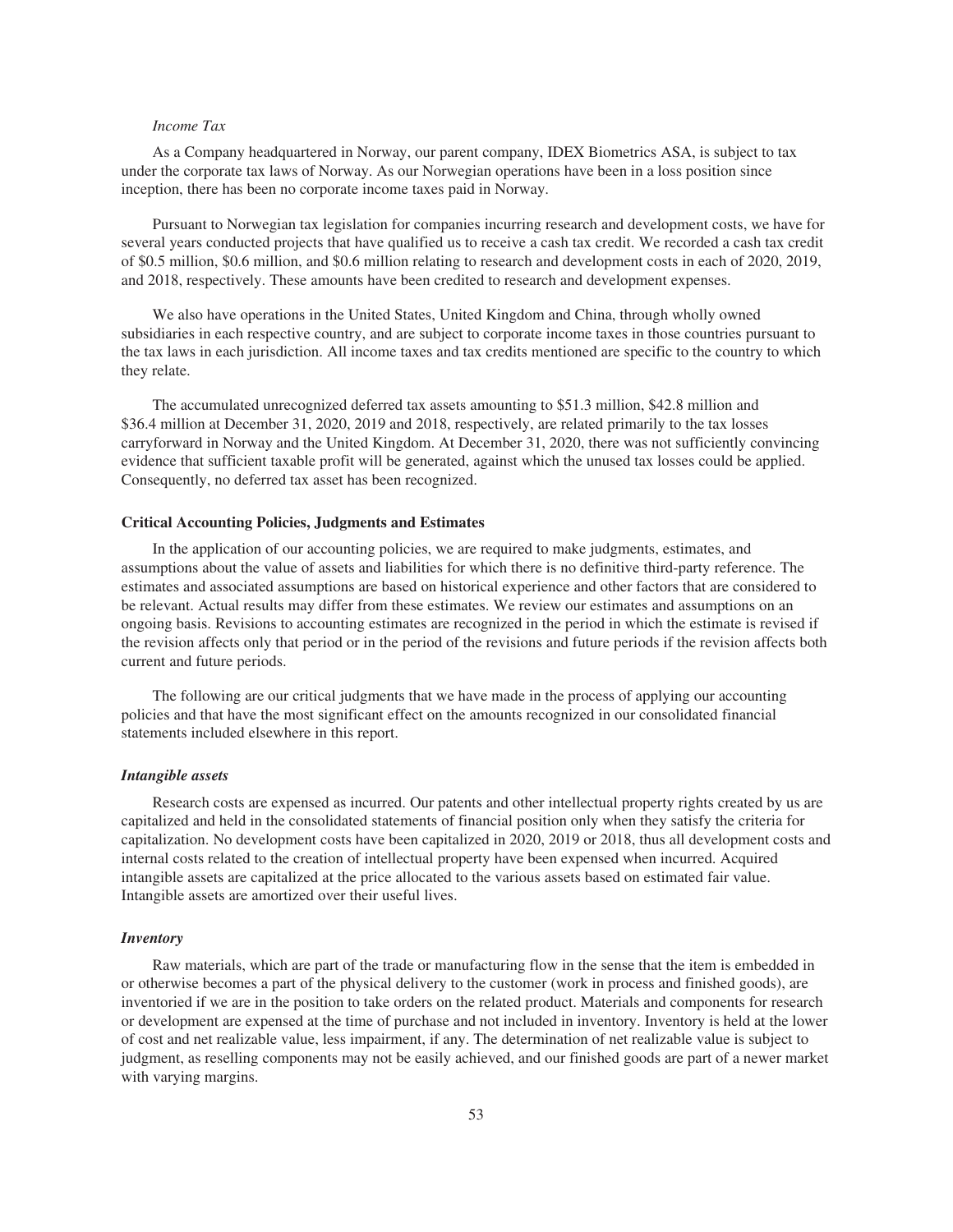## *Deferred tax assets*

Deferred tax assets related to net operating loss carryforwards are recognized when it is probable that the net operating loss carryforward may be utilized. Judgment of probability is based on historical earnings, expected future margins and the size of the order backlog.

## *Significant Accounting Estimates*

#### *Share based compensation*

We estimate the fair value of incentive subscription rights at the grant date by using the Black-Scholes option pricing model. The valuation is based on share price and exercise price, share price volatility, interest rates and duration of such subscription rights, and assumptions of staff attrition and the likelihood of early exercise. The share-based compensation is expensed as earned over the vesting period. The accrued cost of the employer's social security tax on the earned intrinsic value of such subscription rights is calculated at each consolidated statement of financial position date.

### *Impairment evaluation of goodwill*

Goodwill amounts to the fair value of the consideration for the assets less the capitalized value of the identifiable assets and any impairment charges, if any. Impairment testing of goodwill is based on the estimated fair value or the value in use of the business. The value in use calculation is based on a discounted cash flow model. The cash flows are derived from the forecast for the next five years. The recoverable amount is sensitive to the discount rate used for the discounted cash flow model as well as the expected future cash-inflows and the growth rate used for extrapolation purposes.

#### **Recent Accounting Pronouncements**

IFRS 3 Business Combinations: The amendments to IFRS 3, issued in October 2018 and effective from 1 January 2020, introduce clarification to the definition of a business. The amendments clarify that to be considered a business, an acquired set of activities and assets must include, at a minimum, an input and a substantive process that together significantly contribute to the ability to create outputs, and they narrow the definitions of a business and of outputs by focusing on goods and services provided to customers and by removing the reference to an ability to reduce costs. The amendments also establish an optional test to identify a concentration of fair value that, if applied and met, would lead to the conclusion that an acquired set of activities and assets is not a business. We have implemented the amendments effective from 1 January 2020. We did not have any relevant transactions that occurred on or after the implementation date.

We do not expect that any newly issued, but not yet effective standards, amendments and interpretations will have a significant impact on the consolidated financial statements or notes for our current activity and assets but may affect the accounting for future transactions or arrangements. We will implement the new standards and interpretations as they become effective.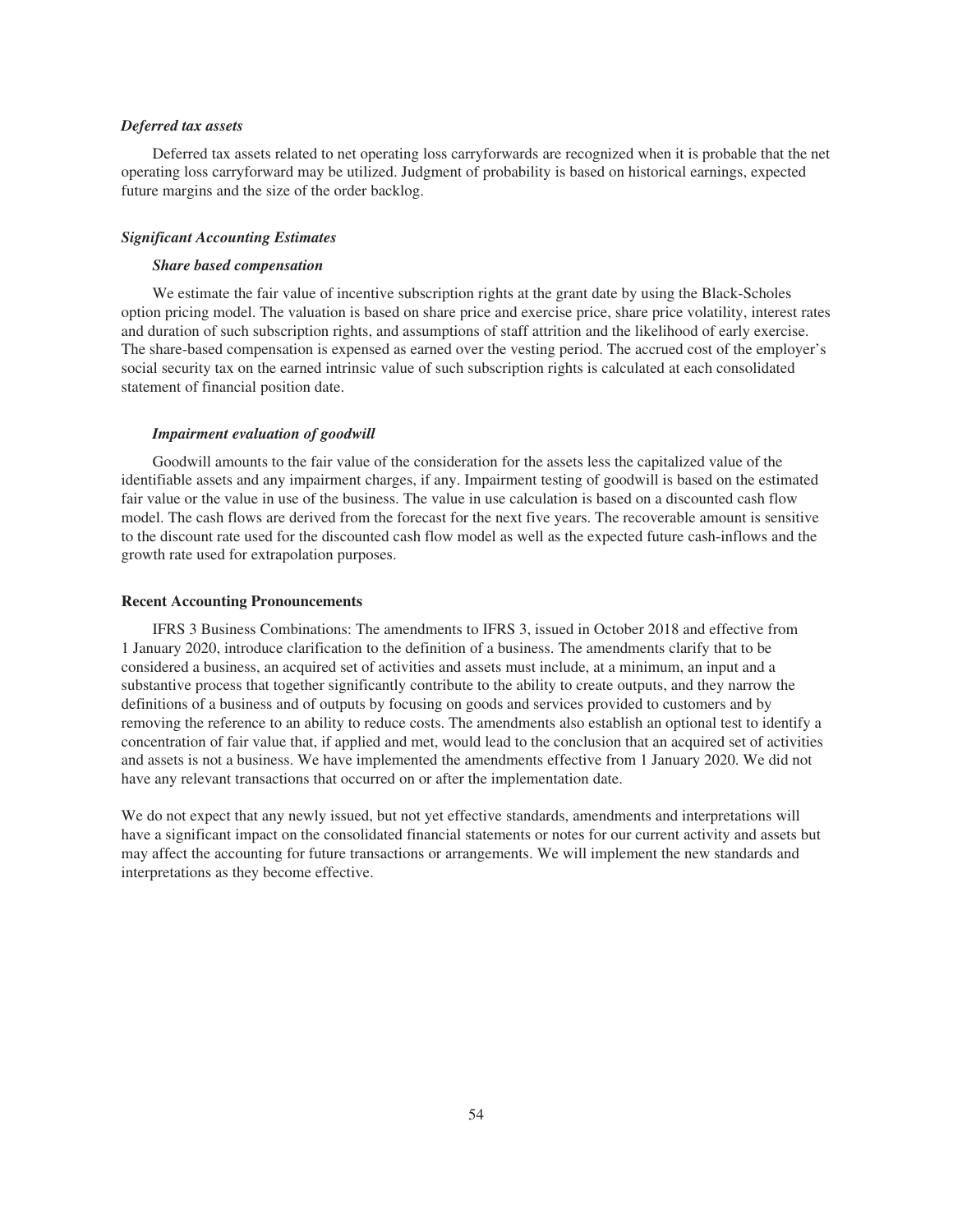# **A. Operating Results**

The following table summarizes the results of our operations for the years ended December 31, 2020, 2019, and 2018.

|                                                                                         |             | <b>Year Ended December 31,</b> |            | 2019-2018<br><b>Change</b> |                            |
|-----------------------------------------------------------------------------------------|-------------|--------------------------------|------------|----------------------------|----------------------------|
|                                                                                         | 2020        | 2019<br>2018                   |            |                            | 2020-2019<br><b>Change</b> |
| Revenue:                                                                                |             |                                |            |                            |                            |
| $Product \dots \dots \dots \dots \dots \dots \dots \dots \dots \dots \dots \dots \dots$ | 1,013<br>S. | 159<br>S.                      | -S<br>268  | 537%                       | $(41\%)$                   |
| Service                                                                                 | 82          | 265                            | 172        | $(69\%)$                   | 54%                        |
| Total revenue $\dots\dots\dots\dots\dots\dots\dots\dots\dots\dots$                      | 1,095       | 424                            | 440        | 158%                       | (4%)                       |
| Operating expenses:                                                                     |             |                                |            |                            |                            |
| Purchases, net of inventory variation                                                   | 275         | 62                             | 185        | 344%                       | $(66\%)$                   |
|                                                                                         | 17,672      | 21,750                         | 19,770     | $(19\%)$                   | $10\%$                     |
| Research and development expenses                                                       | 1.895       | 4,385                          | 5,631      | (57%)                      | (22%)                      |
| Other operating expenses                                                                | 5,936       | 4.641                          | 3.919      | 28%                        | 18%                        |
| Amortization and depreciation                                                           | 1.719       | 1,633                          | 842        | 5%                         | 94%                        |
| Total operating expenses                                                                | 27,497      | 32,471                         | 30,347     | (15%)                      | $7\%$                      |
|                                                                                         | (26, 402)   | (32,047)                       | (29,907)   | 18%                        | (7%)                       |
| Finance income                                                                          | 26          | 135                            | 134        | $(81\%)$                   | $1\%$                      |
|                                                                                         | (477)       | (351)                          | (411)      | $(36\%)$                   | 15%                        |
|                                                                                         | (26, 853)   | (32, 263)                      | (30, 184)  | 17%                        | (7%)                       |
|                                                                                         | (99)        | (160)                          | (41)       | 38%                        | 290%                       |
|                                                                                         | \$(26,754)  | \$(32,423)                     | \$(30,225) | 18%                        | (7%)                       |

#### *Revenue*

Revenue for the year ended December 31, 2020 was \$1.1 million, consisting of \$1.0 million of revenue from product sales, and \$0.1 million of revenue from services. The increase in product sales of \$0.9 million or 537% from 2019 to 2020 relates primarily to sales to a single large customer, a leading global provider of financial news and services. In 2020, we continued to ship our current generation of sensors, and we expect to continue to ship these products for the next several quarters. We began shipping samples of our newest TrustedBio product during the third quarter of 2020 and expect commercial shipments of TrustedBio products in the second half of 2021. Service revenue for the year was less than \$0.1 million, as the 2019 service revenue was non-recurring, and we expect product revenue to comprise the majority of our revenue on a go-forward basis.

Revenue for the year ended December 31, 2019 was \$0.4 million, consisting of \$0.2 million of revenue from product sales, and \$0.2 million of revenue from services consisting of non-recurring engineering services performed as part of a \$6 million dollar minimum commitment from the aforementioned global provider of financial news and services. This customer accounted for the increase in service revenue of \$0.1 million or 54% from 2018 to 2019.

Revenue for the year ended December 31, 2018 was \$0.4 million, consisting of \$0.2 million of revenue from product sales, and \$0.2 million of revenue from services, primarily for non-recurring engineering services.

The decrease in product sales of \$0.1 million or 41% from 2018 to 2019 relates to our transition to newer product lines as sales of certain products that shipped in 2018 did not recur in 2019, and we began shipping newer products to new customers in 2019. During the year ended December 31, 2019, approximately 10% of revenue came from new customers.

In 2020, 99.5% of our product revenues came from customers outside of the United States, however, 93.9% of our service revenues came from a single customer in the United States due to the aforementioned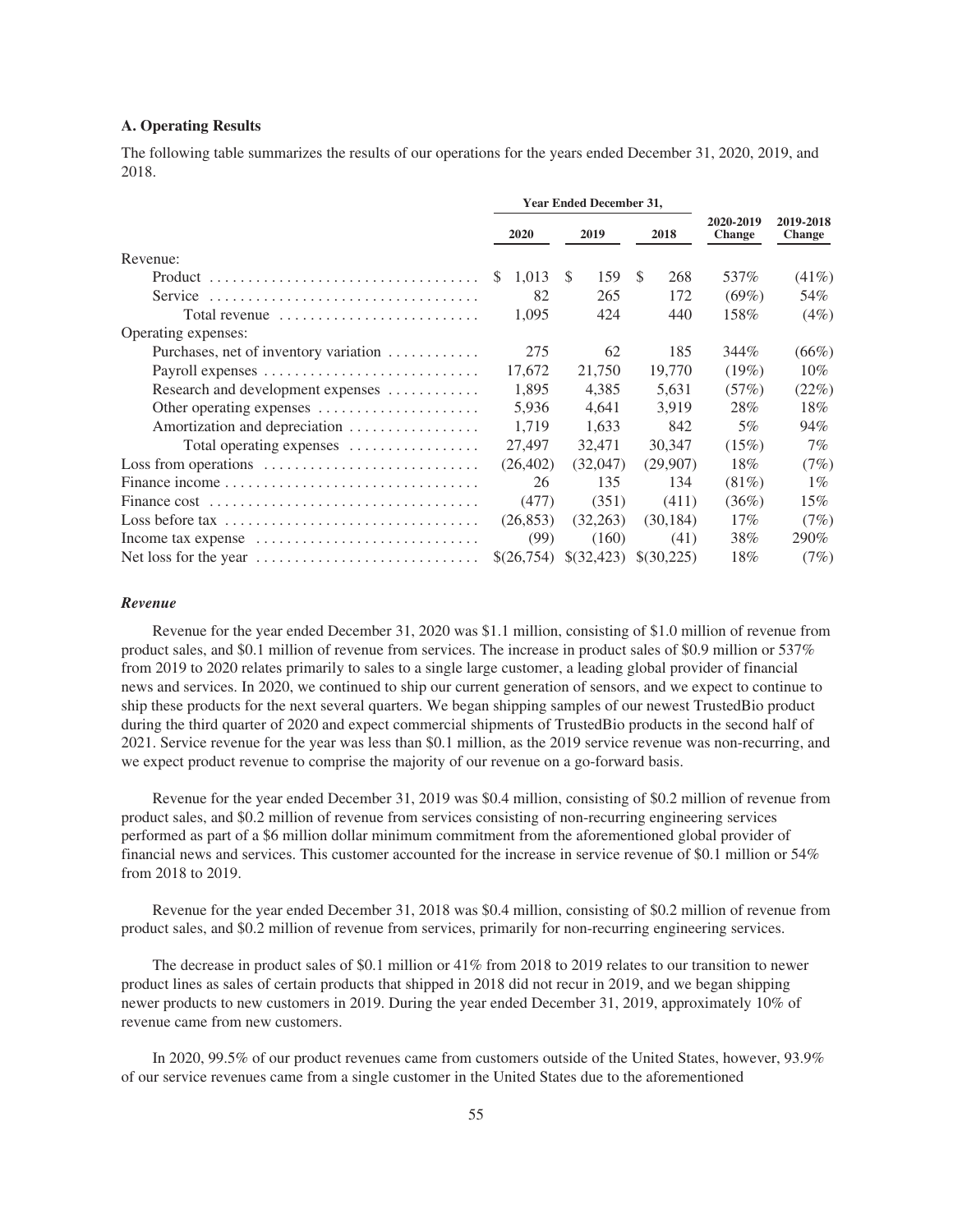non-recurring engineering services related to a \$6 million dollar minimum commitment. As product deliveries to this customer only began in 2020, an increased and significant portion of our revenues will come from the United States during 2021. Substantially all of our product revenue in 2019 and 2018 was from customers outside of the United States, comprising 96.9% and 98.9% of product revenue in 2019 and 2018, respectively.

## *Purchases, net of inventory variation*

Purchases increased by \$0.2 million, or 344%, for the year ended December 31, 2020 compared to the year ended December 31, 2019. This increase was primarily due to higher product sales to the aforementioned large customer, as well as other commercial shipments of our current generation of card products and samples of TrustedBio.

Purchases decreased by \$0.1 million, or 66%, for the year ended December 31, 2019 compared to the year ended December 31, 2018. This decrease was primarily due to lower product sales and our transition to newer product lines.

#### *Payroll Expenses*

Payroll expenses for the year ended December 31, 2020 were \$17.7 million as compared to \$21.8 million for the year ended December 31, 2019, a decrease of \$4.1 million, or 19%. The decrease was primarily due to cost reduction activities undertaken in the fourth quarter of 2019, as well as temporary salary reductions in the 2nd quarter of 2020 due to uncertainty surrounding the COVID-19 pandemic. The average number of FTEs was 102 in 2020, down from 109 in 2019 due to headcount reductions taken in connection with our cost reduction activities.

Payroll expenses for the year ended December 31, 2019 were \$21.8 million as compared to \$19.8 million for the year ended December 31, 2018, an increase of \$2.0 million, or 10%. The increase was primarily due to an increase in the average number of full-time equivalents, or FTE, employees during the year as we added additional development and sales staff. The average number of FTEs was 109 in 2019, up from 99 in 2018. However, as a result of cost reduction activities undertaken in the fourth quarter of 2019, we had 100 FTEs as of December 31, 2019, compared to 104 FTEs at the end of 2018.

## *Research and Development Expenses*

Research and development expenses for the year ended December 31, 2020 were \$1.9 million as compared to \$4.4 million for the year ended December 31, 2019, a decrease of \$2.5 million, or 57%. The decline was mainly due to R&D grants in the United Kingdom of \$1.8 million, which was credited to research and development expenses.

Research and development expenses for the year ended December 31, 2019 were \$4.4 million as compared to \$5.6 million for the year ended December 31, 2018, a decrease of \$1.2 million, or 22%. The decline was mainly due to the shifting of a portion of outsourced development work to be performed internally.

During the first quarter of 2020, we filed amended tax returns in the United Kingdom for the tax years 2017 and 2018 to claim research and development relief grants for these years, in addition to 2019. As a result, we received \$1.5 million in refunds. For 2020, we have accrued \$0.3 million in R&D relief grants in the UK. In addition, we received a research and development grant, or the SkatteFunn grant, in the amount of \$0.5 million, \$0.6 million, and \$0.6 million, respectively, from the Norwegian government in each of 2020, 2019, and 2018. The total grants of \$2,301 was credited to research and development expenses, see notes 5 and 6 in the consolidated financial statements.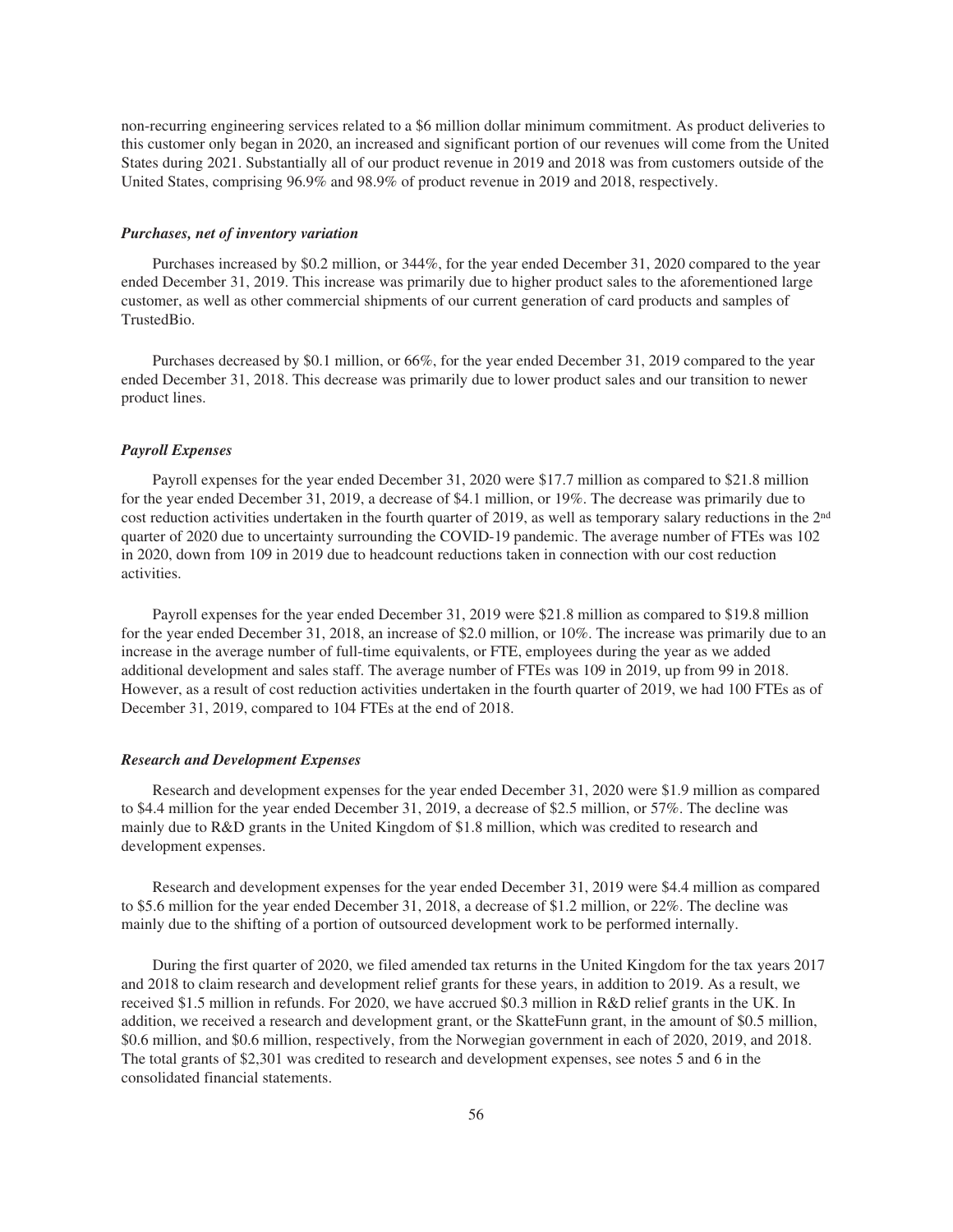## *Other Operating Expenses*

Other operating expenses for the year ended December 31, 2020 were \$5.9 million as compared to \$4.6 million for the year ended December 31, 2019, an increase of \$1.3 million, or 28%. The increase was primarily due to outside professional services associated with the company's listing on the Nasdaq in the first quarter of 2021in the amount of \$1.1 million during 2020, as well \$0.3 million of additional stock compensation expense during the year compared to 2019.

Other operating expenses for the year ended December 31, 2019 were \$4.6 million as compared to \$3.9 million for the year ended December 31, 2018, an increase of \$0.7 million, or 18%. The increase was primarily due to outside professional services associated with the two capital raises in the first and fourth quarters of 2019, as well as certain information technology costs and increased operating expenses relating to higher employee headcount.

## *Taxation*

During the years ended December 31, 2020, 2019 and 2018, the Company did not pay or accrue income taxes in Norway due to continuing net operating losses. In 2020, the company recognized in income \$0.1 million in the United Kingdom. The Company paid and accrued \$0.2 million and \$41,000 in 2019 and 2018, respectively, in the United States and United Kingdom. Due to tax loss carryforward in China, we have not paid any corporation income tax in China.

We conduct research and development activities in the United States and, in 2020, claimed research and development tax credits relating to 2017, 2018 and 2019. The tax credit in the United States is used to offset a portion of taxable income.

As of December 31, 2020, we have Norwegian and UK tax net operating loss carryforwards of \$219.2 million and \$5.3 million, respectively, which do not expire.

## *Net Loss for the Year*

Net loss for the years ended December 31, 2020, 2019, and 2018 was \$26.8 million, \$32.4 million, and \$30.2 million, respectively. As of December 31, 2020 and 2019, we have accumulated losses of \$14.7 million and \$198.2 million, respectively. \$210.3 million of share premium has been allocated to cover accumulated losses, effective December 31, 2020.

## **B. Liquidity and Capital Resources**

### *Overview*

Since our inception, we have incurred significant operating losses and negative cash flows. We anticipate that we will continue to incur losses for the foreseeable future. We expect that our research and development and other operating expenses will increase in connection with conducting development and marketing activities for our products, as well as costs associated with operating as a foreign private issuer listed on Nasdaq. As a result, we will need additional capital to fund our operations, which we may obtain from additional equity financings, debt financings, research funding, collaborations, contract and grant revenue or other sources. To date, we have financed our operations primarily through the issuances of our equity securities.

As of December 31, 2020, we had cash and cash equivalents of \$7.3 million, representing 43% of the total assets.

In February 2021, we completed an additional private placement with existing and new shareholders and raised \$27.2 million.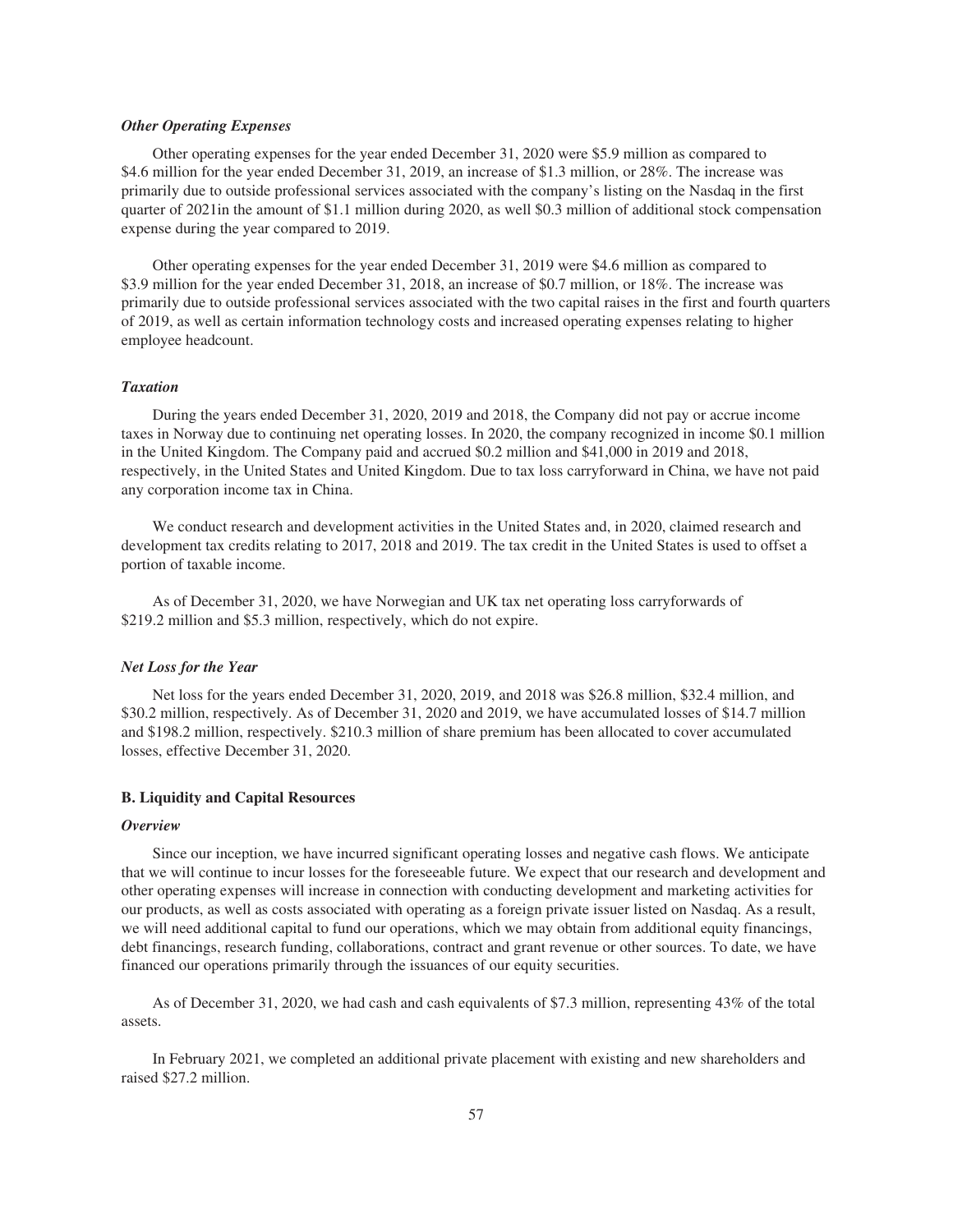While we have been successful in raising funds through private placements of shares in the past, there can be no assurance that such actions will be successful in the future.

We have no debt to financial institutions or ongoing material financing commitments, such as lines of credit or guarantees, that are expected to affect our liquidity over the next five years, other than our leases.

# *Cash Flows*

The following table summarizes the results of our cash flows for the periods presented:

|                                                                                                                    | <b>Year Ended December 31,</b> |                                   |              |  |
|--------------------------------------------------------------------------------------------------------------------|--------------------------------|-----------------------------------|--------------|--|
|                                                                                                                    | 2020                           | 2019                              | 2018         |  |
| Net cash flow used in operating activities $\dots\dots\dots\dots$<br>Net cash flow provided by (used in) investing | \$(23,294)                     | $\{(27, 168) \quad \{(26, 775)\}$ |              |  |
| Net cash flow provided by financing activities $\dots \dots$                                                       | (232)<br>17,438                | (721)<br>32,989                   | (970)<br>835 |  |
| Net change in cash and cash equivalents                                                                            | \$ (6,088)                     | \$5,100                           | \$(26,910)   |  |

## *Net cash flow used in operating activities*

During the year ended December 31, 2020, cash used in operating activities was \$23.3 million, primarily resulting from our net loss before tax of \$26.9 million less non-cash charges of \$4.5 million included in net loss, and net cash used in working capital of \$1.0 million.

During the year ended December 31, 2019, cash used in operating activities was \$27.2 million, primarily resulting from our net loss before tax of \$32.3 million less non-cash charges of \$4.2 million included in net loss, and net cash provided by working capital of \$1.2 million.

During the year ended December 31, 2018, cash used in operating activities was \$26.8 million, primarily resulting from our net loss before tax of \$30.2 million less non-cash charges of \$3.8 million included in net loss, and net cash used for working capital of \$0.1 million.

## *Net cash flow used in investing activities*

Net cash flow used in investing activities was \$0.2 million for the year ended December 31, 2020, compared to \$0.7 million for the year ended December 31, 2019. This change was primarily due to a decrease of \$0.5 million in purchases of property, plant and equipment investment in 2020 as compared to 2019.

Net cash flow used in investing activities was \$0.7 million for the year ended December 31, 2019, compared to \$1.0 million for the year ended December 31, 2018. This change was primarily due to a decrease of \$0.3 million in purchases of property, plant and equipment investment in 2019 as compared to 2018.

## *Net cash flow provided by financing activities*

The decrease in net cash flow provided by financing activities to \$17.4 million for the year ended December 31, 2020 from \$33.0 million for the year ended December 31, 2019 was due to the decrease in share issuances of \$15.4 million.

The increase in net cash flow provided by financing activities to \$33.0 million for the year ended December 31, 2019 from \$0.8 million for the year ended December 31, 2018 was due to increases in share issuances of \$33.3 million, partially offset by net payment on a financed asset purchase and lease liabilities of \$1.2 million.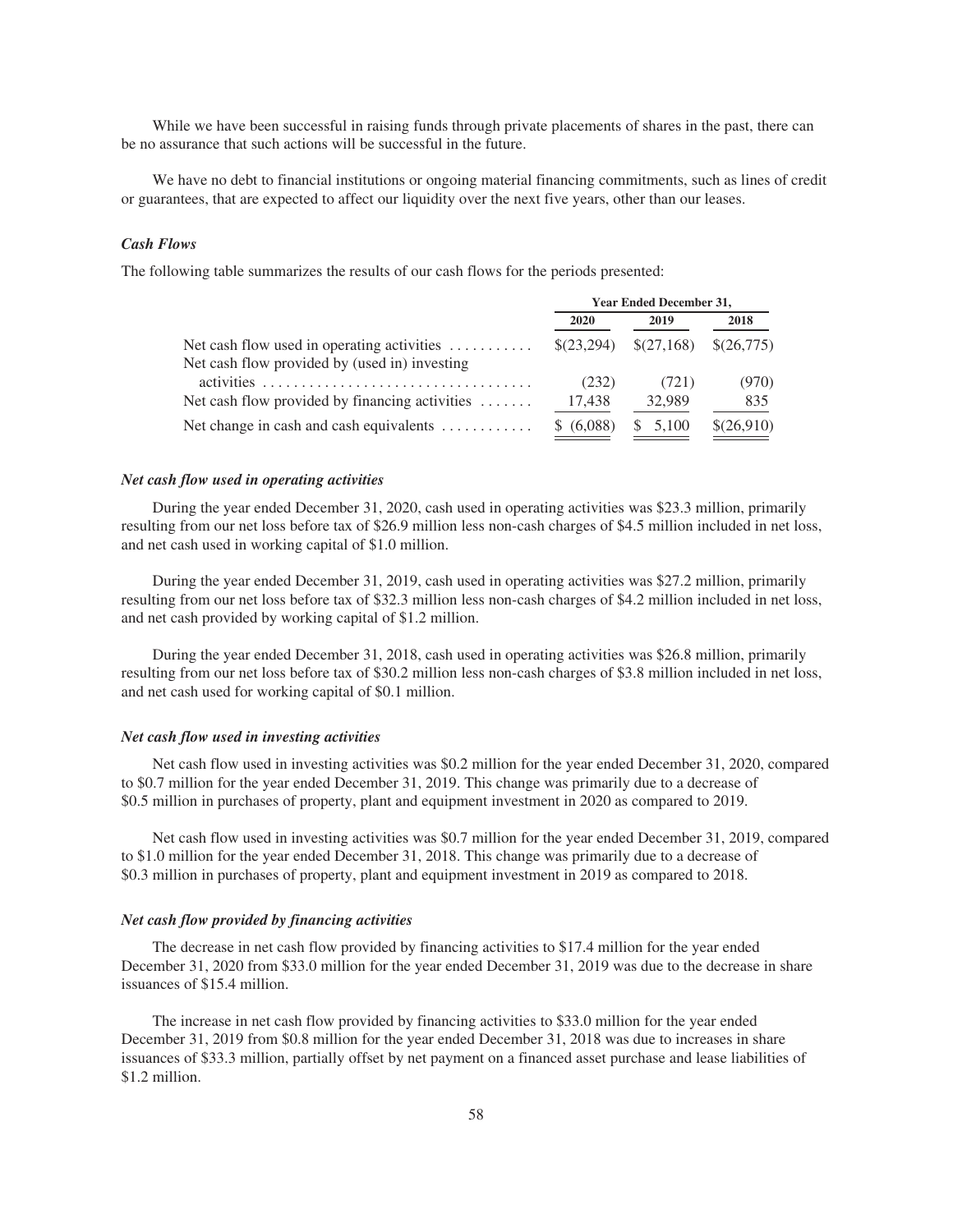## *Operating and Capital Expenditure Requirements*

We have not achieved profitability on an annual basis since our inception, and we expect to incur net losses in the future. We expect that our operating expenses will increase as we continue to invest to grow our product pipeline, hire additional employees and increase research and development expenses.

Additionally, as a foreign private issuer listed on Nasdaq, we will incur significant additional audit, legal and other expenses.

Our future funding requirements will depend on many factors, including but not limited to:

- the scope, rate of progress and cost of our development and marketing efforts and other related activities;
- the cost of manufacturing our products or components of our products;
- the costs involved in filing and prosecuting patent applications and enforcing and defending potential patent claims;
- the cost and timing of enhancing sales, marketing and distribution capabilities; and
- the costs of hiring additional skilled employees to support our continued growth.

We have a history of losses, limited revenue and negative cash flows from operations. We have been able to raise funds through private placements of shares in the past. During 2020, we raised \$18.0 million through private placements. In February 2021, we completed an additional private placement with existing and new shareholders and raised \$27.2 million. We have adequate working capital to meet its operating commitments for at least twelve months from the date of this report.

#### **C. Research and Development**

For a discussion of our research and development activities, see "Item 4.B-Business Overview" and "Item 5.A-Operating Results."

#### **D. Trend Information**

For a discussion of trends, see "Item 4.B-Business Overview," "Item 5.A-Operating Results" and "Item 5.B-Liquidity and Capital Resources."

#### **E. Off-Balance Sheet Arrangements**

During the periods presented, we did not and do not currently have any off-balance sheet arrangements as defined under SEC rules, such as relationships with other entities or financial partnerships, which are often referred to as structured finance or special purpose entities, established for the purpose of facilitating financing transactions that are not required to be reflected on our statement of financial position.

## **F. Tabular Disclosure of Contractual Obligations**

The following table summarizes our contractual commitments and obligations as of December 31, 2020.

|                         | <b>Payments Due by Period</b> |                     |                        |       |                             |
|-------------------------|-------------------------------|---------------------|------------------------|-------|-----------------------------|
|                         | <b>Total</b>                  | Less than<br>1 Year | 1 to 3<br><b>Years</b> | Years | 4 to 5 More than<br>5 Years |
|                         |                               |                     | (in thousands)         |       |                             |
| Lease obligations $(1)$ | \$1,093                       | \$762               | \$331                  |       |                             |
| Total $\ldots$          | \$1,093                       | \$762               | \$331                  |       |                             |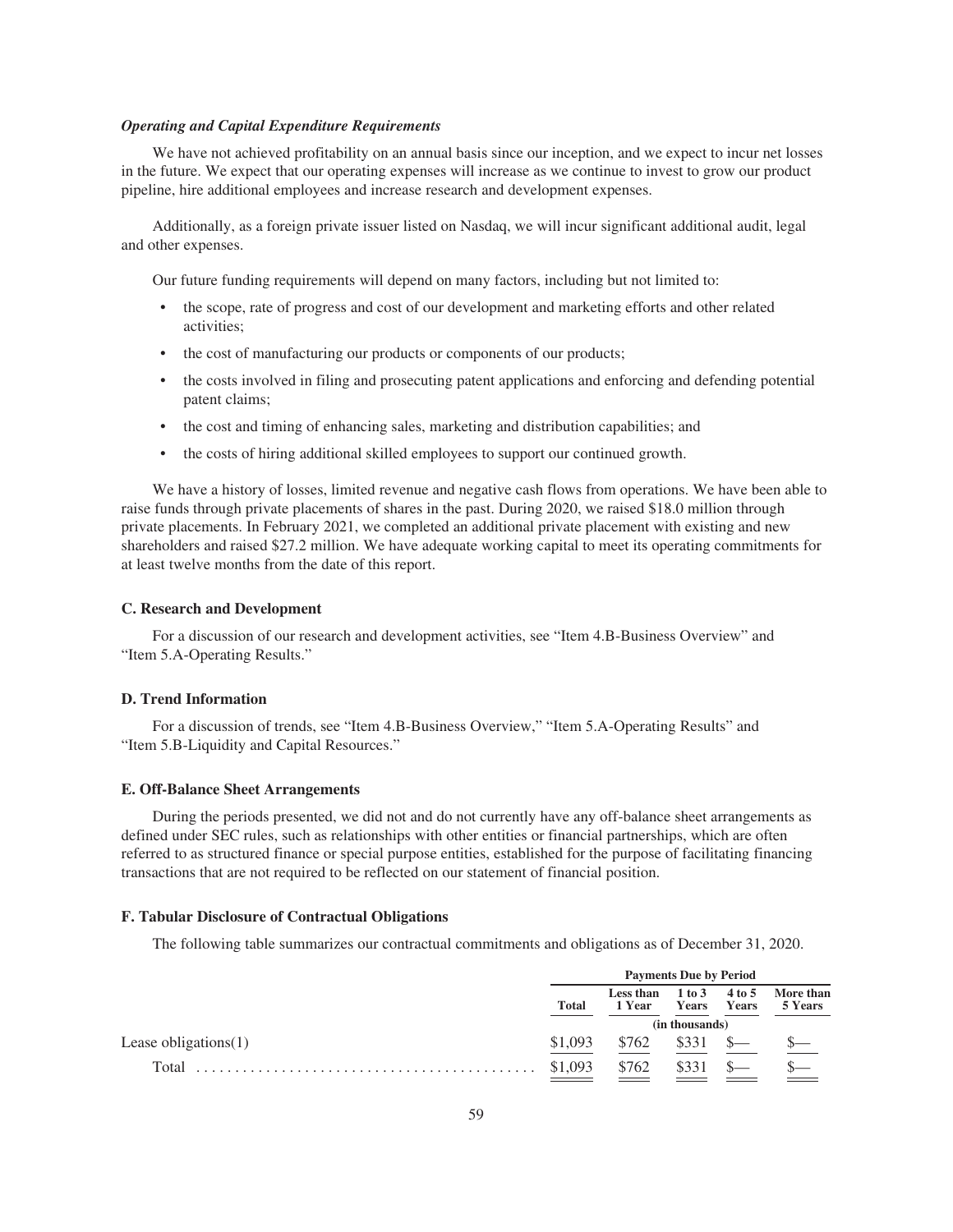(1) The lease obligations above are presented as undiscounted amounts, excluding imputed interest.

The commitment amounts in the table above are associated with contracts that are enforceable and legally binding and that specify all significant terms, including fixed or minimum services to be used, fixed, minimum or variable price provisions, and the approximate timing of the actions under the contracts. Our lease commitments relate to our office space.

## **G. Safe Harbor**

This annual report contains forward-looking statements within the meaning of Section 27A of the Securities Act and Section 21E of the Exchange Act and as defined in the Private Securities Litigation Reform Act of 1995. See "Special Note Regarding Forward-Looking Statements."

## **Item 6. Directors, Senior Management and Employees.**

#### **A. Directors and Senior Management**

The following table sets forth information concerning our executive officers and directors as of December 31, 2020:

| <b>Name</b>                                                             | Age | Position(s)              |
|-------------------------------------------------------------------------|-----|--------------------------|
| <i>Executive Officers:</i>                                              |     |                          |
| Vincent Graziani                                                        | 60  | Chief Executive Officer  |
|                                                                         |     | Chief Financial Officer  |
|                                                                         |     | Chief Technology Officer |
| <b>Board of Directors:</b>                                              |     |                          |
|                                                                         |     | Chair                    |
|                                                                         |     | Deputy Chair             |
|                                                                         |     | Board member             |
| Hanne $H\phi \text{vding}(1) \dots \dots \dots \dots \dots \dots \dots$ | -66 | Board member             |
|                                                                         |     |                          |
| Thomas M. Quindlen $\dots \dots \dots \dots \dots \dots \dots$ 58       |     | Board observer           |

(1) Member of Audit Committee.

- (2) Member of Compensation Committee.
- Mr. D'Antilio tendered his resignation effective April 23, 2021. On April 21, 2021, we announced the appointment of Mr. James A, Simms as our new Chief Financial Officer, effective April 26, 2021. In the meantime, we have appointed Mr. Erling Svela, our VP of Finance, as interim Chief Financial Officer, effective April 24, 2021.

## **Executive officers**

*Vincent ("Vince") Graziani* has served as our Chief Executive Officer since February 2020. He joined IDEX from Infineon Technologies where he was most recently Vice President of Strategy Development and Implementation where he was responsible for leading new business development and strategic partnerships. Mr. Graziani has also led technology companies from the pre-revenue stage to significant revenues and scale while serving as CEO of Sand 9 Inc., Vbrick Systems, and Sandburst Inc. These were all early-stage technology companies when he joined them. Earlier in his career, he held positions of increasing responsibility in engineering as well as sales and marketing at Intel, Broadcom, and Siemens Semiconductor. Mr. Graziani holds a Bachelor of Science in Electrical Engineering from The University of New Hampshire and a Masters degree in Electrical Engineering from Northeastern University.Mr. Graziani is located at IDEX America Inc. in Wilmington, Massachusetts.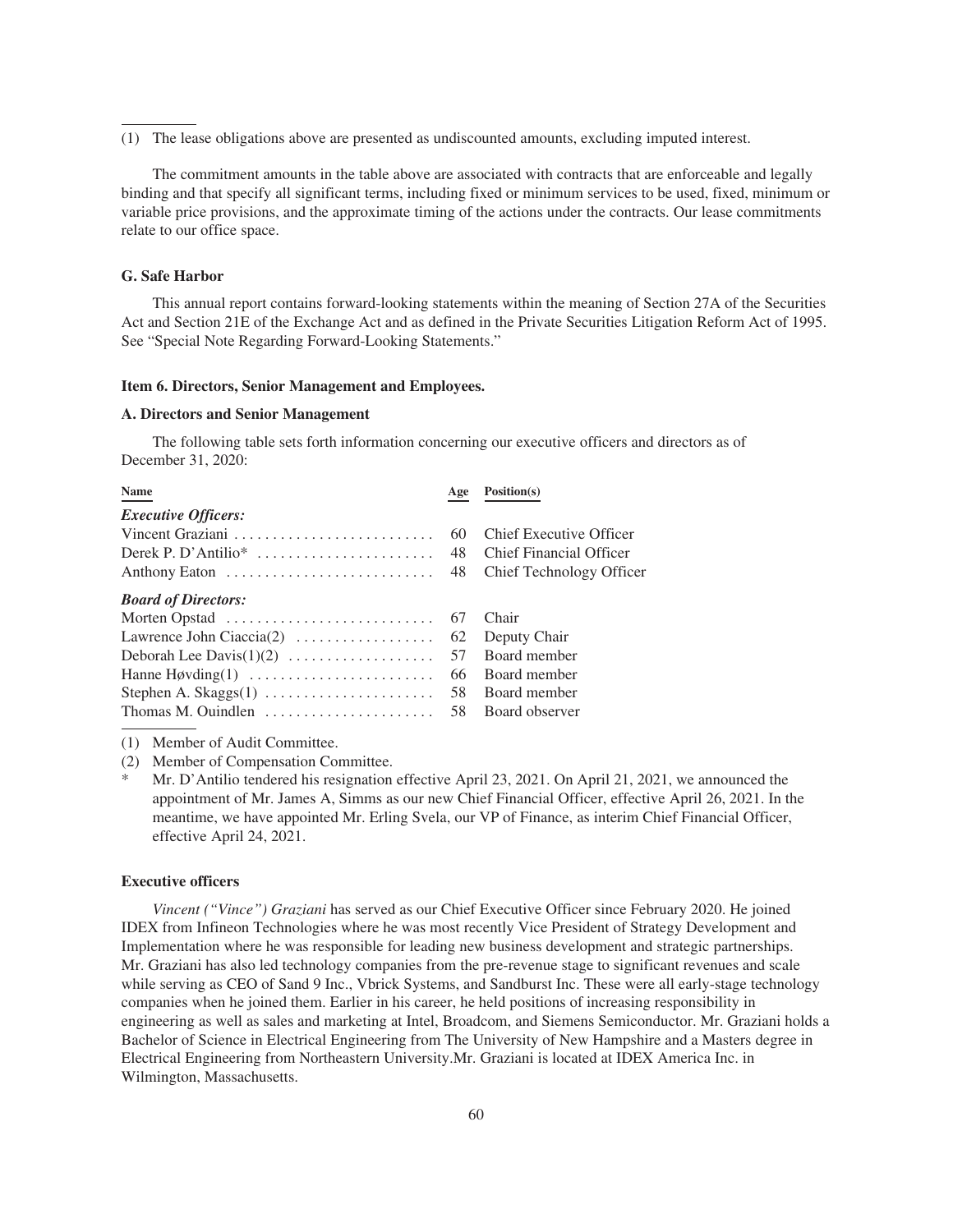*Derek P. D'Antilio* has served as our Chief Financial Officer since July 2019. We disclosed on March 31, 2021 that Mr. D'Antilio has tendered his resignation effective April 23, 2021. Prior to joining us, Mr. D'Antilio served as Vice President of Finance and Corporate Controller of MKS Instruments, Inc., a multi-billion Nasdaqlisted global semiconductor equipment supplier, from December 2010 to January 2019. From December 2008 to December 2010, he served as Assistant Controller and Director of Finance at 3Com Corporation (acquired by Hewlett-Packard). Prior to that, Mr. D'Antilio spent nearly a decade in public accounting and audit with BDO Global and PricewaterhouseCoopers LLP. He has held senior finance positions at high-growth US-listed technology companies with responsibility for global accounting and reporting, financial planning, treasury, tax, operations and investor relations. Mr. D'Antilio is a certified public accountant and certified management accountant and holds a B.S.B.A in Accounting and Economics from Salem State University and an M.B.A from Babson College with Honors. Mr. D'Antilio is located at IDEX America Inc. in Wilmington, Massachusetts.

*Anthony Eaton* has served as our Chief Technology Officer since March 2019. Mr. Eaton served as our Vice President of Systems Engineering from February 2017 to February 2019, and our Senior Director of Engineering from August 2016 to January 2017. Before IDEX, he served as Director of System Engineering at Atmel, where he was responsible for building and running the System Engineering function for the MaxTouch Business Unit. Prior to this Mr Eaton held senior engineering roles at NVIDIA, Mirics Semiconductor and Sony Semiconductor. Mr. Eaton holds a First Class Bachelors and Master's degree in Engineering from Cambridge University, England. Mr. Eaton is located at IDEX Biometrics UK Ltd. in Farnborough, UK.

## **Board of Directors**

Our board of directors held eleven meetings during the period from our annual general meeting on May 15, 2020 until and including April 14, 2021. All meetings have been conducted as virtual meetings via live webcast.

*Morten Opstad* has served as chair of our board of directors since March 1997. Mr. Opstad is a partner in Advokatfirmaet Ræder AS in Oslo, Norway. He has rendered legal assistance with respect to establishing and organizing several technology and innovation companies. He currently serves as chair of the board of Thin Film Electronics ASA. Mr. Opstad holds a legal degree (Cand.Jur.) from the University of Oslo. He was admitted to the Norwegian Bar Association in 1986. Mr. Opstad was born in 1953 and is a Norwegian citizen and resides in Oslo. Mr. Opstad attended all of the board meetings in the period.

*Lawrence John ("Larry") Ciaccia* has served as a member of our board of directors since May 2015 and was appointed as Deputy Chair of our board of directors in May of 2019. He has broad expertise from the semiconductor industry. Mr. Ciaccia played a pivotal role in transforming AuthenTec from a start-up into the world's leading fingerprint sensor supplier, serving as CEO from September 2010 and instrumental in the acquisition of AuthenTec by Apple in October 2012. He remained with Apple through February 2013 to assist in the acquisition integration and transition. Mr. Ciaccia holds a Bachelor of Science in Electrical Engineering from Clarkson University and an M.B.A. from the Florida Institute of Technology. Mr. Ciaccia was born in 1958, is a US citizen and resides in Florida. Mr. Ciaccia attended all of the board meetings in the period.

*Deborah Lee ("Deborah") Davis* has served as a member of our board of directors since May 2015. She is independent of the company's executive management, material business contacts and the company's larger shareholders. Ms. Davis holds non-executive director positions at the Boards of International Personal Finance Plc, The Institute of Directors and Diaceutics plc in the UK and is a trustee of Southern African Conservation Trust in South Africa. Prior to this, she held senior executive leadership roles at PayPal, eBay, Verizon and Symantec. Ms. Davis holds a Diploma in Company Direction with distinction from IoD, a Sloan Masters in Science (Management) with Distinction from London Business School and a Bachelor of Applied Science (Electronics) Honours degree from the University of Melbourne. Ms. Davis was born in 1963 and is a dual citizen of the UK and Australia and splits her time across UK, Africa and the Far East. Ms. Davis attended ten of the board meetings in the period.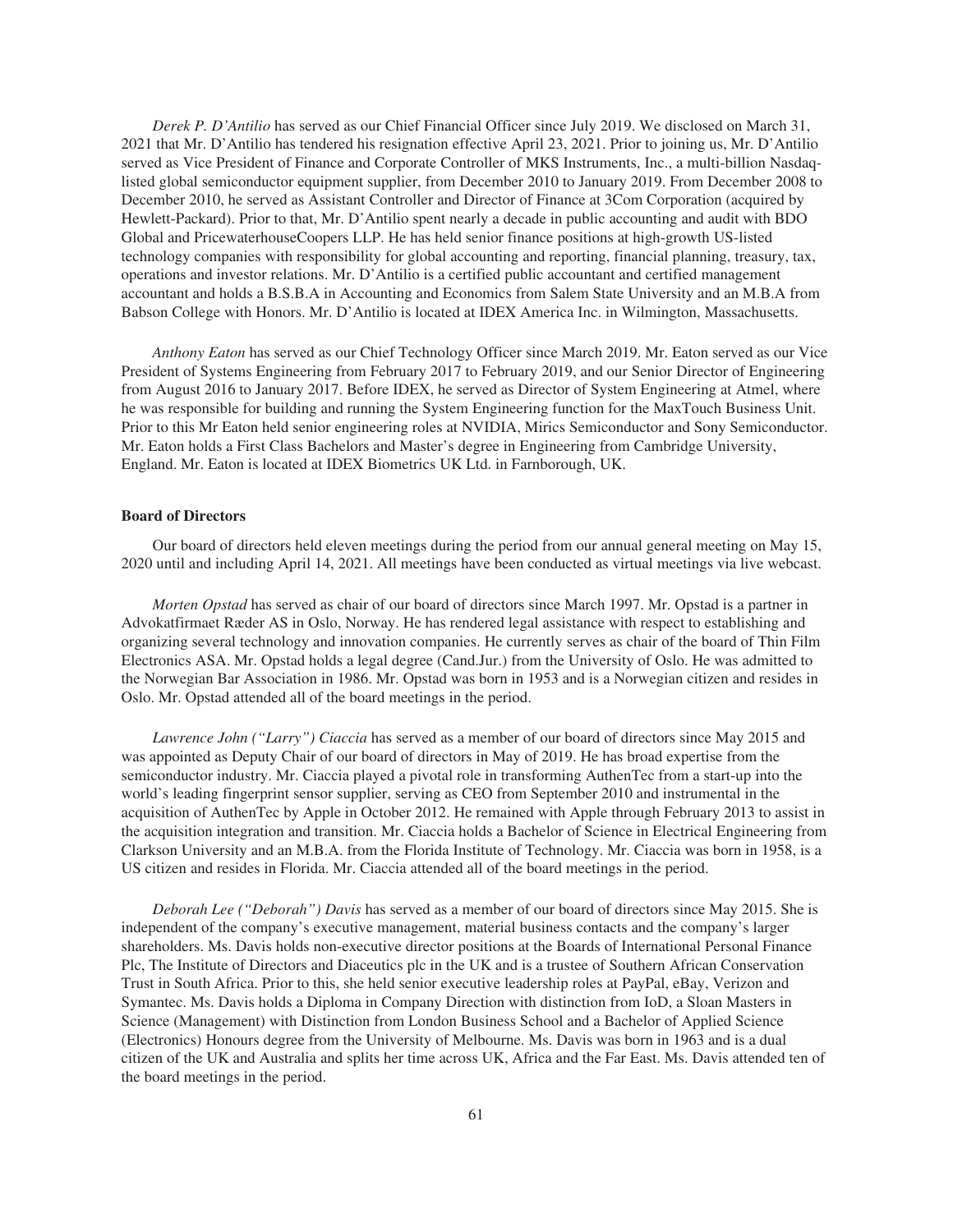*Hanne Høvding* has served as a member of our board of directors since December 2007. She is independent of the company's executive management, material business contacts and the company's larger shareholders. Ms. Høvding has a Bachelor's Degree in Economics and Business Administration from the Norwegian School of Economics and Business Administration. In her professional career Ms. Høvding has held several management positions within personnel administration, finance, credit card administration and debt collection. Ms. Høvding was born in 1954. She is a Norwegian citizen and resides in Oslo. Ms. Høvding attended all of the board meetings in the period.

*Stephen A. ("Steve") Skaggs* has served as a member of our board of directors since May 2019. He is independent of the company's executive management, material business contacts and the company's larger shareholders. He currently also serves as a non-executive director and audit committee chair of Coherent, Inc., a leading global manufacturer of lasers. Mr Skaggs has more than 25 years of experience in the semiconductor industry, including serving as President, CEO and CFO of Lattice Semiconductor, a supplier of programmable logic devices and related software. Mr Skaggs most recently served as Senior Vice President and CFO of Atmel Corporation, a leading supplier of microcontrollers, prior to its acquisition by Microchip Technology Incorporated in early 2016. Early in his career, he worked for Bain & Company, a global management consulting firm. Mr. Skaggs holds an M.B.A. degree from the Harvard Business School and a B.S. degree in Chemical Engineering from the University of California, Berkeley. Mr. Skaggs was born in 1962, is a United States citizen and works and resides in Oregon. Mr. Skaggs attended ten of the board meetings in the period.

*Thomas M. Quindlen* has attended as a non-voting observer of our board of directors since October 2020. Mr. Quindlen has worked in the Financial Services industry for 30 years and is now the CEO and EVP of Retail Card, a division of Synchrony, a Fortune 200 company. Formerly, Mr. Quindlen held several leadership roles in GE Capital, the financial services subsidiary of the General Electric Company. Mr. Quindlen holds a bachelor's in accounting degree from Villanova University. Mr. Quindlen was born in 1962, is a United States citizen and works and resides in Connecticut.

## *Family Arrangements and Selection Arrangements*

There are no family relationships between any of the directors. There are no family relationships between any director and any of the senior management of our Company. There is no arrangement or understanding with major shareholders, customers, suppliers or others, pursuant to which members of the board were elected or members of management was selected.

## **B. Compensation**

### **Compensation of Executive Officers and Directors**

For the year ended December 31, 2020, the aggregate compensation accrued or paid to the members of our board of directors and our executive officers for services in all capacities was \$3.1 million.

## *Executive Officer Compensation*

#### *Guidelines for Compensation of Officers*

Our compensation of officers includes a basic salary and other standard benefits. Performance-based cash bonus and incentive subscription rights may supplement the salary. Cash bonus plans are limited to fixed amounts or fixed percentage of base salary. The highest bonus plan for any officer is currently limited to a maximum of 40 percent of base salary, and bonus plan for our Chief Executive Officer is currently limited to a maximum of 70 percent of base salary. All components of the compensation of our officers, whether fixed or variable, shall reflect the responsibility and performance of such officer from time to time.

The base salary of our officers is evaluated annually, and our bonus plan cycle is from January 1 to December 31. Officers are enrolled in the same pension and other benefit schemes that we offer to other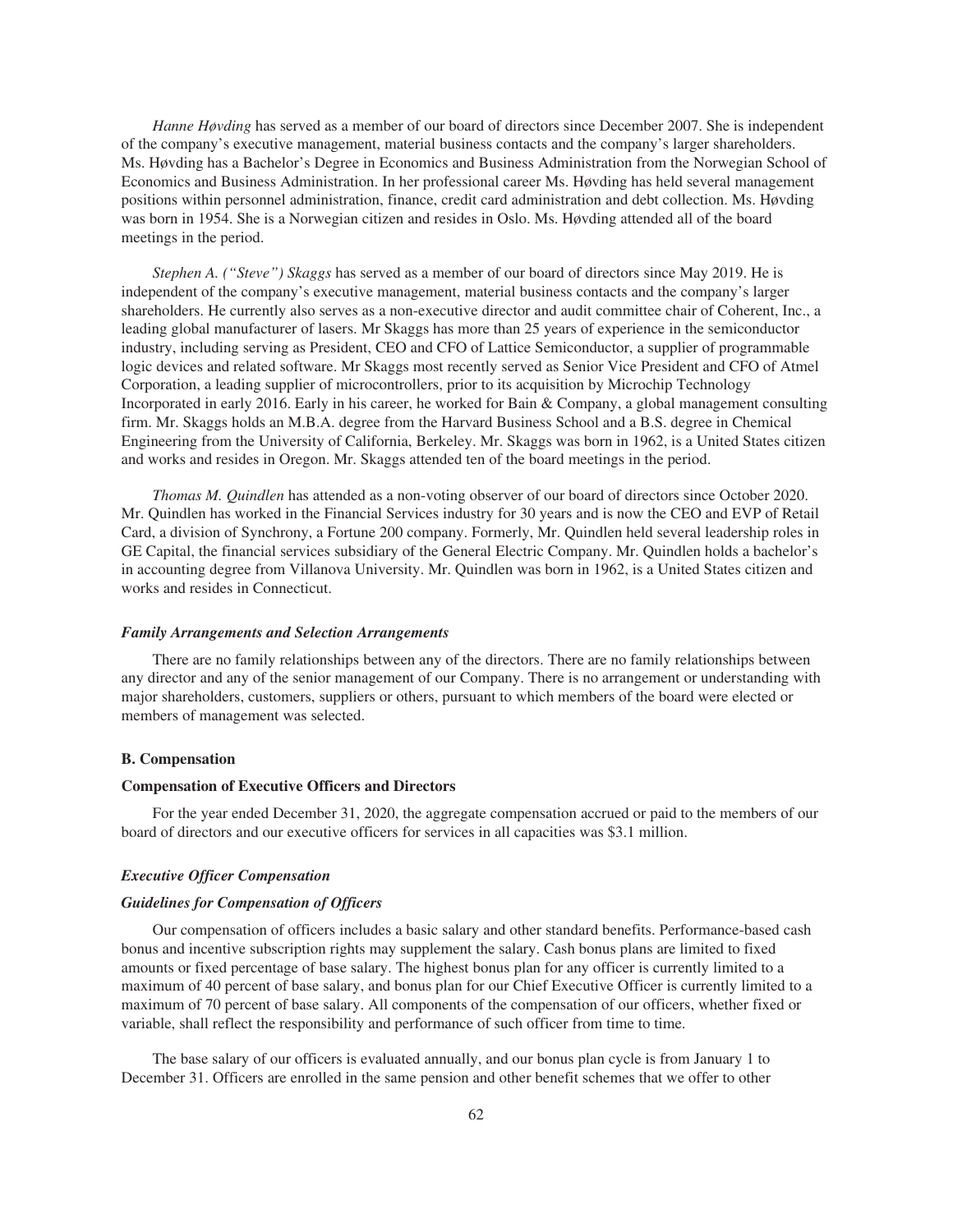employees, to the extent available in their home country. The board of directors has the authority to determine the salary, maximum bonus and other compensation for the Chief Executive Officer. Our Chief Executive Officer in turn determines the salary and other compensation of all other employees, within the applicable framework set by our board. All share-based compensation programs must be authorized by the shareholders in a general meeting. We do not provide any post-employment compensation beyond conventional notice periods of 3 to 6 months, or such shorter notice period as applicable.

We have not made any advance payments or issued loans to, or guarantees in favor of, any members of the management.

## *Share-Based Compensation of Officers*

All share-based compensation programs must be authorized by the shareholders in a general meeting We have in place a subscription rights incentive program, which is renewed on an annual basis, whereby independent subscription rights are issued to employees, including our executive officers, and to individual contractors performing similar work. Under the Companies Act, such subscription rights have a maximum duration of five years from the date of the general meeting of shareholders approving the program. To enable a four-year vesting schedule, we renew our subscription rights incentive plans each year at the annual general meetings, whereby the preceding plan is closed for new grants when the new plan takes effect. The maximum number of subscription rights that may be issued under each annual plan, and all plans collectively, may not exceed 10% of our company's share capital.

At our annual general meeting held on May 15, 2020, our shareholders adopted the 2020 Subscription Rights Incentive Plan, or the 2020 Plan. As a result, each of our previous incentive plans adopted in 2016, 2017, 2018 and 2019 ceased to be available for future issuance as of such date.

As the trading price of our shares on Oslo Børs had been significantly lower than the exercise prices of subscription rights issued under the 2016, 2017, and 2018 incentive plans, these subscription rights had no intrinsic value and represented no actual incentive for our employees. Therefore, at our 2020 annual general meeting, it was also resolved that we may offer employees, including our executive officers, and individual contractors who hold existing subscription rights under such previous plans, an option to surrender and cancel their existing subscription rights granted under such previous plans in exchange for a right to receive new subscription rights under the 2020 Plan. On October 2, 2020, our board of directors resolved to replace subscription rights to purchase an aggregate of 25,962,800 ordinary shares, all of which were granted pursuant to our previous plans adopted in 2016, 2017 and 2018, with new subscription rights granted pursuant to the 2020 Plan, on a one-to-one basis, effective June 17, 2020. The new subscription rights have an exercise price of NOK 1.71 per share. One-third of such replacement subscription rights will vest each year, beginning on April 15, 2021. All of such replacement subscription rights will expire on May 15, 2025.

We periodically grant subscription rights to employees and consultants to enable them to share in our successes and to reinforce a corporate culture that aligns their interests with that of our shareholders. As of December 31, 2020, subscription rights to purchase 56,344,093 ordinary shares were outstanding.

In 2020, we established a 2020 Employee Share Purchase Plan, or the ESPP, to secure the services of new employees, to retain the services of existing employees, and to provide incentives for such individuals to exert maximum efforts toward our success and that of our affiliates. Our employees, including executive officers, are eligible to participate in such plan. See "—Equity Incentive Plans" below.

#### *Executive Officer Compensation for the Year Ended December 31, 2020*

During the year ended December 31, 2020, our executive officers had performance-based compensation programs and amounts paid to provide pension and healthcare benefits. The compensation of our Chief Executive Officer was proposed by the compensation committee and determined by our board of directors.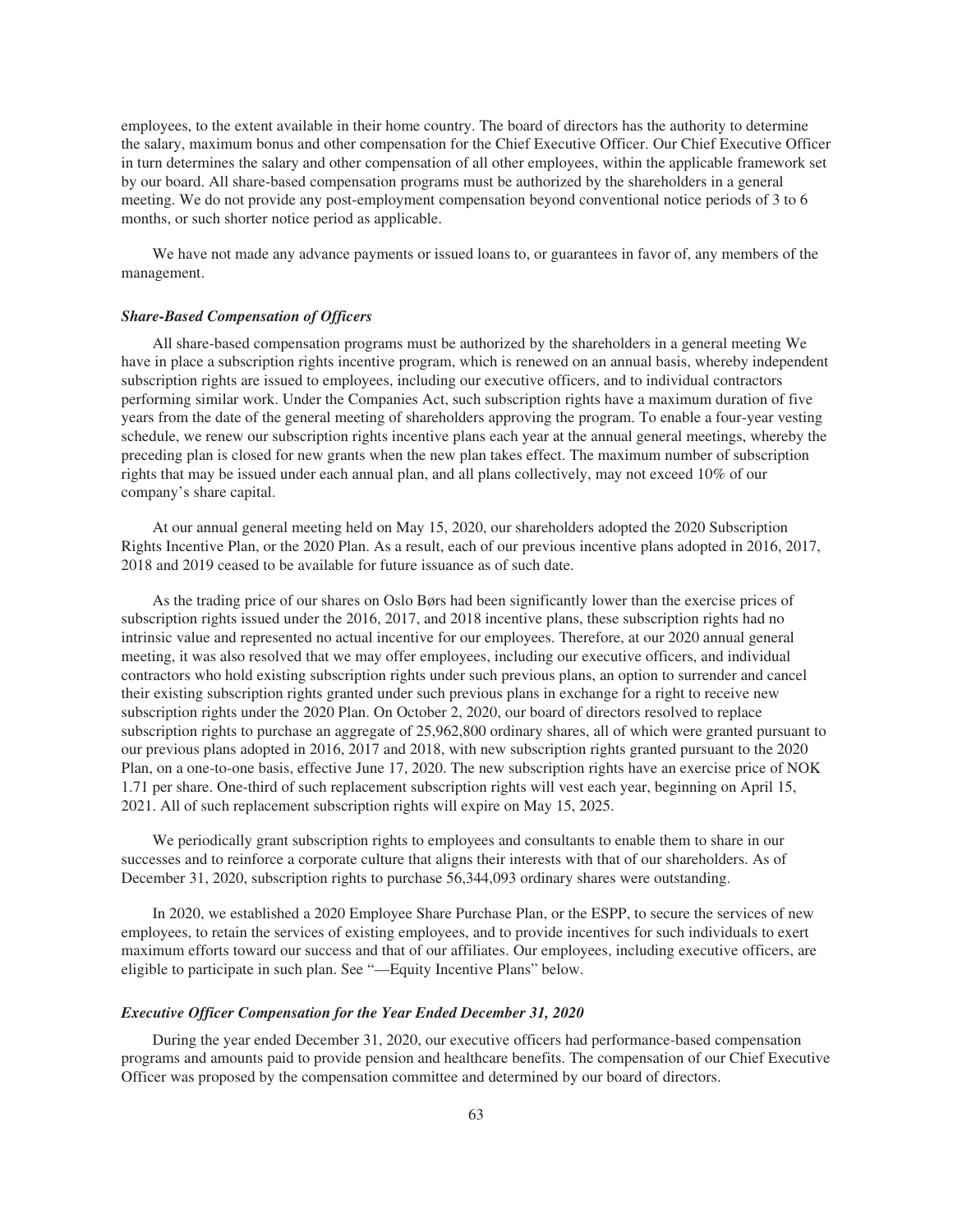During the year ended December 31, 2020, subscription rights to purchase 6,125,000 ordinary shares were awarded to our current executive officers. None of our executive officers exercised any subscription rights during the year ended December 31, 2020.

Beginning in March 2020, due to uncertainty surrounding COVID-19, the executive officers of the Company took a temporary 30% reduction in base salary. Salaries were restored to their normal rates in June 2020.

The following table sets forth the compensation paid to our executive officers during the year ended December 31, 2020:

| In thousands (\$)                                     | <b>Salary</b> | Cash<br><b>Bonus Paid</b> | <b>Other</b><br><b>Benefits</b> | <b>Pension</b><br><b>Contribution</b> | <b>Share-Based</b><br>compensation(1) | Total |
|-------------------------------------------------------|---------------|---------------------------|---------------------------------|---------------------------------------|---------------------------------------|-------|
| Vincent Graziani(2)                                   |               |                           |                                 |                                       |                                       |       |
| Chief Executive Officer $\ldots \ldots \ldots \ldots$ | 312           |                           | 23                              |                                       | 120                                   | 455   |
| Derek P. D'Antilio $(3)$                              |               |                           |                                 |                                       |                                       |       |
| Chief Financial Officer $\ldots \ldots \ldots \ldots$ | 279           | 18                        | 25                              |                                       | 84                                    | 406   |
| <b>Anthony Eaton</b>                                  |               |                           |                                 |                                       |                                       |       |
| Chief Technology Officer $\ldots \ldots \ldots$       | 220           | 24                        |                                 | 13                                    | 132                                   | 390   |
| Stanley A. Swearingen(4)                              |               |                           |                                 |                                       |                                       |       |
| <i>Executive Vice President of Advanced</i>           |               |                           |                                 |                                       |                                       |       |
| Technology and Strategy                               | 227           | 92                        | 23                              |                                       | 677                                   | 1.019 |
| <b>Total</b>                                          | 1.038         | 134                       | 72                              | 12                                    | 1.013                                 | 2,270 |

(1) The amount represents the amortized cost in the year under IFRS 2 share-based payments, for incentive subscription rights as well as the cost of ESPP. The amortized cost of subscription rights is based on an upfront option value calculation and does not represent any gain from the subscription rights. Gain, if any, is reported separately in the year of exercise.

(2) Mr. Graziani has served as our Chief Executive Officer since February 27, 2020.

(3) Mr. D'Antilio tendered his resignation effective April 23, 2021.

(4) Mr. Swearingen served as our Chief Executive Officer until February 27, 2020, following which he ceased to be an executive officer, but continued to serve as our Executive Vice President of Advanced Technology and Strategy. The amounts are the full year compensation amounts.

The following table sets forth the subscription rights granted to our executive officers during the year ended December 31, 2020:

|                                             |                   | Number of<br>subscription | <b>Exercise price</b><br>NOK per |
|---------------------------------------------|-------------------|---------------------------|----------------------------------|
|                                             | <b>Grant date</b> | rights                    | share                            |
| Vincent Graziani(1)                         |                   |                           |                                  |
| Chief Executive Officer                     | February 26, 2020 | 5,000,000                 | 1.11                             |
| Derek P. D'Antilio $(2)$                    |                   |                           |                                  |
| Chief Financial Officer                     |                   |                           |                                  |
| Anthony Eaton( $3(5)$ )                     |                   |                           |                                  |
| Chief Technology Officer $\ldots \ldots$    | June 17, 2020     | 1.125.000                 | 1.71                             |
| Stanley A. Swearingen $(4)(5)$              |                   |                           |                                  |
| <i>Executive Vice President of Advanced</i> |                   |                           |                                  |
| Technology and Strategy                     | June 17, 2020     | 6,815,000                 | 1.71                             |

(1) Mr. Graziani has served as our Chief Executive Officer since February 27, 2020. The board granted subscription rights to purchase 5,000,000 shares on such date in connection with Mr. Graziani's appointment. As of December 31, 2020, Mr. Graziani held subscription rights to purchase an aggregate of 5,000,000 shares.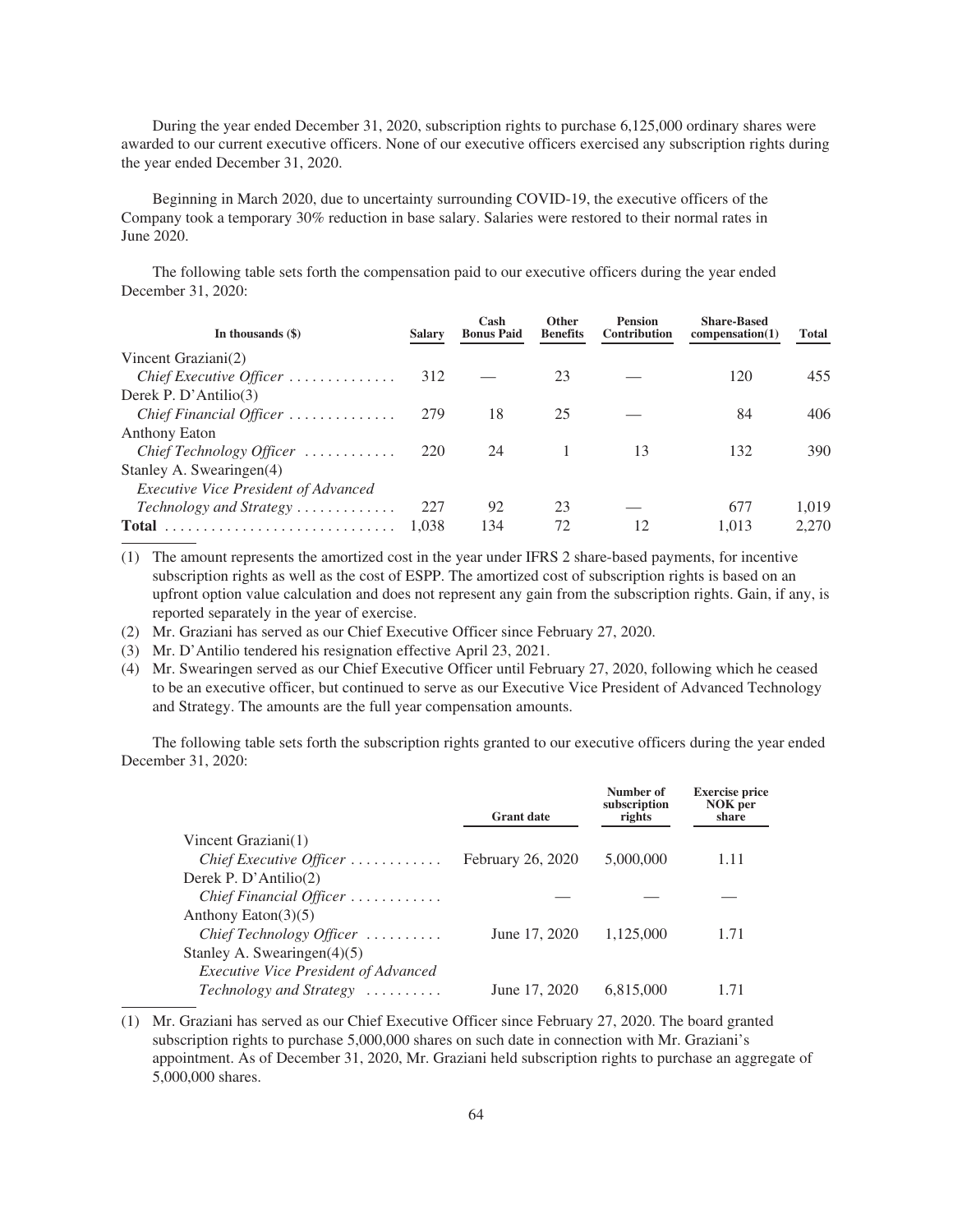- (2) As of December 31, 2020, Mr. D'Antilio held subscription rights to purchase an aggregate of 2,000,000 shares. Mr. D'Antilio tendered his resignation effective April 23, 2021.
- (3) As of December 31, 2020, Mr. Eaton held subscription rights to purchase an aggregate of 1,452,800 shares.
- (4) Mr. Swearingen served as our Chief Executive Officer until February 27, 2020, following which he ceased to be an executive officer, but continued to serve as our Executive Vice President of Advanced Technology and Strategy.
- (5) This grant on June 17, 2020, was made against cancellation of a corresponding number of subscription rights granted during the period from 2016 to 2018.

As of December 31, 2020, the aggregate number of outstanding subscription rights to purchase ordinary shares held by our then-current officers, including their close associates, was 8,452,800, representing 1.02% of our share capital.

The grants set forth in the table above were made under our 2020 and 2019 subscription rights incentive plans as resolved at the annual general meetings on May 15, 2020 and May 9, 2019, respectively. Unless specifically resolved otherwise, 25% of the subscription rights vest each year. The grants effective June 17, 2020 vest by 1/3 each year. The subscription rights expire on May 15, 2025 and May 9, 2024.

At our annual general meeting held on May 15, 2020, it was resolved that, subject to offer from the Company, our employees may elect to receive part of their compensation in the form of ordinary shares in lieu of cash. If so elected, the employee may purchase our ordinary share at a 15% discount. On July 1, 2020, 59 employees received an aggregate of 4,318,523 shares in lieu of cash incentive compensation of \$0.6 million. The shares are subject to a 6-month lock-up period. Messrs. D'Antilio, Eaton and Swearingen acquired 136,479 shares, 181,041 shares and 718,464 shares, respectively, through this program.

Our executive officers may also participate in the ESPP, on the same terms as all other employees in their home country. On December 1, 2020, Messrs. Graziani, D'Antilio, Eaton and Swearingen acquired 125,239 shares, 70,447 shares, 38,534 shares and 31,112 shares, respectively, through the ESPP.

## *Director Compensation*

Our chair and members of our board of directors receive board compensation in arrears, as determined annually at the annual general meeting. At our 2020 annual general meeting of shareholders held on May 15, 2020, it was resolved that the annual board compensation is \$34,090 per board member for the period from the date of the 2019 annual general meeting until the date of the 2020 annual general meeting. The chair of our board received an additional amount of \$8,522. Each of the compensation committee members received \$6,818 in addition to the board compensation and the chair of the compensation committee received a further supplement of \$1,704. Director compensation for the period from the date of our 2020 annual general meeting through the date of our 2021 annual general meeting will be determined at our 2021 meeting.

Members of our board of directors had an option to receive all or part of their respective board compensation in the form of shares in our company.The following compensation was paid in shares:

- Ms. Davis acquired 227,073 shares with a purchase price of NOK 0.15 per share, in lieu of \$27,345 of her total board compensation. Ms. Davis received the remainder of \$9,278 in cash; and
- Mr. Skaggs acquired 214,909 shares with a purchase price of NOK 0.15 per share, in lieu of \$25,880 of his total board compensation. Mr. Skaggs received the remainder of \$3,418 in cash.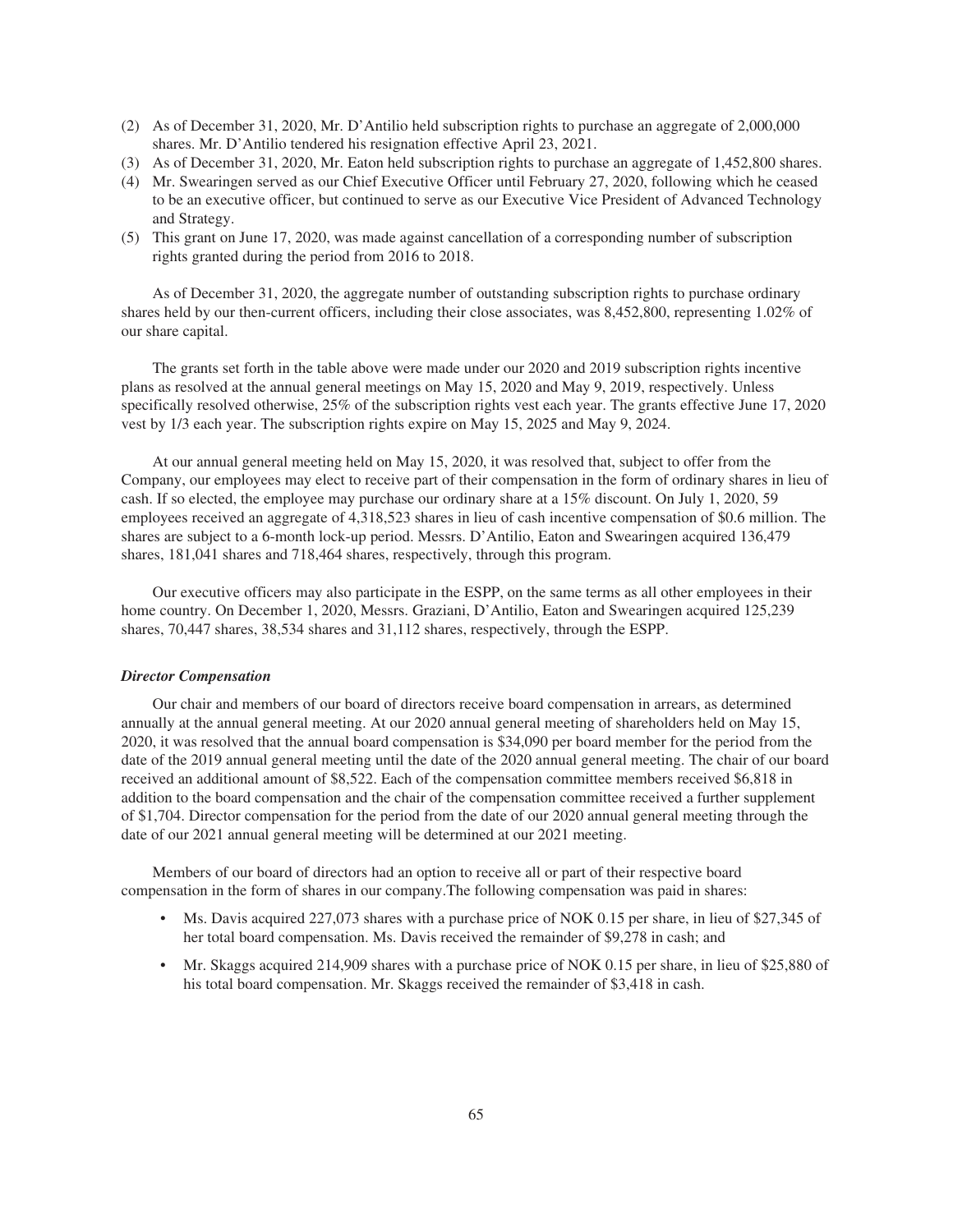The following table sets forth the compensation paid to our directors during the year ended December 31, 2020 for service on our board of directors:

| <b>Name</b>              | Cash<br>Compensation | <b>Share-based</b><br>compensation | Total |
|--------------------------|----------------------|------------------------------------|-------|
| In thousand              |                      |                                    |       |
| <b>Board Members:</b>    |                      |                                    |       |
|                          | \$40                 |                                    | \$40  |
| Lawrence John Ciaccia    | 38                   |                                    | 38    |
| Deborah Lee Davis        | 10                   | 36                                 | 46    |
| Hanne Høvding            | 32                   |                                    | 32    |
| Stephen A. Skaggs        |                      | 34                                 | 38    |
| <b>Board Observer:</b>   |                      |                                    |       |
| Thomas M. Quindlen $(1)$ |                      |                                    |       |

(1) Mr. Quindlen has served as a non-voting observer of our board of directors since October 2020.

Our board of directors do not participate in any performance-related incentive schemes, nor do they receive any benefits in connection with their board services other than reimbursement of travel costs for attendance at meetings of our board of directors.

## *Share-Based Compensation of Directors*

Our 2020 annual general meeting held on May 15, 2020. approved an option to the board members to take their compensation in connection with board services in full or in part in shares, as described above.

We do not grant subscription rights to members of our board of directors in their capacity as directors pursuant to our subscription rights incentive plans, which practice is in line with the recommendations in the Code of Practice.We have granted Mr. Ciaccia subscription rights to purchase 600,000 ordinary shares as compensation for certain consulting services he provided to us. See "Item 7. Major Shareholders and Related Party Transactions—Arrangements with Our Board of Directors." Pursuant to the resolution by our board of directors adopted on October 2, 2020, Mr. Ciaccia exchanged his subscription rights to purchase the 600,000 ordinary shares in full for new subscription rights under the 2020 Plan. For clarity, said subscription rights were granted to Mr. Ciaccia in his capacity as an adviser to our company and not as a board member.

# **Equity Incentive Plans**

### *2020 Subscription Rights Incentive Plan*

At our annual general meeting held on May 15, 2020, our shareholders adopted the 2020 Subscription Rights Incentive Plan, or the 2020 Plan, to enable our company to offer employees (including any officers) and individual contractors (including any directors, consultants and advisors) equity interests in our company, thereby helping to attract, retain and motivate such persons to exercise their best efforts on behalf of our company. In the past, we have adopted an annual subscription rights incentive plan in each of 2016, or the 2016 Plan, 2017, or the 2017 Plan, 2018, or the 2018 Plan, and 2019, or collectively, the Previous Plans. Each of these previous incentive plans ceased to be available for future issuance immediately prior to the time that the next annual plan became effective.

Our 2020 Plan provides for the grant of awards of share options (also known as "subscription rights" in Norway), including (i) incentive share options within the meaning of Section 422 of the U.S. Internal Revenue Code of 1986, as amended, or the Code, (ii) nonstatutory share options and (iii) independent subscription rights within the meaning of Section 11-12 of the Public Limited Companies Act of the Kingdom of Norway dated June 13, 1997, as amended, or the PLCA, or, if permitted by applicable law and our shareholders, any other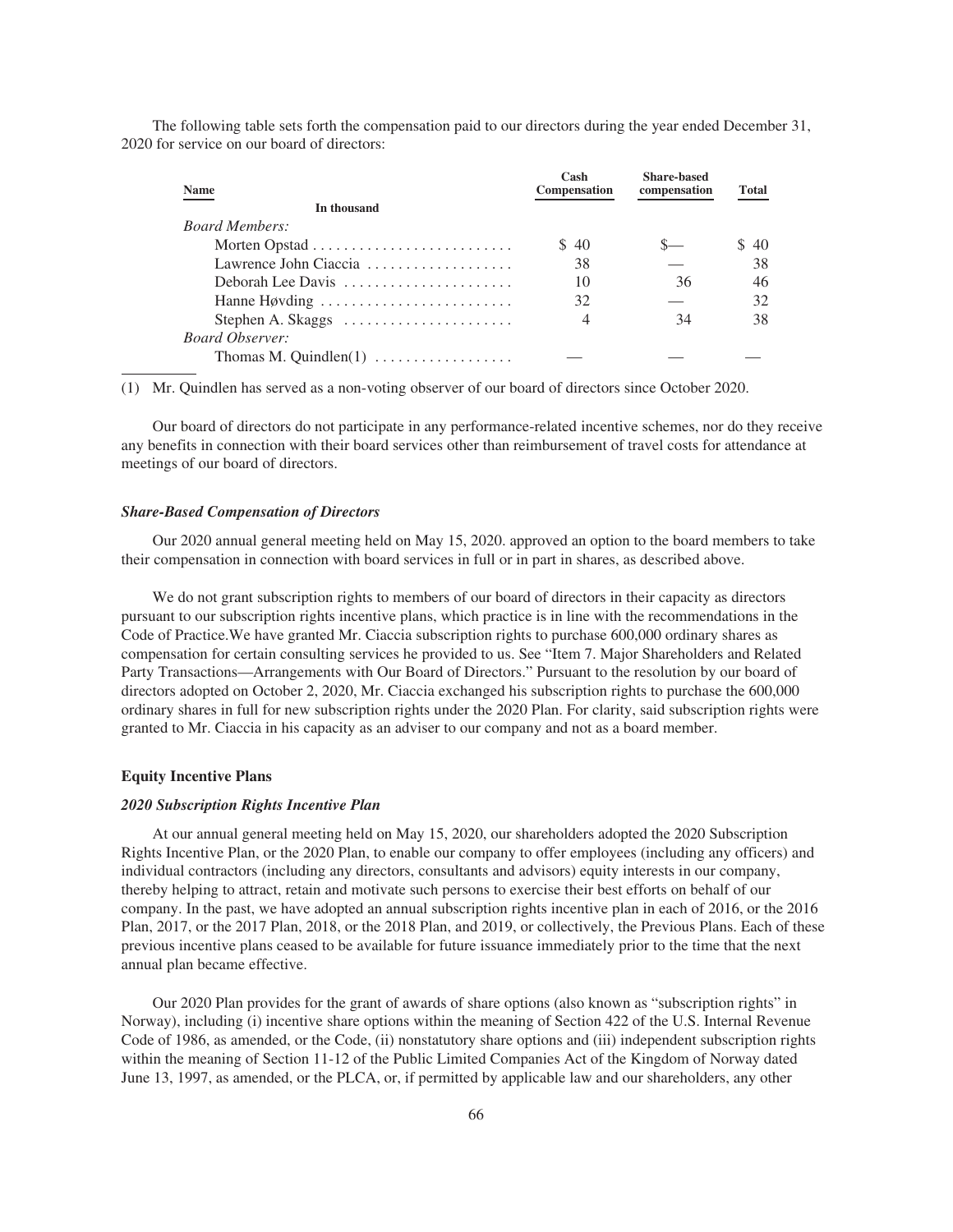appreciation-based incentive as may be designated by our board of directors. The maximum number of shares that may be issued under the 2020 Plan may not exceed 71,798,873 shares; *provided, however*, that the maximum number of shares that may be outstanding under all the plans may not exceed 10 % of the total authorized number of shares of our company at any given time. As of December 31, 2020, subscription rights to purchase 56,344,093 shares, at exercise prices ranging from NOK 0.15 to NOK 8.42 per share, or a weighted average exercise price of NOK 1.66 per share, were outstanding under all subscription rights incentive plans, including the 2020 Plan and the Previous Plans.

The subscription rights granted under our 2020 Plan generally vest over a four-year period and may be subject to acceleration of vesting and exercisability under certain termination and change of control events. The subscription rights generally vest 25% each year, beginning one year after the vesting commencement date, being the latest of the following dates preceding a grant: (i) January 15, (ii) April 15, (iii) July 15 or (iv) October 15. In case the subscription right holder resigns or is terminated, without cause, he or she will be entitled to exercise, within 90 days after end of employment or service, the subscription rights that were vested at the end of the employment or service notice period. Our board of directors may determine an accelerated vesting schedule, if deemed appropriate. The 25% per year vesting is chosen as it balances the short-term incentives and the longterm attractiveness. In case the subscription right holder is terminated for cause, all non-exercised subscription rights will be cancelled. The subscription rights are non-assignable other than by will or by the laws of descent and distribution. The terms and conditions for vesting and exercise of subscription rights under the Previous Plans are substantially the same as the terms and conditions under the 2020 Plan.

Upon vesting, each subscription right entitles the holder to demand the issuance of one share in our company. As consideration for the shares to be issued upon exercise of the subscription rights issued under the 2020 Plan, the holder of such subscription rights shall pay to us a price per share, which at least shall equal the greater of (i) the average closing price of our shares, as traded on Oslo Børs, over a period of 10 (ten) trading days immediately preceding the date of grant of such subscription rights, and (ii) the closing price of our shares, as traded on Oslo Børs, on the trading day immediately preceding the date of grant of such subscription rights. Under certain circumstances, the price per share of such subscription rights may be lower than stated above, as long as it is not less than the par value per share of our shares at any given time. The maximum number of shares that may be issued with a lower price per share shall not exceed 7,179,887 shares. The subscription rights under the 2020 Plan will expire five years after the resolution by our 2020 annual general meeting resolving the 2020 Plan.

As of our annual general meeting held on May 15, 2020, we had 31,890,450 subscription rights outstanding under the 2016 Plan, 2017 Plan and 2018 Plan, at a weighted average exercise price of NOK 5.40 per share. As the trading price of our shares on Oslo Børs had been significantly lower than such exercise price, these subscription rights had no intrinsic value and represented no actual incentive for our employees. Therefore, at our 2020 annual general meeting, it was resolved that we may offer employees and individual contractors who hold existing subscription rights under the 2016 Plan, 2017 Plan and 2018 Plan an option to surrender and cancel their existing subscription rights granted under such previous plans in exchange for a right to receive new subscription rights under the 2020 Plan. Holders of existing subscription rights pursuant to the previous plans that have an exercise price higher than the fair market value of our shares as of the date of exchange were eligible for the exchange program. At our 2020 annual general meeting, it was further resolved that such exchanged subscription rights shall have a three-year vesting period. One-third of such subscription rights will vest each year, beginning on April 15, 2021. As consideration for the shares to be issued upon exercise of such exchanged subscription rights, the holders of such subscription rights shall pay to us an exercise price of NOK 1.71 per share, which was the closing price of our shares on Oslo Børs on May 11, 2020, the date on which we issued additional shares to existing and new investors through a private placement. Other than the foregoing, the terms and conditions of the 2020 Plan apply correspondingly to these exchanged subscription rights.

On October 2, 2020, our board of directors adopted a resolution to replace subscription rights to purchase an aggregate of 25,962,800 ordinary shares, all of which were granted pursuant to the 2016 Plan, 2017 Plan and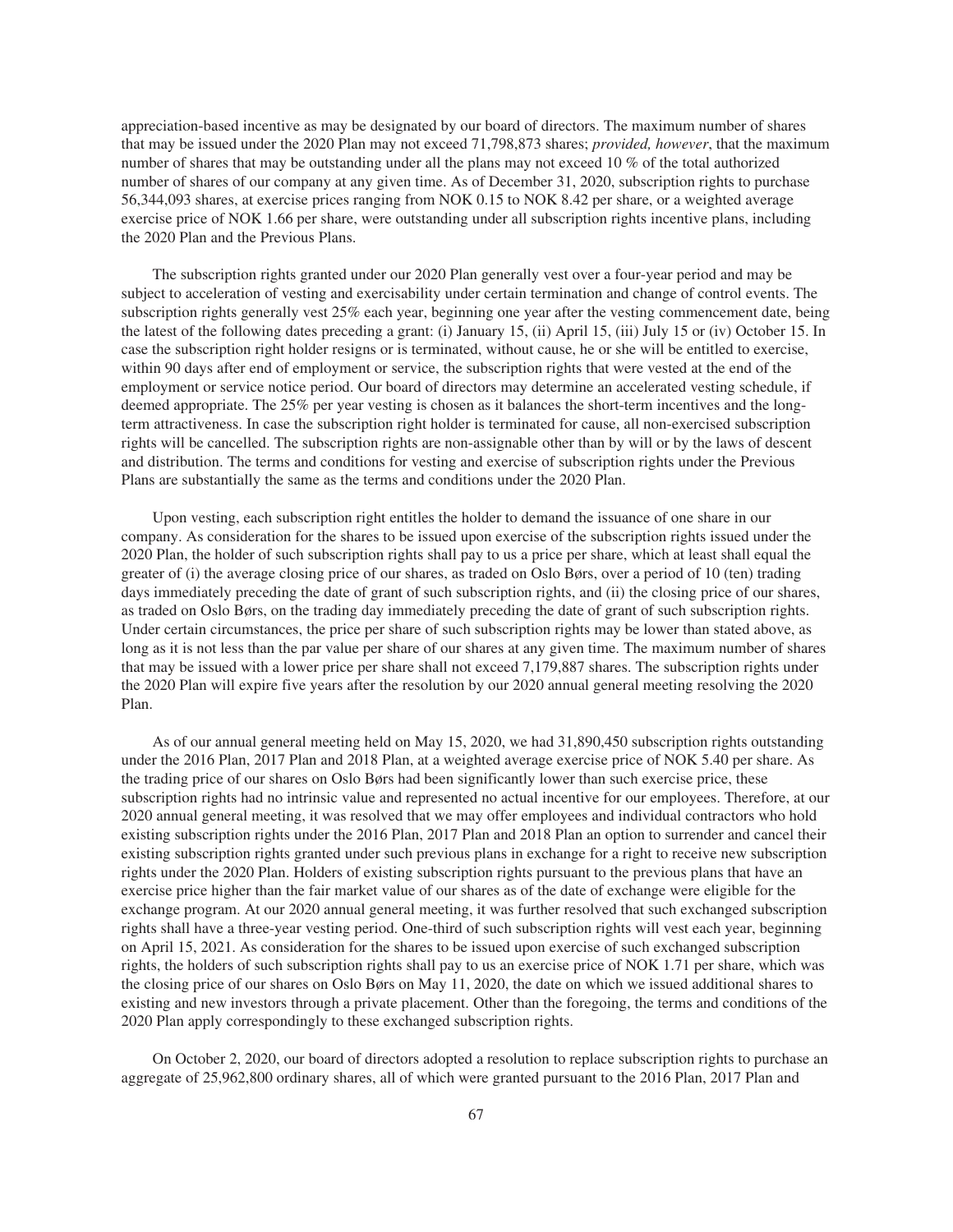2018 Plan, with new subscription rights under the 2020 Plan, on a one-to-one basis, effective June 17, 2020. The number of outstanding subscription rights remained unchanged following such exchange. As discussed above, such new subscription rights under the 2020 Plan shall have an exercise price of NOK 1.71 per share. One-third of such replacement subscription rights will vest each year, beginning on April 15, 2021. All of such replacement subscription rights will expire on May 15, 2025.

#### *2020 Employee Share Purchase Plan*

The ESPP was adopted at our annual general meeting held on May 15, 2020. The purpose of the ESPP is to secure the services of new employees, to retain the services of existing employees, and to provide incentives for such individuals to exert maximum efforts toward our success and that of our affiliates. Our ESPP has three components: (i) a U.S. component intended to qualify as an "employee stock purchase plan" within the meaning of Section 423 of the Code for U.S. employees, (ii) a UK component applicable to UK employees and (iii) a general component applicable to all employees outside the United States and United Kingdom. The ESPP authorizes the issuance of 32,670,706 shares of our share capital under purchase rights granted to our employees or to employees of any of our designated affiliates, representing 5% of our share capital at the time of our 2020 annual general meeting. As of December 31, 2020, 34,371,519 shares of our share capital remain available for future issuance under the ESPP.

The ESPP is structured around four contribution periods a year, each starting on the first day of the calendar month following each planned disclosure of a quarterly report of the company, and lasts for the following three months (i.e. March-May, June-August, September-November, and December-February). During each contribution period, a fixed amount (up to 20% of the employee's gross base salary) is withdrawn from the employee's salary. The employee may sign up to participate in the ESPP from the date of a public disclosure of a quarterly report until the beginning of the contribution period. Unless the employee explicitly withdraws from the ESPP, the employee's participation in the plan is automatically renewed for the same amount for subsequent contribution periods. The subscription price per share is equal to the lowest of 85% of i) the closing price of our shares, as traded on Oslo Børs, on the first day of the contribution period, and ii) the closing price of our shares, as traded on Oslo Børs, on the last trading day of the contribution period. Payment of the subscription amount is made by withdrawals from the amount withdrawn from the employees' salary. The shares will be issued after the end of each contribution period.

#### **Limitations on Liability and Indemnification Matters**

To the extent permitted by the Companies Act, we are empowered by the general meeting of shareholders to indemnify our directors against any liability to third parties that they incur by reason of their directorship. We maintain directors' and officers' insurance to insure such persons against certain liabilities. We entered into an indemnity agreement with each of our directors and executive officers in connection with the listing of our ADSs on Nasdaq. Insofar as indemnification of liabilities arising under the Securities Act may be permitted to our board, executive officers or persons controlling us pursuant to the foregoing provisions, we have been informed that, in the opinion of the SEC, such indemnification is against public policy as expressed in the Securities Act and is therefore unenforceable.

## **C. Board Practices**

## **Composition of our Board of Directors**

Our board of directors is currently composed of five members, all of whom are non-executive directors. As a foreign private issuer, under the listing requirements and rules of Nasdaq, we are not required to have independent directors on our board of directors, except that our audit committee is required to consist fully of independent directors, subject to certain phase-in schedules. Nevertheless, our board of directors has undertaken a review of the independence of the directors and considered whether any director has a material relationship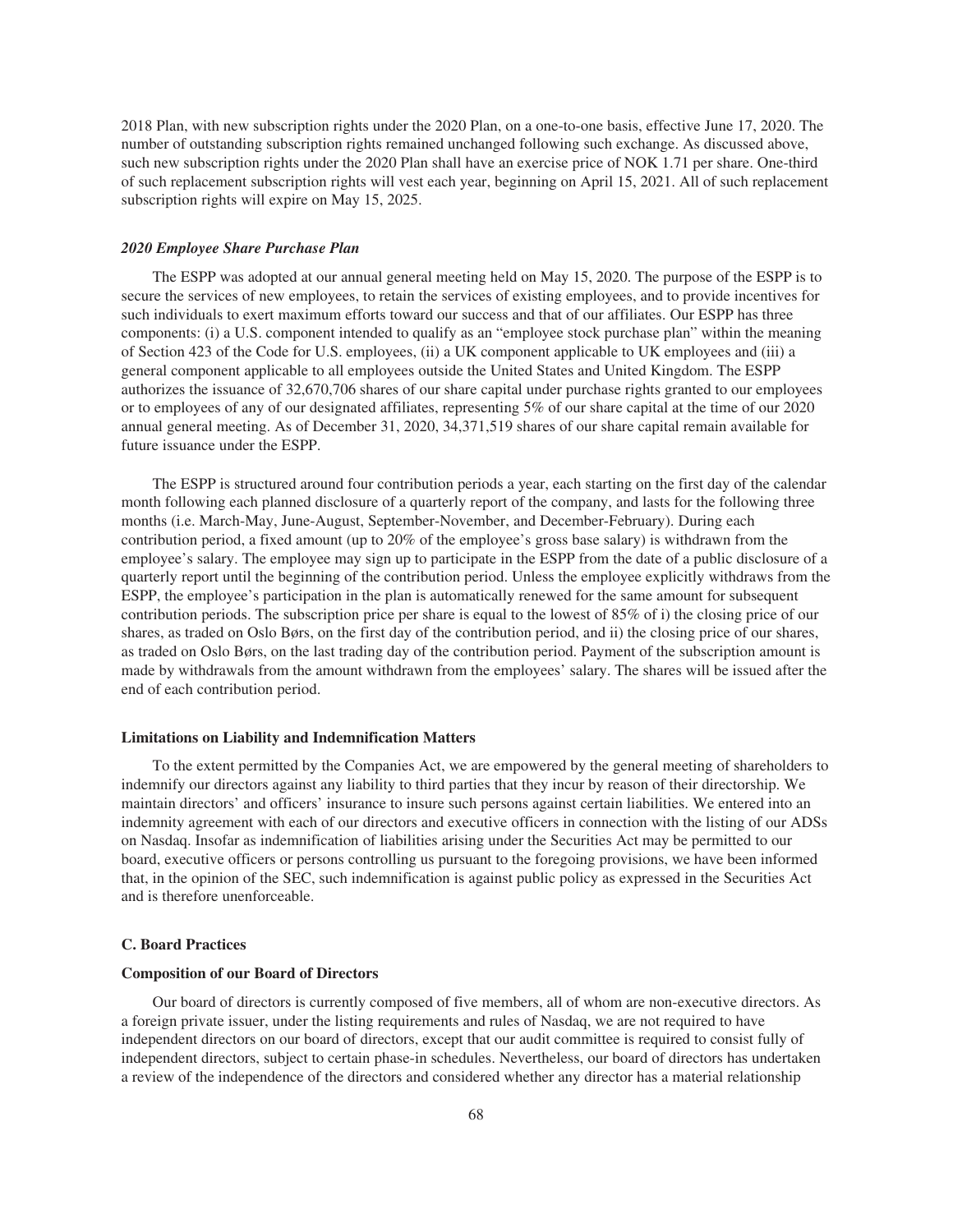with us that could compromise his or her ability to exercise independent judgment in carrying out his or her responsibilities. Based upon information requested from, and provided by, each director concerning such director's background, employment and affiliations, including family relationships, our board of directors has determined that all of our directors, except for Mr. Opstad, qualify as "independent directors" as defined under applicable rules of the Nasdaq Stock Market and the independence requirements contemplated by the Exchange Act. In making these determinations, our board of directors considered the current and prior relationships that each non-employee director has had with our company and all other facts and circumstances that our board of directors deemed relevant in determining their independence, including the beneficial ownership of our ordinary shares by each non-employee director and his or her affiliated entities (if any).

Furthermore, our board of directors has determined that all of our directors, except for Messrs. Opstad and Ciaccia, are "independent directors" under the criteria of the Norwegian Code of Practice for Corporate Governance dated October 17, 2018, or the Code of Practice. The composition of our board of directors complies with the independence requirements under the Code of Practice, as well as Oslo Børs' terms of listing. It also meets the Norwegian statutory gender requirements.

Our corporate governance practices were last reviewed in December 2020 and April 2021 in accordance and compliance with the Code of Practice. The Code of Practice stipulates certain compliance and explanatory guidelines. We post our corporate governance review on our website and in the annual report.

Our Articles of Association provide that the number of directors shall be between three and seven members, as decided at our annual general meeting of shareholders. At the general meeting of shareholders, the board members are elected to serve for a term of two years from the time of election. At our 2020 annual general meeting of shareholders held on May 15, 2020, it was resolved that (i) Mr. Opstad shall continue to serve as chair of our board of directors for the second year of his two-year term, (ii) Mr. Ciaccia shall continue to serve as deputy chair of our board of directors for the second year of his two-year term, and (iii) each of Mses. Davis and Høvding and Mr. Skaggs shall continue to serve as a member of our board of directors for the second year of their respective two-year term. See the section titled "Description of Share Capital and Articles of Association— Articles of Association—Board of Directors" in Exhibit 2.4 filed herewith.

#### **Corporate Governance Practices**

Nasdaq Rule  $5615(a)(3)$  provides that a foreign private issuer, such as us, may rely on home country corporate governance practices in lieu of certain of the rules in the Nasdaq Rule 5600 Series and Rule 5250(d), provided that we nevertheless comply with Nasdaq's Notification of Noncompliance requirement (Rule 5625), the Voting Rights requirement (Rule 5640) and that we have an audit committee that satisfies Rule 5605(c)(3), consisting of committee members that meet the independence requirements of Rule  $5605(c)(2)(A)(ii)$ . We comply with the Nasdaq corporate governance rules applicable to foreign private issuers, which means that we are permitted to follow certain corporate governance rules that conform to Norwegian requirements in lieu of many of the Nasdaq corporate governance rules. Accordingly, our shareholders do not have the same protections afforded to shareholders of companies that are subject to all of the corporate governance requirements of Nasdaq. We follow Norwegian corporate governance practices in lieu of Nasdaq corporate governance rules as follows:

- We do not intend to comply with Nasdaq Rule  $5605(b)(1)$ , which requires that our board of directors be comprised of a majority of independent directors. Such requirements are not required under the laws of Norway. However, the Code of Practice recommends that the majority of the board of directors be independent of the company's executive personnel and material business contacts, and that at least two of the members of the board of directors be independent of the company's main shareholders. Therefore, we do make an assessment of the independence of our directors under Norwegian corporate governance practices and have concluded that the majority of our directors are independent based upon those standards.
- We do not intend to follow Nasdaq Rule  $5605(d)(1)$  regarding the compensation committee charter or Nasdaq Rule 5605(d)(2) regarding compensation committee composition. Such requirements are not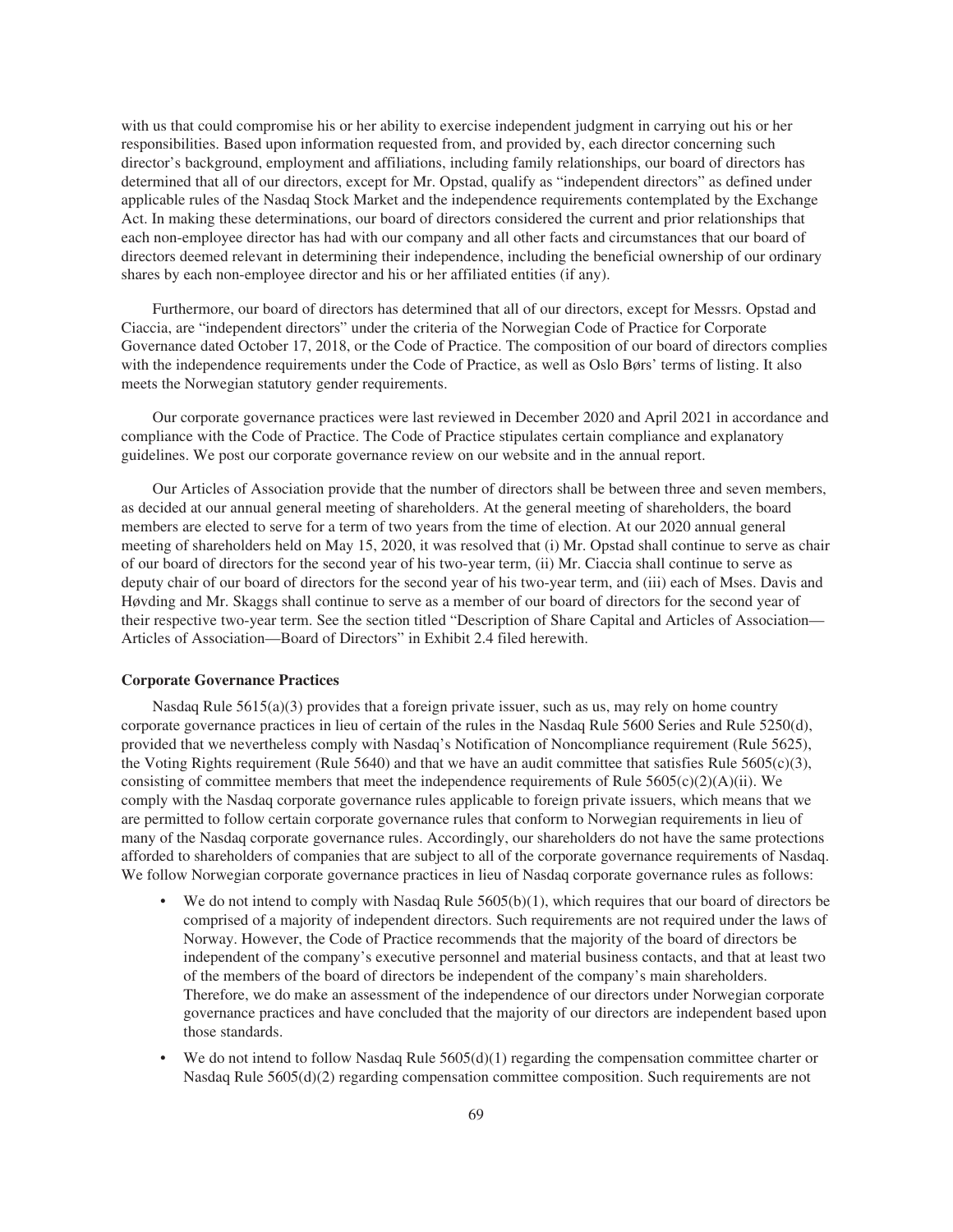required under the laws of Norway. However, we do maintain a compensation committee in line with Norwegian law. See the section entitled "—Committees of Our Board of Directors—Compensation Committee" below for additional information.

- We do not intend to follow Nasdaq Rule  $5605(e)(1)(A)$  with respect to having director nominees selected by independent directors constituting a majority of our board's independent directors in a vote in which only independent directors participate or Nasdaq Rule  $5605(e)(2)$  regarding the adoption of a formal written charter or board resolution, as applicable, addressing the nominations process. Such requirements are not required under the laws of Norway. However, we do maintain a nomination committee in line with Norwegian law. The establishment of our nomination committee was resolved by our annual general meeting on May 15, 2012, in accordance with the Code of Practice, and the guidelines for such committee were resolved and adopted by the same annual general meeting, which guidelines address the nominations process, among other things. See the section entitled "—Committees of Our Board of Directors—Nomination Committee" below for additional information.
- We do not intend to comply with Nasdaq Rule 5610, which requires disclosure within four business days of any determination to grant a waiver of the code of business conduct and ethics to directors and officers.
- We do not intend to follow Nasdaq Rule 5620(c) regarding quorum requirements applicable to meetings of shareholders. Such quorum requirements are not required under the laws of Norway. In Norway, only a limited number of shareholder decisions require unanimity, which effectively imposes a quorum requirement of 100% on such decisions.
- We do not intend to follow Nasdaq Rule 5635 regarding shareholder approval requirements in connection with certain corporate actions, such as a change of control of the company. However, under Norwegian law, any issuance of shares requires shareholder approval or must be resolved by the board of directors in accordance with a board authorization from the general meeting of shareholders. Shareholder approval is also required for share-based compensation to the board of directors and certain major agreements between the company and an affiliated party.

We may utilize these exemptions for as long as we continue to qualify as a foreign private issuer.

### **Committees of our Board of Directors**

Our board of directors has two standing committees: an audit committee and a compensation committee. In addition, we have a nomination committee, which composition and mandate are resolved by our annual general meeting of shareholders.

#### *Audit Committee*

Our audit committee consists of Mr. Skaggs and Mses. Høvding and Davis. Mr. Skaggs serves as chair of the audit committee. The audit committee consists exclusively of members of our board who are financially literate, and Mr. Skaggs is considered an "audit committee financial expert" as defined by applicable SEC rules and has the requisite financial sophistication as defined under applicable Nasdaq rules. Our board has determined that all of the members of the audit committee satisfy the "independence" requirements set forth in Rule 10A-3 under the Exchange Act. The audit committee is governed by a charter that complies with the rules of Nasdaq.

The audit committee's responsibilities include:

- overseeing accounting and financial reporting processes, systems of internal control, financial statement audits and the integrity of our financial statements;
- managing the selection, engagement terms, fees, qualifications, independence, and performance of any registered public accounting firm engaged as our independent outside auditor for the purpose of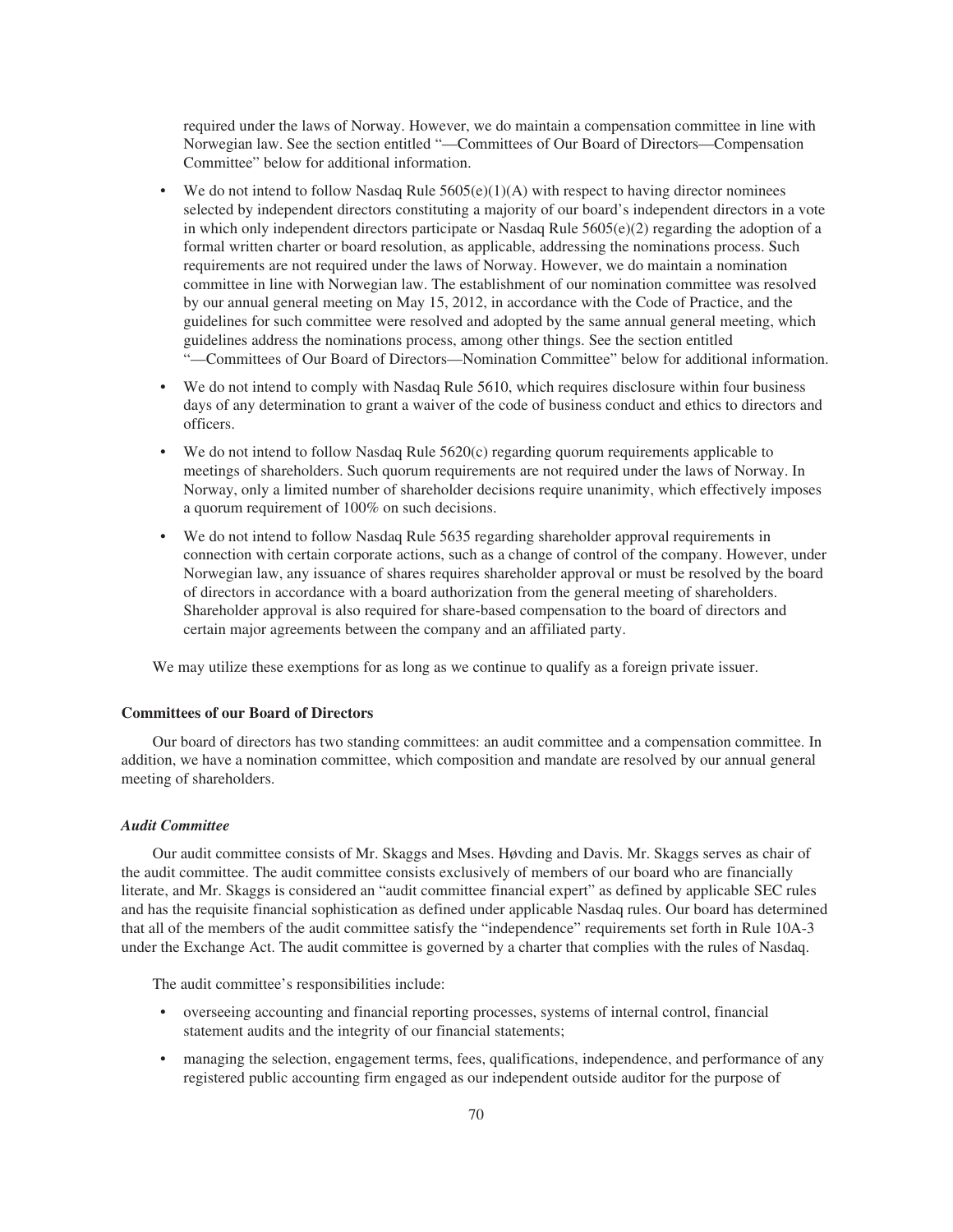preparing or issuing an audit report or performing audit services, recommending appointment or retention of any such firm to our board of directors and approving any non-audit services to be provided by such firm;

- reviewing and discussing with management and our independent auditors any financial statements, reports or disclosures required by applicable law and stock exchange listing requirements and any other financial information issued by us;
- overseeing the design, implementation, organization and performance of our internal control over financial reporting and our internal audit function (if and when applicable);
- overseeing procedures for reviewing, retaining and investigating complaints regarding accounting, internal accounting controls, or auditing matters;
- reviewing and approving any related party transactions;
- helping our board oversee legal and regulatory compliance, including risk assessment; and
- providing regular reports and information to our board.

## *Compensation Committee*

Our compensation committee, which consists of Ms. Davis and Mr. Ciaccia, assists the board of directors in determining executive officer compensation. Ms. Davis serves as chair of the compensation committee.

The compensation committee's responsibilities include advising the board on matters such as:

- setting a compensation policy that is designed to promote our long-term success;
- ensuring that the overall compensation of employees are in alignment with both their individual performance and their contribution to our overall results, and consistent across the company;
- determining the design of, and targets for, any performance related pay plans operated by our Company for the Chief Executive Officer and the Chief Executive Officer's direct reports and make a recommendation regarding the total annual payments made under such schemes;
- if applicable, recommending the policy for, and scope of, retirement fund arrangements for the CEO and executive team;
- investigating any compensation or other payment-related condition which it deems appropriate to investigate, and making recommendations to the Board as it may deem appropriate;
- reviewing the design of all share incentive plans to ensure compliance with relevant legislation and good compensation practice, and propose any changes; and
- analyze appropriate data from comparator companies to review senior executive compensation and related policies to support strategy, culture and promote long term sustainable success, and propose any changes.

### *Nomination Committee*

In compliance with the regulations in Norway, we do not have a nomination committee formed from our board of directors. The duties of our nomination committee, election of the chair and members of the nomination committee, and the committee's compensation are determined and approved at our general meetings of shareholders. The requirement to form a nomination committee is set out in our Articles of Association as recommended by the Code of Practice. Our nomination committee consists of Robert N. Keith, Håvard Nilsson and Harald Voigt. Mr. Keith serves as chair of the nomination committee. The nomination committee's primary duties include proposing candidates for election to the board of directors and nomination committee, and proposing the fees to be paid to members of these bodies.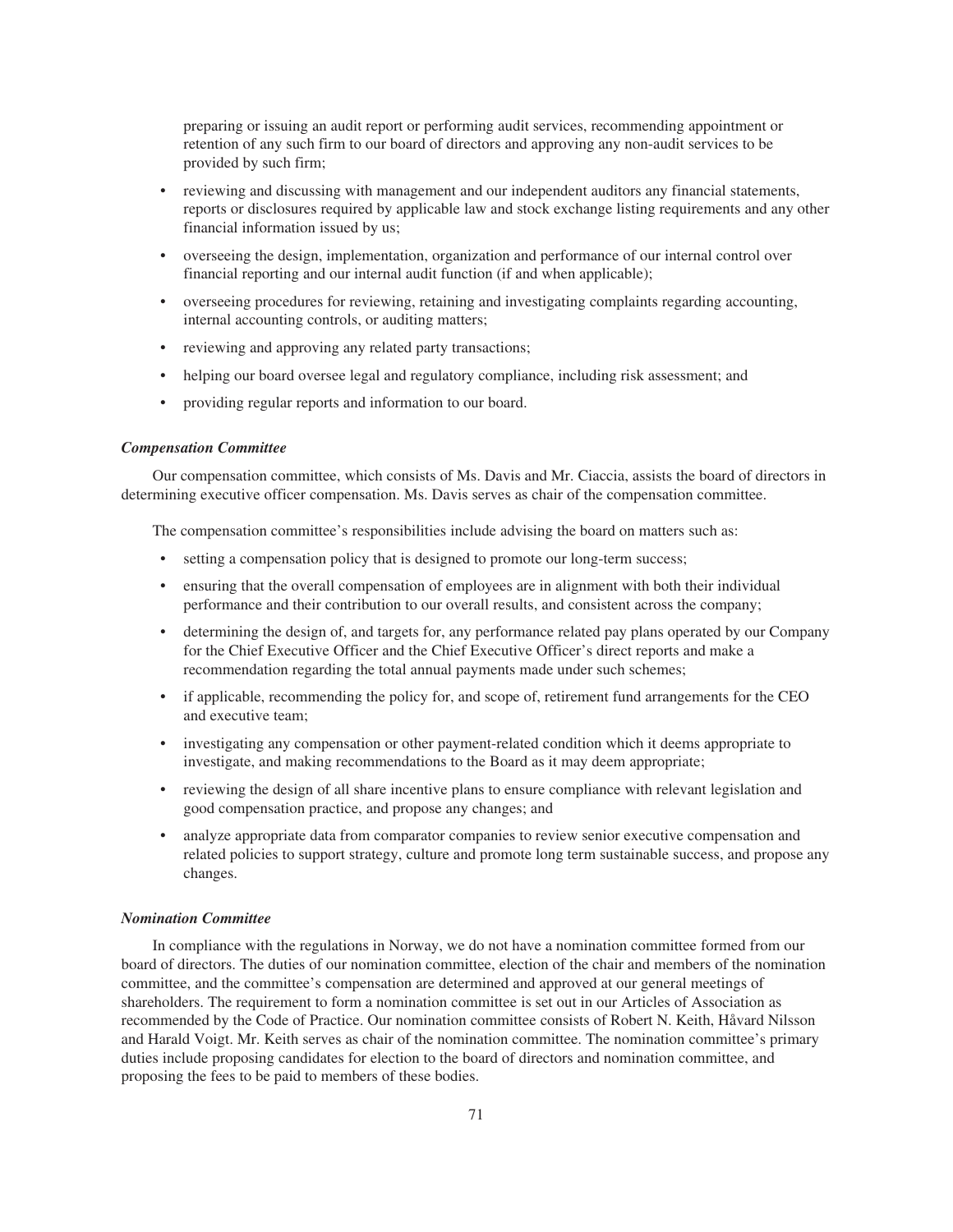In addition, the nomination committee's responsibilities include:

- regularly reviewing the structure, size and composition (including the skills, knowledge, experience and diversity) required of our board of directors compared to its current position and making recommendations to the shareholders for approval at our general meetings with regard to any changes;
- determining the qualities and experience required of our directors and identifying suitable candidates, assisted where appropriate by recruitment consultants;
- formulating plans for succession for directors, and in particular for the key role of chair;
- assessing the re-appointment of any director at the conclusion of his or her specified term of office, having given due regard to the director's performance and ability to continue to contribute to our board of directors in the light of the knowledge, skills and experience required; and
- assessing the re-election by shareholders of any director, having due regard to his or her performance and ability to continue to contribute to our board of directors in the light of the knowledge, skills and experience required and the need for progressive refreshing of the board of directors.

### **Code of Conduct and Code of Ethics**

We revised our Code of Conduct and Code of Ethics on December 21, 2020, to cover a broad range of matters including the handling of conflicts of interest, compliance issues and other corporate policies such as equal opportunity and non-discrimination standards. Our Code of Conduct is available on our website at *www.idexbiometrics.com*.

## **D. Employees**

As of December 31, 2020, we had 89.5 full-time equivalent, or FTE, employees and 7.5 FTE contractors. Of these, 72 individuals are engaged in R&D. Specifically, 33 individuals are engaged in silicon, sensor and packaging, 21 in systems and technology and 18 in software. In addition, 11.5 individuals are engaged in sales and marketing and 13 in operations, finance and administration. Of these employees and contractors, 36 FTE are based in Europe, 54 in the United States and 8 in China.

We have no collective bargaining agreements with our employees, and we have not experienced any work stoppages.

## **E. Share Ownership**

For information regarding the share ownership of our directors and senior management, see "Item 6.B-Compensation" and "Item 7.A-Major Shareholders."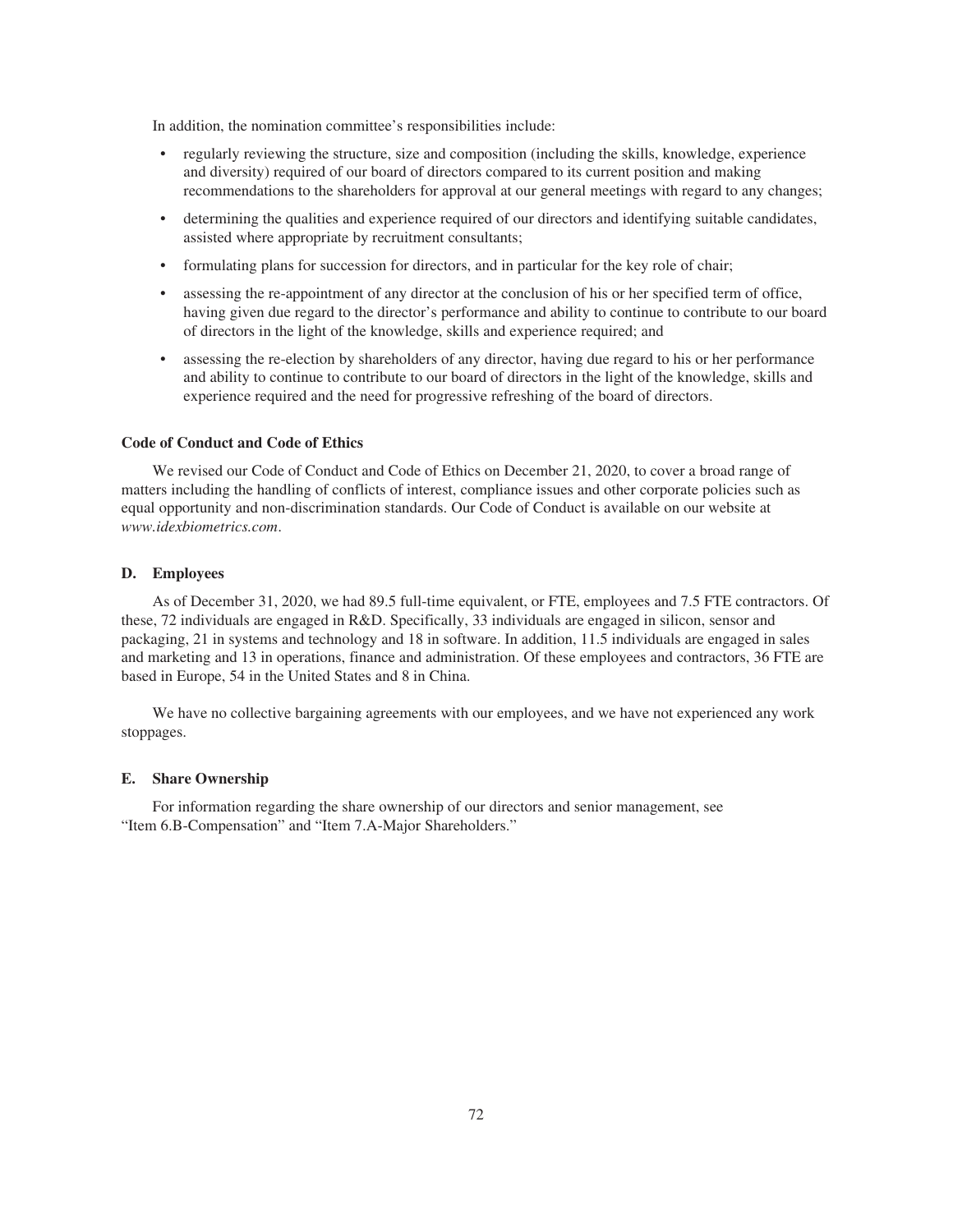# **Item 7. Major Shareholders and Related Party Transactions.**

## **A. Major Shareholders**

The following table and accompanying footnotes sets forth, as of February 18, 2021, information regarding beneficial ownership of our ordinary shares by:

- each person, or group of affiliated persons, known by us to beneficially own more than 5% of our ordinary shares;
- each of our executive officers;
- each of our directors; and
- all of our executive officers and directors as a group.

Beneficial ownership is determined in accordance with the rules of the SEC. These rules generally attribute beneficial ownership of securities to persons who possess sole or shared voting power or investment power with respect to those securities and include ordinary shares that can be acquired within 60 days of February 18, 2021. Percentage ownership calculations are based on 915,361,422 ordinary shares issued and outstanding as of February 18, 2021, plus, consistent with SEC rules on disclosure of beneficial ownership, ordinary shares that each security holder has the ability to acquire within 60 days of February 18, 2021.

Except as otherwise indicated, all of the ordinary shares reflected in the table are ordinary shares and all persons listed below have sole voting and investment power with respect to the ordinary shares beneficially owned by them, subject to applicable community property laws. The information is not necessarily indicative of beneficial ownership for any other purpose.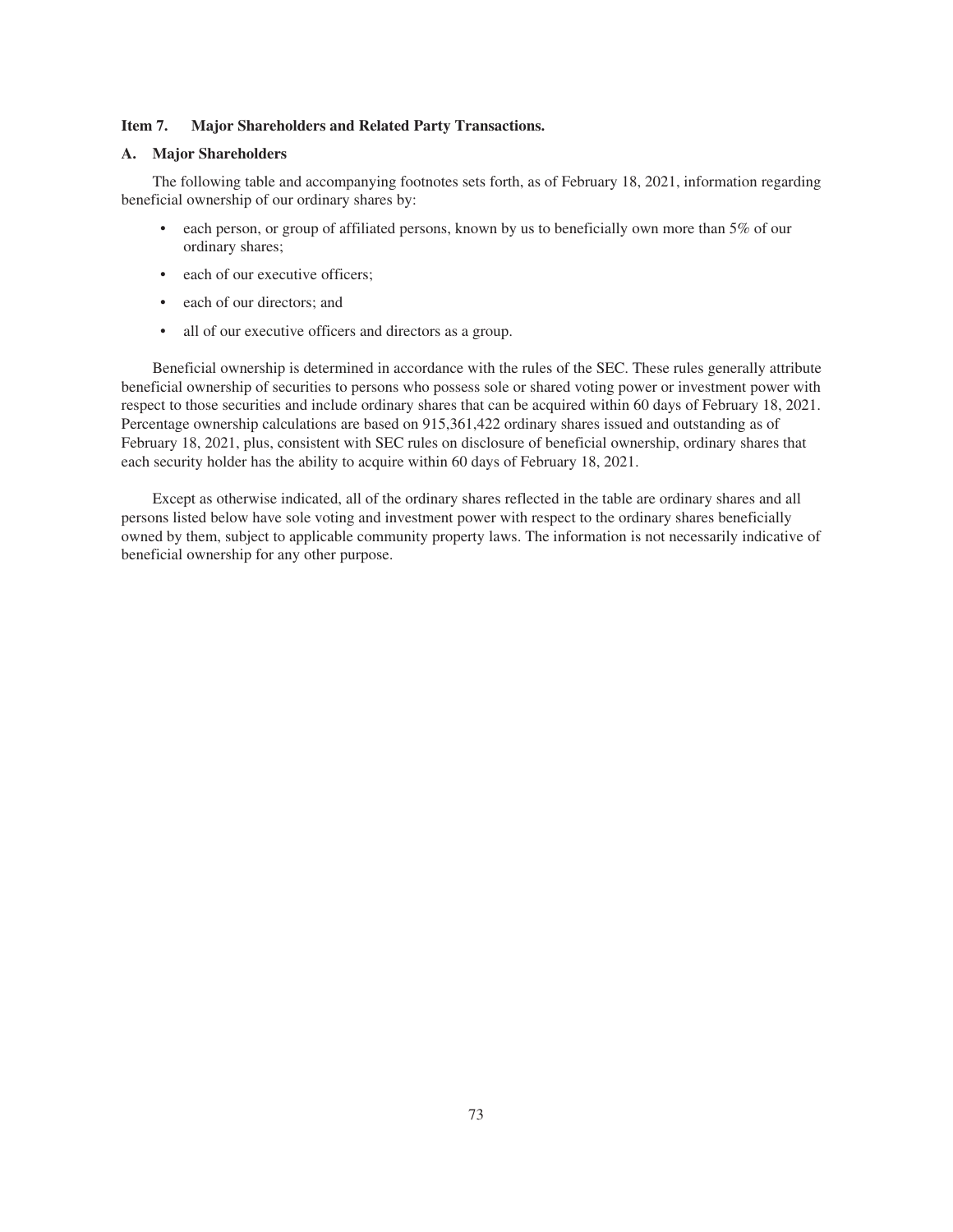Unless otherwise indicated, the address of each beneficial owner listed in the table below is c/o IDEX Biometrics ASA, Dronning Eufemias gate 16, NO-0191 Oslo, Norway.

| Name of Beneficial Owner(1)                                              | Number of<br>Ordinary<br><b>Shares</b><br><b>Beneficially</b><br>Owned | Percentage<br>of<br>Ordinary<br><b>Shares</b><br><b>Beneficially</b><br>Owned |
|--------------------------------------------------------------------------|------------------------------------------------------------------------|-------------------------------------------------------------------------------|
| 5% or Greater Shareholders: (2)(3)                                       |                                                                        |                                                                               |
|                                                                          | 166,659,914                                                            | 18.21%                                                                        |
| UBS Switzerland $AG(5)$                                                  | 73,574,103                                                             | 8.04                                                                          |
|                                                                          | 61,740,365                                                             | 6.74                                                                          |
| Goldman Sachs International(7)                                           | 59,623,073                                                             | 6.51                                                                          |
|                                                                          | 56,964,051                                                             | 6.22                                                                          |
| Executive Officers:                                                      |                                                                        |                                                                               |
|                                                                          | 2,060,239                                                              | *                                                                             |
|                                                                          | 1,257,926                                                              | $\ast$                                                                        |
| Anthony M. Eaton(11)                                                     | 706,525                                                                | $\ast$                                                                        |
| Stanley A. Swearingen $(12)$                                             | 3,721,467                                                              | $\ast$                                                                        |
| <b>Board of Directors:</b>                                               |                                                                        |                                                                               |
| Morten Opstad(13)                                                        | 7,398,916                                                              | $\ast$                                                                        |
| Lawrence John Ciaccia(14)                                                | 471,563                                                                | *                                                                             |
| Deborah Lee Davis $(15)$                                                 | 564,479                                                                | $\ast$                                                                        |
| Hanne $H\phi \text{vding}(16) \dots \dots \dots \dots \dots \dots \dots$ | 487,778                                                                | $\ast$                                                                        |
| Stephen A. Skaggs(17)                                                    | 764,909                                                                | $\ast$                                                                        |
| Non-Voting Board Observer:                                               |                                                                        |                                                                               |
| Thomas M. Quindlen $(18)$                                                | 275,000                                                                | $\ast$                                                                        |
| All current directors (including non-voting                              |                                                                        |                                                                               |
| board observer) and executive officers as a                              |                                                                        |                                                                               |
|                                                                          | 17,708,802                                                             | 1.93                                                                          |

Represents beneficial ownership of less than 1%.

- (1) Beneficial ownership presented in this table is determined in accordance with the rules of the SEC, which differ from local rules in Norway. Pursuant to the Norwegian Securities Trading Act dated June 29, 2007 no.75, or the STA, our shareholders are required to immediately and simultaneously notify us and the Oslo Stock Exchange when the shareholder's stake reaches, exceeds or falls below the thresholds of 5%, 10%, 15%, 20%, 25%, 1/3, 50%, 2/3 or 90% of the share capital or voting rights of our company. Shares held, acquired or disposed of by close associates, as such term is defined in section 2-5 of the STA, are regarded as equivalent to the acquirer's or disposer's own shares.
- (2) UBS Switzerland AG and Goldman Sachs International are nominee shareholders. We are not aware of the number or identity of any beneficial owners of shares held by said nominees.
- (3) On December 16, 2019, Schroder, plc. notified Oslo Bors pursuant to the STA that it held 50,030,909 shares in our company as of such date, representing approximately 6.97% of the total number of outstanding shares as of such date. Such shares are held through one or more nominee shareholders. On February 16, 2021, Schroder, plc. further notified Oslo Bors that its holding in our company decreased to 45,030,909 shares, representing approximately 4.92% of our share capital.
- (4) Pursuant to the STA, Mr. Keith reported to the Oslo Stock Exchange that, as of November 6, 2019, November 27, 2019, December 13, 2019 and February 16, 2021, Mr. Keith, and together with his close associates, as such term is defined in section 2-5 of the STA, collectively held 70,125,492, 110,130,006, 145,659,467 and 166,659,914 shares in our company, respectively, representing 11.73%, 16.85%, 20.29% and 18.21% of the total number of our outstanding shares as of the respective date. See also "Related Party Transactions—Capital Increases."
- (5) The principal business address for UBS Switzerland AG is Bahnhofstrasse 45, 8001 Zurich, Switzerland.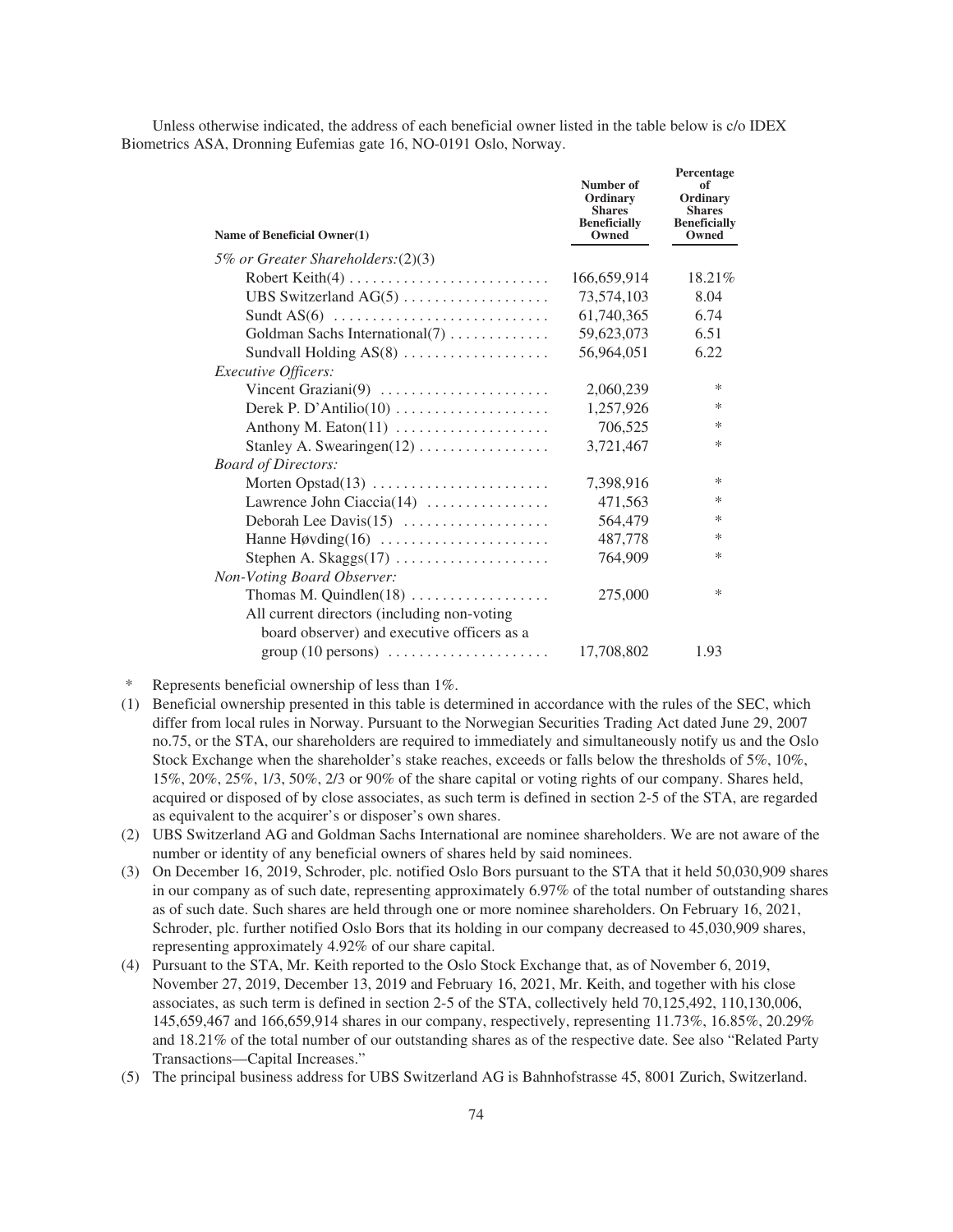- (6) The principal business address for Sundt AS is Dronningen 1, 0287 Oslo, Norway.
- (7) The principal business address for Goldman Sachs International is Peterborough Court, 133 Fleet Street, London EC4A 2BB, United Kingdom.
- (8) The principal business address for Sundvall Holding AS is Strømsveien 314B, 1081 Oslo, Norway.
- (9) Represents 810,239 ordinary shares held by Mr. Graziani and 1,250,000 ordinary shares issuable pursuant to subscription rights that are exercisable or settled within 60 days of February 18, 2021.
- (10) Consists of 757,926 ordinary shares and 500,000 ordinary shares issuable pursuant to subscription rights that are exercisable or settled within 60 days of February 18, 2021 that are held of record by Mr. D'Antilio.
- (11) Consists of 249,575 ordinary shares and 456,950 ordinary shares issuable pursuant to subscription rights that are exercisable or settled within 60 days of February 18, 2021 that are held of record by Mr. Eaton.
- (12) Consists of 1,149,576 ordinary shares and 2,571,891 ordinary shares issuable pursuant to subscription rights that are exercisable or settled within 60 days of February 18, 2021 that are held of record by Mr. Swearingen.
- (13) Represents 7,398,916 ordinary shares held by Mr. Opstad as of February 18, 2021.
- (14) Represents 271,563 ordinary shares held by Mr. Ciaccia and 200,000 ordinary shares issuable pursuant to subscription rights that are exercisable or settled within 60 days of February 18, 2021.
- (15) Represents 564,479 ordinary shares held by Ms. Davis as of February 18, 2021.
- (16) Represents 487,778 ordinary shares held by Ms. Høvding as of February 18, 2021.
- (17) Represents 764,909 ordinary shares held by Mr. Skaggs as of February 18, 2021.
- (18) Represents 275,000 ordinary shares held by Mr. Quindlen as of February 18, 2021.

## *Significant Changes in Percentage Ownership*

The following table shows shareholders who beneficially own more than 5% of our ordinary shares as of December 31, 2020, as compared to December 31, 2017, as recorded in the shareholder registry in Norway:

|                                                   | <b>December 31, 2020</b> |                                |                                                   | December 31, 2017   |                                |
|---------------------------------------------------|--------------------------|--------------------------------|---------------------------------------------------|---------------------|--------------------------------|
| <b>Shareholder</b>                                | Number of<br>shares      | <b>Percent</b><br>of<br>shares | <b>Shareholder</b>                                | Number of<br>shares | <b>Percent</b><br>of<br>shares |
| UBS Switzerland $AG(N)$                           | 73,260,653               | 8.80%                          | The Northern Trust Comp,                          |                     |                                |
|                                                   |                          |                                | London Br(N)(2) $\dots\dots$                      | 108,420,610         | 19.99%                         |
| Robert Keith $(1)$                                | 61,639,394               | 7.41                           | Sundvall Holding $AS$                             | 59,734,299          | 11.01                          |
| Goldman Sachs                                     | 59,623,073               | 7.16                           | <b>Invesco Perpetual High</b>                     |                     |                                |
| International(N) $\dots \dots$                    |                          |                                | Income Fund $\dots\dots\dots$                     | 53,228,391          | 9.81                           |
| Sundvall Holding AS                               | 56,964,051               | 6.85                           | <b>Charles Street International</b>               |                     |                                |
|                                                   |                          |                                | $Ltd.(3) \ldots \ldots \ldots \ldots \ldots$      | 38, 157, 236        | 7.04                           |
| Sundt AS $\dots\dots\dots\dots\dots\dots$         | 55,740,365               | 6.70                           | Invesco Perpetual Income                          |                     |                                |
|                                                   |                          |                                |                                                   | 36,771,609          | 6.78                           |
| The Northern Trust Comp,                          |                          |                                | The Northern Trust Comp,                          |                     |                                |
| London $Br(N)(2)$                                 | 45,030,909               | 5.41                           | London $Br(N)(2) \ldots \ldots$                   | 29,597,688          | 5.46                           |
|                                                   | 479,888,303              | 57.67                          |                                                   | 216,473,272         | 39.91                          |
| $Total \dots \dots \dots \dots \dots \dots \dots$ | 832,146,748              | 100.00%                        | $Total \dots \dots \dots \dots \dots \dots \dots$ | 542, 383, 105       | 100.00%                        |

(N) The shareholder on record is a nominee for one or more beneficial owners, the identity of whom is not known to us.

(1) Pursuant to the STA, Mr. Keith reported to the Oslo Stock Exchange that, as of December 13, 2019, Mr. Keith, and together with his close associates, as such term is defined in section 2-5 of the STA, collectively held 145,659,467 shares or 20.29% of the total number of our outstanding shares as of that date.

(2) The beneficial owners of the shares held by The Northern Trust Company, or Nothern Trust, as of December 31, 2017, were two funds managed by Woordford Investment Management Ltd. The holding by Northern Trust as of December 31, 2020, is managed by Schroders plc.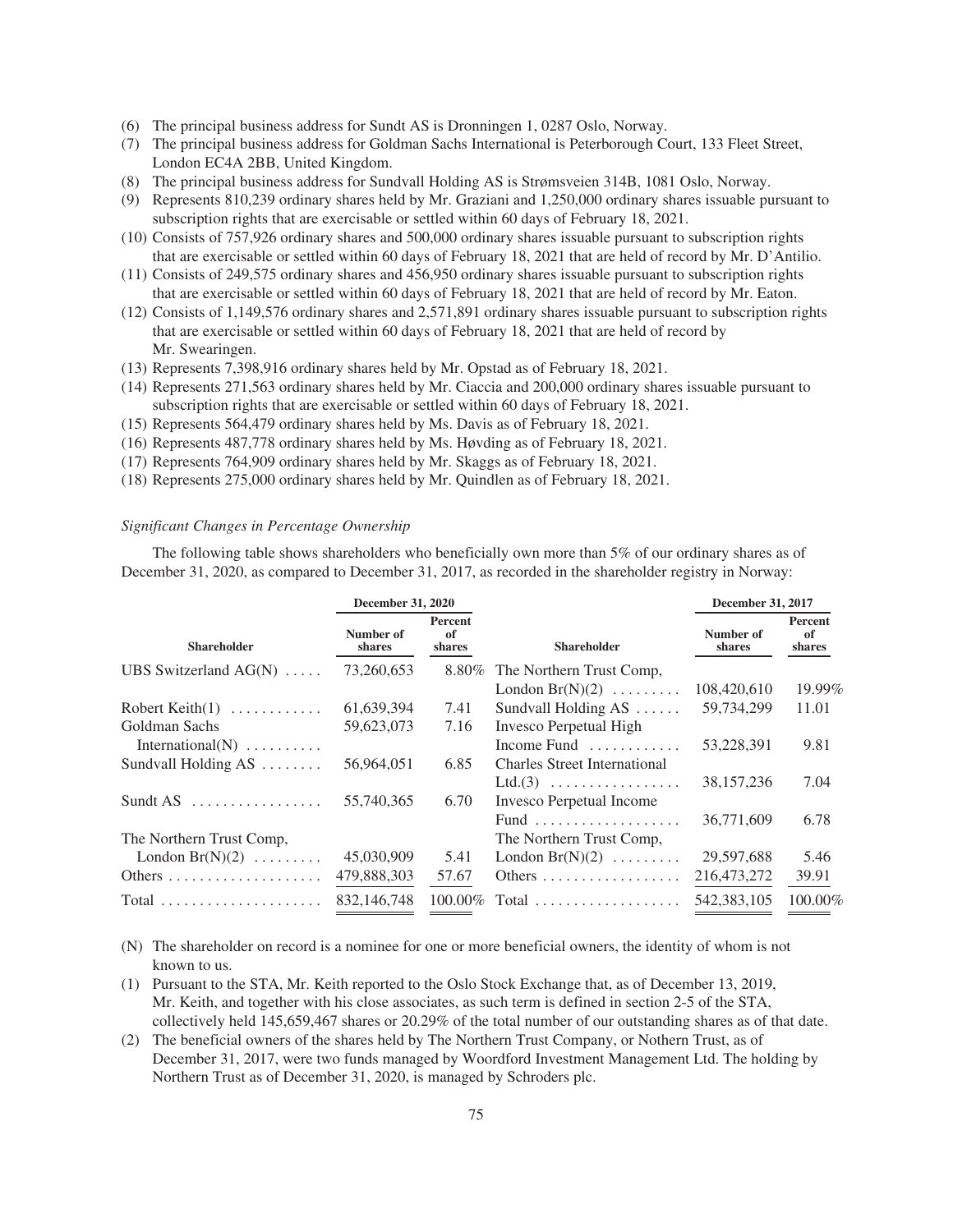(3) Pursuant to the STA, Charles Street International Holding Ltd., or CSIHL, reported to the Oslo Stock Exchange that, as of January 30, 2019, that CSIHL held 59,623,073 shares or 9.98% of the share capital as of that date.

As shown in the table above, our share capital was expanded by 289,763,643 shares over the last three years. The change in shareholding by our major shareholders is partly caused by their purchases of shares in the market and partly by their participation in private placements of our shares during the period. There were only minimal changes in 2018, while the shareholding changed significantly in 2019 and 2020.

As of January 1, 2018, our largest shareholder was The Northern Trust Company, through which two funds managed by Woodford Investment Management Ltd., or Woodford, held 19.99% and 5.46%, respectively, of our outstanding shares. The management of these two funds were subsequently transferred from to Woodford to Link Solutions Ltd and Schroders plc, respectively, in 2019. Link Solutions Ltd then sold all of the shares held by the fund it managed. The fund managed by Schroders plc has retained sufficient shares to remain a shareholder in the 5%-10% bracket.

As of January 1, 2018, our second largest shareholder was certain funds managed by Invesco, through which they collectively held 16.59% of our outstanding shares. Invesco sold all of such shares in 2019.

As of January 1, 2018, CSIHL was our fourth largest shareholder. Based on its report to the Oslo Stock Exchange, as of January 30, 2019, CSIHL held 59,623,073 shares or 9.98% of our share capital. CSIHL has remained a shareholder in the 5%-10% bracket.

As of December 31, 2020, UBS Switzerland AG, or UBS, was our largest shareholder. UBS acquired most of its shares in 2019 and further acquired shares in 2020. The identity of its beneficial owners are not known to us.

Further, Mr. Robert Keith acquired a substantial number of shares in the fourth quarter of 2019, and has since participated in multiple private placements of our ordinary shares. Pursuant to the STA, Mr. Keith reported to the Oslo Stock Exchange that, as of December 13, 2019, Mr. Keith, and together with his close associates, as such term is defined in section 2-5 of the STA, collectively held 145,659,467 shares or 20.29% of the total number of our outstanding shares as of that date.

Finally, Sundt AS acquired shares in the market in 2019 and has also participated in private placements of shares.

## *Voting Rights*

All our shares have equal voting rights. There are no shares with special voting rights, nor are there any restrictions on voting. See also Exhibits 2.4 and 2.5 filed herewith.

## *Shareholders in the United States*

As of December 31, 2020, to the best of our knowledge, 10,517,635 of our outstanding ordinary shares were held by 22 shareholders of record in the United States. The actual number of beneficial holders is greater than the numbers of holders on record, because shares are held in street name by brokers and other nominees on behalf of beneficial owners. This number of holders of record also does not include holders whose shares may be held in trust by other entities.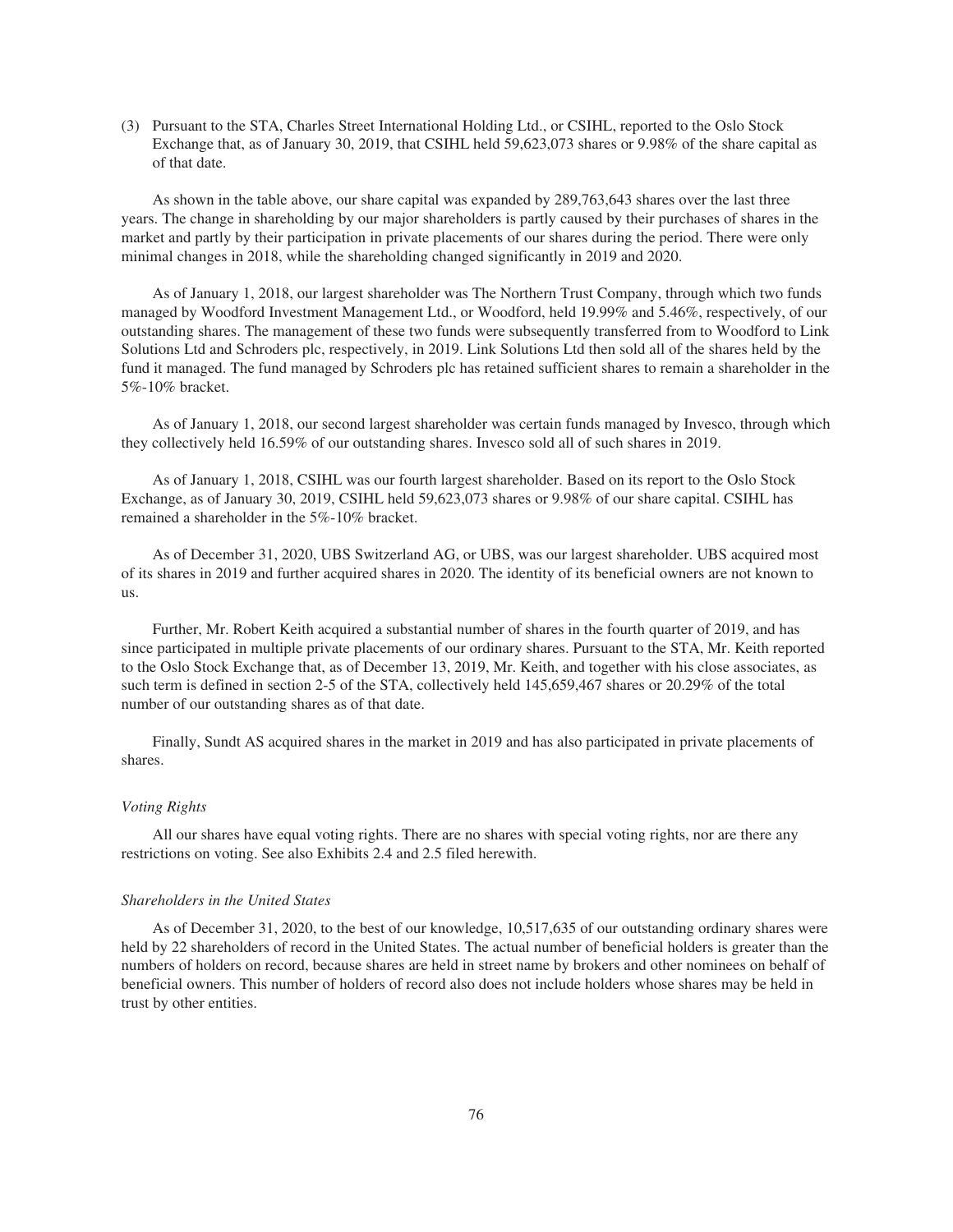## **B. Related Party Transactions**

Since January 1, 2020, we have engaged in the following transactions with our directors, executive officers and holders of more than 10% of our outstanding voting securities and their affiliates, which we refer to as our related parties:

## **Agreements with Our Executive Officers and Directors**

We have entered into service contracts with certain of our executive officers. These agreements contain customary provisions and representations, including confidentiality, non-competition, non-solicitation and inventions assignment undertakings by the executive officers. However, the enforceability of the non-competition provisions may be limited under applicable law. Further, we have granted share-based awards to certain of our directors and executive officers. See "Item 6.B. Compensation—Compensation of Executive Officers and Directors."

## **Indemnification Agreements**

We entered into an indemnity agreement with each of our directors and executive officers in connection with the listing of our ADSs on Nasdaq. The indemnity agreement requires us to indemnify our directors and executive officers to the fullest extent permitted by law. See "Item 6.B. Compensation—Limitations on Liability and Indemnification Matters."

#### **Capital Increases**

In May 2020, we completed a capital increase, by issuing an aggregate of 65,341,413 ordinary shares to existing and new shareholders, including a close associate of Robert N. Keith, subscribing for 11,100,000 shares, and Sundt AS, subscribing for 19,000,000 shares, for gross proceeds of approximately \$10.2 million.

In July, 2020, we issued 4,318,523 ordinary shares to employees who elected to receive shares in lieu of cash incentive payment amounting to \$0.6 million. Among such employees, our Chief Financial Officer, Derek D'Antilio, acquired 136,479 shares, and our Chief Technology Officer, Anthony Eaton, acquired 181,041 shares.

In November 2020, we completed a capital increase, by issuing an aggregate of 42,528,181 ordinary shares to Norwegian and international investors, including certain existing shareholders, members of our management team and our board of directors, for gross proceeds of approximately \$7.8 million. Messrs. Graziani, D'Antilio and Eaton from our management team subscribed for 150,000, 125,000, 30,000 shares, respectively. Members of our board of directors, Messrs. Opstad, Ciaccia and Skaggs, and Mses. Davis and Høvding, subscribed for 100,000, 150,000, 100,000, 50,000 and 25,000 shares, respectively.

In December 2020, we issued 1,527,917 ordinary shares to employees pursuant to our Employee Share Purchase Plan, raising \$0.2 million. Among such employees, our Chief Executive Officer, Vince Graziani, acquired 125,239 shares, our Chief Financial Officer, Derek D'Antilio, acquired 70,447 shares, and our Chief Technology Officer, Anthony Eaton, acquired 38,534 shares.

In February 2021, we completed a capital increase, by issuing an aggregate of 83,214,674 ordinary shares to Norwegian and international investors, including Mr. D'Antilio, our Chief Financial Officer, subscribing for 76,000 shares, for gross proceeds of approximately \$27.2 million.

In March 2021, we issued 1,060,179 ordinary shares to employees pursuant to our Employee Share Purchase Plan, raising \$0.2 million. Among such employees, our Chief Executive Officer, Vince Graziani, acquired 23,093 shares, our Chief Financial Officer, Derek D'Antilio, acquired 51,960 shares, and our Chief Technology Officer, Anthony Eaton, acquired 2,989 shares.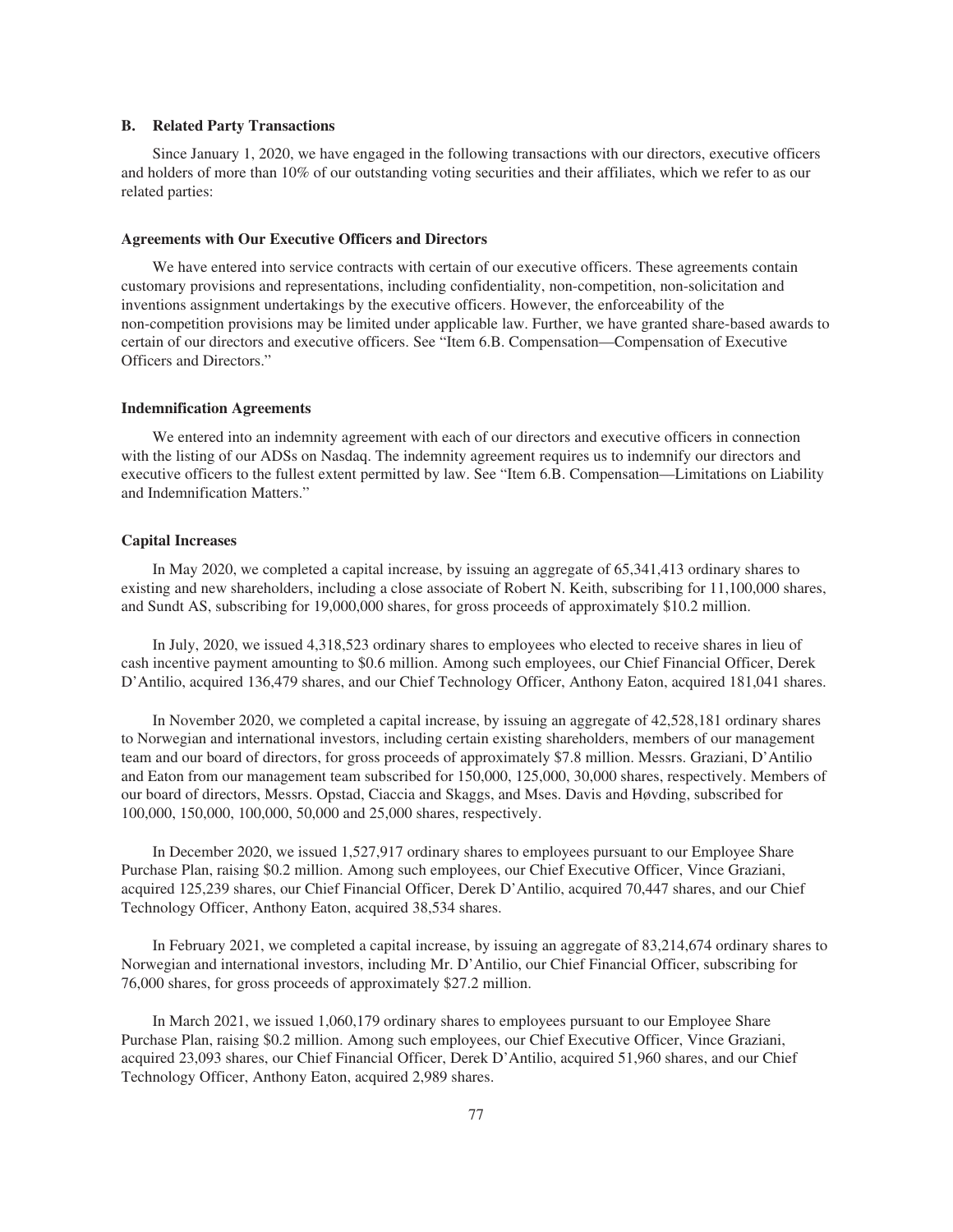## **Arrangements with Our Board of Directors**

Morten Opstad, the chair of our board of directors, is a partner at Advokatfirmaet Ræder AS, or Ræder, our Norwegian counsel. Ræder provides legal services to our company. In addition, Mr. Opstad provides certain business and management services to us that are not typical board functions, pursuant to an executive function agreement dated January 30, 2018, by and among Mr. Opstad, IDEX Biometrics ASA and Ræder. Such services include, among other things, shareholder contact, strategic discussions with existing and prospective partners, customers and suppliers, organizational issues, and other projects from time to time. As consideration for such services, Mr. Opstad is entitled to receive a fee per hour at the same level as partners at Ræder invoice us, and such fee is invoiced by Ræder. We paid Ræder for its services in the amount of \$0.5 million for the year ended December 31, 2020. The amount in 2020 included, among other assignments, support to several private placements of shares.

Larry Ciaccia, the deputy chair of our board of directors, is the principal owner of Black River Advisors LLC, or Black River. On November 1, 2013, Black River entered into a service agreement with us, pursuant to which Black River assigned Mr. Ciaccia to provide certain consulting services to us in the areas of fingerprint imaging and recognition technology. Mr. Ciaccia has also served on our strategy advisory council, effective January 2014. The terms and conditions of this agreement apply solely to Mr. Ciaccia in his capacity as the principal of Black River. Under this agreement, Mr. Ciaccia is entitled to receive \$50,000 per annum for the consulting services and \$15,000 per annum for services performed by Mr. Ciaccia as a member of our strategy advisory council. In addition, Mr. Ciaccia is entitled to receive grants of subscription rights to purchase our ordinary shares in such amount and on such terms as may be agreed by the parties and approved by our board of directors. For the year ended December 31, 2020, we paid Mr. Ciaccia \$65,000 under this agreement. We also granted Mr. Ciaccia subscription rights to purchase 600,000 ordinary shares on August 15, 2018 pursuant to the 2018 Plan at an exercise price NOK 5.10 per share. The 2018 subscription rights were cancelled and we made a replacement grant of the same quantity effective 17 June 2020 at subscription price NOK 1.71 per share. Such subscription rights vest by 1/3 annually over three years and expire on 15 May 2025. Either party may terminate the agreement upon a 90-day written notice.

## **Related Party Transaction Policy**

We comply with Norwegian law regarding approval of transactions with related parties. We have adopted a Code of Conduct and Code of Ethics that sets forth our procedures for the review and approval or ratification of any not immaterial related party transactions. A related party is (i) any executive officer or director, (ii) a shareholder, a shareholder's parent company or other beneficial owner who holds more than 5% of any class of our voting securities, and (iii) other persons as defined in the Norwegian Accounting Act and regulations promulgated thereunder and (iv) any of the immediate family members and any entity owned or controlled by such legal or natural persons as mentioned in the foregoing clauses.

Under the Code of Conduct and Code of Ethics and related policies, if a transaction is identified as a related party transaction, including any transaction that was not a related party transaction when originally consummated or any transaction that was not initially identified as a related party transaction prior to consummation, it would be subject to approval by our audit committee, or, if audit committee approval would be inappropriate, to another independent body of our board of directors, for review, consideration and approval or ratification.

In addition, our employees and directors will have an affirmative responsibility to disclose any transaction or relationship that reasonably could be expected to give rise to a conflict of interest.

In considering related party transactions, our audit committee, or other independent body of our board of directors, will take into account the relevant available facts and circumstances including, but not limited to:

the risks, costs and benefits to us;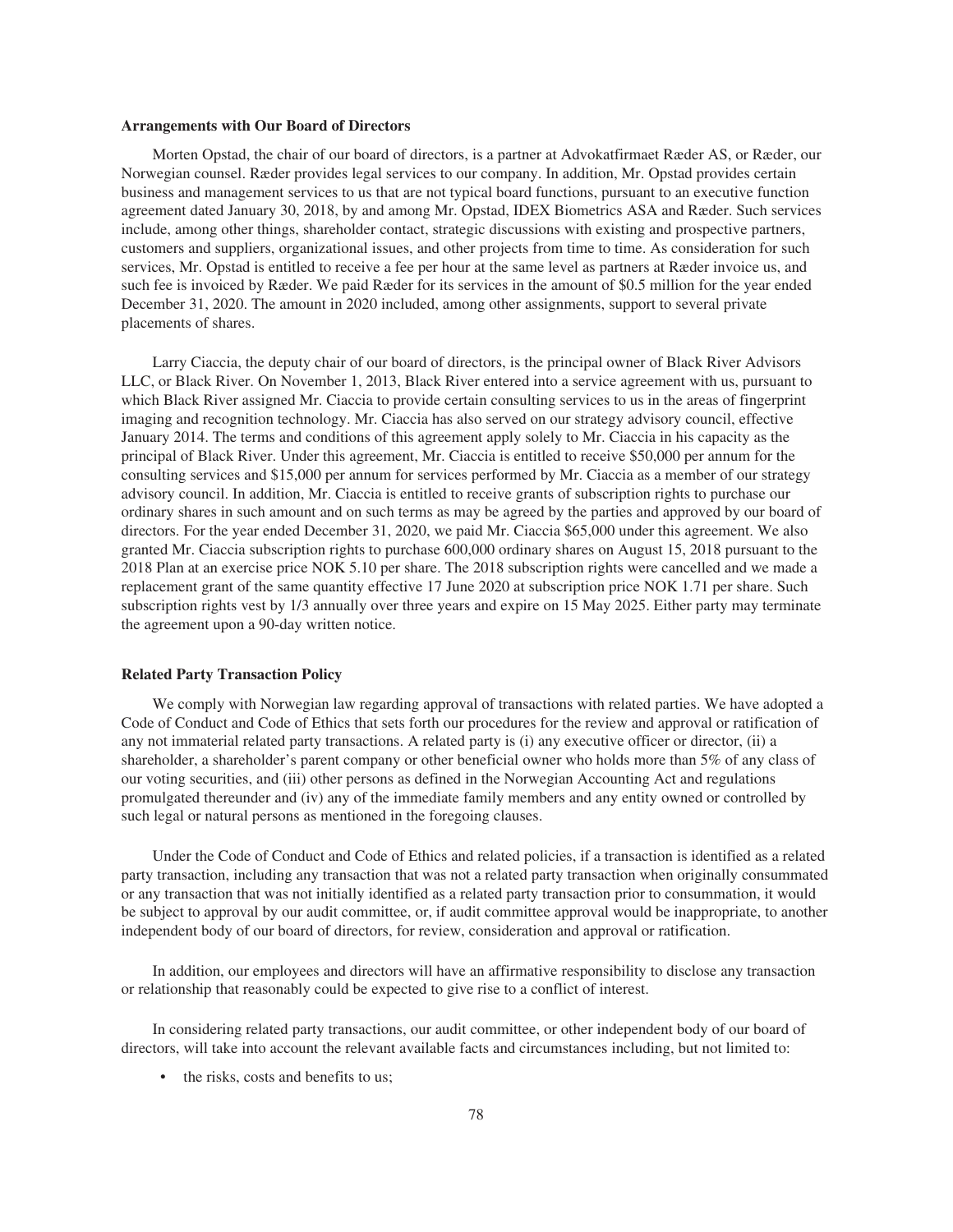- the impact on a director's independence in the event that the related person is a director, immediate family member of a director or an entity with which a director is affiliated;
- the availability of other sources for comparable services or products; and
- the terms available to or from, as the case may be, unrelated third parties or to or from employees generally.

All of the transactions described above were entered into prior to the adoption of the written policy, but all were approved by our board of directors to the extent required by, and in compliance with, Norwegian law.

Material transactions under which the fair market value of the obligations of the company at the time of conclusion exceeds 2.5% of the balance sheet amount of our last approved annual financial statement, which do not form part of the company's ordinary course of business, shall be approved by the general meeting of shareholders. In assessing whether such threshold is met, all related party transactions in the same financial year shall be summarized.

## **C. Interests of Experts and Counsel**

Not applicable.

### **Item 8. Financial Information.**

## **A. Consolidated Statements and Other Financial Information**

## *Consolidated Financial Statements*

Our consolidated financial statements are appended at the end of this annual report, starting at page F-1, and are incorporated by reference herein.

## *Dividend Policy*

We have never declared or paid any dividends on any class of our issued share capital. We intend to retain any earnings for use in our business and do not currently intend to pay dividends on our ordinary shares. The declaration and payment of any future dividends will be subject to a resolution by the general meeting of shareholders with a simple majority upon a proposal from our board of directors and will depend upon our results of operations, cash requirements, financial condition, contractual restrictions, any future debt agreements or applicable laws and other factors that our board of directors may deem relevant.

Under the laws of Kingdom of Norway, among other things, a public limited liability company such as us may only distribute dividends to the extent it will have net assets covering the company's share capital and other restricted equity after the distribution has been made. The calculation shall be made on the basis of the balance sheet in the company's last approved financial statements, provided, however, that it is the registered share capital at the time of decision that applies. Further, extraordinary dividend payments may be resolved based upon an interim balance sheet prepared no more than six (6) months prior to the date of resolution.

In the amount that may be distributed, a deduction shall be made for (i) the aggregate nominal value of treasury shares held by the company, (ii) credit and collateral pursuant to Sections 8-7 and 8-10 of the Norwegian Public Limited Companies Act, dated June 13, 1997 no. 45, or the Companies Act, with the exception of credit and collateral repaid or settled prior to the time of decision or credit which is settled by a netting in the dividend and (iii) other dispositions after the balance day which pursuant to law shall lie within the scope of the funds that the company may use to distribute dividend. Even if all other requirements are fulfilled, the company may only distribute dividend to the extent that it maintains a sound equity and liquidity post-distribution. See "Description of Share Capital and Articles of Association" for additional information.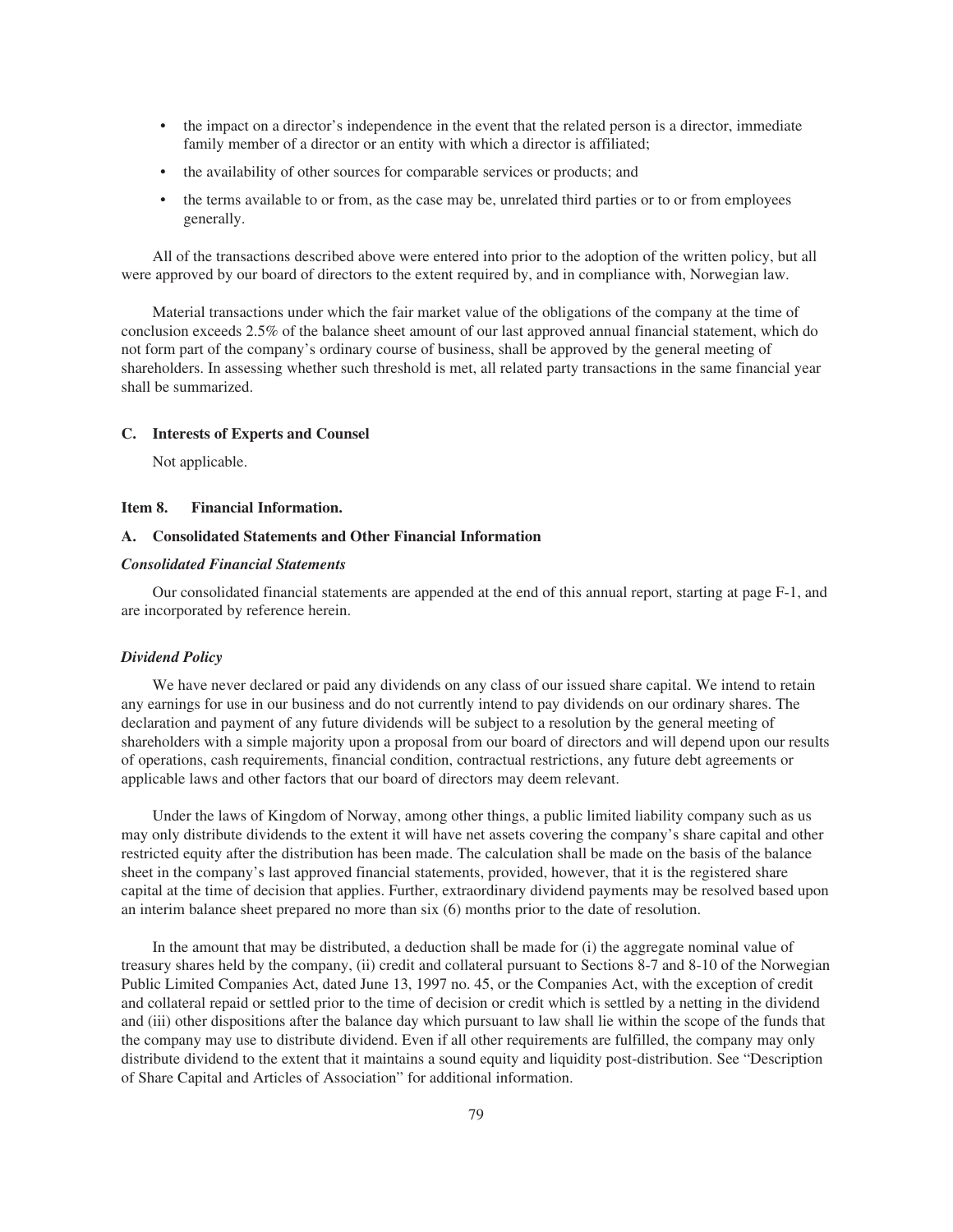## *Legal Proceedings*

From time to time, we may be involved in various claims and legal proceedings relating to claims arising out of our operations. We are not currently a party to any legal proceedings that, in the opinion of our management, are likely to have a material adverse effect on our business. Regardless of outcome, litigation can have an adverse impact on us because of defense and settlement costs, diversion of management resources and other factors.

## **B. Significant Changes**

Not applicable

## **Item 9. The Offer and Listing.**

## **A. Offer and Listing Details**

Our ordinary shares have been listed for trading on the Oslo Børs under the symbol "IDEX" since March 12, 2010. Prior to that date, there was no regulated trading market for our ordinary shares. Our ADS have been listed on the Nasdaq Capital Market under the symbol "IDBA" since March 1, 2021. Prior to that date, there was no public trading market for our ADSs.

## **B. Plan of Distribution**

Not applicable.

## **C. Markets**

Our ordinary shares have been trading on Oslo Børs under the symbol "IDEX" since March 12, 2010. Prior to that date, there was no regulated trading market for our ordinary shares. Our ADS have been listed on the Capital Market under the symbol "IDBA" since March 1, 2021. Prior to that date, there was no public trading market for ADSs.

## **D. Selling Shareholders**

Not applicable.

## **E. Dilution**

Not applicable.

#### **F. Expenses of the Issue**

Not applicable.

# **Item 10. Additional Information.**

# **A. Share Capital**

Not applicable.

## **B. Memorandum and Articles of Association**

The information set forth in Exhibit 2.4 is incorporated herein by reference.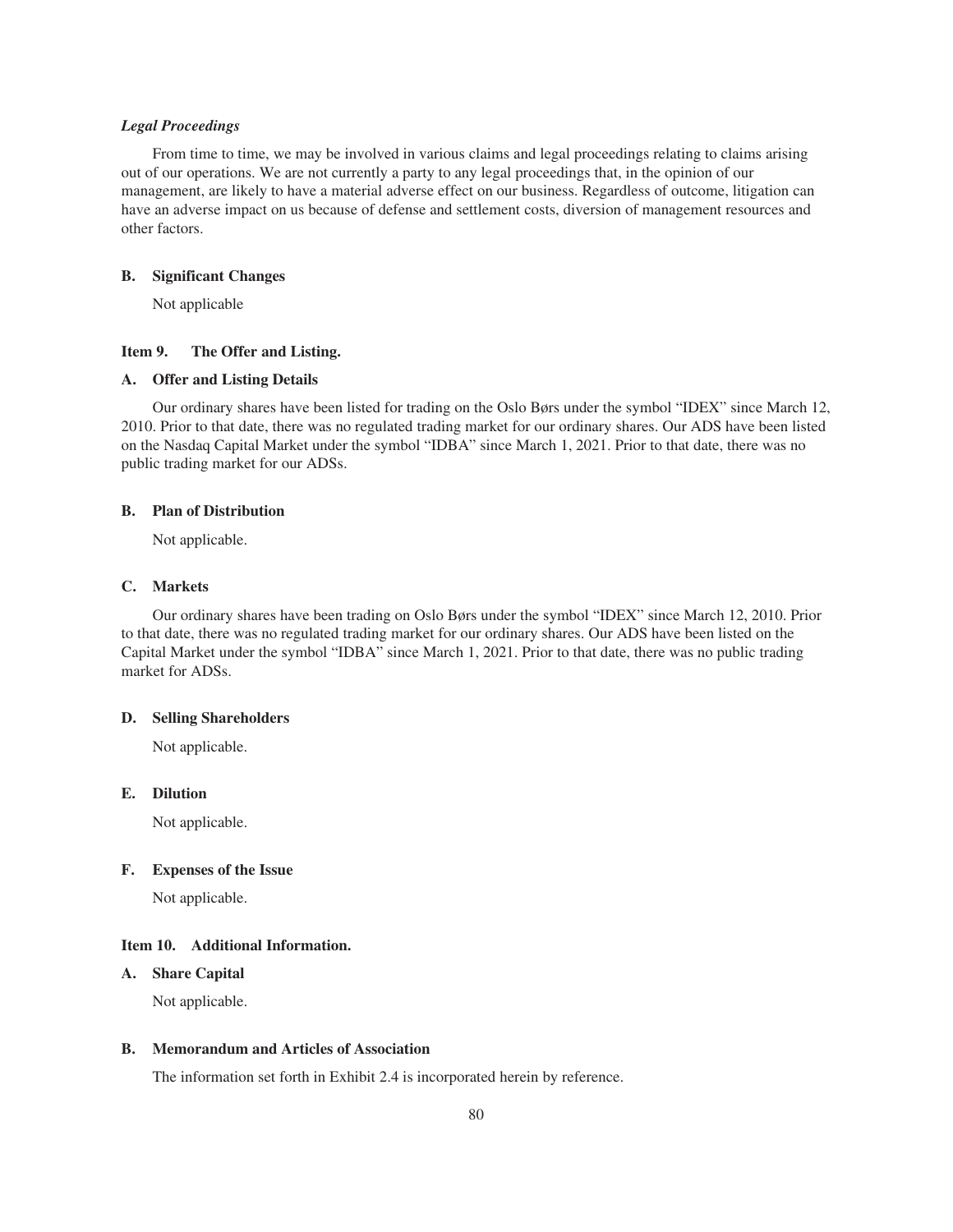## **C. Material Contracts**

## *Supply Agreement with IDEMIA*

On February 13, 2020, we entered into a framework supply agreement with IDEMIA France SAS, or IDEMIA. Pursuant to this agreement, we agreed to supply IDEMIA with certain of our fingerprint sensor components, fingerprint sensor modules and loaded firmware, including our TrustedBio technology, which is to be used in IDEMIA's next-generation biometric payment cards.

Under the terms of this agreement, we are responsible for assisting IDEMIA in installing and integrating our products when they are delivered. When needed, IDEMIA may provide us with workspace in their offices for us to work alongside IDEMIA employees to successfully integrate our products into IDEMIA's systems. We retain the intellectual property rights to the products we provide. We are also responsible for monitoring the risk of obsolescence of any components of our products.

IDEMIA may place orders for our products on an ongoing basis. IDEMIA placed its first order in September 2020. We have not generated revenue pursuant to this agreement as of the date hereof. In addition, to ensure that IDEMIA can obtain the products that they need from us, we agreed to place into escrow the materials and information needed to manufacture our products, and grant to IDEMIA a license to utilize these materials under certain conditions. The supply agreement runs for a term of three years, and automatically renews for one-year terms thereafter, unless either party terminates the agreement by prior written notice no later than thirty days prior to the expiry of the original three-year term.

## *Master Services Agreement with Bloomberg*

On April 4, 2019, we entered into an agreement to provide services to, Bloomberg L.P., or Bloomberg. Under the initial statement of work, we agreed to provide Bloomberg with sensors, and in certain cases to modify the firmware of such sensors, such that the sensors may be integrated into Bloomberg's technological infrastructure. We retain the rights to all our pre-existing intellectual property and any future intellectual property that we create. However, we have granted Bloomberg a non-exclusive, royalty-free license so that Bloomberg may use any deliverables that we provide to Bloomberg under the agreement. We began shipping units to Bloomberg's subcontract manufacturer during the second quarter of 2020.

Under the terms of the agreement, we agreed to indemnify Bloomberg from all claims arising from or in connection with, among other things, our provision of services to Bloomberg, any material breach of the agreement, or any claim alleging infringement upon or misappropriation of any applicable intellectual property rights. The agreement will remain in effect, unless terminated by Bloomberg for cause with immediate effect or otherwise with 90 days' prior written notice.

## **D. Exchange Controls**

Under current Norwegian foreign exchange control regulations there are no limitations on the amount of cash payments that we may remit to residents of foreign countries. Laws and regulations concerning foreign exchange controls do, however, require that all payments or transfers of funds made by a Norwegian resident to a non-resident such as dividend payments be handled by an accredited intermediary. All registered banks and substantially all credit institutions in Norway are accredited intermediaries.

## **E. Taxation**

The following summary contains a description of material Norwegian and U.S. federal income tax consequences of the acquisition, ownership and sale of our ordinary shares or ADSs. This summary should not be considered a comprehensive description of all the tax considerations that may be relevant to the decision to acquire ADSs representing our ordinary shares.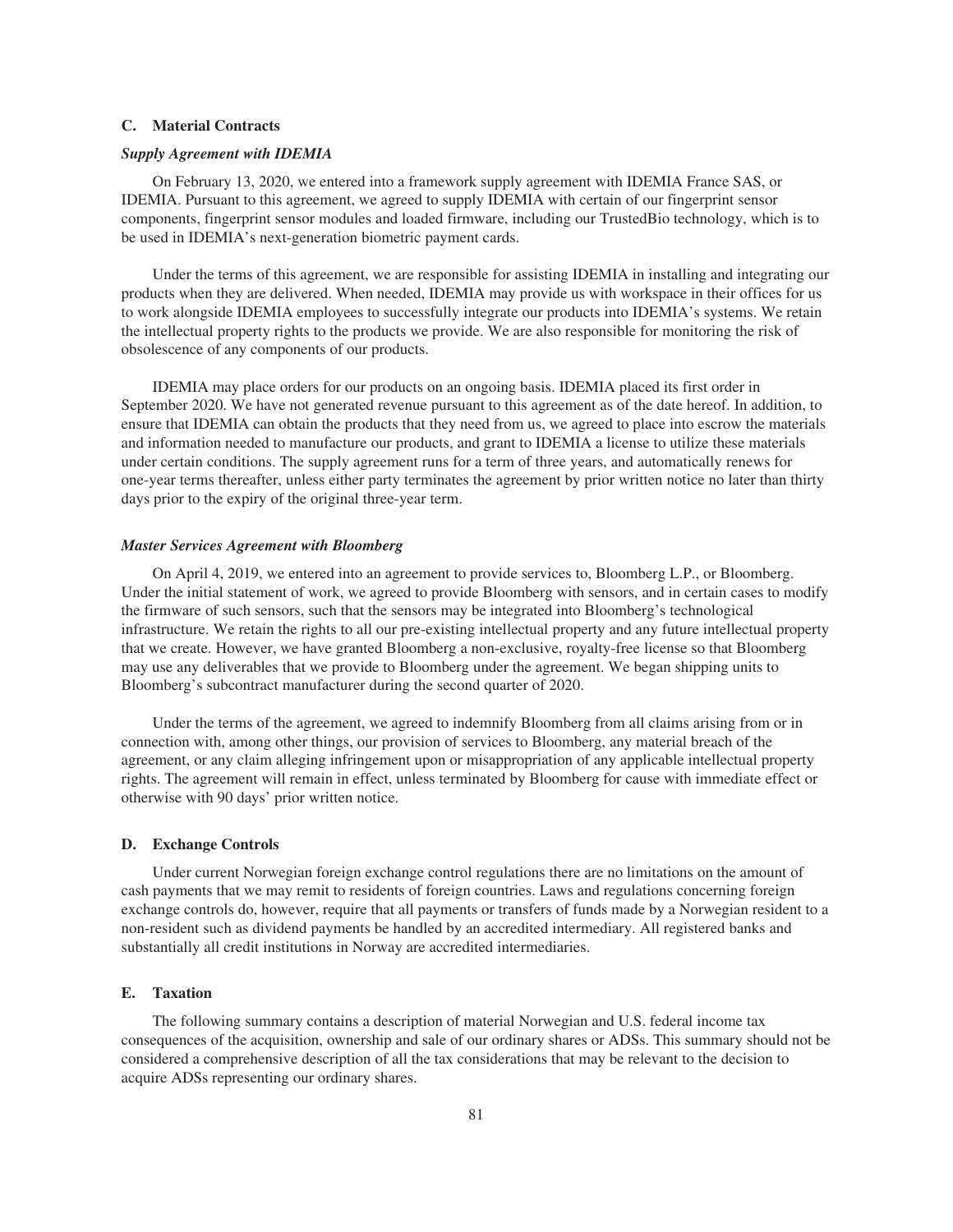## **Material U.S. Federal Income Tax Considerations for U.S. Holders**

The following is a description of the material U.S. federal income tax consequences to the U.S. Holders described below of owning and disposing of our ordinary shares or ADSs. It is not a comprehensive description of all tax considerations that may be relevant to a particular person's decision to acquire securities. This discussion applies only to a U.S. Holder that holds our ordinary shares or ADSs as a capital asset for tax purposes (generally, property held for investment). In addition, it does not describe all of the tax consequences that may be relevant in light of a U.S. Holder's particular circumstances, including state and local tax consequences, estate tax consequences, alternative minimum tax consequences, the potential application of the Medicare contribution tax, and tax consequences applicable to U.S. Holders subject to special rules, such as:

- banks, insurance companies, and certain other financial institutions;
- U.S. expatriates and certain former citizens or long-term residents of the United States;
- dealers or traders in securities who use a mark-to-market method of tax accounting;
- persons holding ordinary shares or ADSs as part of a hedging transaction, "straddle," wash sale, conversion transaction or integrated transaction or persons entering into a constructive sale with respect to ordinary shares or ADSs;
- persons whose "functional currency" for U.S. federal income tax purposes is not the U.S. dollar;
- brokers, dealers or traders in securities, commodities or currencies;
- tax-exempt entities or government organizations;
- S corporations, partnerships, or other entities or arrangements classified as partnerships for U.S. federal income tax purposes (and investors therein);
- regulated investment companies or real estate investment trusts;
- persons who acquired our ordinary shares or ADSs pursuant to the exercise of any employee stock option or otherwise as compensation;
- persons that own or are deemed to own ten percent or more of our shares (by vote or value); and
- persons holding our ordinary shares or ADSs in connection with a trade or business, permanent establishment, or fixed base outside the United States.

If an entity that is classified as a partnership for U.S. federal income tax purposes holds ordinary shares or ADSs, the U.S. federal income tax treatment of a partner will generally depend on the status of the partner and the activities of the partnership. Partnerships holding ordinary shares or ADSs and partners in such partnerships are encouraged to consult their tax advisers as to the particular U.S. federal income tax consequences of holding and disposing of ordinary shares or ADSs.

The discussion is based on the Code, administrative pronouncements, judicial decisions, final, temporary and proposed Treasury Regulations, and the income tax treaty between the Norway and the United States, or the Treaty, all as of the date hereof, changes to any of which may affect the tax consequences described herein possibly with retroactive effect.

A "U.S. Holder" is a holder who, for U.S. federal income tax purposes, is a beneficial owner of ordinary shares or ADSs who is eligible for the benefits of the Treaty and is:

- (1) a citizen or individual resident of the United States;
- (2) a corporation, or other entity taxable as a corporation, created or organized in or under the laws of the United States, any state therein or the District of Columbia;
- (3) an estate the income of which is subject to U.S. federal income taxation regardless of its source; or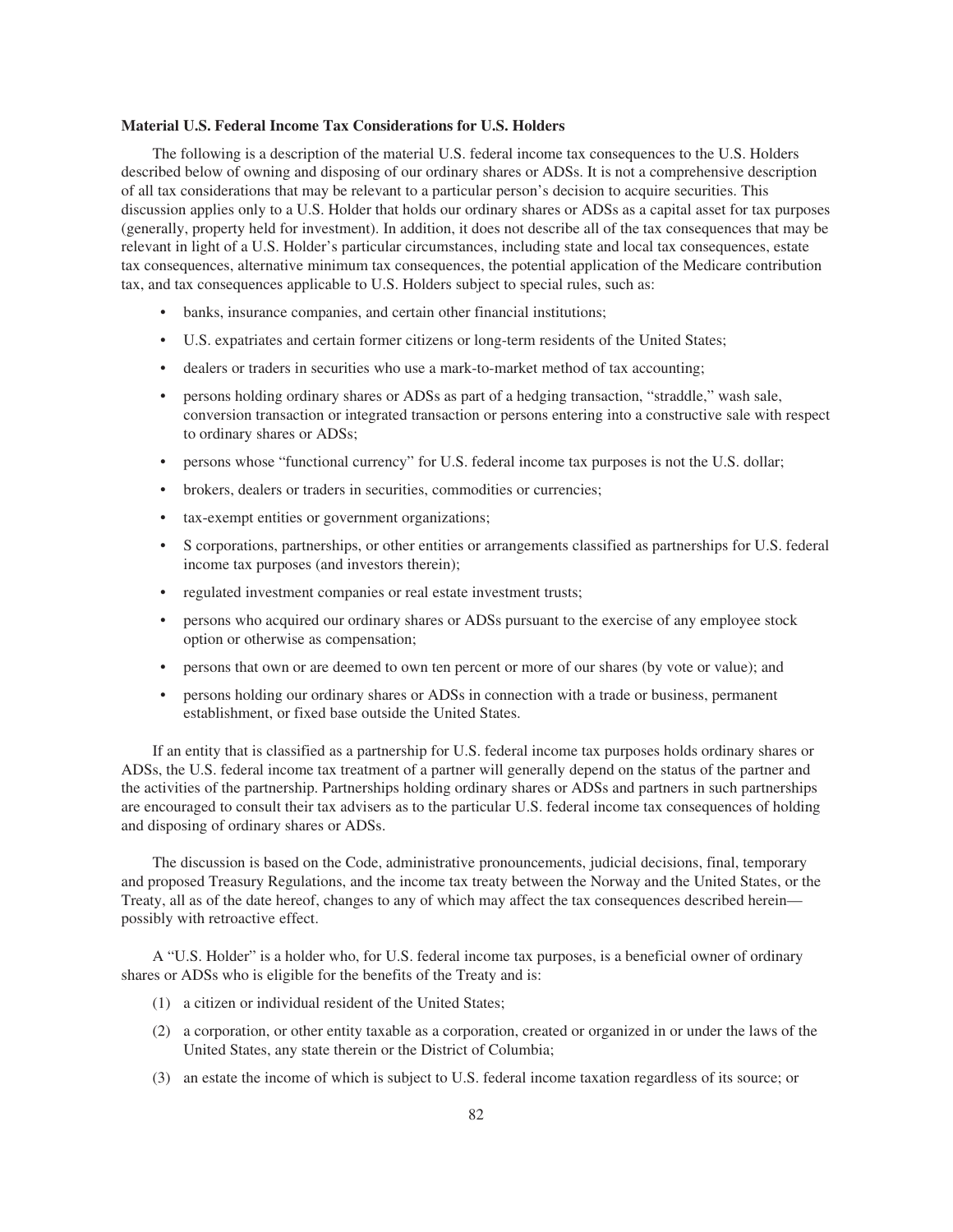(4) a trust if (a) a U.S. court is able to exercise primary supervision over the administration of the trust and one or more U.S. persons have authority to control all substantial decisions of the trust or (b) the trust has a valid election to be treated as a U.S. person under applicable U.S. Treasury Regulations.

U.S. Holders are encouraged to consult their tax advisers concerning the U.S. federal, state, local and non-U.S. tax consequences of owning and disposing of our ordinary shares or ADSs in their particular circumstances.

The discussion below assumes that the representations contained in the deposit agreement are true and that the obligations in the deposit agreement and any related agreement will be complied with in accordance with their terms. Generally, a holder of an ADS should be treated for U.S. federal income tax purposes as holding the ordinary shares represented by the ADS. Accordingly, no gain or loss will be recognized upon an exchange of ADSs for ordinary shares.

## *Passive Foreign Investment Company Rules*

A non-U.S. corporation will be classified as a PFIC for any taxable year in which, after applying certain look-through rules, either:

- at least 75% of its gross income is passive income (such as interest income); or
- at least 50% of its gross assets (determined on the basis of a quarterly average) is attributable to assets that produce passive income or are held for the production of passive income (including cash).

For purposes of this test, we will be treated as owning our proportionate share of the assets and earning our proportionate share of the income of any other corporation, the equity of which we own, directly or indirectly, 25% or more (by value).

Based on our analysis of our income, assets, activities, and market capitalization, we do not believe we were a PFIC for our taxable year ended December 31, 2020. However, no assurances regarding our PFIC status can be provided for any past, current or future taxable year. The determination of whether we are a PFIC is a factintensive determination made on an annual basis and the applicable law is subject to varying interpretation. In particular, the characterization of our assets as active or passive may depend in part on our current and intended future business plans, which are subject to change. In addition, for our current and future taxable years, the total value of our assets for PFIC testing purposes may be determined in part by reference to the market price of our ordinary shares or ADSs from time to time, which may fluctuate considerably. Under the income test, our status as a PFIC depends on the composition of our income which will depend on a variety of factors that are subject to uncertainty, including the characterization of certain intercompany payments and payments from tax authorities, transactions we enter into in the future and our corporate structure. Even if we determine that we are not a PFIC for a taxable year, there can be no assurance that the IRS would not successfully challenge our position. Accordingly, in its legal opinion issued in connection with this listing, our U.S. counsel expresses no opinion with respect to our PFIC status for any prior, current or future taxable year.

If we are classified as a PFIC in any year with respect to which a U.S. Holder owns the ordinary shares or ADSs, we will continue to be treated as a PFIC with respect to such U.S. Holder in all succeeding years during which the U.S. Holder owns the ordinary shares or ADSs, regardless of whether we continue to meet the tests described above unless we cease to be a PFIC and the U.S. Holder has made a "deemed sale" election under the PFIC rules. If such a deemed sale is made, a U.S. Holder will be deemed to have sold the ordinary shares or ADSs the U.S. Holder holds at their fair market value and any gain from such deemed sale would be subject to the rules described below. After the deemed sale election, so long as we do not become a PFIC in a subsequent taxable year, the U.S. Holder's ordinary shares or ADSs with respect to which such election was made will not be treated as shares in a PFIC and the U.S. Holder will not be subject to the rules described below with respect to any "excess distribution" the U.S. Holder receives from us or any gain from an actual sale or other disposition of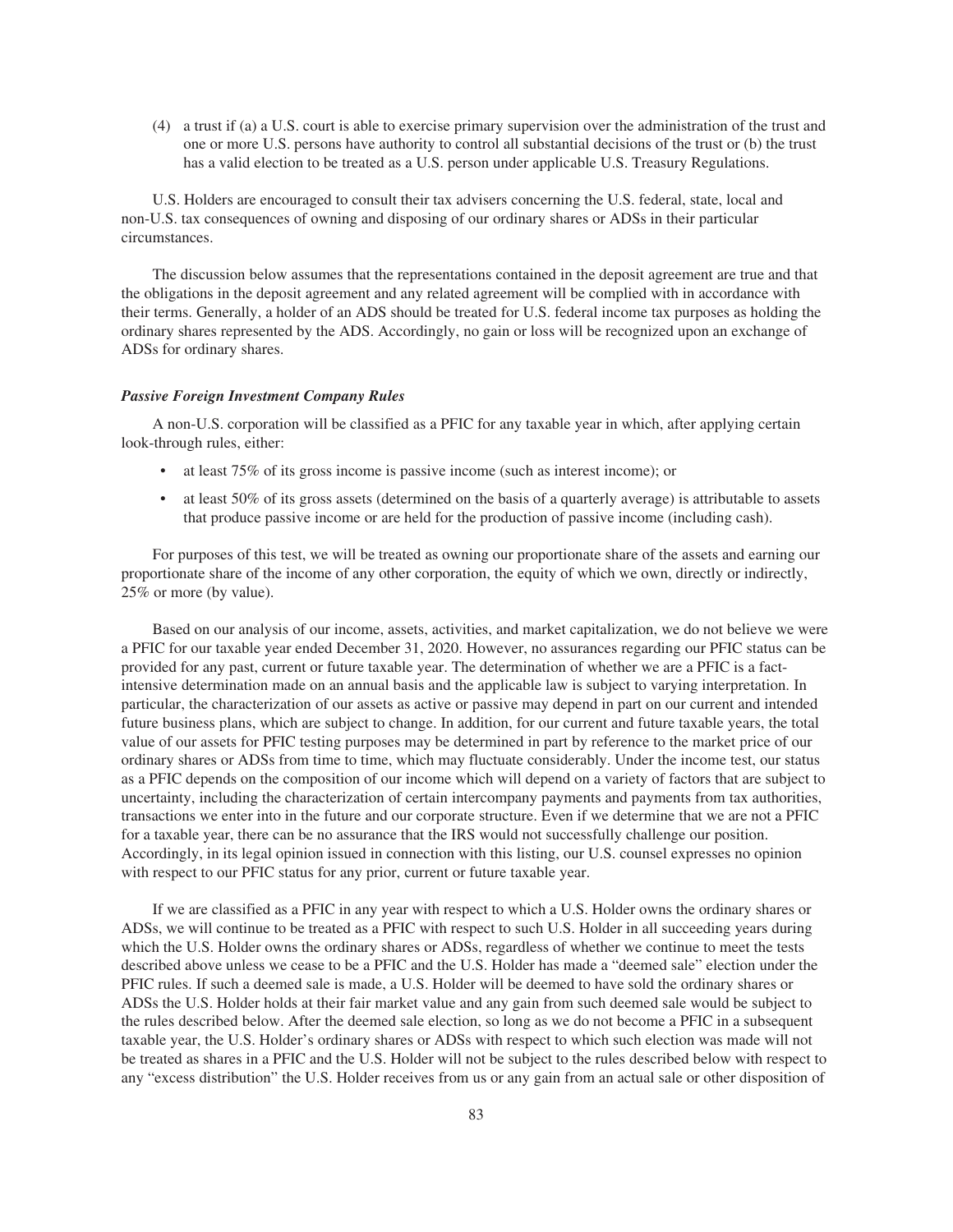the ordinary shares or ADSs. U.S. Holders should consult their tax advisers as to the possibility and consequences of making a deemed sale election if we cease to be a PFIC and such election becomes available.

For each taxable year we are treated as a PFIC with respect to U.S. Holders, U.S. Holders will be subject to special tax rules with respect to any "excess distribution" such U.S. Holder receives and any gain such U.S. Holder recognizes from a sale or other disposition (including a pledge) of ordinary shares or ADSs, unless (1) such U.S. Holder makes a "qualified electing fund" election, or QEF Election, with respect to all taxable years during such U.S. Holder's holding period in which we are a PFIC, or (2) our ordinary shares or ADSs constitute "marketable stock" and such U.S. Holder makes a mark-to-market election (as discussed below). Distributions a U.S. Holder receives in a taxable year that are greater than 125% of the average annual distributions a U.S. Holder received during the shorter of the three preceding taxable years or the U.S. Holder's holding period for the ordinary shares or ADSs will be treated as an excess distribution. Under these special tax rules:

- the excess distribution or gain will be allocated ratably over a U.S. Holder's holding period for the ordinary shares or ADSs;
- the amount allocated to the current taxable year, and any taxable year prior to the first taxable year in which we became a PFIC, will be treated as ordinary income; and
- the amount allocated to each other year will be subject to the highest tax rate in effect for that year and the interest charge generally applicable to underpayments of tax will be imposed on the resulting tax attributable to each such year.

The tax liability for amounts allocated to years prior to the year of disposition or "excess distribution" cannot be offset by any net operating losses for such years, and gains (but not losses) realized on the sale of the ordinary shares or ADSs cannot be treated as capital gains, even if a U.S. Holder holds the ordinary shares or ADSs as capital assets.

If we are a PFIC, a U.S. Holder will generally be subject to similar rules with respect to distributions we receive from, and our dispositions of the stock of, any of our direct or indirect subsidiaries that also are PFICs, as if such distributions were indirectly received by, and/or dispositions were indirectly carried out by, such U.S. Holder. U.S. Holders should consult their tax advisers regarding the application of the PFIC rules to our subsidiaries.

If a U.S. Holder makes an effective QEF Election, the U.S. Holder will be required to include in gross income each year, whether or not we make distributions, as capital gains, such U.S. Holder's pro rata share of our net capital gains and, as ordinary income, such U.S. Holder's pro rata share of our earnings in excess of our net capital gains. However, a U.S. Holder can only make a QEF Election with respect to ordinary shares or ADSs in a PFIC if such company agrees to furnish such U.S. Holder with certain tax information annually. We do not currently expect to provide such information in the event that we are classified as a PFIC.

U.S. Holders can avoid the interest charge on excess distributions or gain relating to our ordinary shares or ADSs by making a mark-to-market election with respect to the ordinary shares or ADSs, provided that the ordinary shares or ADSs are "marketable stock." Ordinary shares or ADSs will be marketable stock if they are "regularly traded" on certain U.S. stock exchanges or on a non-U.S. stock exchange that meets certain conditions. For these purposes, the ordinary shares or ADSs will be considered regularly traded during any calendar year during which they are traded, other than in de minimis quantities, on at least 15 days during each calendar quarter. Any trades that have as their principal purpose meeting this requirement will be disregarded. We have applied to list our ADSs on Nasdaq, which is a qualified exchange for these purposes. Consequently, if our ADSs are listed on Nasdaq and are regularly traded, and you are a holder of ADSs, we expect the mark-to-market election would be available to U.S. Holders if we are a PFIC. Each U.S. Holder should consult its tax advisor as to the whether a mark-to-market election is available or advisable with respect to the ordinary shares or ADSs.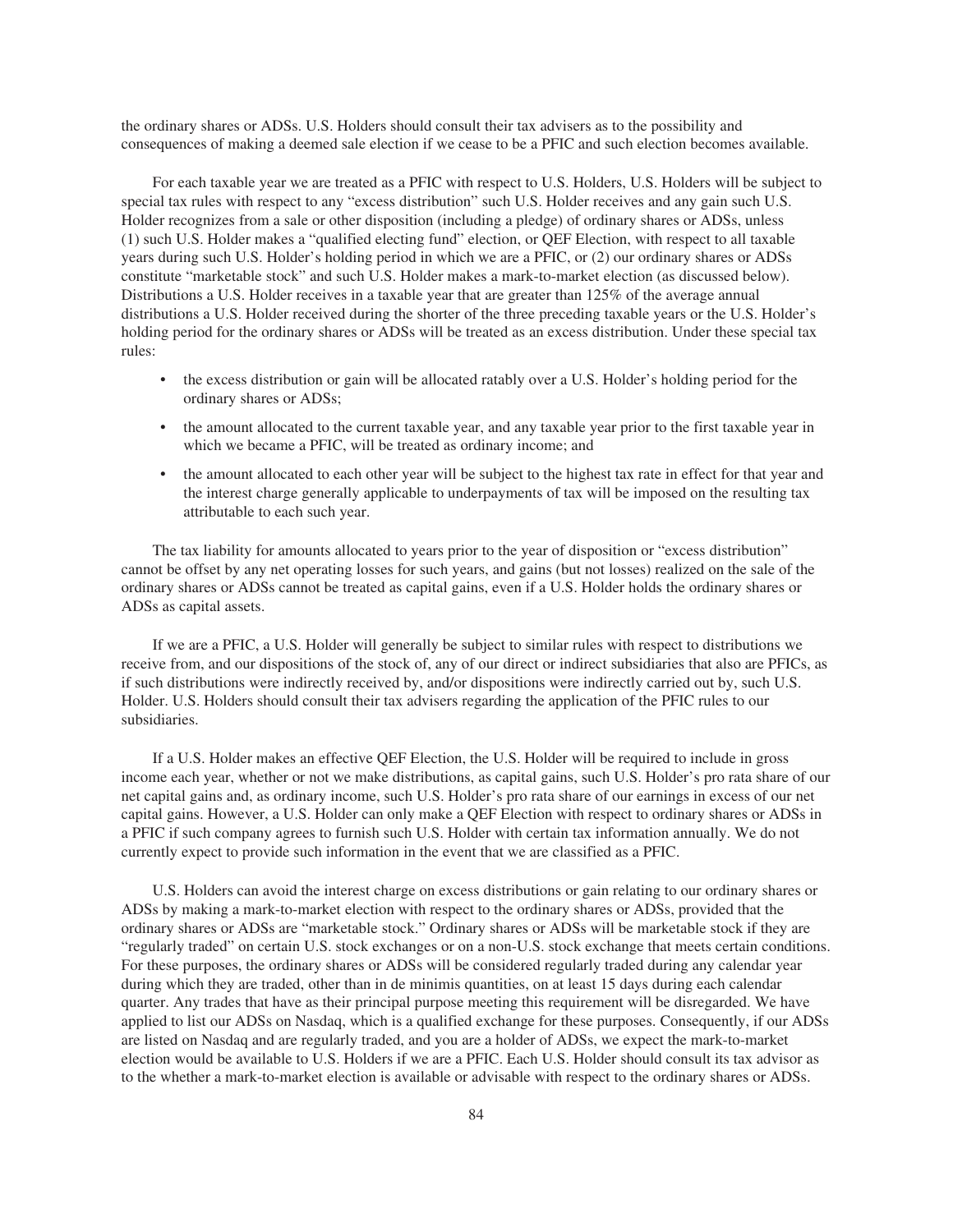A U.S. Holder that makes a mark-to-market election must include in ordinary income for each year an amount equal to the excess, if any, of the fair market value of our ordinary shares or ADSs at the close of the taxable year over the U.S. Holder's adjusted tax basis in the ordinary shares or ADSs. An electing holder may also claim an ordinary loss deduction for the excess, if any, of the U.S. Holder's adjusted basis in the ordinary shares or ADSs over the fair market value of the ordinary shares or ADSs at the close of the taxable year, but this deduction is allowable only to the extent of any net mark-to-market gains for prior years. Gains from an actual sale or other disposition of the ordinary shares or ADSs will be treated as ordinary income, and any losses incurred on a sale or other disposition of the shares will be treated as an ordinary loss to the extent of any net mark-to-market gains for prior years. Once made, the election cannot be revoked without the consent of the IRS unless the ordinary shares or ADSs cease to be marketable stock.

However, a mark-to-market election generally cannot be made for equity interests in any lower-tier PFICs that we own, unless shares of such lower-tier PFIC are themselves "marketable stock." As a result, even if a U.S. Holder validly makes a mark-to-market election with respect to our ordinary shares or ADSs, the U.S. Holder may continue to be subject to the PFIC rules (described above) with respect to its indirect interest in any of our investments that are treated as an equity interest in a PFIC for U.S. federal income tax purposes. U.S. Holders should consult their tax advisers as to the availability and desirability of a mark-to-market election, as well as the impact of such election on interests in any lower-tier PFICs.

Unless otherwise provided by the U.S. Treasury, each U.S. shareholder of a PFIC is required to file an annual report containing such information as the U.S. Treasury may require. A U.S. Holder's failure to file the annual report will cause the statute of limitations for such U.S. Holder's U.S. federal income tax return to remain open with regard to the items required to be included in such report until three years after the U.S. Holder files the annual report, and, unless such failure is due to reasonable cause and not willful neglect, the statute of limitations for the U.S. Holder's entire U.S. federal income tax return will remain open during such period. U.S. Holders should consult their tax advisers regarding the requirements of filing such information returns under these rules.

## *Taxation of Distributions*

Subject to the discussion above under "Passive Foreign Investment Company Rules," distributions paid on ordinary shares or ADSs, other than certain *pro rata* distributions of ordinary shares or ADSs, will generally be treated as dividends to the extent paid out of our current or accumulated earnings and profits (as determined under U.S. federal income tax principles). Because we may not calculate our earnings and profits under U.S. federal income tax principles, we expect that distributions generally will be reported to U.S. Holders as dividends. Subject to applicable limitations, dividends paid to certain non-corporate U.S. Holders may be taxable at preferential rates applicable to "qualified dividend income." However, the qualified dividend income treatment may not apply if we are treated as a PFIC with respect to the U.S. Holder. The amount of the dividend will be treated as foreign-source dividend income to U.S. Holders and will not be eligible for the dividends-received deduction generally available to U.S. corporations under the Code. Dividends will generally be included in a U.S. Holder's income on the date of the U.S. Holder's receipt of the dividend. The amount of any dividend income paid in foreign currency will be the U.S. dollar amount calculated by reference to the exchange rate in effect on the date of actual or constructive receipt, regardless of whether the payment is in fact converted into U.S. dollars.

If the dividend is converted into U.S. dollars on the date of receipt, a U.S. Holder should not be required to recognize foreign currency gain or loss in respect of the dividend income. A U.S. Holder may have foreign currency gain or loss if the dividend is converted into U.S. dollars after the date of receipt. Such gain or loss would generally be treated as U.S.-source ordinary income or loss. The amount of any distribution of property other than cash (and other than certain pro rata distributions of ordinary shares or ADSs or rights to acquire ordinary shares or ADSs) will be the fair market value of such property on the date of distribution. For foreign tax credit purposes, our dividends will generally be treated as passive category income.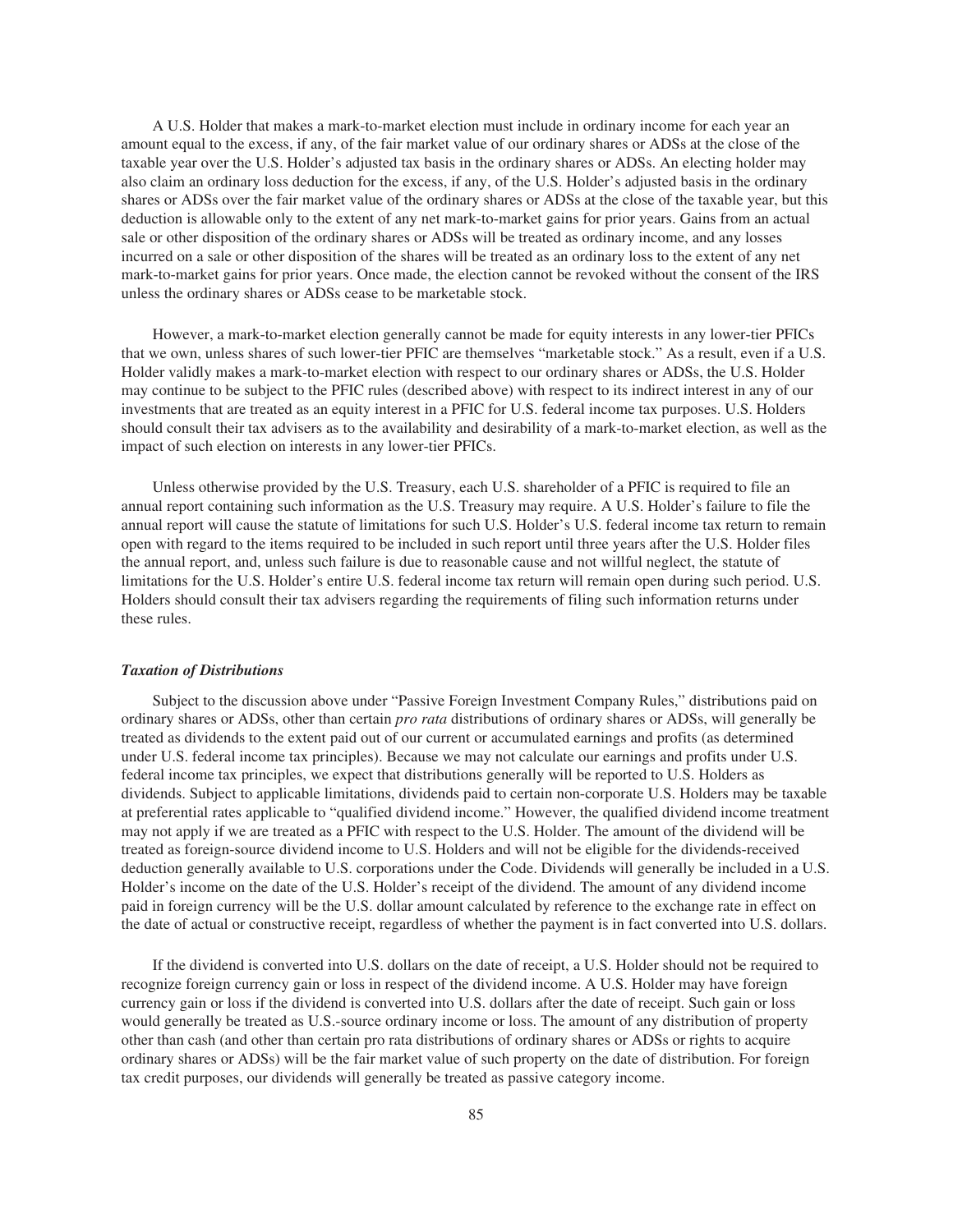## *Sale or Other Taxable Disposition of Ordinary Shares and ADSs*

Subject to the discussion above under "Passive Foreign Investment Company Rules," gain or loss realized on the sale or other taxable disposition of ordinary shares or ADSs will be capital gain or loss, and will be longterm capital gain or loss if the U.S. Holder held the ordinary shares or ADSs for more than one year. The amount of the gain or loss will equal the difference between the U.S. Holder's tax basis in the ordinary shares or ADSs disposed of and the amount realized on the disposition, in each case as determined in U.S. dollars. This gain or loss will generally be U.S.-source gain or loss for foreign tax credit purposes. The deductibility of capital losses is subject to limitations.

If the consideration received by a U.S. Holder is not paid in U.S. dollars, the amount realized will be the U.S. dollar value of the payment received determined by reference to the spot rate of exchange on the date of the sale or other disposition. However, if the ordinary shares or ADSs are treated as traded on an "established securities market" and you are either a cash basis taxpayer or an accrual basis taxpayer that has made a special election (which must be applied consistently from year to year and cannot be changed without the consent of the IRS), you will determine the U.S. dollar value of the amount realized in a non-U.S. dollar currency by translating the amount received at the spot rate of exchange on the settlement date of the sale. If you are an accrual basis taxpayer that is not eligible to or does not elect to determine the amount realized using the spot rate on the settlement date, you will recognize foreign currency gain or loss to the extent of any difference between the U.S. dollar amount realized on the date of sale or disposition and the U.S. dollar value of the currency received at the spot rate on the settlement date.

WE STRONGLY URGE YOU TO CONSULT YOUR TAX ADVISOR REGARDING THE IMPACT OF OUR PFIC STATUS ON YOUR INVESTMENT IN THE ORDINARY SHARES OR ADSs AS WELL AS THE APPLICATION OF THE PFIC RULES TO YOUR INVESTMENT IN THE ORDINARY SHARES OR ADSs.

#### *Information Reporting and Backup Withholding*

Payments of dividends and sales proceeds that are made within the United States or through certain U.S. related financial intermediaries generally are subject to information reporting, and may be subject to backup withholding, unless (i) the U.S. Holder is a corporation or other exempt recipient or (ii) in the case of backup withholding, the U.S. Holder provides a correct taxpayer identification number and certifies that it is not subject to backup withholding.

Backup withholding is not an additional tax. The amount of any backup withholding from a payment to a U.S. Holder will be allowed as a credit against the holder's U.S. federal income tax liability and may entitle it to a refund, provided that the required information is timely furnished to the IRS.

#### *Information with Respect to Foreign Financial Assets*

Certain U.S. Holders who are individuals (and, under proposed regulations, certain entities) may be required to report information relating to the ordinary shares or ADSs, subject to certain exceptions (including an exception for ordinary shares or ADSs held in accounts maintained by certain U.S. financial institutions). U.S. Holders should consult their tax advisers regarding their reporting obligations with respect to their ownership and disposition of the ordinary shares or ADSs.

## **Norway Taxation**

## *General*

The following is a summary of certain tax matters related to purchase, holding and disposal of our ordinary shares. The statements herein are, unless otherwise stated, based on the laws, rules and regulations in force in Norway as of the date of this report, and are subject to any changes in law occurring after such date. Such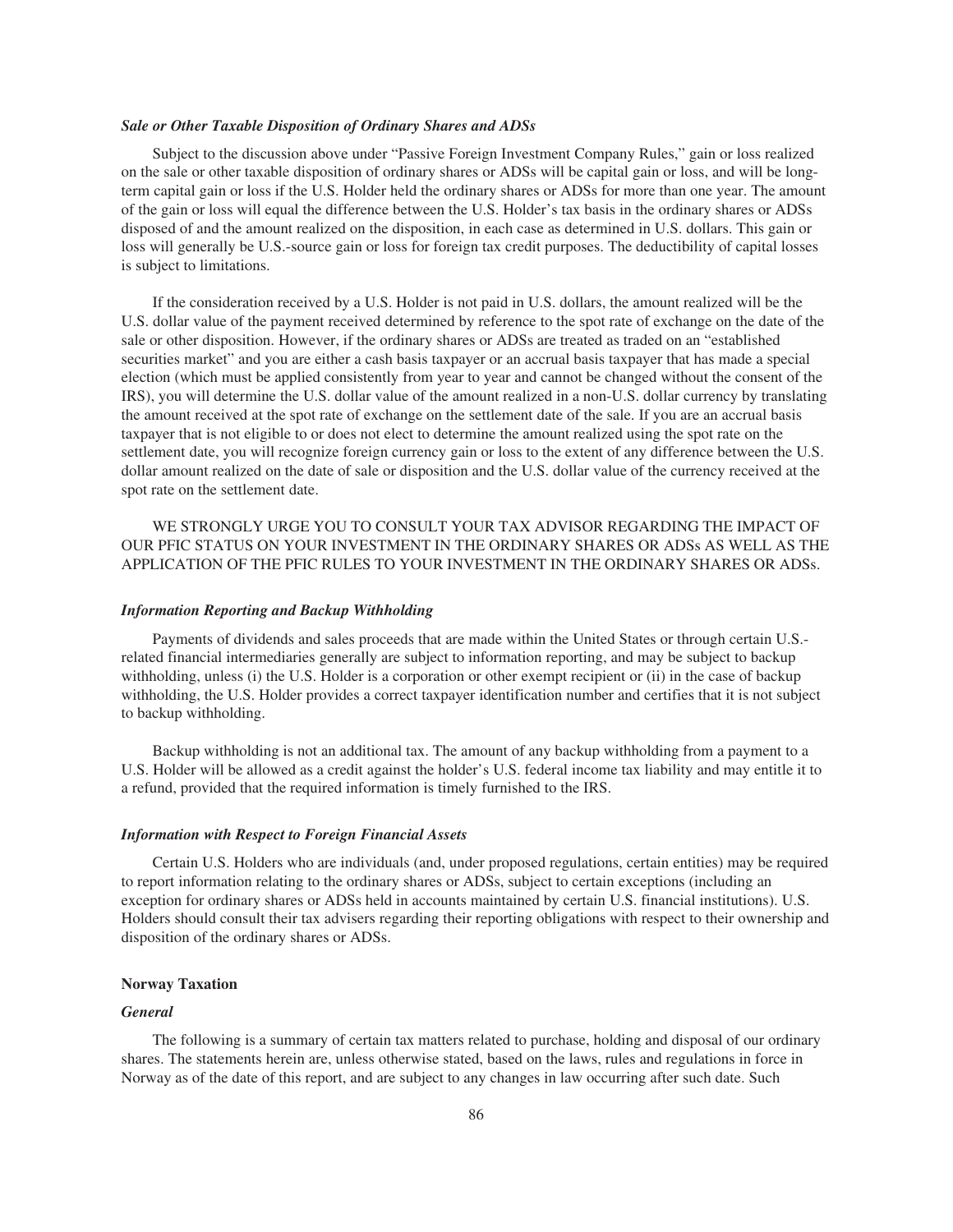changes could possibly be made on a retrospective basis. Tax rates indicated below are applicable for the income year 2020. The tax legislation of the investor's member state in the EEA or country of residence/incorporation and of the issuer's country of incorporation may have an impact on the income received from the securities.

The following summary is of a general nature and does not purport to be a comprehensive description of all the tax considerations that may be relevant to a decision to acquire, own or dispose shares or subscription rights in our company. Furthermore, the summary only focuses on the shareholder categories explicitly mentioned below (individual shareholders and limited liability companies). Shareholders are advised to consult their own tax advisors concerning the overall tax consequences of their ownership of shares. The summary only addresses Norwegian tax laws.

## **Norwegian Shareholders**

## *Taxation of dividends—Individual shareholders*

Dividends distributed to Norwegian individual shareholders are taxable as general income. The taxable dividend, less a calculated tax-free allowance, is grossed up to 144%, which amount is taxed at the general income tax rate of 22% (resulting in an effective tax rate of 31.68%). The tax-free allowance shall be calculated on a share by share basis, and the allowance for each share will be equal to the cost price of the share, multiplied by a risk-free interest rate. This risk-free interest rate is set in January of the year following the income year. Any part of the calculated allowance one year exceeding the dividend distributed on the share will be carried forward to the following years and reduce the taxable dividend income. Unused allowance will also be included in the basis for calculating the tax-free allowance later years. The tax-free allowance is calculated for each calendar year and allocated solely to Norwegian individual shareholders holding shares at the expiry of the relevant income year.

### *Taxation of dividends—Corporate shareholders (Limited liability companies)*

Dividends distributed to a shareholder, which is a limited liability company resident in Norway for tax purposes, or Norwegian corporate shareholders, and holding more than 90% of the shares and votes in the distributing company, are fully exempt from taxation. To other corporate shareholders 3% of the dividends shall be subject to general income tax at the 22% rate (resulting in an effective tax rate of 0.66%).

## *Taxation on realization of shares—Individual shareholders*

Sale, redemption or other disposal of shares is considered a realization for Norwegian tax purposes. A capital gain or loss generated by a Norwegian individual shareholder through a disposal of shares is taxable or tax deductible in Norway. Such capital gain or loss is included in or deducted from the basis for computation of general income in the year of disposal. The gain is subject to tax and the loss is tax deductible irrespective of the duration of the ownership and the number of shares disposed of.

The capital gain is calculated on the consideration received less the cost price of the share and transactional expenses. The taxable gain, less any unused calculated tax-free allowance, is grossed up to 144%, which amount is taxed at the general income tax rate of 22% (resulting in an effective tax rate of 31.68%). The tax-free allowance for each share is equal to the total of any unused tax-free allowance amounts calculated for this share for previous years (see "—Taxation of dividends—Individual shareholders" above), which exceeded dividends distributed on this share. The calculated tax-free allowance may only be deducted in order to reduce a taxable gain calculated upon the realization of the share and may not be deducted in order to produce or increase a loss for tax purposes.

If the shareholder owns shares acquired at different points in time, the shares that were acquired first will be regarded as the first to be disposed of, on a first-in first-out basis.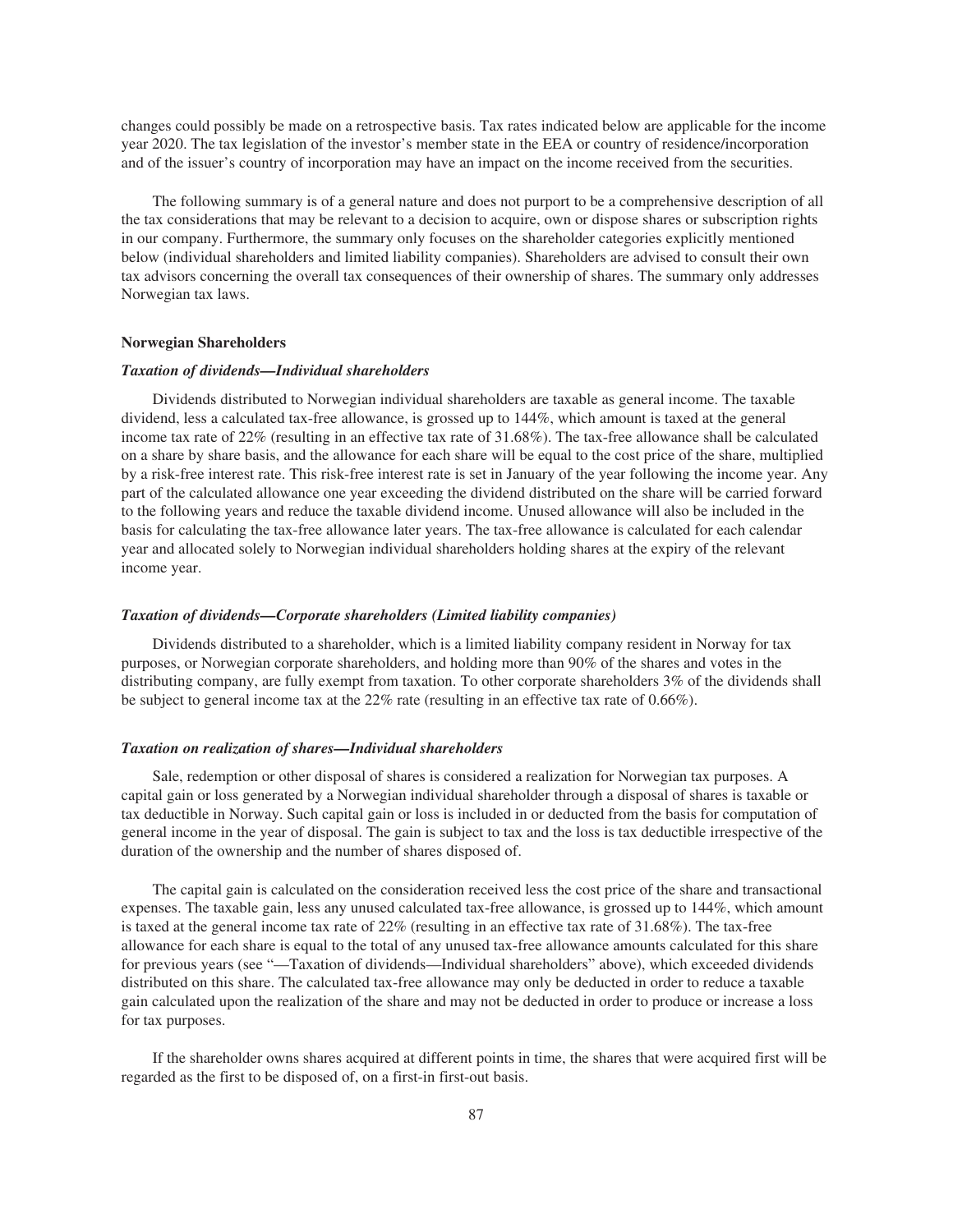## *Taxation on realization of shares—Corporate shareholders (Limited liability companies)*

Norwegian corporate shareholders are not subject to tax on capital gains related to realization of shares in a Norwegian company, and losses related to such realization are not tax deductible.

#### *Taxation related to independent subscription rights—Individual shareholders*

A Norwegian individual shareholder's subscription for independent subscription rights is not subject to tax in Norway. Costs related to the subscription for independent subscription rights will be added to the cost price of the independent subscription right.

Exercise of independent subscription rights is not taxable; the cost price of the subscription right shall be added to the tax base of the shares acquired.

Sale and other transfer of subscription rights is considered as realization for Norwegian tax purposes. A capital gain or loss generated by a Norwegian individual shareholder through a realization of independent subscription rights is taxable or tax deductible in Norway. Such capital gain or loss is generally included in or deducted from the basis for computation of general income in the year of disposal. The general income grossed up to 144% and taxed at the rate of 22% (resulting in an effective tax-rate of 31.68%).

However, please note that the realized gains related to independent subscription rights granted to Norwegian employees as a consequence of their employment will be included in the basis for calculating their salary payments. Such salary payments are subject to taxation at a marginal tax rate of 46.4%. In addition, the employer will be obligated to pay social security contributions at a rate normally of 14.1%.

## *Taxation related to independent subscription rights—Corporate shareholders*

A Norwegian corporate shareholder's subscription for independent subscription rights is not subject to taxation in Norway. Costs related to the subscription for independent subscription rights will be added to the cost price of the independent subscription rights.

Norwegian corporate shareholders are generally exempt from tax on capital gains upon the sale or other realization of independent subscription rights to shares in a Norwegian company, and losses are not tax deductible.

## *Net wealth tax*

The value of shares is included in the basis for the computation of wealth tax imposed on Norwegian individual shareholders. The marginal wealth tax rate is 0.85% of the value assessed. The value for assessment purposes for shares on Oslo Børs is 65% (from January 1, 2020) of the listed value as of January 1 in the year of assessment. Norwegian corporate shareholders are not subject to net wealth tax.

## *Inheritance tax*

Effective January 1, 2020, there is no inheritance tax in Norway.

## **Non-Resident Shareholders**

This section summarizes Norwegian tax rules relevant to shareholders who are not resident in Norway for tax purposes, or Non-resident shareholders. Non-resident shareholders' tax liabilities in their home country or other countries will depend on applicable tax rules in the relevant country.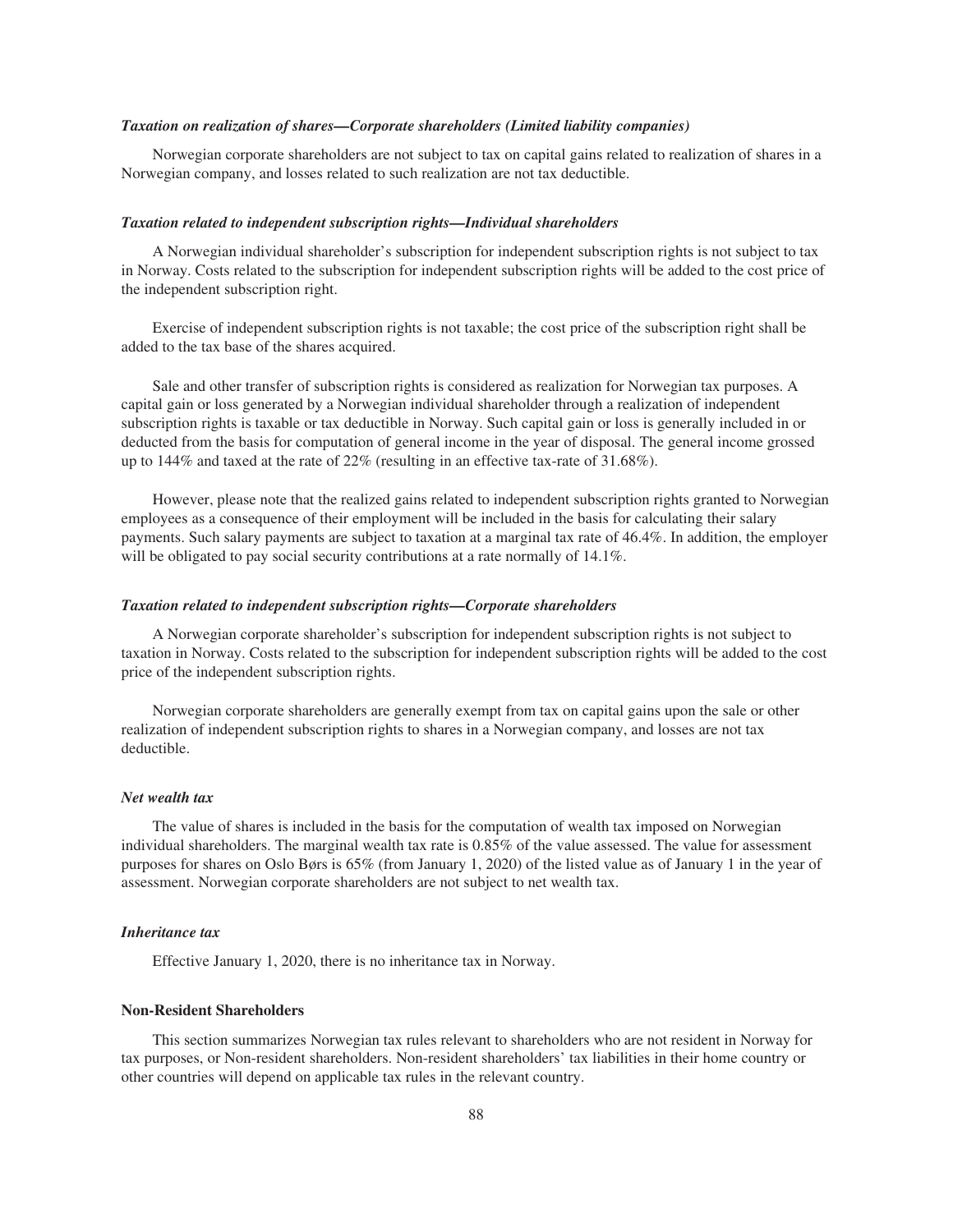## *Taxation of dividends*

Dividends distributed to shareholders who are individuals not resident in Norway for tax purposes, or Non-resident individual shareholders, are as a general rule subject to withholding tax at a rate of 25%. The withholding tax rate of 25% is normally reduced through tax treaties between Norway and the country in which the shareholder is resident. The withholding obligation lies with the company distributing the dividends.

The above generally applies also to shareholders who are limited liability companies not resident in Norway for tax purposes, or Non-resident corporate shareholders. However, dividends distributed to Non-resident corporate shareholders resident within the EEA for tax purposes are exempt from Norwegian withholding tax, provided the shareholder genuinely is established and conducts business activity within the EEA.

Non-resident individual shareholders resident within the EEA area are subject to ordinary withholding tax, but entitled to apply for a partial refund of the withholding tax, equal to a calculated tax-free allowance similar to the calculated allowance used by Norwegian individual shareholders, ref above.

Nominee registered shares will be subject to withholding tax at a rate of 25% unless the shareholder has fulfilled specific documentation requirements and the nominee has obtained approval from the Norwegian Tax Administration for the dividend to be subject to a lower withholding tax rate. Non-resident shareholders that have suffered a higher withholding tax than set out by an applicable tax treaty or the Norwegian Tax Act may apply to the Norwegian tax authorities for a refund of the excess withholding tax deducted.

If a Non-resident shareholder is carrying on business activities in Norway, and the shares are effectively connected with such activities, the shareholder will be subject to the same taxation as Norwegian shareholders, as described above.

#### *Taxation on realization of shares or independent subscription rights*

Realization of shares or independent subscription rights by a Non-resident individual or corporate shareholder will not be subject to taxation in Norway unless the Non-resident shareholder is holding the shares or warrants in connection with the conduct of a trade or business in Norway, in which case the tax treatment is as described for Norwegian shareholders.

## *Net wealth tax*

Shareholders not resident in Norway for tax purposes are not subject to Norwegian net wealth tax. Foreign individual shareholders can however be taxable if the shareholding is effectively connected to the conduct of trade or business in Norway.

## **VAT and transfer taxes**

No VAT, stamp or similar duties are currently imposed in Norway on the transfer of shares whether on acquisition or disposal.

## **F. Dividends and Paying Agents**

Not applicable.

## **G. Statement by Experts**

Not applicable.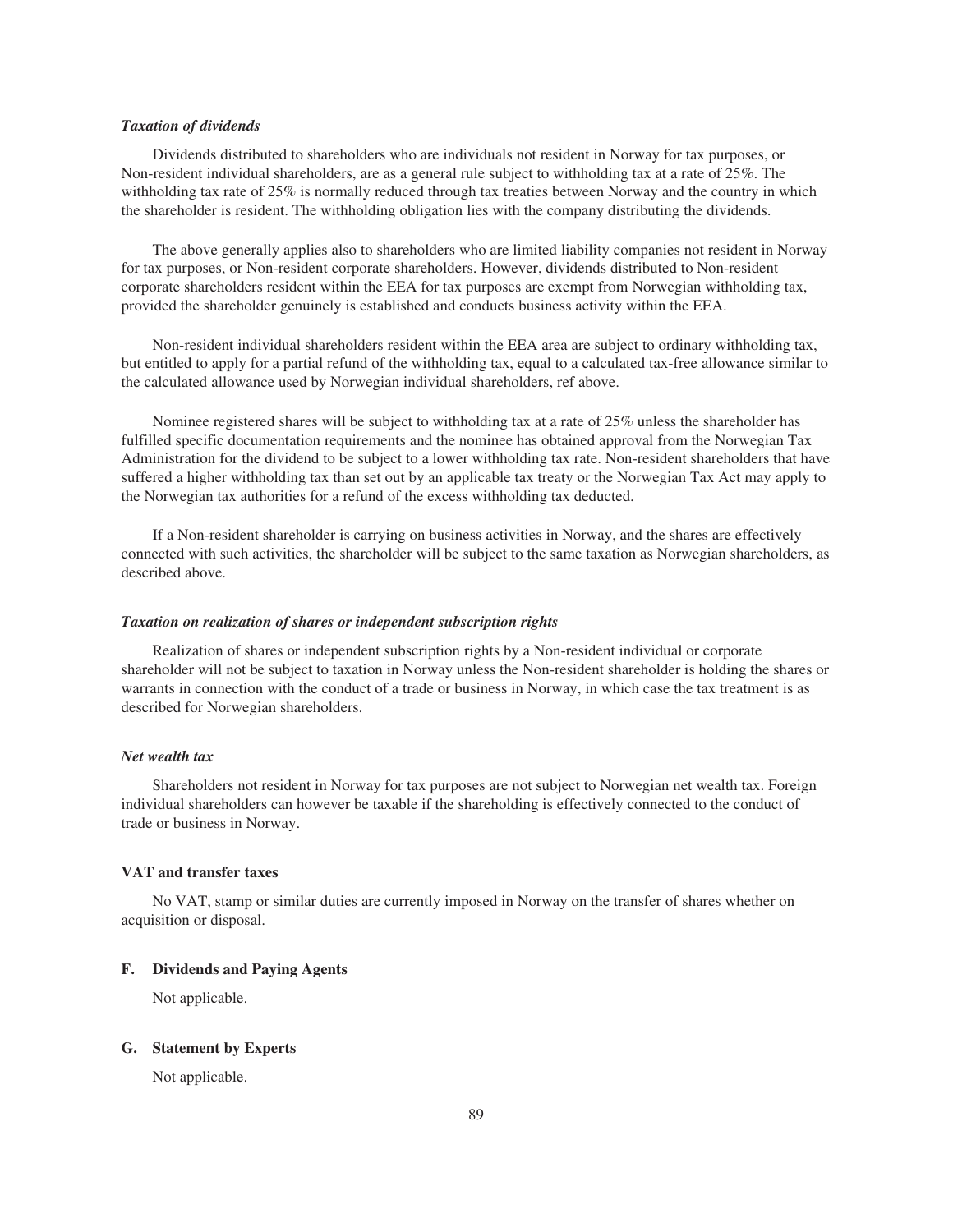## **H. Documents on Display**

We are subject to the information reporting requirements of the Exchange Act applicable to foreign private issuers and under those requirements will file reports with the SEC. Those reports may be inspected without charge at the locations described below. As a foreign private issuer, we are exempt from the rules under the Exchange Act related to the furnishing and content of proxy statements, and our officers, directors and principal shareholders are exempt from the reporting and short-swing profit recovery provisions contained in Section 16 of the Exchange Act. In addition, we are not required under the Exchange Act to file periodic reports and financial statements with the SEC as frequently or as promptly as United States companies whose securities are registered under the Exchange Act. Nevertheless, we intend to file with the SEC annual reports on Form 20-F containing financial statements that have been examined and reported on, with and opinion expressed by an independent registered public accounting firm.

We maintain a corporate website at *www.idexbiometrics.com*. Information contained in, or that can be accessed through, our website is not a part of, and shall not be incorporated by reference into, this report. We have included our website address in this report solely as an inactive textual reference.

The Securities and Exchange Commission maintains a website (www.sec.gov) that contains reports, proxy and information statements and other information regarding registrants, such as IDEX Biometrics ASA, that file electronically with the SEC.

With respect to references made in this annual report to any contract or other document of our company, such references are not necessarily complete and you should refer to the exhibits attached or incorporated by reference to this annual report for copies of the actual contract or document.

## **I. Subsidiary Information**

Not required.

## **Item 11. Quantitative and Qualitative Disclosures About Market Risk.**

## *Foreign Currency Exchange Risk*

Our transactions are commonly denominated in U.S. Dollars. However, we incur a portion of our expenses in other currencies, primarily British Pounds, Norwegian Krone, Euros and Chinese Yuan and are exposed to the effects of these exchange rates. We seek to minimize this exposure by maintaining currency cash balances at levels appropriate to meet foreseeable short to mid-term expenses in these other currencies. Excess cash and cash equivalents have been kept in Norwegian Krone. Starting 2021, excess cash and cash equivalents are held in US Dollar. We do not use forward exchange contracts to manage exchange rate exposure. A 10% increase in the value of the Norwegian Krone relative to the U.S. dollar or other currencies would have had a corresponding effect on the carrying value of our net financial assets and liabilities in foreign currencies at December 31, 2020 and 2019. The amount would have been \$0.7 million, \$1.4 million respectively.

#### *Interest Rate Risk*

As of December 31, 2020 and 2019, we had cash and cash equivalents of \$7.3 million and \$14.1 million, respectively. Our exposure to interest rate sensitivity is impacted primarily by changes in the underlying bank interest rates in Norway. Our surplus cash and cash equivalents are invested in interest-bearing savings accounts with terms up to three months. We have not entered into investments for trading or speculative purposes. Our deposits would not gain or lose value on interest rate changes. Interest income would change with the interest rate.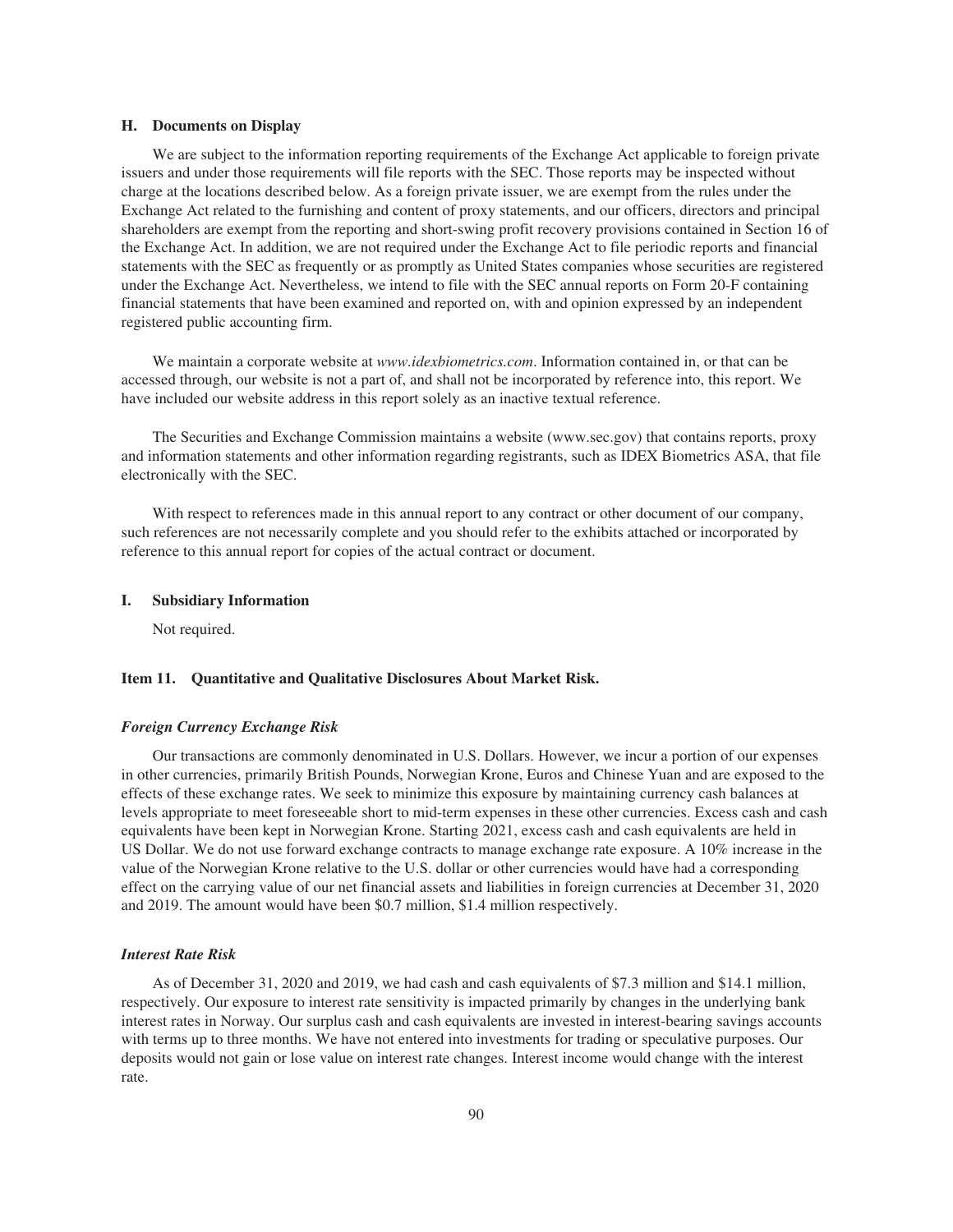We have no debt to financial institutions or other interest-bearing debt. Consequently we have no interest rate risk on debt.

## *Credit and Liquidity Risk*

We have a relatively short commercial history and limited revenue in the periods presented. We do not believe we had significant credit risk relating to our trade receivables as of December 31, 2020 and 2019. Our cash and bank deposits are on deposit with financial institutions with a credit rating equivalent to the main Norwegian clearing banks. We have no debt to financial institutions. We maintain adequate bank balances to meet liabilities as they fall due through the second quarter of 2022 .

### *Inflation Risk*

We do not believe that inflation has had a material effect on our business, financial condition or results of operations. If our costs were to become subject to significant inflationary pressures, we may not be able to fully offset such higher costs through price increases. Our inability or failure to do so could harm our business, financial condition and results of operations.

#### **Item 12. Description of Securities Other than Equity Securities.**

### **A. Debt Securities**

Not applicable.

#### **B. Warrants and Rights**

Not applicable.

## **C. Other Securities**

Not applicable.

## **D. American Depositary Shares**

The Bank of New York Mellon, as depositary, registers and delivers American Depositary Shares, also referred to as ADSs. Each ADS represents 75 Ordinary Shares (or a right to receive 75 Ordinary Shares) deposited with Nordea Bank Norge, ASA, as custodian for the depositary in the Kingdom of Norway. Each ADS will also represent any other securities, cash or other property that may be held by the depositary. The deposited shares together with any other securities, cash or other property held by the depositary are referred to as the deposited securities. The depositary's office at which the ADSs will be administered and its principal executive office are located at 240 Greenwich Street, New York, New York 10286.

You may hold ADSs either (A) directly (i) by having an American Depositary Receipt, also referred to as an ADR, which is a certificate evidencing a specific number of ADSs, registered in your name, or (ii) by having uncertificated ADSs registered in your name, or (B) indirectly by holding a security entitlement in ADSs through your broker or other financial institution that is a direct or indirect participant in The Depository Trust Company, also called DTC. If you hold ADSs directly, you are a registered ADS holder, also referred to as an ADS holder. This description assumes you are an ADS holder. If you hold the ADSs indirectly, you must rely on the procedures of your broker or other financial institution to assert the rights of ADS holders described in this section. You should consult with your broker or financial institution to find out what those procedures are.

Registered holders of uncertificated ADSs will receive statements from the depositary confirming their holdings.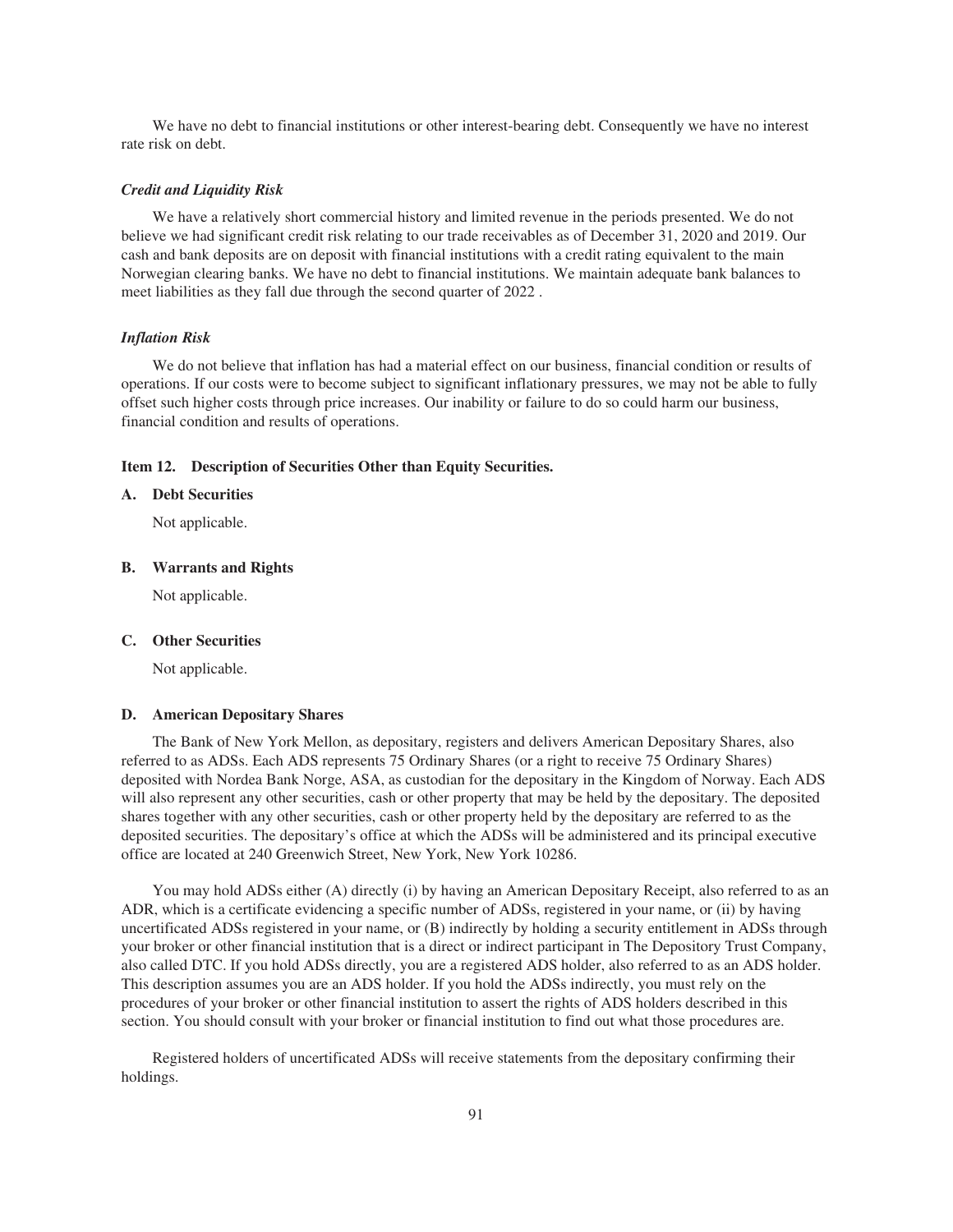As an ADS holder, we will not treat you as one of our shareholders and you will not have shareholder rights. Norwegian law governs shareholder rights. The depositary will be the holder of the shares underlying your ADSs. As a registered holder of ADSs, you will have ADS holder rights. A deposit agreement among us, the depositary, ADS holders and all other persons indirectly or beneficially holding ADSs sets out ADS holder rights as well as the rights and obligations of the depositary. New York law governs the ADSs and the deposit agreement, except with respect to its authorization and execution by us, which shall be governed by the laws of Norway.

When required in order to comply with applicable laws and regulations or the articles of association or similar document of ours (as in effect from time to time) or the rules and regulations of the Oslo Børs, the Nasdaq Stock Market LLC or of any other stock exchange on which the shares or ADSs are registered, traded or listed or any book-entry settlement system, we may from time to time request, and may from time to time request the depositary to request, certain information from you relating to: (a) the capacity in which you hold ADSs, (b) the identity of any Holders or other persons or entities then or previously interested in those American Depositary Shares and the nature of those interests, (c) if for any reason, the proportion of the shares you own reaches, exceeds or falls below the thresholds specified under Norwegian law and (d) any other matter where disclosure of such matter is, in our reasonable opinion, required for that compliance.

As an ADS holder, you agree to comply with the laws and regulations of United States and Norway (if and to the extent applicable) with respect to the disclosure requirements regarding beneficial ownership of shares, all as if the ADSs were the Shares represented thereby, including requirements to make notifications and filings within the required timeframes to us, the U.S. Securities and Exchange Commission, the Financial Supervisory Authority of Norway and any other authorities in the United States or in Norway

#### **Fees and Expenses**

| Persons depositing or withdrawing shares or ADS holders must pay:                                                                                                                             | For:                                                                                                                                                                                                                 |
|-----------------------------------------------------------------------------------------------------------------------------------------------------------------------------------------------|----------------------------------------------------------------------------------------------------------------------------------------------------------------------------------------------------------------------|
| \$5.00 (or less) per 100 ADSs (or portion of 100 ADSs)                                                                                                                                        | Issuance of ADSs, including issuances resulting from<br>a distribution of shares or rights or other property<br>Cancellation of ADSs for the purpose of withdrawal,<br>including if the deposit agreement terminates |
| \$.05 (or less) per ADS                                                                                                                                                                       | Any cash distribution to ADS holders                                                                                                                                                                                 |
| A fee equivalent to the fee that would be payable if<br>securities distributed to you had been shares and the<br>shares had been deposited for issuance of ADSs                               | Distribution of securities distributed to holders of<br>deposited securities (including rights) that are<br>distributed by the depositary to ADS holders                                                             |
| \$.05 (or less) per ADS per calendar year                                                                                                                                                     | Depositary services                                                                                                                                                                                                  |
| Registration or transfer fees                                                                                                                                                                 | Transfer and registration of shares on our share<br>register to or from the name of the depositary or its<br>agent when you deposit or withdraw shares                                                               |
| Expenses of the depositary                                                                                                                                                                    | Cable (including SWIFT) and facsimile<br>transmissions (when expressly provided in the<br>deposit agreement)<br>Converting foreign currency to U.S. dollars                                                          |
| Taxes and other governmental charges the depositary or<br>the custodian has to pay on any ADSs or shares<br>underlying ADSs, such as stock transfer taxes, stamp<br>duty or withholding taxes | As necessary                                                                                                                                                                                                         |
| Any charges incurred by the depositary or its agents for<br>servicing the deposited securities                                                                                                | As necessary                                                                                                                                                                                                         |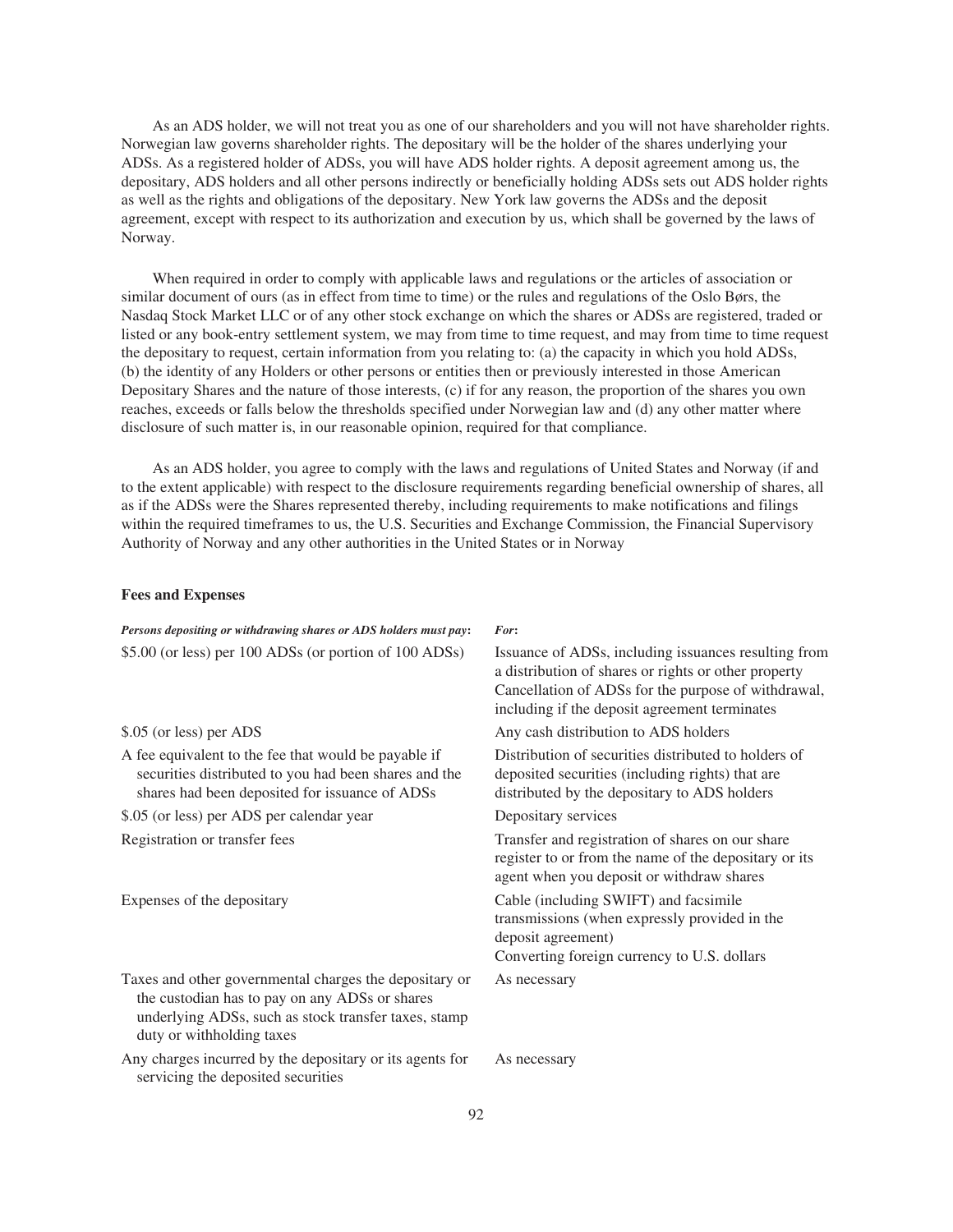The depositary collects its fees for delivery and surrender of ADSs directly from investors depositing shares or surrendering ADSs for the purpose of withdrawal or from intermediaries acting for them. The depositary collects fees for making distributions to investors by deducting those fees from the amounts distributed or by selling a portion of distributable property to pay the fees. The depositary may collect its annual fee for depositary services by deduction from cash distributions or by directly billing investors or by charging the book-entry system accounts of participants acting for them. The depositary may collect any of its fees by deduction from any cash distribution payable (or by selling a portion of securities or other property distributable) to ADS holders that are obligated to pay those fees. The depositary may generally refuse to provide fee-attracting services until its fees for those services are paid.

From time to time, the depositary may make payments to us to reimburse us for costs and expenses generally arising out of establishment and maintenance of the ADS program, waive fees and expenses for services provided to us by the depositary or share revenue from the fees collected from ADS holders. In performing its duties under the deposit agreement, the depositary may use brokers, dealers, foreign currency dealers or other service providers that are owned by or affiliated with the depositary and that may earn or share fees, spreads or commissions.

The depositary may convert currency itself or through any of its affiliates, or the custodian or we may convert currency and pay U.S. dollars to the depositary. Where the depositary converts currency itself or through any of its affiliates, the depositary acts as principal for its own account and not as agent, advisor, broker or fiduciary on behalf of any other person and earns revenue, including, without limitation, transaction spreads, that it will retain for its own account. The revenue is based on, among other things, the difference between the exchange rate assigned to the currency conversion made under the deposit agreement and the rate that the depositary or its affiliate receives when buying or selling foreign currency for its own account. The depositary makes no representation that the exchange rate used or obtained by it or its affiliate in any currency conversion under the deposit agreement will be the most favorable rate that could be obtained at the time or that the method by which that rate will be determined will be the most favorable to ADS holders, subject to the depositary's obligation to act without negligence or bad faith. The methodology used to determine exchange rates used in currency conversions made by the depositary is available upon request. Where the custodian converts currency, the custodian has no obligation to obtain the most favorable rate that could be obtained at the time or to ensure that the method by which that rate will be determined will be the most favorable to ADS holders, and the depositary makes no representation that the rate is the most favorable rate and will not be liable for any direct or indirect losses associated with the rate. In certain instances, the depositary may receive dividends or other distributions from the U.S. dollars that represent the proceeds of a conversion of foreign currency or translation from foreign currency at a rate that was obtained or determined by us and, in such cases, the depositary will not engage in, or be responsible for, any foreign currency transactions and neither it nor we make any representation that the rate obtained or determined by us is the most favorable rate and neither it nor we will be liable for any direct or indirect losses associated with the rate.

## **Payment of Taxes**

You will be responsible for any taxes or other governmental charges payable on your ADSs or on the deposited securities represented by any of your ADSs. The depositary may refuse to register any transfer of your ADSs or allow you to withdraw the deposited securities represented by your ADSs until those taxes or other charges are paid. It may apply payments owed to you or sell deposited securities represented by your ADSs to pay any taxes owed and you will remain liable for any deficiency. If the depositary sells deposited securities, it will, if appropriate, reduce the number of ADSs to reflect the sale and pay to ADS holders any proceeds, or send to ADS holders any property, remaining after it has paid the taxes.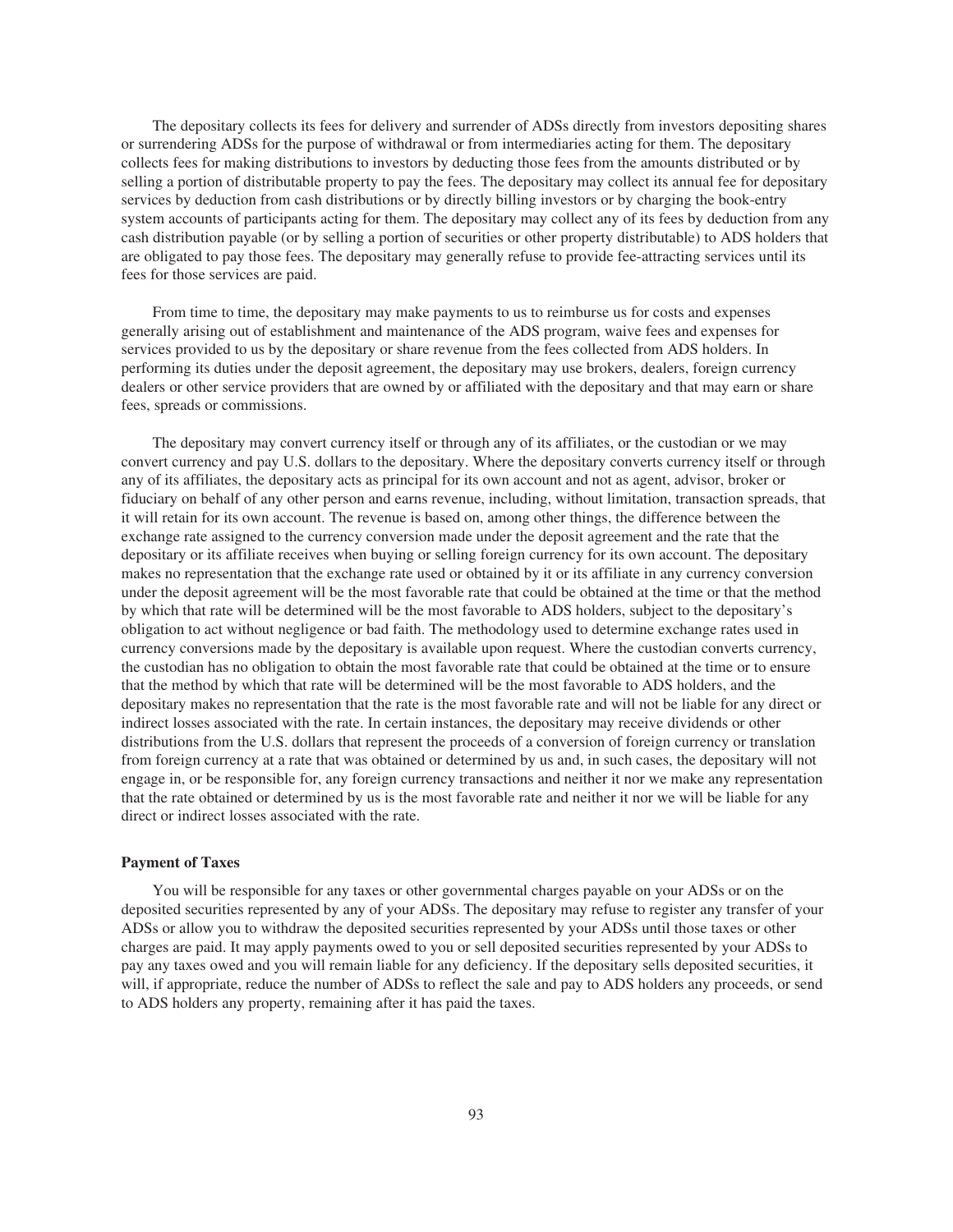## **PART II**

## **Item 13. Defaults, Dividend Arrearages and Delinquencies.**

Not applicable.

## **Item 14. Material Modifications to the Rights of Security Holders and Use of Proceeds.**

Not applicable.

## **Item 15. Disclosure Controls and Procedures.**

## **A. Disclosure Controls and Procedures**

We maintain "disclosure controls and procedures," as such term is defined in Rules 13a-15(e) and 15d-15(e) under the Exchange Act, that are designed to ensure that information required to be disclosed in the reports that we file or submit under the Exchange Act is recorded, processed, summarized and reported within the time periods specified in the rules and forms of the Securities and Exchange Commission. Disclosure controls and procedures include, without limitation, controls and procedures designed to ensure that information required to be disclosed in our reports filed or submitted under the Exchange Act is accumulated and communicated to management, including our chief executive officer (*principal executive officer*) and chief financial officer (*principal financial officer*), as appropriate, to allow timely decisions regarding required disclosure.

Our principal executive officer and principal financial officer, after evaluating the effectiveness of our disclosure controls and procedures (as defined in Rules 13a-15(e) and 15d-15(e) of the Exchange Act) as of December 31, 2020, have concluded that, as of such date, our disclosure controls and procedures were effective at the reasonable assurance level, having implemented the remediation actions described further below.

## **B. Management's Annual Report on Internal Control Over Financial Reporting**

This annual report does not include a report of management's assessment regarding internal control over financial reporting due to a transition period established by rules of the Securities and Exchange Commission for newly public companies.

## **C. Attestation Report of the Registered Public Accounting Firm**

This annual report does not include an attestation report of the company's registered public accounting firm due to a transition period established by rules of the Securities and Exchange Commission for newly public companies.

## **D. Changes in Internal Control Over Financial Reporting**

There has been no change in our internal control over financial reporting during the year ended December 31, 2020 that has materially affected, or is reasonably likely to materially affect, our internal control over financial reporting.

## **Item 16A. Audit Committee Financial Expert.**

Our board of directors has determined that Stephen A. Skaggs is an "audit committee financial expert" as defined by SEC rules and regulations and has the requisite financial sophistication under the applicable rules and regulations of the Nasdaq Stock Market. Our board of directors has determined that Mr. Skaggs is independent as such term is defined in Rule 10A-3 under the Exchange Act and under the listing standards of the Nasdaq Stock Market.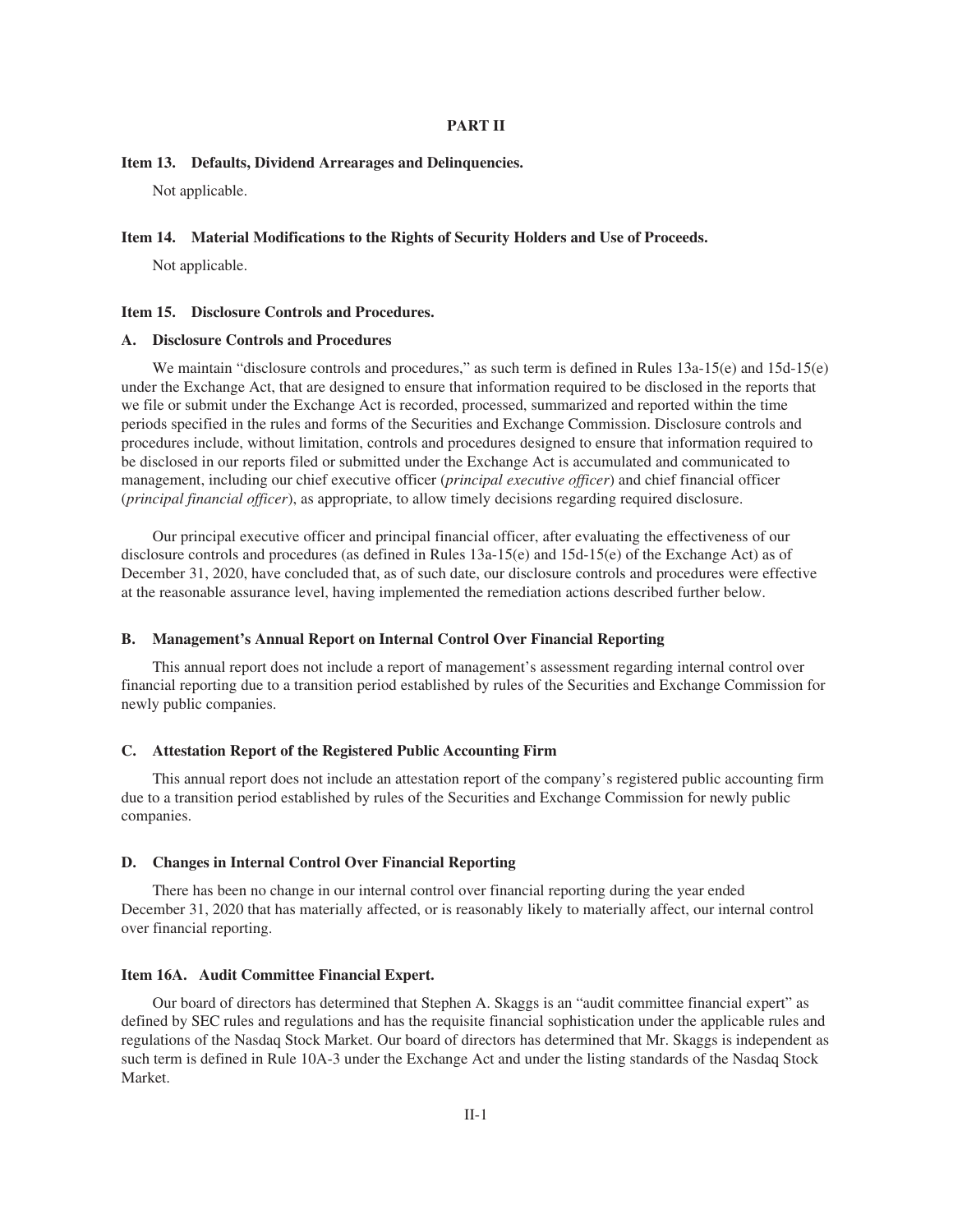## **Item 16B. Code of Conduct and Code of Ethics.**

We have adopted a Code of Conduct and Code of Ethics applicable to all of our employees, senior management and directors. The Code of Conduct and Code of Ethics is available on our website at *www.idexbiometrics.com*.

## **Item 16C. Principal Accountant Fees and Services.**

The following table sets out the aggregate fees related to professional services rendered by our external auditor, Ernst & Young AS, for the fiscal years 2020 and 2019:

|                                                                                         | <b>Year Ended December 31,</b> |       |  |
|-----------------------------------------------------------------------------------------|--------------------------------|-------|--|
|                                                                                         | 2020                           | 2019  |  |
| Audit services                                                                          | \$243                          | \$476 |  |
| Audit-related services $\dots\dots\dots\dots\dots\dots\dots\dots\dots\dots$             |                                |       |  |
|                                                                                         |                                |       |  |
| Other services $\ldots, \ldots, \ldots, \ldots, \ldots, \ldots, \ldots, \ldots, \ldots$ | - 12                           |       |  |
|                                                                                         | \$255                          | \$489 |  |
|                                                                                         |                                |       |  |

*Audit fee* is defined as the fee for standard audit work that must be performed every year in order to issue an opinion on our Consolidated financial statements and to issue reports on the statutory financial statements. It also includes other audit services, which are services that only the independent auditor can reasonably provide, such as the auditing of non-recurring transactions and the application of new accounting policies and limited reviews of quarterly financial results.

*Audit-related* **fees** include other assurance and related services provided by auditors, but not limited to those that can only reasonably be provided by the external auditor who signs the audit report, that are reasonably related to the performance of the audit.

**Tax and Other services fees** include services, if any, provided by the auditors within the framework of the Sarbanes-Oxley Act, i.e. certain agreed procedures.

## **Item 16D. Exemptions from the Listing Standards for Audit Committees.**

Not applicable.

## **Item 16E. Purchases of Equity Securities by the Issuer and Affiliated Purchasers.**

Not applicable.

## **Item 16F. Change in Registrant's Certifying Accountant.**

Not applicable.

## **Item 16G. Corporate Governance.**

Nasdaq Rule  $5615(a)(3)$  provides that a foreign private issuer, such as us, may rely on home country corporate governance practices in lieu of certain of the rules in the Nasdaq Rule 5600 Series and Rule 5250(d), provided that we nevertheless comply with Nasdaq's Notification of Noncompliance requirement (Rule 5625), the Voting Rights requirement (Rule 5640) and that we have an audit committee that satisfies Rule 5605(c)(3), consisting of committee members that meet the independence requirements of Rule  $5605(c)(2)(A)(ii)$ . We comply with the Nasdaq corporate governance rules applicable to foreign private issuers, which means that we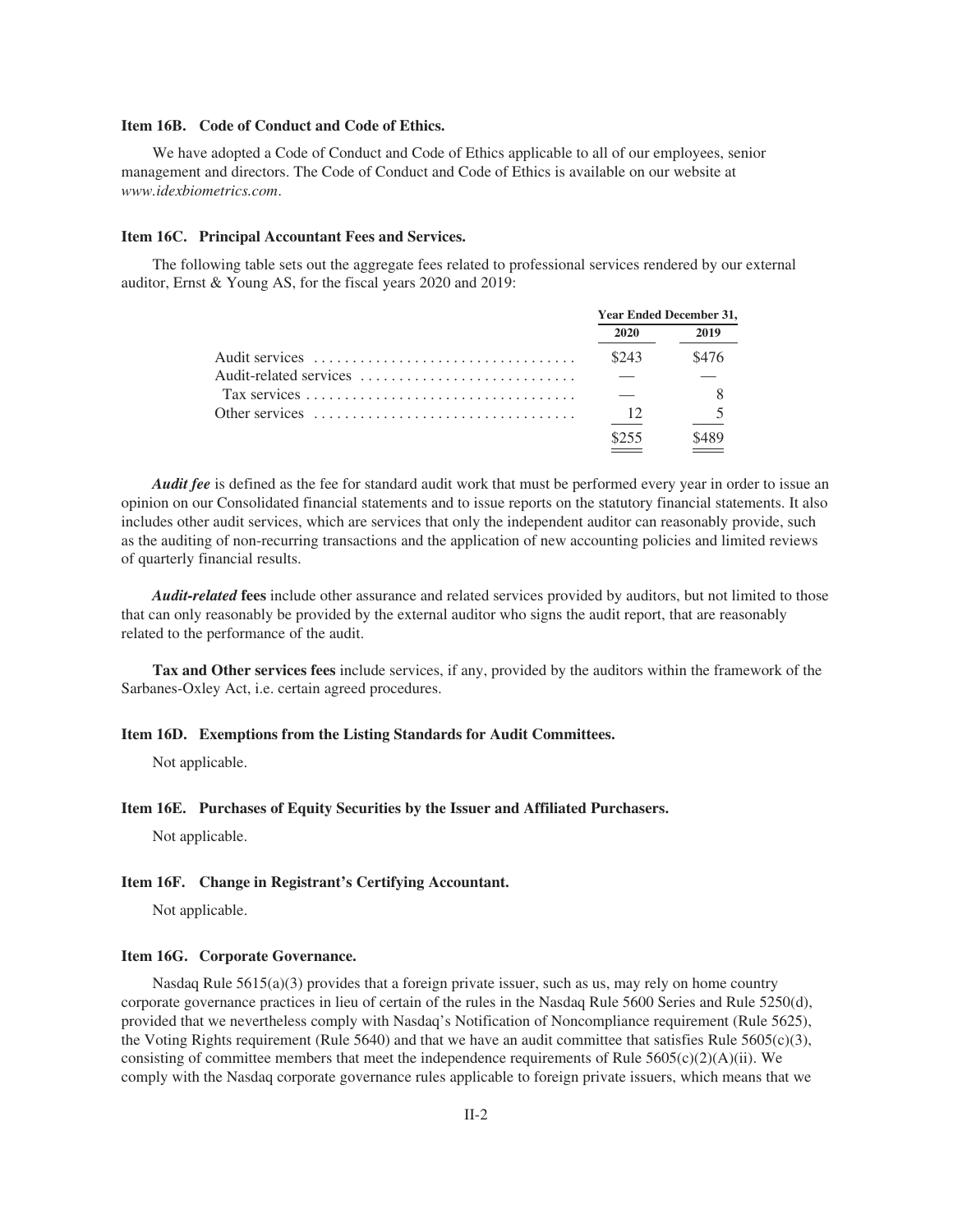are permitted to follow certain corporate governance rules that conform to Norwegian requirements in lieu of many of the Nasdaq corporate governance rules. Accordingly, our shareholders do not have the same protections afforded to shareholders of companies that are subject to all of the corporate governance requirements of Nasdaq. We follow Norwegian corporate governance practices in lieu of Nasdaq corporate governance rules as follows:

- We do not intend to comply with Nasdaq Rule  $5605(b)(1)$ , which requires that our board of directors be comprised of a majority of independent directors. Such requirements are not required under the laws of Norway. However, the Code of Practice recommends that the majority of the board of directors be independent of the company's executive personnel and material business contacts, and that at least two of the members of the board of directors be independent of the company's main shareholders. Therefore, we do make an assessment of the independence of our directors under Norwegian corporate governance practices and have concluded that the majority of our directors are independent based upon those standards.
- We do not intend to follow Nasdaq Rule  $5605(d)(1)$  regarding the compensation committee charter or Nasdaq Rule 5605(d)(2) regarding compensation committee composition. Such requirements are not required under the laws of Norway. However, we do maintain a compensation committee in line with Norwegian law. See the section entitled "Item 6.C. Board Practices—Committees of Our Board of Directors—Compensation Committee" for additional information.
- We do not intend to follow Nasdaq Rule  $5605(e)(1)(A)$  with respect to having director nominees selected by independent directors constituting a majority of our board's independent directors in a vote in which only independent directors participate or Nasdaq Rule  $5605(e)(2)$  regarding the adoption of a formal written charter or board resolution, as applicable, addressing the nominations process. Such requirements are not required under the laws of Norway. However, we do maintain a nomination committee in line with Norwegian law. The establishment of our nomination committee was resolved by our annual general meeting on May 15, 2012, in accordance with the Code of Practice, and the guidelines for such committee were resolved and adopted by the same annual general meeting, which guidelines address the nominations process, among other things. See the section entitled "Item 6.C. Board Practices—Committees of Our Board of Directors—Nomination Committee" for additional information.
- We do not intend to comply with Nasdaq Rule 5610, which requires disclosure within four business days of any determination to grant a waiver of the code of business conduct and ethics to directors and officers.
- We do not intend to follow Nasdaq Rule 5620(c) regarding quorum requirements applicable to meetings of shareholders. Such quorum requirements are not required under the laws of Norway. In Norway, only a limited number of shareholder decisions require unanimity, which effectively imposes a quorum requirement of 100% on such decisions.
- We do not intend to follow Nasdaq Rule 5635 regarding shareholder approval requirements in connection with certain corporate actions, such as a change of control of the company. However, under Norwegian law, any issuance of shares requires shareholder approval or must be resolved by the board of directors in accordance with a board authorization from the general meeting of shareholders. Shareholder approval is also required for share-based compensation to the board of directors and certain major agreements between the company and an affiliated party.

We may utilize these exemptions for as long as we continue to qualify as a foreign private issuer.

## **Item 16H. Mine Safety Disclosure.**

Not applicable.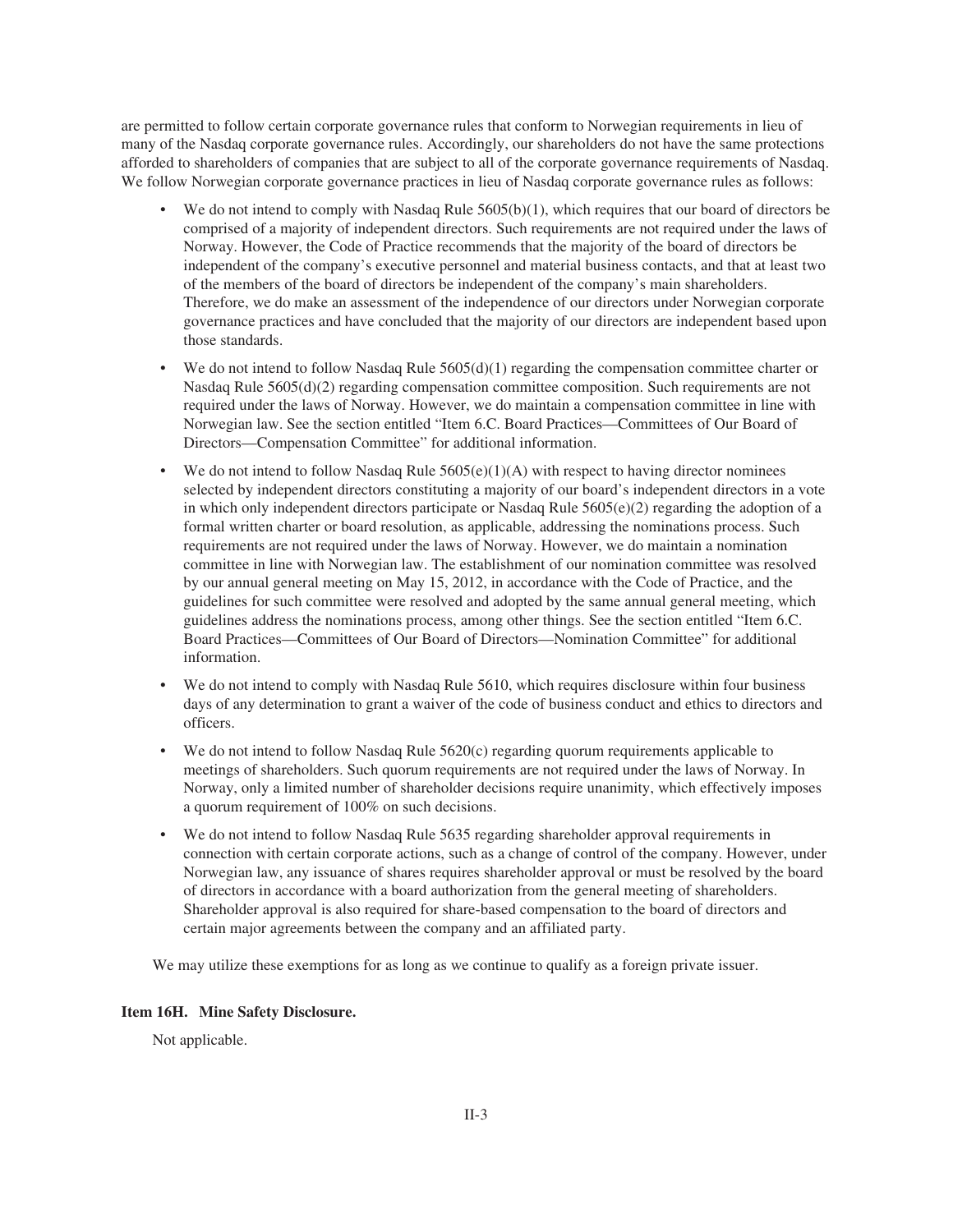# **PART III**

## **Item 17. Financial Statements.**

See pages F-1 through F-30 of this annual report.

# **Item 18. Financial Statements.**

Not applicable.

# **Item 19. Exhibits.**

|                |                                                                                                                                                                                                    |                   | <b>Incorporation by Reference</b> |                |                  |
|----------------|----------------------------------------------------------------------------------------------------------------------------------------------------------------------------------------------------|-------------------|-----------------------------------|----------------|------------------|
| <b>Exhibit</b> | <b>Description</b>                                                                                                                                                                                 | Schedule/<br>Form | <b>File</b><br><b>Number</b>      | <b>Exhibit</b> | <b>File Date</b> |
| $1.1*$         | Amended and Restated Articles of Association of<br><b>IDEX Biometrics ASA</b>                                                                                                                      |                   |                                   |                |                  |
| $2.2***$       | Deposit Agreement                                                                                                                                                                                  | $F-6$             | 333-250744                        | (a)            | 11/20/20         |
| $2.3***$       | Form of American Depositary Receipt                                                                                                                                                                | $F-6$             | 333-250744                        | (a)            | 11/20/20         |
| $2.4*$         | Description of Share Capital and Articles of<br>Association                                                                                                                                        |                   |                                   |                |                  |
| $2.5*$         | Description of American Depositary Shares                                                                                                                                                          |                   |                                   |                |                  |
| 4.1+***        | <b>IDEX Biometrics ASA 2020 Subscription Rights</b><br><b>Incentive Plan</b>                                                                                                                       | $F-1$             | 333-250186                        | 10.1           | 11/19/20         |
| 4.2†***        | IDEX Biometrics ASA 2020 Employee Share<br>Purchase Plan                                                                                                                                           | $F-1$             | 333-250186                        | 10.2           | 11/19/20         |
| $4.3***$       | Supply Agreement, by and between IDEX Biometrics<br>ASA and IDEMIA France SAS, dated as of<br>February 13, 2020                                                                                    | $F-1$             | 333-250186                        | 10.3           | 11/19/20         |
| $4.4\#***$     | Master Services Agreement, by and between IDEX<br>Biometrics ASA and Bloomberg L.P., dated as of<br>April 4, 2019                                                                                  | $F-1$             | 333-250186                        | 10.4           | 11/19/20         |
| $4.5***$       | Form of Indemnity Agreement between the registrant<br>and its executive officers and directors                                                                                                     | $F-1$             | 333-250186                        | 10.5           | 11/19/20         |
| $8.1***$       | Subsidiaries of IDEX Biometrics ASA <sup>3</sup>                                                                                                                                                   | $F-1$             | 333-250186                        | 21.1           | 11/19/20         |
| $12.1*$        | Certification by the Principal Executive Officer<br>pursuant to Securities Exchange Act Rules 13a-14(a)<br>and $15d-14(a)$ as adopted pursuant to Section 302 of<br>the Sarbanes-Oxley Act of 2002 |                   |                                   |                |                  |
| $12.2*$        | Certification by the Principal Financial Officer<br>pursuant to Securities Exchange Act Rules 13a-14(a)<br>and $15d-14(a)$ as adopted pursuant to Section 302 of<br>the Sarbanes-Oxley Act of 2002 |                   |                                   |                |                  |
| $13.1**$       | Certification by the Principal Executive Officer<br>pursuant to 18 U.S.C. Section 1350, as adopted<br>pursuant to Section 906 of the Sarbanes-Oxley Act of<br>2002                                 |                   |                                   |                |                  |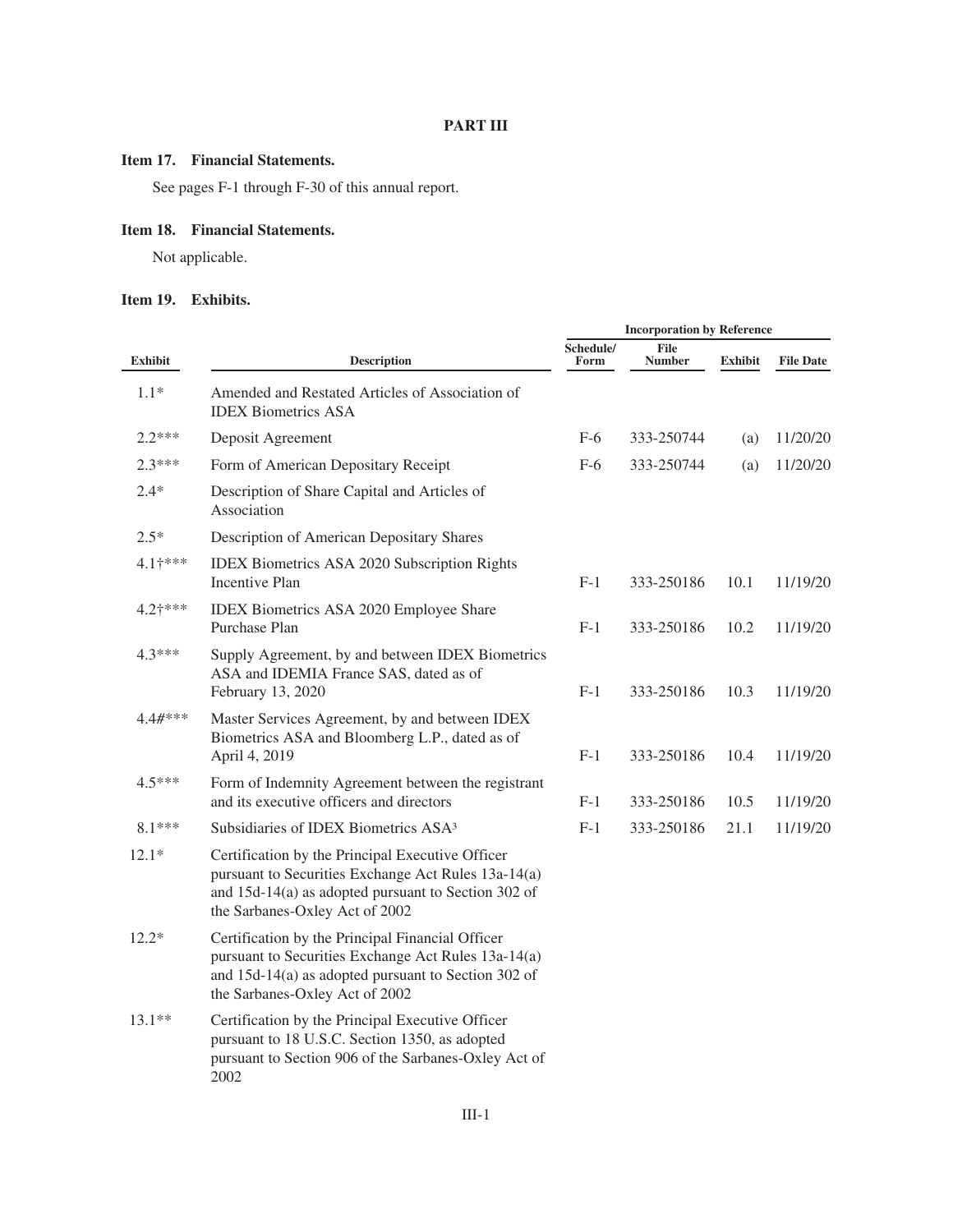|                            |                                                                                                                                                                    |                   | <b>Incorporation by Reference</b> |                |                  |
|----------------------------|--------------------------------------------------------------------------------------------------------------------------------------------------------------------|-------------------|-----------------------------------|----------------|------------------|
| <b>Exhibit</b>             | <b>Description</b>                                                                                                                                                 | Schedule/<br>Form | <b>File</b><br><b>Number</b>      | <b>Exhibit</b> | <b>File Date</b> |
| $13.2**$                   | Certification by the Principal Financial Officer<br>pursuant to 18 U.S.C. Section 1350, as adopted<br>pursuant to Section 906 of the Sarbanes-Oxley Act of<br>2002 |                   |                                   |                |                  |
| $15.1*$                    | Consent of Ernst & Young AS, the registrant's<br>independent registered public accounting firm                                                                     |                   |                                   |                |                  |
| $101.$ INS*                | <b>XBRL Instance Document</b>                                                                                                                                      |                   |                                   |                |                  |
| 101.SCH*                   | <b>XBRL Taxonomy Extension Schema Document</b>                                                                                                                     |                   |                                   |                |                  |
| $101.CAL*$                 | <b>XBRL Taxonomy Extension Calculation Linkbase Document</b>                                                                                                       |                   |                                   |                |                  |
| $101.DEF*$                 | <b>XBRL Taxonomy Extension Definition Linkbase Document</b>                                                                                                        |                   |                                   |                |                  |
| $101.LAB*$                 | <b>XBRL Taxonomy Extension Label Linkbase Document</b>                                                                                                             |                   |                                   |                |                  |
| 101.PRE*                   | <b>XBRL Taxonomy Extension Presentation Linkbase Document</b>                                                                                                      |                   |                                   |                |                  |
| Filed herewith.<br>∗<br>** | Furnished herewith.                                                                                                                                                |                   |                                   |                |                  |

- 
- \*\*\* Previously filed.<br>† Indicates a manag

† Indicates a management contract or any compensatory plan, contract or arrangement.

# Certain portions of this exhibit have been omitted because they are not material and would likely cause competitive harm to the registrant if disclosed.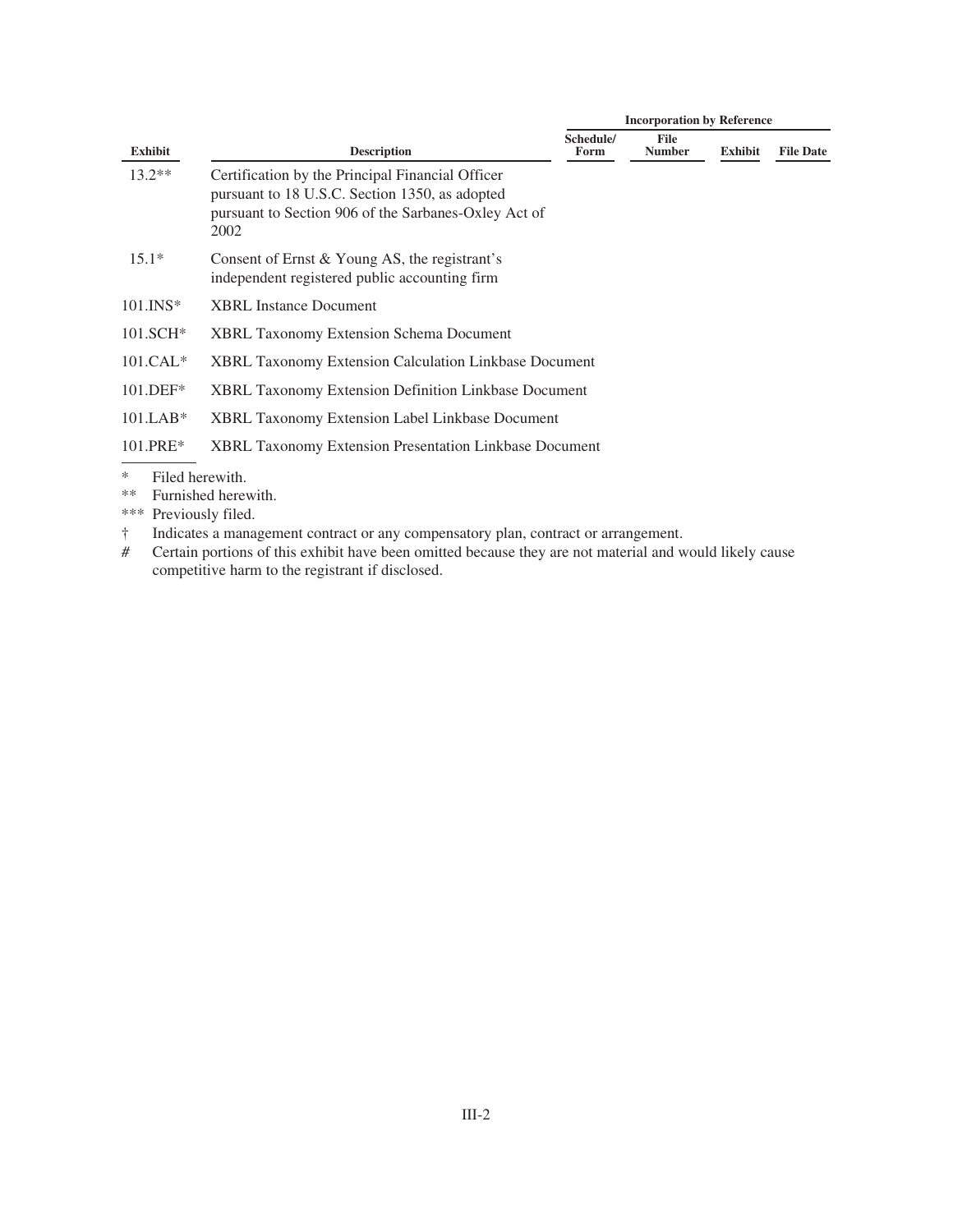## **SIGNATURES**

The registrant hereby certifies that it meets all of the requirements for filing on Form 20-F and that it has duly caused and authorized the undersigned to sign this annual report on its behalf.

# **IDEX BIOMETRICS ASA**

By: /s/ Vincent Graziani

Name: Vincent Graziani Title: Chief Executive Officer

Date: April 23, 2021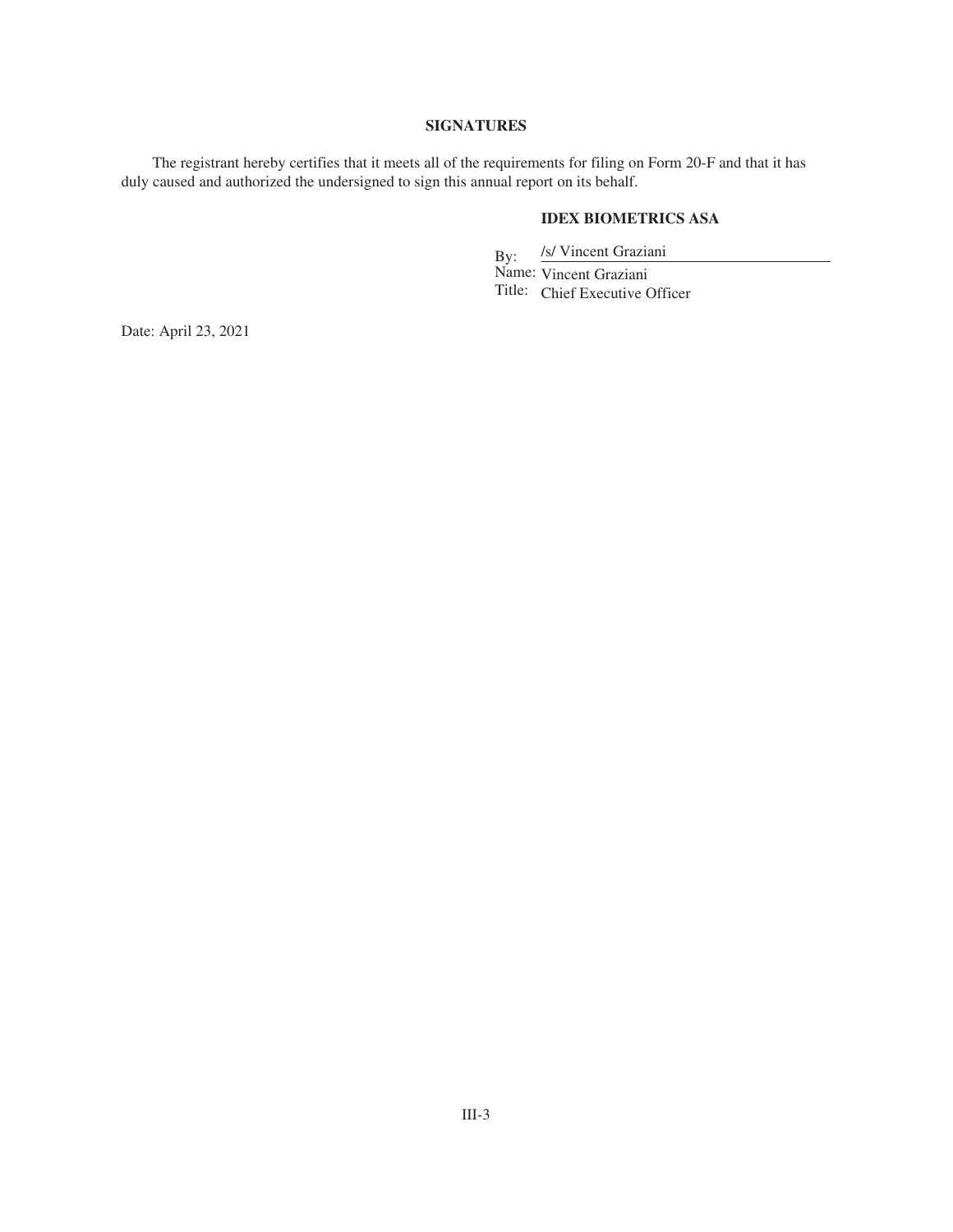# **INDEX TO CONSOLIDATED FINANCIAL STATEMENTS**

| Page |
|------|
|      |
|      |
|      |
|      |
|      |
|      |
|      |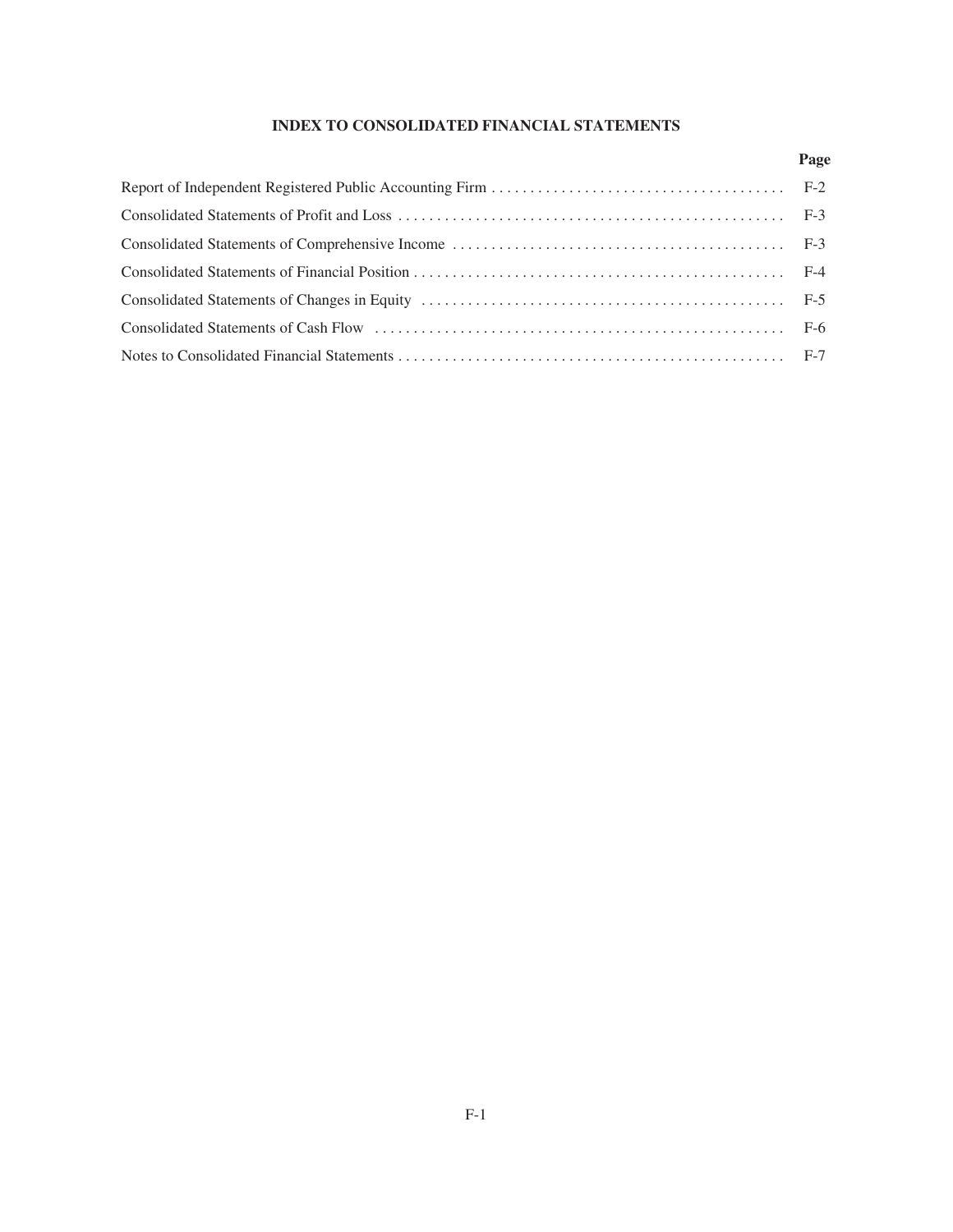## **Report of Independent Registered Public Accounting Firm**

To the Shareholders and the Board of Directors of IDEX Biometrics ASA

## **Opinion on the Financial Statements**

We have audited the accompanying consolidated statement of financial positions of IDEX Biometrics ASA (the Company) as of December 31, 2020 and 2019, the related consolidated statements of profit and loss, comprehensive income, changes in equity and cash flows for each of the three years in the period ended December 31, 2020, and the related notes (collectively referred to as the "consolidated financial statements"). In our opinion, the consolidated financial statements present fairly, in all material respects, the financial position of the Company at December 31, 2020 and 2019, and the results of its operations and its cash flows for each of the three years in the period ended December 31, 2020, in conformity with International Financial Reporting Standards (IFRS) as issued by the International Accounting Standards Board (IASB) and in conformity with IFRS as adopted by the European Union.

## **Basis for Opinion**

These financial statements are the responsibility of the Company's management. Our responsibility is to express an opinion on the Company's financial statements based on our audits. We are a public accounting firm registered with the Public Company Accounting Oversight Board (United States) (PCAOB) and are required to be independent with respect to the Company in accordance with the U.S. federal securities laws and the applicable rules and regulations of the Securities and Exchange Commission and the PCAOB.

We conducted our audits in accordance with the standards of the PCAOB. Those standards require that we plan and perform the audit to obtain reasonable assurance about whether the financial statements are free of material misstatement, whether due to error or fraud. The Company is not required to have, nor were we engaged to perform, an audit of its internal control over financial reporting. As part of our audits we are required to obtain an understanding of internal control over financial reporting but not for the purpose of expressing an opinion on the effectiveness of the Company's internal control over financial reporting. Accordingly, we express no such opinion.

Our audits included performing procedures to assess the risks of material misstatement of the financial statements, whether due to error or fraud, and performing procedures that respond to those risks. Such procedures included examining, on a test basis, evidence regarding the amounts and disclosures in the financial statements. Our audits also included evaluating the accounting principles used and significant estimates made by management, as well as evaluating the overall presentation of the financial statements. We believe that our audits provide a reasonable basis for our opinion.

/s/ Ernst & Young AS

We have served as the Company's auditor since 2001.

Oslo, Norway

April 23, 2021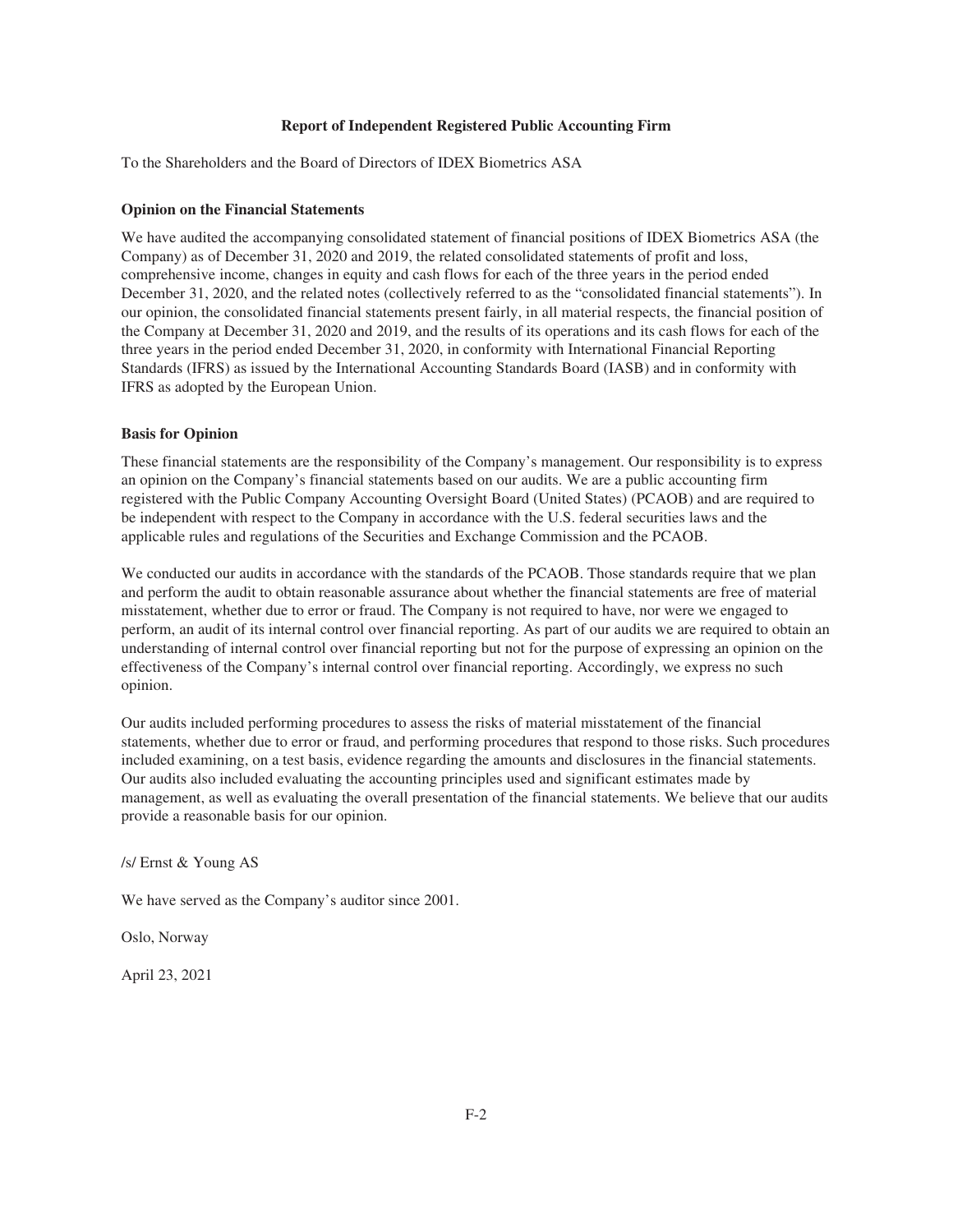# *CONSOLIDATED FINANCIAL STATEMENTS*

# **IDEX Biometrics ASA**

# **Consolidated Statements of Profit and Loss (In thousands, except per share amounts)**

|                                                                                            |                | <b>Year Ended December 31,</b> |                      |            |
|--------------------------------------------------------------------------------------------|----------------|--------------------------------|----------------------|------------|
|                                                                                            | <b>Note</b>    | 2020                           | 2019                 | 2018       |
| Revenue:                                                                                   |                |                                |                      |            |
|                                                                                            |                | 1,013<br>S.                    | <sup>\$</sup><br>159 | 268<br>-S  |
| <b>Service</b>                                                                             |                | 82                             | 265                  | 172        |
| Total revenue $\ldots, \ldots, \ldots, \ldots, \ldots, \ldots, \ldots, \ldots, \ldots$     | 3              | 1,095                          | 424                  | 440        |
| Operating expenses:                                                                        |                |                                |                      |            |
| Purchases, net of inventory variation                                                      |                | 275                            | 62                   | 185        |
|                                                                                            | $\overline{4}$ | 17,672                         | 21,750               | 19,770     |
| Research and development expenses                                                          | 5, 6           | 1,895                          | 4.385                | 5,631      |
|                                                                                            | 20             | 5,936                          | 4.641                | 3.919      |
|                                                                                            | 10,11,12       | 1,719                          | 1,633                | 842        |
| Total operating expenses                                                                   |                | 27,497                         | 32,471               | 30,347     |
|                                                                                            |                | (26, 402)                      | (32,047)             | (29,907)   |
|                                                                                            |                | 26                             | 135                  | 134        |
|                                                                                            | 18             | (477)                          | (351)                | (411)      |
|                                                                                            |                | (26, 853)                      | (32,263)             | (30, 184)  |
| Income tax benefit (expense) $\dots \dots \dots \dots \dots \dots \dots \dots \dots \dots$ | 8              | 99                             | (160)                | (41)       |
|                                                                                            |                | \$(26,754)                     | \$(32,423)           | \$(30,225) |
|                                                                                            | 9              | (0.03)                         | $(0.05)$ \$<br>-S    | (0.06)     |

# **Consolidated Statements of Comprehensive Income**

|                                                                                                |             | <b>Year Ended December 31,</b> |                                   |       |  |
|------------------------------------------------------------------------------------------------|-------------|--------------------------------|-----------------------------------|-------|--|
|                                                                                                | <b>Note</b> | 2020                           | 2019                              | 2018  |  |
|                                                                                                |             |                                | $$(26,754) \$(32,423) \$(30,225)$ |       |  |
| Other comprehensive income that may be reclassified to profit (loss) in<br>subsequent periods: |             |                                |                                   |       |  |
|                                                                                                |             | 670                            | (662)                             | (455) |  |
| Total comprehensive income (loss) for the period (net of tax) $\dots\dots\dots$                |             |                                | $$(26,084) \$(33,085) \$(30,680)$ |       |  |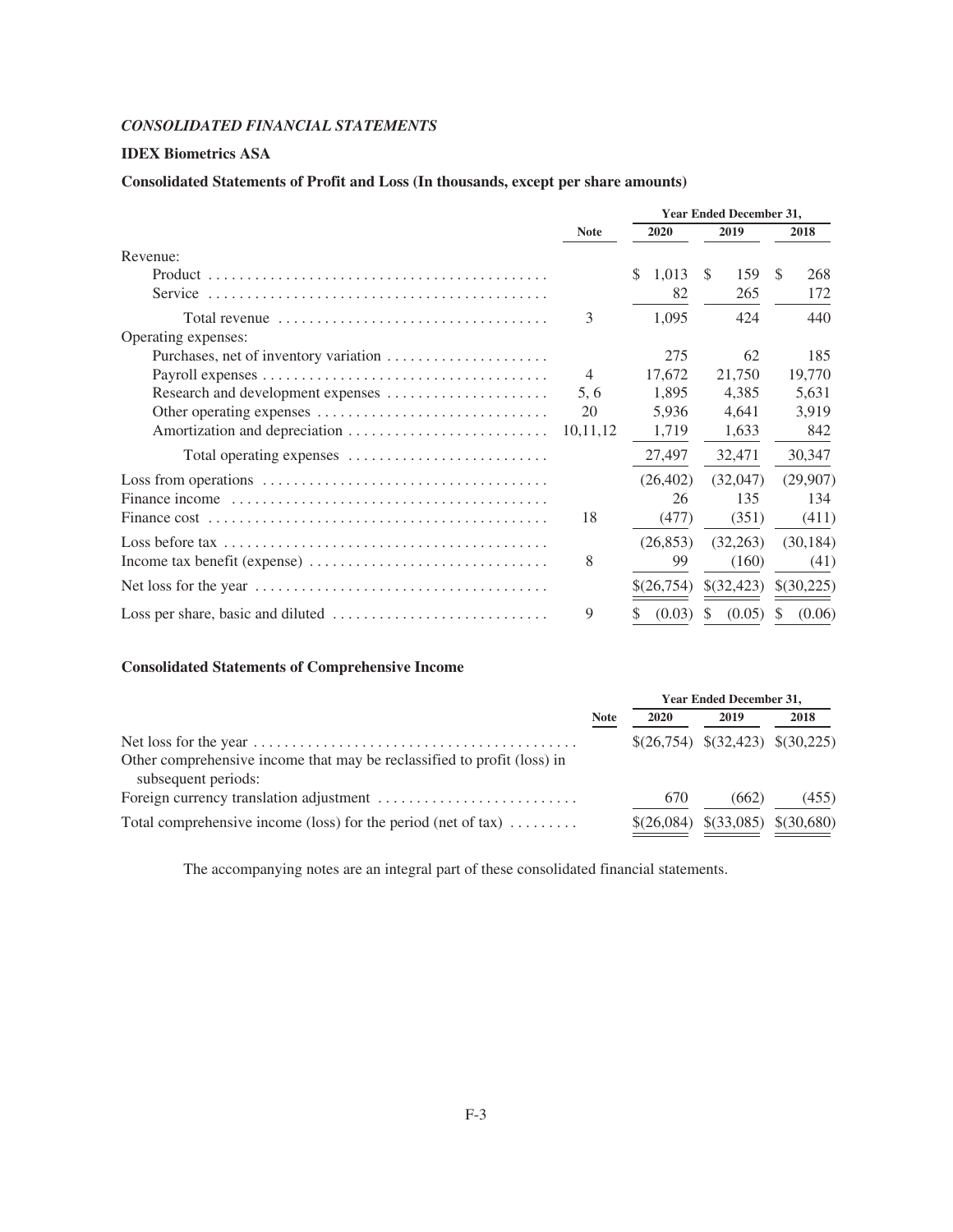# **IDEX Biometrics ASA**

# **Consolidated Statements of Financial Position (In thousands)**

|                                                                                                                                                                                                                                | <b>Note</b> | December 31.<br>2020 | December 31,<br>2019 |
|--------------------------------------------------------------------------------------------------------------------------------------------------------------------------------------------------------------------------------|-------------|----------------------|----------------------|
| <b>Assets</b>                                                                                                                                                                                                                  |             |                      |                      |
| Non-current assets:                                                                                                                                                                                                            |             |                      |                      |
|                                                                                                                                                                                                                                | 10          | \$.<br>968           | \$<br>941            |
|                                                                                                                                                                                                                                | 10          | 2,442                | 2,605                |
|                                                                                                                                                                                                                                | 11          | 1,667                | 2,013                |
|                                                                                                                                                                                                                                | 12          | 1,016                | 1,375<br>152         |
|                                                                                                                                                                                                                                |             | 75                   |                      |
| Current assets:                                                                                                                                                                                                                |             | 6,168                | 7.086                |
|                                                                                                                                                                                                                                | 19          | 859                  | 686                  |
|                                                                                                                                                                                                                                | 17          | 487                  | 31                   |
|                                                                                                                                                                                                                                |             | 1,031                | 769                  |
|                                                                                                                                                                                                                                | 17          | 1,163                | 772                  |
|                                                                                                                                                                                                                                | 13          | 7,298                | 14,126               |
|                                                                                                                                                                                                                                |             | 10,838               | 16,384               |
| Total assets expressions in the contract of the contract of the contract of the contract of the contract of the contract of the contract of the contract of the contract of the contract of the contract of the contract of th |             | \$17,006             | \$<br>23,470         |
| <b>Equity and liabilities</b><br>Paid-in capital:<br>Share capital (NOK 0.15 par value per share, 832,146,748 and<br>717,988,732 shares issued and outstanding at December 31, 2020 and                                        |             |                      |                      |
|                                                                                                                                                                                                                                |             | \$17,251             | S.<br>15.445         |
|                                                                                                                                                                                                                                |             | 3,608                | 197,639              |
|                                                                                                                                                                                                                                |             | 18,664               | 15,903               |
|                                                                                                                                                                                                                                | 15,16       | 39,523               | 228,987              |
|                                                                                                                                                                                                                                |             | (12, 322)            | (12,992)             |
|                                                                                                                                                                                                                                |             | (14,687)             | (198, 183)           |
| Non-current liabilities:                                                                                                                                                                                                       |             | 12,514               | 17,812               |
|                                                                                                                                                                                                                                | 8           |                      | 31                   |
|                                                                                                                                                                                                                                | 12          | 327                  | 610                  |
| Current liabilities:                                                                                                                                                                                                           |             | 327                  | 641                  |
|                                                                                                                                                                                                                                | 18          | 631                  | 463                  |
|                                                                                                                                                                                                                                | 8           |                      | 129                  |
|                                                                                                                                                                                                                                | 18          | 731                  | 788                  |
|                                                                                                                                                                                                                                |             | 320                  | 357                  |
|                                                                                                                                                                                                                                | 18          | 2,483                | 3,280                |
|                                                                                                                                                                                                                                |             | 4,165                | 5,017                |
|                                                                                                                                                                                                                                |             | 4,492                | 5,658                |
|                                                                                                                                                                                                                                |             | \$17,006             | 23,470<br>\$         |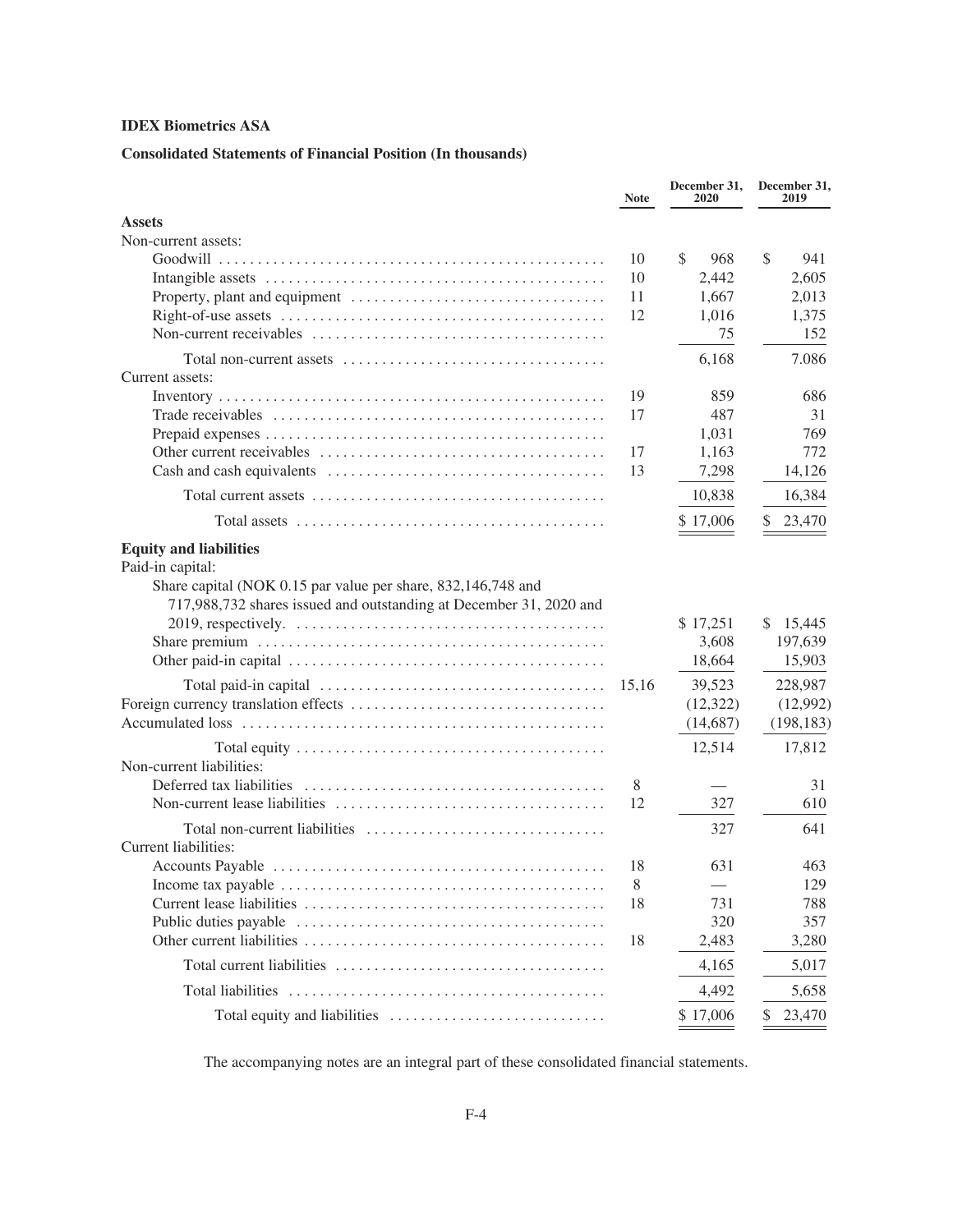# **IDEX Biometrics ASA**

# **Consolidated Statements of Changes in Equity (In thousands)**

|                                                         | <b>Share</b><br>Capital | <b>Share</b><br>Premium | Other<br>Paid-in<br>Capital | Foreign<br>Currency<br><b>Translation</b><br><b>Effect</b> | Accumulated<br>Loss | <b>Total</b><br><b>Equity</b> |
|---------------------------------------------------------|-------------------------|-------------------------|-----------------------------|------------------------------------------------------------|---------------------|-------------------------------|
| Balance at December 31, 2017                            | \$12,467                | \$165,618               | \$10,404                    | \$(11,875)                                                 | \$(135,535)         | \$41,079                      |
| Share issuance                                          | 29                      | 801                     |                             |                                                            |                     | 830                           |
| Share-based compensation                                | 5                       |                         | 2,949                       |                                                            |                     | 2,954                         |
| Loss for the year $\dots \dots \dots \dots \dots \dots$ |                         |                         |                             |                                                            | (30,225)            | (30, 225)                     |
| Other comprehensive income                              |                         |                         |                             | (455)                                                      |                     | (455)                         |
| Balance at December 31, 2018                            | 12,501                  | 166,419                 | 13,353                      | (12,330)                                                   | (165,760)           | 14,183                        |
| Share issuance                                          | 2,940                   | 31,220                  |                             |                                                            |                     | 34,160                        |
| Share-based compensation                                | 4                       |                         | 2,550                       |                                                            |                     | 2,554                         |
| Loss for the year                                       |                         |                         |                             |                                                            | (32, 423)           | (32, 423)                     |
| Other comprehensive income                              |                         |                         |                             | (662)                                                      |                     | (662)                         |
| Balance at December 31, 2019                            | 15,445                  | 197,639                 | 15,903                      | (12,992)                                                   | (198, 183)          | 17,812                        |
| Share issuance                                          | 1,729                   | 16,219                  |                             |                                                            |                     | 17,498                        |
| Share-based compensation                                | 77                      |                         | 2,761                       |                                                            |                     | 2,838                         |
| Loss for the year                                       |                         |                         |                             |                                                            | (26, 754)           | (26, 754)                     |
| Allocation of share premium $\dots\dots\dots$           |                         | (210,250)               |                             |                                                            | 210,250             |                               |
| Other comprehensive income                              |                         |                         |                             | 670                                                        |                     | 670                           |
| Balance at December 31, 2020                            | \$17,251                | 3,608                   | \$18,664                    | \$(12,322)                                                 | (14,687)<br>S.      | \$12,514                      |

Refer also to Note 15 to the consolidated financial statements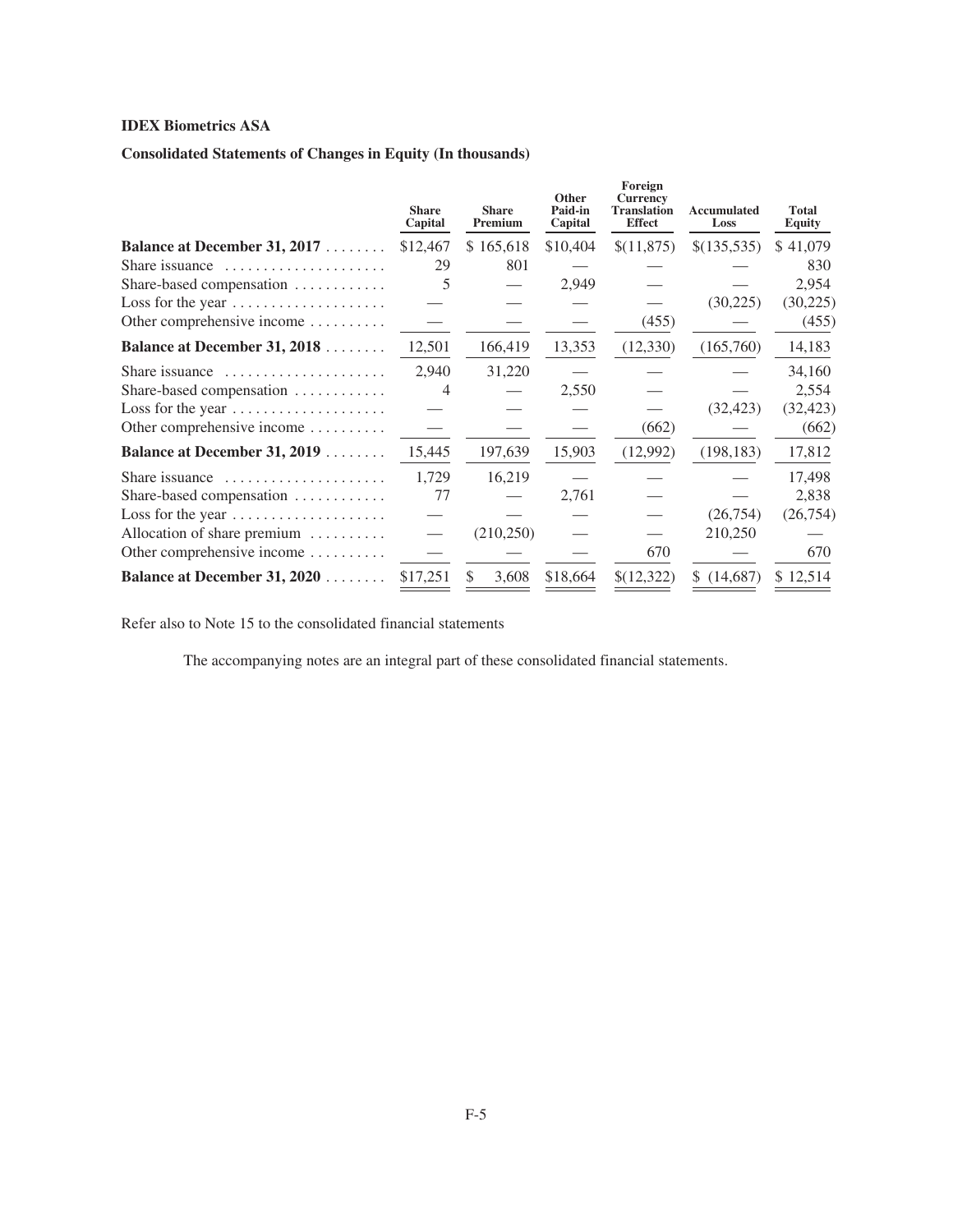# **IDEX Biometrics ASA**

# **Consolidated Statements of Cash Flow (In thousands)**

|                                              |                | <b>Year Ended December 31,</b> |            |            |  |
|----------------------------------------------|----------------|--------------------------------|------------|------------|--|
|                                              | <b>Note</b>    | 2020                           | 2019       | 2018       |  |
| <b>Operating activities</b>                  |                |                                |            |            |  |
|                                              |                | \$(26,853)                     | \$(32,263) | \$(30,184) |  |
| Amortization and depreciation expense        | 10,11,12       | 1,719                          | 1,633      | 842        |  |
|                                              | $\overline{4}$ | 2,755                          | 2,531      | 2,969      |  |
|                                              | 19             | (139)                          | 470        | (112)      |  |
|                                              | 17             | (414)                          | 8          | 26         |  |
|                                              | 18             | 141                            | (124)      | 252        |  |
|                                              |                | (618)                          | 895        | (280)      |  |
|                                              |                | 579                            | 43         | 119        |  |
|                                              |                | (27)                           | 103        | 103        |  |
|                                              |                |                                | (238)      | (314)      |  |
|                                              |                | (437)                          | (226)      | (196)      |  |
| Net cash flow from operating activities      |                | (23, 294)                      | (27, 168)  | (26,775)   |  |
| <b>Investing activities</b>                  |                |                                |            |            |  |
| Purchases of property, plant and equipment   | 11             | (152)                          | (850)      | (1,104)    |  |
|                                              | 10             | (181)                          |            |            |  |
|                                              | 17             | 75                             | (6)        |            |  |
|                                              |                | 26                             | 135        | 134        |  |
| Net cash flows from investing activities     |                | (232)                          | (721)      | (970)      |  |
| <b>Financing Activities</b>                  |                |                                |            |            |  |
|                                              | 15,16          | 18,731                         | 34,164     | 835        |  |
|                                              | 12             | (793)                          | (675)      |            |  |
| Payment related to a financed asset purchase | 18             | (500)                          | (500)      |            |  |
|                                              |                | 17,438                         | 32,989     | 835        |  |
| Net change in cash and cash equivalents      |                | (6,088)                        | 5,100      | (26,910)   |  |
|                                              |                | (740)                          | (609)      | (274)      |  |
|                                              |                | 14,126                         | 9,635      | 36,819     |  |
| Cash and cash equivalents at December 31     | 13             | \$7,298                        | \$14,126   | \$9,635    |  |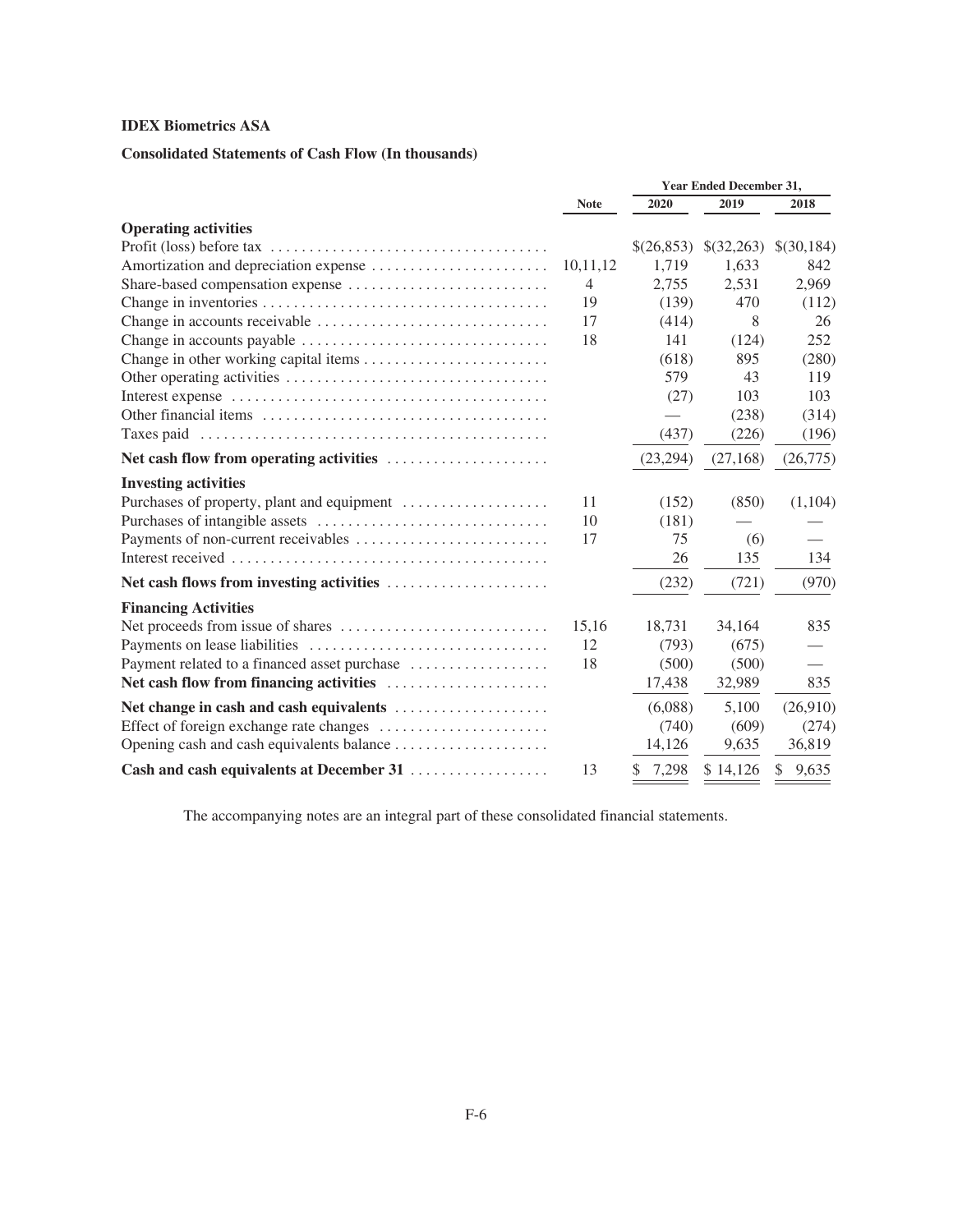## **NOTES TO CONSOLIDATED FINANCIAL STATEMENTS**

## **(Amounts in thousands, except per share amounts)**

### **1. Nature of the Business and Basis of Presentation**

IDEX Biometrics ASA and subsidiaries (collectively "IDEX" or the "Company") is a biometrics company specializing in the design, development and sale of fingerprint identification and authentication solutions. The Company's fingerprint sensors and biometric solutions are used in touch-free smart cards, including payment cards, and electronic devices. IDEX Biometrics ASA (the "parent company") is a public limited liability company incorporated in 1996 in Norway. The address of the head office is Dronning Eufemias gate 16, NO-0191 Oslo, Norway. IDEX Biometrics ASA's shares are listed at Oslo Børs, the stock exchange in Oslo with ticker code IDEX. IDEX Biometrics ASA ADSs have been listed on the Nasdaq Capital Market in New York since March 1, 2021. Each ADS represents 75 IDEX shares and the ticker code is IDBA.

IDEX is comprised of the parent company and its subsidiaries in the United States of America, IDEX Holding Company Inc. and IDEX America Inc. ("IDEX America"), the United Kingdom (UK), IDEX Biometrics UK Ltd. ("IDEX UK"), and the People's Republic of China, IDEX Electronics (Shanghai) Co., Ltd. ("IDEX China"). All subsidiaries are wholly-owned. The parent company holds all intellectual property of IDEX and is party to all customer and manufacturing partner agreements. The subsidiaries provide various services to the parent company, mainly within the technical development, supply-chain administration, and customer interfacing and marketing functions.

The consolidated financial statements of IDEX have been prepared in accordance with International Financial Reporting Standards (IFRS) as issued by the International Accounting Standards Board and IFRS as adopted by the European Union. The consolidated financial statements have been prepared on a historical cost basis. The going concern assumption has been applied when preparing the financial statements. The company has adequate working capital to meet its operating commitments for at least twelve months from the date of this report. The company's board of directors confirms that the conditions for the going concern assumption are met.

The consolidated financial statements for the year ended December 31, 2020 were approved by the board on April 20, 2021.

## **2. Summary of Significant Accounting Policies Changes in accounting policies**

#### **IFRS 3 Business Combinations**

The amendments to IFRS 3, issued in October 2018 and effective from 1 January 2020, introduce clarification to the definition of a business. The amendments clarify that to be considered a business, an acquired set of activities and assets must include, at a minimum, an input and a substantive process that together significantly contribute to the ability to create outputs, and they narrow the definitions of a business and of outputs by focusing on goods and services provided to customers and by removing the reference to an ability to reduce costs. The amendments also establish an optional test to identify a concentration of fair value that, if applied and met, would lead to the conclusion that an acquired set of activities and assets is not a business. IDEX has implemented the amendments effective from 1 January 2020. The amendments are applied for relevant transactions that occur on or after the implementation date but have no effect on the financial statements prior to the implementation. Other changes in standards did not have any material impact on the financial statements.

## *Standards and interpretations issued but not yet effective:*

IDEX does not expect that any newly issued, but not yet effective standards, amendments and interpretations will have a significant impact on the consolidated financial statements or notes for IDEX's current activity and assets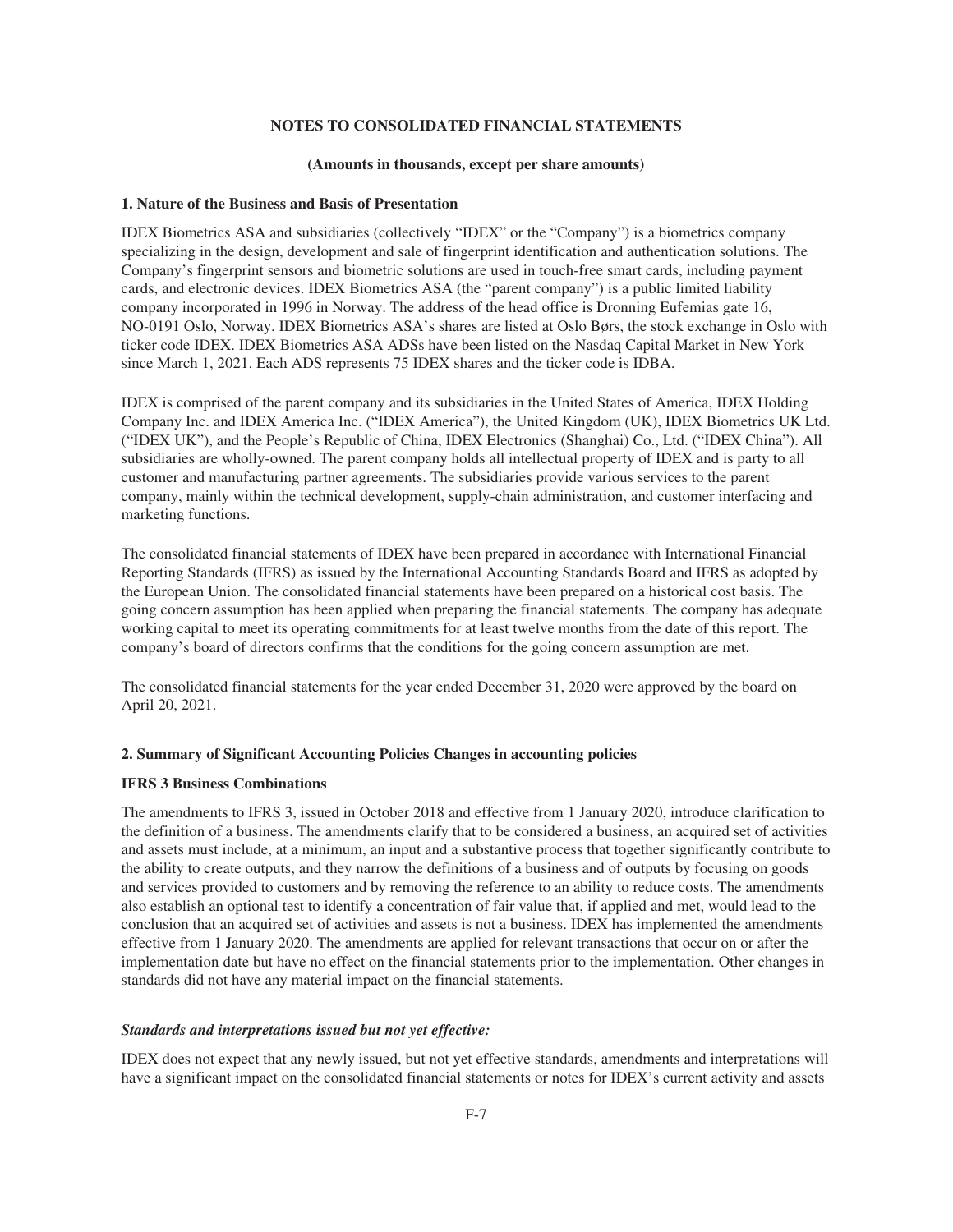but may affect the accounting for future transactions or arrangements. IDEX will implement the new standards and interpretations as they become effective.

## **Significant accounting judgments and estimates**

The preparation of consolidated financial statements in conformity with IFRS requires management to make estimates and assumptions that affect the reported amounts of assets, liabilities, expenses, and disclosures. The judgments, estimates and related assumptions have been based on management's best understanding of the situation, knowledge of past and recent events, experience and other factors which are considered reasonable under the circumstances. Actual results may deviate from such assumptions. Estimates and underlying assumptions are evaluated continuously.

## *Significant accounting judgments for IDEX*

*Intangible assets*: Research costs are expensed as incurred. IDEX's patents and other intellectual property rights created by IDEX are capitalized and held in the consolidated statements of financial position only when they satisfy the criteria for capitalization. No development costs have been capitalized in 2020 or 2019, thus all development costs and internal costs related to the creation of intellectual property have been expensed as incurred. Acquired intangible assets are capitalized at the price allocated to the various assets based on estimated fair value. Intangible assets are amortized over their useful lives. An assessment of impairment losses on non-current assets is made when there is an indication of a decrease in value. Goodwill is tested at minimum annually. If an asset's carrying amount is higher than the asset's recoverable amount, an impairment loss will be recognized in the consolidated statements of profit and loss. The recoverable amount is the higher of the fair value less costs to sell and the discounted cash flow from continued use. The fair value less costs to sell is the net amount that can be obtained from a sale to an independent third party. The recoverable amount is determined separately for each asset. Impairment losses recognized in the consolidated statements of profit and loss for previous periods are reversed when such is evidenced. Reversal is limited to the lower of the updated recoverable amount and the carrying amount that would have been recognized had no impairment losses been recognized for the asset in prior years. Impairment charges on goodwill are not reversed.

*Inventory*: Raw materials, which are part of the trade or manufacturing flow in the sense that the item is embedded in or otherwise becomes a part of the physical delivery to the customer (work in process and finished goods) are inventoried. Materials and components for research or development are expensed at the time of purchase and not included as inventory. Inventory is held at the lower of cost and net realizable value, less impairment, if any. The determination of net realizable value is subject to judgment, as reselling components may not be easily achieved, and the Company's finished goods are part of a new market with varying margins.

## *Significant accounting estimates for IDEX*

*Share based compensation*: IDEX estimates the fair value of incentive subscription rights (SRs) at the grant date by using the Black-Scholes option pricing model. The valuation is based on share price and exercise price, share price volatility, interest rates and duration of the SRs, and assumptions of staff attrition and the likelihood of early exercise. The share-based compensation is expensed as earned over the vesting period. The accrued cost of the employer's social security tax on the earned intrinsic value of the SRs is calculated at each consolidated statement of financial position date

*Impairment evaluation of goodwill:* Goodwill amounts to the fair value of the consideration for the assets less the capitalized value of the identifiable assets and any impairment charges, if any. Impairment testing of goodwill is based on the estimated fair value or the value in use of the business. The Company considers the relationship between its market capitalization (recoverable amount) and its carrying amount, among other factors, when reviewing for indicators of impairment. The value in use calculation is based on a discounted cash flow model. The cash flows are derived from the forecast for the next five years. The recoverable amount is sensitive to the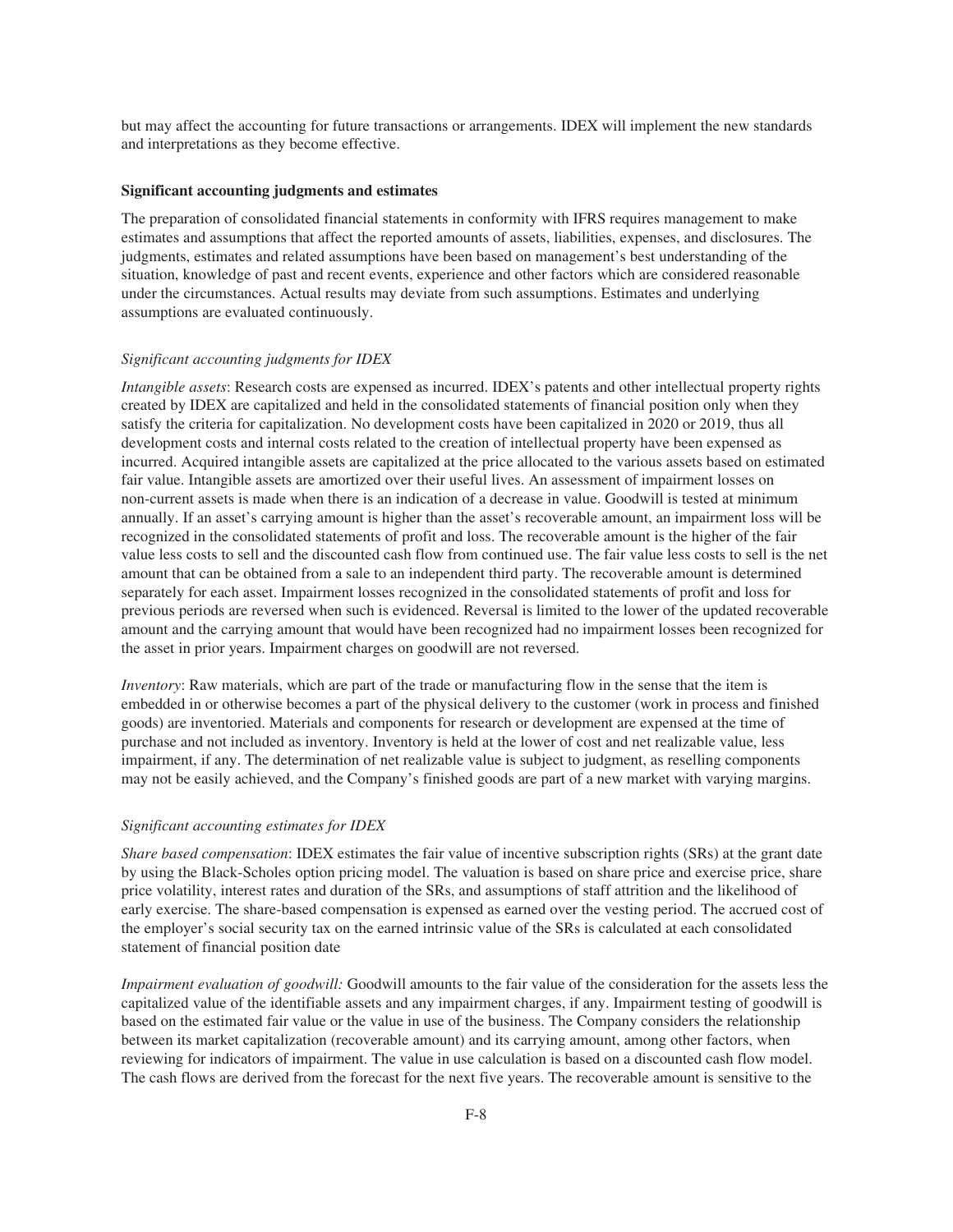discount rate used for the discounted cash flow model as well as the expected future cash-inflows and the growth rate used for extrapolation purposes.

#### **Financial risk, market risk and capital management**

The business risk may be summarized in five points: (i) IDEX has to date earned insufficient revenues compared to costs. IDEX has reported accumulating losses and expects future losses in the short term. (ii) IDEX's business plan assumes revenue from products which IDEX has traded commercially in large volumes but not in mass production volumes. (iii) Revenue from IDEX's products depends, among other things, on market factors, which are not controlled by IDEX. (iv) Competitive products may outperform IDEX's product offering. (v) Some of IDEX's intended markets remain immature and all are undergoing rapid technological changes.

IDEX's trade receivables and other receivables have moderate to low credit risk.

IDEX does not actively manage liquid funds, which means that funds are placed in floating-interest rate bank accounts. Investments in property, plant and equipment are only made when mandatory for the needs of the core business. IDEX has been funded by equity since 2010. IDEX will prepare and implement comprehensive capital management and funding policies as and when needed.

Market risk arises from the Company's exposure to fluctuation in interest rates and currency exchange rates. These risks are managed by maintaining an appropriate mix of cash deposits in the currencies IDEX operates in, placed with a variety of financial institutions for varying periods according to expected liquidity requirements.

## *Interest Rate Risk*

As of December 31, 2020, IDEX had cash and cash equivalents of \$7.3 million. The Company's exposure to interest rate sensitivity is impacted primarily by changes in the underlying bank interest rates in Norway. IDEX's cash and cash equivalents are invested in interest-bearing savings accounts. The Company has not entered into investments for trading or speculative purposes. Due to the conservative nature of IDEX's investment portfolio, which is predicated on capital preservation of investments with short-term maturities, an immediate one percentage point change in interest rates would not have a material effect on the fair market value of its portfolio, and therefore the Company does not expect its operating results or cash flows to be significantly affected by changes in market interest rates.

## *Currency Risk*

IDEX's transactions are commonly denominated in U.S. dollars. However, the Company incurs a portion of its expenses in other currencies, primarily British pounds, Norwegian krone, Euros and Chinese yuan and is exposed to the effects of these exchange rates. IDEX seeks to minimize this exposure by maintaining currency cash balances at levels appropriate to meet foreseeable short to mid-term expenses in these other currencies, with cash being kept in Norwegian krone. The Company does not use forward exchange contracts to manage exchange rate exposure. A 10% increase in the value of the Norwegian krone relative to the U.S. dollar or other currencies would not have had a material effect on the carrying value of IDEX's net financial assets and liabilities in foreign currencies at December 31, 2020.

#### *Credit and Liquidity Risk*

IDEX has a relatively short commercial history and limited revenue in the periods presented. The Company does not believe it had significant credit risk relating to its trade receivables as of December 31, 2019 and 2020.

IDEX's cash and bank deposits are on deposit with financial institutions with a credit rating equivalent to, or above, the main Norwegian clearing banks. IDEX invests its liquid resources based on the expected timing of expenditures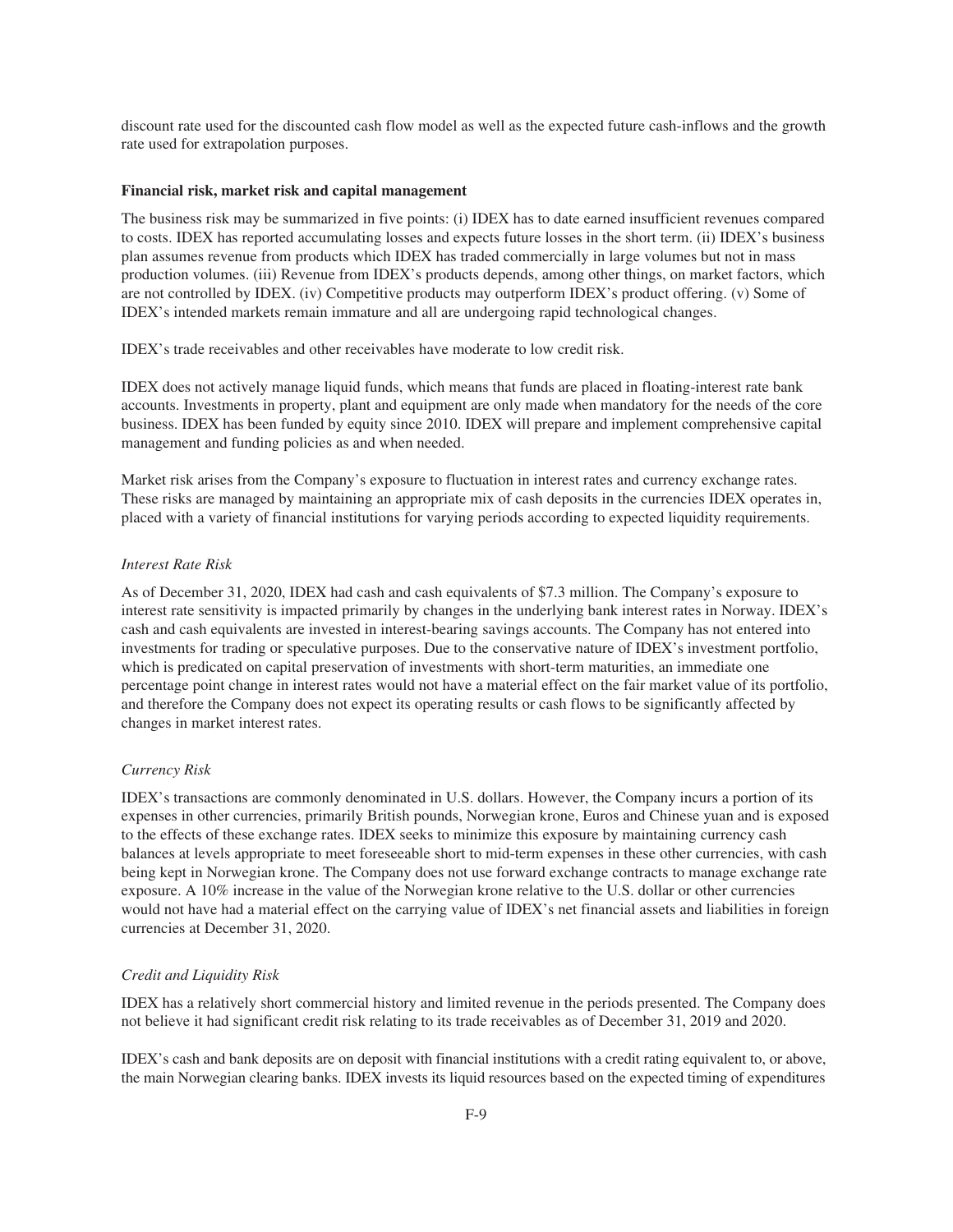to be made in the ordinary course of our activities. The Company has no debt to financial institutions and maintains adequate bank balances to meet liabilities as they fall due through for at least twelve months from the date of this report.

## **COVID-19**

The future progression of the pandemic and its effects on the Company's business and operations are uncertain. The Company continues to monitor the potential impact of COVID-19 on its business and consolidated financial statements. Effective March 2020, all travel and face-to-face meetings ceased and most staff were asked to work from home. Staff that needed to work at an IDEX facility did so in compliance with local government guidelines. There have not been any significant delays in development projects. However, the pandemic has caused certain customer delays in the short-term, including contact-related activities such as biometric card pilots. In addition, the company took actions during the pandemic to reduce costs and the cash burn rate, including temporary payroll reductions which have now been restored.

### **Significant accounting policies**

#### *Consolidation*

The Company's consolidated financial statements comprise IDEX Biometrics ASA and companies in which IDEX Biometrics ASA has a controlling interest. Controlling interest means that IDEX is exposed, or has rights, to variable returns from its involvement with the investee and has the ability to affect those returns through its power over the investee. Intercompany transactions, balances, revenues and expenses and unrealized internal profit or losses are eliminated upon consolidation.

## *Revenue*

Revenue from contracts with customers is recognized upon satisfaction of the performance obligations for the transfer of goods and services. The revenue amounts that are recognized reflect the consideration to which IDEX is entitled to. Service revenue from services is recognized over time pursuant to the terms and conditions in the agreements. Payment for delivery of products and services is generally due within 30-45 days from delivery or occasionally due in advance. The Company does not have any significant financing components or obligations for warranties, returns, or refunds.

When a contract contains multiple, distinct performance obligations, the transaction price is allocated to each performance obligation based on relative stand-alone selling prices. The Company has historically had directly observable stand-alone selling prices in such contracts. In contracts covering both services and sale of products, the Company has evaluated the development service and the sale of products as distinct performance obligations.

*Sale of products*: The Company sells completed biometric fingerprint sensors or modules to its customers. Each sensor or module contains embedded software. The hardware and the embedded software are interdependent – that is, each needs the other to provide the intended function to the customer. Revenue is recognized at the point in time in which the customer obtains control of the products, which normally is when title passes at point of delivery, based on the contractual terms of the agreements.

*Development and other engineering services*: The Company provides development and engineering services to its customers. Revenue from services is recognized over time, where progress and recognition of services performed is measured based on completion of multiple results-based substantive contractual milestones and acceptance clauses being met. The variable consideration related to these milestones and acceptance clauses meets the criteria to be constrained from the transaction price until the related uncertainty is resolved, when it is probable that a significant reversal of revenue will not occur.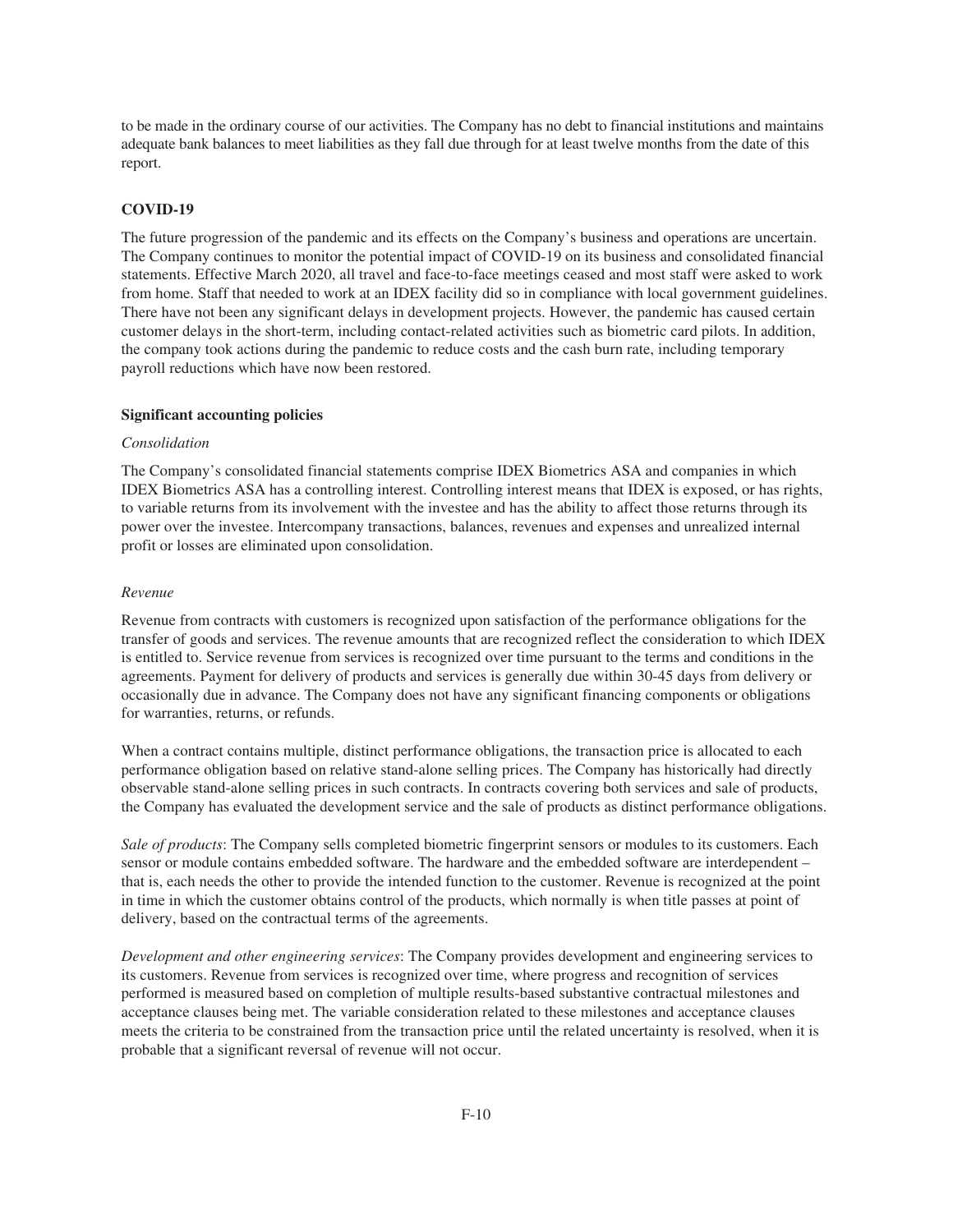## *Trade receivables*

A receivable is recognized for the unconditional consideration that is due from the customer (i.e., only the passage of time is required before payment of the consideration is due). The Company uses the simplified approach measuring expected credit losses.

#### *Purchases, net of inventory variation*

Purchases, net of inventory variation, primarily consist of the cost of raw materials, contract manufacturing, and transportation, net of inventory variation.

#### *Foreign currencies*

The Company's consolidated financial statements are presented in U.S. dollars. IDEX elected to change its presentation currency from Norwegian krone (NOK) to U.S. dollars with effect from January 1, 2020. This change was made as the Company expanded its global investor base and became listed on the U.S. OTC market, and began preparations for a listing on the Nasdaq Capital Market. Figures have been re-presented from January 1, 2018 to reflect the change in presentation currency. The change in presentation currency does not impact the valuation of assets, liabilities, equity or any ratios between these measures.

The functional currency for the foreign subsidiaries is their local currency. Assets and liabilities in foreign operations, including goodwill and fair value adjustments, are translated into U.S. dollars, being the Company's presentation currency, using the exchange rates on the consolidated statement of financial position date. Equity transactions in the parent company, whose functional currency was NOK through December 31, 2020, has been converted to the presentation currency using the historical exchange rates for each transaction date. Income and expenses are translated into U.S. dollars using the average exchange rates for the period presented, with certain significant transactions translated using the rate on the transaction date.

Foreign exchange differences arising on translation from functional currency to presentation currency are recognized separately in other comprehensive income (OCI). Translation differences previously recognized in comprehensive income are reversed and recognized in the net result of the year if and when the foreign operations are disposed of.

### *Research and development (R&D) expenses*

Research costs are expensed as incurred. Development expenses that do not meet the criteria of capitalization are expensed as incurred. Development expenses are capitalized when it is probable that IDEX will realize future economic benefits from the asset, IDEX has committed itself to complete the asset, the technically feasibility of completing the asset has been demonstrated, and that the cost can be measured reliably. The assets are amortized over their expected useful life once the asset is available for use. Maintenance and training costs are expensed as incurred. Research and development expenses consist primarily of consumed materials costs and certain outsourced development costs. Payroll costs related to research and development employees are classified as payroll expenses as opposed to research and development expenses on the consolidated statements of profit and loss.

## *Property, plant and equipment*

Property, plant and equipment is held at cost less accumulated depreciation and impairment charges. When assets are sold or retired the assets are derecognized. Any gain or loss on the sale or retirement is recognized in the consolidated statements of profit and loss.

The capitalized amount of property, plant and equipment is the purchase price including freight, installation, duties, taxes and direct acquisition costs related to making the asset ready for use. Costs related to training and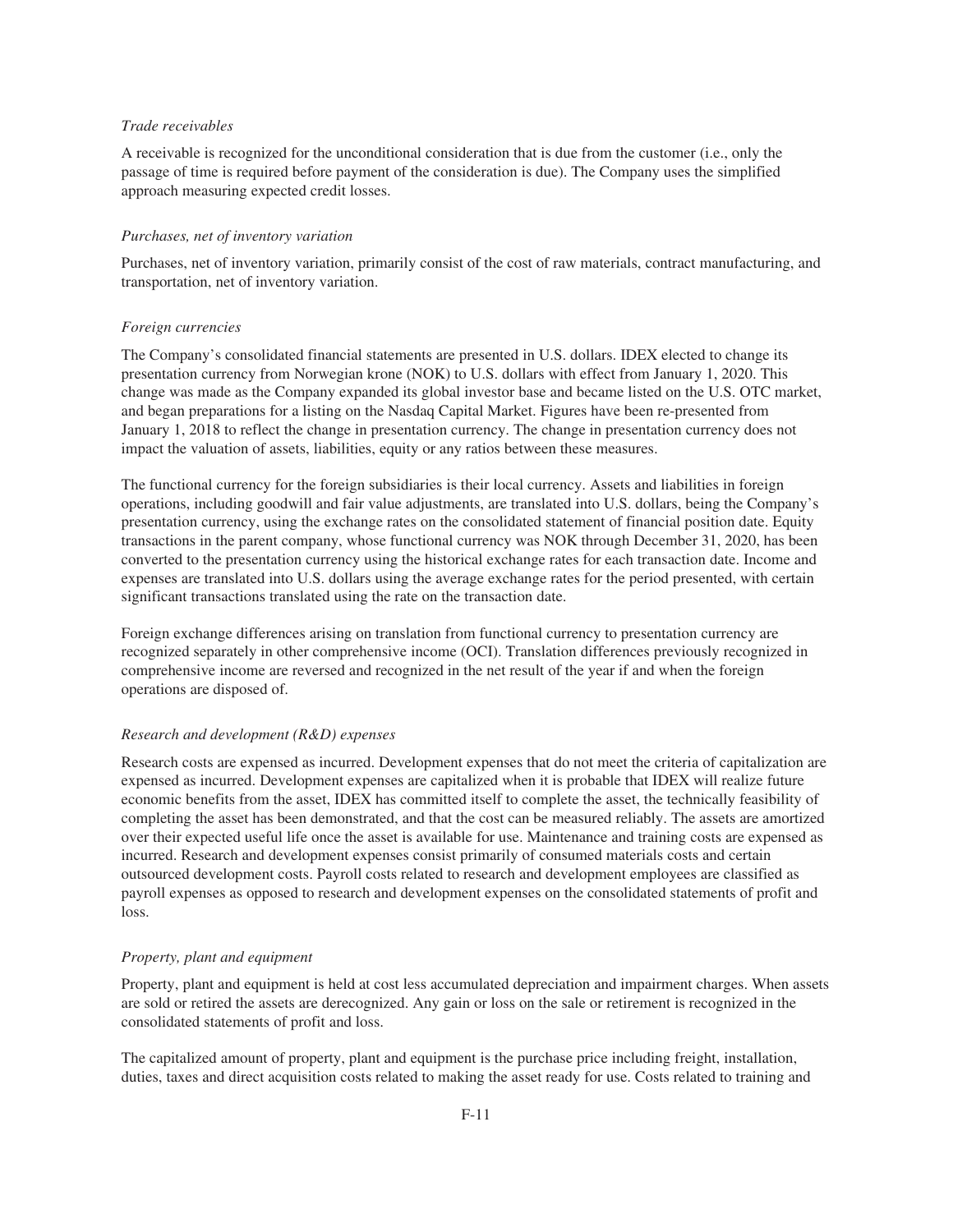commissioning are expensed as incurred. Subsequent costs, such as repair and maintenance expenses, are recognized in the consolidated statements of profit and loss as incurred. Subsequent enhancements giving future economic benefits are recognized in the consolidated statements of financial position as additions to property, plant and equipment.

The assets are depreciated using the straight-line method over each asset's useful life. The depreciation period and method are assessed each year to ensure that the method and period used is consistent with the status of the non-current asset. The same applies to the residual value.

## *Intangible assets and goodwill*

Acquired identifiable intangible assets are held at cost less accumulated amortization and impairment charges. Goodwill recognized is the difference between the consideration paid and net value of identifiable assets acquired and held, less impairment charges.

### *Impairment of intangible assets, fixed assets and other non-current assets*

An assessment of impairment losses on non-current assets is made when there is an indication of a decrease in value. Goodwill is tested at minimum annually. If an asset's carrying amount is higher than the asset's recoverable amount, an impairment loss will be recognized in the consolidated statements of profit and loss. The recoverable amount is the higher of the fair value less costs to sell and the discounted cash flow from continued use. The fair value less costs to sell is the net amount that can be obtained from a sale to an independent third party. The recoverable amount is determined separately for each asset. IDEX has one operating segment, fingerprint imaging and recognition technology.

Impairment losses recognized in the consolidated statements of profit and loss for previous periods are reversed when such is evidenced. Reversal is limited to the lower of the updated recoverable amount and the carrying amount that would have been recognized had no impairment losses been recognized for the asset in prior years. Impairment charges on goodwill are not reversed.

### *Inventory*

Inventory, consisting of raw materials, work in progress and finished goods, is held at the lower of average full acquisition cost and net realizable value.

## *Cash and cash equivalents*

Cash and cash equivalents include cash on hand, deposits held at call with banks, other short-term highly liquid investments with original maturities of three months or less.

### *Accounts payable*

Payables are carried at amortized cost. The interest element is disregarded if it is insignificant.

### *Finance cost*

Finance cost consist of interest expenses and net currency losses.

## *Finance income*

Finance income consist of interest income.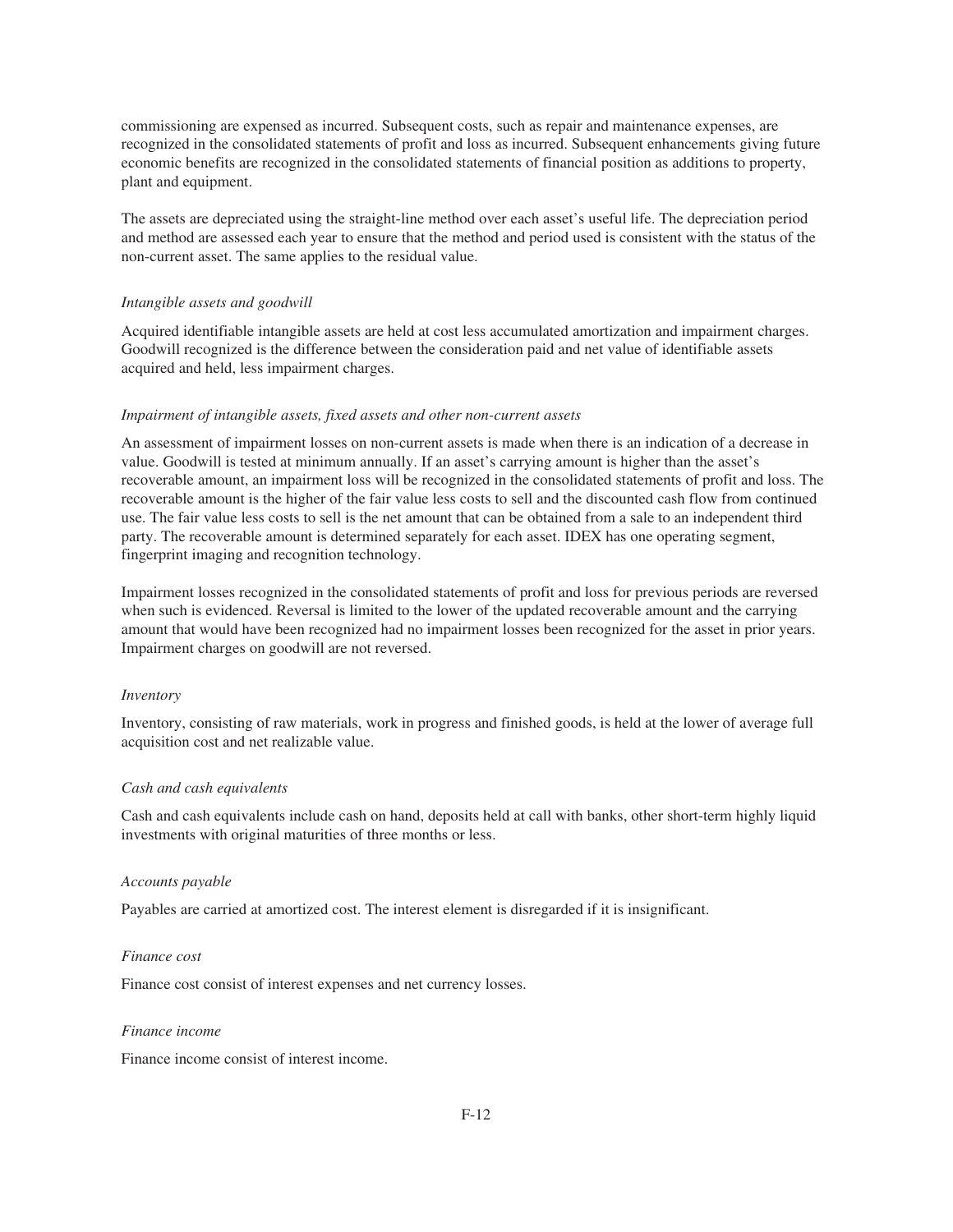## *Provisions*

Provisions are recognized when and only when the Company has a present obligation (legal or constructive) as a result of events that have taken place and it is more probable than not that a financial settlement will take place as a result of the event(s), and that the amount can be measured reliably. Provisions are reviewed on each consolidated statement of financial position date and the amount adjusted to the best estimate of the liability.

When the effect of time is significant, the provision is measured at the present value of future payments. Any increase in the provision due to time is recorded as interest expense.

### *Income taxes*

The income tax expense consists of the tax payable and changes in deferred tax. Deferred tax has been calculated at the applicable tax rate on the temporary differences between the recorded and tax values, as well as on any tax loss carryforward at the consolidated statement of financial position date. Any temporary differences increasing or decreasing tax that will or may reverse in the same period, have been netted.

A deferred tax asset will be recognized when it is probable that the Company will have a sufficient profit for tax purposes to apply the tax loss carryforward. At each consolidated statement of financial position date, IDEX reviews its deferred tax assets and the amount to be recognized or not. The Company recognizes an unrecognized deferred tax asset to the extent that is has become probable that the Company can utilize the deferred tax asset. Similarly, the Company will reduce its deferred tax asset to the extent that it can no longer utilize it. Deferred tax and deferred tax assets are calculated at the expected future tax rates. The effect of time is not taken into account.

## *Other taxes*

Any other taxes such as turnover taxes, and other taxes that are unrelated to taxable income or profit, are reported on the other operating expense line of the consolidated statements of profit and loss, and not on the income tax line.

#### *Contingent liabilities and assets*

Contingent liabilities are possible liabilities resulting from past events whose existence depends on future events, liabilities that are not recognized because it is not probable that they will lead to an outflow of resources, and liabilities that cannot be measured with sufficient reliability. Contingent liabilities are not recognized in the consolidated financial statements but will be disclosed in the notes as appropriate.

Contingent assets are not recognized in the consolidated financial statements but are disclosed in the notes if it is probable that a benefit will accrue to IDEX.

## *Share-based compensation*

Subscription rights granted to employees and others are recognized as equity-settled share-based compensation, with the employer's tax cost recognized as a cash-settled element. The cost of equity-settled compensation is the fair value at grant, which is charged to the consolidated statements of profit and loss as earned over the vesting period(s). The fair value is determined using the Black-Scholes option pricing model. The accrued employer's tax liability is calculated on the earned intrinsic value of the subscription rights. The liability is remeasured at each consolidated statement of financial position date.

#### *Leasing agreements, rentals*

Where the Company is the lessee, management is required to make judgments about whether an arrangement contains a lease, the lease term and the appropriate discount rate to calculate the present value of lease payments.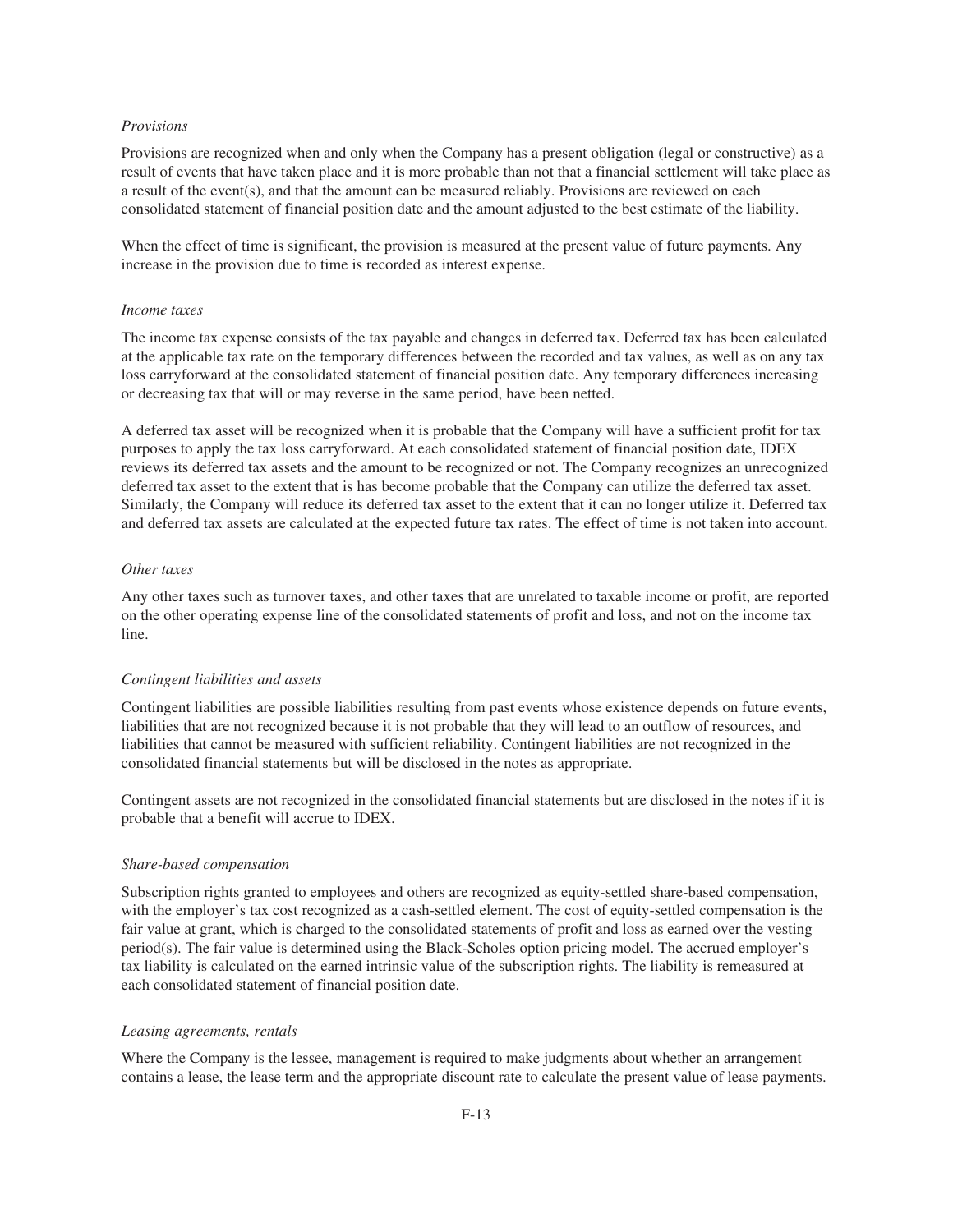If the rate implicit in the lease cannot be readily determined, management uses the incremental borrowing rate, which represents the rate that the Company would have to pay to borrow the funds necessary to obtain an asset of similar value to the right-of-use asset in a similar economic environment with similar terms, security and conditions.

Extension options (or periods after termination options) are only included in the lease term if it is reasonably certain that the lease will be extended (or not terminated) and, as such, included within lease liabilities.

The lease term is reassessed if an option is actually exercised (or not exercised) or the Company becomes obliged to exercise (or not exercise) it. The assessment of reasonable certainty is only revised if a significant event or a significant change in circumstances occurs, which affects this assessment, and is within the lessee's control, for example, when significant investment in the facility is made which has a useful life beyond the current lease term.

In the consolidated statements of cash flows, the cash payments for the principal are classified within cash flows from financing activities. The interest portion of the lease liability is classified within cash flows from operating activities.

## *Loss per share*

Loss per share is calculated by dividing the loss for the period by the weighted average number of ordinary shares outstanding over the course of the period. Loss per share fully diluted is calculated based on the result for the year divided by the average number of shares fully diluted. Dilutive shares are not assumed to have been issued if their effect is anti-dilutive.

## *Cash flow*

The consolidated statements of cash flow have been prepared by the indirect method with cash flows classified in operating, investing and financing activities.

#### *Government grants*

Government grants are recognized when there is reasonable assurance that the grant will be received and all attached conditions will be complied with. When the grant relates to an expense item, the grant is recognized as a reduction in expense.

#### *Segment reporting*

IDEX manages its operations as a single segment for the purposes of assessing performance and making operating decisions. IDEX operates as one operating segment, fingerprint imaging and recognition technology. IDEX has determined that its chief operating decision maker is its Chief Executive Officer. The Company's chief operating decision maker reviews the Company's financial information on an aggregated basis for the purposes of allocating resources and assessing financial performance. The Company's revenue has historically come from a limited number of customers. During 2020, the top two customers accounted for approximately 81% and 4% of the Company's revenue, respectively, in 2019, the top two customers accounted for 69% and 10% of revenue, respectively. In 2018, the top three customers accounted for 39%, 36% and 13% of revenue, respectively.

## *Revenue from contracts with customers by geographical area*

IDEX has business operations in four countries. All sales revenues are recorded at IDEX Biometrics ASA, the Norwegian parent company. Sales by geographic region in Note 3 – Revenues from contracts with customers, are based on the country of the entity being billed for products and/or services.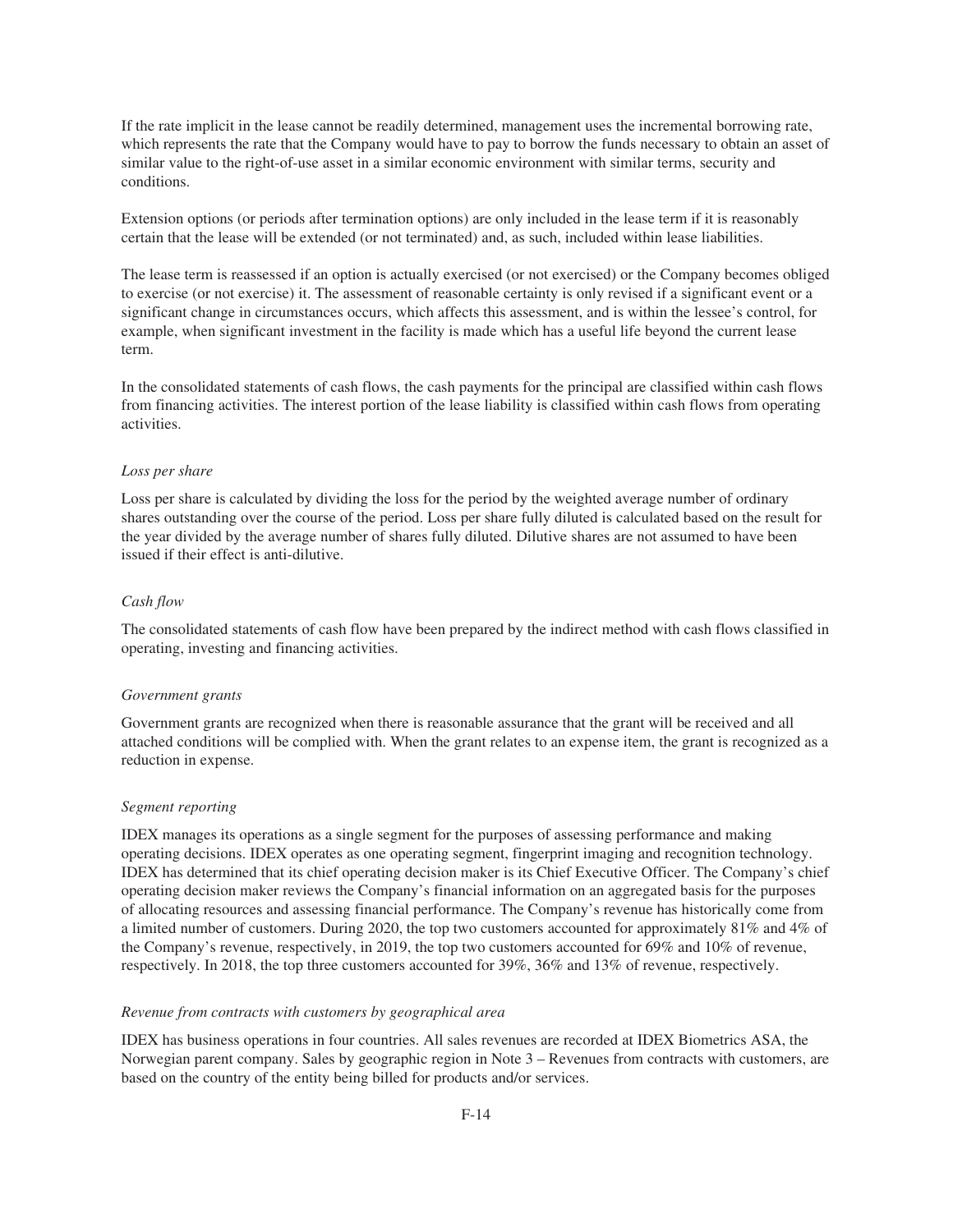*Non-current operating assets by country*

|                               | <b>Year Ended December 31,</b> |         |         |  |
|-------------------------------|--------------------------------|---------|---------|--|
|                               | 2020<br>2019                   |         |         |  |
|                               |                                |         |         |  |
| Non-current operating assets: |                                |         |         |  |
|                               | \$4,014                        | \$4,256 | \$4,072 |  |
| United States                 | 1.313                          | 1.648   | 1.451   |  |
|                               | 723                            | 1.025   | 180     |  |
| China                         | 118                            |         |         |  |
| Total·                        | \$6,168                        | \$6,934 | \$5,701 |  |
|                               |                                |         |         |  |

Non-current operating assets for this purpose consist of property, plant and equipment, right-of-use assets, goodwill and other intangible assets.

## **3. Revenues from contracts with customers**

The balances of trade receivables at December 31, 2020 and 2019 were \$487 and \$31, respectively. There were no contract asset or contract liability balances at December 31, 2020 or 2019.

|                                | <b>Year Ended December 31,</b> |                |       |
|--------------------------------|--------------------------------|----------------|-------|
|                                | 2020                           | 2019           | 2018  |
|                                |                                | (in thousands) |       |
| <b>Product Revenue:</b>        |                                |                |       |
| Europe, Middle East and Africa | \$952                          | \$47           | \$159 |
|                                |                                | 5              | 3     |
| Asia-Pacific                   | 56                             | 107            | 106   |
|                                | 1.013                          | 159            | 268   |
| Service Revenue:               |                                |                |       |
| Europe, Middle East and Africa | $\mathcal{D}_{\mathcal{L}}$    |                |       |
|                                | 77                             | 265            | 169   |
|                                | 3                              |                | 3     |
| Total service revenue          | 82                             | 265            | 172   |
| <b>Total Revenue</b>           | \$1,095                        | \$424          | \$440 |

## **4. Payroll expenses and compensation**

|                                                                       | <b>Year Ended December 31,</b> |                     |          |  |
|-----------------------------------------------------------------------|--------------------------------|---------------------|----------|--|
|                                                                       | 2020                           | 2019                | 2018     |  |
|                                                                       |                                | (in thousands)      |          |  |
| Salary, payroll tax, benefits, other $\dots\dots\dots\dots\dots\dots$ |                                | $$14.917$ $$19.219$ | \$16.801 |  |
|                                                                       | 2.755                          | 2.531               | 2.969    |  |
|                                                                       | \$17.672                       | \$21,750            | \$19,770 |  |

The entities in the group provides health and other insurances generally in line with common practice in their respective jurisdictions.

The parent company provides a contribution-based pension insurance plan for all its employees. The plan satisfies the Norwegian mandatory service pension rules (obligatorisk tjenestepensjon, OTP). The contribution is 2% and 10% of the employee's annual eligible salary. The pension plan is a fully insured, defined contribution plan.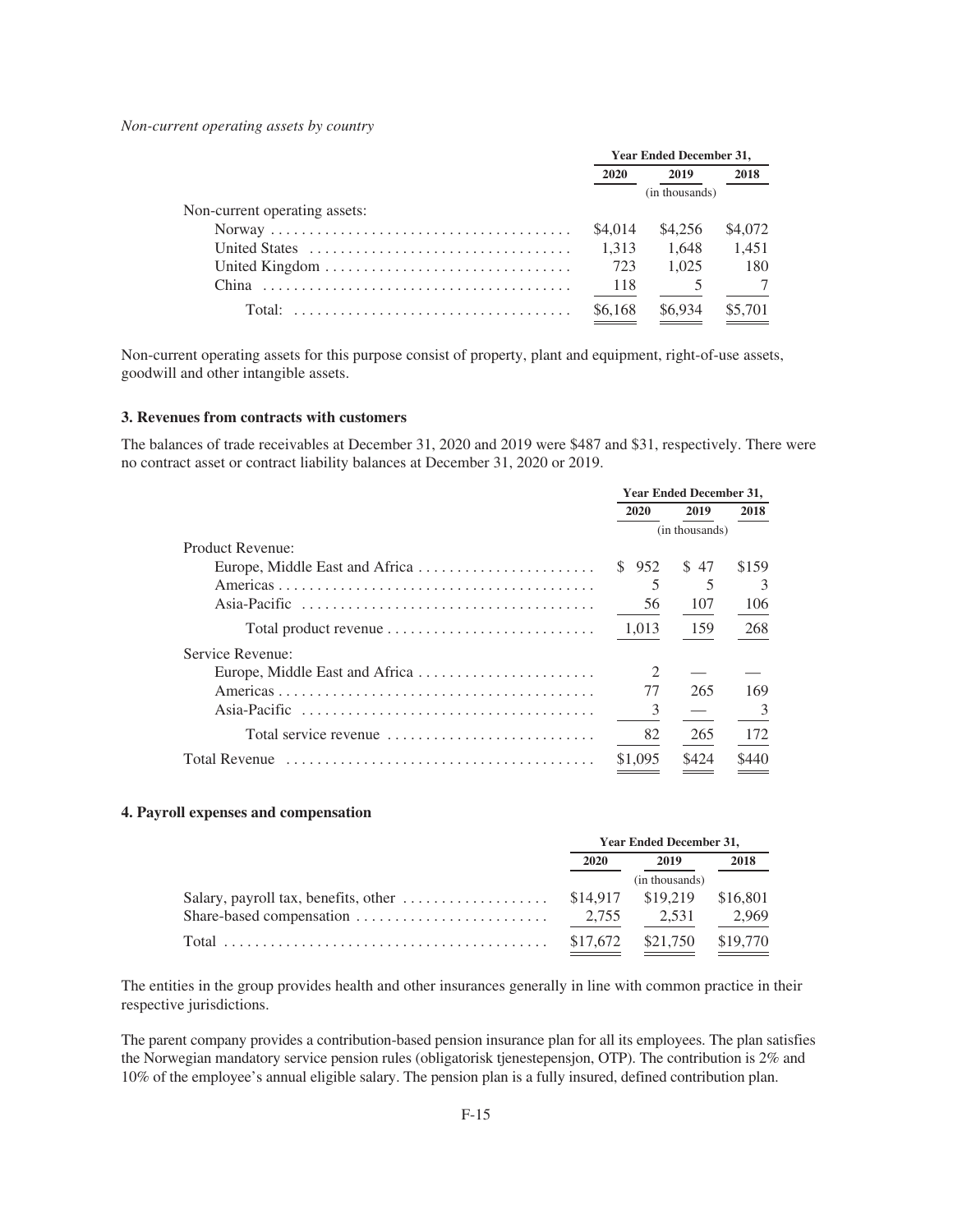Employees of IDEX America may participate in an insured health, dental and vision plan. IDEX America also offers employer-funded plans for life insurance, short-term disability and long-term disability. IDEX America does not offer or plan to offer any pension plans, except for a 401(k) defined contribution plan.

IDEX China contributes to the mandatory social security plans in China, including contribution of 21% of eligible salary to each employee's personal retirement fund. The pension contribution is included in the social security cost.

IDEX UK contributes between 4% and 6% of basic salary to employees enrolled in IDEX UK's pension plan, subject to the employee contributing the same percentage through a salary sacrifice arrangement. The contribution satisfies the UK automatic enrollment rules. The pension plan is a fully insured, defined contribution plan.

In 2020, IDEX had two share-based compensation programs: Incentive subscription rights (SRs), and an employee share purchase plan (ESPP). In 2019, the company operated only an SR program. The notional cost of SRs is based on the fair value of SRs at grant. The cost is expensed over the vesting period per tranche of grant, which means the cost is front-loaded over the full duration. The expense is non-cash, and the same amount is added to equity. The potential employer's tax liability is calculated on the intrinsic value of the pro-rata earned subscription rights at year end, and the net change from the year before is expensed or reversed. Upon exercise, the notional cost remains as recognized, while actual employer's tax, if any, on exercise is recognized by the relevant entity when incurred. The cost of ESPP is the discount from the fair market value on the date the shares are subscribed for, and the price paid by the employee. This cost is recognized by the parent company on the subscription date. Any related employer's tax is recognized on the date the employer's tax is incurred, which date varies by jurisdiction and employee disposition.

## **Compensation of Key Management**

Key management consisted of the CEO, CFO and CTO in 2020, and CEO, CFO, CIO and CTO in 2019. Note there was a change of CEO in 2020 and a change of CFO in 2019. The following amounts were recognized as an expense in the periods. Employers' tax is not included:

|                                                                                        | <b>Year Ended December 31,</b> |         |                |         |  |
|----------------------------------------------------------------------------------------|--------------------------------|---------|----------------|---------|--|
|                                                                                        | 2020                           |         | 2019           | 2018    |  |
|                                                                                        |                                |         | (in thousands) |         |  |
|                                                                                        |                                | \$906   | \$1.367        | \$1.405 |  |
| Medical and similar benefits, contributions to pension                                 |                                |         |                |         |  |
| schemes $\ldots \ldots \ldots \ldots \ldots \ldots \ldots \ldots \ldots \ldots \ldots$ |                                | 66      | 52             | 26      |  |
|                                                                                        |                                | 449     | 840            | 1,616   |  |
| Total compensation of key management                                                   |                                | \$1,421 | \$2.259        | \$3,047 |  |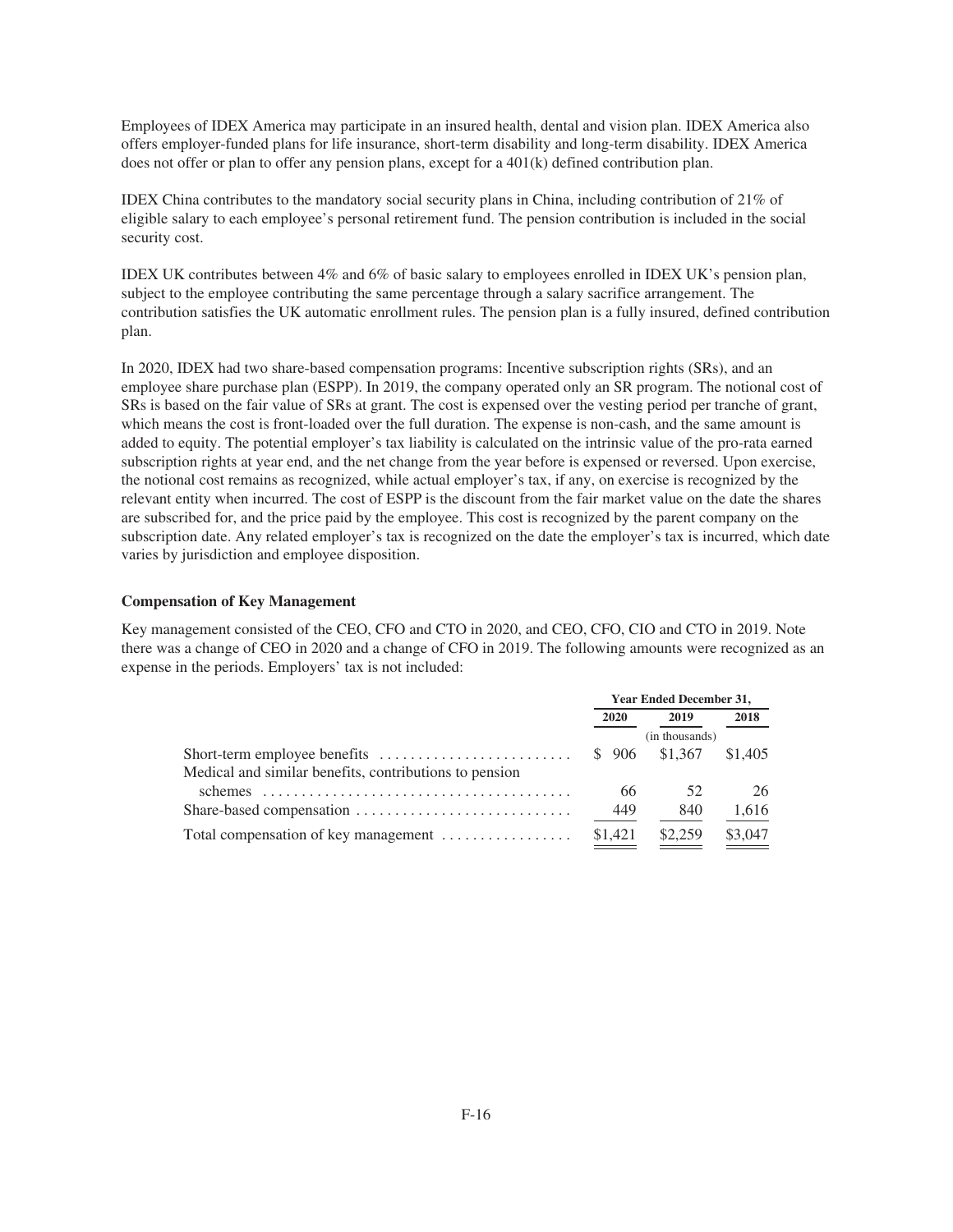Subscription rights to shares held by key management under the subscription rights incentive plans have the following expiry dates and exercise prices:

|                                                                         |                    |                                                | Number outstanding as of December 31, |           |           |  |
|-------------------------------------------------------------------------|--------------------|------------------------------------------------|---------------------------------------|-----------|-----------|--|
| <b>Grant Date</b>                                                       | <b>Expiry Date</b> | <b>Exercise</b><br>Price<br>(NOK per<br>share) | 2020                                  | 2019      | 2018      |  |
|                                                                         | May 7, 2019        | 4.45                                           |                                       |           | 350,000   |  |
|                                                                         | May 12, 2020       | 8.10                                           |                                       |           | 375,000   |  |
| August 10, 2016                                                         | May 11, 2021       | 7.79                                           |                                       | 775,000   | 500,000   |  |
|                                                                         | May 11, 2021       | 6.59                                           |                                       | 1.400.000 | 1,400,000 |  |
|                                                                         | May 11, 2021       | 6.59                                           | $\hspace{0.05cm}$                     | 750,000   | 750,000   |  |
|                                                                         | May 12, 2022       | 7.76                                           |                                       | 515,000   | 830,000   |  |
|                                                                         | May 12, 2022       | 4.67                                           |                                       | 4.500,000 | 4,500,000 |  |
| May $9, 2018$                                                           | May 9, 2023        | 4.28                                           | $\overbrace{\phantom{aaaaa}}$         | 2,250,000 | 3,000,000 |  |
| August 14, 2019                                                         | May 9, 2024        | 1.65                                           | 2,327,800                             | 3,774,000 |           |  |
| February 26, 2020 $\ldots \ldots \ldots \ldots \ldots \ldots \ldots$    | May 9, 2024        | 1.11                                           | 5,000,000                             |           |           |  |
| June 17, 2020 $\ldots \ldots \ldots \ldots \ldots \ldots \ldots \ldots$ | May 15, 2025       | 1.71                                           | 1,125,000                             |           |           |  |

Compensation paid to the board of directors is presented in Note 7.

## **5. Research and development (R&D) expenses**

Research costs are expensed when incurred. Development costs are capitalized and held in the balance sheet only if they satisfy the criteria for capitalization. The same applies to IDEX's patents and other intellectual property rights created by IDEX. IDEX has not capitalized any development costs in 2020, 2019 or 2018. Development costs related to creation of intellectual property have been expensed when incurred. Grants to research and development are credited against costs.

|                                                                             | Year Ended December 31, |         |         |
|-----------------------------------------------------------------------------|-------------------------|---------|---------|
|                                                                             | 2020<br>2019            |         | 2018    |
|                                                                             | (in thousands)          |         |         |
|                                                                             |                         |         |         |
|                                                                             | (2,301)                 | (568)   | (614)   |
| Net R&D expenses $\dots \dots \dots \dots \dots \dots \dots \dots$ \$ 1,895 |                         | \$4.385 | \$5,631 |

## **6. Government grants**

| <b>Year Ended December 31,</b> |      |      |  |
|--------------------------------|------|------|--|
| 2020                           | 2019 | 2018 |  |
| (in thousands)                 |      |      |  |
|                                |      |      |  |
|                                |      |      |  |
| \$2,301 \$568 \$614            |      |      |  |

The Norwegian SkatteFunn support for research and development is delivered through the tax administration. The scheme is a direct, cash grant to pre-approved research and development projects, subject to approved annual or completion reports to the Research Council of Norway, as well as audited confirmation of costs. The recognized amount in 2020 represents IDEX's claim based on the cost of the approved project applications. The 2019 grant was received in 2020.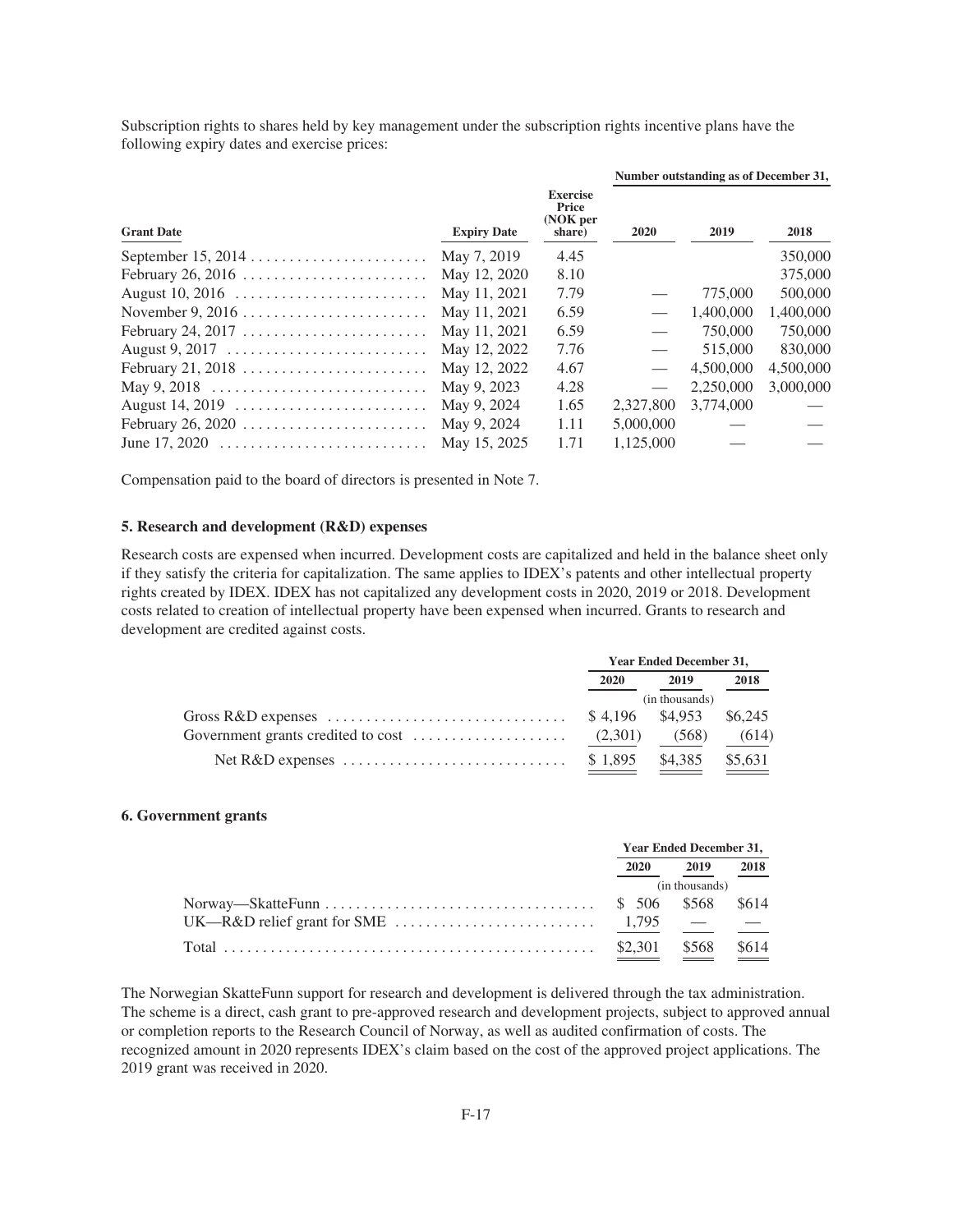The UK R&D grant for small and medium-sized enterprises is also a grant scheme that is administered through the tax system. IDEX has in 2020 claimed research and development grants in the UK relating to 2017, 2018 and 2019, and accrued the expected grant for 2020. The 2017-2019 grants were received in 2020.

## **7. Related Party Transactions**

The Company's significant shareholders, board members and management, as well as related parties of these are considered related parties.

Compensation of key management has been disclosed in Note 4.

There were no overdue balances with any related parties at the end of 2020, 2019 or 2018. See also Note 17.

## *Board*

Board remuneration is paid in arrears after being approved by the shareholders, normally at the annual general meeting of the parent company. The following board compensation has been paid in 2020, 2019 and 2018:

| <b>Year Ended December 31, 2020</b> |                                            |                        |  |
|-------------------------------------|--------------------------------------------|------------------------|--|
| Cash<br>Compensation                | <b>Shared-based</b><br><b>Compensation</b> | Total                  |  |
|                                     |                                            |                        |  |
| \$40                                |                                            | \$40                   |  |
| 38                                  |                                            | 38                     |  |
| 10                                  | 36                                         | 46                     |  |
| 32                                  |                                            | 32                     |  |
| 4                                   | 34                                         | 38                     |  |
| \$124                               | \$ 70                                      | \$194<br>$\sim$ $\sim$ |  |
|                                     |                                            | (in thousands)         |  |

|                                     | <b>Year Ended December 31, 2019</b> |                                            |       |  |
|-------------------------------------|-------------------------------------|--------------------------------------------|-------|--|
|                                     | Cash<br><b>Compensation</b>         | <b>Shared-based</b><br><b>Compensation</b> | Total |  |
|                                     |                                     | (in thousands)                             |       |  |
|                                     | \$43                                |                                            | \$43  |  |
| Lawrence John Ciaccia, deputy chair | 34                                  |                                            | 34    |  |
| Deborah Davis                       |                                     | 34                                         | 41    |  |
| Hanne Hovding                       | 16                                  | 23                                         | 39    |  |
| Andre James MacLeod (3)             |                                     | 34                                         | 41    |  |
|                                     |                                     |                                            |       |  |
|                                     | \$107                               | \$91                                       | \$198 |  |
|                                     |                                     |                                            |       |  |

|                                     | Year Ended December 31, 2018 |                                            |       |  |
|-------------------------------------|------------------------------|--------------------------------------------|-------|--|
|                                     | Cash<br><b>Compensation</b>  | <b>Shared-based</b><br><b>Compensation</b> | Total |  |
|                                     |                              | (in thousands)                             |       |  |
|                                     | \$ 20                        | \$ 25                                      | \$45  |  |
| Lawrence John Ciaccia, deputy chair | $\mathcal{D}$                | 45                                         | 47    |  |
| Deborah Davis                       |                              | 47                                         | 47    |  |
| Hanne Hovding                       | 37                           |                                            | 37    |  |
| Andre James MacLeod                 | 10                           | 35                                         | 45    |  |
|                                     | \$69                         | \$152                                      | \$221 |  |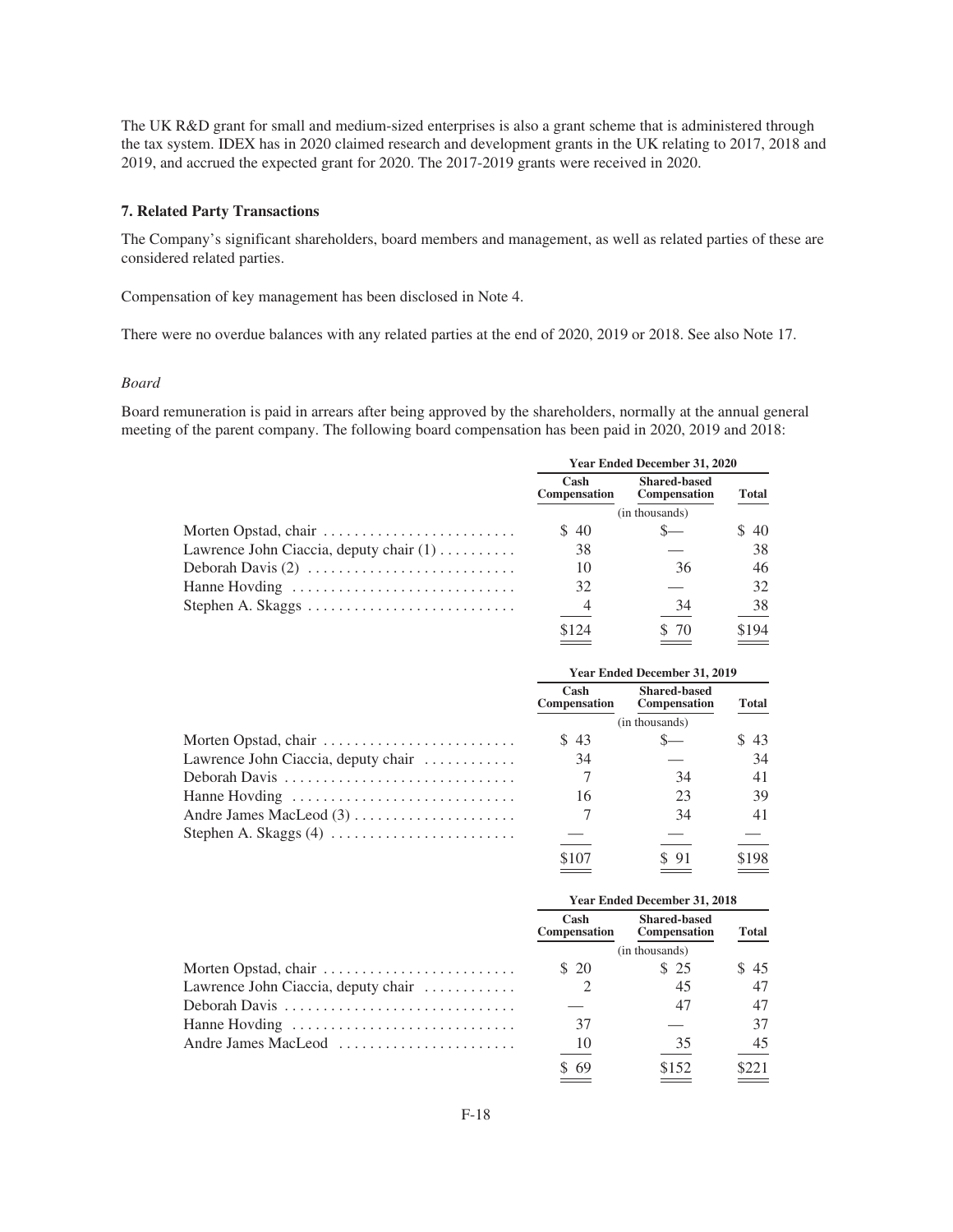- (1) Mr. Ciaccia is a member of the Compensation Committee since 2019
- (2) Ms. Davis is chair of the Compensation Committee since 2019
- (3) Mr. MacLeod left the board on May 9, 2019
- (4) Mr. Skaggs was elected to the board on May 9, 2019

Following the annual general meeting of IDEX on May 15, 2020, board members Deborah Davis and Steve Skaggs elected to receive part of the board remuneration in shares. Board member Deborah Davis acquired 227,073 shares against payment of NOK 0.15 per share, instead of \$30 of the board remuneration. Ms. Davis took the remainder of the board remuneration in cash. Board member Steve Skaggs acquired 214,909 shares against payment of NOK 0.15 per share, instead of \$28 of the board remuneration. Mr. Skaggs took the remainder of the board remuneration in cash.

The chair of the board is a partner at Advokatfirmaet Ræder AS. The law firm provided services to the Company amounting to \$477 in 2020, \$470 in 2019 and \$333 in 2018. The recognized amounts include accruals for services received but not yet billed.

Lawrence John Ciaccia, who was elected board member at the annual general meeting on May 12, 2015, has served on IDEX's Strategy Advisory Committee (SAC) since January 2014 and continues his tenure on the SAC. Mr. Ciaccia also provides consulting services to IDEX. The combined fee for SAC service and consulting services amounted to \$65 in 2020, \$65 in 2019 and \$65 in 2018.

Since 2016, former board member Andrew MacLeod had provided consulting services beyond board duty to IDEX. The fees amounted to \$26 in 2019 and \$73 in 2018. Mr. MacLeod's service agreement ended on March 27, 2019, and he left the board on May 9, 2019.

Subscription rights to shares held by the board members under the subscription rights incentive plans have the following expiry dates and exercise prices. For further information refer to Note 16 for the plans. These grants have been made to the board members in their capacity of service providers beyond board duty and not as board compensation.

|                              |                    |                                          |         | Subscription rights outstanding as<br>of December 31. |         |
|------------------------------|--------------------|------------------------------------------|---------|-------------------------------------------------------|---------|
| <b>Grant Date</b>            | <b>Expiry Date</b> | <b>Exercise Price</b><br>(NOK per share) | 2020    | 2019                                                  | 2018    |
|                              |                    | 8.10                                     |         |                                                       | 500,000 |
| August 15, 2018  May 9, 2023 |                    | 5.10                                     |         | 600,000                                               | 600,000 |
|                              |                    | 1.71                                     | 600,000 |                                                       |         |

The subscription rights granted on August 15, 2018 were replaced the grant on June 17, 2020 as part of a board approved SR exchange.

## **8. Income tax expense**

The major components of income tax expense for the years ended are:

| Tax expense (benefit) for the year |       | <b>Year Ended December 31,</b> |      |  |
|------------------------------------|-------|--------------------------------|------|--|
|                                    | 2020  | 2019                           | 2018 |  |
|                                    |       | (in thousands)                 |      |  |
|                                    |       | \$160                          | \$41 |  |
|                                    | (112) | $\overline{\phantom{m}}$       |      |  |
|                                    | (31)  |                                |      |  |
|                                    |       | \$160                          | \$41 |  |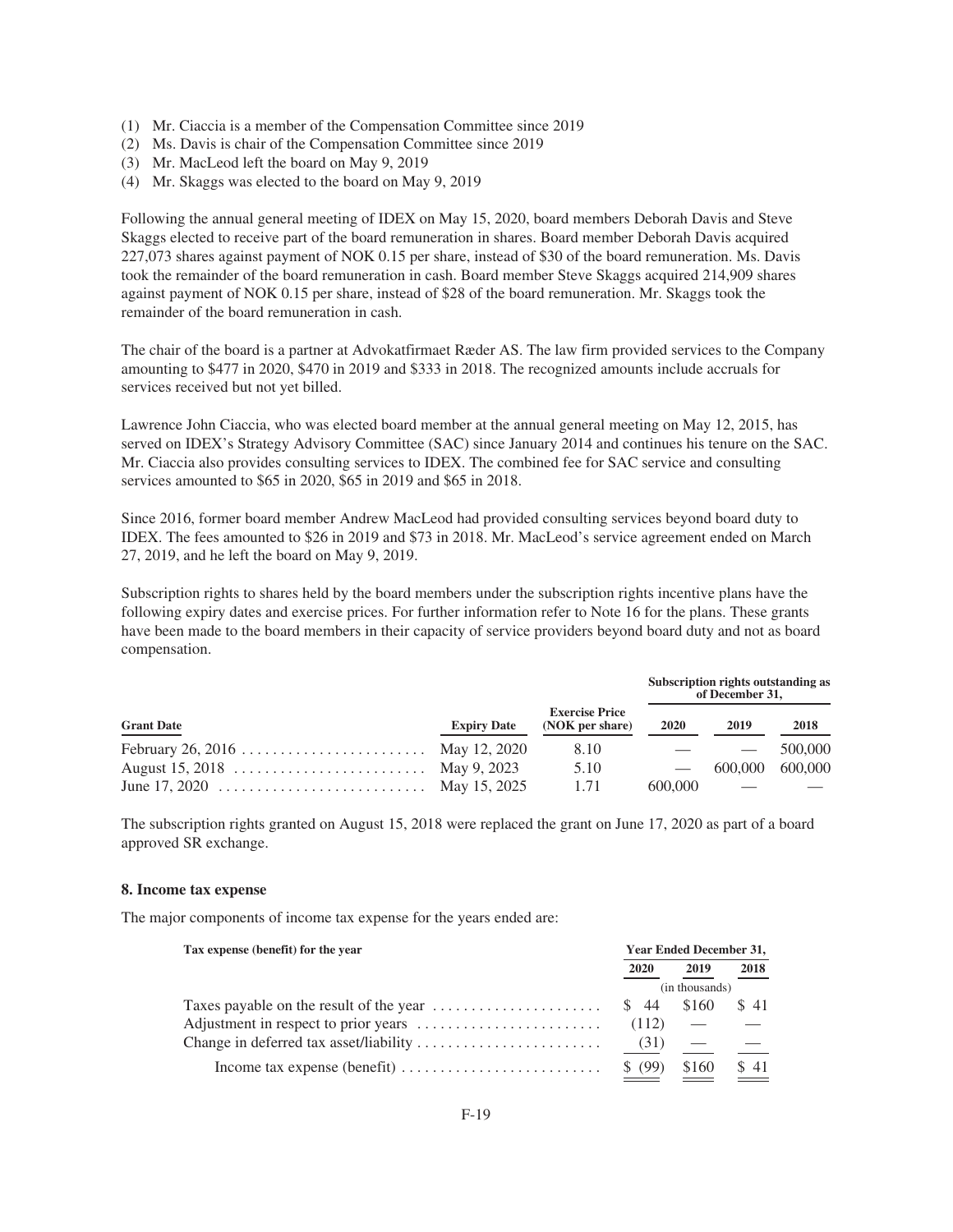| <b>Specification of deferred tax</b>                | <b>Year Ended December 31,</b> |                     |                       |
|-----------------------------------------------------|--------------------------------|---------------------|-----------------------|
|                                                     | 2020                           | 2019                | 2018                  |
|                                                     |                                | (in thousands)      |                       |
| Employer's tax on share-based compensation          | (216)<br>S                     | <sup>S</sup><br>(3) | -S                    |
|                                                     | 675                            | 62                  | (52)                  |
| Inventory                                           | (213)                          | (1,154)             | (853)                 |
| Accruals US                                         | (1,144)                        |                     |                       |
| US SME credits, net                                 | (1,787)                        |                     |                       |
| Losses carried forward                              | (225, 951)                     | (193, 497)          | (164, 537)            |
| Basis for deferred taxes                            | (228.636)                      | (194.592)           | (165, 632)            |
| Calculated net deferred tax income, local tax rates |                                |                     |                       |
| $5\n-22\%$                                          | 51,251                         | (42,772)            | (36,365)              |
| Unrecognized deferred tax asset $*$                 | (51,251)                       | 42,803              | 36,391                |
| Deferred tax liability in the balance sheet $\dots$ |                                | (31)                | <sup>\$</sup><br>(26) |

| Reconciliation of tax expense (benefit)          | <b>Year Ended December 31,</b> |                              |            |
|--------------------------------------------------|--------------------------------|------------------------------|------------|
|                                                  | 2020                           | 2019                         | 2018       |
|                                                  | \$(26,853)                     | (in thousands)<br>\$(32,263) | \$(30,184) |
| Norway statutory tax rate of $22\%$              | (5,908)                        | (7, 412)                     | (7,127)    |
| Difference in local tax rates from $22\%$        | 22                             | 160                          | 41         |
| Tax on permanent differences                     | 389                            | 640                          | 571        |
| Effect on deferred tax from change in future tax |                                |                              | 1,763      |
| Adjustment in respect to prior years             | (112)                          |                              |            |
| Change in deferred tax asset not recognized on   | 5,510                          | 6,772                        | 4,793      |
|                                                  | (99)                           | \$<br>160                    | S.<br>41   |

- \* The accumulated unrecognized deferred tax assets amounting to \$45,132 and \$42,772 at December 31, 2020 and 2019, respectively, are related to tax losses carry forward in Norway and the UK. IDEX Biometrics ASA has not generated taxable profits in prior years. At December 31, 2020 there was not sufficiently convincing evidence that sufficient taxable profit will be generated, against which the unused tax losses could be applied. Consequently, no deferred tax asset has been recognized. There are no restrictions as to how long tax losses may be carried forward in Norway.
- \*\* The change in deferred tax asset not recognized contains foreign currency exchange effects on the loss carry forward in Norway, denominated in NOK.

There are no deferred tax charges to other comprehensive income in 2020, 2019, or 2018.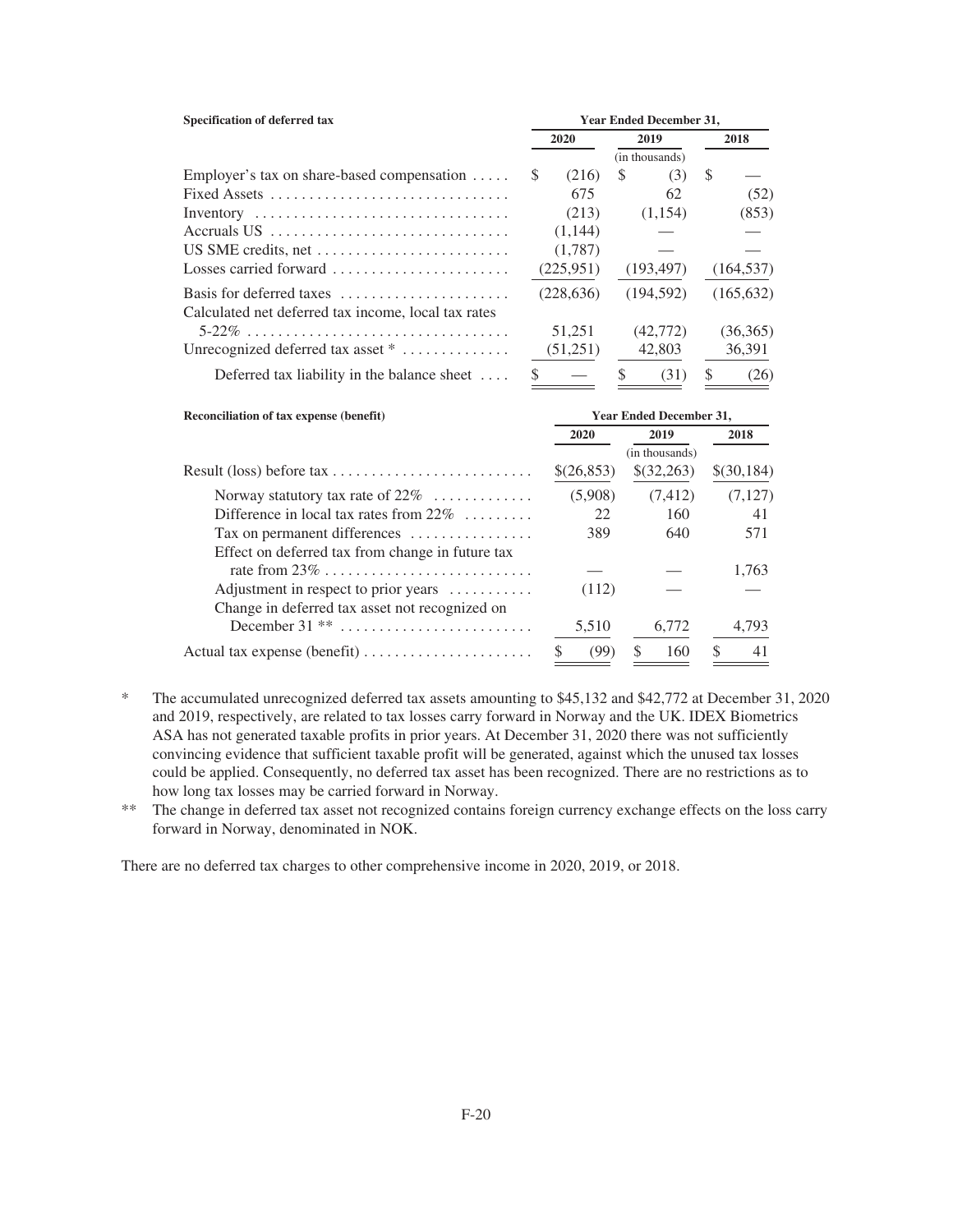## **9. Loss per share**

The loss per share is calculated by dividing the profit or loss for the period by the weighted average number of ordinary shares outstanding in the year. The profit (loss) per fully diluted share shall be calculated based on the result for the year divided by the weighted average number of fully diluted shares. The effects of potentially dilutive ordinary shares are not included in the calculation of diluted EPS because their effect would be antidilutive.

|                                                               | <b>Year Ended December 31,</b> |                |               |
|---------------------------------------------------------------|--------------------------------|----------------|---------------|
|                                                               | 2020                           | 2019           | 2018          |
| Net loss for the year (in thousands) $\dots \dots$            | (26, 754)                      | (32, 423)<br>S | (30,225)      |
| Number of ordinary shares issued at                           |                                |                |               |
| December 31 $\dots \dots \dots \dots \dots \dots \dots \dots$ | 832, 146, 748                  | 717,988,732    | 544, 314, 537 |
| Weighted average basic number of ordinary                     |                                |                |               |
|                                                               | 767,069,645                    | 598.392.108    | 542,795,969   |
| Assumed exercise of share equivalents                         | 6,323,417                      | 1,759,991      | 321,955       |
| Weighted average diluted number of                            |                                |                |               |
|                                                               | 773,393,062                    | 600,152,099    | 543,117,924   |
| Basic and diluted loss per share in the year                  | (0.03)                         | £.<br>(0.05)   | (0.06)        |

## **10. Intangible assets**

Goodwill activity consisted of the following during 2020 and 2019:

|                                   |       | <b>Year Ended December 31,</b> |  |
|-----------------------------------|-------|--------------------------------|--|
|                                   | 2020  | 2019                           |  |
|                                   |       | (in thousands)                 |  |
| Cost at the beginning of the year | \$941 | \$951                          |  |
| Additions                         |       |                                |  |
|                                   |       |                                |  |
| Impact of currency translation    | - 27  | (10)                           |  |
|                                   | \$968 | \$941                          |  |

There is only one cash generating unit in the Company and goodwill is allocated to this. IDEX performed the annual impairment test on December 31, 2020. The Company considers the relationship between its market capitalization (recoverable amount) and its carrying amount, among other factors, when reviewing for indicators of impairment. The recoverable amount has been determined based on the fair value of the equity of IDEX. Based on the 2020 assessment, no impairment charge has been made. There were no reasonable possible changes to any key assumptions that would cause an impairment.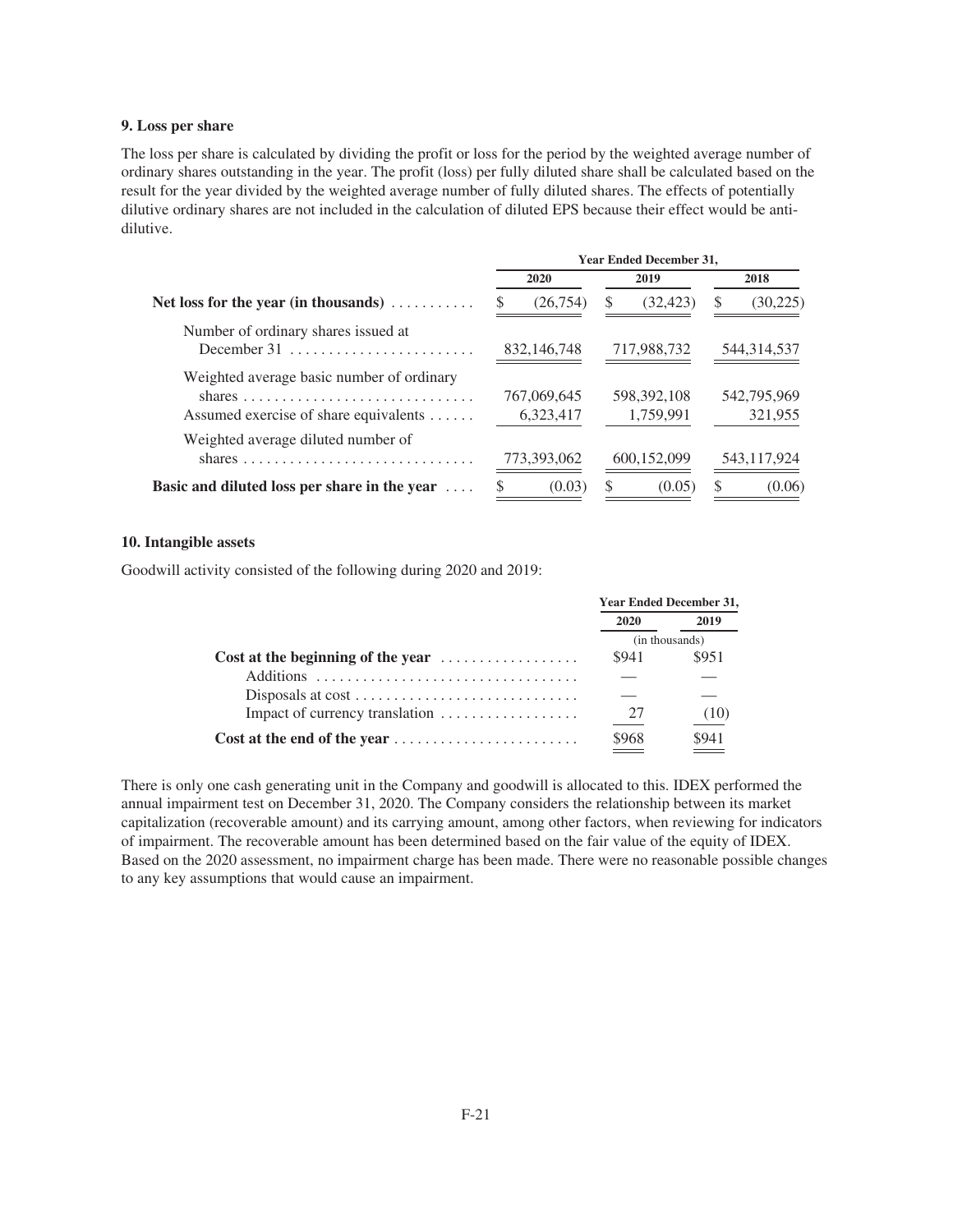Other intangible asset (patents) activity consisted of the following during 2020 and 2019

|                                                                 | Year Ended December 31, |                |  |
|-----------------------------------------------------------------|-------------------------|----------------|--|
|                                                                 | 2020                    | 2019           |  |
|                                                                 |                         | (in thousands) |  |
| Amortization period (straight-line, in years) $\dots\dots\dots$ | $10 - 17$               | $10 - 17$      |  |
| Cost at the beginning of the year                               | \$4,835                 | \$4,919        |  |
|                                                                 | 181                     |                |  |
|                                                                 |                         | (33)           |  |
|                                                                 | 157                     | (51)           |  |
|                                                                 | \$5,173                 | \$4,835        |  |
| Accumulated Amortization at the beginning of the                |                         |                |  |
|                                                                 | \$2,230                 | \$1,839        |  |
| Amortization and impairment                                     | 396                     | 415            |  |
| Accumulated impairment of disposed items                        |                         | (6)            |  |
|                                                                 | 104                     | (18)           |  |
| Accumulated Amortization at the end of the year                 | 2,731                   | 2,230          |  |
| Carrying amount at the end of the year                          | \$ 2.442                | 2.605<br>S.    |  |

Patents acquired in earlier years have been capitalized and are amortized over the estimated useful life, which is the lifetime of the respective patent(s).

# **11. Property, plant and equipment**

The significant subsets of property, plant and equipment has the following activity during 2020 and 2019:

| 2020<br>(In USD thousands)                            | <b>Plant</b> and<br>machinery,<br>fixtures and<br>fittings | <b>Office</b><br>furniture and<br>office<br>equipment | <b>Instruments</b><br>and lab<br>equipment,<br>software<br>tools | <b>Total</b> |
|-------------------------------------------------------|------------------------------------------------------------|-------------------------------------------------------|------------------------------------------------------------------|--------------|
| Depreciation period (straight line, in years) $\dots$ | $3 - 5$                                                    | $3 - 5$                                               | $3 - 5$                                                          |              |
| Accumulated cost at 31 December 2019                  | \$812                                                      | \$701                                                 | \$2,076                                                          | \$3,589      |
| Additions                                             | 21                                                         | 6                                                     | 125                                                              | 152          |
| Impact of currency translation                        | 22                                                         |                                                       | 16                                                               | 41           |
| Accumulated cost at 31 December 2020                  | 855                                                        | 710                                                   | 2,217                                                            | 3,782        |
| <b>Accumulated depreciation at 31 December</b>        |                                                            |                                                       |                                                                  |              |
| 2019                                                  | \$104                                                      | \$453                                                 | \$1,019                                                          | \$1,576      |
| Depreciation                                          | 119                                                        | 115                                                   | 275                                                              | 509          |
| Impact of currency translation                        | 13                                                         | $\overline{4}$                                        | 13                                                               | 30           |
| <b>Accumulated depreciation at 31 December</b>        |                                                            |                                                       |                                                                  |              |
| 2020                                                  | 236                                                        | 572                                                   | 1,307                                                            | 2,115        |
| Carrying amount at 31 December $2020$                 | \$619                                                      | \$138                                                 | S.<br>910                                                        | \$1,667      |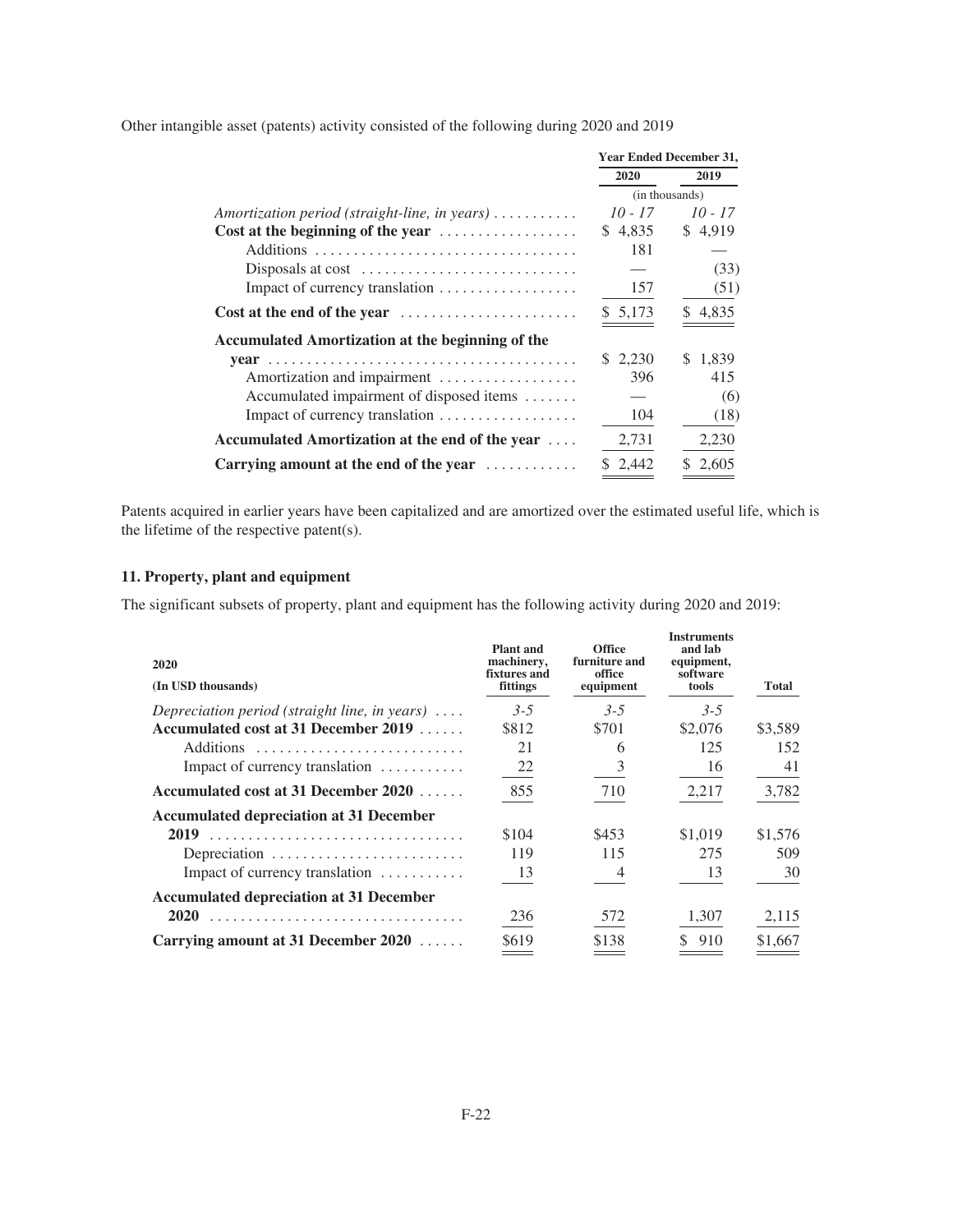| 2019<br>(In USD thousands)                                      | <b>Plant</b> and<br>machinery,<br>fixtures and<br>fittings | <b>Office</b><br>furniture and<br>office<br>equipment | <b>Instruments</b><br>and lab<br>equipment,<br>software<br>tools | Total   |
|-----------------------------------------------------------------|------------------------------------------------------------|-------------------------------------------------------|------------------------------------------------------------------|---------|
| Depreciation period (straight line, in years) $\dots$           | $3 - 5$                                                    | $3 - 5$                                               | $3 - 5$                                                          |         |
| Accumulated cost at 31 December 2018                            | \$160                                                      | \$686                                                 | \$1,997                                                          | \$2,843 |
| Additions                                                       | 664                                                        | 86                                                    | 100                                                              | 850     |
|                                                                 | (13)                                                       | (73)                                                  | (26)                                                             | (112)   |
| Impact of currency translation $\dots \dots \dots$              | -1                                                         |                                                       | 5                                                                | 8       |
| Accumulated cost at 31 December 2019                            | 812                                                        | 701                                                   | 2,076                                                            | 3,589   |
| <b>Accumulated depreciation at 31 December</b>                  |                                                            | \$                                                    |                                                                  |         |
|                                                                 | \$61                                                       | 373                                                   | 725<br>S.                                                        | 1,159   |
| Depreciation $\ldots \ldots \ldots \ldots \ldots \ldots \ldots$ | 56                                                         | 152                                                   | 312                                                              | 520     |
| Accumulated depreciation of disposed                            |                                                            |                                                       |                                                                  |         |
|                                                                 | (13)                                                       | (73)                                                  | (23)                                                             | (109)   |
| Impact of currency translation $\dots \dots \dots$              |                                                            | T                                                     | 5                                                                | 6       |
| <b>Accumulated depreciation at 31 December</b>                  |                                                            |                                                       |                                                                  |         |
| 2019                                                            | 104                                                        | 453                                                   | 1,019                                                            | 1,576   |
| Carrying amount at 31 December 2019 $\ldots$                    | \$708                                                      | \$248                                                 | \$1,057                                                          | \$2,013 |

There were no assets under construction at the end of 2020 or 2019.

# **12. Leases**

The Company's leases are office and laboratory space. Activity during 2020 and 2019 related to right-of-use assets was as follows. There are no amounts related to 2018 because IFRS 16 – Leases was implemented effective 2019:

## **Right-of-use assets**

|                                                                      | <b>Year Ended December 31,</b> |                |  |
|----------------------------------------------------------------------|--------------------------------|----------------|--|
|                                                                      | 2020                           | 2019           |  |
|                                                                      |                                | (in thousands) |  |
| Depreciation period (straight-line, in years) $\ldots \ldots \ldots$ | $3 - 5$                        | $3 - 5$        |  |
| Cost at the beginning of the year                                    | \$2,081                        | \$1,140        |  |
|                                                                      | 417                            | 910            |  |
|                                                                      | 45                             | 31             |  |
|                                                                      | \$2,543                        | \$2,081        |  |
| Accumulated Depreciation at the beginning of the                     |                                |                |  |
|                                                                      | 706<br>S.                      |                |  |
| Depreciation                                                         | 810                            | 698            |  |
|                                                                      | 11                             |                |  |
| Accumulated Depreciation at the end of the year                      | 1,527                          | 706            |  |
| Book value at the end of the year                                    | \$1,016                        | \$1,375        |  |

Costs related to right-of-use assets included in the consolidated statements of profit and loss include the following: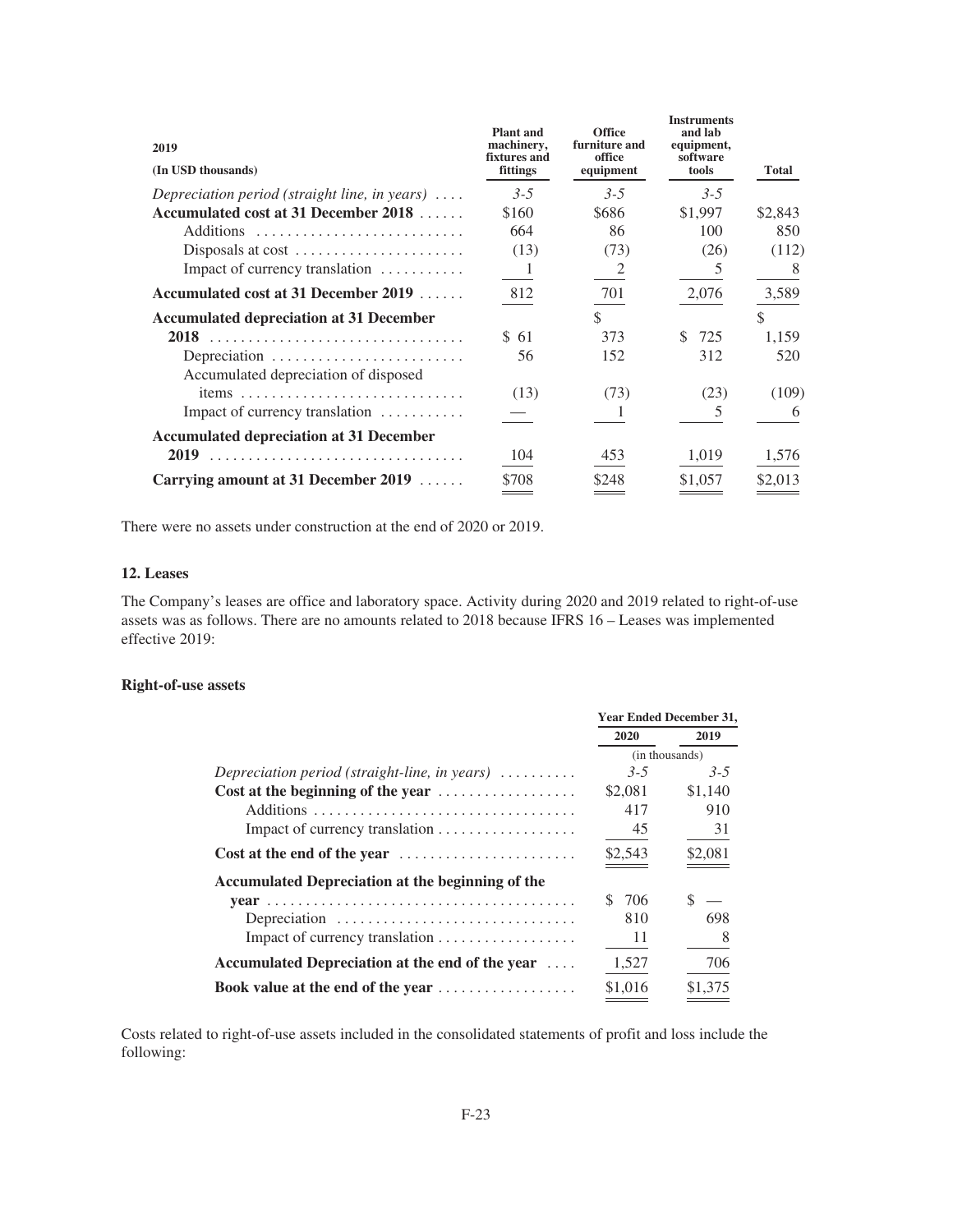## **Leases in the statements of income**

|                | <b>Year Ended December 31,</b> |  |
|----------------|--------------------------------|--|
| 2020           | 2019                           |  |
| (in thousands) |                                |  |
| \$810          | \$698                          |  |
| 63             | 50                             |  |

Lease liabilities included in the consolidated statements of financial position and related activity in the consolidated statements of profit and loss and consolidated statements of cash flows include the following:

## **Leases in the statements of financial position**

|                                                                                     | 2020    | 2019           |
|-------------------------------------------------------------------------------------|---------|----------------|
|                                                                                     |         | (in thousands) |
|                                                                                     | \$1,398 | \$1,140        |
|                                                                                     | 317     | 846            |
| Accretion of interest $\ldots, \ldots, \ldots, \ldots, \ldots, \ldots, \ldots$      | 136     | 87             |
|                                                                                     | (793)   | (675)          |
| Balance at December 31                                                              | 1,058   | 1.398          |
| Non-current $\ldots \ldots \ldots \ldots \ldots \ldots \ldots \ldots \ldots \ldots$ | 327     | 610            |
|                                                                                     | 731     | 788            |
|                                                                                     | \$1,058 | \$1,398        |

## **13. Cash and cash equivalents by currency were as follows:**

| <b>Year Ended December 31,</b> |                |  |
|--------------------------------|----------------|--|
|                                | 2020 2019      |  |
|                                | (in thousands) |  |
|                                |                |  |
|                                |                |  |
|                                | 352            |  |
|                                | 152            |  |
|                                |                |  |

Of the amounts above, employees' withheld payroll tax deposits amounted to \$21 and \$44 at the end of 2020 and 2019, respectively. Only the withheld payroll tax deposits were restricted. Deposits for facilities rent or utilities have not been included in cash equivalents.

## **14. Restricted assets**

For certain facilities, the Company has placed an amount corresponding to about 3 months' rent and allocations of its leasehold facilities in escrow accounts in the landlord's name for the benefit of the respective landlords. Such escrow accounts and other deposits amounted to \$75 at the end of 2020 and \$152 at the end of 2019.

No other assets have been pledged as security or are otherwise restricted.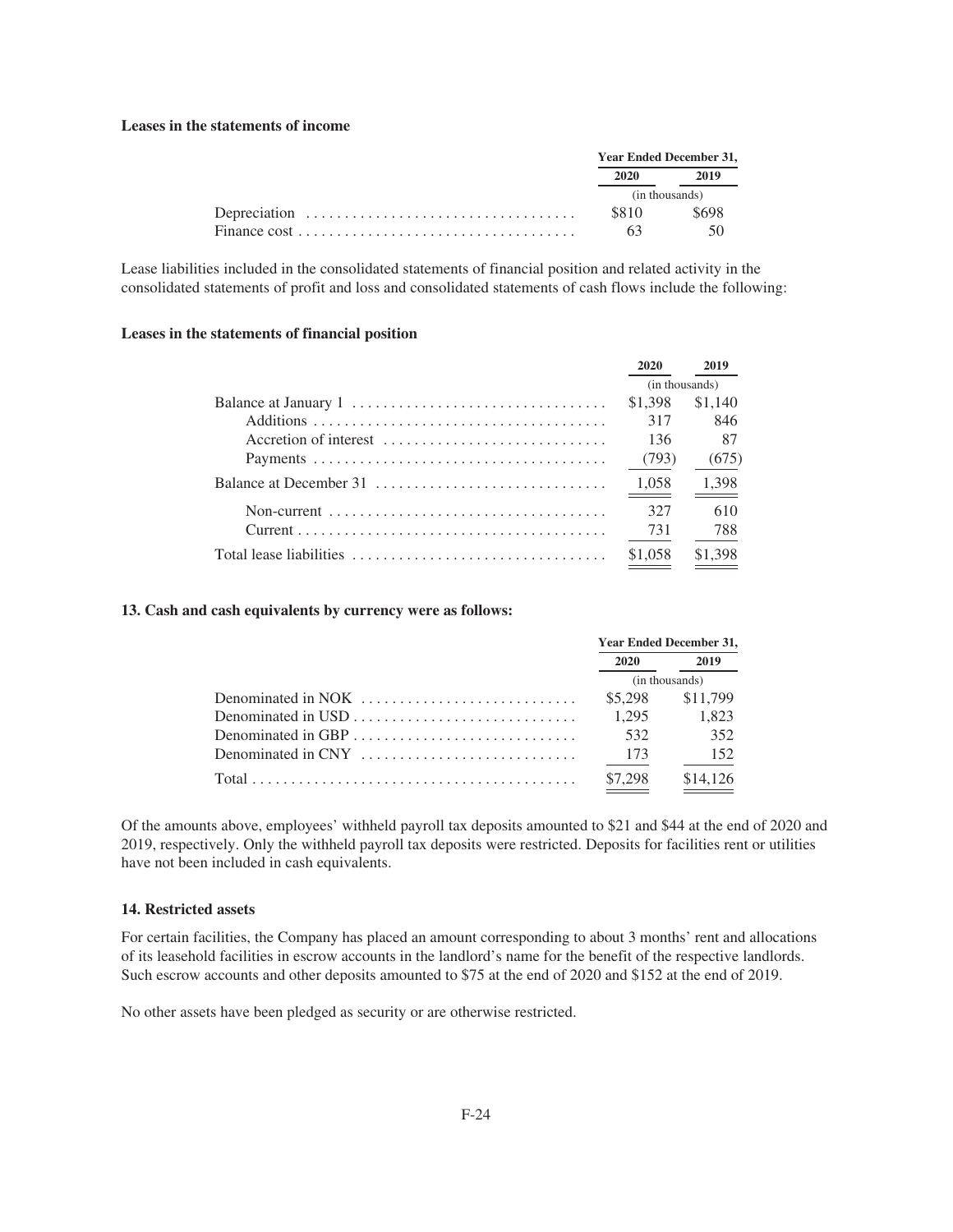## **15. Share capital**

There is one class of shares, and all shares have equal rights and are freely negotiable. The share capital is fully paid in. The par value of the shares is NOK 0.15 per share. IDEX does not hold any of its own shares.

|                                                                | Number of<br>shares |
|----------------------------------------------------------------|---------------------|
|                                                                | 542,383,105         |
| Share issue (in lieu of cash board compensation) $\dots \dots$ | 300,182             |
| Exercise of incentive subscription rights on several dates     | 1,631,250           |
|                                                                | 544,314,537         |
| Private placement of shares on February 27 <sup>th</sup>       | 53,437,500          |
|                                                                | 236,695             |
| Private placement of shares on December $2nd$                  | 55,425,407          |
| Private placement of shares on December 24 <sup>th</sup>       | 64,574,593          |
|                                                                | 717,988,732         |
| Private placement of shares on May 11 <sup>th</sup>            | 65, 341, 413        |
|                                                                | 441,982             |
|                                                                | 4,318,523           |
| Private placement of shares on November 9th                    | 42,528,181          |
| Employee Share Purchase Plan on December 2 <sup>nd</sup>       | 1,527,917           |
|                                                                | 832,146,748         |

Costs related to share issuance have been charged against equity and amounted to \$689 in 2020, \$899 in 2019 and \$4 in 2018.

### **16. Share-based compensation**

## *Incentive subscription rights*

IDEX has the practice of renewing its incentive subscription rights program at each annual general meeting, when the preceding program is closed for further grants and a new program opened. In 2020, the board granted incentive subscription rights to employees and individual contractors under the 2019 program in the period January 1—May 14, 2020 and made grants under the 2020 program in the period May 15—December 31, 2020.

Under the 2020 subscription rights-based incentive program approved at the annual general meeting on May 15, 2020, the board may grant up to 71,798,873 incentive subscription rights, but limited in such a way that the total number of subscription rights outstanding under all programs may not exceed 10 percent of the number of shares. The subscription rights may be granted to employees and individual contractors performing similar work in IDEX. The exercise price shall be, at minimum, the higher of the average closing price of the IDEX shares on ten trading days preceding the date of the grant, or the closing price of the IDEX shares on the trading day preceding the date of the grant. Unless resolved otherwise by the board, 25 percent of each grant of subscription rights vest per year. The annual vesting dates are the latest of the following dates before the date of grant of the subscription rights; (i) January 15, (ii) April 15, (iii) July 15 or (iv) October 15. The subscription rights lapse on the fifth anniversary after the annual general meeting that approved the program. Grants under programs for prior years have similar pricing rules, vesting schedules and durations. Unvested subscription rights terminate on the holder's last day of employment. Vested subscription rights may be exercised up to 90 days after the holder's last day of employment. There are no cash settlement alternatives.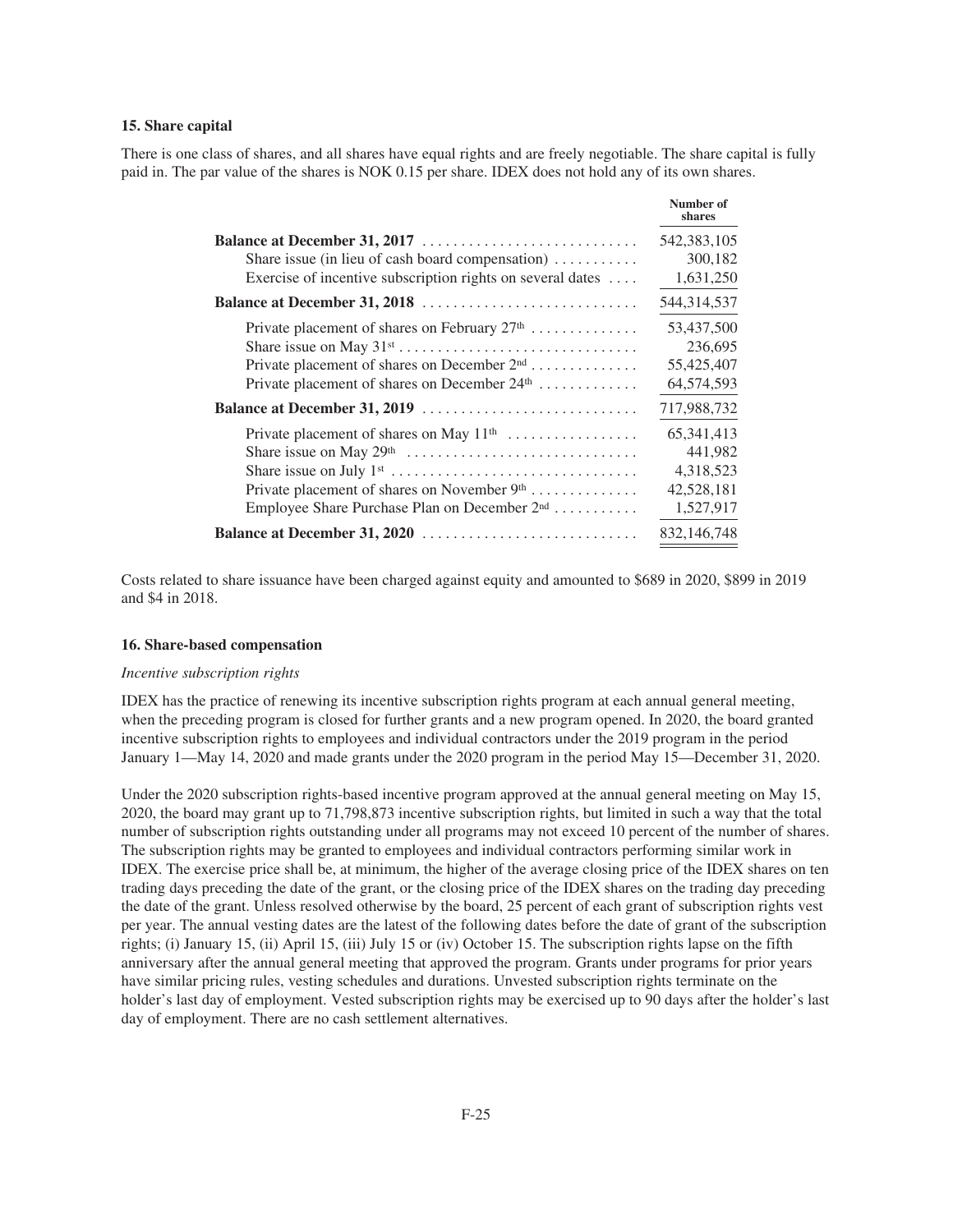## *Replacement of subscription rights*

On June 17, 2020 the Board approved a subscription rights (SR) replacement plan whereby employees could replace existing incentive SRs under the 2016-2018 SR plans that were of no value, with SRs under the 2020 SR plan. On October 2, 2020 a combined total of 25,962,800 incentive subscription rights under the Company's 2020 Subscription Rights Incentive Plan were issued. The exercise price of the Replacement SRs is NOK 1.71 per share, and 1/3 of the Replacement SRs vest on April 15, 2021, 2022 and 2023. All replacement SRs expire on May 15, 2025.

|                                                    | Number of<br><b>Subscription</b><br><b>Rights</b> | Weighted<br>Average<br><b>Exercise Price</b><br>(in NOK) |
|----------------------------------------------------|---------------------------------------------------|----------------------------------------------------------|
| Outstanding as of December 31, 2018                | 34,471,050                                        | 5.52                                                     |
|                                                    | 20,414,143                                        | 1.38                                                     |
| Exercised                                          |                                                   |                                                          |
| Forfeited                                          | (3,236,375)                                       | 4.34                                                     |
| Expired                                            | (1,773,775)                                       | 5.27                                                     |
| Outstanding as of December 31, 2019                | 52,875,043                                        | 4.01                                                     |
|                                                    | 36,414,800                                        | 1.62                                                     |
| Exercised                                          | (52, 150)                                         | 1.65                                                     |
| Cancelled                                          | (25,962,800)                                      | 5.40                                                     |
| Forfeited                                          | (4,363,500)                                       | 4.28                                                     |
| Expired                                            | (2,567,300)                                       | 7.32                                                     |
| Outstanding as of December 31, 2020                | 56,344,093                                        | 1.66                                                     |
| Subscription Rights exercisable as of December 31, |                                                   |                                                          |
|                                                    | 5,024,700                                         | 3.03                                                     |
| Subscription Rights exercisable as of December 31, |                                                   |                                                          |
|                                                    | 13,783,275                                        | 6.13                                                     |
|                                                    | Number of<br>Subscription<br><b>Rights</b>        | Weighted<br>Average<br>Fair<br>Value (in<br>NOK          |
| Subscription Rights granted in $2020$              | 36,414,800                                        | 0.79                                                     |
| Subscription Rights granted in 2019                | 20.414.143                                        | 0.79                                                     |

The fair value of the subscription rights granted in the year has been calculated using the Black-Scholes option pricing model applying the following assumptions in 2020 and 2019:

|                                                                            | <b>Year Ended December 31,</b> |               |                  |  |
|----------------------------------------------------------------------------|--------------------------------|---------------|------------------|--|
|                                                                            | 2020                           | 2019          | 2018             |  |
| Exercise price (NOK)                                                       | $1.10 - 1.80$                  | $0.15 - 3.88$ | $4.28 - 5.12$    |  |
| Weighted average per share                                                 | 1.62                           | 1.38          | 4.55             |  |
| Weighted average actual share price at date of                             |                                |               |                  |  |
| $\text{grant (per share)} \dots \dots \dots \dots \dots \dots \dots \dots$ | 1.42                           | 1.49          | 4.55             |  |
| Expected duration up to (years)                                            | 4.77                           | 4.93          | 4.93             |  |
| Weighted average (years)                                                   | 2.96                           | 3.21          | 3.32             |  |
| Volatility of share price based on share price                             |                                |               |                  |  |
| history (percent) $\dots \dots \dots \dots \dots \dots$                    | $78 - 113$                     | $63 - 80$     | $48 - 66$        |  |
| Weighted average risk-free interest rate                                   | 0.354                          | 1.16          | 1.16             |  |
| Expected dividend payment                                                  | $\theta$                       | $\theta$      | $\left( \right)$ |  |
| Actual population of subscription rights                                   |                                |               |                  |  |
| holders                                                                    | No attrition                   | No attrition  | No attrition     |  |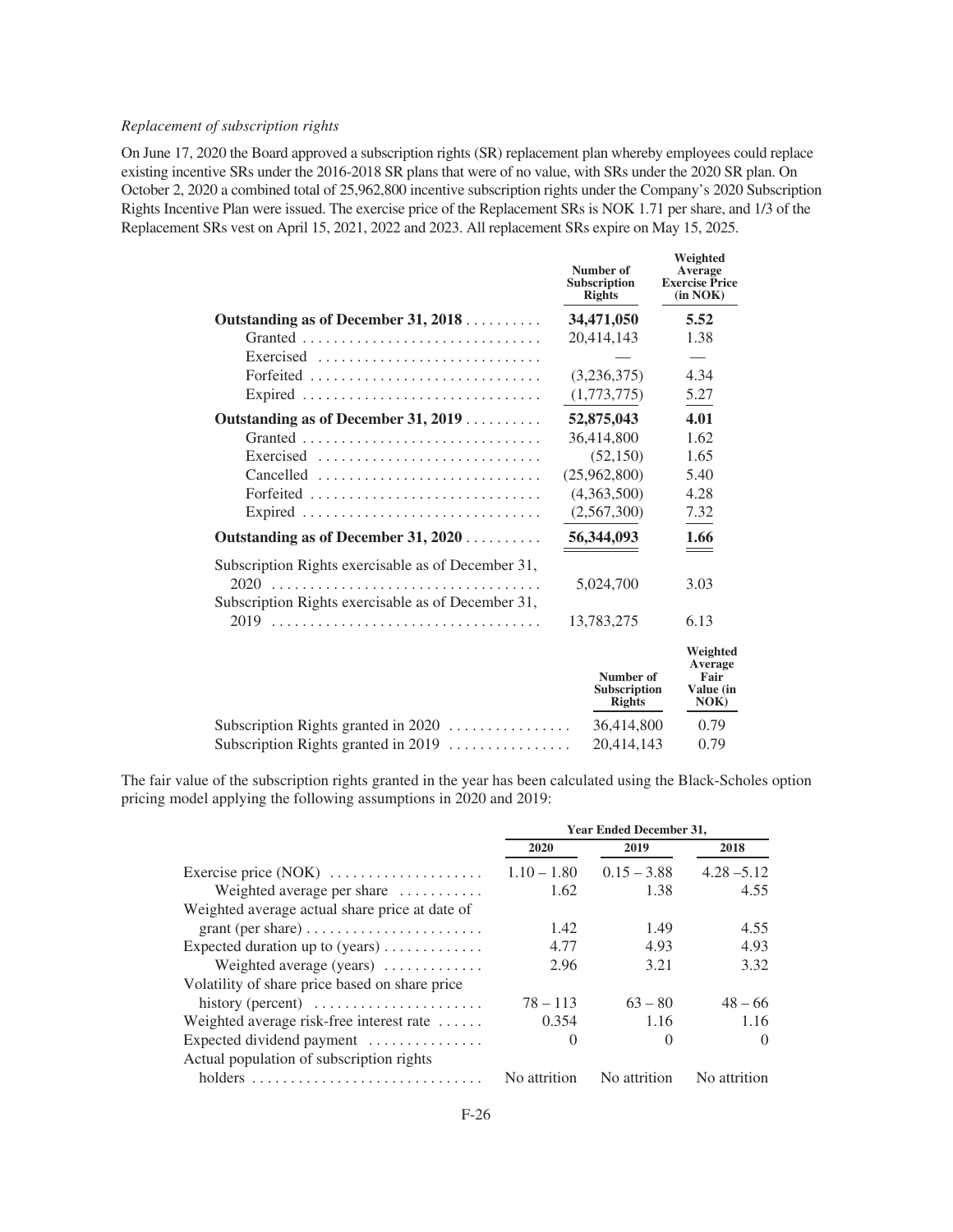| As of December 31, 2020                |                                                    |                                                         |                                              |                                                                   | As of December 31, 2020                       |                                                         |                                                            |  |  |
|----------------------------------------|----------------------------------------------------|---------------------------------------------------------|----------------------------------------------|-------------------------------------------------------------------|-----------------------------------------------|---------------------------------------------------------|------------------------------------------------------------|--|--|
| <b>Outstanding Subscription Rights</b> |                                                    |                                                         |                                              |                                                                   |                                               | <b>Vested Subscription Rights</b>                       |                                                            |  |  |
| Exercise Price (in NOK)                | Number of<br>Subscription<br>Rights<br>Outstanding | Weighted<br>Average<br>Exercise<br>Price (in<br>$NOK$ ) | Weighted<br>Average<br>Remaining<br>Duration | Weighted<br>Average<br>Remaining<br>Time to<br>Vest (in<br>years) | Number of<br>Vested<br>Subscription<br>Rights | Weighted<br>Average<br>Exercise<br>Price (in<br>$NOK$ ) | Weighted<br>Average<br>Remaining<br>Duration<br>(in years) |  |  |
| $0.00 - 0.50$<br>.                     | 4,938,543                                          | 0.15                                                    | 3.36                                         | 0.54                                                              |                                               |                                                         |                                                            |  |  |
| $0.50 - 1.00$                          | 868,100                                            | 0.71                                                    | 3.36                                         | 1.34                                                              | 217,025                                       | 0.71                                                    | 3.35                                                       |  |  |
| $1.00 - 1.50$                          | 5,542,500                                          | 1.11                                                    | 3.36                                         | 1.79                                                              |                                               |                                                         |                                                            |  |  |
| $1.50 - 2.00$                          | 42,245,000                                         | 1.70                                                    | 4.10                                         | 1.35                                                              | 2,843,925                                     | 1.65                                                    | 3.35                                                       |  |  |
| $3.50 - 4.00$                          | 208,00                                             | 3.70                                                    | 3.36                                         | 0.87                                                              | 52,000                                        | 3.70                                                    | 3.02                                                       |  |  |
| $4.00 - 4.50$                          | 1,339,450                                          | 4.28                                                    | 1.04                                         | 0.14                                                              | 871,750                                       | 4.28                                                    | 1.01                                                       |  |  |
| $5.00 - 5.50$                          | 660,000                                            | 5.09                                                    | 2.12                                         | 0.05                                                              | 620,000                                       | 5.09                                                    | 2.11                                                       |  |  |
| $7.50 - 8.00$                          | 467,500                                            | 7.76                                                    | 0.86                                         | 0.12                                                              | 363,750                                       | 7.76                                                    | 0.87                                                       |  |  |
| $8.00 - 8.50$                          | 75,000                                             | 8.42                                                    | 1.37                                         | 0.07                                                              | 56,250                                        | 8.42                                                    | 1.36                                                       |  |  |
|                                        | 56,344,093                                         | 3.82                                                    | 1.66                                         | 1.24                                                              | 5,024,700                                     | 3.03                                                    | 2.59                                                       |  |  |

Outstanding and vested incentive subscription rights at 31 December 2020 and 2019:

| As of December 31, 2019                |                                                    |                                                         |                                              |                                                                   |                                               |                                                         |                                                            |  |
|----------------------------------------|----------------------------------------------------|---------------------------------------------------------|----------------------------------------------|-------------------------------------------------------------------|-----------------------------------------------|---------------------------------------------------------|------------------------------------------------------------|--|
| <b>Outstanding Subscription Rights</b> |                                                    |                                                         |                                              |                                                                   |                                               | <b>Vested Subscription Rights</b>                       |                                                            |  |
| Exercise Price (in NOK)                | Number of<br>Subscription<br>Rights<br>Outstanding | Weighted<br>Average<br>Exercise<br>Price (in<br>$NOK$ ) | Weighted<br>Average<br>Remaining<br>Duration | Weighted<br>Average<br>Remaining<br>Time to<br>Vest (in<br>years) | Number of<br>Vested<br>Subscription<br>Rights | Weighted<br>Average<br>Exercise<br>Price (in<br>$NOK$ ) | Weighted<br>Average<br>Remaining<br>Duration<br>(in years) |  |
| $0.00 - 0.50$<br>.                     | 4,938,543                                          | 0.15                                                    | 4.36                                         | 1.54                                                              |                                               |                                                         |                                                            |  |
| $0.50 - 1.00$<br>.                     | 1,253,700                                          | 0.71                                                    | 4.36                                         | 2.29                                                              |                                               |                                                         |                                                            |  |
| $1.50 - 2.00$                          | 12,138,200                                         | 1.65                                                    | 4.36                                         | 2.04                                                              |                                               |                                                         |                                                            |  |
| $3.50 - 4.00$                          | 896,500                                            | 3.82                                                    | 3.71                                         | 1.63                                                              |                                               |                                                         |                                                            |  |
| $4.00 - 4.50$                          | 11,022,200                                         | 4.28                                                    | 3.14                                         | 0.91                                                              | 2,987,300                                     | 4.28                                                    | 2.96                                                       |  |
| $4.50 - 5.00$                          | 5,160,000                                          | 4.67                                                    | 2.37                                         | 0.78                                                              | 1,290,000                                     | 4.67                                                    | 2.36                                                       |  |
| $5.00 - 5.50$                          | 6,265,900                                          | 5.09                                                    | 3.16                                         | 0.93                                                              | 2,338,475                                     | 5.09                                                    | 3.03                                                       |  |
| $6.50 - 7.00$                          | 3,975,000                                          | 6.59                                                    | 1.33                                         | 0.28                                                              | 2,406,250                                     | 6.59                                                    | 1.30                                                       |  |
| $7.50 - 8.00$                          | 5,075,000                                          | 7.77                                                    | 1.84                                         | 0.35                                                              | 3,135,000                                     | 7.78                                                    | 1.73                                                       |  |
| $8.00 - 8.50$                          | 1,970,000                                          | 8.24                                                    | 1.11                                         | 0.16                                                              | 1,446,250                                     | 8.21                                                    | 0.86                                                       |  |
| $9.00 - 9.50$                          | 105,000                                            | 9.23                                                    | 0.27                                         |                                                                   | 105,000                                       | 9.23                                                    | 0.27                                                       |  |
| $9.50 - 10.00$                         | 75,000                                             | 9.85                                                    | 0.37                                         |                                                                   | 75,000                                        | 9.85                                                    | 0.36                                                       |  |
| Total                                  | 52,875,043                                         | 4.01                                                    | 3.15                                         | 1.13                                                              | 13,783,275                                    | 6.13                                                    | 2.09                                                       |  |

## *Employee Share Purchase Plan*

The ESPP was approved by the 2020 annual general meeting. Under the ESPP, IDEX employees may contribute up to 20% of the annual base salary. The contribution periods are March-May, June-August, September-November, and December-February. On the first trading day after the close of a contribution period, employees purchase new issue shares at 85% of the lower of the closing share price at the first and last trading day of the contribution period. The shares are restricted for three months.

The first contribution period under the program was September-November 2020. On December 1, 2020, IDEX issued 1,527,917 shares at NOK 1.43 per share.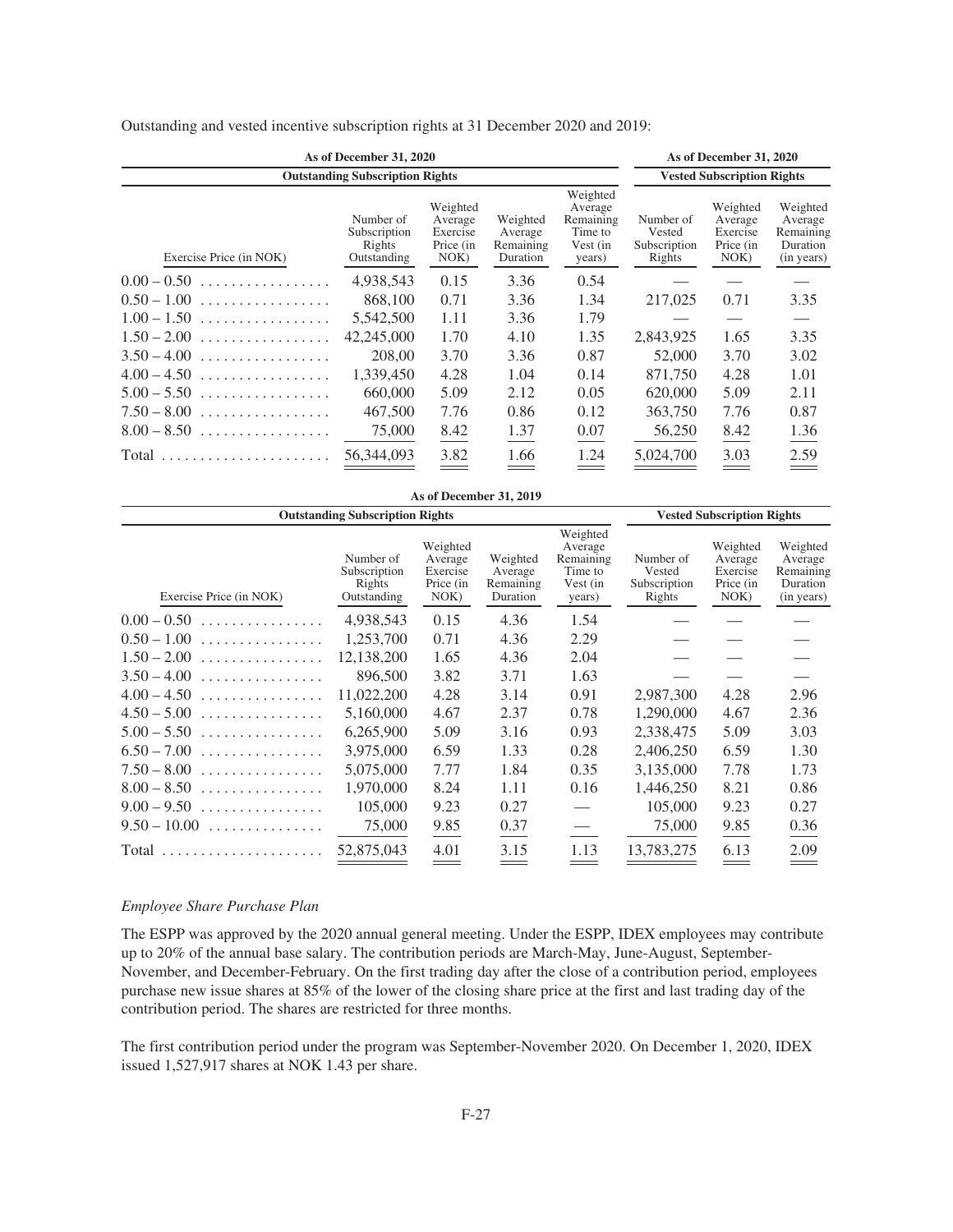## **17. Receivables**

Aging in 2020 and 2019 is as follows:

## **Year ended December 31, 2020**

|                                                       | <b>Maturity</b>    |            |             |              |  |
|-------------------------------------------------------|--------------------|------------|-------------|--------------|--|
|                                                       | Less than 3 months | 3-6 months | 6-12 Months | <b>Total</b> |  |
| Trade receivables                                     | \$460              | \$25       | $S^2$       | \$ 487       |  |
| Other current receivables $\dots\dots\dots\dots\dots$ | 303                | 303        | 557         | 1,163        |  |
|                                                       | \$763              | \$328      | \$559       | \$1,650      |  |

### **Year ended December 31, 2019**

| <b>Maturity</b>    |            |             |       |
|--------------------|------------|-------------|-------|
| Less than 3 months | 3-6 months | 6-12 Months | Total |
| \$ 31              |            |             | \$31  |
| 203                |            | 569         | 772.  |
| \$234              |            | \$569       | \$803 |
|                    |            |             |       |

Trade receivables amounting to \$5 were overdue and the loss had been accrued for at the end of 2020, same as at the end of 2019. There were no other provisions for expected credit losses in 2020 and 2019. No other receivables were overdue at the end of 2020 or 2019. IDEX had no contingent assets at the end of 2020 or 2019. The maximum exposure to credit risk at the reporting date is the carrying value of trade receivables. Other current receivables are comprised of VAT receivables and amounts due for R&D grants.

## **18. Payables and Financial Liabilities**

The Company did not have any liabilities at December 31, 2020 or 2019 which represented debt to financial institutions. The company's liabilities at December 31, 2020, and 2019 were as follows:

## **Year ended December 31, 2020**

|                                                                | <b>Maturity</b>          |            |                    |           |                      |              |
|----------------------------------------------------------------|--------------------------|------------|--------------------|-----------|----------------------|--------------|
|                                                                | Less<br>than<br>3 months | 3-6 months | $6 - 12$<br>months | 1-5 years | More than<br>5 years | <b>Total</b> |
| Non-current lease liabilities $\dots\dots\dots\dots\dots\dots$ |                          |            |                    |           |                      |              |
|                                                                |                          |            |                    | 327       |                      | 327          |
|                                                                | 631                      |            |                    |           |                      | 631          |
| Current lease liabilities                                      | 214                      | 187        | 330                |           |                      | 731          |
|                                                                | 1,619                    | 121        | 527                |           |                      | 2,267        |
|                                                                | \$2,464                  | \$308      | \$857              | \$327     |                      | \$3,956      |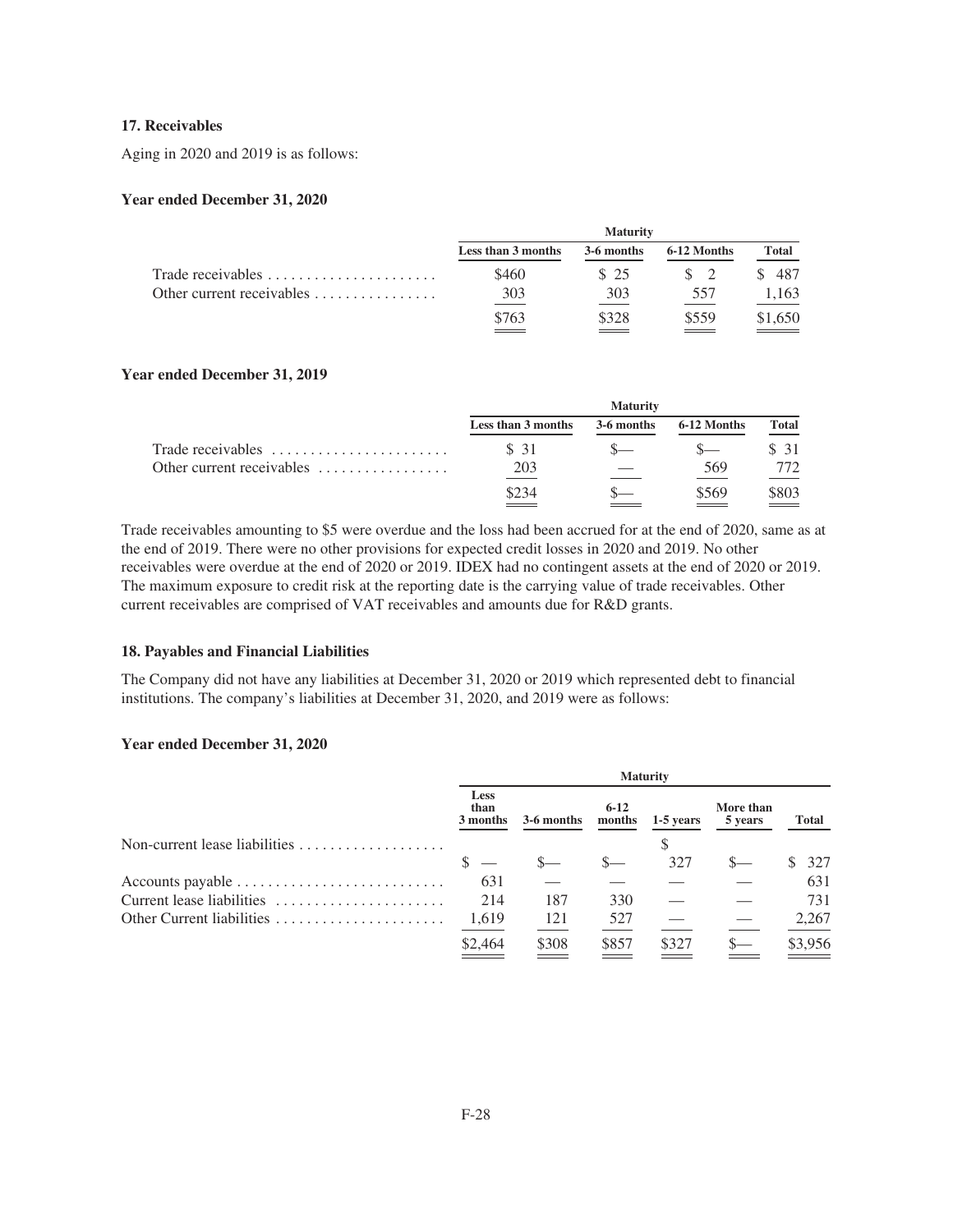## **Year ended December 31, 2019**

|                                                                                        | <b>Maturity</b>                 |            |                  |           |                         |              |
|----------------------------------------------------------------------------------------|---------------------------------|------------|------------------|-----------|-------------------------|--------------|
|                                                                                        | <b>Less</b><br>than<br>3 months | 3-6 months | $6-12$<br>months | 1-5 years | More<br>than<br>5 years | <b>Total</b> |
| Non-current lease liabilities $\ldots, \ldots, \ldots, \ldots,$ \$                     |                                 |            |                  | \$610     |                         | 610          |
| $Accounts \text{ payable} \dots \dots \dots \dots \dots \dots \dots \dots \dots \dots$ | 463                             |            |                  |           |                         | 463          |
|                                                                                        | 197                             | 197        | 394              |           |                         | 788          |
| Other Current liabilities                                                              | 1.260                           | 1.624      | 393              |           |                         | 3.277        |
|                                                                                        | \$1,920                         | \$1,821    | \$787            | \$610     |                         | \$5,138      |

Other current liabilities include accruals for earned compensation, earned vacation days not taken, potential employer's tax on share-based compensation, and accruals for goods and services received but not yet invoiced by the supplier. Other current liabilities also included a deferred payable to the seller for patents acquired in 2014, in an amount of \$500 in 2019.

The estimated employer's tax liability related to share-based compensation amounted to \$216 on December 31, 2020 and \$3 on December 31, 2019. It will be due only if and when the incentive subscription rights are exercised. The exercise will, in all likely circumstances, fund the payable employer's tax.

Interest expense including interest on lease liabilities in statement of profit and loss in finance expense was \$63 in 2020 and \$48 in 2019. In 2019 there was also \$54 imputed interest on a deferred payment. Remaining amount of finance expense is net currency losses.

IDEX had no other significant current or non-current financial obligations at the end of 2020 or 2019. IDEX had no contingent liabilities at the end of 2020 or 2019.

### **19. Inventory**

|                                                                                 | December 31,     |       |     |                |                                           |      |
|---------------------------------------------------------------------------------|------------------|-------|-----|----------------|-------------------------------------------|------|
|                                                                                 |                  | 2020  |     | 2019           |                                           |      |
|                                                                                 | Reserves<br>Cost |       | Net | Cost           | Reserves                                  | Net  |
|                                                                                 |                  |       |     | (In thousands) |                                           |      |
|                                                                                 |                  |       |     |                |                                           |      |
|                                                                                 |                  |       | 25  | -81            | (70)                                      | - 11 |
|                                                                                 | 588              | (100) |     | 488 963        | $(571)$ 392                               |      |
| Total Inventory $\dots \dots \dots \dots \dots \dots \dots \dots \dots$ \$1,073 |                  |       |     |                | $\frac{$(214) $859 $1,840 $(1,154) $686}$ |      |

Inventory, consisting mainly of fingerprint sensors which are manufactured for sale, is held at cost, which is less than recoverable value. Inventory value has been reduced to reflect aging, obsolescence and estimated shrinkage.

In 2020, 2019, and 2018, \$32, \$1,079, and \$358, respectively, of materials used in new product development was charged to development expense.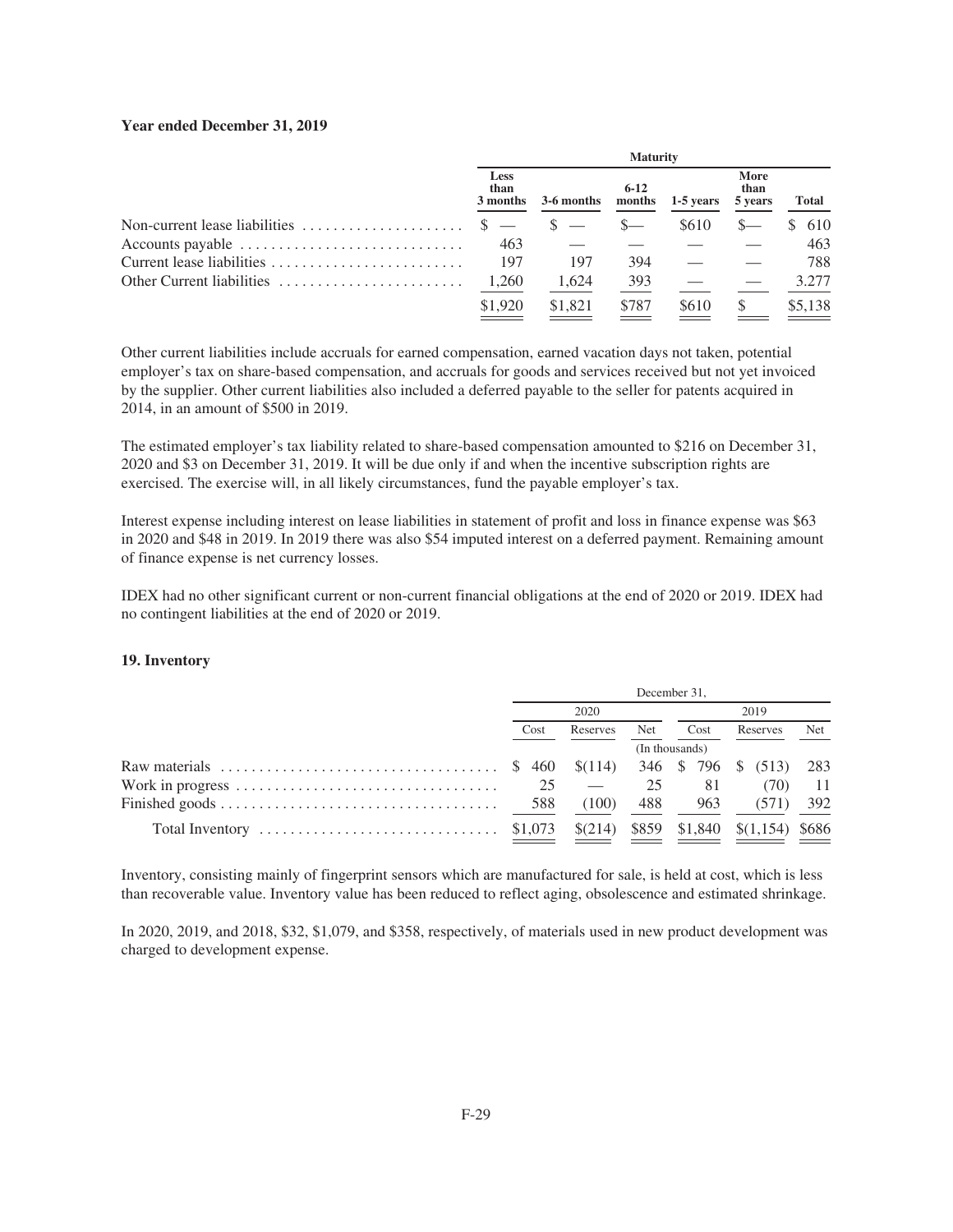## **20. Other Operating Expenses**

|                                                                         | Year Ended December 31, |                |             |  |
|-------------------------------------------------------------------------|-------------------------|----------------|-------------|--|
|                                                                         | 2019<br>2020            |                | 2018        |  |
|                                                                         |                         | (in thousands) |             |  |
|                                                                         | \$ 764                  | \$ 850         | - 193<br>S. |  |
| Legal, audit, accounting and other services $\dots\dots\dots\dots\dots$ | 2.906                   | 1.618          | 1,036       |  |
|                                                                         | 1.621                   | 1,367          | 1.247       |  |
|                                                                         | 125                     | 635            | 814         |  |
|                                                                         | 520                     | 170            | 630         |  |
|                                                                         | \$5,936                 | \$4,641        | \$3,919     |  |

The main reason for the increase from 2019 to 2020 was legal, audit and other services in connection with the company's listing on the Nasdaq which commenced on March 1, 2021.

## **21. Subsequent Events**

On February 15, 2021 IDEX completed a private placement of shares raising \$27.2 million before expenses. Approximately 83.2 million new shares were issued at NOK 2.75 per share. The placement was conducted by a book building with professional investors after market close. The shares have been issued.

On February 24, 2021, the board resolved to issue 934,900 incentive subscription rights (SRs) to IDEX employees. The grant was made under the Company's 2020 SR plan as resolved at the annual general meeting on May 15, 2020. The exercise price of the SRs is NOK 3.10 per share. The subscription rights vest 25% per year and expire on May 15, 2025.

On March 2, 2021, the board resolved to issue 1,060,179 ordinary shares at NOK 1.83 per share to employees who participate in the Company's Employee Share Purchase Plan (ESPP).

On March 9, 2021, the board resolved to issue 298,884 ordinary shares to IDEX employees who had exercised subscription rights. The average purchase price of the shares was NOK 0.72 per share.

Following the foregoing transactions, the company's share capital is NOK 137,508,072.75 divided into 916,720,485 shares each with a nominal value of NOK 0.15 and there are a total of 57,032,259 SRs outstanding.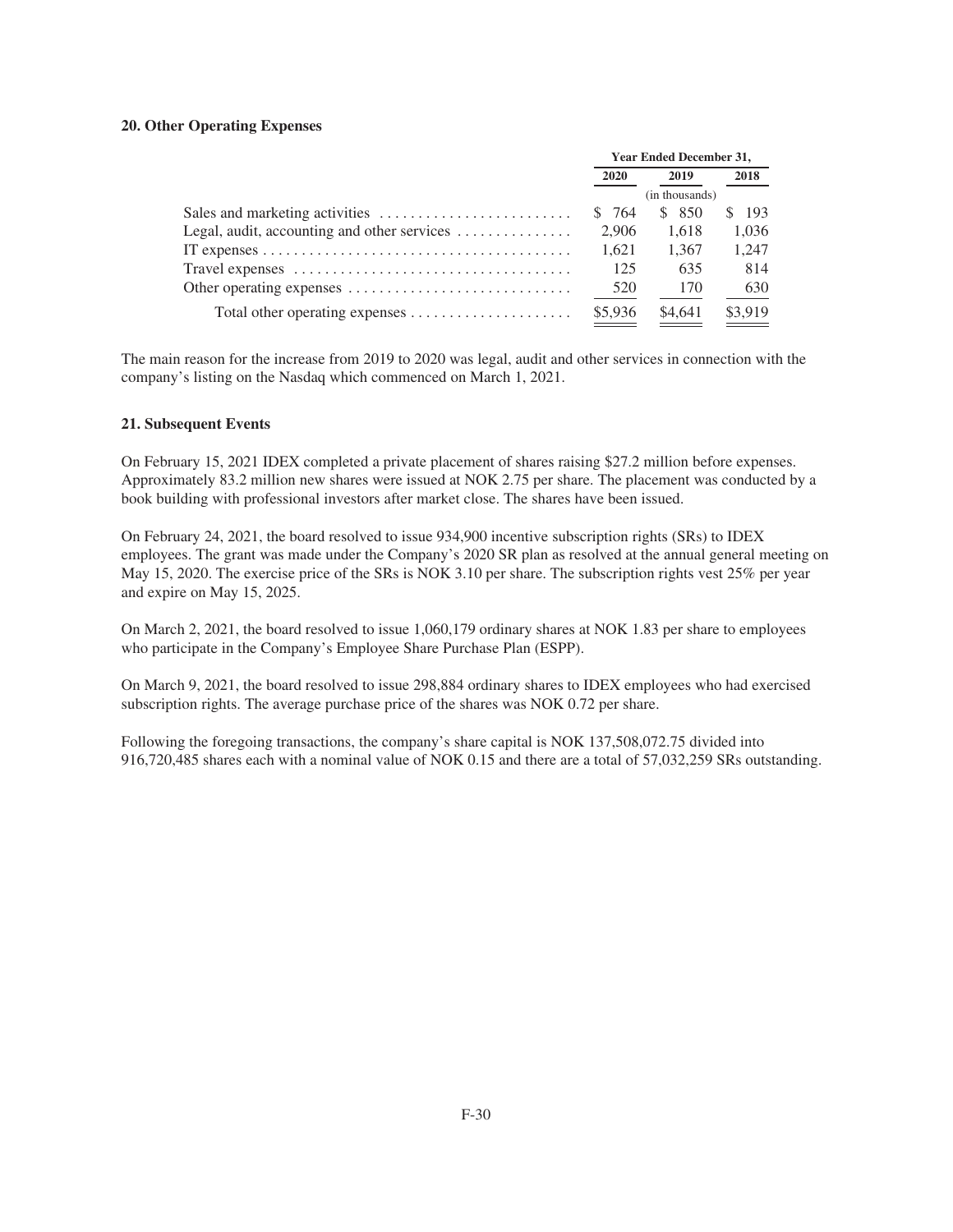## **Exhibit 1.1**

## ARTICLES OF ASSOCIATION OF IDEX BIOMETRICS ASA Corp. ID no. NO 976 846 923 VAT (last amended on 9 March 2021)

- § 1 The name of the company is IDEX Biometrics ASA and it is a public limited company.
- § 2 The objective of the Company is to deliver identification systems and other activities related to this.
- § 3 The business offices are in the Oslo municipality, Norway.
- § 4 The company's shares shall be registered in the Norwegian Registry of Securities.
- § 5 The share capital is NOK 137,508,072.75 divided into 916,720,485 shares each with a nominal value of NOK 0.15 per share and issued in name.
- § 6 The board of the Company consists of from three to seven members in accordance with the annual general meeting's instruction.
- § 7 The annual general meeting shall convene in or near Oslo at the board's decision, and shall consider:
	- Determination of the annual financial statements
	- Appropriation of (net) profit or covering of losses
	- Election of chair of the board and board members
	- Election of chair and members of the nomination committee
	- Election of auditor
	- Determination of remuneration to the board of directors, members of the nomination committee and the auditor
	- Other matters which are governed by law
	- Other matters which are mentioned in the notice of the annual general meeting.
- § 8 a. The company shall have a nomination committee. The nomination committee shall have three members, including a chairman. Members of the nomination committee shall be elected by the annual general meeting for a term of two years.
	- b. The nomination committee shall:
	- Propose candidates for election to the board of directors
	- Propose the remuneration to be paid to the board members
	- Propose candidates for election to the nomination committee
	- Propose the remuneration to be paid to the nomination committee members
	- c. The guidelines for the nomination committee shall be resolved by the annual general meeting.
- § 9 Documents which timely have been made available on the Internet site of the company and which deal with matters that are to be considered at the general meeting need not be sent to the company's shareholders.
- § 10 As a general rule, the company's general meetings shall be conducted in Norwegian. The general meeting may however resolve by a simple majority vote that English shall be used. Shareholders may present their points of view in the Norwegian or English language.
- § 11 A shareholder who wishes to attend the general meeting, in person or by proxy, shall notify his/her attendance to the company no later than 2 days prior to the general meeting. If the shareholder does not notify the company of his/her attendance in a timely manner, the company may deny him/her access to the general meeting.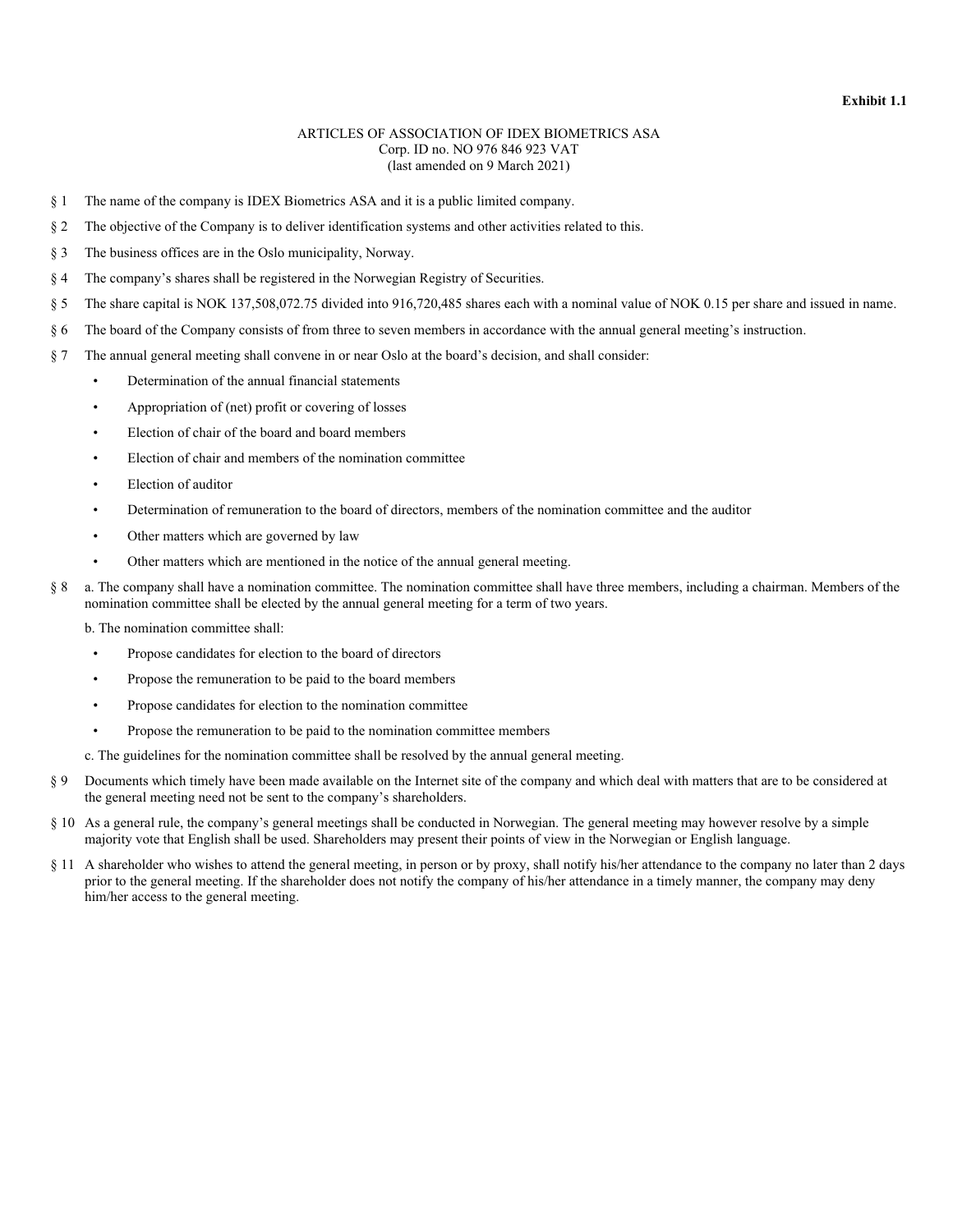**Name of Each Exchange**

## **DESCRIPTION OF SHARE CAPITAL AND ARTICLES OF ASSOCIATION OF IDEX BIOMETRICS ASA**

#### **Introduction**

Unless otherwise indicated or the context otherwise requires, all references in this exhibit to the terms "IDEX," "IDEX Biometrics," "IDEX Biometrics ASA," "the Company," "we," "us" and "our" refer to IDEX Biometrics ASA together with its subsidiaries.

The following description of our share capital, the amended and restated articles of association of IDEX Biometrics ASA, or the Articles of Association, and relevant provisions of the Norwegian Public Limited Companies Act dated June 13, 1997 no. 45, as amended from time to time, or the Companies Act, is a summary and does not purport to be complete. This summary is subject to and qualified in its entirety by reference to the complete text of the Articles of Association, which are incorporated by reference as Exhibit 1.1 of the Company's Annual Report on Form 20-F to which this description is also an exhibit. The Company encourages you to read the Articles of Association carefully. Holders of our ADSs will not be treated as one of our shareholders and their names will therefore not be entered in our share register. The depositary, the custodian or their nominees will be the registered holder of the ordinary shares underlying our ADSs. Holders of our ADSs have a right to receive the ordinary shares underlying their ADSs. For discussion on our ADSs and ADS holder rights, see Exhibit 2.5 to the Company's Annual Report on Form 20-F to which this description is also an exhibit.

#### **General**

We have the following series of securities registered pursuant to Section 12(b) of the Securities Exchange Act of 1934, as amended, or the Exchange Act:

| <b>Title of Each Class</b>                        | <b>Trading Symbol</b> | on Which Registered        |
|---------------------------------------------------|-----------------------|----------------------------|
| American Depositary Shares, each                  | IDBA                  | The Nasdag Capital Market  |
| representing 75 ordinary shares, nominal          |                       |                            |
| value NOK 0.15 per share Ordinary shares, nominal |                       |                            |
| value NOK 0.15 per share*                         | ∗                     | The Nasdaq Capital Market* |

Not for trading, but only in connection with the registration of the American Depositary Shares.

As of December 31, 2020, our outstanding share capital consisted of 832,146,748 ordinary shares, with nominal value NOK 0.15 per share. We have no preferred shares outstanding. The principal legislation under which we operate and under which our ordinary shares are issued is the Companies Act.

## **Our Share Capital**

We are authorized to issue one class of shares: ordinary shares. In accordance with our Articles of Association, the following summarizes the rights of holders of our ordinary shares:

- each holder of our ordinary shares is entitled to one vote per ordinary share on all matters to be voted on by shareholders generally;
- the holders of the ordinary shares shall be entitled to receive notice of, attend, speak and vote at our general meetings; and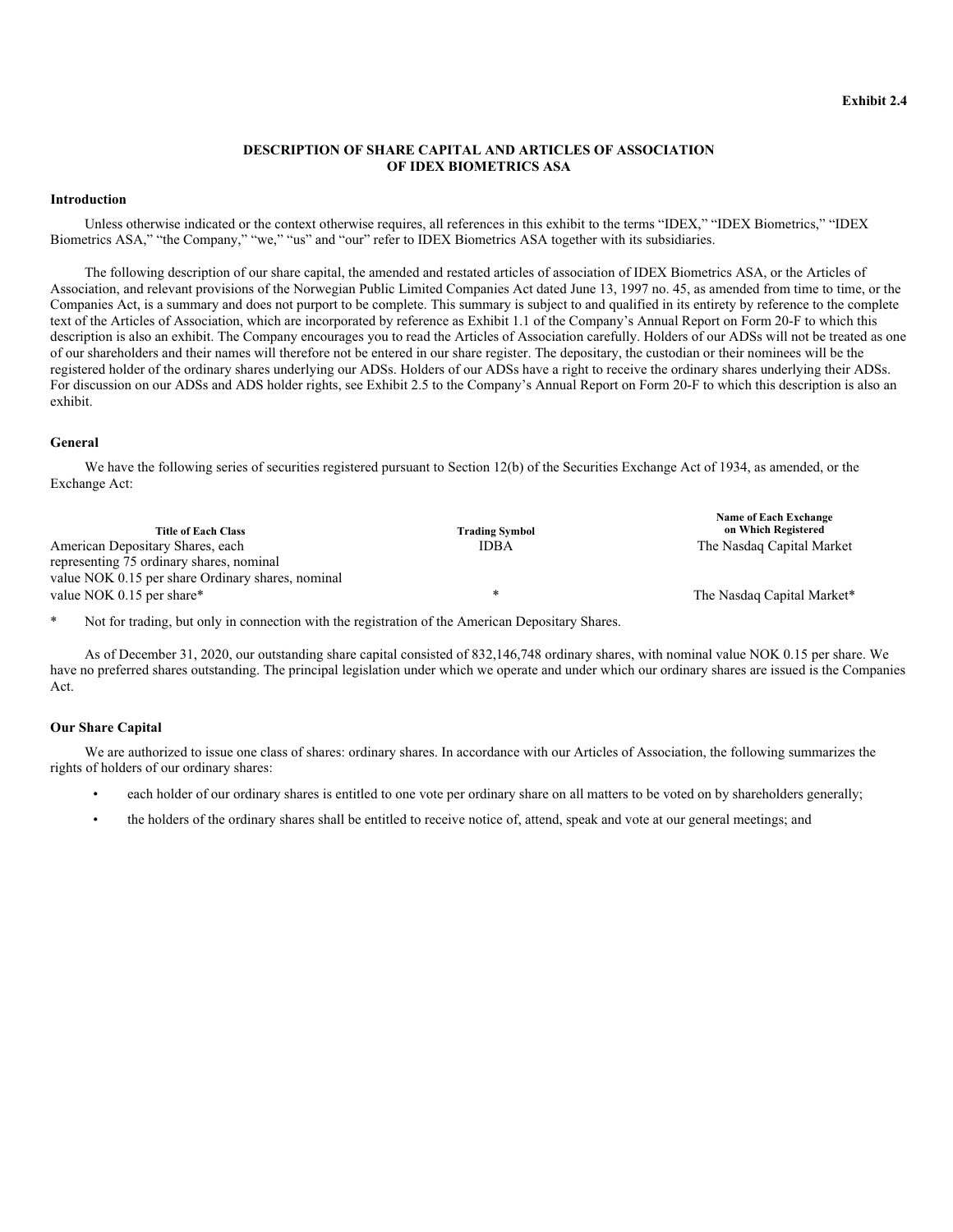• holders of our ordinary shares are entitled to receive such dividends as are recommended by our directors and declared by our shareholders.

No person has preferential subscription rights for such authorized capital. See "—Articles of Association and Norwegian Corporate Law" and "—Preemptive Rights" below for additional information on our authorized share capital and preemptive rights.

## **Shareholder Authorizations Regarding Share Capital**

At our annual general meeting of shareholders held on May 15, 2020, our board of directors received the following authorization from shareholders:

• Our board of directors is authorized to increase the share capital of our company in one or more issues of new shares without pre-emptive rights for our existing shareholders by up to 35,899,436 ordinary shares in connection with the issue of new shares to our employees under the 2020 Employee Share Purchase Plan, or the ESPP. This authorization is valid until September 30, 2021.

Our annual general meeting of shareholders held on May 15, 2020 also authorized the issuance of ordinary shares upon the exercise of subscription rights under our 2020 Subscription Rights Incentive Plan, as well as our 2016, 2017, 2018 and 2019 Subscription Rights Incentive Plans.

The authorization granted by our extraordinary general meeting held on December 15, 2020 to our board of directors to issue shares in private placements and/or rights issues was fully utilized in connection with the private placement resolved by our board on 15 February 2021.

### **Preemptive Rights**

If our shareholders at a general meeting resolve to increase our share capital by a cash contribution, section 10-4 of the Companies Act will apply. Under that section, shareholders have a pre-emptive right to subscribe for new shares in proportion to their existing shareholdings. However, the pre-emptive right may be deviated from by a majority comprising at least two-thirds of the votes cast, as well as at least two-thirds of the share capital represented at the general meeting. Further, the pre-emptive rights may be derogated from by an exercise of the board of directors of a valid board authorization from the general meeting to issue shares; provided, however, that the board must observe the principle of equal treatment of shareholders when exercising a board authorization in such a manner.

On May 15, 2020, our shareholders approved the disapplication of preemptive rights until 30 September 2021 in connection with the authorization of the issuance of up to 35,899,436 shares pursuant to the 2020 Employee Share Purchase Plan. In addition, in connection with our subscription right incentive plans, our shareholders have approved the disapplication of preemptive rights in connection with the grant and exercise of subscription rights.

#### **Share Register and Related Considerations under Norwegian Law**

#### *Overview*

We are required by the Companies Act to keep a register of our shareholders. Under the laws of Kingdom of Norway, the ordinary shares are deemed to be issued when the name of the shareholder is entered in our share register. The share register therefore is prima facie evidence of the identity of our shareholders, and the shares that they hold.

Our shareholder register is operated through Euronext VPS, or VPS. VPS is the Norwegian paperless centralized securities register. It is an electronic book-keeping system in which the ownership of, and all transactions relating to, Norwegian listed shares must be recorded. VPS and Oslo Stock Exchange are both wholly owned by Euronext N.V.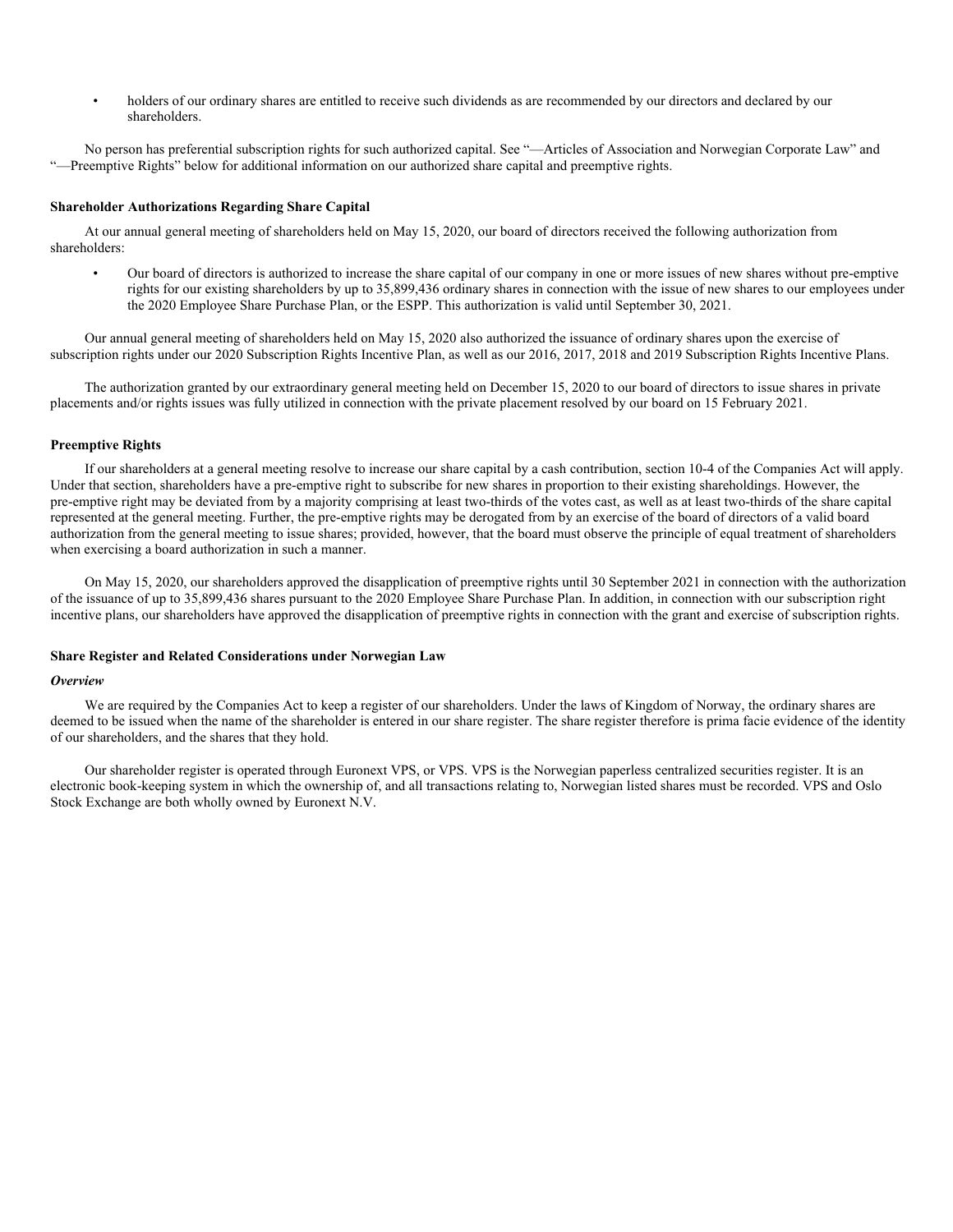Under Norwegian law, shares are registered in the name of the beneficial owner of the shares. As a general rule, there are no arrangements for nominee registration and Norwegian shareholders are not allowed to register their shares in VPS through a nominee. However, foreign shareholders may register their shares in VPS in the name of a nominee (bank or other nominee) approved by the Norwegian Financial Supervisory Authority. An approved and registered nominee has a duty to provide information on demand about beneficial shareholders to the company and to the Norwegian authorities. In the case of registration by nominees, the registration in VPS must show that the registered owner is a nominee. A registered nominee has the right to receive dividends and other distributions; however, such registered nominee may not vote in general meetings on behalf of the beneficial owners.

All transactions relating to securities registered with VPS are made through computerized book entries by VPS account operators (i.e. authorized banks and stockbroker firms). No physical share certificates are, or may be, issued. VPS confirms each entry by sending a transcript to the registered shareholder irrespective of any beneficial ownership. To give effect to such entries, the individual shareholder must establish a share account with a Norwegian account agent. Norwegian banks, Norges Bank (being, Norway's central bank), authorized securities brokers in Norway and Norwegian branches of credit institutions established within the European Economic Area, or EEA, are allowed to act as account agents.

As a matter of Norwegian law, the entry of a transaction in VPS is prima facie evidence in determining the legal rights of parties as against the issuing company or any third party claiming an interest in the given security. A transferee or assignee of shares may not exercise the rights of a shareholder with respect to such shares unless such transferee or assignee has registered such shareholding or has reported and shown evidence of such share acquisition, and the acquisition is not prevented by law, the relevant company's articles of association or otherwise.

VPS is liable for any loss suffered as a result of faulty registration or an amendment to, or deletion of, rights in respect of registered securities, unless the error is caused by matters outside VPS' control and could not reasonably be expected by VPS such that it can avoid or overcome the consequences thereof. Damages payable by VPS may be reduced in the event of contributory negligence by the aggrieved party.

VPS must provide information to the Financial Supervisory Authority on an on-going basis, as well as any information that the Financial Supervisory Authority requests. Further, Norwegian tax authorities may require certain information from VPS regarding any individual's holdings of securities, including information about dividends and interest payments.

Our share register is maintained by our share registrar, DNB Bank ASA.

Holders of our ADSs will not be treated as one of our shareholders and their names will therefore not be entered in our share register. The depositary, the custodian or their nominees will be the registered holder of the ordinary shares underlying our ADSs. Holders of our ADSs have a right to receive the ordinary shares underlying their ADSs. For discussion on our ADSs and ADS holder rights, see Exhibit 2.5 to the Company's Annual Report on Form 20-F to which this description is also an exhibit.

## *Provisions as to the Level of Equity Investments to be Notified to Us and the Norwegian Authorities*

Pursuant to the STA, shareholders in a company incorporated in Norway with its shares admitted to trading and official listing, such as our company, are required to immediately and simultaneously notify the company and the Oslo Stock Exchange, when the shareholder's stake reaches, exceeds or falls below the thresholds of 5%, 10%, 15%, 20%, 25%, 1/3, 50%, 2/3 or 90% of the share capital or voting rights of that company. Shares held, acquired or disposed of by close associates, as that term is defined in the STA are regarded as equivalent to the acquirer's or disposer's own shares. This duty to notify also applies to anyone, who directly or indirectly holds (a) financial instruments that afford the holder a right to purchase existing shares, *e.g.*, share options or subscription rights; and/or (b) financial instruments based on existing shares and with an economic effect equal to that of the financial instruments mentioned under (a), regardless of them not affording the right to purchase existing shares, *e.g*., the ADSs or, under the circumstances, cash-settled derivatives linked to the value of our shares or ADSs. Holding these kinds of financial instruments counts towards the thresholds mentioned above and may thus trigger a duty to notify by themselves or when accumulated with a holding of shares or ADSs. The notifications must comply with the requirements for the contents thereof set out in the STA and the regulations promulgated thereunder on major shareholders, including the identity of the shareholder and the date when a limit is reached or no longer reached.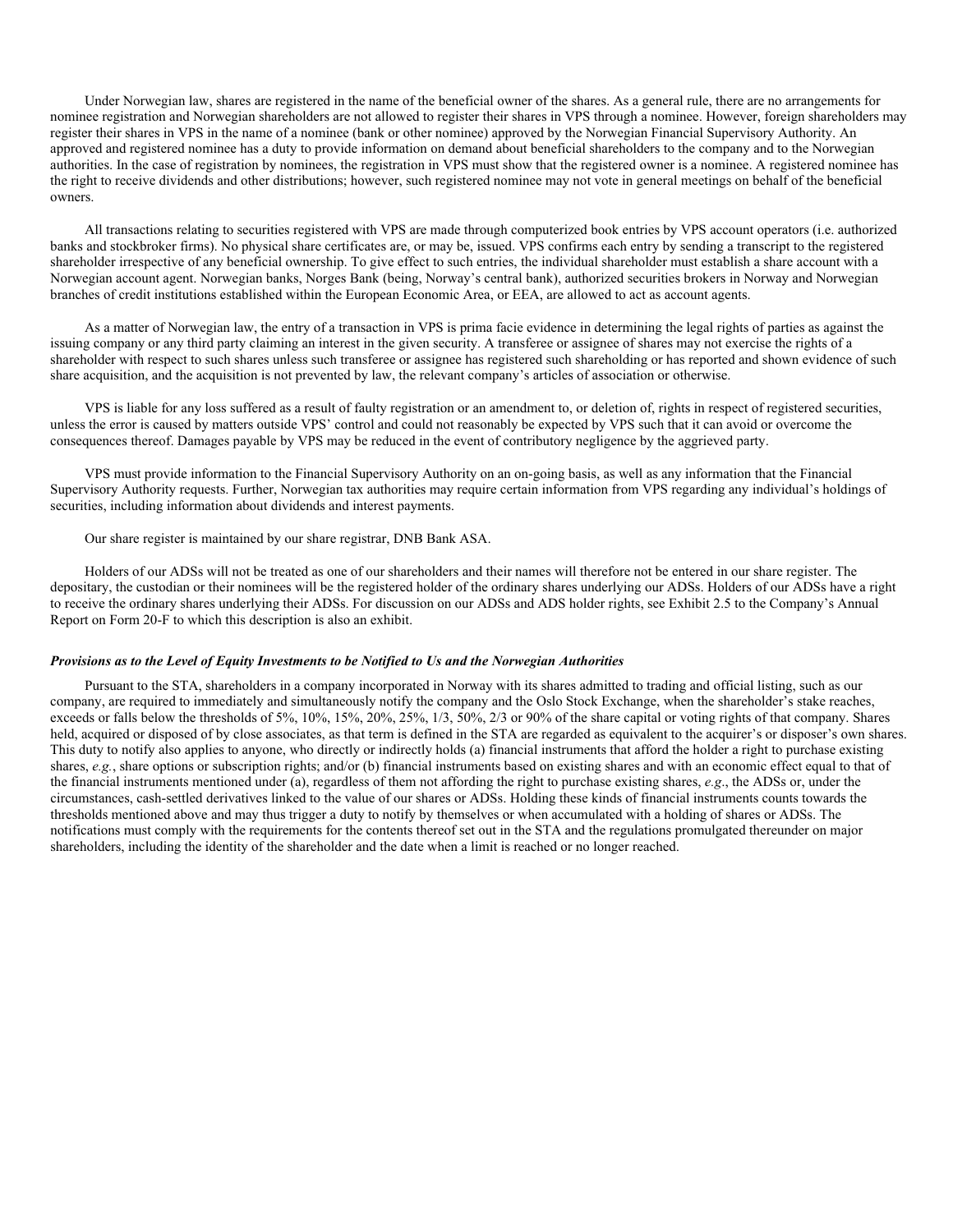#### *EU Regulation No 596/2014 on Market Abuse*

EU Regulation No 596/2014 on market abuse, or the Market Abuse Regulation, has been resolved by the Norwegian government. The Market Abuse Regulation came into effect in Norway on March 1, 2021. The Market Abuse Regulation applies to us and dealings concerning our shares and will likewise apply to the ADSs. We have revised our internal code on possession and handling of inside information and with respect to our board of directors', executive management's and employees' dealings in our shares or in financial instruments the value of which is determined by the value of our shares so that it also covers the ADSs. Furthermore, we have drawn up a list of those persons working for us who could have access to inside information on a regular or incidental basis and have informed such persons of the rules on insider trading and market manipulation, including the sanctions, which can be imposed in the event of a violation of those rules. We have also submitted updated lists of persons discharging managerial responsibilities and their close associates to Oslo Børs.

## *The EU Short Selling Regulation (EU Regulation 236/2012) Includes Certain Notification Requirements in connection with Short Selling of Shares Admitted to Trading on a Trading Venue (including the Oslo Stock Exchange) and Securities or Derivatives that Relate to Such Shares (including the ADSs).*

When a natural or legal person reaches or falls below a net, short position of 0.2% of the issued share capital of a company that has shares admitted to trading on a trading venue, such person shall make a private notification (i.e. such notification will not be made public) to the relevant competent authority, which in Norway is the Financial Supervisory Authority. The obligation to notify the Financial Supervisory Authority, moreover, applies in each case where the short position reaches or no longer reaches each 0.1% above the 0.2% threshold. In addition, when a natural or legal person reaches or falls below a net short position of 0.5% of the issued share capital of a company that has shares admitted to trading on a trading venue and each 0.1% above that, such person shall make a public notification of its net short position via the Financial Supervisory Authority. The notification requirements apply to both physical and synthetic short positions. In addition, uncovered short selling (naked short selling) of shares admitted to trading on a trading venue is effectively prohibited.

## **Articles of Association and Norwegian Corporate Law**

## *Objectives and General Corporate Matters*

Our company has been established with the objectives of delivering identification systems and engaging in other related activities. Under our Articles of Association, our business offices shall be in Oslo municipality, Norway.

While not included in the Articles of Association, we are subject to a registered signatory requirement that requires joint signatures of the chair of our board of directors and the Chief Executive Officer, or the joint signatures of two members of our board of directors. This requirement may be amended by a resolution with simple majority by our board of directors. The board may grant powers of procuration, but no such powers are in existence as of the date hereof. Notwithstanding the foregoing, under Norwegian law, the Chief Executive Officer of a company such as ours, and other members of management, shall have employment authorizations or powers of positions.

### *Powers and Rights of Our Board of Directors and Management*

#### *Duties of Board Members*

Public limited liability companies in Norway are usually subject to a two-tier governance structure with the board of directors having the ultimate responsibility for the overall supervision and strategic management of the company in question and with executive management being responsible for the day-to-day operations. Each board member and member of the executive management is under a fiduciary duty to act in the interest of the company, but shall also take into account the interests of the creditors and the shareholders. Under Norwegian law, the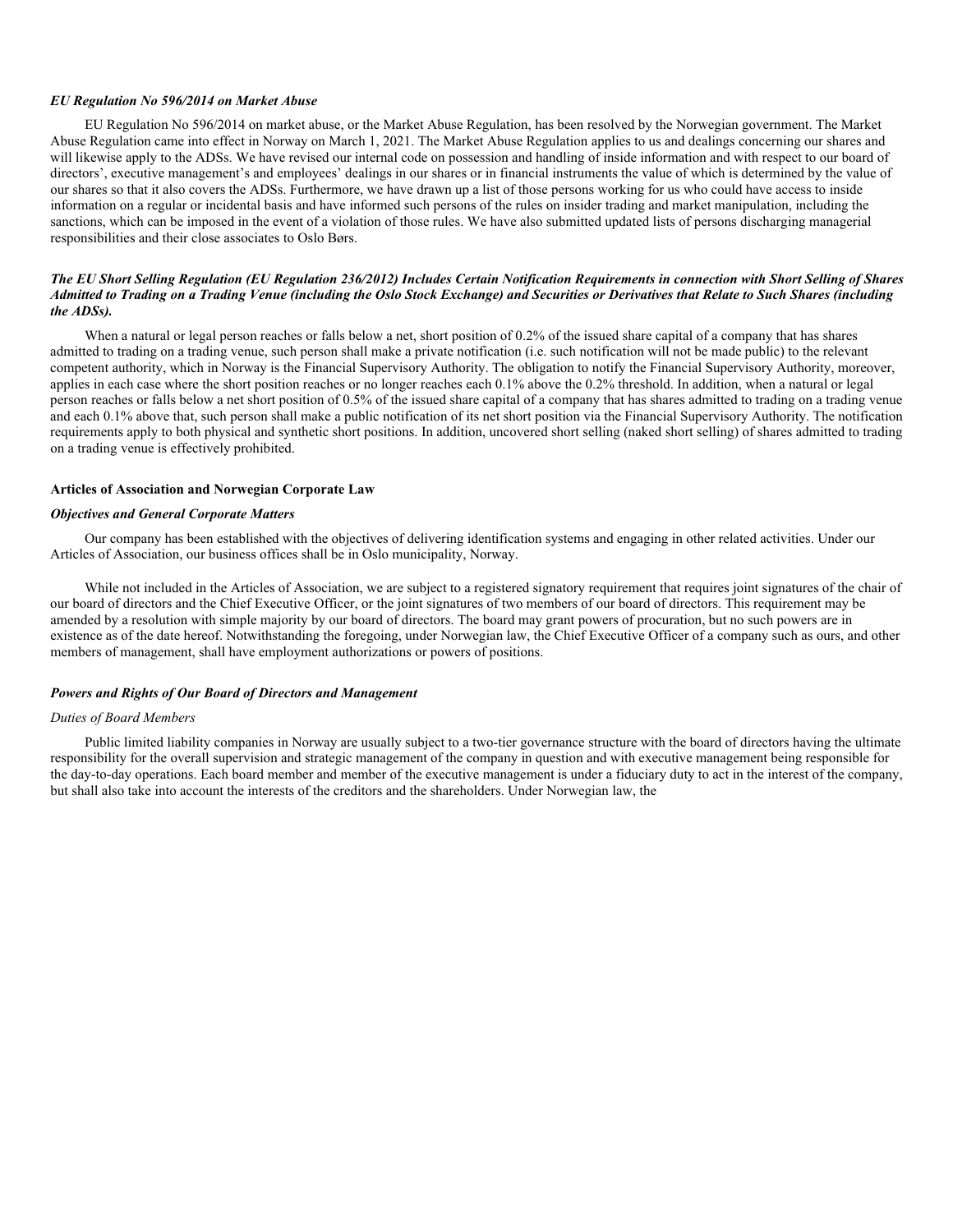members of the board of directors and the Chief Executive Officer of a limited liability company are liable for losses caused by negligence when shareholders, creditors or the company itself suffer such losses. However, consequential damages caused by a board member or the Chief Executive Officer to a shareholder or creditor due to the fact that the company itself has suffered losses, may, as a starting point, not be claimed by the shareholder or creditor. The members of the board of directors and the Chief Executive Officer may also be liable for wrongful information given in the annual financial statements or any other public announcements from the company. An investor suing for damages is required to prove its claim with regard to negligence and causation. Norwegian courts, when assessing negligence, have been reluctant to impose liability unless the directors and officers neglected clear and specific duties. This is also the case when it comes to liability with regard to public offerings or liability with regard to any other public information issued by the company.

#### *Composition of Board of Directors*

Under our Articles of Association, our board of directors shall consist of three to seven members in accordance with the annual general meeting's instruction. Further, our Articles of Associate provide that we shall form and maintain a nomination committee, which shall consist of three members, including a chairperson. Members of the nomination committee shall be elected by the annual general meeting for a term of two years. The nomination committee shall propose (i) candidates for election to the board of directors, (ii) the compensation to be paid to the board members, (iii) candidates for election to the nomination committee, and (iv) the compensation to be paid to the nomination committee members. The guidelines for the nomination committee shall be resolved by the annual general meeting. For more information regarding the composition of our board of directors, see sections entitled "Item 6. Directors, Senior Management and Employees—C. Board Practices—Composition of our Board of Directors" and "—Committees of our Board of Directors" in the Company's Annual Report on Form 20-F to which this description is also an exhibit.

#### *Terms of the Members of Our Board of Directors*

Under Norwegian law, the members of the board of directors of a public limited liability company are generally appointed for a two-year term, which also includes any employee-elected board members. There is no limit on the number of consecutive terms the board members may serve. Pursuant to our articles of association, our board members are appointed by the general meeting of shareholders. Election of board members is, according to our articles of association, an item that shall be included on the agenda for the annual general meeting. At the general meeting, shareholders are entitled at all times to dismiss a board member by a simple majority vote.

#### *Board Member Vacancies*

Under Norwegian law, members of the board of directors serve for two years. The articles of association may provide for a shorter or longer term of service, although not for more than four years. For the purpose of supplementary elections, the period of service may be made shorter. The period of service commences on the date of the election except as otherwise provided. It terminates at the end of the annual general meeting in the year of expiry of the period of service. Regardless of whether the period of service has expired, the director may remain in office until his replacement has been elected.

A member of the board of directors may retire before his or her period of service has expired. A board member may resign without special reasons. The board of directors and the body having elected the member of the board of directors shall be given reasonable advance notice. A member of the board of directors may be removed by the body having elected him or her.

If the office of a member of the board of directors terminates before the expiry of his or her period of service, and there is no deputy member, the other members of the board of directors shall arrange for the election of a new member of the board of directors for the remainder of his or her period of service. They shall also do so if a member of the board of directors is deprived of legal capacity or barred from serving due to disqualification pursuant to the Bankruptcy Act.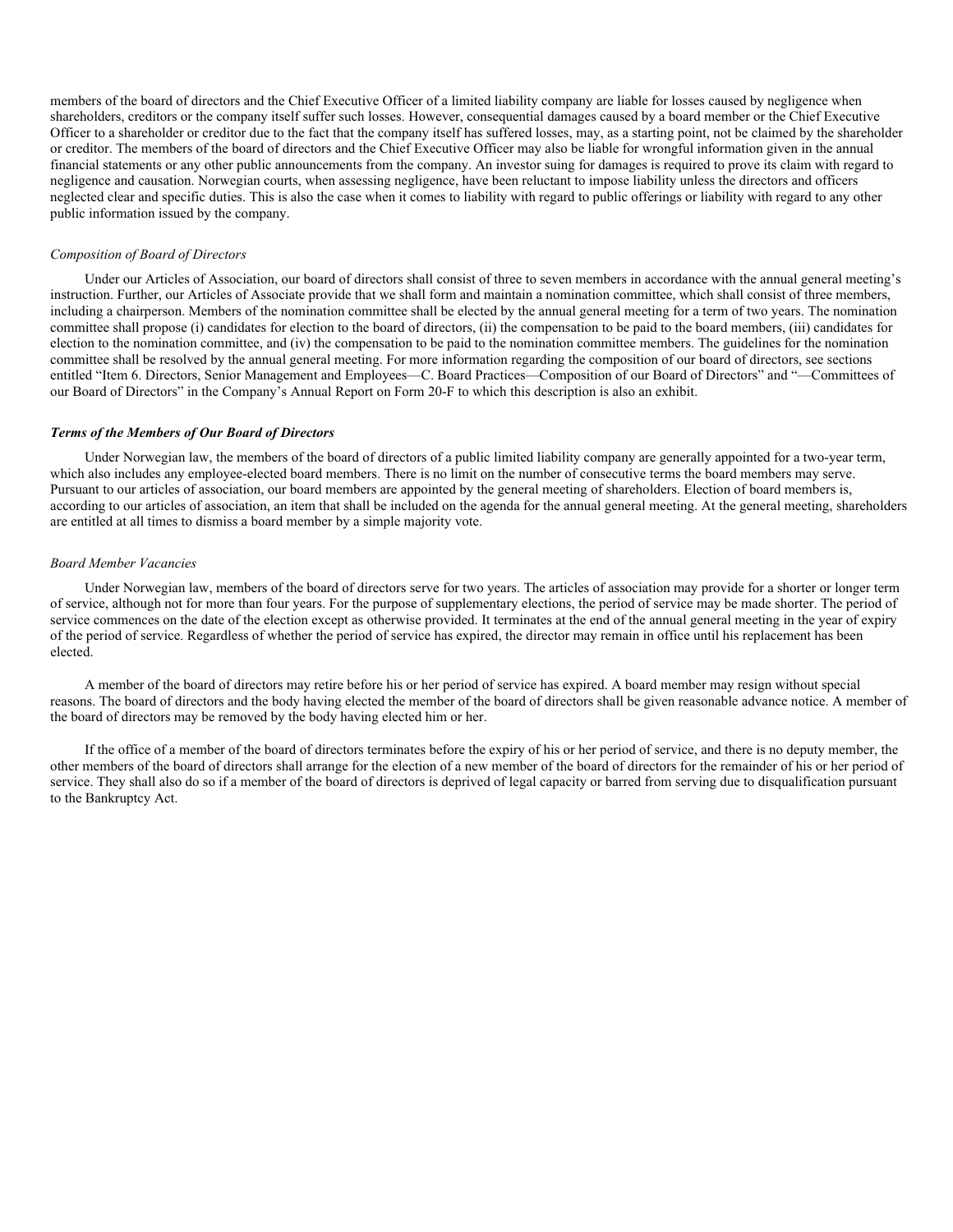If the election pertains to the general meeting, it may be postponed to the next ordinary general meeting provided the board of directors still constitutes a quorum.

#### *Conflict-of-Interest Transactions*

Under Norwegian law, a member of the board of directors may not participate in the discussion or decision of any matter, which is of such particular importance to himself or herself, or any related party that he or she must be deemed to have a special and prominent personal or financial interest in the matter. This provision is similarly applicable to the Chief Executive Officer. A member of the board of directors or the Chief Executive Officer may also not participate in any decision to grant a loan or other credit to himself or herself or to issue security for his or her own debt.

#### *Proxy Voting by Board Members*

In the event that a board member in a Norwegian public limited liability company is unable to participate in a board meeting, the elected alternate, if any, shall be given access to participate in the board meeting. We have not elected any board alternates. A member of the board of directors may not grant a power of attorney to another board member.

#### *Limitation on Liability*

Under Norwegian law, members of the board of directors or executive management may be held liable for damages in the event that loss is caused due to their negligence. Director's liability is individual, but if two or more of the board of directors are liable for the same damages, they may be held jointly liable. Members of the board of directors may be held jointly and severally liable for damages to the company and to third parties for acting in violation of the Articles of Association and Norwegian law. However, under Norwegian law, members of the board of directors will only be held liable to the extent the directors have made errors beyond taking customary commercial risk.

#### *Rights and Restrictions in Relation to Existing Shares*

Our Articles of Association provide for only one class of shares and no special rights for any such shares. Each share has a par value of NOK 0.15 and carries one vote at general meetings. No restrictions apply to the transferability of any such shares. The share capital of our company and the par value per share shall be specified in our Articles of Association from time to time. Therefore, any change in the share capital of the company requires an amendment of the Articles of Association.

Under the Companies Act, all shares shall be registered in the name of the holders and shall be entered in our shareholders' register.

#### *Shareholder Rights*

#### *Annual and Extraordinary General Meetings*

Our shareholders exercise the supreme authority in the company through general meetings, subject to certain limitations provided by Norwegian law. All shareholders are entitled to attend and vote at our general meetings, either in person or by proxy.

Extraordinary general meetings may be called by the board of directors, and, if stated in the Articles of Association, the chair of the corporate assembly if a corporate assembly exists. In addition, the board shall call an extraordinary general meeting whenever so demanded in writing by the auditor or shareholders representing at least 5% of the share capital, in order to deal with a specific subject. The extraordinary general meeting must be held within one month from the date of the demand.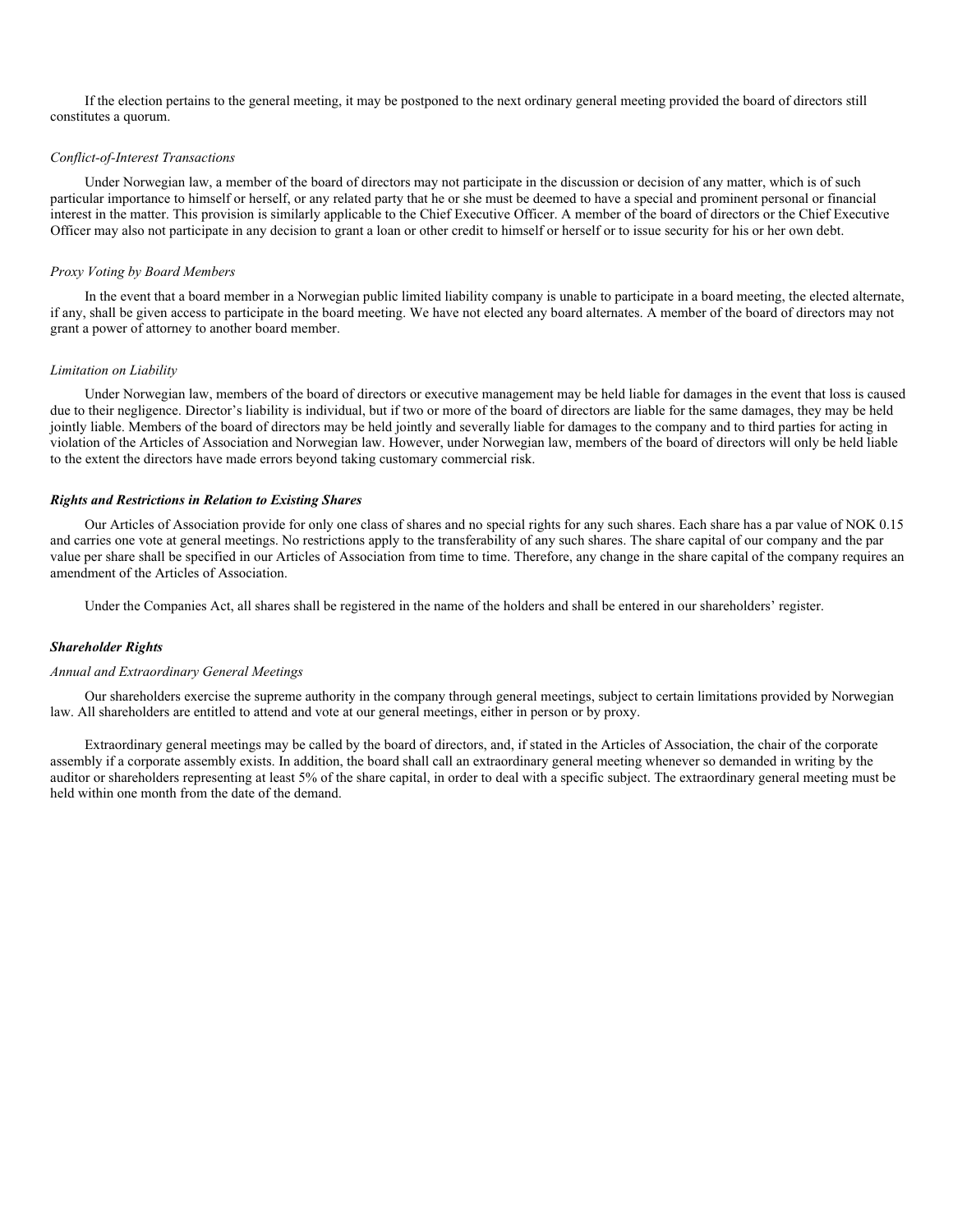Under our Articles of Association, our annual general meetings shall be held in or near Oslo, Norway, at the discretion of our board of directors, and that the tasks of the annual general meeting may include (i) determination of the annual financial statements, (ii) appropriation of (net) profit or covering of losses; (iii) election of chair of the board and board members; (iv) election of chair and members of the nomination committee; (v) election of auditor; (vi) determination of compensation to the board of directors, members of the nomination committee and the auditor; (vii) other matters as required by statute; and (viii) other matters which are mentioned in the notice of the annual general meeting.

As a general rule, our general meetings shall be conducted in Norwegian. However, it may be resolved by a simple majority vote at our general meeting that English shall be used. Shareholders may present their points of view in either Norwegian or English.

In addition, our Articles of Association allow us to make certain documents available to our shareholders and prospective investors through our website, and any documents so made available in a timely manner and which deal with matters that are to be considered at the general meeting need not be sent to our shareholders separately.

#### *Notice of Meeting*

In the context of a Norwegian public limited liability company, notice of general meeting shall be sent at least two weeks prior to the date of the meeting. However, according to the Companies Act, the notice period is three weeks for a company whose shares are listed on a regulated market, such as our company. The general meeting is convened by written notice to all shareholders whose address is known. The notice shall set forth the time and place of the meeting. Further, the notice shall include a proposal for an agenda for the meeting that specifies the matters to be dealt with at the general meeting. Any shareholder is entitled to submit proposals to be discussed at general meetings provided such proposals are submitted in writing to the board in such good time that it can be entered on the agenda of the meeting. Any proposal to amend the Articles of Association shall be quoted in the notice. The notice shall also state the name of the person appointed by the board of directors to open the general meeting. The board of directors shall prepare a proposal for the agenda in accordance with the provisions of law and the Articles of Association.

As provided in our Articles of Association, a shareholder who wishes to attend the general meeting, in person or by proxy, shall notify his/her attendance to us no later than two (2) days prior to the general meeting. If the shareholder fails to notify us of his/her attendance in a timely manner, we may deny him/her access to the general meeting.

## *Voting Rights*

Each share in the company (other than treasury shares, if any, held by the company or a subsidiary) gives the holder the right to cast one vote at general meetings of shareholders. Each shareholder may cast as many votes as it holds shares. There are no limitations under Norwegian law on the rights of non-residents or foreign owners to hold or vote the shares.

As a general rule, resolutions that shareholders are entitled to make pursuant to the Companies Act or the company's Articles of Association require a simple majority of the votes cast. In the case of election of directors to our board of directors, the persons who obtain the most votes cast are elected to fill the positions up for election. However, as required under Norwegian law, certain decisions, including resolutions to waive preferential rights in connection with any share issue, to approve a merger or de-merger, to amend the company's Articles of Association or to authorize an increase or reduction in the share capital, must receive the approval of at least two-thirds of the aggregate number of votes cast as well as at least two-thirds of the share capital represented at a shareholders' meeting.

Norwegian law further requires that certain decisions, which have the effect of substantially altering the rights and preferences of any shares or class of shares, receive the approval of the holders of such shares or class of shares as well as the majority required for amendments to the company's Articles of Association. Decisions that (i) would reduce any shareholder's right in respect of dividend payments or other rights to the assets of the company or (ii)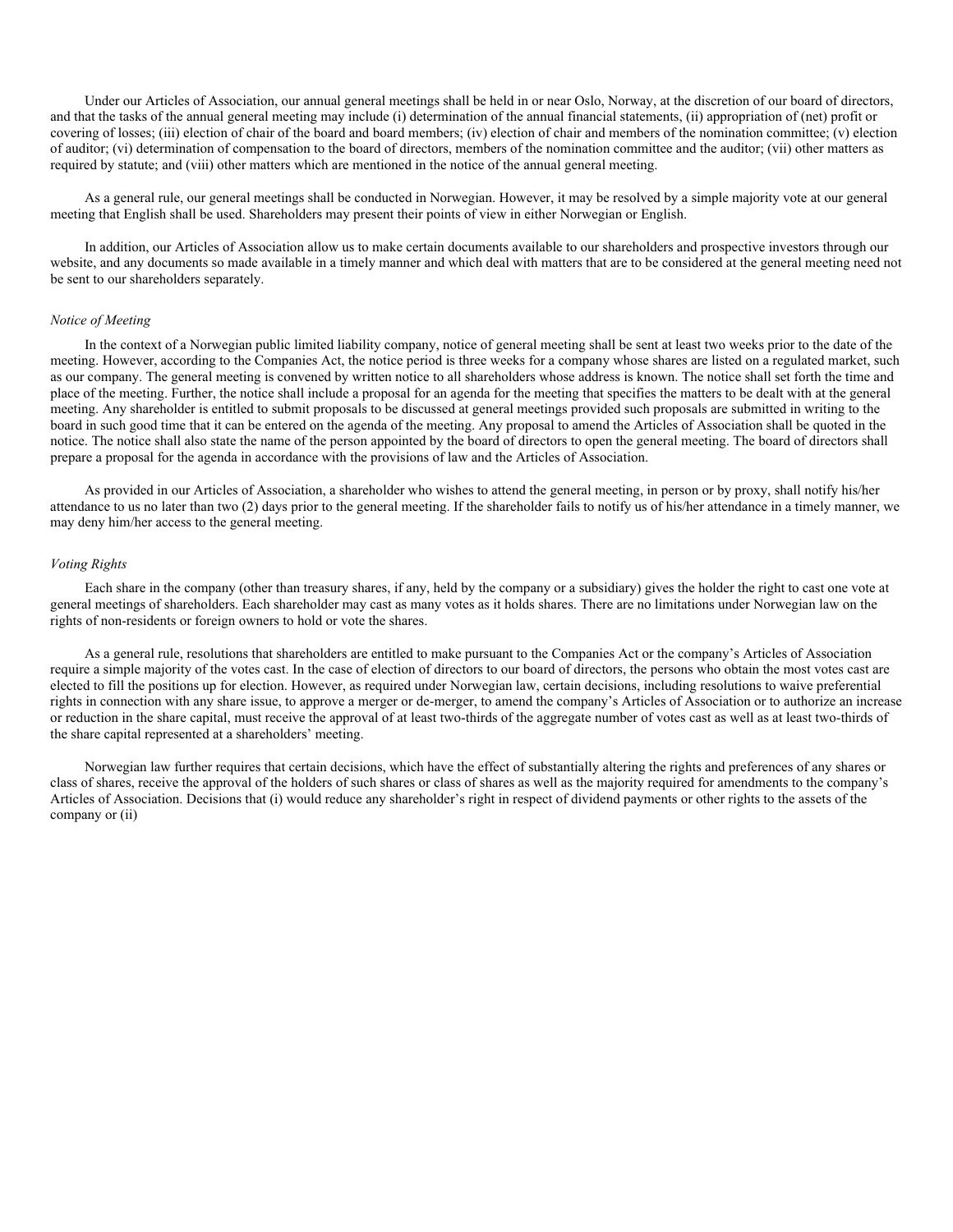restrict the transferability of the shares require a majority vote of at least 90% of the share capital represented at the general meeting in question as well as the majority required for amendments to the company's Articles of Association. Certain types of changes in the rights of shareholders require the consent of all shareholders affected thereby as well as the majority required for amendments to the company's Articles of Association.

In general, in order to be entitled to vote, a shareholder must be registered as the beneficial owner of shares in the share register kept by VPS. Beneficial owners of shares that are registered in the name of a nominee are generally not entitled to vote under Norwegian law, nor are any persons who are designated in the register as holding such shares as nominees. Readers should note that there are varying opinions as to the interpretation of Norwegian law in respect of the right to vote nominee-registered shares. For example, Oslo Børs has held that in its opinion "nominee-shareholders" may vote in general meetings if they actually prove their shareholding prior to the general meeting.

Voting instructions may be given only in respect of a number of ADSs representing an integral number of shares or other deposited securities. ADS holders may only exercise voting rights with respect to the shares underlying their respective ADSs in accordance with the provisions of the deposit agreement, which provides that a holder may vote the shares underlying any ADSs for any particular matter to be voted on by our shareholders either by withdrawing the shares underlying the ADSs or, to the extent permitted by applicable law and as permitted by the depositary, by requesting temporary registration as shareholder and authorizing the depositary to act as proxy. The depositary will try, as far as practical, to vote the shares underlying the ADSs as instructed by the ADS holders.

### *Shareholder Proposals*

According to the Companies Act, extraordinary general meetings of shareholders will be held whenever our board of directors or our appointed auditor requires. In addition, one or more shareholders each representing at least 5% of the registered share capital of the company may, in writing, require that a general meeting be convened. If such a demand is made, the board of directors shall convene the general meeting within one month thereafter (after providing three weeks' notice).

A shareholder has the right to put matters on the agenda of the general meeting. The matter shall be reported in writing to the board of directors within seven days prior to the deadline for the notice to the general meeting, along with a proposal for a resolution or an explanation as to why the matter has been put on the agenda. In the event that the notice has already taken place, a new notice shall be sent if the deadline has not already expired. A shareholder has in addition the right to put forward at the meeting a proposal for resolution on an agenda item.

#### *Action by Written Consent*

Under Norwegian law, shareholders in a public limited liability company may not take action or pass resolutions by written consent. A general meeting of shareholders, annual or extraordinary, as the case may be, must be a physical meeting; provided, however, that the board of directors may decide that shareholders may participate in the general meeting by electronic means, including a right for shareholders to exercise his or her shareholder rights by electronic means. The board of directors may establish such rights only if it ensures that the general meeting can proceed safely and properly and that there are systems that ensure compliance with statutory provisions regarding general meetings. Notwithstanding the foregoing, due to the COVID-19 pandemic, on May 26, 2020, the Norwegian government enacted a temporary statute that allows general meetings for a public limited liability company to be held in electronic format.

## *Appraisal Rights*

The concept of appraisal rights does not exist under Norwegian law, except in connection with statutory rights of first refusal, redemption rights and rights to forced transfer of shares in subsidiaries according to the Companies Act.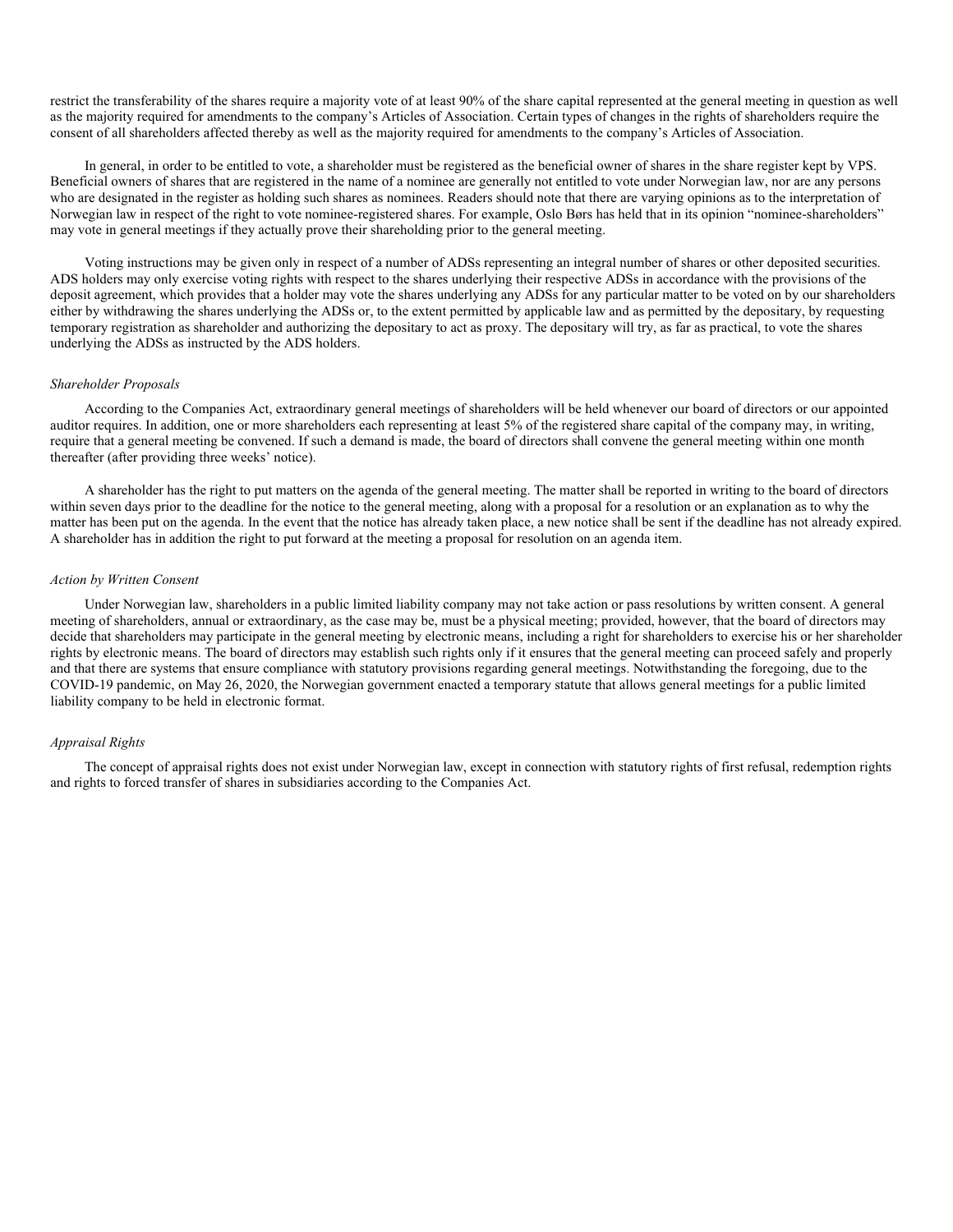In a Norwegian public limited liability company, it may be provided in the company's Articles of Association that a shareholder or other person shall have the right to acquire a share that has been or is to be transferred. In such cases, the redemption amount shall be equal to the value of the share at the time the right is exercised. If the Articles of Association does not set forth the price or the procedure of determining the price, valuation may be requested. Such right of first refusal is not included in our Articles of Association.

Pursuant to the Companies Act and the STA, a shareholder who, directly or through subsidiaries, acquires shares representing 90% or more of the total number of issued shares in a Norwegian public limited liability company, as well as 90% or more of the total voting rights, has a right, and each remaining minority shareholder of the company has a right to require such majority shareholder, to effect a compulsory acquisition for cash of the shares not already owned by such majority shareholder. Through such compulsory acquisition, the majority shareholder becomes the owner of the remaining shares with immediate effect.

If a shareholder acquires shares representing more than 90% of the total number of issued shares, as well as more than 90% of the total voting rights, through a voluntary offer in accordance with the STA, a compulsory acquisition can, subject to the following conditions, be carried out without such shareholder being obliged to make a mandatory offer: (i) the compulsory acquisition is commenced no later than four weeks after the acquisition of shares through the voluntary offer, (ii) the price offered per share is equal to or higher than what the offer price would have been in a mandatory offer, and (iii) the settlement is guaranteed by a financial institution authorized to provide such guarantees in Norway.

A majority shareholder who effects a compulsory acquisition is required to offer the minority shareholders a specific price per share, the acceptance of which is at the discretion of the majority shareholder. However, where the offeror, after making a mandatory or voluntary offer, has acquired more than 90% of the voting shares of a company and a corresponding proportion of the votes that can be cast at the general meeting, and the offeror pursuant to Section 4-25 of the Companies Act completes a compulsory acquisition of the remaining shares within three (3) months after the expiry of the offer period, it follows from the STA that the redemption price shall be determined on the basis of the offer price for the mandatory/voluntary offer unless special circumstances indicate another price.

Should any minority shareholder not accept the offered price, such minority shareholder may, within a specified deadline of not less than two (2) months, request that the price be set by a Norwegian court. The cost of such court procedure will, as a general rule, be the responsibility of the majority shareholder, and the relevant court will have full discretion in determining the consideration to be paid to the minority shareholder as a result of the compulsory acquisition.

Absent a request for a Norwegian court to set the price or any other objection to the price being offered, the minority shareholders would be deemed to have accepted the offered price after the expiry of the specified deadline.

#### *Shareholder Suits*

Under Norwegian law, only a company itself can bring a civil action against a third party; an individual shareholder does not have the right to bring an action on behalf of a company. However, if a resolution is passed at our general meeting to grant discharge to a member of our board of directors or our Chief Executive Officer or refrain from bringing law suits against, among other persons, a member of our board of directors or Chief Executive Officer, then shareholders representing at least 10% of the share capital may bring a derivative action on behalf of our company against, among other persons, a member of our board of directors or Chief Executive Officer. An individual shareholder may, in its own name, have an individual right to take action against such third party in the event that the cause for the liability of that third party also constitutes a negligent act directly against such individual shareholder.

#### *Preemptive Rights*

Under Norwegian law, the company's shareholders have a preferential right to subscribe for issues of new shares by the company, in proportion to their existing shareholdings, against cash contribution. The preferential rights to subscribe in an issue may be waived by a resolution in a general meeting by at least two-thirds of the votes cast as well as at least two-thirds of the share capital represented at the general meeting. A waiver of the shareholders' preferential rights in respect of bonus issues requires the approval of all outstanding shares,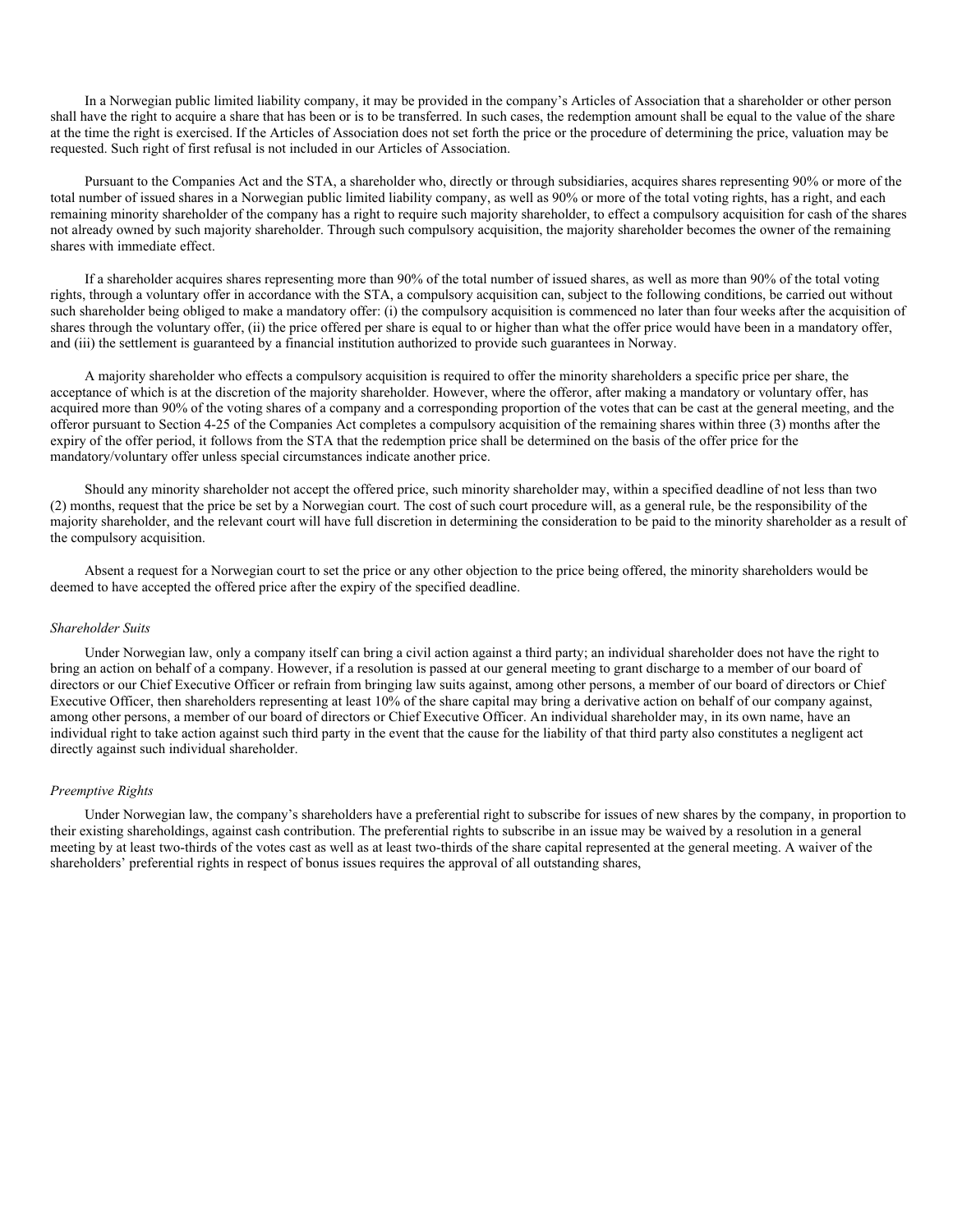irrespective of class. Under Norwegian law, bonus issues may be distributed, subject to shareholder approval, by transfer from the Company's free equity or from its share premium reserve. Such bonus issues may be effectuated either by issuing shares or by increasing the par value of the shares outstanding.

The board of directors may resolve to increase our share capital without pre-emptive subscription rights for existing shareholders pursuant to the authorizations described above under the caption "Authorizations to our Board of Directors."

Unless future issuances of new shares are registered under the Securities Act or with any authority outside Norway, U.S. shareholders and shareholders in jurisdictions outside Norway may be unable to exercise their pre-emptive subscription rights under U.S. securities law.

### *Dividends*

Dividends may be paid in cash or in some instances in kind. Pursuant to the Companies Act, a public limited liability company may only distribute dividends to the extent it will have net assets covering the company's share capital and other restricted equity after the distribution has been made. The calculation shall be made on the basis of the balance sheet in the Company's last approved financial statements, provided, however, that it is the registered share capital at the time of decision that applies. Further, extraordinary dividend payments may be resolved based upon an interim balance sheet prepared no more than six (6) months prior to the date of resolution.

In the amount that may be distributed, a deduction shall be made for (i) the aggregate nominal value of treasury shares that may be held by the company, (ii) credit and collateral pursuant to Sections 8-7 and 8-10 of the Companies Act, with the exception of credit and collateral repaid or settled prior to the time of decision or credit which is settled by a netting in the dividend and (iii) other dispositions after the balance day which pursuant to law shall lie within the scope of the funds that the company may use to distribute dividend. Even if all other requirements are fulfilled, the company may only distribute dividend to the extent that it maintains a sound equity and liquidity post distribution.

Distribution of dividends is resolved by the general meeting of shareholders with simple majority, on the basis of a proposal from the board of directors. The general meeting cannot distribute a larger amount than what is proposed or accepted by the board of directors. The general meeting can also, following its approval of the annual financial statements, provide the board of directors with an authorization to resolve distribution of dividends on the basis of the company's financial statements. Such authorization is however limited in time to the next annual general meeting.

#### *Repurchase of Shares*

Norwegian limited liability companies may not subscribe for newly issued shares in their own capital. Such companies may, however, according to Section 9-2 of the Companies Act, acquire fully paid shares of themselves, provided that the board of directors has been authorized to do so by the shareholders at a general meeting. Such authorization can only be given for a maximum period of two years and the authorization shall fix (i) the maximum nominal value of the shares and (ii) the minimum and the highest amount that the company may pay for the shares. Such purchase of shares may generally only be acquired using distributable equity. A public limited liability company may acquire its own shares if the combined nominal value of the holding of own shares after the acquisition does not exceed ten per cent of the share capital. The foregoing provisions apply similarly to the company's acquisition of agreed pledge on its own shares. Notwithstanding the foregoing, the company may acquire its own shares as a gift, by enforcement to cover the company's claim, by takeover of another business through merger, demerger or otherwise or by redemption.

#### *Anti-Takeover Provisions and Mandatory Offer Requirements*

Under the Code of Practice, the board of directors should establish guiding principles for how it will act in the event of a take-over bid. In a bid situation, the company's board of directors and management have an independent responsibility to help ensure that shareholders are treated equally, and that the company's business activities are not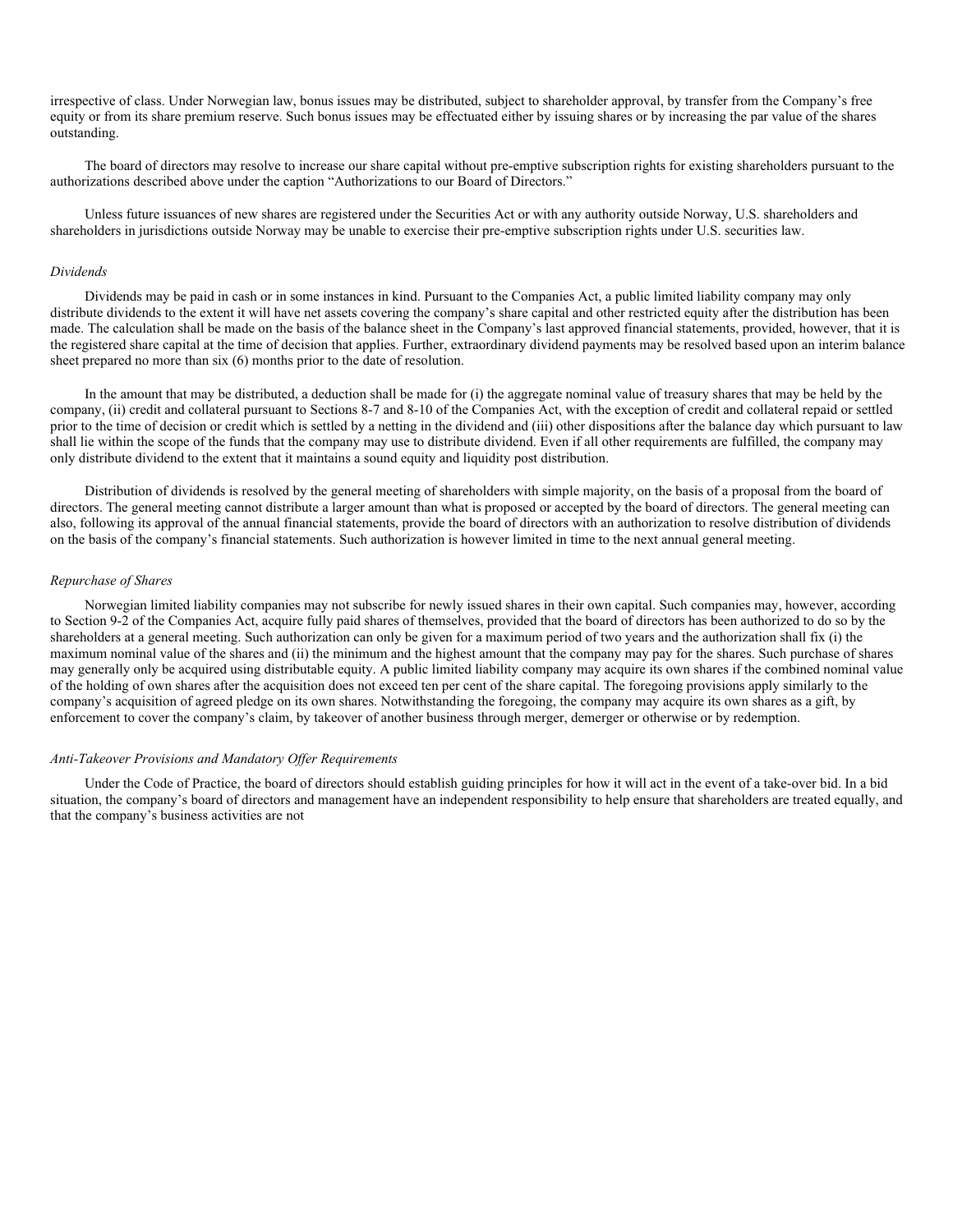disrupted unnecessarily. The board has a particular responsibility to ensure that shareholders are given sufficient information and time to form a view of the offer. The board of directors should not hinder or obstruct take-over bids for the company's activities or shares. We have currently not adopted any anti-takeover provisions.

The STA requires any person, entity or consolidated group that becomes the owner of shares representing more than one-third of the voting rights of a Norwegian company whose shares are listed on a Norwegian regulated market to, within four (4) weeks, make an unconditional general offer for the purchase of the remaining shares in that company. A mandatory offer obligation may also be triggered when a party acquires the right to become the owner of shares that, together with the party's own shareholding, represent more than one-third of the voting rights in the company and the Oslo Stock Exchange decides that this is regarded as an effective acquisition of the shares in question. The mandatory offer obligation ceases to apply if the person, entity or consolidated group sells the portion of the shares that exceeds the relevant threshold within four (4) weeks of the date on which the mandatory offer obligation was triggered.

When a mandatory offer obligation is triggered, the person subject to the obligation is required to immediately notify the Oslo Stock Exchange and the company in question accordingly. The notification shall state whether an offer will be made to acquire the remaining shares in the company or whether a sale will take place. A notification informing about a disposal can be altered to a notice of making an offer within the four-week period, while a notification stating that the shareholder will make an offer cannot be retracted and is thus binding.

The offer price per share must be at least as high as the highest price paid or agreed by the offeror for the shares in the six-month period prior to the date the threshold was exceeded. If the acquirer acquires or agrees to acquire additional shares at a higher price prior to the expiration of the mandatory offer period, the acquirer is obligated to restate its offer at such higher price. A mandatory offer must be settled in cash or contain a cash alternative at least equivalent to any other consideration offered.

In case of failure to make a mandatory offer or to sell the portion of the shares that exceeds the relevant threshold within four (4) weeks, the Oslo Stock Exchange may force the acquirer to sell the shares exceeding the threshold by public auction. Moreover, a shareholder who fails to make an offer may not, as long as the mandatory offer obligation remains in force, exercise rights in the company, such as voting in a general meeting, without the consent of a majority of the remaining shareholders. The shareholder may, however, exercise such shareholder's rights to dividends and pre-emption rights in the event of a share capital increase. If the shareholder neglects the shareholder's duty to make a mandatory offer, the Oslo Stock Exchange may impose a cumulative daily fine that runs until the circumstance has been rectified.

Any person, entity or consolidated group that owns shares representing more than one-third of the votes in a Norwegian company listed on a Norwegian regulated market is obliged to make an offer to purchase the remaining shares of the company (repeated offer obligation) if the person, entity or consolidated group through acquisition becomes the owner of shares representing 40% or more of the votes in the company. The same applies correspondingly if the person, entity or consolidated group through acquisition becomes the owner of shares representing 50% or more of the votes in the company. The mandatory offer obligation ceases to apply if the person, entity or consolidated group sells the portion of the shares that exceeds the relevant threshold within four (4) weeks of the date on which the mandatory offer obligation was triggered.

Any person, entity or consolidated group that has passed any of the above mentioned thresholds in such a way as not to trigger the mandatory bid obligation, and has therefore not previously made an offer for the remaining shares in the company in accordance with the mandatory offer rules is, as a main rule, obliged to make a mandatory offer in the event of a subsequent acquisition of shares in the company.

#### *Inspection of Books and Records*

A shareholder may request members of the board and the Chief Executive Officer to furnish at general meetings all available information about matters that may affect the consideration of (i) the adoption of the annual financial statement and annual report; (ii) any matters that have been submitted to the shareholders for decision; (iii) the company's financial position, and the business of other companies in which the company participates, and (iv) any other matters which the general meeting is to deal with, unless the information required cannot be given without disproportionately harming the company.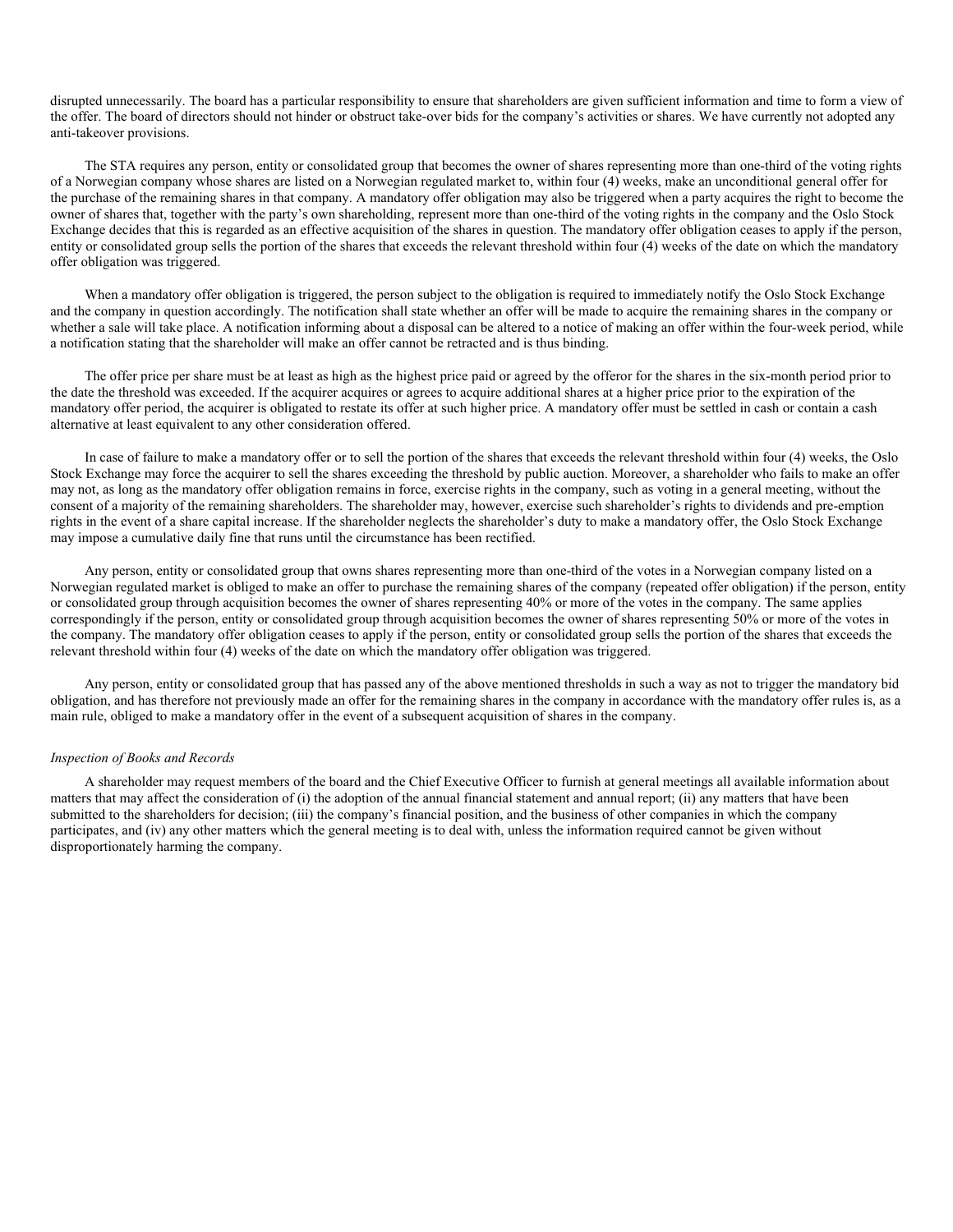If information has to be sought so that answers cannot be given at the general meeting, written answers shall be prepared within two weeks after the meeting. The answers shall be available to the shareholders at the company's office and sent to all shareholders who have asked for the information. An answer that is deemed to be of major importance for the consideration of the matters referenced in the preceding paragraph shall be sent to all shareholders whose address is known.

The person chairing the meeting shall ensure that minutes from the general meeting are taken. The minutes shall be available to the shareholders at the company's offices and shall be adequately stored.

Further, a shareholder may propose that the incorporation of the company, its administration or specified matters relating to the administration or the accounts be investigated. The proposal may be submitted at an ordinary general meeting or at a general meeting whose agenda sets forth the proposal for an investigation. If the proposal is supported by shareholders owning at least one-tenth of the share capital that is represented at the general meeting, any shareholder may require the District Court to pronounce by decree a decision for investigation within one month from the date of the general meeting. The District Court shall comply with a requirement for investigation if the court finds that there are reasonable grounds for doing so.

#### *Shareholder Vote on Certain Reorganizations*

Under Norwegian law, all amendments to the articles of association shall be approved by the general meeting of shareholders with a minimum of two-thirds of the votes cast and two-thirds of the share capital represented at the general meeting. The same applies to solvent liquidations, mergers with the company as the discontinuing entity, mergers with the company as the continuing entity if shares are issued in connection therewith and demergers. Under Norwegian law, it is debatable whether the shareholders must approve a decision to sell all or virtually all of the company's business/assets, but if the sale in reality causes a change of the company's objective and business purposes, as stated in the Articles of Association, a shareholder approval would be required with a majority as for an amendment of the Articles of Association.

#### *Amendments to Governing Documents*

All resolutions made by the general meeting may be adopted by a simple majority of the votes, subject only to the mandatory provisions of the Companies Act and the articles of association. Resolutions concerning all amendments to the articles of association must be passed by two-thirds of the votes cast as well as two-thirds of the share capital represented at the general meeting. Certain resolutions that (i) would reduce any shareholder's right in respect of dividend payments or other rights to the assets of the company or (ii) restrict the transferability of the shares would require a majority vote of at least 90% of the share capital represented at the general meeting in question as well as the majority required for amendments to the company's Articles of Association. Certain types of changes in the rights of shareholders require the consent of all shareholders affected thereby as well as the majority required for amendments to the company's Articles of Association.

#### **Comparison of Norwegian Corporate Law and Our Articles of Association and Delaware Corporate Law**

The following comparison between Norwegian corporate law, which applies to us, and Delaware corporate law, the law under which many publicly listed companies in the United States are incorporated, discusses additional matters not otherwise described in this document. This summary is subject to Norwegian law, including the Companies Act and the STA, as applicable, and Delaware corporate law, including the Delaware General Corporation Law. Further, please note that as an ADS holder you will not be treated as one of our shareholders and will not have any shareholder rights.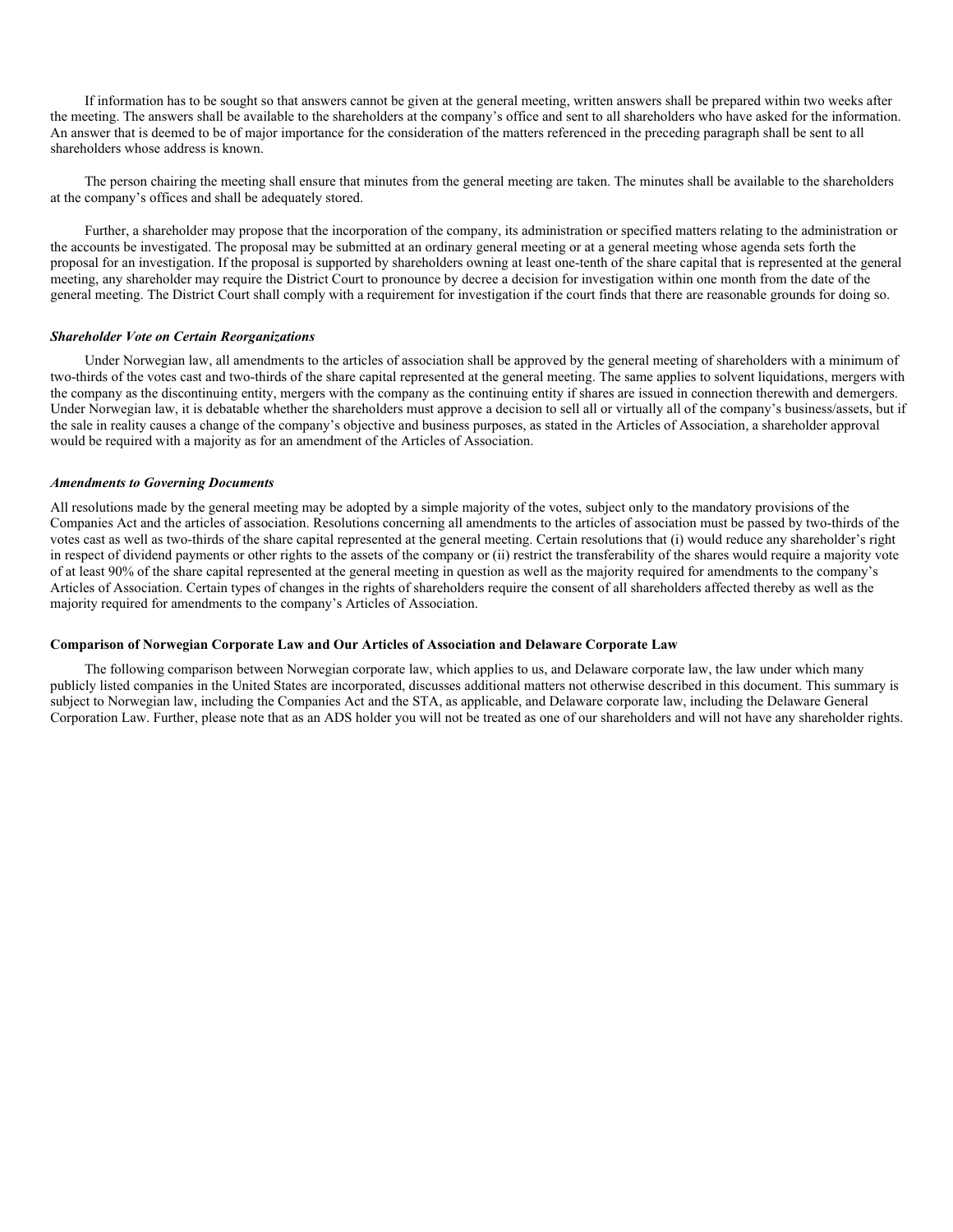|                                           | <b>Kingdom of Norway</b>                                                                                                                                                                                                                                                                                                                                                                                                                                                                                                                                                                                                                                                              | <b>Delaware</b>                                                                                                                                                                                                                                                                                                                                                                                                                                                                                                                                                                                                                                                                                                                                                                                                                                                                                   |
|-------------------------------------------|---------------------------------------------------------------------------------------------------------------------------------------------------------------------------------------------------------------------------------------------------------------------------------------------------------------------------------------------------------------------------------------------------------------------------------------------------------------------------------------------------------------------------------------------------------------------------------------------------------------------------------------------------------------------------------------|---------------------------------------------------------------------------------------------------------------------------------------------------------------------------------------------------------------------------------------------------------------------------------------------------------------------------------------------------------------------------------------------------------------------------------------------------------------------------------------------------------------------------------------------------------------------------------------------------------------------------------------------------------------------------------------------------------------------------------------------------------------------------------------------------------------------------------------------------------------------------------------------------|
| Number of<br>Directors                    | Under the Companies Act, the board of directors of a<br>public limited liability company shall have at least three<br>members. At least half the members of the board of<br>directors shall reside in Norway (the foregoing does not<br>apply to nationals of states that are parties to the EEA<br>Agreement, when they also are residents in an EEA state).<br>The Norwegian Ministry of Trade may grant exemptions.<br>Both genders must be represented at the board of directors,<br>pursuant to the detailed requirements set out in the<br>Companies Act. According to our Articles of Association,<br>our board of directors shall consist of three to seven board<br>members. | Under Delaware law, a corporation must have at least one<br>director and the number of directors shall be fixed by or in<br>the manner provided in the bylaws.                                                                                                                                                                                                                                                                                                                                                                                                                                                                                                                                                                                                                                                                                                                                    |
| Removal of<br>Directors                   | Under Norwegian law, any director or the entire board of<br>directors may be removed, with or without cause, by the<br>body having elected them, i.e. the general meeting of<br>shareholders, except employee-elected board members,<br>who may not be removed before the expiration of their<br>term.                                                                                                                                                                                                                                                                                                                                                                                | Under Delaware law, any director or the entire board of<br>directors may be removed, with or without cause, by the<br>holders of a majority of the shares then entitled to vote at an<br>election of directors, except (a) unless the certificate of<br>incorporation provides otherwise, in the case of a<br>corporation whose board of directors is classified,<br>shareholders may effect such removal only for cause, or<br>(b) in the case of a corporation having cumulative voting, if<br>less than the entire board of directors is to be removed, no<br>director may be removed without cause if the votes cast<br>against his or her removal would be sufficient to elect him or<br>her if then cumulatively voted at an election of the entire<br>board of directors, or, if there are classes of directors, at an<br>election of the class of directors of which he or she is a part. |
| Vacancies on the<br>Board of<br>Directors | Under Norwegian law, vacancies due to a board member<br>resigning or being removed before their term has expired,<br>and newly created directorships, shall be filled by the<br>general meeting. However, the election may be put off<br>until the next general meeting, if the board still has a<br>quorum. The Articles of Association may determine that<br>the election of board members shall be transferred to a<br>corporate body stipulated in the Articles of Association.                                                                                                                                                                                                   | Under Delaware law, vacancies and newly created<br>directorships may be filled by a majority of the directors<br>then in office (even though less than a quorum) or by a sole<br>remaining director unless (a) otherwise provided in the<br>certificate of incorporation or by-laws of the corporation or<br>(b) the certificate of incorporation directs that a particular<br>class of stock is to elect such director, in which case a<br>majority of the other directors elected by such class, or a                                                                                                                                                                                                                                                                                                                                                                                           |

sole remaining director elected by such class, will fill such

vacancy.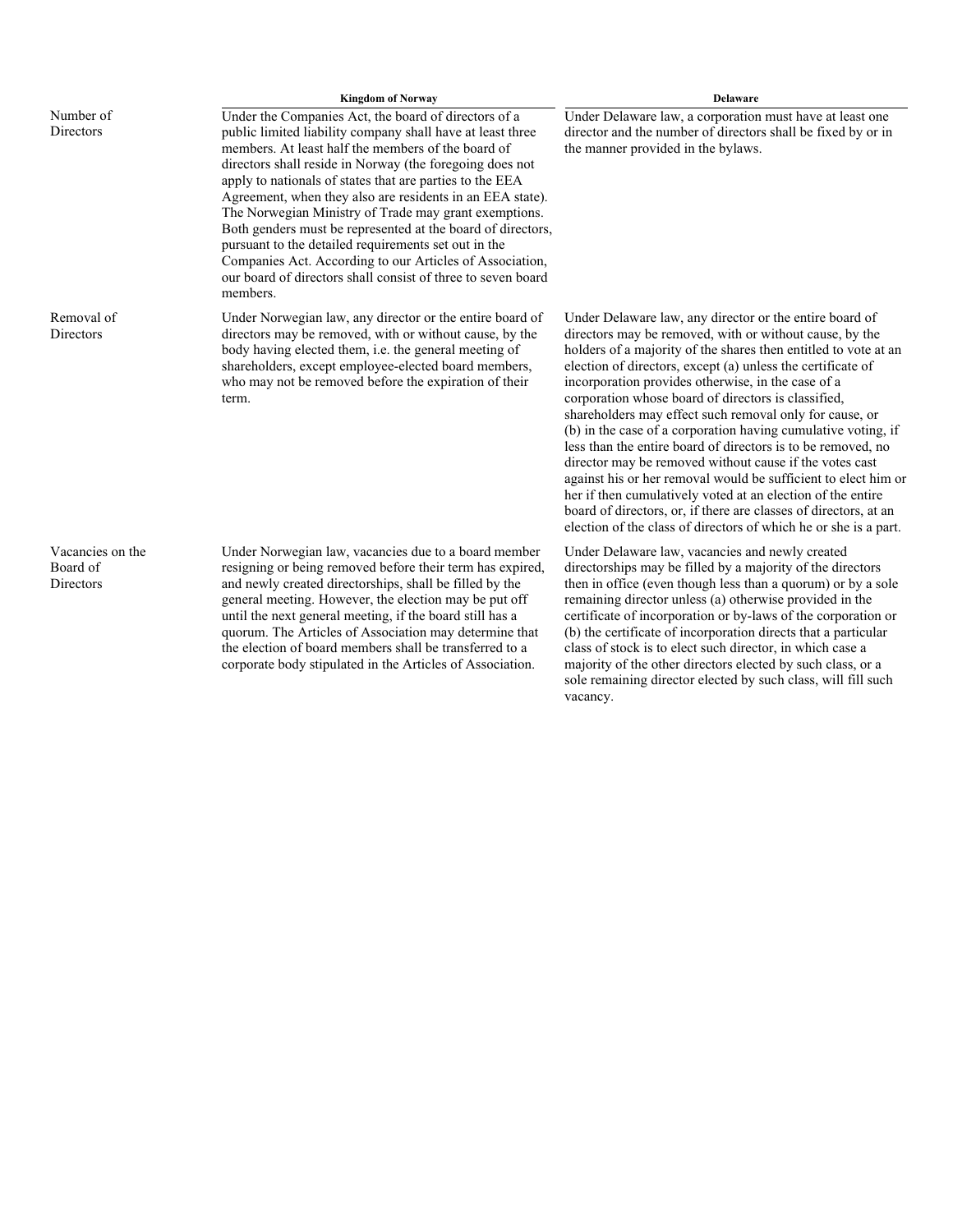|                                                                                                                                                                                                                                                                                                                                                                                                                              | <b>Delaware</b>                                                                                                                                                                                                                                                                                                                                                                                           |
|------------------------------------------------------------------------------------------------------------------------------------------------------------------------------------------------------------------------------------------------------------------------------------------------------------------------------------------------------------------------------------------------------------------------------|-----------------------------------------------------------------------------------------------------------------------------------------------------------------------------------------------------------------------------------------------------------------------------------------------------------------------------------------------------------------------------------------------------------|
| Under Norwegian law, the annual general meeting of<br>shareholders shall be held in the municipality where the<br>company has its registered office, unless the Articles of<br>Association provide otherwise, on such date and at such<br>time as may be designated from time to time by the board<br>of directors, however, no later than within 6 months after<br>the end of each fiscal year.                             | Under Delaware law, the annual meeting of stockholders<br>shall be held at such place, on such date and at such time as<br>may be designated from time to time by the board of<br>directors or as provided in the certificate of incorporation or<br>by the bylaws.                                                                                                                                       |
| Under Norwegian law, a general meeting may be called by<br>the board of directors, or, if stated in the Articles of<br>Association, the chairman of the corporate assembly. The<br>auditor who audits the company's annual accounts or<br>shareholders representing at least 5% of the share capital<br>may require the board of directors to call an extraordinary<br>general meeting to deal with a specific matter.       | Under Delaware law, special meetings of the stockholders<br>may be called by the board of directors or by such person or<br>persons as may be authorized by the certificate of<br>incorporation or by the bylaws.                                                                                                                                                                                         |
| Under Norwegian law, general meetings in a listed public<br>limited liability companies shall be convened by the board<br>of directors with a minimum of three weeks' notice, unless<br>the Articles of Association provide otherwise, and shall<br>specify, i.a., the time and place for the meeting, as well as<br>the matters which are to be dealt with at the meeting.                                                  | Under Delaware law, unless otherwise provided in the<br>certificate of incorporation or bylaws, written notice of any<br>meeting of the stockholders must be given to each<br>stockholder entitled to vote at the meeting not less than 10<br>nor more than 60 days before the date of the meeting and<br>shall specify the place, date, hour, and purpose or purposes<br>of the meeting.                 |
| Under Norwegian law, all shareholders in a public limited<br>liability company are entitled to attend and vote at general<br>meetings by proxy. A proxy is only be deemed valid for<br>the forthcoming general meeting, unless otherwise is<br>clearly provided. A member of the board of directors may<br>not grant a power of attorney to another board member to<br>represent the director's voting rights as a director. | Under Delaware law, at any meeting of stockholders, a<br>stockholder may designate another person to act for such<br>stockholder by proxy, but no such proxy shall be voted or<br>acted upon after three years from its date, unless the proxy<br>provides for a longer period. A director of a Delaware<br>corporation may not issue a proxy representing the director's<br>voting rights as a director. |
|                                                                                                                                                                                                                                                                                                                                                                                                                              | <b>Kingdom of Norway</b>                                                                                                                                                                                                                                                                                                                                                                                  |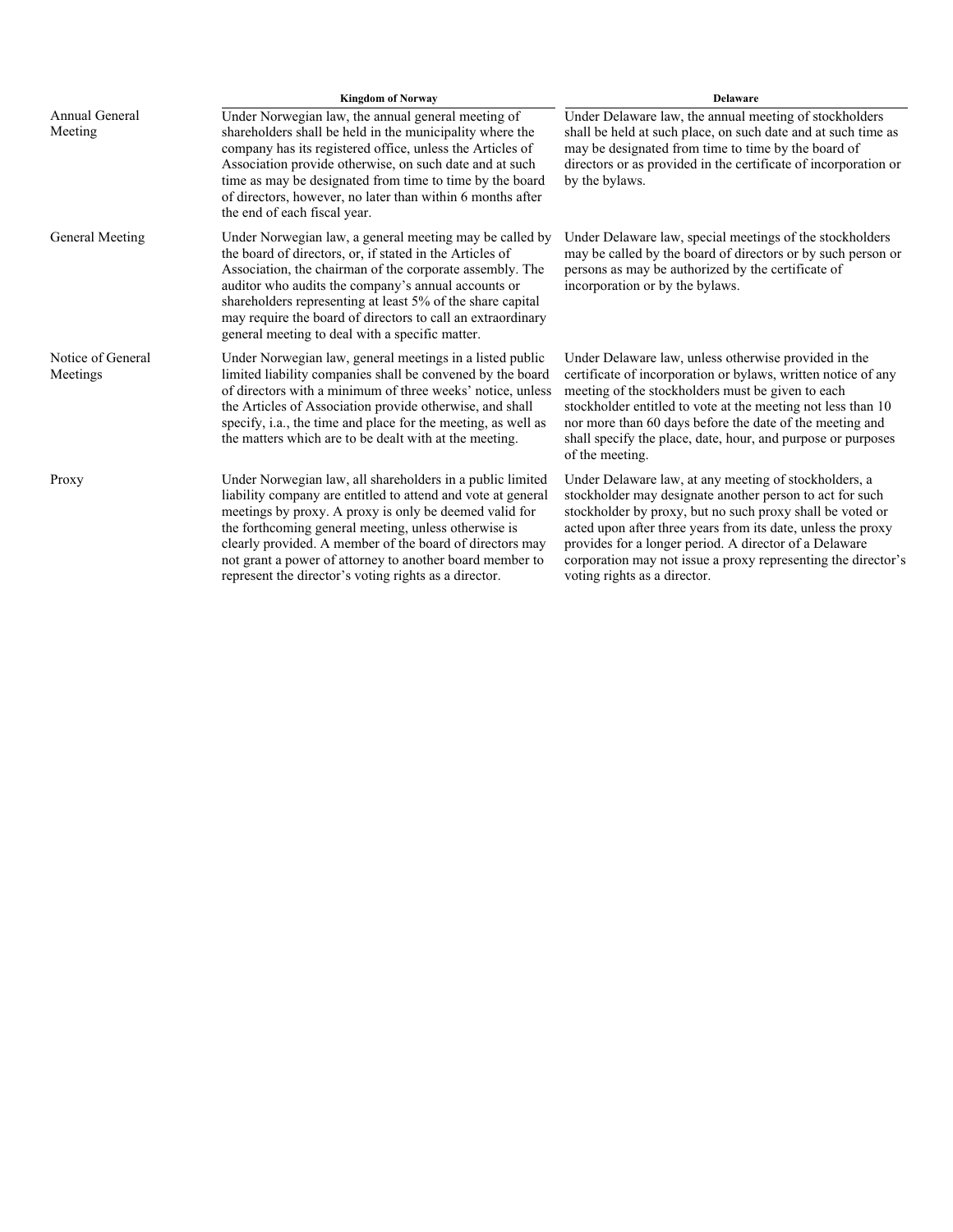|                    | <b>Kingdom of Norway</b>                                                                                                                                                                                                                                                                                                                                                                                                                                                                                                                                                                                                       | <b>Delaware</b>                                                                                                                                                                                                                                                                                                                                                    |
|--------------------|--------------------------------------------------------------------------------------------------------------------------------------------------------------------------------------------------------------------------------------------------------------------------------------------------------------------------------------------------------------------------------------------------------------------------------------------------------------------------------------------------------------------------------------------------------------------------------------------------------------------------------|--------------------------------------------------------------------------------------------------------------------------------------------------------------------------------------------------------------------------------------------------------------------------------------------------------------------------------------------------------------------|
| Preemptive Rights  | Under Norwegian law, the company's shareholders have a<br>preferential right to subscribe for issues of new shares by<br>the company, in proportion to their existing shareholdings,<br>against cash contribution. The preferential rights to<br>subscribe in an issue may be waived by a resolution in a<br>general meeting by at least two-thirds of the votes cast as<br>well as at least two-thirds of the share capital represented<br>at the general meeting. A waiver of the shareholders'<br>preferential rights in respect of bonus issues requires the<br>approval of all outstanding shares, irrespective of class. | Under Delaware law, shareholders have no preemptive<br>rights to subscribe to additional issues of stock or to any<br>security convertible into such stock unless, and except to the<br>extent that, such rights are expressly provided for in the<br>certificate of incorporation.                                                                                |
| Authority to Allot | Under Norwegian law, the general meeting may, by<br>two-thirds majority of the votes cast and of the share<br>capital represented on the general meeting, authorize the<br>board of directors to issue new shares for                                                                                                                                                                                                                                                                                                                                                                                                          | Under Delaware law, if the corporation's charter or<br>certificate of incorporation so provides, the board of<br>directors has the power to authorize the issuance of stock. It<br>may authorize capital stock to be issued for                                                                                                                                    |
|                    | consideration of cash, any tangible or intangible property<br>or any benefit to the corporation or any combination<br>thereof, however, assets that cannot be entered in the<br>balance sheet according to the Norwegian accounting act<br>may not be used as contribution for shares. The board may<br>determine the amount of such consideration within the<br>limits of the board authorization. Such board authorization<br>may not exceed half of the share capital at the time the<br>authorization is registered in the Norwegian Register of<br>Business Enterprises.                                                  | consideration consisting of cash, any tangible or intangible<br>property or any benefit to the corporation or any<br>combination thereof. It may determine the amount of such<br>consideration by approving a formula. In the absence of<br>actual fraud in the transaction, the judgment of the directors<br>as to the value of such consideration is conclusive. |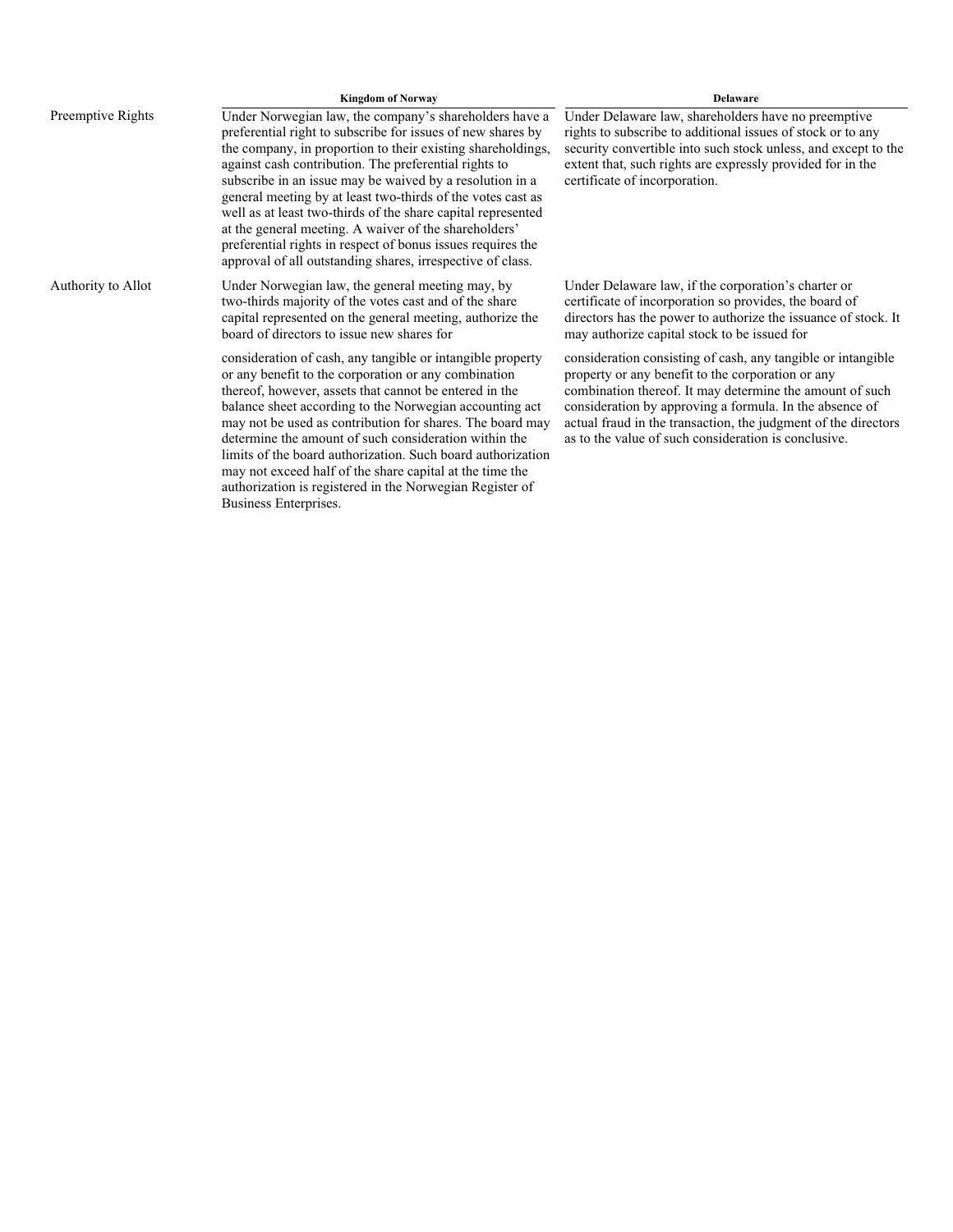|                                           | <b>Kingdom of Norway</b>                                                                                                                                                                                                                                                                                                                                                                                                                                                                                                                                                                                                                                                                                                                                                                                                                                                                             | <b>Delaware</b>                                                                                                                                                                                                                                                                                                                                                                                                                                                                                                                                                                                                                                                                                                                                                                                                                                                                                                  |
|-------------------------------------------|------------------------------------------------------------------------------------------------------------------------------------------------------------------------------------------------------------------------------------------------------------------------------------------------------------------------------------------------------------------------------------------------------------------------------------------------------------------------------------------------------------------------------------------------------------------------------------------------------------------------------------------------------------------------------------------------------------------------------------------------------------------------------------------------------------------------------------------------------------------------------------------------------|------------------------------------------------------------------------------------------------------------------------------------------------------------------------------------------------------------------------------------------------------------------------------------------------------------------------------------------------------------------------------------------------------------------------------------------------------------------------------------------------------------------------------------------------------------------------------------------------------------------------------------------------------------------------------------------------------------------------------------------------------------------------------------------------------------------------------------------------------------------------------------------------------------------|
| Liability of<br>Directors and<br>Officers | Under Norwegian law, a company's Articles of<br>Association may not include a provision eliminating or<br>limiting the personal liability of a director to the company<br>or its shareholders for damages arising from a breach of<br>fiduciary duty as a director. However, the company's<br>general meeting may, on behalf of the company, approve<br>an agreement between the company and a director which                                                                                                                                                                                                                                                                                                                                                                                                                                                                                        | Under Delaware law, a corporation's certificate of<br>incorporation may include a provision eliminating or<br>limiting the personal liability of a director to the corporation<br>and its stockholders for damages arising from a breach of<br>fiduciary duty as a director. However, no provision can limit<br>the liability of a director for:                                                                                                                                                                                                                                                                                                                                                                                                                                                                                                                                                                 |
|                                           | governs or restricts their liability. No provision in such<br>agreement may limit the director's liability for, i.e.:                                                                                                                                                                                                                                                                                                                                                                                                                                                                                                                                                                                                                                                                                                                                                                                | any breach of the director's duty of loyalty to the<br>$\bullet$<br>corporation or its stockholders;                                                                                                                                                                                                                                                                                                                                                                                                                                                                                                                                                                                                                                                                                                                                                                                                             |
|                                           | any breach of the director's duty of loyalty to the<br>company and its shareholders; or                                                                                                                                                                                                                                                                                                                                                                                                                                                                                                                                                                                                                                                                                                                                                                                                              | acts or omissions not in good faith or that involve<br>intentional misconduct or a knowing violation of law;                                                                                                                                                                                                                                                                                                                                                                                                                                                                                                                                                                                                                                                                                                                                                                                                     |
|                                           | acts or omissions involving culpable negligence or<br>$\bullet$<br>intentional misconduct.                                                                                                                                                                                                                                                                                                                                                                                                                                                                                                                                                                                                                                                                                                                                                                                                           | intentional or negligent payment of unlawful dividends<br>$\bullet$<br>or stock purchases or redemptions; or                                                                                                                                                                                                                                                                                                                                                                                                                                                                                                                                                                                                                                                                                                                                                                                                     |
|                                           |                                                                                                                                                                                                                                                                                                                                                                                                                                                                                                                                                                                                                                                                                                                                                                                                                                                                                                      | any transaction from which the director derives an<br>$\bullet$<br>improper personal benefit.                                                                                                                                                                                                                                                                                                                                                                                                                                                                                                                                                                                                                                                                                                                                                                                                                    |
| Voting Rights                             | Under Norwegian law, unless otherwise provided by the<br>Articles of Association, each shareholder is entitled to one<br>vote for each share held by such shareholder.                                                                                                                                                                                                                                                                                                                                                                                                                                                                                                                                                                                                                                                                                                                               | Delaware law provides that, unless otherwise provided in the<br>certificate of incorporation, each stockholder is entitled to<br>one vote for each share of capital stock held by such<br>stockholder.                                                                                                                                                                                                                                                                                                                                                                                                                                                                                                                                                                                                                                                                                                           |
| Dividends                                 | Under Norwegian law, dividends may be paid in cash or in<br>some instances in kind. Pursuant to the Companies Act, a<br>public limited liability company may only distribute<br>dividends to the extent it will have net assets covering the<br>company's share capital and other restricted equity after<br>the distribution has been made. The calculation shall be<br>made on the basis of the balance sheet in the company's<br>last approved financial statements, provided, however, that<br>it is the registered share capital at the time of decision that<br>applies. Further, extraordinary dividend payments may be<br>resolved based upon an interim balance sheet prepared no<br>more than $six(6)$ months prior to the date of resolution.<br>See "-Articles of Association and Norwegian Corporate<br>Law-Rights and Restrictions in Relation to Existing<br>Shares—Dividends" above. | Under Delaware law, a Delaware corporation may pay<br>dividends out of its surplus (the excess of net assets over<br>capital), or in case there is no surplus, out of its net profits<br>for the fiscal year in which the dividend is declared and/or<br>the preceding fiscal year (provided that the amount of the<br>capital of the corporation is not less than the aggregate<br>amount of the capital represented by the issued and<br>outstanding stock of all classes having a preference upon the<br>distribution of assets). In determining the amount of surplus<br>of a Delaware corporation, the assets of the corporation,<br>including stock of subsidiaries owned by the corporation,<br>must be valued at their fair market value as determined by<br>the board of directors, without regard to their historical book<br>value. Dividends may be paid in the form of shares, property<br>or cash. |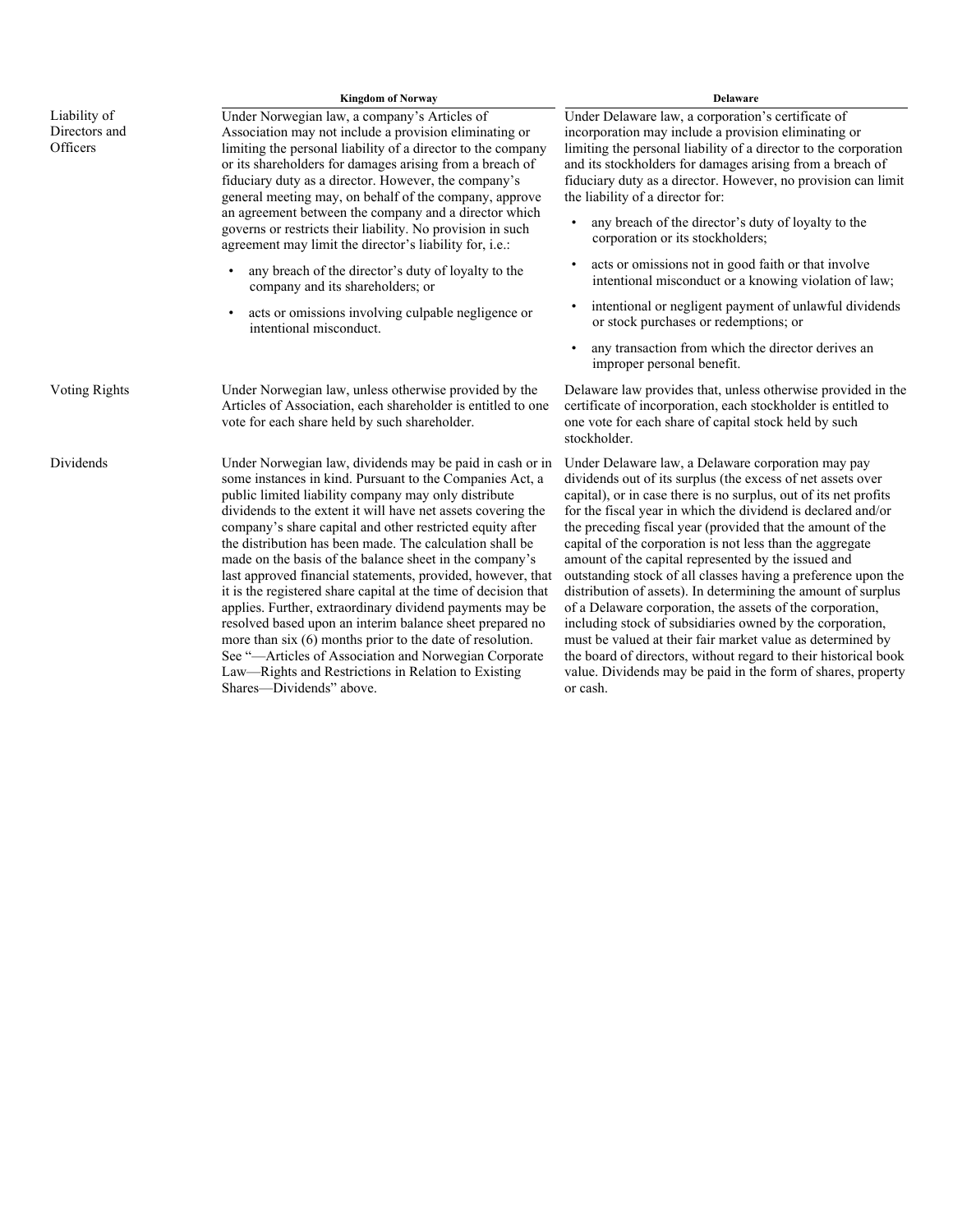Repurchase of Shares

Shareholder Vote on Certain Transactions

#### **Kingdom of Norway Delaware**

Norwegian limited liability companies may not subscribe for newly issued shares in their own capital. Such companies may, however, according to Section 9-2 of the Companies Act, acquire fully paid shares of themselves, provided that the board of directors has been authorized to do so by the shareholders at a general meeting. Such authorization can only be given for a maximum period of two years and the authorization shall fix (i) the maximum nominal value of the shares and (ii) the minimum and the highest amount that the company may pay for the shares. Such purchase of shares may generally only be acquired using distributable equity. A public limited liability company may acquire its own shares if the combined nominal value of the holding of own shares after the acquisition does not exceed ten per cent of the share capital. The foregoing provisions apply similarly to the company's acquisition of agreed pledge on its own shares. Notwithstanding the foregoing, the company may acquire its own shares as a gift, by enforcement to cover the company's claim, by takeover of another business through merger, demerger or otherwise or by redemption.

Under Norwegian law, solvent liquidations, mergers with the company as the discontinuing entity, mergers with the company as the continuing entity if shares are issued in connection therewith and demergers shall be approved by the general meeting of shareholders with a minimum of two-thirds of the votes cast and two-thirds of the share capital represented at the general meeting. Under Norwegian law, it is debatable whether the shareholders must approve a decision to sell all or virtually all of the company's business/assets, but if the sale in reality causes a change of the company's objective and business purposes, as stated in the Articles of Association, a shareholder approval would be required with a majority as for an amendment of the Articles of Association.

Under Delaware law, a corporation may purchase or redeem its own shares unless the capital of the corporation is impaired or the purchase or redemption would cause an impairment of the capital of the corporation. A Delaware corporation may, however, purchase or redeem out of capital any of its preferred shares or, if no preferred shares are outstanding, any of its own shares if such shares will be retired upon acquisition and the capital of the corporation will be reduced in accordance with specified limitations.

Generally, under Delaware law, unless the certificate of incorporation provides for the vote of a larger portion of the stock, completion of a merger, consolidation, sale, lease or exchange of all or substantially all of a corporation's assets or dissolution requires:

• the approval of the board of directors; and

• approval by the vote of the holders of a majority of the outstanding stock or, if the certificate of incorporation provides for more or less than one vote per share, a majority of the votes of the outstanding stock of a corporation entitled to vote on the matter.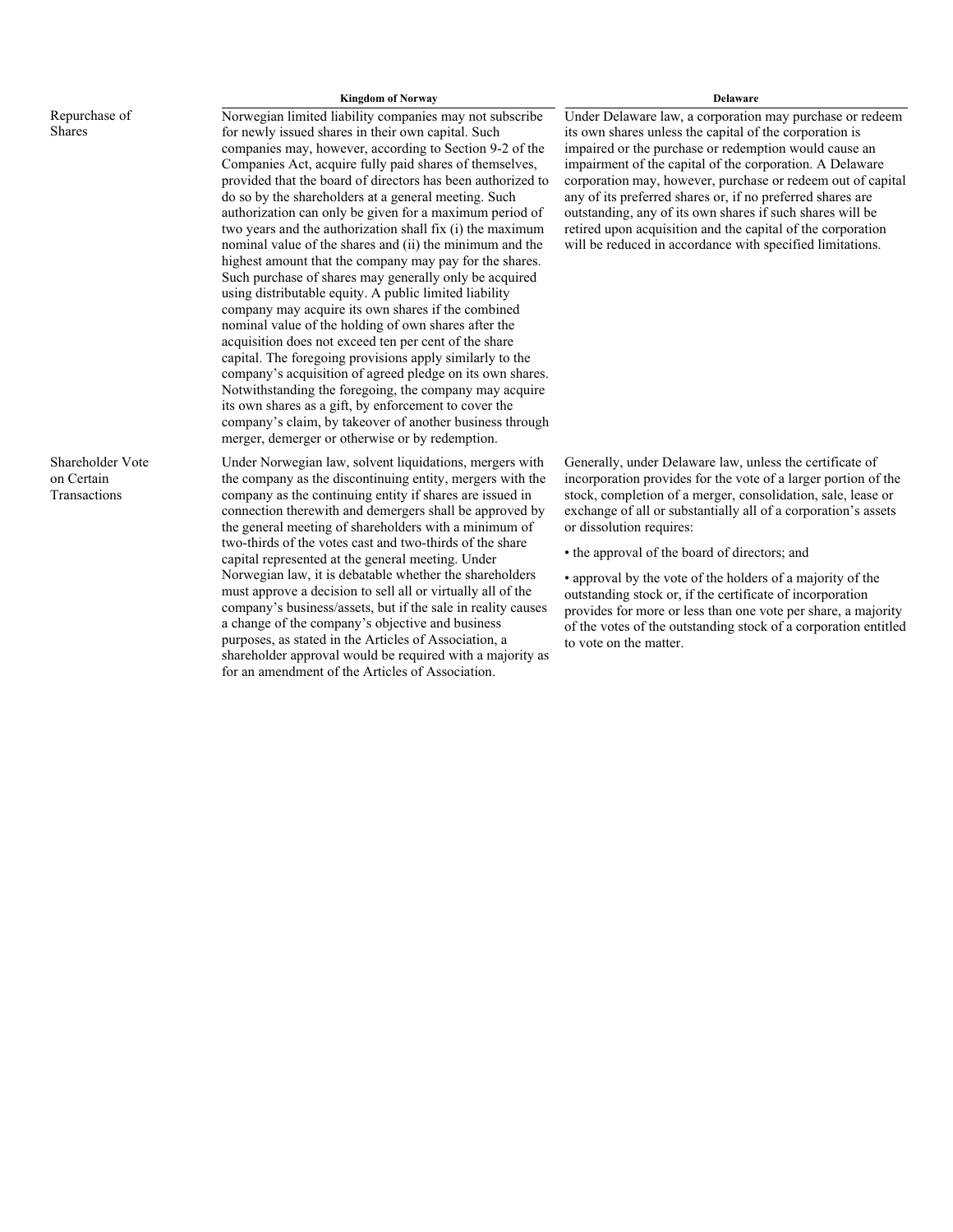Standard of Conduct for **Directors** 

#### **Kingdom of Norway Delaware Delaware Delaware**

Public limited liability companies in Norway are usually subject to a two-tier governance structure with the board of directors having the ultimate responsibility for the overall supervision and strategic management of the company in question and with executive management being responsible for the day-to-day operations. Each board member and member of the executive management is under a fiduciary duty to act in the interest of the company; however, is also obliged to take into account the interests of the creditors and the shareholders.

The board of directors has a general responsibility to act in the best interest of the company, and may not adopt any measure or resolution by the general meeting, which may tend to give certain shareholders or others an unreasonable benefit at the expense of the other shareholders or the company. Any resolution by the board of directors is further subject to a general requirement of justifiability, and each director must act in accordance with a duty of loyalty towards the company.

The board of directors is also generally responsible for the management of the company, which includes a responsibility to ensure the proper organization of the business of the company. The management of the company includes, among other things, to ensure that the company is in accordance with applicable law and Articles of Association, as well as resolutions made by the general meeting of shareholders, ensure that the company has a sufficient capital base, to keep informed of the company's financial position and to ensure that its activities, accounts and capital management are subject to adequate control.

The board of directors is also responsible for supervising the day-to-day management and the company's business in general.

Delaware law does not contain specific provisions setting forth the standard of conduct of a director. The scope of the fiduciary duties of directors is generally determined by the courts of the State of Delaware. In general, directors have a duty to act without self-interest, on a well-informed basis and in a manner they reasonably believe to be in the best interest of the stockholders.

Directors of a Delaware corporation owe fiduciary duties of care and loyalty to the corporation and to its shareholders. The duty of care generally requires that a director act in good faith, with the care that an ordinarily prudent person would exercise under similar circumstances. Under this duty, a director must inform himself or herself of all material information reasonably available regarding a significant transaction. The duty of loyalty requires that a director act in a manner he or she reasonably believes to be in the best interests of the corporation. He or she must not use his or her corporate position for personal gain or advantage. In general, but subject to certain exceptions, actions of a director are presumed to have been made on an informed basis, in good faith and in the honest belief that the action taken was in the best interests of the corporation. However, this presumption may be rebutted by evidence of a breach of one of the fiduciary duties. Delaware courts have also imposed a heightened standard of conduct upon directors of a Delaware corporation who take any action designed to defeat a threatened change in control of the corporation.

In addition, under Delaware law, when the board of directors of a Delaware corporation approves the sale or break-up of a corporation, the board of directors may, in certain circumstances, have a duty to obtain the highest value reasonably available to the shareholders.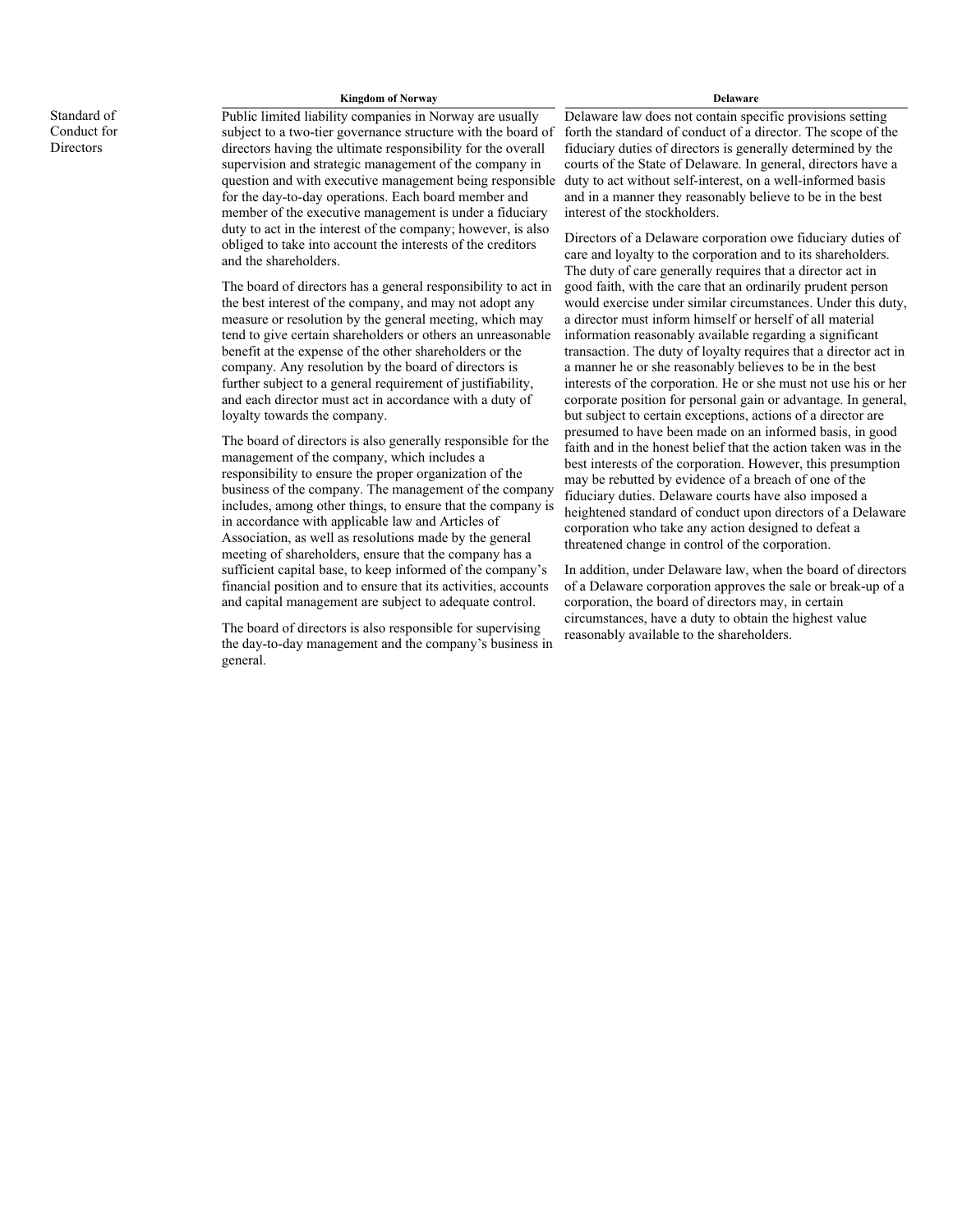#### **Kingdom of Norway Delaware**

Stockholder Suits Under Norwegian law, only a company itself can bring a civil action against a third party; an individual shareholder does not have the right to bring an action on behalf of a company. However, if a general meeting has resolved to grant discharge to a member of our board of directors or our Chief Executive Officer or refrain from bringing law suits against, among other persons, a member of our board of directors or Chief Executive Officer, shareholders representing at least 10% of the share capital may bring a derivative action on behalf of our company against such persons. An individual shareholder may, in its own name, have an individual right to take action against such third party in the event that the cause for the liability of that third party also constitutes a negligent act directly against such individual shareholder.

Under Delaware law, a stockholder may initiate a derivative action to enforce a right of a corporation if the corporation fails to enforce the right itself. The complaint must:

- state that the plaintiff was a stockholder at the time of the transaction of which the plaintiff complains or that the plaintiffs shares thereafter devolved on the plaintiff by operation of law; and
- allege with particularity the efforts made by the plaintiff to obtain the action the plaintiff desires from the directors and the reasons for the plaintiff's failure to obtain the action; or
- state the reasons for not making the effort.

Additionally, the plaintiff must remain a stockholder through the duration of the derivative suit. The action will not be dismissed or compromised without the approval of the Delaware Court of Chancery.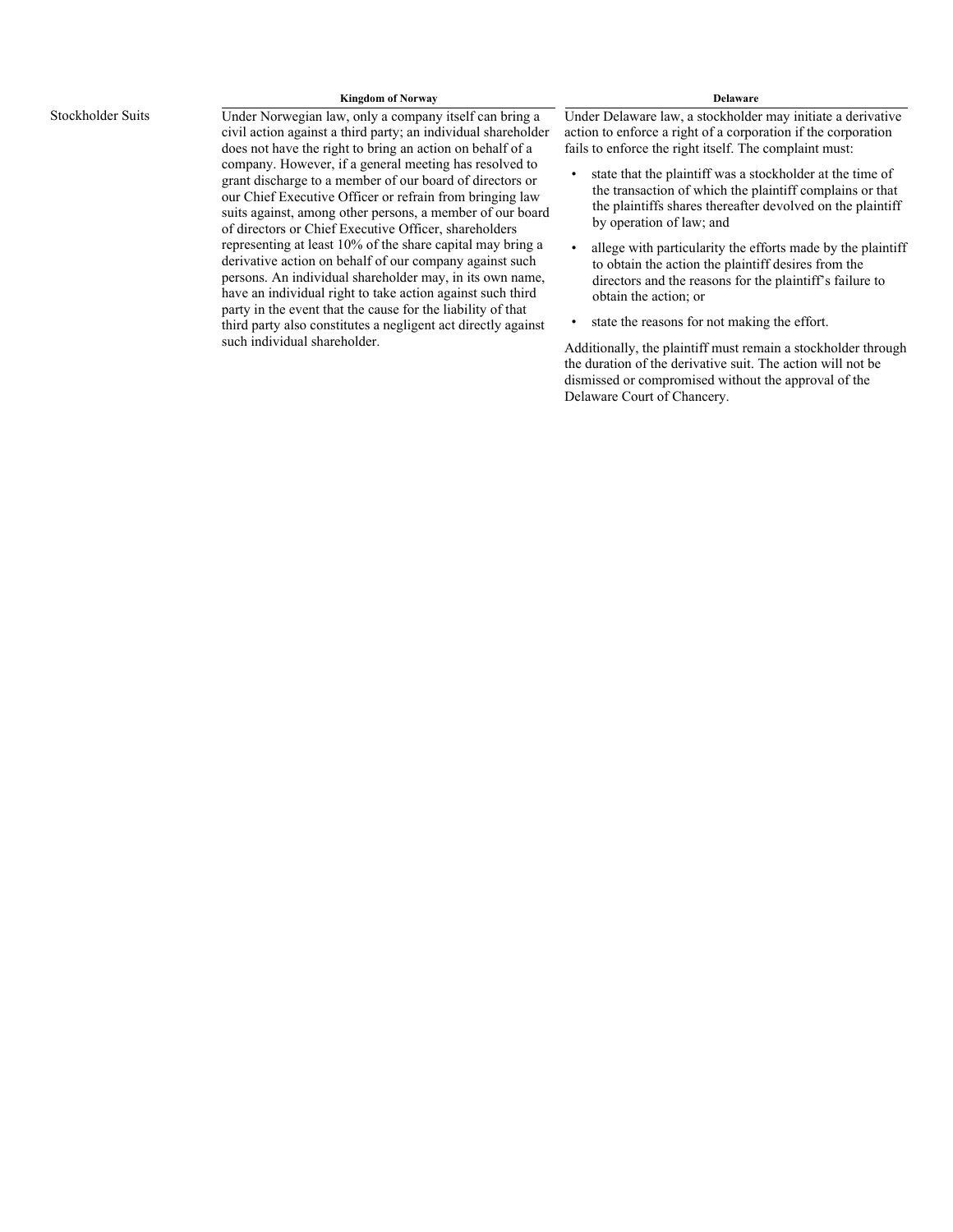Anti-Takeover Provisions and Mandatory Offer Requirements

#### **Kingdom of Norway Delaware Delaware Delaware**

In Norway, under the Code of Practice, the board of directors should establish guiding principles for how it will act in the event of a take-over bid. In a bid situation, the company's board of directors and management have an independent responsibility to help ensure that shareholders are treated equally, and that the company's business activities are not disrupted unnecessarily. The board has a particular responsibility to ensure that shareholders are given sufficient information and time to form a view of the offer. The board of directors should not hinder or obstruct take-over bids for the company's activities or shares. We have currently not adopted any anti-takeover provisions. See "—Articles of Association and Norwegian Corporate Law—Rights and Restrictions in Relation to Existing Shares—Anti-Takeover Provisions and Mandatory Offer Requirements" above.

In addition to other aspects of Delaware law governing fiduciary duties of directors during a potential takeover, the Delaware General Corporation Law also contains a business combination statute that protects Delaware companies from hostile takeovers and from actions following the takeover by prohibiting some transactions once an acquirer has gained a significant holding in the corporation.

Section 203 of the Delaware General Corporation Law prohibits "business combinations," including mergers, sales and leases of assets, issuances of securities and similar transactions by a corporation or a subsidiary with an interested stockholder that beneficially owns 15% or more of a corporation's voting stock, within three years after the person becomes an interested stockholder, unless:

- the transaction that will cause the person to become an interested stockholder is approved by the board of directors of the target prior to the transaction;
- after the completion of the transaction in which the person becomes an interested stockholder, the interested stockholder holds at least 85% of the voting stock of the corporation not including shares owned by persons who are directors and officers of interested stockholders and shares owned by specified employee benefit plans; or
- after the person becomes an interested stockholder, the business combination is approved by the board of directors of the corporation and holders of at least 66.67% of the outstanding voting stock, excluding shares held by the interested stockholder.

A Delaware corporation may elect not to be governed by Section 203 by a provision contained in the original certificate of incorporation of the corporation or an amendment to the original certificate of incorporation or to the bylaws of the company, which amendment must be approved by a majority of the shares entitled to vote and may not be further amended by the board of directors of the corporation. Such an amendment is not effective until 12 months following its adoption.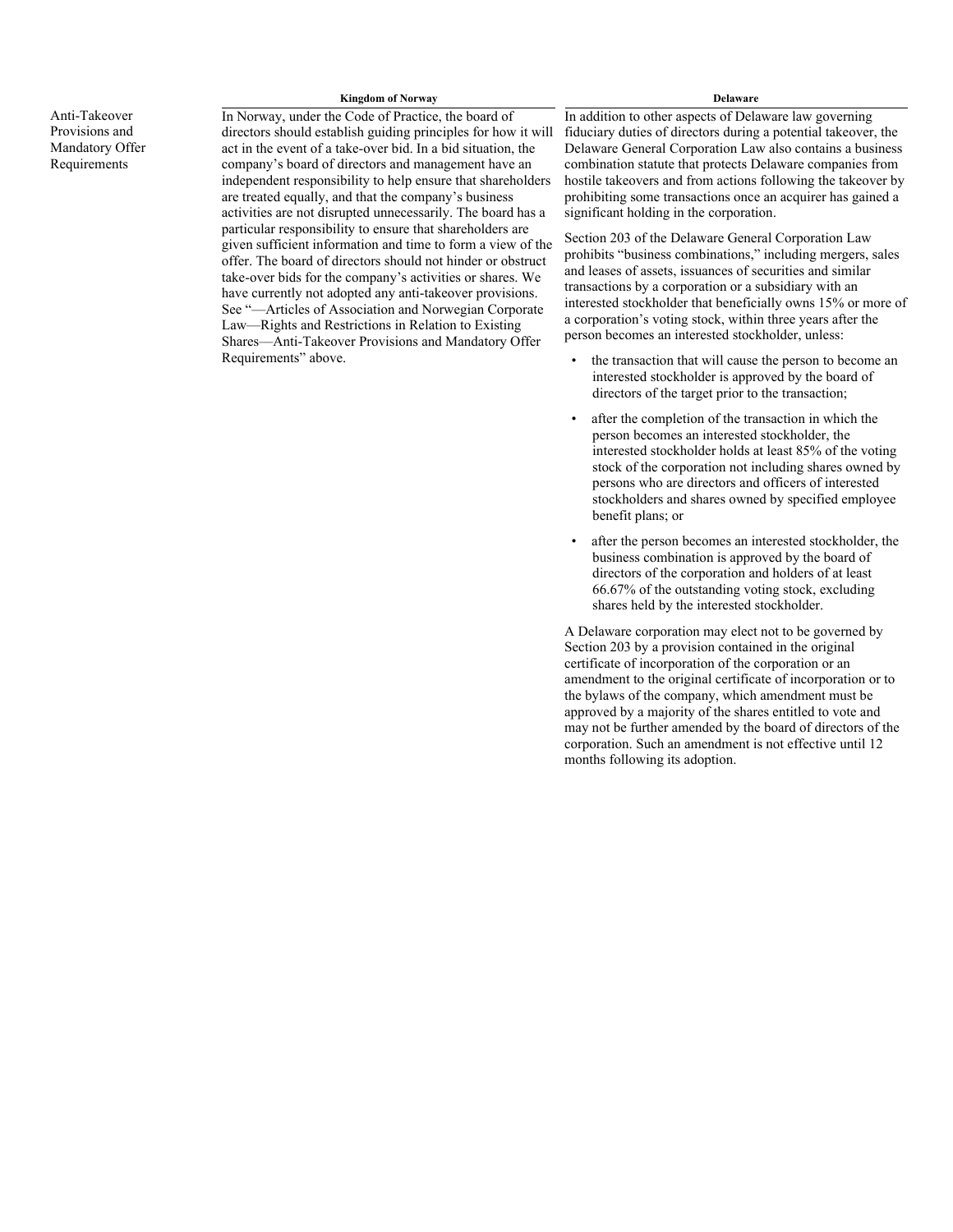Amendments to Governing Documents

#### **Kingdom of Norway Delaware Delaware Delaware**

Under Norwegian law, all resolutions made by the general meeting may be adopted by a simple majority of the votes, subject only to the mandatory provisions of the Companies Act and the articles of association. Resolutions concerning all amendments to the articles of association must be passed by two-thirds of the votes cast as well as two-thirds of the share capital represented at the general meeting. Certain resolutions that (i) would reduce any shareholder's right in respect of dividend payments or other rights to the assets of the company or (ii) restrict the transferability of the shares would require a majority vote of at least 90% of the share capital represented at the general meeting in question as well as the majority required for amendments to the company's Articles of Association. Certain types of changes in the rights of shareholders require the consent of all shareholders affected thereby as well as the majority required for amendments to the company's Articles of Association.

Under Delaware law, a corporation's certificate of incorporation may be amended only if adopted and declared advisable by the board of directors and approved by a majority of the outstanding shares entitled to vote, and the bylaws may be amended with the approval of a majority of the outstanding shares entitled to vote and may, if so provided in the certificate of incorporation, also be amended by the board of directors.

#### **Transfer Agent and Registrar**

The transfer agent and registrar for our shares is DNB Bank ASA, Securities Services, Dronning Eufemias gate 30, NO-0191 Oslo, Norway. The Bank of New York Mellon will serve as the depositary for the ADSs.

# **Stock Exchange Listings**

Our ADSs are listed on the Nasdaq Capital Market under the symbol "IDBA". Our ordinary shares are currently traded on Oslo Børs, a market operated by the Oslo Stock Exchange, under the ticker symbol "IDEX".

#### **Registrar of Shares, Depositary for ADSs**

Our share register is maintained by DNB Bank ASA. The share register reflects only registered holders of our ordinary shares. Holders of ADSs representing our ordinary shares will not be treated as our shareholders and their names will therefore not be entered in our share register. The Bank of New York Mellon acts as the depositary for the ADSs representing our ordinary shares and the custodian for ordinary shares represented by ADSs is The Bank of New York Mellon, acting through an office located in Norway. Holders of ADSs representing our ordinary shares have a right to receive the ordinary shares underlying such ADSs.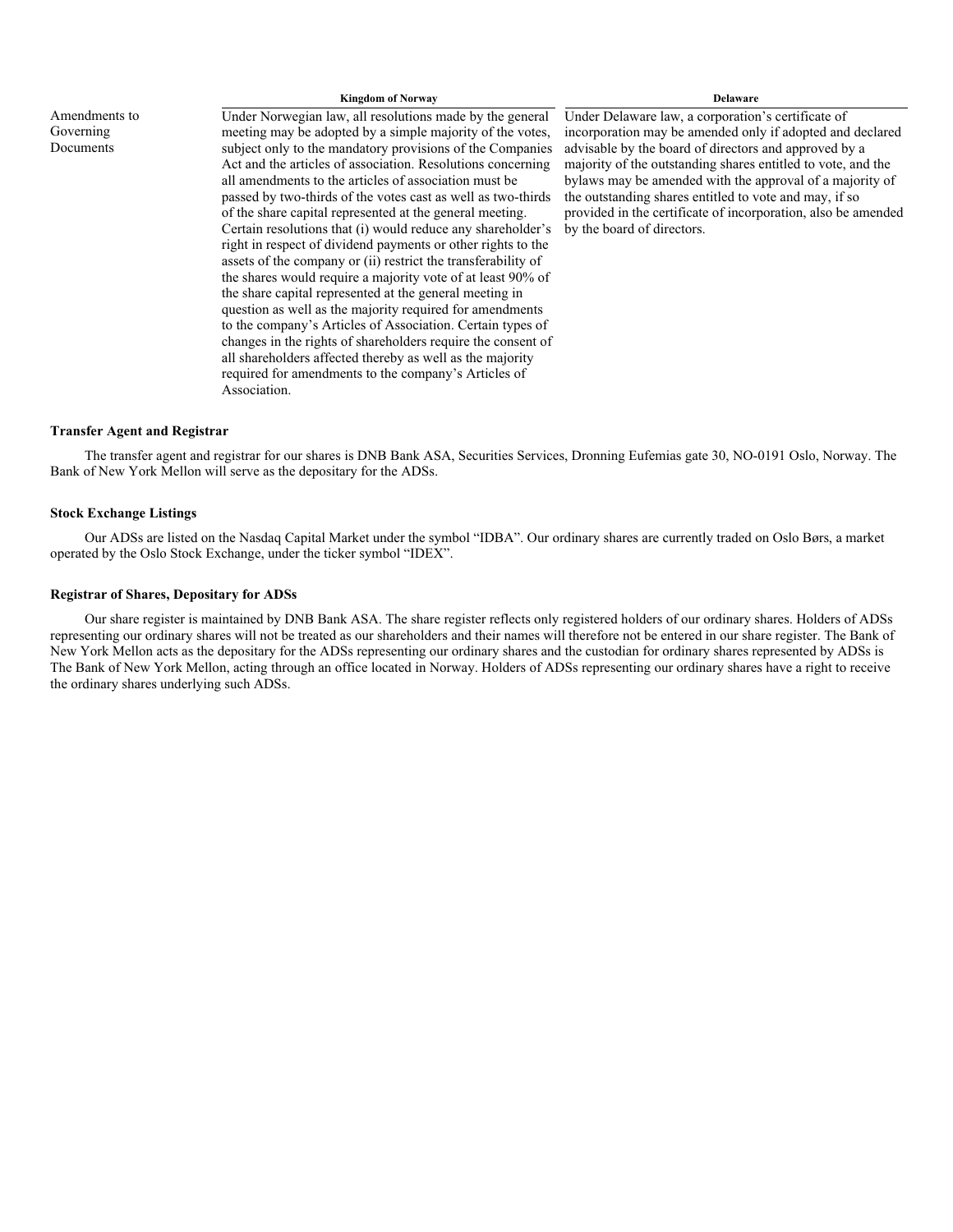### **DESCRIPTION OF AMERICAN DEPOSITARY SHARES OF IDEX BIOMETRICS ASA**

## **Introduction**

Unless otherwise indicated or the context otherwise requires, all references in this exhibit to the terms "IDEX," "IDEX Biometrics," "IDEX Biometrics ASA," "the Company," "we," "us" and "our" refer to IDEX Biometrics ASA together with its subsidiaries.

The following description of our American Depositary Shares, or ADSs, is a summary and does not purport to be complete. Holders of our ADSs are not treated as our shareholders and do not have any shareholder rights.

#### **American Depositary Shares**

The Bank of New York Mellon, as depositary, registers and delivers American Depositary Shares, also referred to as ADSs. Each ADS represents 75 Ordinary Shares (or a right to receive 75 Ordinary Shares) deposited with Nordea Bank Norge, ASA, as custodian for the depositary in the Kingdom of Norway. Each ADS also represents any other securities, cash or other property that may be held by the depositary. The deposited shares together with any other securities, cash or other property held by the depositary are referred to as the deposited securities. The depositary's office at which the ADSs is administered and its principal executive office are located at 240 Greenwich Street, New York, New York 10286.

You may hold ADSs either (A) directly (i) by having an American Depositary Receipt, also referred to as an ADR, which is a certificate evidencing a specific number of ADSs, registered in your name, or (ii) by having uncertificated ADSs registered in your name, or (B) indirectly by holding a security entitlement in ADSs through your broker or other financial institution that is a direct or indirect participant in The Depository Trust Company, also called DTC. If you hold ADSs directly, you are a registered ADS holder, also referred to as an ADS holder. This description assumes you are an ADS holder. If you hold the ADSs indirectly, you must rely on the procedures of your broker or other financial institution to assert the rights of ADS holders described herein. You should consult with your broker or financial institution to find out what those procedures are.

Registered holders of uncertificated ADSs will receive statements from the depositary confirming their holdings.

As an ADS holder, we will not treat you as one of our shareholders and you will not have shareholder rights. Norwegian law governs shareholder rights. The depositary will be the holder of the shares underlying your ADSs. As a registered holder of ADSs, you will have ADS holder rights. A deposit agreement among us, the depositary, ADS holders and all other persons indirectly or beneficially holding ADSs sets out ADS holder rights as well as the rights and obligations of the depositary. New York law governs the ADSs and the deposit agreement, except with respect to its authorization and execution by us, which shall be governed by the laws of Norway.

When required in order to comply with applicable laws and regulations or the articles of association or similar document of ours (as in effect from time to time) or the rules and regulations of the Oslo Børs, the Nasdaq Stock Market LLC or of any other stock exchange on which the shares or ADSs are registered, traded or listed or any book-entry settlement system, we may from time to time request, and may from time to time request the depositary to request, certain information from you relating to: (a) the capacity in which you hold ADSs, (b) the identity of any Holders or other persons or entities then or previously interested in those American Depositary Shares and the nature of those interests, (c) if for any reason, the proportion of the shares you own reaches, exceeds or falls below the thresholds specified under Norwegian law and (d) any other matter where disclosure of such matter is, in our reasonable opinion, required for that compliance.

As an ADS holder, you agree to comply with the laws and regulations of United States and Norway (if and to the extent applicable) with respect to the disclosure requirements regarding beneficial ownership of shares, all as if the ADSs were the Shares represented thereby, including requirements to make notifications and filings within the required timeframes to us, the U.S. Securities and Exchange Commission, the Financial Supervisory Authority of Norway and any other authorities in the United States or in Norway.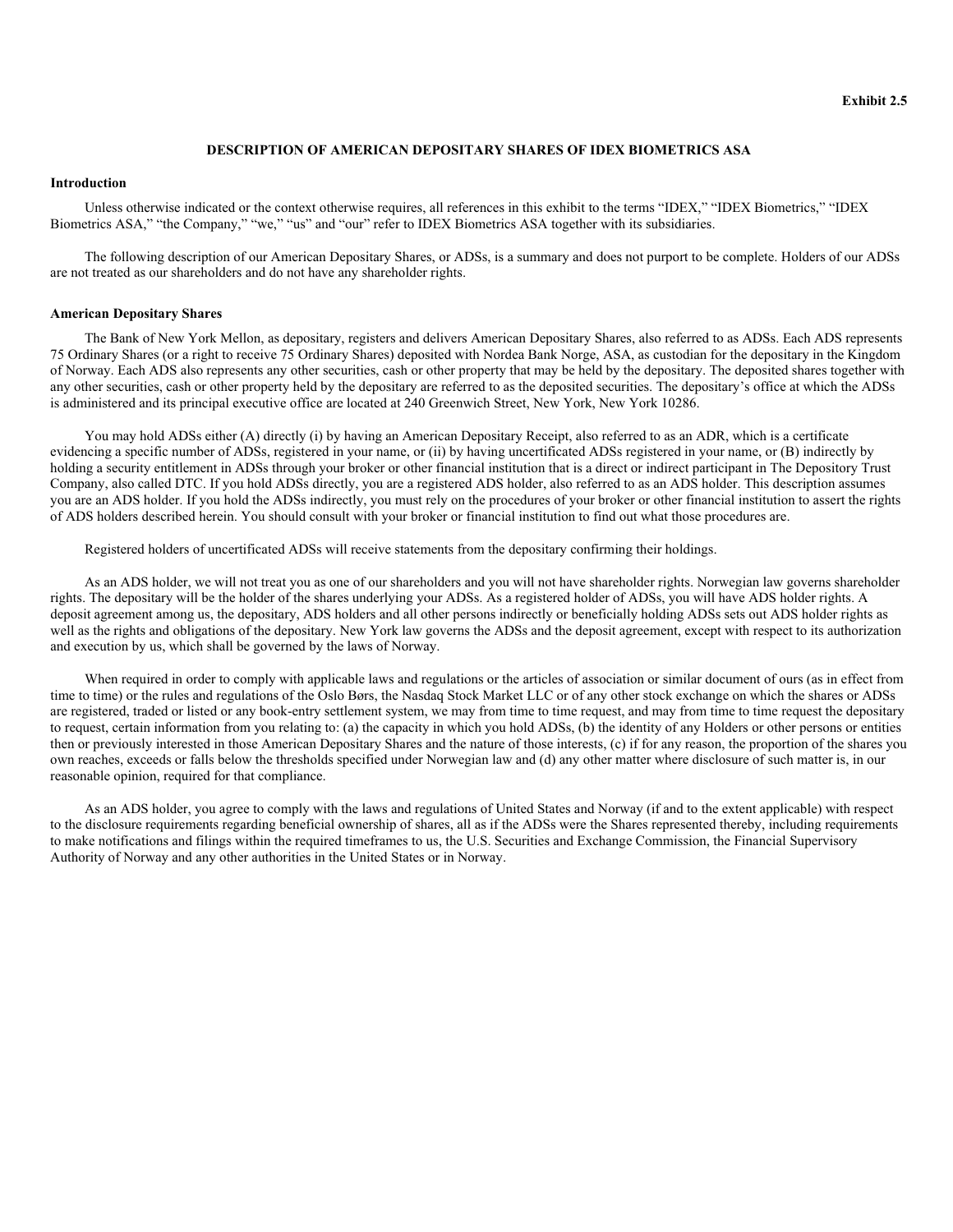The following is a summary of the material provisions of the deposit agreement. For more complete information, you should read the entire deposit agreement and the form of ADR, which are incorporated by reference as Exhibits 4.1 and 4.2 to our Annual Report on Form 20-F to which this description is also an exhibit.

#### **Dividends and Other Distributions**

## *How will you receive dividends and other distributions on the shares?*

The depositary has agreed to pay or distribute to ADS holders the cash dividends or other distributions it or the custodian receives on shares or other deposited securities, upon payment or deduction of its fees and expenses. You will receive these distributions in proportion to the number of shares your ADSs represent.

*Cash.* The depositary will convert any cash dividend or other cash distribution we pay on the shares into U.S. dollars, if it can do so on a reasonable basis and can transfer the U.S. dollars to the United States. If that is not possible or if any government approval is needed and cannot be obtained, the deposit agreement allows the depositary to distribute the foreign currency only to those ADS holders to whom it is possible to do so. It will hold the foreign currency it cannot convert for the account of the ADS holders who have not been paid. It will not invest the foreign currency and it will not be liable for any interest.

Before making a distribution, any withholding taxes, or other governmental charges that must be paid will be deducted. See the sections titled "TAXATION—MATERIAL U.S. FEDERAL INCOME TAX CONSIDERATIONS FOR U.S. HOLDERS" And "TAXATION—MATERIAL NORWEGIAN INCOME TAX CONSIDERATIONS FOR U.S. HOLDERS" of our Annual Report on Form 20-F to which this description is an exhibit. The depositary will distribute only whole U.S. dollars and cents and will round fractional cents to the nearest whole cent. *If the exchange rates fluctuate during a time when the depositary cannot convert the foreign currency, you may lose some of the value of the distribution.*

*Shares.* The depositary may distribute additional ADSs representing any shares we distribute as a dividend or free distribution. The depositary will only distribute whole ADSs. It will sell shares which would require it to deliver a fraction of an ADS (or ADSs representing those shares) and distribute the net proceeds in the same way as it does with cash. If the depositary does not distribute additional ADSs, the outstanding ADSs will also represent the new shares. The depositary may sell a portion of the distributed shares (or ADSs representing those shares) sufficient to pay its fees and expenses in connection with that distribution.

*Rights to purchase additional shares.* If we offer holders of our securities any rights to subscribe for additional shares or any other rights, the depositary may (i) exercise those rights on behalf of ADS holders, (ii) distribute those rights to ADS holders or (iii) sell those rights and distribute the net proceeds to ADS holders, in each case after deduction or upon payment of its fees and expenses. To the extent the depositary does not do any of those things, it will allow the rights to lapse. *In that case, you will receive no value for them.* The depositary will exercise or distribute rights only if we ask it to and provide satisfactory assurances to the depositary that it is legal to do so. If the depositary will exercise rights, it will purchase the securities to which the rights relate and distribute those securities or, in the case of shares, new ADSs representing the new shares, to subscribing ADS holders, but only if ADS holders have paid the exercise price to the depositary. U.S. securities laws may restrict the ability of the depositary to distribute rights or ADSs or other securities issued on exercise of rights to all or certain ADS holders, and the securities distributed may be subject to restrictions on transfer.

*Other Distributions.* The depositary will send to ADS holders anything else we distribute on deposited securities by any means it thinks is legal, fair and practical. If it cannot make the distribution in that way, the depositary has a choice. It may decide to sell what we distributed and distribute the net proceeds, in the same way as it does with cash. Or, it may decide to hold what we distributed, in which case ADSs will also represent the newly distributed property. However, the depositary is not required to distribute any securities (other than ADSs) to ADS holders unless it receives satisfactory evidence from us that it is legal to make that distribution. The depositary may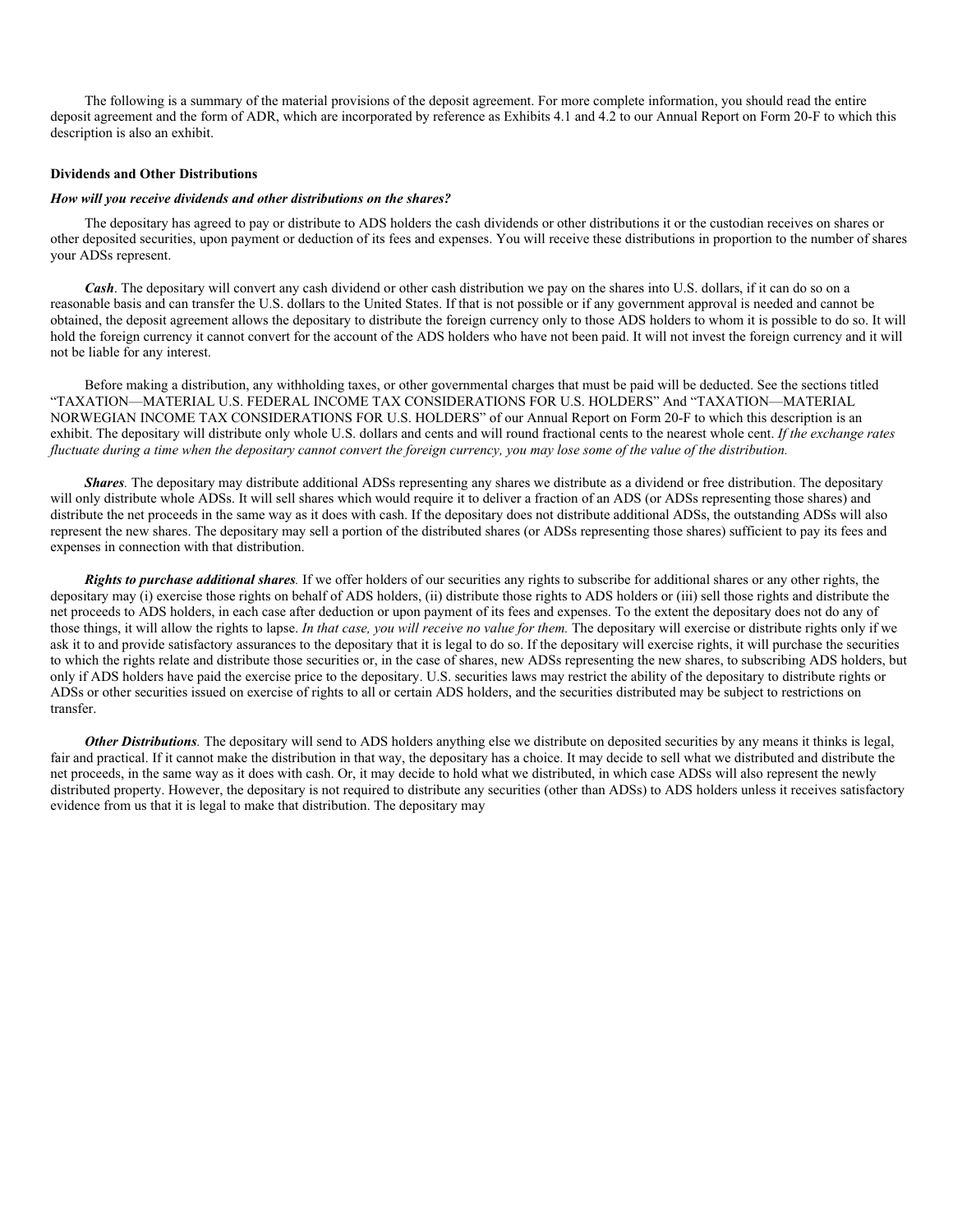sell a portion of the distributed securities or property sufficient to pay its fees and expenses in connection with that distribution. U.S. securities laws may restrict the ability of the depositary to distribute securities to all or certain ADS holders, and the securities distributed may be subject to restrictions on transfer.

The depositary is not responsible if it decides that it is unlawful or impractical to make a distribution available to any ADS holders. We have no obligation to register ADSs, shares, rights or other securities under the Securities Act. We also have no obligation to take any other action to permit the distribution of ADSs, shares, rights or anything else to ADS holders. *This means that you may not receive the distributions we make on our shares or any value for them if it is illegal or impractical for us to make them available to you*.

# **Deposit, Withdrawal and Cancellation**

# *How are ADSs issued?*

The depositary will deliver ADSs if you or your broker deposits shares or evidence of rights to receive shares with the custodian. Upon payment of its fees and expenses and of any taxes or charges, such as stamp taxes or stock transfer taxes or fees, the depositary will register the appropriate number of ADSs in the names you request and will deliver the ADSs to or upon the order of the person or persons that made the deposit.

#### *How can ADS holders withdraw the deposited securities?*

You may surrender your ADSs to the depositary for the purpose of withdrawal. Upon payment of its fees and expenses and of any taxes or charges, such as stamp taxes or stock transfer taxes or fees, the depositary will deliver the shares and any other deposited securities underlying the ADSs to the ADS holder or a person the ADS holder designates at the office of the custodian. Or, at your request, risk and expense, the depositary will deliver the deposited securities at its office, if feasible. However, the depositary is not required to accept surrender of ADSs to the extent it would require delivery of a fraction of a deposited share or other security. The depositary may charge you a fee and its expenses for instructing the custodian regarding delivery of deposited securities.

#### *How do ADS holders interchange between certificated ADSs and uncertificated ADSs?*

You may surrender your ADR to the depositary for the purpose of exchanging your ADR for uncertificated ADSs. The depositary will cancel that ADR and will send to the ADS holder a statement confirming that the ADS holder is the registered holder of uncertificated ADSs. Upon receipt by the depositary of a proper instruction from a registered holder of uncertificated ADSs requesting the exchange of uncertificated ADSs for certificated ADSs, the depositary will execute and deliver to the ADS holder an ADR evidencing those ADSs.

#### **Voting Rights**

#### *How do you vote?*

Under the laws of Norway currently in effect, the depositary is not allowed to vote deposited shares underlying ADSs unless those shares are registered in our VPS registry and with the Norwegian Foreign Registrar in the name of the beneficial owner of those ADSs. Under the deposit agreement, ADS holders may instruct the depositary how to vote the number of deposited shares their ADSs represent. In order to carry out voting instruction received from ADSs holders in accordance with current Norwegian law, the depositary will temporarily re-register deposited shares in the names of the beneficial owners of those ADSs, vote those shares as proxy for those beneficial owners as instructed by the holders of those ADSs and then cause the deposited shares to be re-registered in its name or the name of its nominee immediately after the meeting. If we request the depositary to solicit your voting instructions (and we are not required to do so), the depositary will notify you of a shareholders' meeting and send or make voting materials available to you. Those materials will describe the matters to be voted on and explain how ADS holders may instruct the depositary how to vote. Those instructions must identify the beneficial owner of the ADSs (if other than the ADS holder). ADS holders giving instructions will also be required to block transfer of their ADSs until after the shareholders' meeting by moving the ADSs to a blocked account within DTC or by authorizing the depositary to enter a stop transfer on the ADS register. For instructions to be valid, they must reach the depositary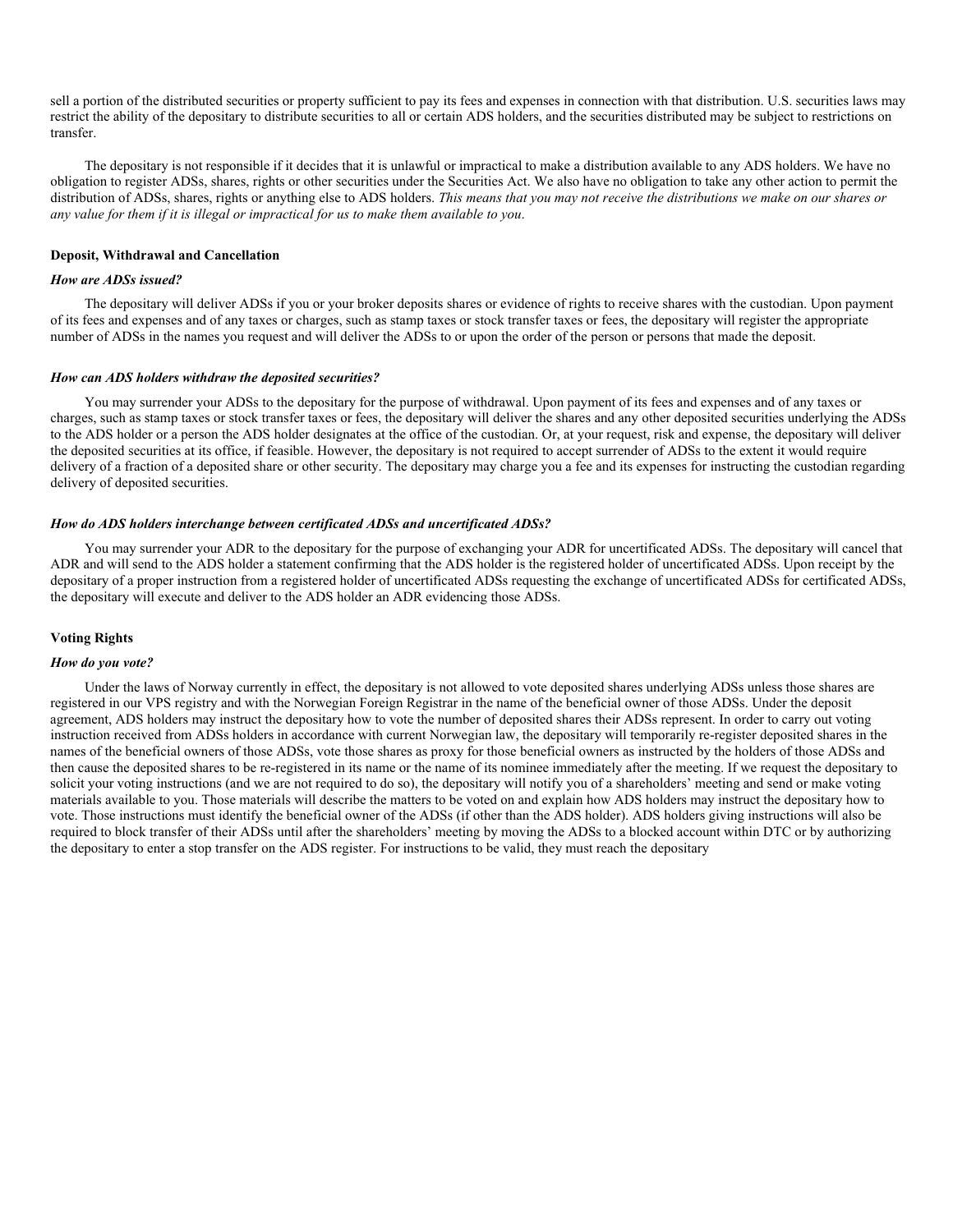by a date set by the depositary. The depositary will try, as far as practical, subject to the laws of Norway and the provisions of our articles of association or similar documents, to re-register deposited shares and to vote or to have its agents vote the shares or other deposited securities as instructed by ADS holders. If we do not request the depositary to solicit your voting instructions, you can still send voting and re-registration instructions, and, in that case, the depositary may try to vote as you instruct, but it is not required to do so.

Except by instructing the depositary as described above, you won't be able to exercise voting rights unless you surrender your ADSs and withdraw the shares. However, you may not know about the meeting enough in advance to withdraw the shares. In any event, the depositary will not exercise any discretion in voting deposited securities and it will only vote or attempt to vote as instructed.

We cannot assure you that you will receive the voting materials in time to ensure that you can instruct the depositary to vote your shares. In addition, the depositary and its agents are not responsible for failing to carry out voting instructions or for the manner of carrying out voting instructions. This means that you may not be able to exercise voting rights and there may be nothing you can do if your shares are not voted as you requested.

In order to give you a reasonable opportunity to instruct the depositary as to the exercise of voting rights relating to Deposited Securities, if we request the Depositary to act, we agree to (i) at such time as, in our opinion, there is a strong likelihood that the company will call a general meeting of shareholders on a certain date, but, in the case of an annual general meeting only, not less than 30 days prior to that date, notify the Depositary as to the proposed date of the meeting and, to the extent available at the time, details of the matters proposed to be voted upon at such meeting, which notice is hereinafter referred to as a Preliminary Notice, and (ii) thereafter, give the Depositary formal notice of the meeting, or the Formal Notice, and copies of materials to be made available to shareholders in connection with the meeting not less than 21 days prior to the meeting date, or the Notice Deadline (this being the statutory notice period under Norwegian law). For the avoidance of doubt, we shall be free to make amendments in the Formal Notice compared to the Preliminary Notice, both as to date and matters to be voted upon. The Depositary shall disseminate the Formal Notice as soon as practicable after the Depositary receives it from us.

The deposit agreement permits the depositary and us to modify, amend or adopt additional procedures relating to voting of deposited shares from time to time as we determine may be necessary or appropriate to comply with, or to obtain for ADS holders the benefits of liberalization of, applicable law and our articles of association or similar document.

# **Fees and Expenses**

| Persons depositing or withdrawing shares or ADS holders must pay:                                                                                            | For:                                                                                                                                                                                                                 |
|--------------------------------------------------------------------------------------------------------------------------------------------------------------|----------------------------------------------------------------------------------------------------------------------------------------------------------------------------------------------------------------------|
| \$5.00 (or less) per 100 ADSs (or portion of 100 ADSs)                                                                                                       | Issuance of ADSs, including issuances resulting from a distribution of<br>shares or rights or other property<br>Cancellation of ADSs for the purpose of withdrawal, including if the<br>deposit agreement terminates |
| \$.05 (or less) per ADS                                                                                                                                      | Any cash distribution to ADS holders                                                                                                                                                                                 |
| A fee equivalent to the fee that would be payable if securities distributed to<br>you had been shares and the shares had been deposited for issuance of ADSs | Distribution of securities distributed to holders of deposited securities<br>(including rights) that are distributed by the depositary to ADS holders                                                                |
| \$.05 (or less) per ADS per calendar year                                                                                                                    | Depositary services                                                                                                                                                                                                  |
| Registration or transfer fees                                                                                                                                | Transfer and registration of shares on our share register to or from the<br>name of the depositary or its agent when you deposit or withdraw shares                                                                  |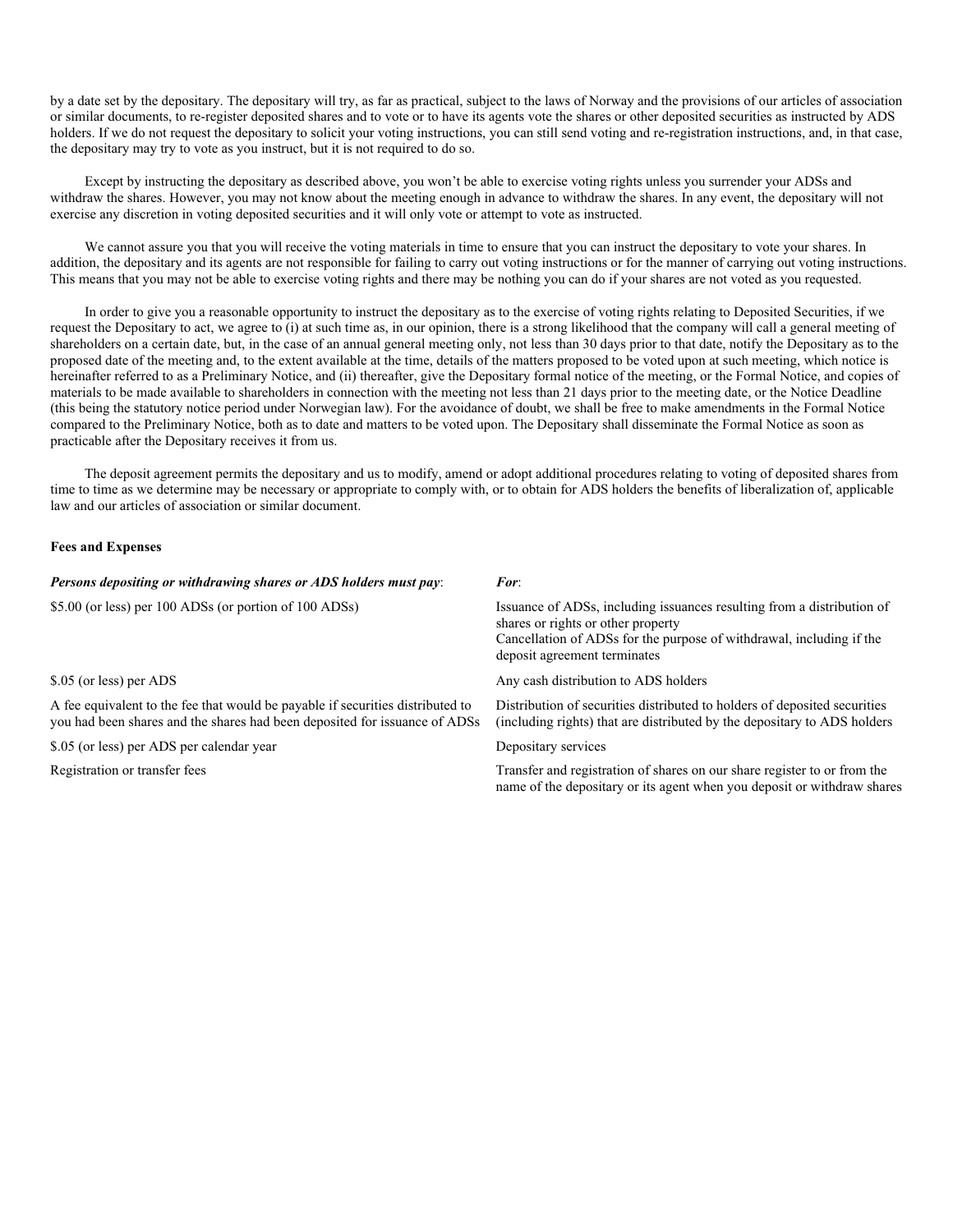| Expenses of the depositary                                                                                                                                                                 | Cable (including SWIFT) and facsimile transmissions (when expressly<br>provided in the deposit agreement)<br>Converting foreign currency to U.S. dollars |
|--------------------------------------------------------------------------------------------------------------------------------------------------------------------------------------------|----------------------------------------------------------------------------------------------------------------------------------------------------------|
| Taxes and other governmental charges the depositary or the custodian has to<br>pay on any ADSs or shares underlying ADSs, such as stock transfer taxes,<br>stamp duty or withholding taxes | As necessary                                                                                                                                             |
| Any charges incurred by the depositary or its agents for servicing the<br>deposited securities                                                                                             | As necessary                                                                                                                                             |

The depositary collects its fees for delivery and surrender of ADSs directly from investors depositing shares or surrendering ADSs for the purpose of withdrawal or from intermediaries acting for them. The depositary collects fees for making distributions to investors by deducting those fees from the amounts distributed or by selling a portion of distributable property to pay the fees. The depositary may collect its annual fee for depositary services by deduction from cash distributions or by directly billing investors or by charging the book-entry system accounts of participants acting for them. The depositary may collect any of its fees by deduction from any cash distribution payable (or by selling a portion of securities or other property distributable) to ADS holders that are obligated to pay those fees. The depositary may generally refuse to provide fee-attracting services until its fees for those services are paid.

From time to time, the depositary may make payments to us to reimburse us for costs and expenses generally arising out of establishment and maintenance of the ADS program, waive fees and expenses for services provided to us by the depositary or share revenue from the fees collected from ADS holders. In performing its duties under the deposit agreement, the depositary may use brokers, dealers, foreign currency dealers or other service providers that are owned by or affiliated with the depositary and that may earn or share fees, spreads or commissions.

The depositary may convert currency itself or through any of its affiliates, or the custodian or we may convert currency and pay U.S. dollars to the depositary. Where the depositary converts currency itself or through any of its affiliates, the depositary acts as principal for its own account and not as agent, advisor, broker or fiduciary on behalf of any other person and earns revenue, including, without limitation, transaction spreads, that it will retain for its own account. The revenue is based on, among other things, the difference between the exchange rate assigned to the currency conversion made under the deposit agreement and the rate that the depositary or its affiliate receives when buying or selling foreign currency for its own account. The depositary makes no representation that the exchange rate used or obtained by it or its affiliate in any currency conversion under the deposit agreement will be the most favorable rate that could be obtained at the time or that the method by which that rate will be determined will be the most favorable to ADS holders, subject to the depositary's obligation to act without negligence or bad faith. The methodology used to determine exchange rates used in currency conversions made by the depositary is available upon request. Where the custodian converts currency, the custodian has no obligation to obtain the most favorable rate that could be obtained at the time or to ensure that the method by which that rate will be determined will be the most favorable to ADS holders, and the depositary makes no representation that the rate is the most favorable rate and will not be liable for any direct or indirect losses associated with the rate. In certain instances, the depositary may receive dividends or other distributions from the U.S. dollars that represent the proceeds of a conversion of foreign currency or translation from foreign currency at a rate that was obtained or determined by us and, in such cases, the depositary will not engage in, or be responsible for, any foreign currency transactions and neither it nor we make any representation that the rate obtained or determined by us is the most favorable rate and neither it nor we will be liable for any direct or indirect losses associated with the rate.

# **Payment of Taxes**

You will be responsible for any taxes or other governmental charges payable on your ADSs or on the deposited securities represented by any of your ADSs. The depositary may refuse to register any transfer of your ADSs or allow you to withdraw the deposited securities represented by your ADSs until those taxes or other charges are paid. It may apply payments owed to you or sell deposited securities represented by your ADSs to pay any taxes owed and you will remain liable for any deficiency. If the depositary sells deposited securities, it will, if appropriate, reduce the number of ADSs to reflect the sale and pay to ADS holders any proceeds, or send to ADS holders any property, remaining after it has paid the taxes.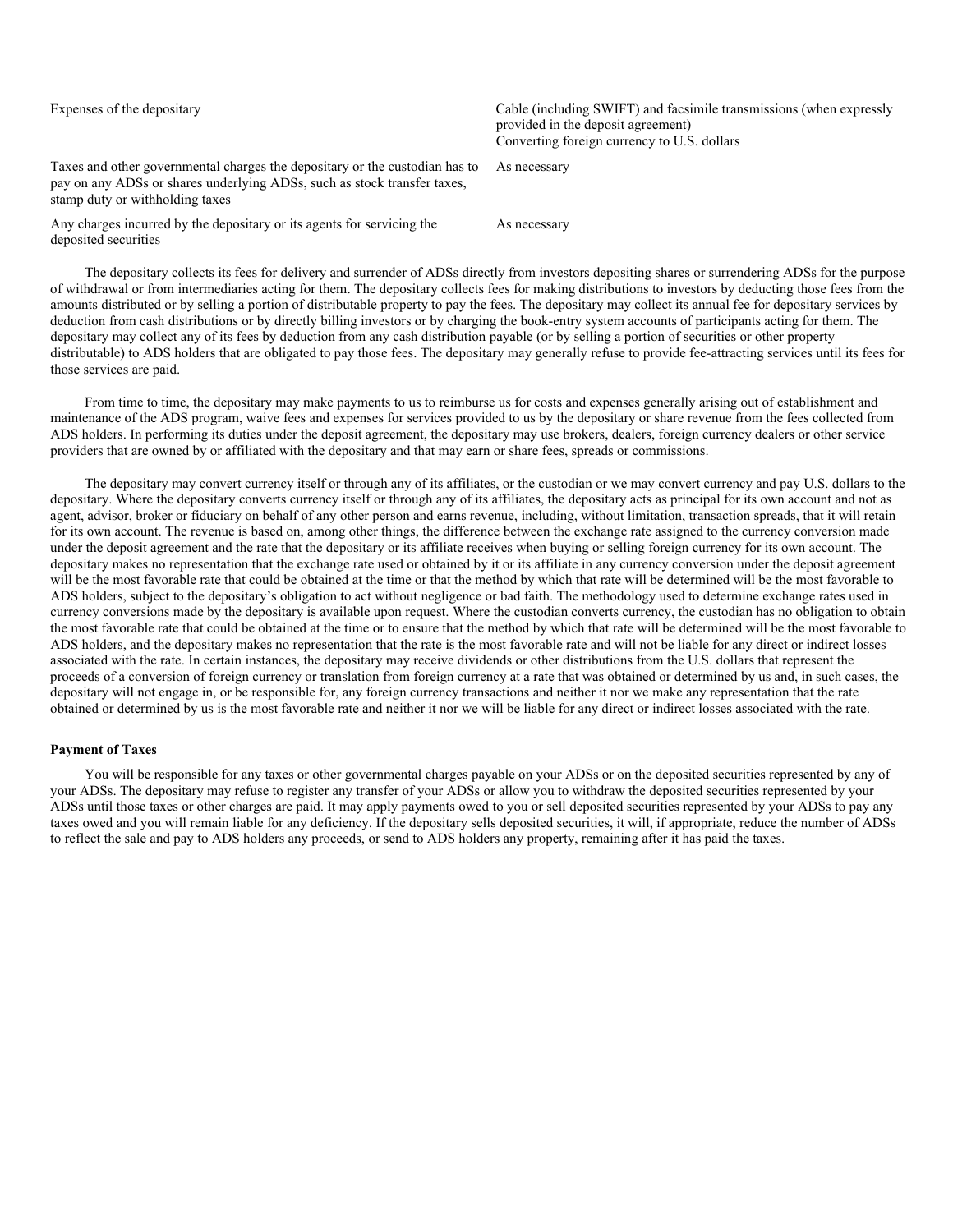# **Tender and Exchange Offers; Redemption, Replacement or Cancellation of Deposited Securities**

The depositary will not tender deposited securities in any voluntary tender or exchange offer unless instructed to do so by an ADS holder surrendering ADSs and subject to any conditions or procedures the depositary may establish.

If deposited securities are redeemed for cash in a transaction that is mandatory for the depositary as a holder of deposited securities, the depositary will call for surrender of a corresponding number of ADSs and distribute the net redemption money to the holders of called ADSs upon surrender of those ADSs.

If there is any change in the deposited securities such as a sub-division, combination or other reclassification, or any merger, consolidation, recapitalization or reorganization affecting the issuer of deposited securities in which the depositary receives new securities in exchange for or in lieu of the old deposited securities, the depositary will hold those replacement securities as deposited securities under the deposit agreement. However, if the depositary decides it would not be lawful and practical to hold the replacement securities because those securities could not be distributed to ADS holders or for any other reason, the depositary may instead sell the replacement securities and distribute the net proceeds upon surrender of the ADSs.

If there is a replacement of the deposited securities and the depositary will continue to hold the replacement securities, the depositary may distribute new ADSs representing the new deposited securities or ask you to surrender your outstanding ADRs in exchange for new ADRs identifying the new deposited securities.

If there are no deposited securities underlying ADSs, including if the deposited securities are cancelled, or if the deposited securities underlying ADSs have become apparently worthless, the depositary may call for surrender of those ADSs or cancel those ADSs upon notice to the ADS holders.

#### **Amendment and Termination**

#### *How may the deposit agreement be amended?*

We may agree with the depositary to amend the deposit agreement and the ADRs without your consent for any reason. If an amendment adds or increases fees or charges, except for taxes and other governmental charges or expenses of the depositary for registration fees, facsimile costs, delivery charges or similar items, or prejudices a substantial right of ADS holders, it will not become effective for outstanding ADSs until 30 days after the depositary notifies ADS holders of the amendment. *At the time an amendment becomes effective, you are considered, by continuing to hold your ADSs, to agree to the amendment and to be bound by the ADRs and the deposit agreement as amended*.

If any governmental body should adopt new laws, rules or regulations which would require an amendment of the deposit agreement to ensure compliance therewith, we and the depositary will amend the deposit agreement at any time in accordance with such changed laws, rules and regulations. Such amendment to the deposit agreement in such circumstances may become effective before a notice of such amendment or supplement is given or within any other period of time as required for compliance with such laws, rules or regulations.

# *How may the deposit agreement be terminated?*

The depositary will initiate termination of the deposit agreement if we instruct it to do so. The depositary may initiate termination of the deposit agreement if:

• 60 days have passed since the depositary told us it wants to resign but a successor depositary has not been appointed and accepted its appointment;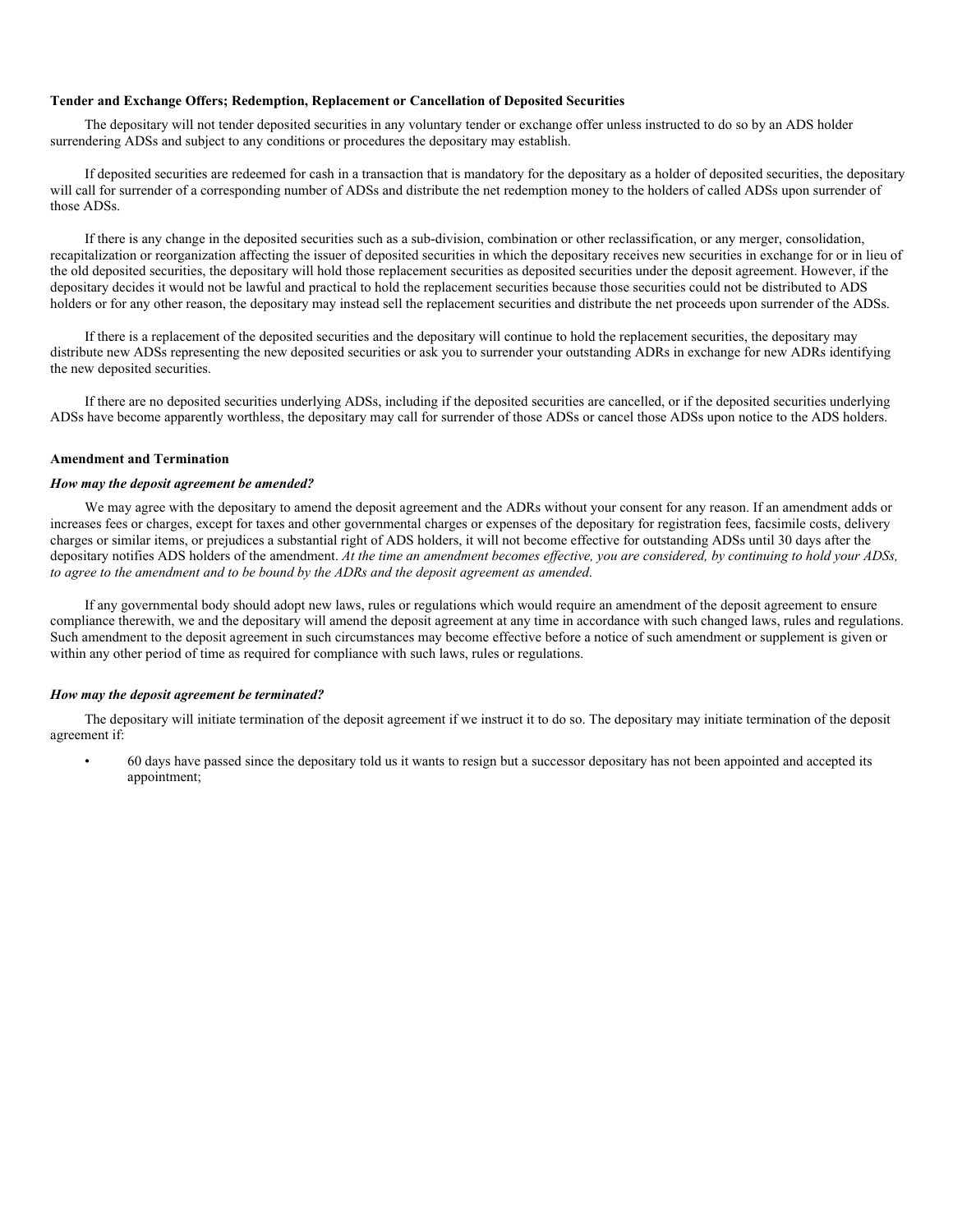- we delist the ADSs from an exchange in the United States on which they were listed and do not list the ADSs on another exchange in the United States or make arrangements for trading of ADSs on the U.S. over-the-counter market;
- we delist our shares from an exchange outside the United States on which they were listed and do not list the shares on another exchange outside the United States;
- the depositary has reason to believe the ADSs have become, or will become, ineligible for registration on Form F-6 under the Securities Act of 1933;
- we appear to be insolvent or enter insolvency proceedings;
- all or substantially all the value of the deposited securities has been distributed either in cash or in the form of securities;
- there are no deposited securities underlying the ADSs or the underlying deposited securities have become apparently worthless; or
- there has been a replacement of deposited securities.

If the deposit agreement will terminate, the depositary will notify ADS holders at least 90 days, and not more than 120 days, before the termination date. At any time after the termination date, the depositary may sell the deposited securities. After that, the depositary will hold the money it received on the sale, as well as any other cash it is holding under the deposit agreement, unsegregated and without liability for interest, for the pro rata benefit of the ADS holders that have not surrendered their ADSs. Normally, the depositary will sell as soon as practicable after the termination date.

After the termination date and before the depositary sells, ADS holders can still surrender their ADSs and receive delivery of deposited securities, except that the depositary may refuse to accept a surrender for the purpose of withdrawing deposited securities or reverse previously accepted surrenders of that kind that have not settled if it would interfere with the selling process. The depositary may refuse to accept a surrender for the purpose of withdrawing sale proceeds until all the deposited securities have been sold. The depositary will continue to collect distributions on deposited securities, but, after the termination date, the depositary is not required to register any transfer of ADSs or distribute any dividends or other distributions on deposited securities to the ADSs holder (until they surrender their ADSs) or give any notices or perform any other duties under the deposit agreement except as described in this paragraph.

# **Limitations on Obligations and Liability**

# *Limits on our Obligations and the Obligations of the Depositary; Limits on Liability to Holders of ADSs*

The deposit agreement expressly limits our obligations and the obligations of the depositary. It also limits our liability and the liability of the depositary. We and the depositary, including any of our directors, officers, employees, agents, controlling persons and affiliates:

- are only obligated to take the actions specifically set forth in the deposit agreement without negligence or bad faith, and the depositary will not be a fiduciary or have any fiduciary duty to holders of ADSs;
- are not liable if we are or it is prevented or delayed by law or by events or circumstances beyond our or its ability to prevent or counteract with reasonable care or effort from performing our or its obligations under the deposit agreement;
- are not liable if we or it exercises discretion permitted under the deposit agreement;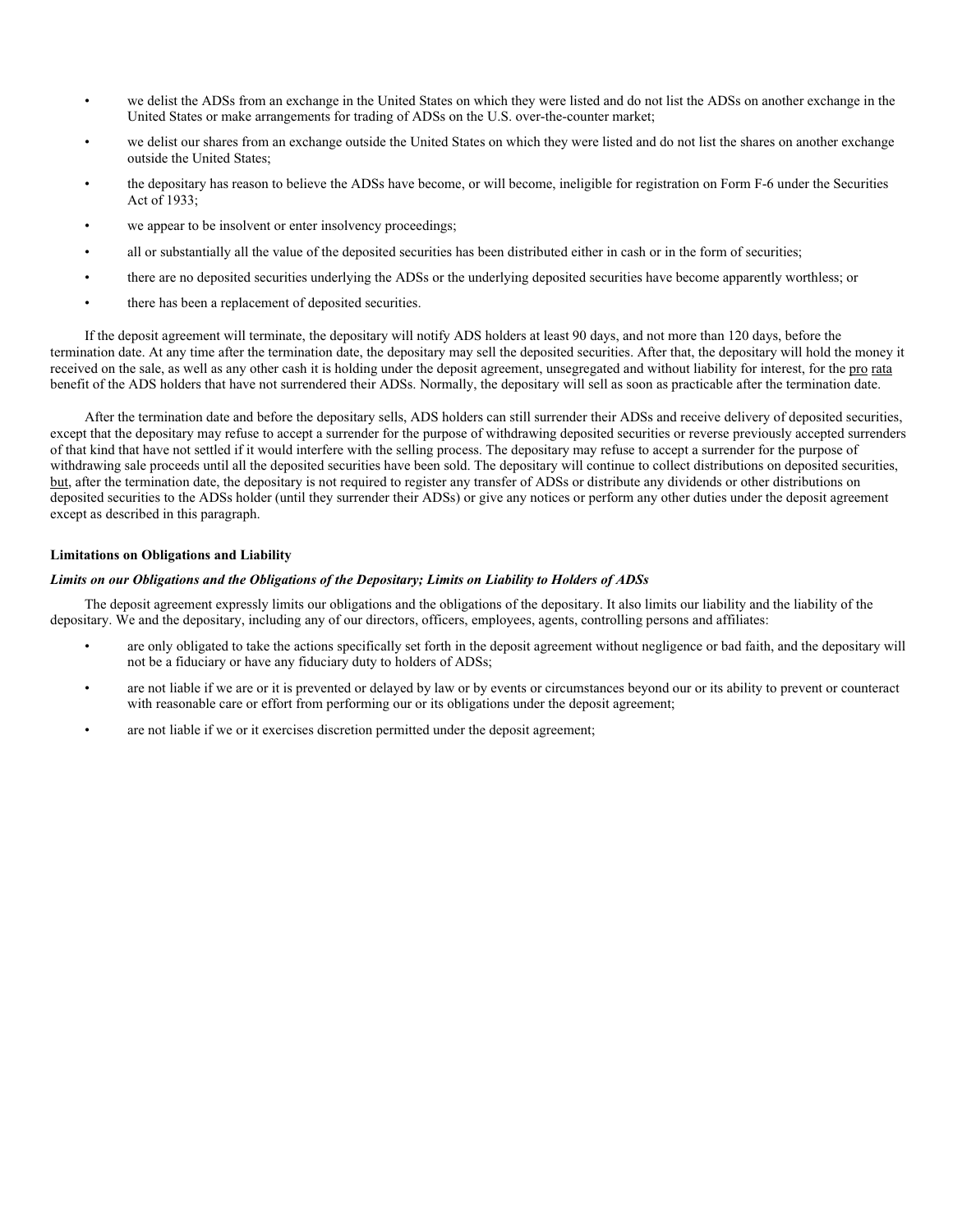- are not liable for the inability of any holder of ADSs to benefit from any distribution on deposited securities that is not made available to holders of ADSs under the terms of the deposit agreement, or for any special, consequential or punitive damages for any breach of the terms of the deposit agreement;
- have no obligation to become involved in a lawsuit or other proceeding related to the ADSs or the deposit agreement on your behalf or on behalf of any other person;
- may rely upon any documents we believe or it believes in good faith to be genuine and to have been signed or presented by the proper person;
- are not liable for the acts or omissions of any securities depository, clearing agency or settlement system; and
- the depositary has no duty to make any determination or provide any information as to our tax status, or any liability for any tax consequences that may be incurred by ADS holders as a result of owning or holding ADSs or be liable for the inability or failure of an ADS holder to obtain the benefit of a foreign tax credit, reduced rate of withholding or refund of amounts withheld in respect of tax or any other tax benefit.

In the deposit agreement, we and the depositary agree to indemnify each other under certain circumstances.

# **Requirements for Depositary Actions**

Before the depositary will deliver or register a transfer of ADSs, make a distribution on ADSs, or permit withdrawal of shares, the depositary may require:

- payment of stock transfer or other taxes or other governmental charges and transfer or registration fees charged by third parties for the transfer of any shares or other deposited securities;
- satisfactory proof of the identity and genuineness of any signature or other information it deems necessary; and
- compliance with regulations it may establish, from time to time, consistent with the deposit agreement, including presentation of transfer documents.

The depositary may refuse to deliver ADSs or register transfers of ADSs when the transfer books of the depositary or our transfer books are closed or at any time if the depositary or we think it advisable to do so.

### **Your Right to Receive the Shares Underlying your ADSs**

ADS holders have the right to cancel their ADSs and withdraw the underlying shares at any time except:

- when temporary delays arise because: (i) the depositary has closed its transfer books or we have closed our transfer books; (ii) the transfer of shares is blocked to permit voting at a shareholders' meeting; or (iii) we are paying a dividend on our shares;
- when you owe money to pay fees, taxes and similar charges; or
- when it is necessary to prohibit withdrawals in order to comply with any laws or governmental regulations that apply to ADSs or to the withdrawal of shares or other deposited securities.

This right of withdrawal may not be limited by any other provision of the deposit agreement.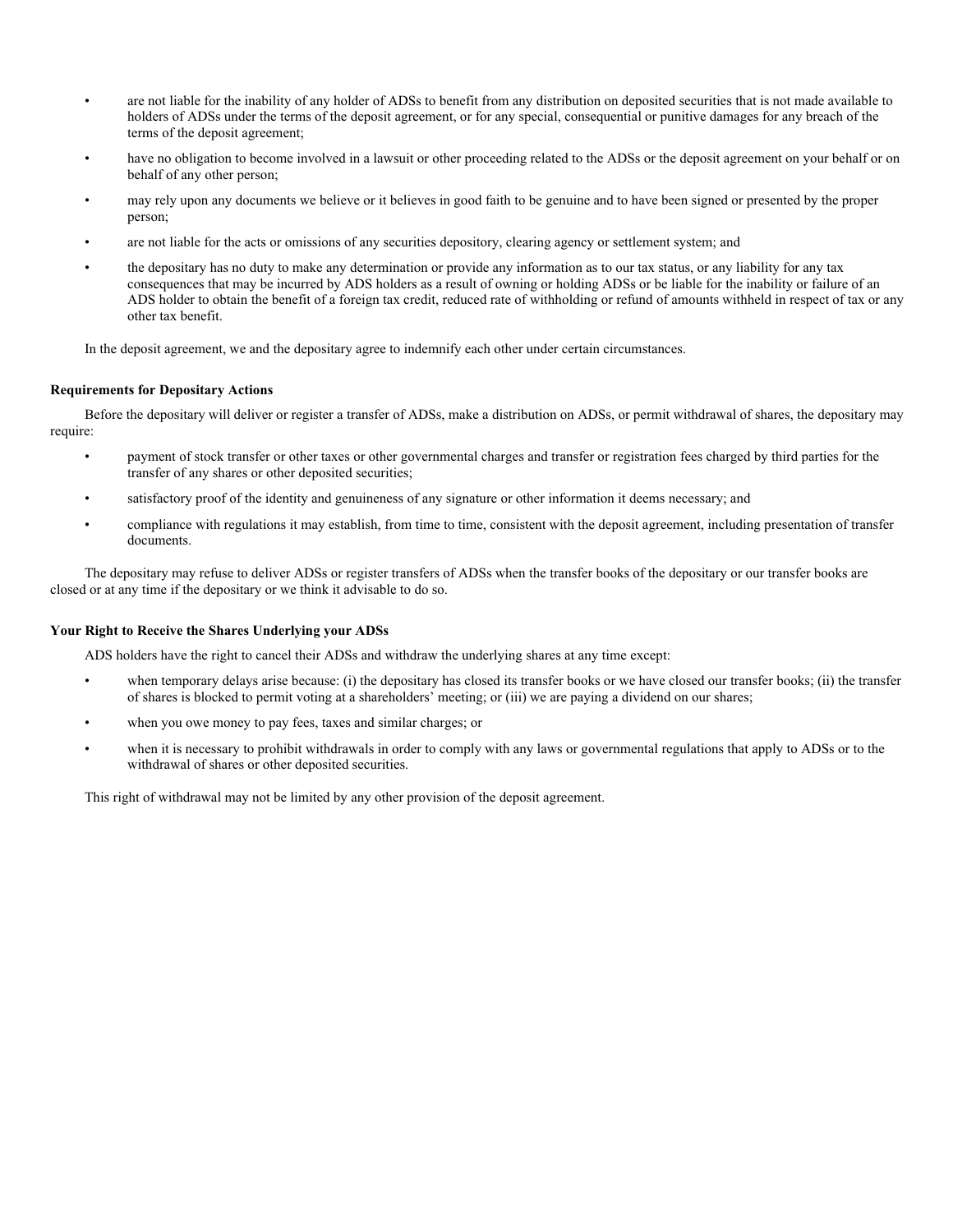# **Direct Registration System**

In the deposit agreement, all parties to the deposit agreement acknowledge that the Direct Registration System, also referred to as DRS, and Profile Modification System, also referred to as Profile, will apply to the ADSs. DRS is a system administered by DTC that facilitates interchange between registered holding of uncertificated ADSs and holding of security entitlements in ADSs through DTC and a DTC participant. Profile is a feature of DRS that allows a DTC participant, claiming to act on behalf of a registered holder of uncertificated ADSs, to direct the depositary to register a transfer of those ADSs to DTC or its nominee and to deliver those ADSs to the DTC account of that DTC participant without receipt by the depositary of prior authorization from the ADS holder to register that transfer.

In connection with and in accordance with the arrangements and procedures relating to DRS/Profile, the parties to the deposit agreement understand that the depositary will not determine whether the DTC participant that is claiming to be acting on behalf of an ADS holder in requesting registration of transfer and delivery as described in the paragraph above has the actual authority to act on behalf of the ADS holder (notwithstanding any requirements under the Uniform Commercial Code). In the deposit agreement, the parties agree that the depositary's reliance on and compliance with instructions received by the depositary through the DRS/Profile system and in accordance with the deposit agreement will not constitute negligence or bad faith on the part of the depositary.

#### **Shareholder communications; inspection of register of holders of ADSs**

The depositary will make available for your inspection at its office all communications that it receives from us as a holder of deposited securities that we make generally available to holders of deposited securities. The depositary will send you copies of those communications or otherwise make those communications available to you if we ask it to. You have a right to inspect the register of holders of ADSs, but not for the purpose of contacting those holders about a matter unrelated to our business or the ADSs.

# **Jury Trial Waiver**

The deposit agreement provides that, to the extent permitted by law, ADS holders waive the right to a jury trial of any claim they may have against us or the depositary arising out of or relating to our shares, the ADSs or the deposit agreement, including any claim under the U.S. federal securities laws. If we or the depositary opposed a jury trial demand based on the waiver, the court would determine whether the waiver was enforceable in the facts and circumstances of that case in accordance with applicable case law. You will not, by agreeing to the terms of the deposit agreement, be deemed to have waived our or the depositary's compliance with U.S. federal securities laws or the rules and regulations promulgated thereunder.

Each holder of ADSs may be required from time to time to provide certain information, including proof of taxpayer status, residence and beneficial ownership (as applicable), from time to time and in a timely manner as we, the depositary or the custodian may deem necessary or proper to fulfill obligations under applicable law.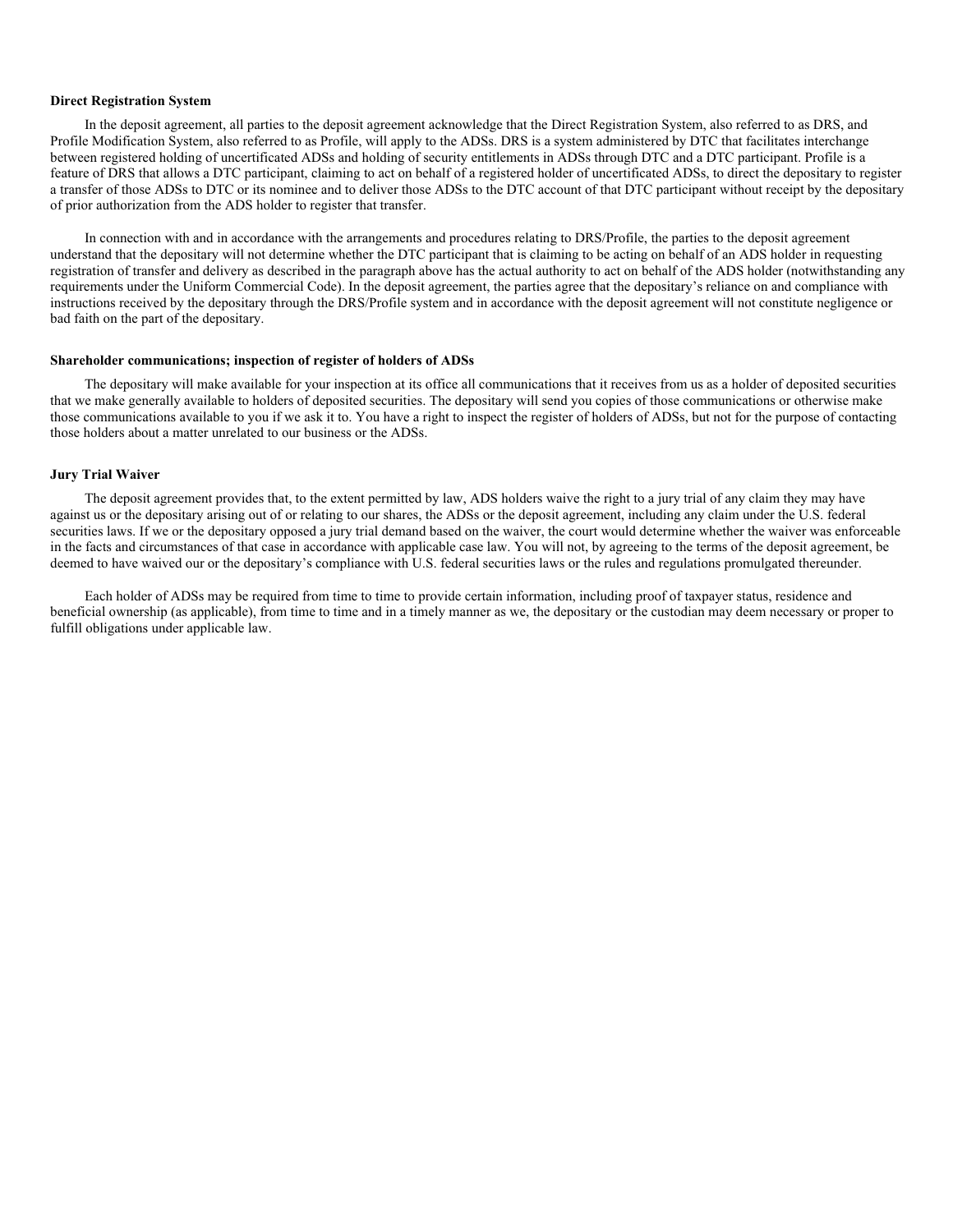# **CERTIFICATION PURSUANT TO RULES 13a-14(a) AND 15d-14(a) UNDER THE SECURITIES EXCHANGE ACT OF 1934, AS ADOPTED PURSUANT TO SECTION 302 OF THE SARBANES-OXLEY ACT OF 2002**

### I, Vincent Graziani, certify that:

- 1. I have reviewed this annual report on Form 20-F of IDEX Biometrics ASA;
- 2. Based on my knowledge, this report does not contain any untrue statement of a material fact or omit to state a material fact necessary to make the statements made, in light of the circumstances under which such statements were made, not misleading with respect to the period covered by this report;
- 3. Based on my knowledge, the financial statements, and other financial information included in this report, fairly present in all material respects the financial condition, results of operations and cash flows of the company as of, and for, the periods presented in this report;
- 4. The company's other certifying officer(s) and I are responsible for establishing and maintaining disclosure controls and procedures (as defined in Exchange Act Rules 13a-15(e) and 15d-15(e)) and internal control over financial reporting (as defined in Exchange Act Rules 13a-15(f) and 15d-15(f)) for the company and have:
	- (a) Designed such disclosure controls and procedures, or caused such disclosure controls and procedures to be designed under our supervision, to ensure that material information relating to the company, including its consolidated subsidiaries, is made known to us by others within those entities, particularly during the period in which this report is being prepared;
	- (b) Evaluated the effectiveness of the company's disclosure controls and procedures and presented in this report our conclusions about the effectiveness of the disclosure controls and procedures, as of the end of the period covered by this report based on such evaluation; and
	- (c) Disclosed in this report any change in the company's internal control over financial reporting that occurred during the period covered by the annual report that has materially affected, or is reasonably likely to materially affect, the company's internal control over financial reporting; and
- 5. The company's other certifying officer(s) and I have disclosed, based on our most recent evaluation of internal control over financial reporting, to the company's auditors and the audit committee of the company's board of directors (or persons performing the equivalent functions):
	- (a) All significant deficiencies and material weaknesses in the design or operation of internal control over financial reporting which are reasonably likely to adversely affect the company's ability to record, process, summarize and report financial information; and
	- (b) Any fraud, whether or not material, that involves management or other employees who have a significant role in the company's internal control over financial reporting.

Date: April 23, 2021 By: /s/ Vincent Graziani

**Vincent Graziani Chief Executive Officer** *(Principal Executive Officer)*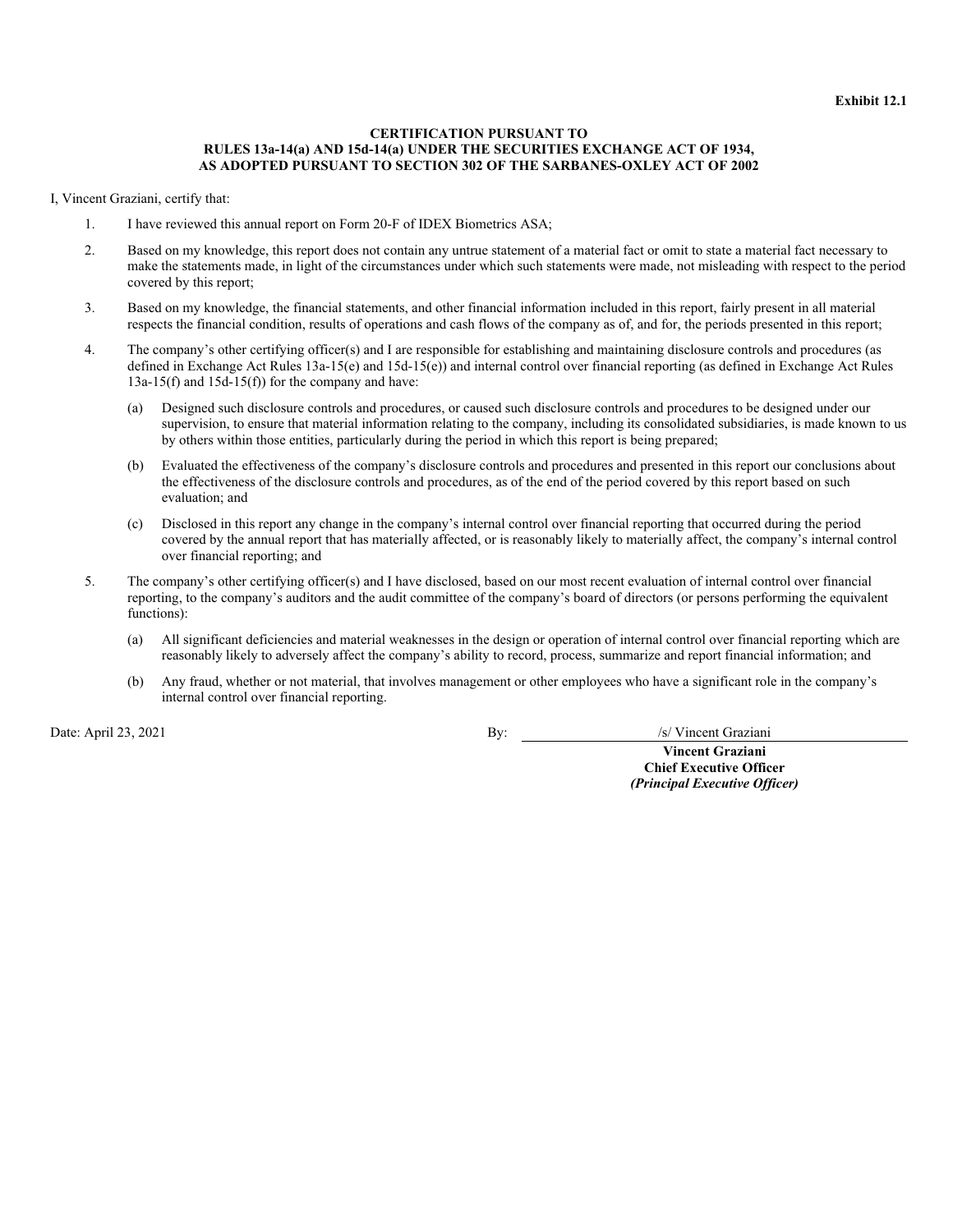# **CERTIFICATION PURSUANT TO RULES 13a-14(a) AND 15d-14(a) UNDER THE SECURITIES EXCHANGE ACT OF 1934, AS ADOPTED PURSUANT TO SECTION 302 OF THE SARBANES-OXLEY ACT OF 2002**

### I, Derek D'Antilio, certify that:

- 1. I have reviewed this annual report on Form 20-F of IDEX Biometrics ASA;
- 2. Based on my knowledge, this report does not contain any untrue statement of a material fact or omit to state a material fact necessary to make the statements made, in light of the circumstances under which such statements were made, not misleading with respect to the period covered by this report;
- 3. Based on my knowledge, the financial statements, and other financial information included in this report, fairly present in all material respects the financial condition, results of operations and cash flows of the company as of, and for, the periods presented in this report;
- 4. The company's other certifying officer(s) and I are responsible for establishing and maintaining disclosure controls and procedures (as defined in Exchange Act Rules 13a-15(e) and 15d-15(e)) and internal control over financial reporting (as defined in Exchange Act Rules 13a-15(f) and 15d-15(f)) for the company and have:
	- (a) Designed such disclosure controls and procedures, or caused such disclosure controls and procedures to be designed under our supervision, to ensure that material information relating to the company, including its consolidated subsidiaries, is made known to us by others within those entities, particularly during the period in which this report is being prepared;
	- (b) Evaluated the effectiveness of the company's disclosure controls and procedures and presented in this report our conclusions about the effectiveness of the disclosure controls and procedures, as of the end of the period covered by this report based on such evaluation; and
	- (c) Disclosed in this report any change in the company's internal control over financial reporting that occurred during the period covered by the annual report that has materially affected, or is reasonably likely to materially affect, the company's internal control over financial reporting; and
- 5. The company's other certifying officer(s) and I have disclosed, based on our most recent evaluation of internal control over financial reporting, to the company's auditors and the audit committee of the company's board of directors (or persons performing the equivalent functions):
	- (a) All significant deficiencies and material weaknesses in the design or operation of internal control over financial reporting which are reasonably likely to adversely affect the company's ability to record, process, summarize and report financial information; and
	- (b) Any fraud, whether or not material, that involves management or other employees who have a significant role in the company's internal control over financial reporting.

Date: April 23, 2021 **By:** *Simulation* By: *Alternative By: <i>Alternative By: By: Antilio* By: *By: Antilio By: By: By: By: By: By: By: By: By: By: By: By: By: By: By: By: By: By:* 

**Derek D'Antilio Chief Financial Officer** *(Principal Financial Officer)*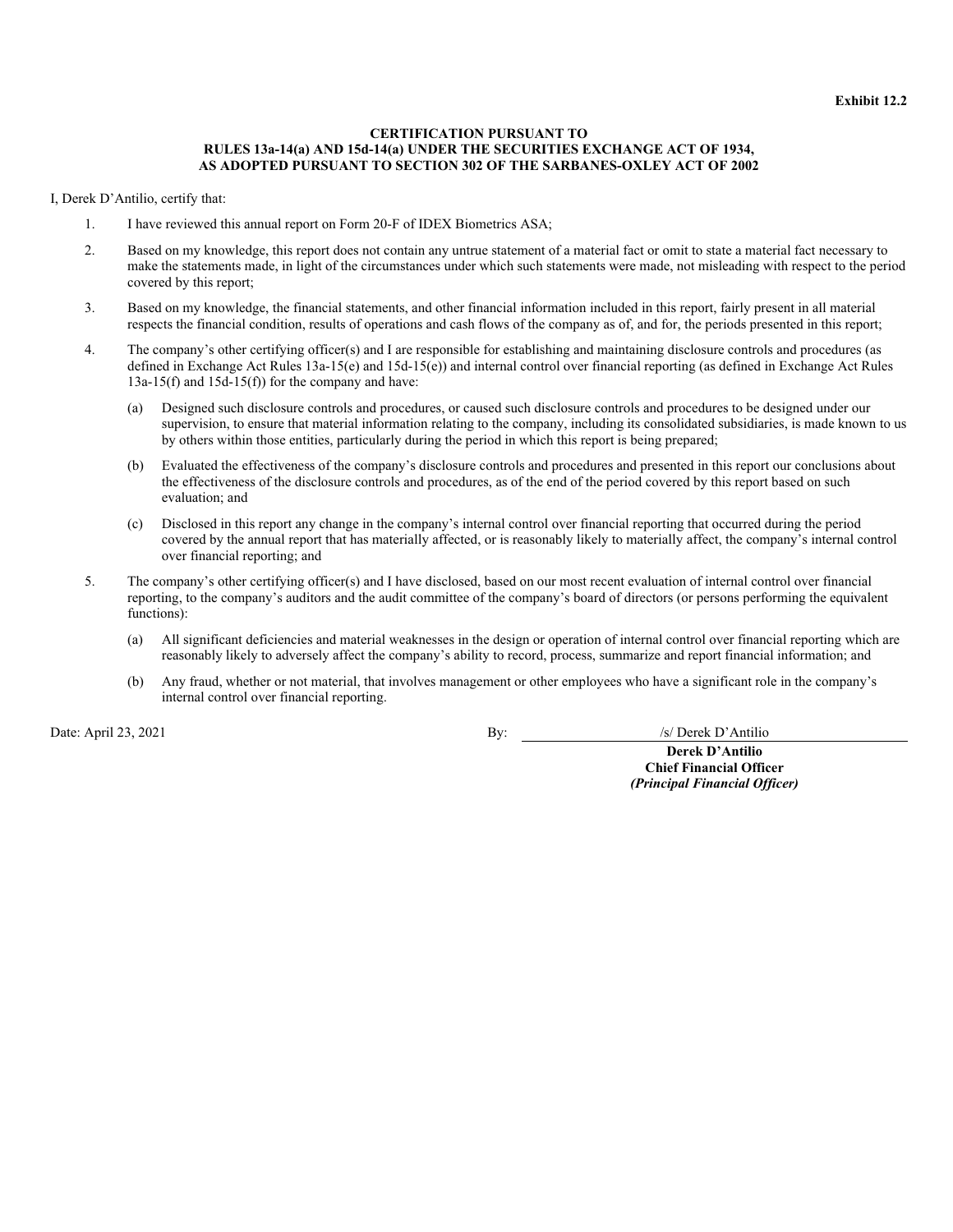# **CERTIFICATION PURSUANT TO 18 U.S.C. SECTION 1350, AS ADOPTED PURSUANT TO SECTION 906 OF THE SARBANES-OXLEY ACT OF 2002**

The certification set forth below is being submitted in connection with the Annual Report on Form 20-F for the year ended December 31, 2020 (the "Report") for the purpose of complying with Rule 13a-14(b) or Rule 15d-14(b) of the Securities Exchange Act of 1934 (the "Exchange Act") and Section 1350 of Chapter 63 of Title 18 of the United States Code.

I, Vincent Graziani, certify that:

- 1. the Report fully complies with the requirements of Section 13(a) or 15(d) of the Exchange Act; and
- 2. The information contained in the Report fairly presents, in all material respects, the financial condition and results of operations of the Company.

Date: April 23, 2021 By: /s/ Vincent Graziani

**Vincent Graziani Chief Executive Officer** *(Principal Executive Officer)*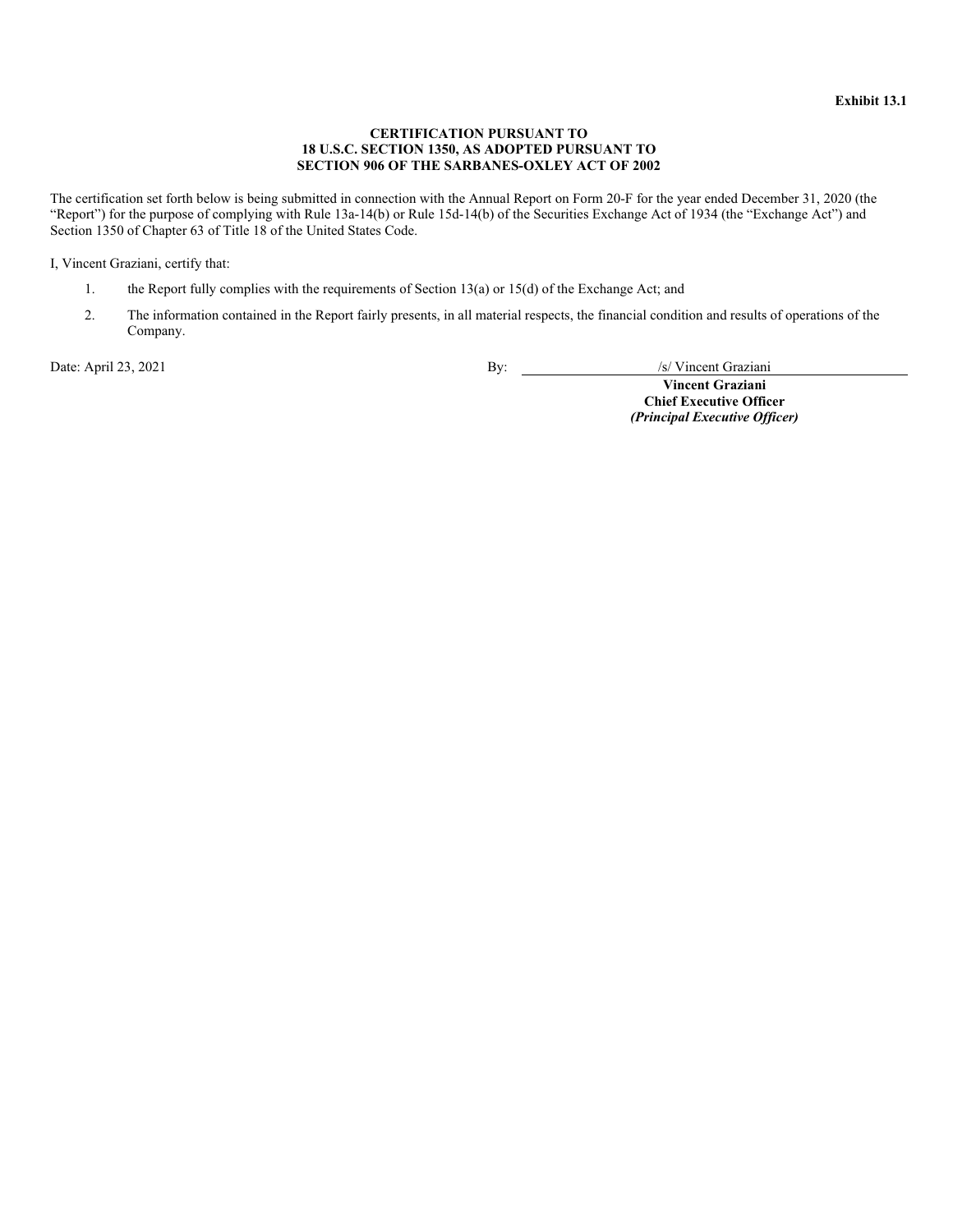# **CERTIFICATION PURSUANT TO 18 U.S.C. SECTION 1350, AS ADOPTED PURSUANT TO SECTION 906 OF THE SARBANES-OXLEY ACT OF 2002**

The certification set forth below is being submitted in connection with the Annual Report on Form 20-F for the year ended December 31, 2020 (the "Report") for the purpose of complying with Rule 13a-14(b) or Rule 15d-14(b) of the Securities Exchange Act of 1934 (the "Exchange Act") and Section 1350 of Chapter 63 of Title 18 of the United States Code.

I, Derek P. D'Antilio, certify that:

- 1. the Report fully complies with the requirements of Section 13(a) or 15(d) of the Exchange Act; and
- 2. The information contained in the Report fairly presents, in all material respects, the financial condition and results of operations of the Company.

Date: April 23, 2021 By: /s/ Derek P. D'Antilio

**Derek P. D'Antilio Chief Financial Officer** *(Principal Financial Officer)*